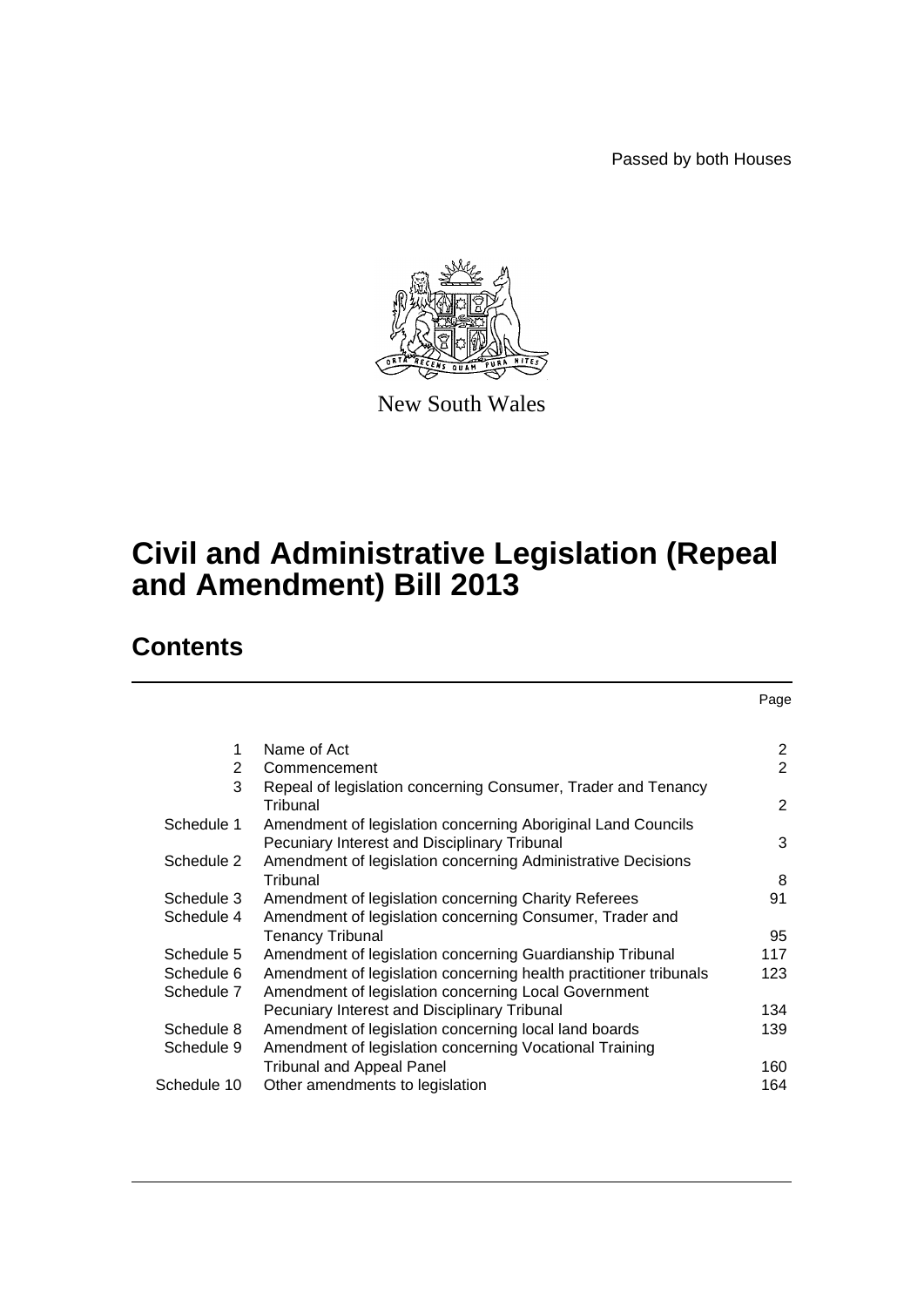*I certify that this public bill, which originated in the Legislative Assembly, has finally passed the Legislative Council and the Legislative Assembly of New South Wales.*

> *Clerk of the Legislative Assembly. Legislative Assembly, Sydney, , 2013*



New South Wales

# **Civil and Administrative Legislation (Repeal and Amendment) Bill 2013**

Act No , 2013

An Act to repeal and amend certain legislation consequent on the establishment of the Civil and Administrative Tribunal of New South Wales.

*I have examined this bill and find it to correspond in all respects with the bill as finally passed by both Houses.*

*Assistant Speaker of the Legislative Assembly.*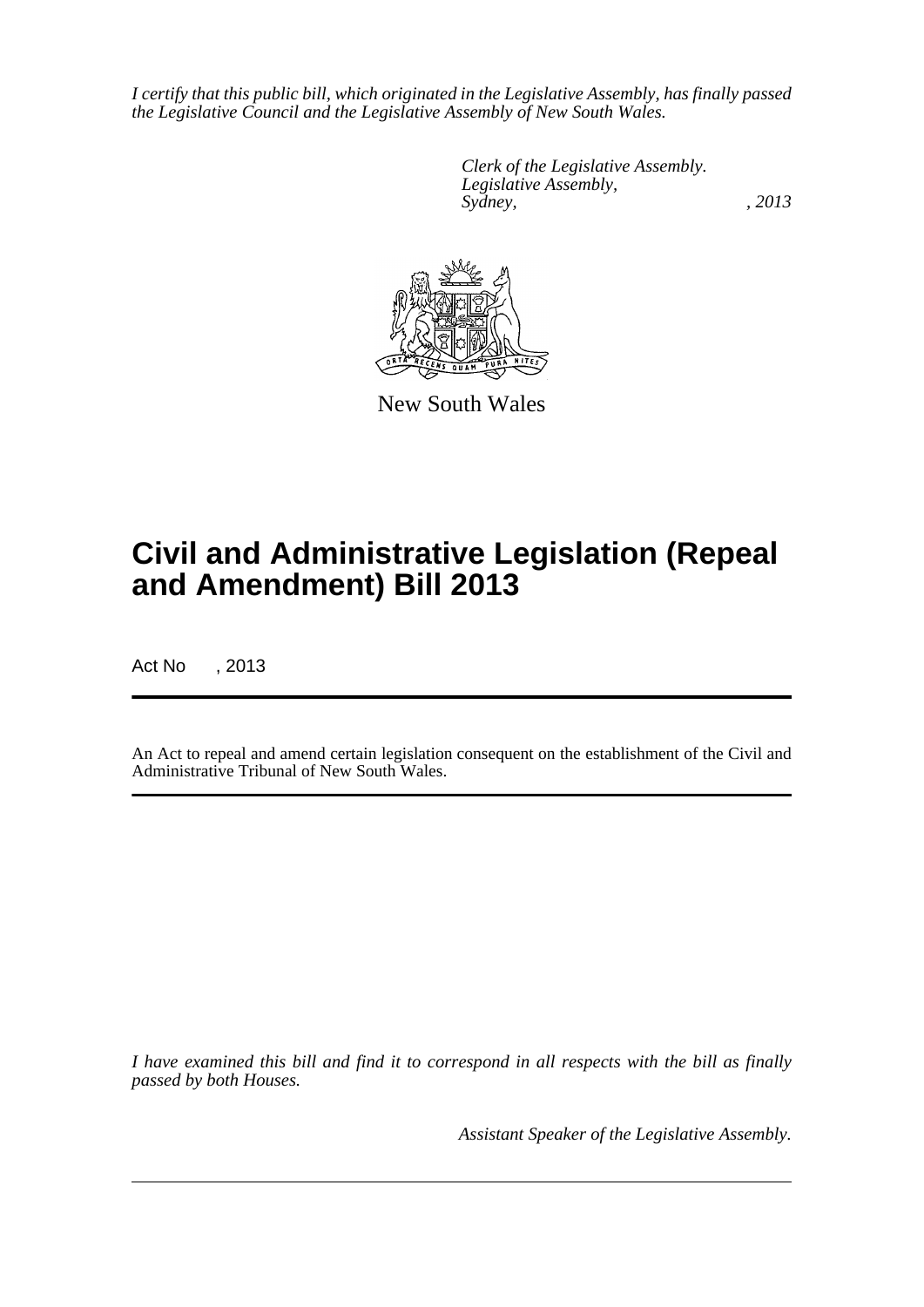Civil and Administrative Legislation (Repeal and Amendment) Bill 2013 [NSW]

#### <span id="page-2-0"></span>**The Legislature of New South Wales enacts:**

#### **1 Name of Act**

This Act is the *Civil and Administrative Legislation (Repeal and Amendment) Act 2013*.

### <span id="page-2-1"></span>**2 Commencement**

- (1) This Act commences on the establishment day within the meaning of the *Civil and Administrative Tribunal Act 2013*, except as provided by subsection (2).
- (2) An amendment made by this Act to a provision of an Act (as inserted by another Act) commences on the day on which the provision is inserted if that day occurs after the establishment day.

#### <span id="page-2-2"></span>**3 Repeal of legislation concerning Consumer, Trader and Tenancy Tribunal**

Each of the following is repealed:

- (a) the *Consumer, Trader and Tenancy Tribunal Act 2001* No 82,
- (b) the *Consumer, Trader and Tenancy Tribunal Regulation 2009*.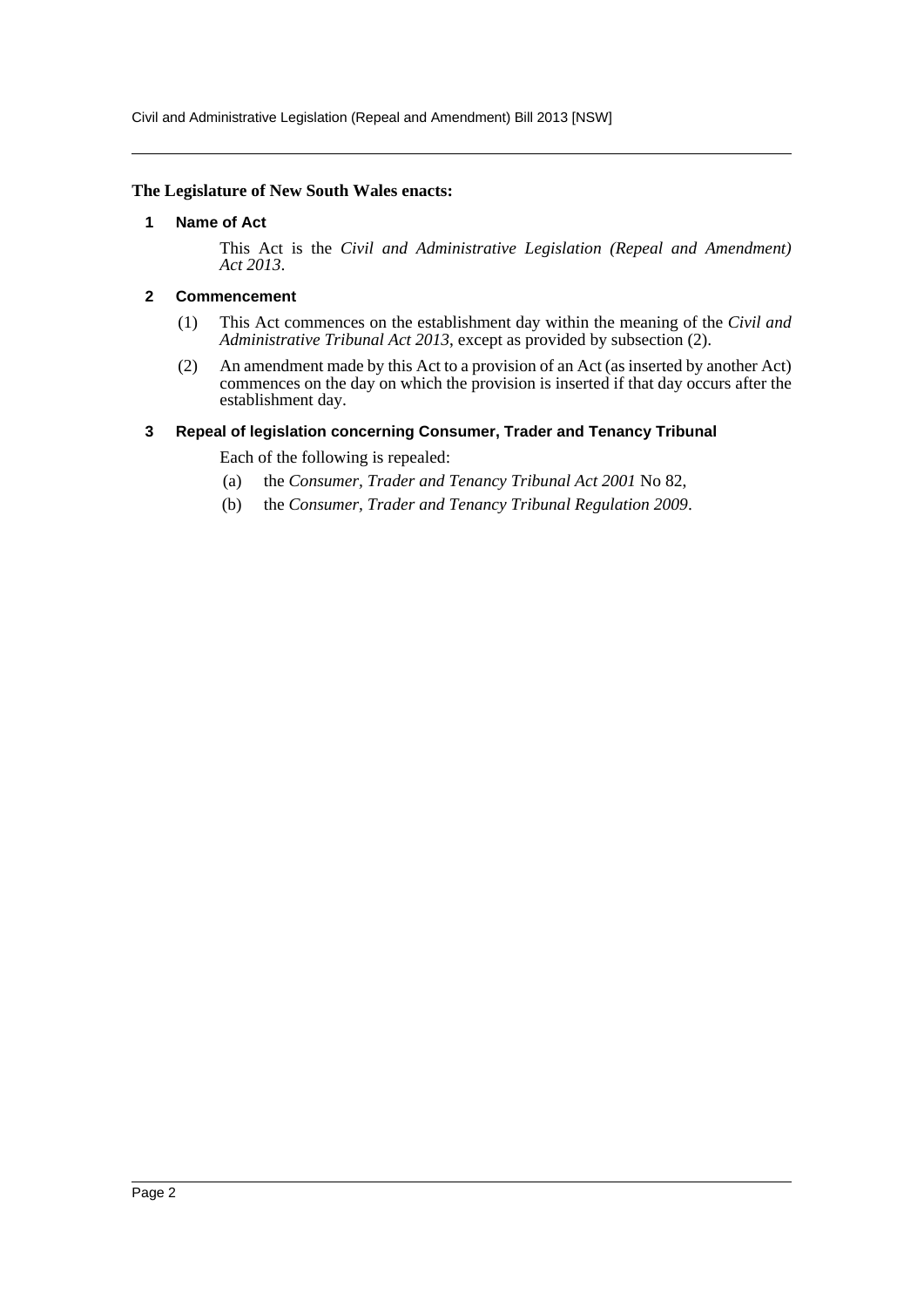# <span id="page-3-0"></span>**Schedule 1 Amendment of legislation concerning Aboriginal Land Councils Pecuniary Interest and Disciplinary Tribunal**

# **1.1 Aboriginal Land Rights Act 1983 No 42**

# **[1] Section 4 Definitions**

Omit the definition of *Pecuniary Interest and Disciplinary Tribunal* from section 4 (1).

### **[2] Section 78B Certain persons must not be employed as chief executive officers**

Omit "Pecuniary Interest and Disciplinary Tribunal" from section 78B (1) (h).

Insert instead "former Aboriginal Land Councils Pecuniary Interest and Disciplinary Tribunal or the Civil and Administrative Tribunal".

### **[3] Section 138A Certain persons must not be employed as Chief Executive Officer**

Omit "Pecuniary Interest and Disciplinary Tribunal" from section 138A (1) (h).

Insert instead "former Aboriginal Land Councils Pecuniary Interest and Disciplinary Tribunal or the Civil and Administrative Tribunal".

### **[4] Part 10, Division 3**

Omit the Division.

### **[5] Section 181H Appeals against suspension**

Omit "Pecuniary Interest and Disciplinary Tribunal" from section 181H (1).

Insert instead "Civil and Administrative Tribunal".

# **[6] Section 181H (1)**

Insert at the end of the subsection:

**Note.** An appeal under this section is an external appeal to the Civil and Administrative Tribunal for the purposes of the *Civil and Administrative Tribunal Act 2013*.

# **[7] Section 181H (7)**

Omit the subsection.

# **[8] Section 181J Appeals against action against members of staff**

Omit "Pecuniary Interest and Disciplinary Tribunal" from section 181J (1).

Insert instead "Civil and Administrative Tribunal".

# **[9] Section 181J (1)**

Insert at the end of the subsection:

**Note.** An appeal under this section is an external appeal to the Civil and Administrative Tribunal for the purposes of the *Civil and Administrative Tribunal Act 2013*.

# **[10] Section 181J (6)**

Omit the subsection.

# **[11] Section 181K Referral of matters to NCAT**

Omit "Pecuniary Interest and Disciplinary Tribunal" from section 181K (1).

Insert instead "Civil and Administrative Tribunal".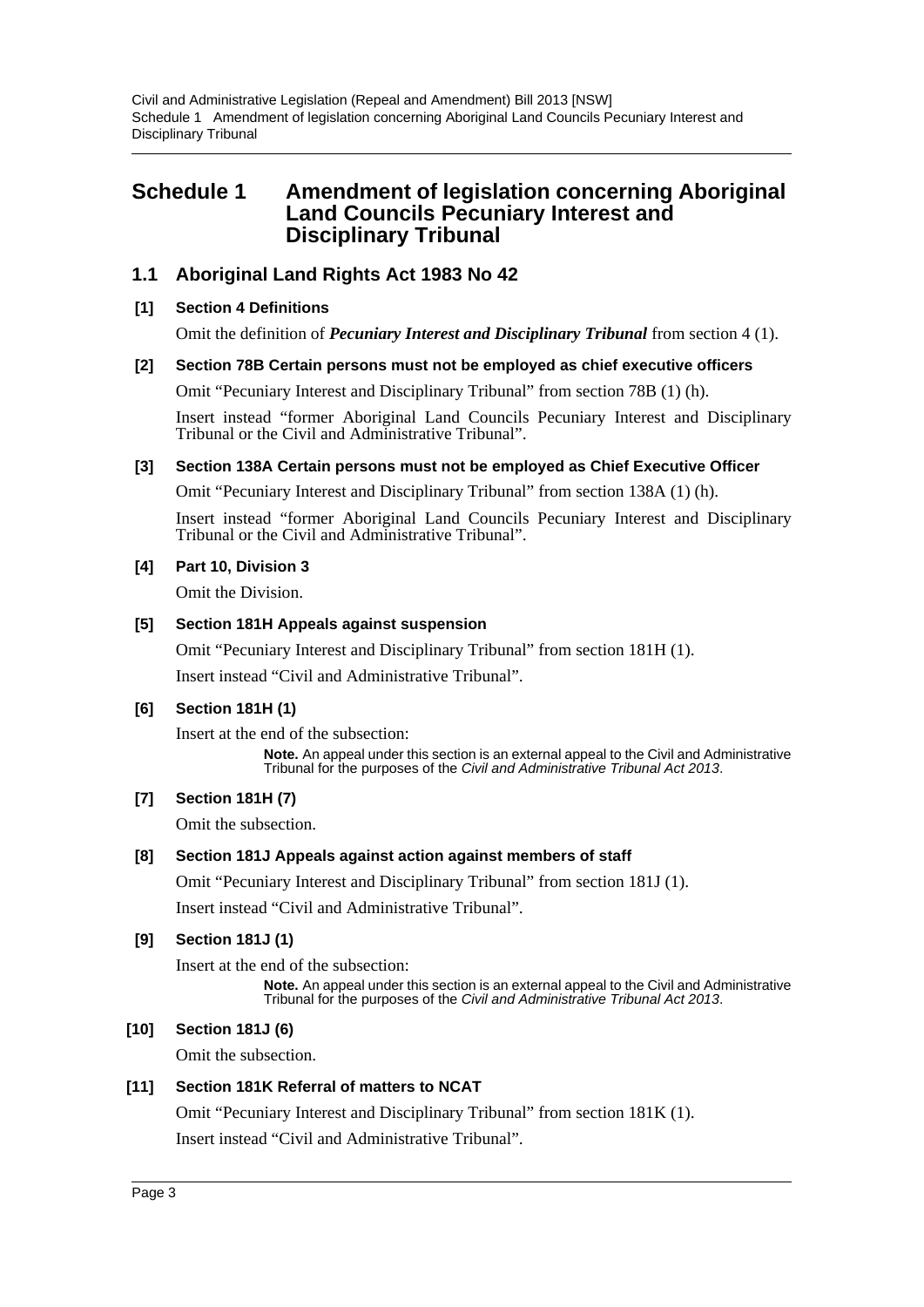Civil and Administrative Legislation (Repeal and Amendment) Bill 2013 [NSW] Schedule 1 Amendment of legislation concerning Aboriginal Land Councils Pecuniary Interest and Disciplinary Tribunal

# **[12] Section 181K (5)**

Omit the subsection.

**[13] Section 181L Alternatives to suspension or referral to NCAT** Omit "Pecuniary Interest and Disciplinary Tribunal" from section 181L (3). Insert instead "Civil and Administrative Tribunal".

```
[14] Section 181N Reasons to be given
Omit "Pecuniary Interest and Disciplinary Tribunal" from section 181N (1) (b).
Insert instead "Civil and Administrative Tribunal".
```
# **[15] Section 194 NCAT to be notified of inquiries** Omit "Pecuniary Interest and Disciplinary Tribunal". Insert instead "Civil and Administrative Tribunal".

**[16] Section 197 Presentation of reports to NCAT** Omit "Pecuniary Interest and Disciplinary Tribunal" wherever occurring. Insert instead "Civil and Administrative Tribunal".

# **[17] Part 10, Division 6, heading**

Omit "**the Pecuniary Interest and Disciplinary Tribunal**". Insert instead "**NCAT**".

**[18] Section 198 NCAT to decide whether or not to conduct proceedings into a complaint** Omit "Pecuniary Interest and Disciplinary Tribunal" wherever occurring in section 198 (1) and (2).

Insert instead "Civil and Administrative Tribunal".

- **[19] Section 198 (3)** Omit the subsection.
- **[20] Section 199 Circumstances in which NCAT may dispense with hearing** Omit "Pecuniary Interest and Disciplinary Tribunal" from section 199 (1). Insert instead "Civil and Administrative Tribunal".
- **[21] Section 199 (2)**

Omit the subsection (including the note to the subsection).

**[22] Section 199A NCAT to decide whether or not to conduct proceedings into a referred matter relating to misbehaviour**

Omit "Pecuniary Interest and Disciplinary Tribunal" wherever occurring.

Insert instead 'Civil and Administrative Tribunal".

# **[23] Section 199A (3)**

Omit the subsection.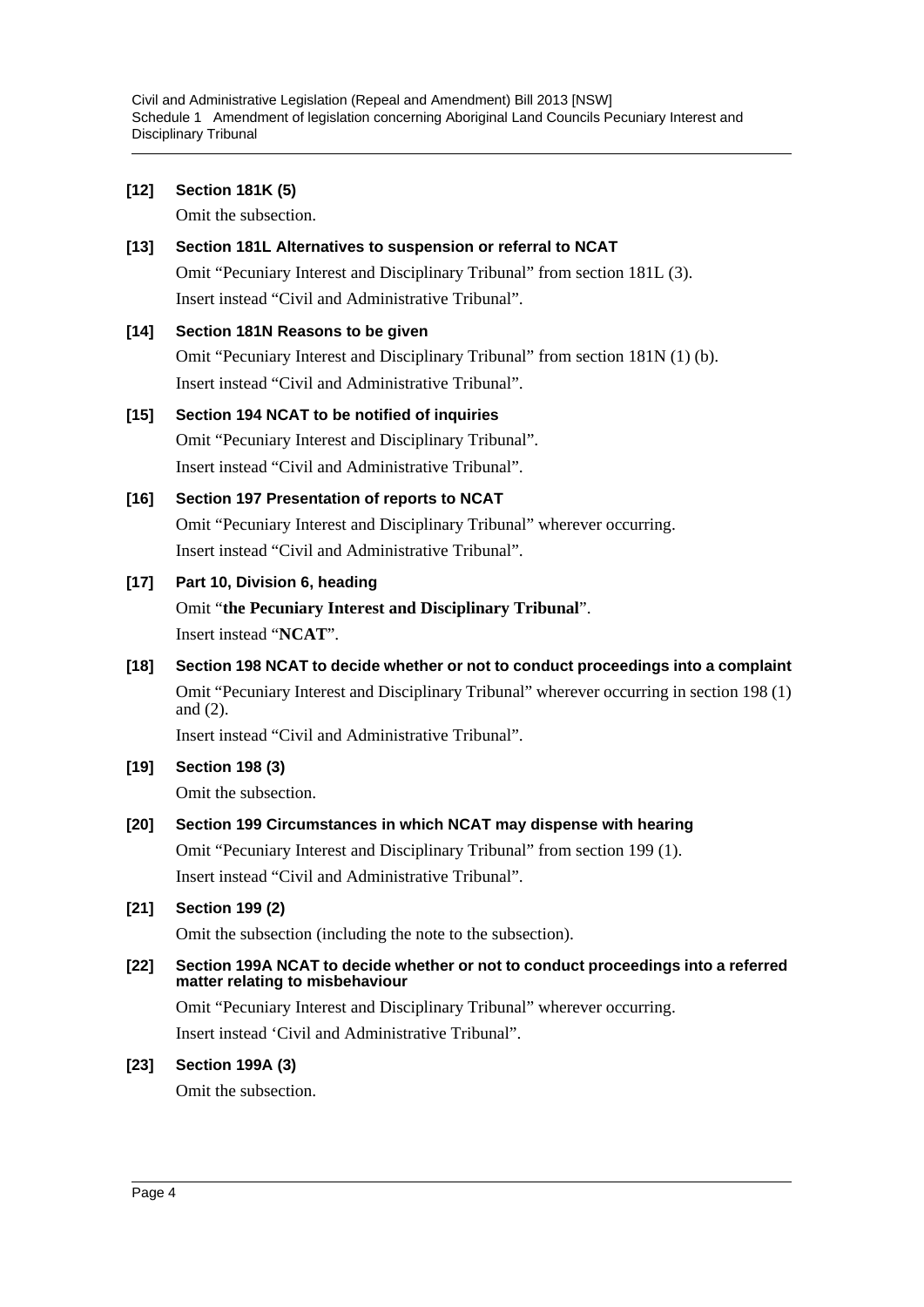Civil and Administrative Legislation (Repeal and Amendment) Bill 2013 [NSW] Schedule 1 Amendment of legislation concerning Aboriginal Land Councils Pecuniary Interest and Disciplinary Tribunal

| $[24]$ | Section 199B Circumstances in which NCAT may dispense with hearing         |
|--------|----------------------------------------------------------------------------|
|        | Omit "Pecuniary Interest and Disciplinary Tribunal" from section 199B (1). |
|        | Insert instead "Civil and Administrative Tribunal".                        |
| $[25]$ | <b>Section 199B (2)</b>                                                    |
|        | Omit the subsection (including the note to the subsection).                |
| $[26]$ | Section 200 General conduct of proceedings                                 |
|        | Omit the section.                                                          |
| $[27]$ | Section 201 Private and public hearings                                    |
|        | Omit the section.                                                          |
| $[28]$ | <b>Section 202 Representation at hearings</b>                              |
|        | Omit the section.                                                          |
| $[29]$ | Section 203 Presentation of cases at hearings                              |
|        | Omit the section.                                                          |
| $[30]$ | Section 204 Power to summon witnesses and take evidence at hearings        |
|        | Omit the section.                                                          |
| $[31]$ | Section 205 Power to obtain documents                                      |
|        | Omit the section.                                                          |
|        |                                                                            |
| $[32]$ | Section 206 Privilege concerning answers and documents                     |
|        | Omit the section.                                                          |
| $[33]$ | <b>Section 207 Additional complaints</b>                                   |
|        | Omit "Pecuniary Interest and Disciplinary Tribunal" wherever occurring.    |
|        | Insert instead "Civil and Administrative Tribunal".                        |
| $[34]$ | <b>Section 208 Adjournments</b>                                            |
|        | Omit the section.                                                          |
| $[35]$ | Section 209 Release of information                                         |
|        | Omit the section.                                                          |
| $[36]$ | <b>Section 210 Witnesses' expenses</b><br>Omit the section.                |
|        | Section 211 Decision of NCAT-interest matters                              |
| $[37]$ | Omit "Pecuniary Interest and Disciplinary Tribunal" wherever occurring.    |
|        | Insert instead "Civil and Administrative Tribunal".                        |
| $[38]$ | Section 211A Decision of NCAT-misbehaviour matters                         |
|        | Omit "Pecuniary Interest and Disciplinary Tribunal" from section 211A (1). |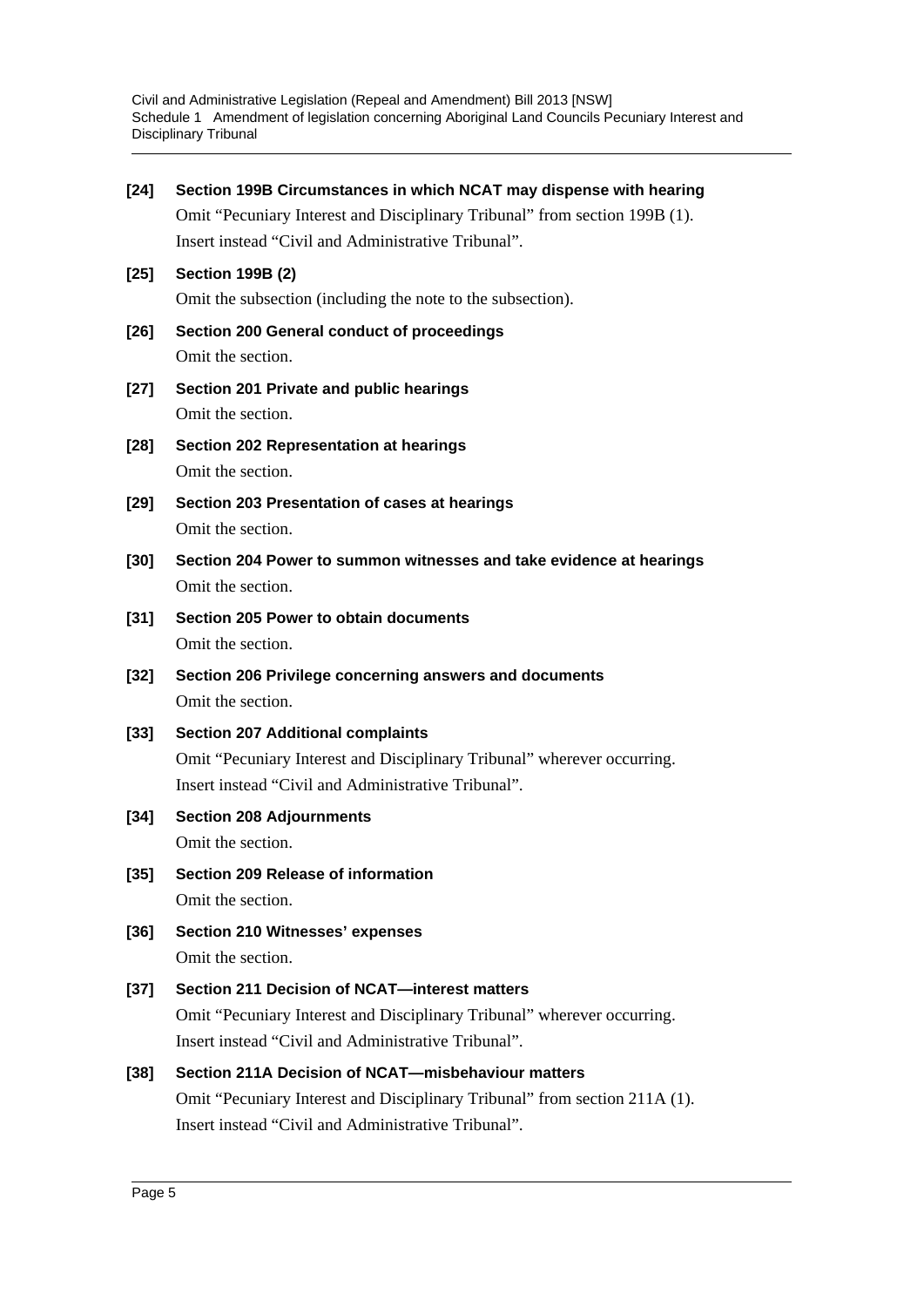Civil and Administrative Legislation (Repeal and Amendment) Bill 2013 [NSW] Schedule 1 Amendment of legislation concerning Aboriginal Land Councils Pecuniary Interest and Disciplinary Tribunal

### **[39] Section 212 Standard of proof**

Omit the section.

### **[40] Section 213 Pecuniary Interest and Disciplinary Tribunal to provide details of its decisions**

Omit the section.

### **[41] Section 214 Appeals to Supreme Court** Omit the section.

# **[42] Section 215 Referral of matters by NCAT**

Omit "Pecuniary Interest and Disciplinary Tribunal may refer a matter before it".

Insert instead "Civil and Administrative Tribunal may refer a matter before it under this Act".

### **[43] Section 215A**

Insert after section 215:

### **215A Exclusive jurisdiction of NCAT over Division 4 contraventions**

- (1) The Civil and Administrative Tribunal has exclusive jurisdiction at first instance to decide allegations of contraventions of Division 4.
- (2) Accordingly, proceedings at first instance to decide allegations of contraventions of Division 4 may not be brought before, or entertained by, any other tribunal or any court.

# **[44] Schedule 2 Aboriginal Land Councils Pecuniary Interest and Disciplinary Tribunal** Omit the Schedule.

# **1.2 Aboriginal Land Rights Regulation 2002**

### **[1] Clause 25G Training requirements for Board members**

Omit "Pecuniary Interests and Disciplinary Tribunal" from clause 25G (1) (e). Insert instead "Civil and Administrative Tribunal".

# **[2] Clause 92 Training requirements for councillors**

Omit "Pecuniary Interests and Disciplinary Tribunal" from clause 92 (1) (e). Insert instead "Civil and Administrative Tribunal".

# **1.3 Defamation Act 2005 No 77**

- **[1] Schedule 1 Additional publications to which absolute privilege applies** Omit clause 31.
- **[2] Schedule 2 Additional kinds of public documents** Omit clause 6.
- **[3] Schedule 3 Additional proceedings of public concern** Omit clause 16.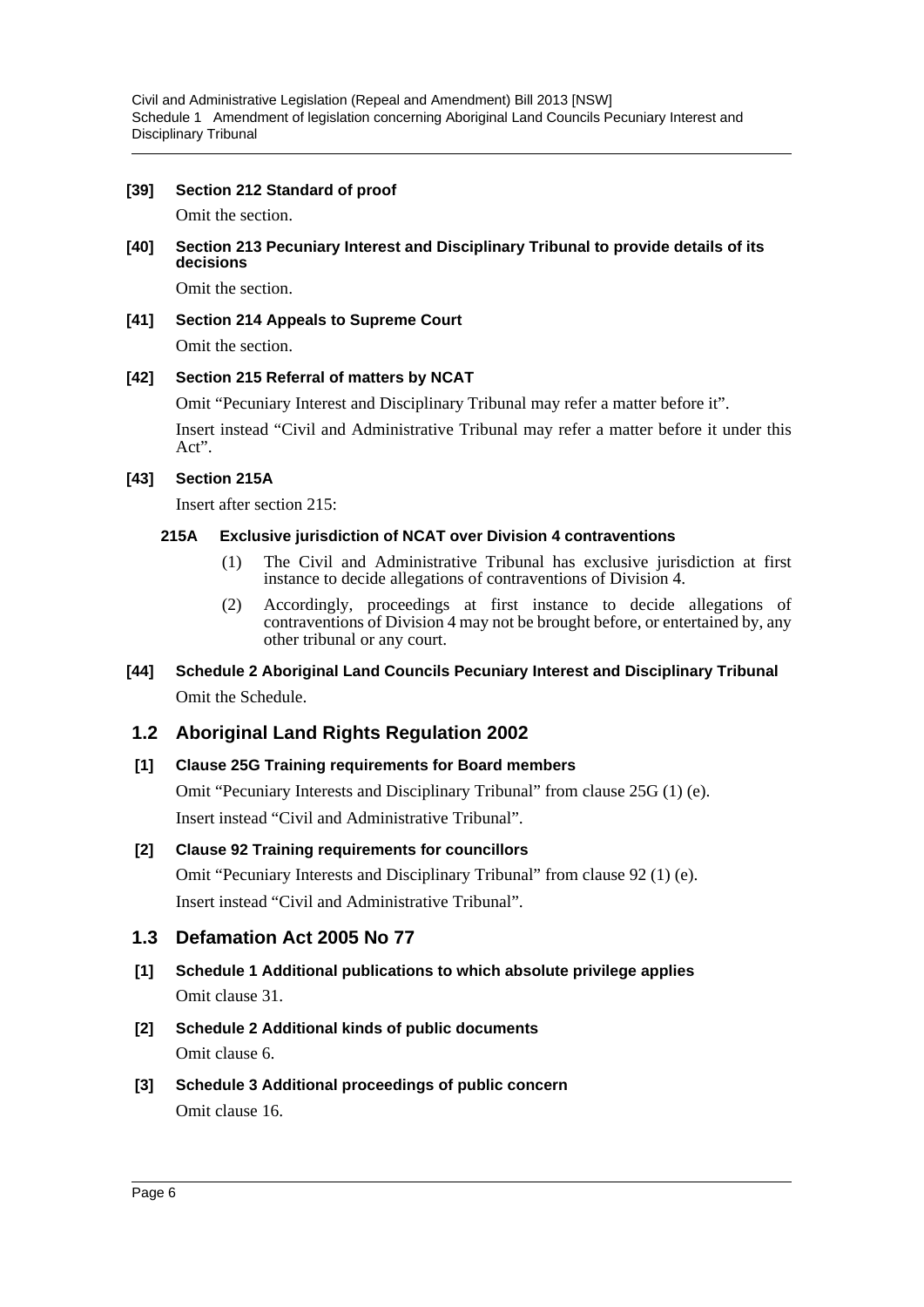# **1.4 Government Information (Public Access) Regulation 2009**

# **Schedule 3 Agencies declared to be part of other agencies**

Omit the matter relating to the Aboriginal Land Councils Pecuniary Interest and Disciplinary Tribunal.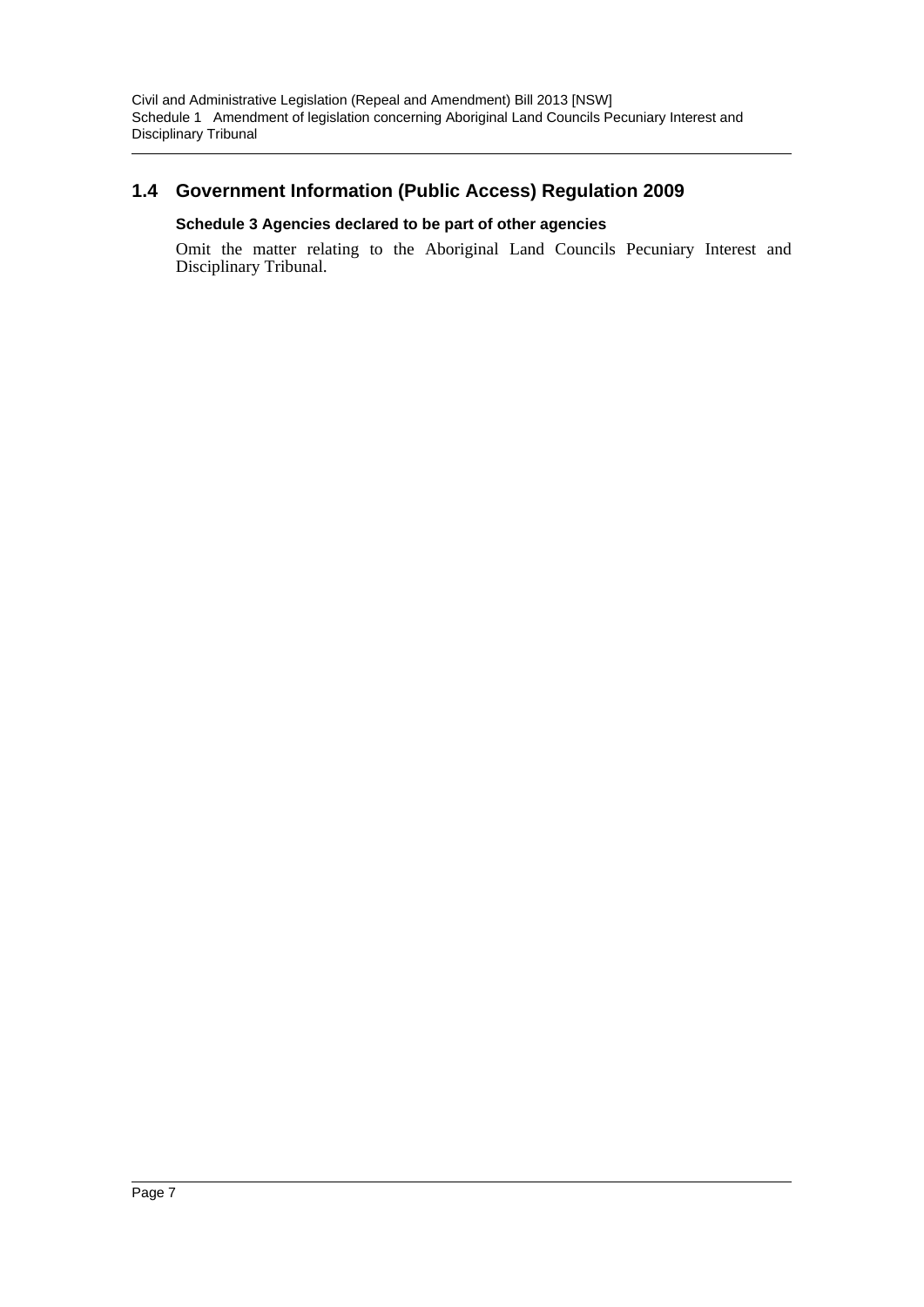# <span id="page-8-0"></span>**Schedule 2 Amendment of legislation concerning Administrative Decisions Tribunal**

# **2.1 Aboriginal Land Rights Act 1983 No 42**

# **[1] Sections 69 (1), 71 and 137**

Omit "Administrative Decisions Tribunal" wherever occurring. Insert instead "Civil and Administrative Tribunal".

# **[2] Section 69 (2)**

Omit the subsection.

**[3] Section 70 Appeals to Land and Environment Court against order** Omit the section.

# **[4] Section 71 Effect of order declaring vacancy**

Omit "to the Land and Environment Court is made" from section 71 (a). Insert instead "is made under the *Civil and Administrative Tribunal Act 2013*".

### **[5] Section 135 NCAT may declare particular offices of New South Wales Aboriginal Land Council vacant**

Omit "Administrative Decisions Tribunal" from section 135 (1). Insert instead "Civil and Administrative Tribunal".

# **[6] Section 135 (2)**

Omit the subsection.

**[7] Section 136 Appeals to Land and Environment Court against order**

Omit the section.

# **[8] Section 137 Effect of order declaring vacancy**

Omit "to the Land and Environment Court is made" from section 137 (a).

Insert instead "is made under the *Civil and Administrative Tribunal Act 2013*".

# **[9] Section 181M Expenses to be borne by Aboriginal Land Councils**

Omit "may apply to the Administrative Decisions Tribunal for a review" from section  $181M(\hat{4})$ .

Insert instead "may apply to the Civil and Administrative Tribunal for an administrative review under the *Administrative Decisions Review Act 1997*".

# **2.2 Adoption Act 2000 No 75**

# **[1] Chapter 10 Review of decisions**

Omit "Administrative Decisions Tribunal" from the Introduction to the Chapter.

Insert instead "Civil and Administrative Tribunal".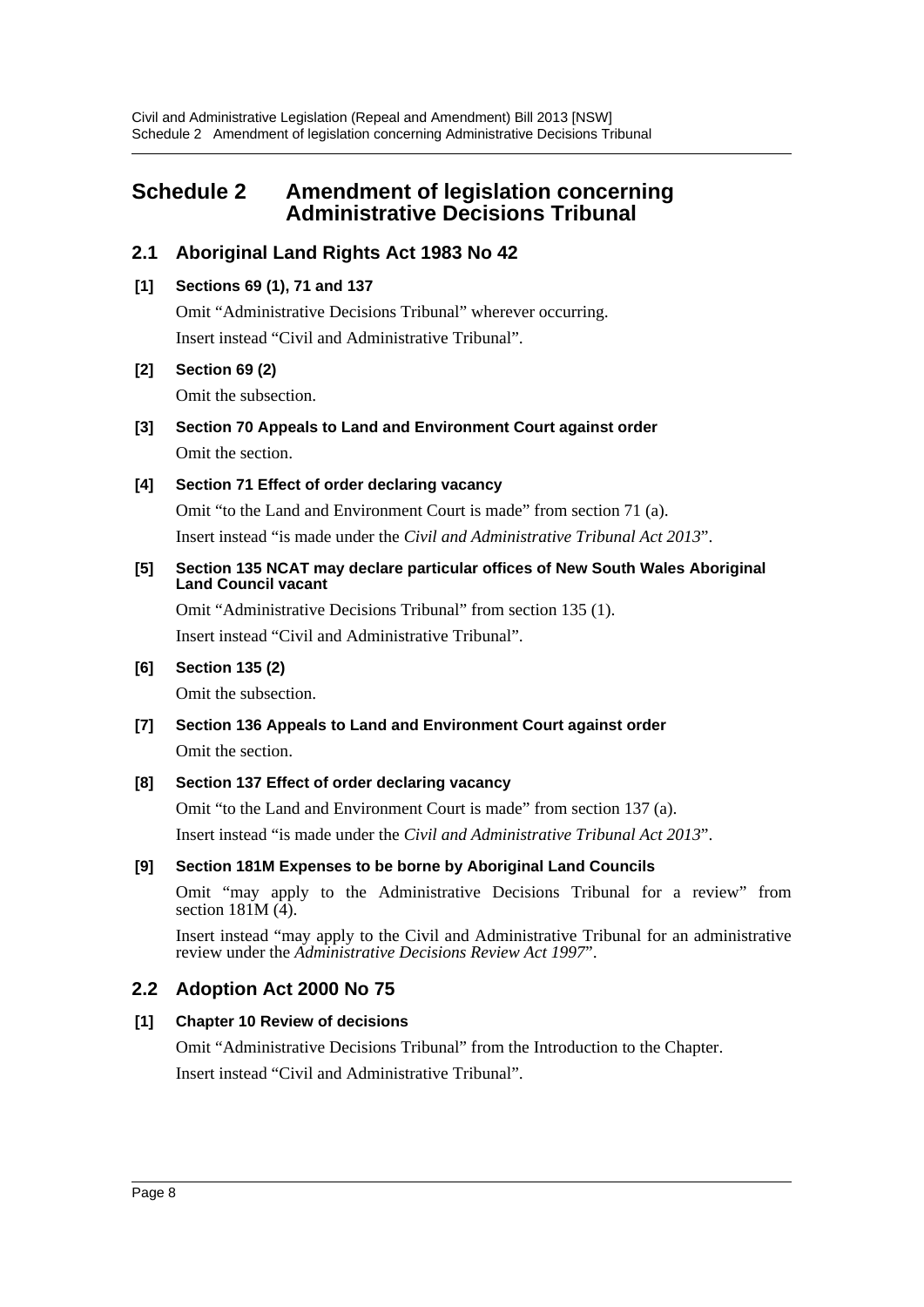### **[2] Section 189 Reviewable decisions**

#### Omit the definition of *reviewable decision*. Insert instead:

#### *reviewable decision* means:

(a) a decision of the relevant decision maker that may be the subject of an application to the Civil and Administrative Tribunal for an administrative review under the *Administrative Decisions Review Act 1997* for the purposes of section 28 of the *Community Services (Complaints, Reviews and Monitoring) Act 1993*, or

**Note.** Section 193 sets out the decisions of the Director-General and other relevant decision makers under this Act that are administratively reviewable by the Civil and Administrative Tribunal for the purposes of section 28 of the *Community Services (Complaints, Reviews and Monitoring) Act 1993*.

(b) any decision made under or for the purposes of this Act by the relevant decision maker that is a decision within a class of decisions prescribed by the regulations for the purposes of this definition.

### **[3] Section 190 Duty of relevant decision maker to give reasons in request**

Omit "Division 2 of Part 2 of Chapter 5 of the *Administrative Decisions Tribunal Act 1997*" from section 190 (4).

Insert instead "Division 2 of Part 2 of Chapter 3 of the *Administrative Decisions Review Act 1997*".

### **[4] Section 192 Internal review**

Omit "reviewed by the Administrative Decisions Tribunal" from section 192 (8) (b).

Insert instead "administratively reviewed by the Civil and Administrative Tribunal".

### **[5] Section 192 (13)**

Omit "*Administrative Decisions Tribunal Act 1997*".

Insert instead "*Administrative Decisions Review Act 1997*".

#### **[6] Section 193 Decisions that are administratively reviewable by Civil and Administrative Tribunal**

Omit "For the purposes of section 28 (1) (a) of the *Community Services (Complaints, Reviews and Monitoring) Act 1993*, any of the following decisions made by the relevant decision maker are reviewable by the Administrative Decisions Tribunal:" from section 193 (1).

Insert instead "Each of the following decisions when made by the relevant decision maker is an administratively reviewable decision for the purposes of section 28 (1) (a) of the *Community Services (Complaints, Reviews and Monitoring) Act 1993*:".

# **2.3 Agricultural Livestock (Disease Control Funding) Act 1998 No 139**

### **[1] Part 5A, heading**

Omit the heading. Insert instead:

# **Part 5A Administrative review of funding decisions by Civil and Administrative Tribunal**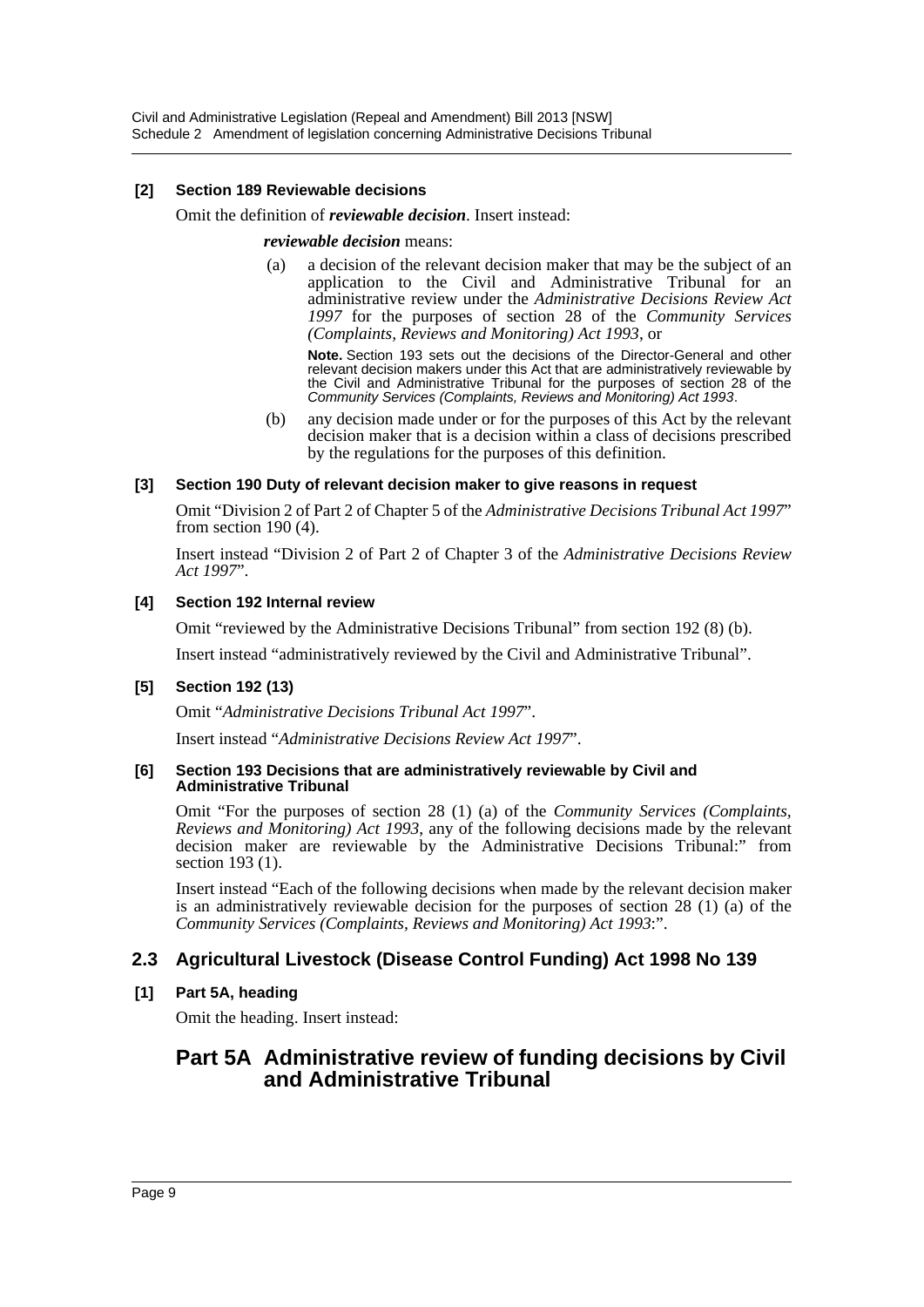### **[2] Section 25 Administrative review of industry levy based funding decisions**

Omit "may apply to the Administrative Decisions Tribunal for a review" from section  $25(1)$ .

Insert instead "may apply to the Civil and Administrative Tribunal for an administrative review under the *Administrative Decisions Review Act 1997*".

# **[3] Section 25 (2)**

Omit "review under this section".

Insert instead "administrative review in an application under this section".

#### **[4] Section 25A Administrative review of transaction based contribution funding decisions**

Omit "may apply to the Administrative Decisions Tribunal for a review" from section  $25(1)$ .

Insert instead "may apply to the Civil and Administrative Tribunal for an administrative review under the *Administrative Decisions Review Act 1997*".

# **2.4 Agricultural Livestock (Disease Control Funding) Regulation 2011**

### **Clause 6 Industry levy records**

Omit "review by the Administrative Decisions Tribunal" from clause 6 (4).

Insert instead "administrative review by the Civil and Administrative Tribunal".

# **2.5 Air Transport Act 1964 No 36**

# **Section 10A**

Omit the section. Insert instead:

# **10A Administrative review by Civil and Administrative Tribunal**

- (1) An applicant for a licence may apply to the Civil and Administrative Tribunal for an administrative review under the *Administrative Decisions Review Act 1997* of any decision made by the Director-General with respect to the application.
- (2) A person whose licence has been varied or revoked by the Director-General may apply to the Civil and Administrative Tribunal for an administrative review under the *Administrative Decisions Review Act 1997* of the Director-General's decision to vary or revoke the licence.

# **2.6 Animal Research Act 1985 No 123**

# **[1] Section 20 Determination of applications**

Omit "application for review by the Administrative Decisions Tribunal" from section  $20(4)$ .

Insert instead "application to the Civil and Administrative Tribunal for an administrative review".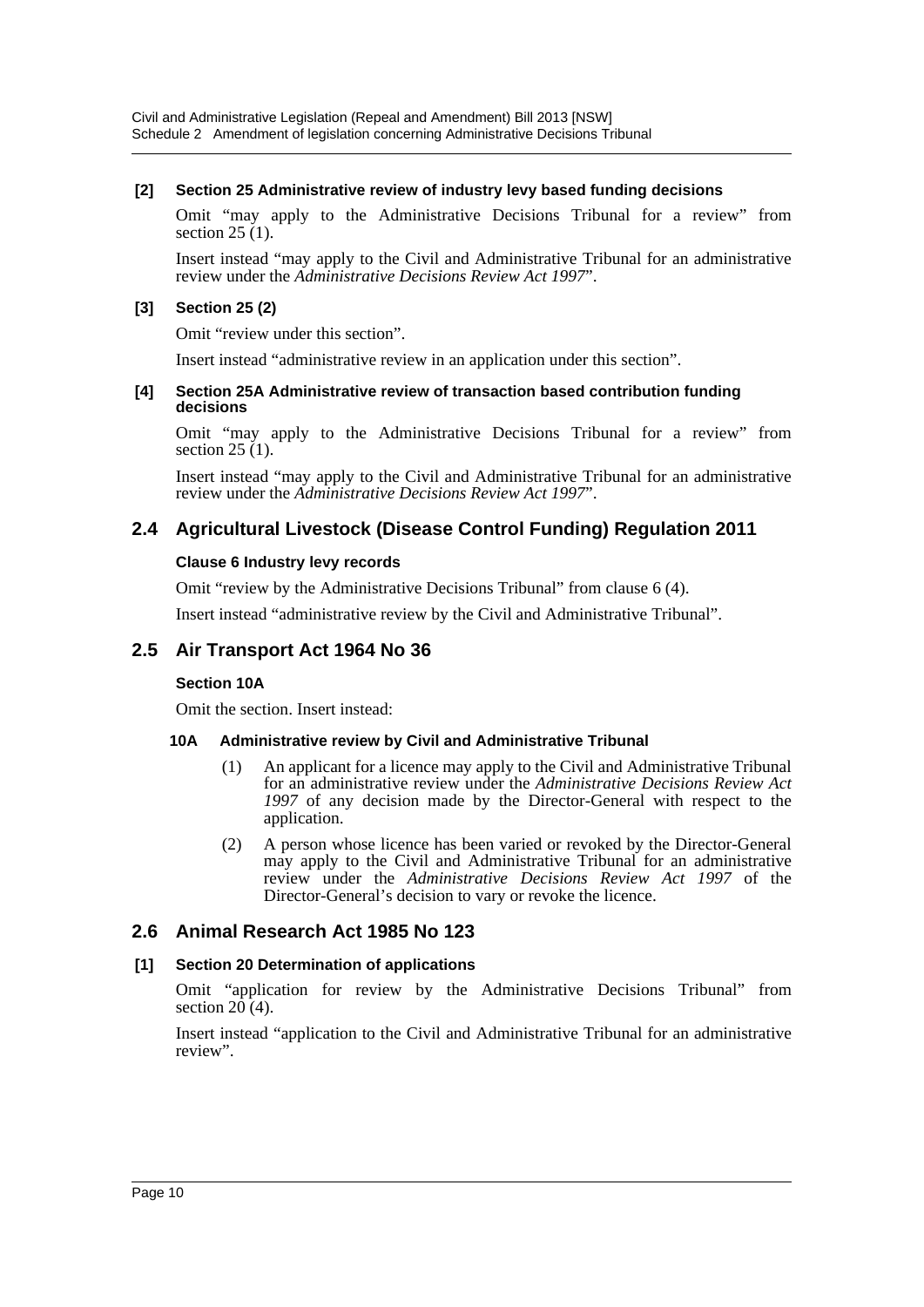### **[2] Section 24 Determination of complaints**

Omit "any order made by the Administrative Decisions Tribunal under Division 2 of Part 3 of Chapter 5 of the *Administrative Decisions Tribunal Act 1997*" from section 24 (4).

Insert instead "any order made by the Civil and Administrative Tribunal under Division 2 of Part 3 of Chapter 3 of the *Administrative Decisions Review Act 1997*".

### **[3] Section 25A Application to Director-General**

Omit "application for review to the Administrative Decisions Tribunal" from section  $2\overline{5}$  (5).

Insert instead "application to the Civil and Administrative Tribunal for an administrative review".

### **[4] Section 28B Determination of complaints**

Omit "any order made by the Administrative Decisions Tribunal under Division 2 of Part 3 of Chapter 5 of the *Administrative Decisions Tribunal Act 1997*" from section 28B (4).

Insert instead "any order made by the Civil and Administrative Tribunal under Division 2 of Part 3 of Chapter 3 of the *Administrative Decisions Review Act 1997*".

### **[5] Section 39 Determination of applications**

Omit "application for review to the Administrative Decisions Tribunal" from section 39 (4).

Insert instead "application to the Civil and Administrative Tribunal for an administrative review".

### **[6] Part 4, Division 6**

Omit the Division. Insert instead:

# **Division 6 Administrative reviews by Civil and Administrative Tribunal**

#### **45 Applications to Civil and Administrative Tribunal for administrative review of determination**

- (1) Any person who is dissatisfied with a determination of the Director-General under this Part that affects the person may apply to the Civil and Administrative Tribunal for an administrative review under the *Administrative Decisions Review Act 1997* of the determination.
- (2) An application to the Tribunal is to be made within 28 days after written notice of the determination of the Director-General is served on the person or, if the application relates to a failure to determine an application under this Part within 90 days after the application was made, within 28 days after the expiration of that 90 day period.

# **2.7 Anti-Discrimination Act 1977 No 48**

# **[1] Section 4 Definitions**

Omit the definitions of *Registrar* and *Tribunal* from section 4 (1).

Insert in alphabetical order:

*Tribunal* means the Civil and Administrative Tribunal.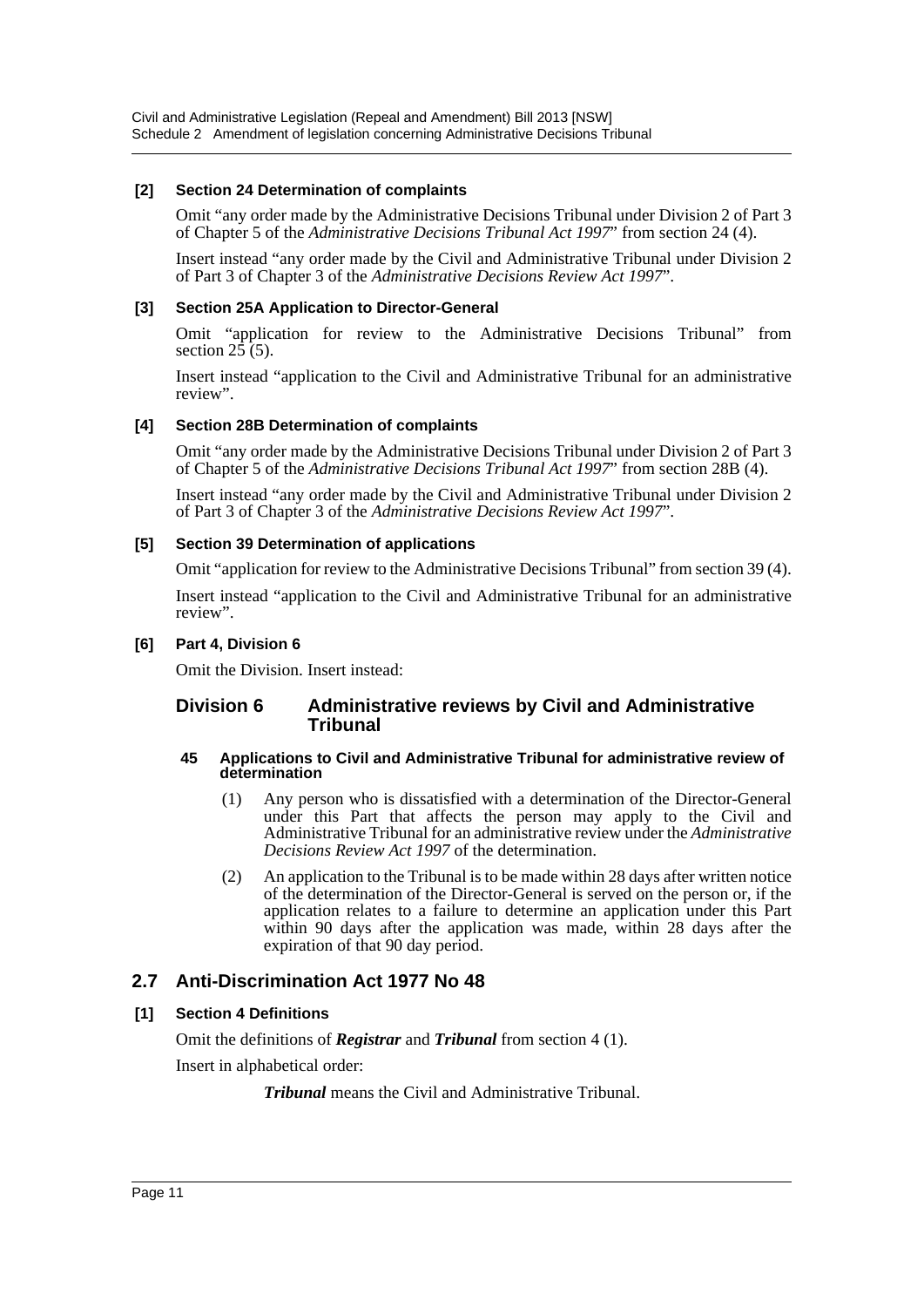### **[2] Part 9, Division 3, heading**

### Omit "**Administrative Decisions Tribunal**". Insert instead "**Tribunal**".

### **[3] Section 95 Referral of complaints to Tribunal**

Omit section 95 (3).

### **[4] Section 96 Leave of Tribunal required for inquiry into certain matters**

Omit "section 73 (Procedure of the Tribunal generally) of the *Administrative Decisions Tribunal Act 1997*" from section 96 (3).

Insert instead "section 38 (Procedure of Tribunal generally) of the *Civil and Administrative Tribunal Act 2013*".

### **[5] Section 96 (4)**

Omit the subsection.

### **[6] Section 97 Parties to proceedings before Tribunal**

Omit the section.

### **[7] Section 105 Interim orders**

Omit "Section 89 of the *Administrative Decisions Tribunal Act 1997*" and "an original decision" from section 105 (2).

Insert instead "For the avoidance of doubt, section 62 of the *Civil and Administrative Tribunal Act 2013*" and "a general decision", respectively.

### **[8] Section 106 Appeals against interim orders**

Omit the section.

**[9] Section 110 Tribunal may award costs**

Omit the section.

**[10] Section 111 Compliance with order of Tribunal** Omit the section.

### **[11] Section 114 Enforcement of non-monetary orders**

Omit "the Registrar" wherever occurring in section 114 (2) and (3). Insert instead "a registrar of the Tribunal".

# **[12] Section 114 (4)**

Omit "section 82 or 82A of the *Administrative Decisions Tribunal Act 1997*". Insert instead "section 78 of the *Civil and Administrative Tribunal Act 2013*".

**[13] Section 115 Appeals to Appeal Panel against decisions of Tribunal** Omit the section.

# **[14] Section 116 Relationship between this Division and NCAT legislation**

Omit "*Administrative Decisions Tribunal Act 1997*".

Insert instead "*Administrative Decisions Review Act 1997* and the *Civil and Administrative Tribunal Act 2013*".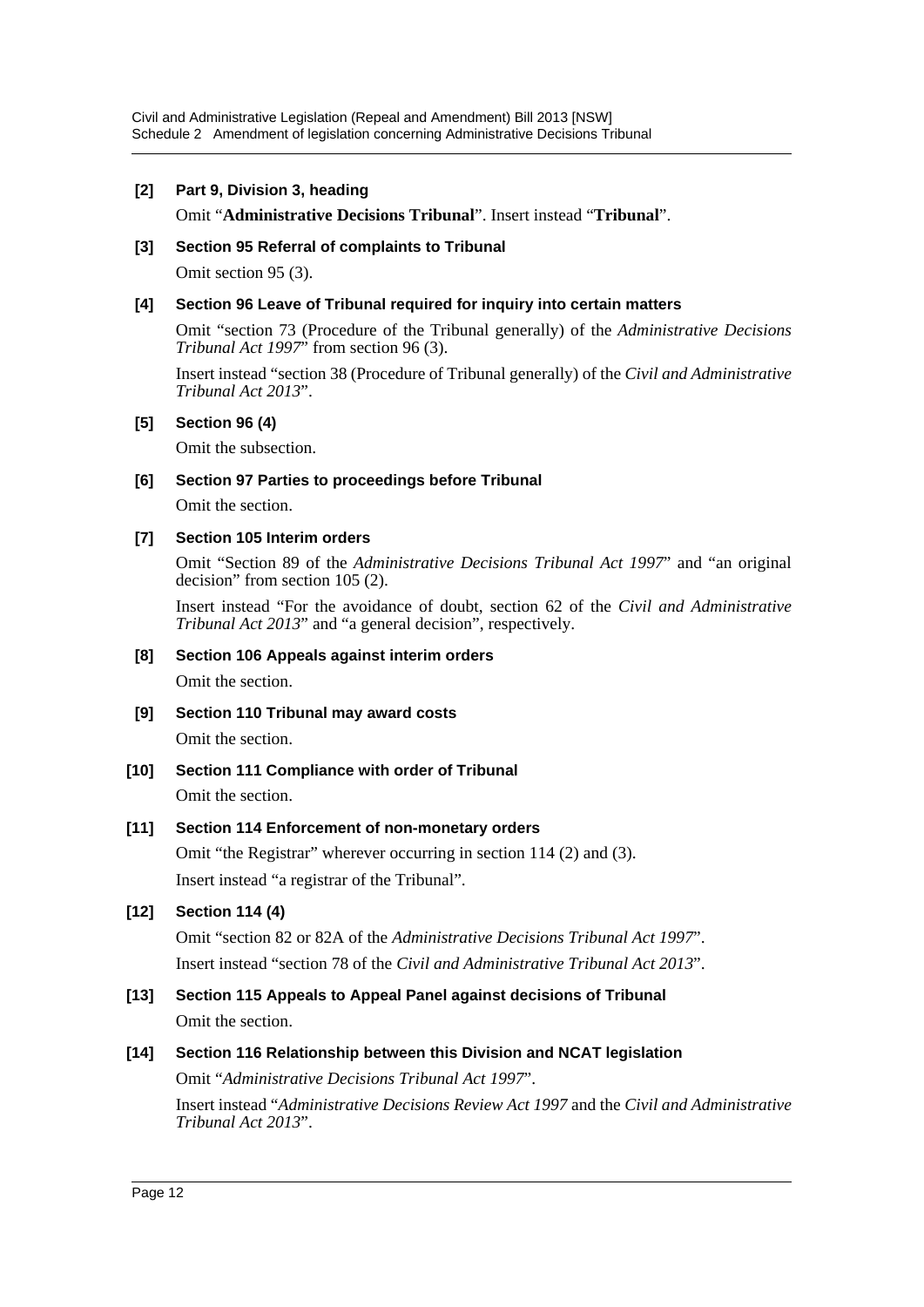### **[15] Section 120A Codes of practice**

Omit "or the *Administrative Decisions Tribunal Act 1997*" from section 120A (4).

Insert instead ", the *Administrative Decisions Review Act 1997* or the *Civil and Administrative Tribunal Act 2013*".

### **[16] Section 124 Obstruction**

Omit "a member of the Tribunal, the Registrar,".

### **[17] Section 126 Granting of exemptions by President**

Omit "may apply to the Tribunal for a review" from section 126 (9).

Insert instead "may apply to the Tribunal for an administrative review under the *Administrative Decisions Review Act 1997*".

### **[18] Section 126 (11)**

Omit "*Administrative Decisions Tribunal Act 1997*".

Insert instead "*Administrative Decisions Review Act 1997*".

### **[19] Section 126A Exemption for special needs programs and activities**

Omit "may apply to the Tribunal for a review" from section 126A (6).

Insert instead "may apply to the Tribunal for an administrative review under the *Administrative Decisions Review Act 1997*".

### **[20] Schedule 1 Savings and transitional provisions**

Insert after clause 1:

# **1A References to Tribunal before establishment of NCAT**

A reference to the Tribunal in a provision of this Schedule that was inserted before the establishment day (within the meaning of the *Civil and Administrative Tribunal Act 2013*) is a reference to the former Administrative Decisions Tribunal.

# **2.8 Apiaries Act 1985 No 16**

**[1] Part 6**

Omit the Part. Insert instead:

# **Part 6 Administrative reviews by the Civil and Administrative Tribunal**

# **35 Applications for review**

- (1) A person aggrieved by any of the following decisions may apply to the Civil and Administrative Tribunal for an administrative review under the *Administrative Decisions Review Act 1997* of the decision:
	- (a) a decision of the Director-General in refusing an application by that person for registration as a beekeeper,
	- (b) a decision of the Director-General in refusing an application for the renewal of that person's registration as a beekeeper,
	- (c) a decision of the Director-General under section 11 to cancel that person's registration,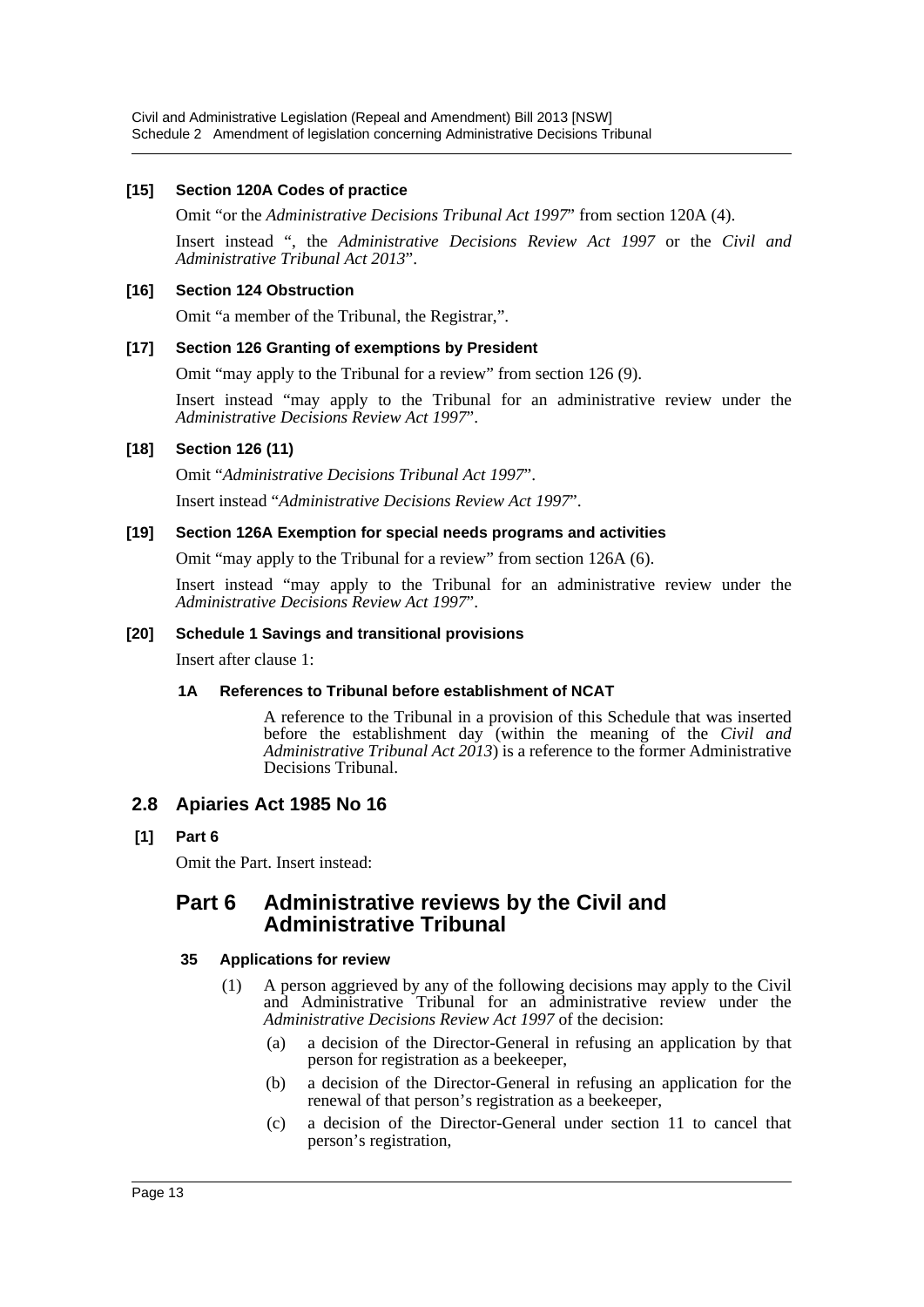- (d) a decision of the Director-General under section 10 to suspend that person's registration,
- (e) any direction given or action taken by an inspector under section 17 or  $24(5)$  or  $(6)$ ,
- (f) the action of an inspector in seizing and detaining bees, beehives, apiary products or appliances under a provision of Division 2 of Part 4, and seeking the return of those bees, beehives, apiary products or appliances,
- (g) in relation to Part 5:
	- (i) a decision of the Director-General to refuse a claim for compensation under Part 5, or
	- (ii) a decision of the Director-General to award compensation under that Part on the ground that the amount of compensation awarded is inadequate, or
	- (iii) a determination of the market value of any queen bees made for the purpose of section 31 (1) on the ground that the value concerned is less than the true market value of the bees.
- (2) A person who is the occupier of, or otherwise has an interest in, premises in respect of which the Director-General has made an order under section 18 who is aggrieved by that order may apply to the Civil and Administrative Tribunal for an administrative review under the *Administrative Decisions Review Act 1997* of that order.

**Note.** Generally, the making of an application to the Civil and Administrative Tribunal will not affect the operation of the decision concerned (or prevent the taking of action to implement the decision) pending the review of the decision. However, the Tribunal can make orders staying or otherwise affecting the operation of the decision, but only on the application of a party to the proceedings and only if the Tribunal considers it desirable to do so after taking various matters (such as the public interest) into account. See section 60 of the *Administrative Decisions Review Act 1997*.

# **[2] Section 38 General powers of inspection**

Omit section 38 (9) (a). Insert instead:

(a) no application for an administrative review by the Civil and Administrative Tribunal of a seizure of bees, beehives, apiary products or appliances carried out in accordance with a provision of this Act is made under section 35 within the period prescribed by or under the *Civil and Administrative Tribunal Act 2013* for making applications under that section, or

# **[3] Section 38 (9) (f)**

Omit "Administrative Decisions Tribunal".

Insert instead "Civil and Administrative Tribunal".

# **2.9 Apprenticeship and Traineeship Regulation 2010**

### **[1] Clause 6 Witnesses' expenses**

Omit "proceedings under the *Administrative Decisions Tribunal Act 1997*". Insert instead "proceedings before the Civil and Administrative Tribunal".

### **[2] Clause 6, note**

Omit the note.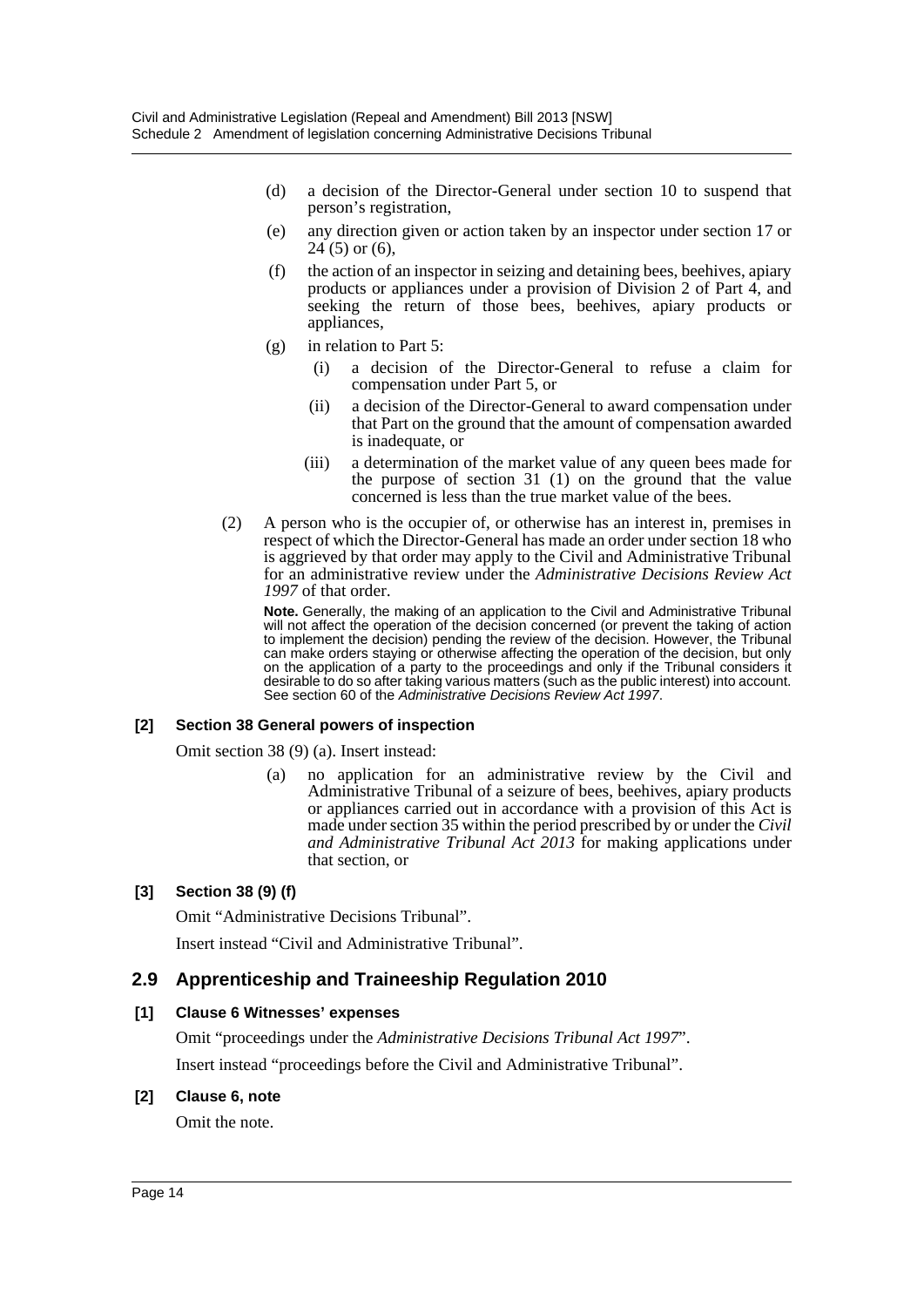# **2.10 Architects Act 2003 No 89**

### **[1] Section 4 Definitions**

Omit the definition of *Tribunal* from section 4 (1). Insert instead:

*Tribunal* means the Civil and Administrative Tribunal.

#### **[2] Section 16 Qualifications for registration**

Omit "may apply to the Tribunal for a review" from section 16 (3).

Insert instead "may apply to the Tribunal for an administrative review under the *Administrative Decisions Review Act 1997*".

#### **[3] Section 31 Tribunal may administratively review certain registration decisions**

Omit "may apply to the Tribunal for a review" from section 31 (1).

Insert instead "may apply to the Tribunal for an administrative review under the *Administrative Decisions Review Act 1997*".

### **[4] Section 31 (2)**

Omit "a review". Insert instead "an administrative review".

#### **[5] Section 37 Power to dismiss certain complaints**

Omit "may apply to the Tribunal for a review" from section 37 (5).

Insert instead "may apply to the Tribunal for an administrative review under the *Administrative Decisions Review Act 1997*".

#### **[6] Section 44 Person may apply to Tribunal for administrative review of disciplinary finding of Board**

Omit "may apply to the Tribunal for a review".

Insert instead "may apply to the Tribunal for an administrative review under the *Administrative Decisions Review Act 1997*".

### **[7] Section 48 Tribunal may award costs**

Omit the section.

#### **[8] Section 51 Statement of reasons of Tribunal need not contain confidential information**

Omit the section.

### **[9] Section 58 General**

Omit section 58 (1). Insert instead:

(1) The provisions of this Division are subject to any order made by the Tribunal under section 64 of the *Civil and Administrative Tribunal Act 2013*. **Note.** Section 64 of the *Civil and Administrative Tribunal Act 2013* allows the Tribunal to make an order prohibiting or restricting the disclosure of information.

### **[10] Part 4A Appeals against decisions of Tribunal**

Omit the Part.

### **[11] Schedule 3 Savings, transitional and other provisions**

Omit "Tribunal" from clause 11 (1). Insert instead "Administrative Decisions Tribunal".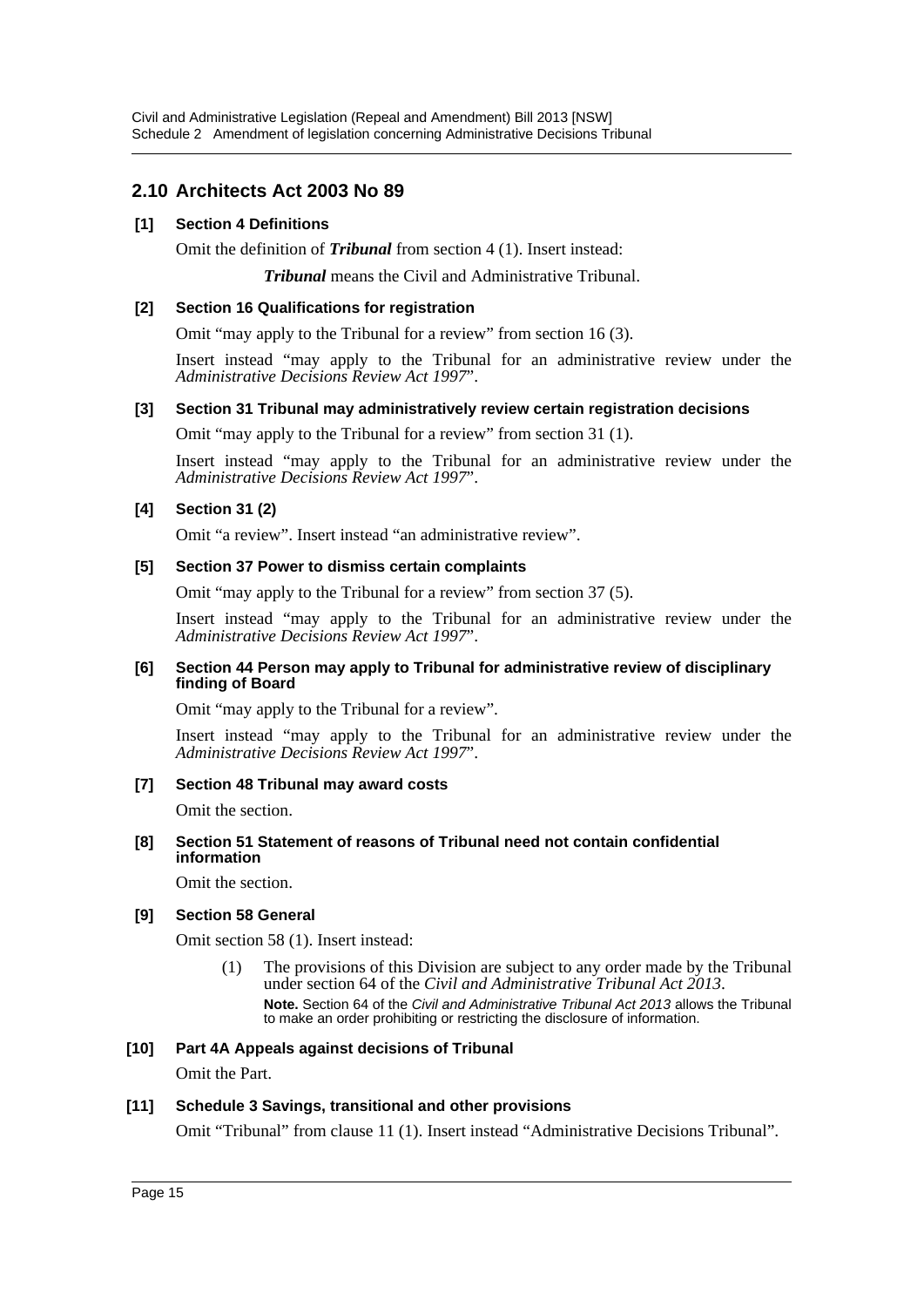# **2.11 Associations Incorporation Act 2009 No 7**

# **[1] Section 76 Director-General may cancel registration**

Omit "Administrative Decisions Tribunal" from section 76 (2) (b).

Insert instead "Civil and Administrative Tribunal".

# **[2] Section 104 Review of decisions of Director-General**

Omit "may apply to the Administrative Decisions Tribunal for a review" from section  $104(1)$ .

Insert instead "may apply to the Civil and Administrative Tribunal for an administrative review under the *Administrative Decisions Review Act 1997*".

# **[3] Section 104 (2)**

Omit "*Administrative Decisions Tribunal Act 1997*". Insert instead "*Administrative Decisions Review Act 1997*".

# **2.12 Biofuels Act 2007 No 23**

# **[1] Section 23 Registration of volume fuel sellers**

Omit section 23 (1) (f). Insert instead:

(f) the making of applications to the Civil and Administrative Tribunal for administrative reviews under the *Administrative Decisions Review Act 1997* of decisions made in respect of registration.

# **[2] Section 23 (3)**

Insert after section 23 (2):

The Minister is not to recommend the making of a regulation containing provisions for the purposes of section 23 (1) (f) unless the Minister certifies that the Minister administering the *Civil and Administrative Tribunal Act 2013* has agreed to the provisions.

# **2.13 Births, Deaths and Marriages Registration Act 1995 No 62**

### **[1] Section 31J Administrative review by Civil and Administrative Tribunal of certain decisions under this Part**

Omit "may apply to the Administrative Decisions Tribunal for a review".

Insert instead "may apply to the Civil and Administrative Tribunal for an administrative review under the *Administrative Decisions Review Act 1997*".

# **[2] Section 31L Protection of security sensitive information**

Omit "In determining an application for a review of any decision to which this section applies, the Administrative Decisions Tribunal (and any Appeal Panel in determining any appeal against such a review under the *Administrative Decisions Tribunal Act 1997*)" from section  $31L(3)$ .

Insert instead "In determining an application for an administrative review of any decision to which this section applies, the Civil and Administrative Tribunal (and any Appeal Panel of the Tribunal in determining any internal appeal against such a review under the *Civil and Administrative Tribunal Act 2013*)".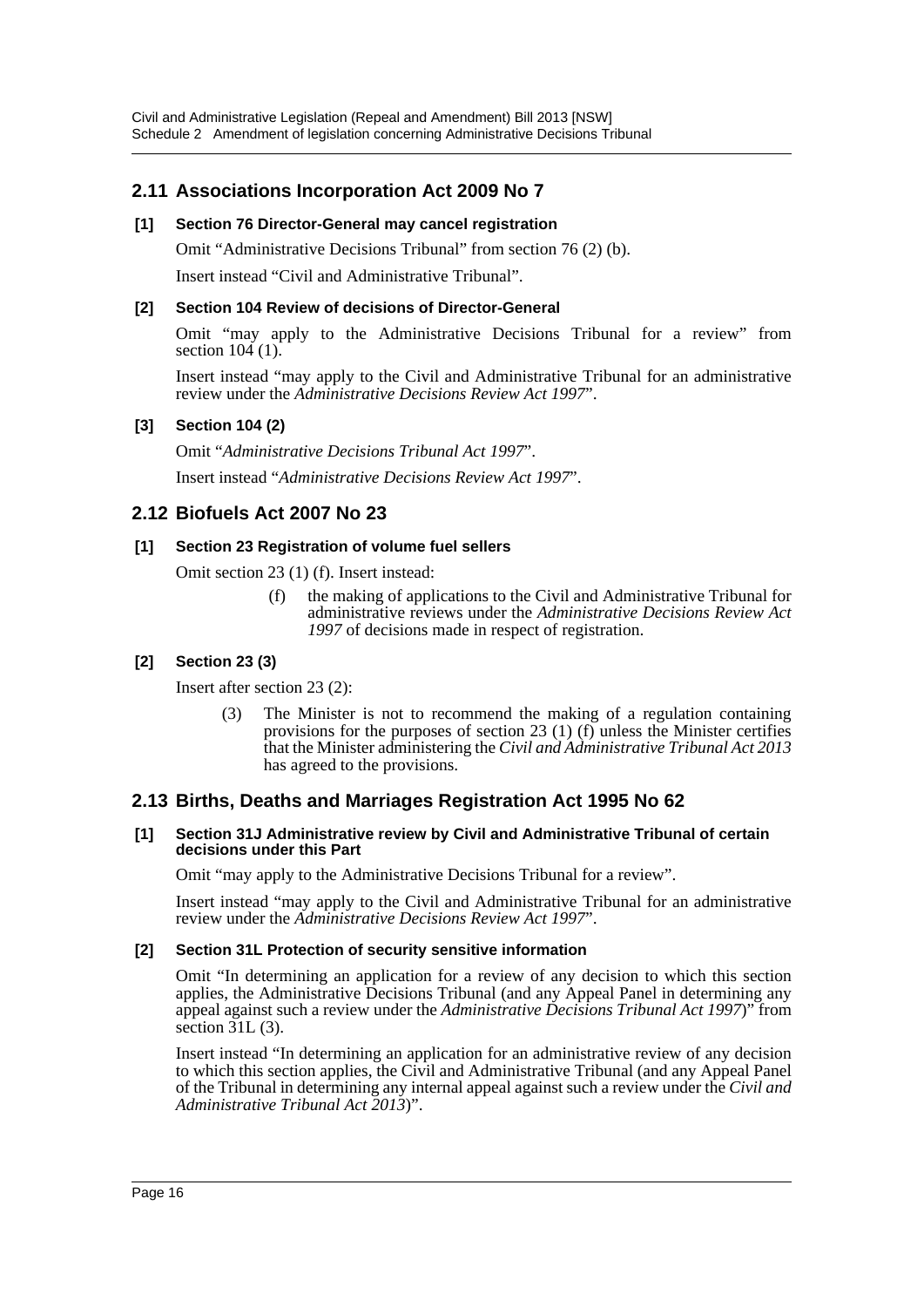### **[3] Section 31L (3) (b)**

Omit "applicant for review". Insert instead "applicant for the administrative review".

#### **[4] Section 56 Administrative review by the Civil and Administrative Tribunal**

Omit "may apply to the Administrative Decisions Tribunal for a review" from section  $56(1)$ .

Insert instead "may apply to the Civil and Administrative Tribunal for an administrative review under the *Administrative Decisions Review Act 1997*".

### **[5] Section 56 (2)**

Omit "review". Insert instead "administrative review".

# **2.14 Boarding Houses Act 2012 No 74**

**Section 87 Applications for administrative reviews by the Civil and Administrative Tribunal**

Omit "may apply to the Administrative Decisions Tribunal for a review" from section  $87(1)$ .

Insert instead "may apply to the Civil and Administrative Tribunal for an administrative review under the *Administrative Decisions Review Act 1997*".

### **2.15 Building and Construction Industry Security of Payment Act 1999 No 46**

#### **Section 28 Nominating authorities**

Omit "may apply to the Administrative Decisions Tribunal for a review" from section  $28(2)$ .

Insert instead "may apply to the Civil and Administrative Tribunal for an administrative review under the *Administrative Decisions Review Act 1997*".

### **2.16 Building Legislation Amendment (Quality of Construction) Act 2002 No 134**

### **Schedule 2 Amendment of home building legislation**

Omit "Administrative Decisions Tribunal" from proposed section 40 (4B) in Schedule 2.1 [4].

Insert instead "Civil and Administrative Tribunal".

### **2.17 Building Professionals Act 2005 No 115**

### **[1] Section 3 Definitions**

Omit the definition of *Tribunal* from section 3 (1). Insert instead:

*Tribunal* means the Civil and Administrative Tribunal.

### **[2] Section 18 Administrative review of decisions of Board under this Part**

Omit "may apply to the Tribunal for a review".

Insert instead "may apply to the Tribunal for an administrative review under the *Administrative Decisions Review Act 1997*".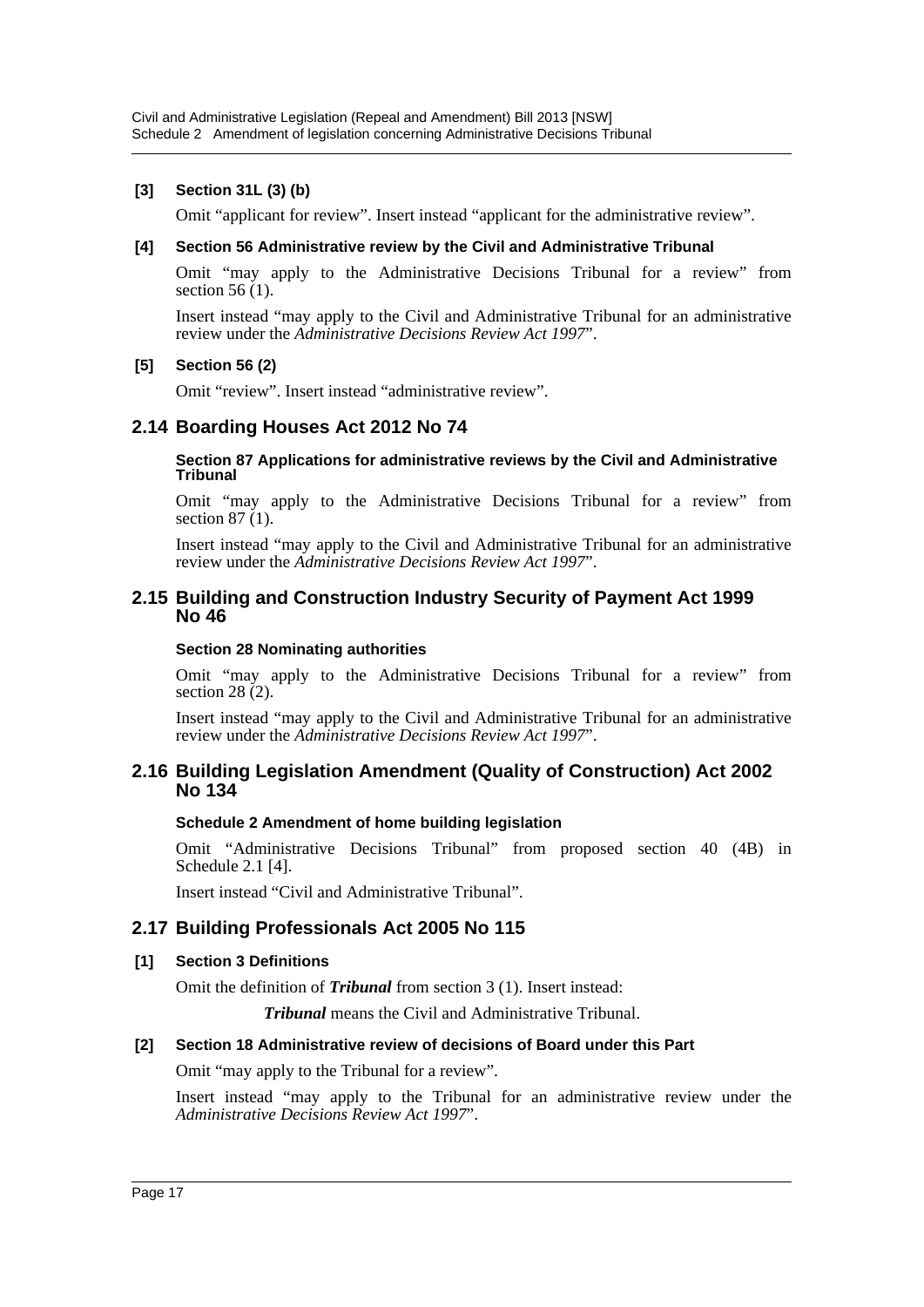#### **[3] Section 33 Person may apply to Tribunal for administrative review of disciplinary finding of Board**

Omit "may apply to the Tribunal for a review".

Insert instead "may apply to the Tribunal for an administrative review under the *Administrative Decisions Review Act 1997*".

### **[4] Section 35 Tribunal may award costs**

Omit the section.

# **[5] Section 37 Confidential information in statement of reasons**

Omit the section.

### **[6] Section 43 General**

Omit section 43 (1). Insert instead:

(1) The provisions of this Division are subject to any order made by the Tribunal under section 64 of the *Civil and Administrative Tribunal Act 2013*. **Note.** Section 64 of the *Civil and Administrative Tribunal Act 2013* allows the Tribunal to make an order prohibiting or restricting the disclosure of information.

### **[7] Part 3A Appeals against decisions of Tribunal**

Omit the Part.

### **[8] Schedule 2 Savings, transitional and other provisions**

Insert after clause 1:

### **1A References to Tribunal before establishment of NCAT**

A reference to the Tribunal in a provision of this Schedule that was inserted before the establishment day (within the meaning of the *Civil and Administrative Tribunal Act 2013*) is a reference to the former Administrative Decisions Tribunal.

# **2.18 Business Names (Commonwealth Powers) Act 2011 No 44**

### **Schedule 1 Savings, transitional and other provisions**

Insert before clause 9 in Division 4 of Part 2:

### **8A Effect of abolition of Administrative Decisions Tribunal**

- (1) The functions of the Administrative Decisions Tribunal under this Division become, on and from the establishment day, the functions of the Civil and Administrative Tribunal.
- (2) Accordingly, a reference in another provision of this Division that confers or imposes a function on the Administrative Decisions Tribunal is to be read, on and after the establishment day, as being a reference to the Civil and Administrative Tribunal.
- (3) The provisions of this clause are in addition to, and do not derogate from, the provisions of Part 2 of Schedule 1 to the *Civil and Administrative Tribunal Act 2013*.
- (4) In this clause:

*establishment day* has the same meaning as in the *Civil and Administrative Tribunal Act 2013*.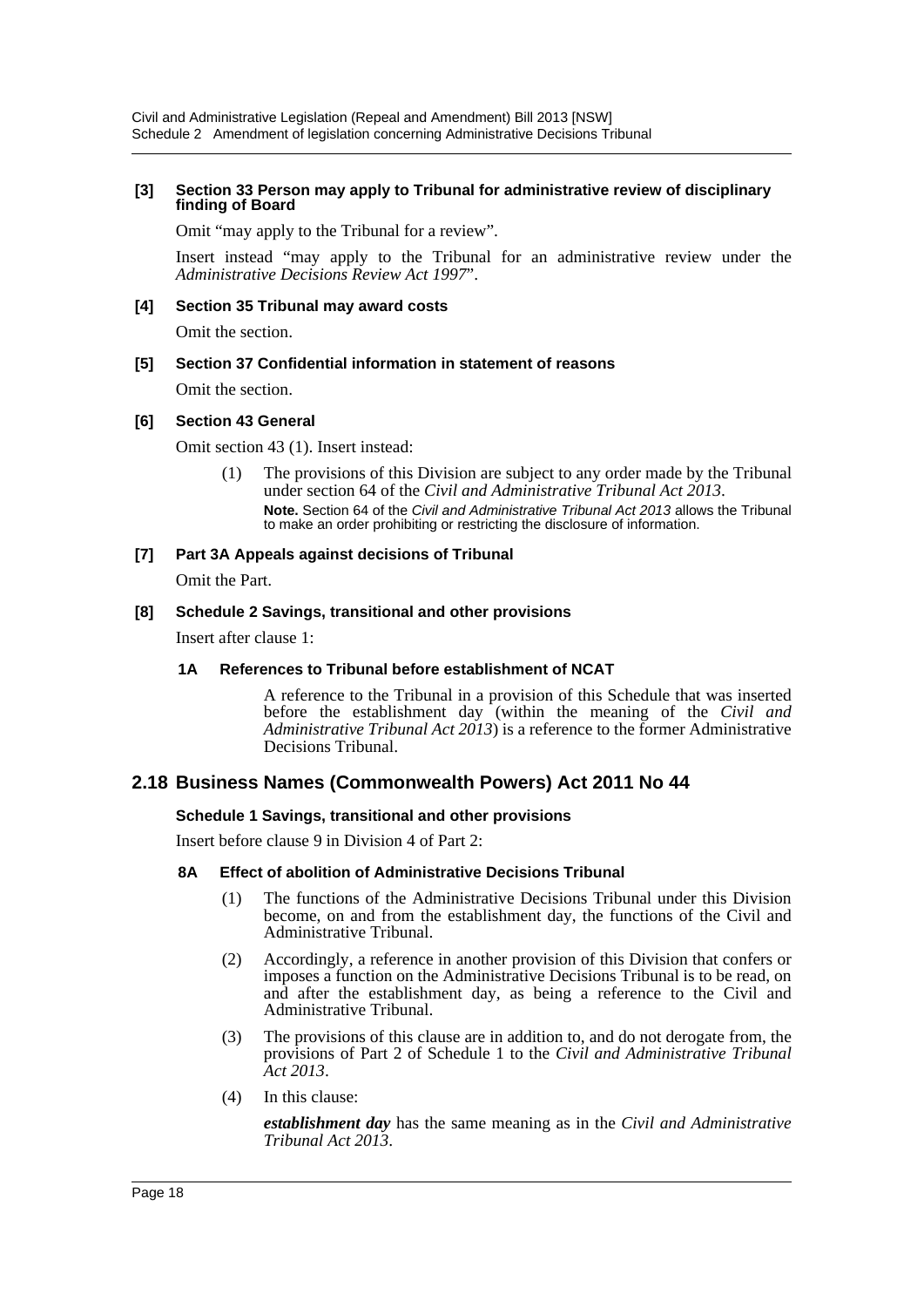Civil and Administrative Legislation (Repeal and Amendment) Bill 2013 [NSW] Schedule 2 Amendment of legislation concerning Administrative Decisions Tribunal

# **2.19 Cemeteries and Crematoria Act 2013**

### **[1] Section 33 Issue of improvement notice by the Cemeteries Agency**

Insert at the end of section 33 (5):

**Note.** An appeal under this subsection is an external appeal to the Tribunal for the purposes of the *Civil and Administrative Tribunal Act 2013*.

### **[2] Dictionary**

Omit the definition of *Tribunal*. Insert instead:

*Tribunal* means the Civil and Administrative Tribunal.

# **2.20 Charitable Fundraising Act 1991 No 69**

### **[1] Part 4, heading**

Omit the heading. Insert instead:

# **Part 4 Administrative reviews by Civil and Administrative Tribunal**

#### **[2] Section 42 Administrative review of refusal to grant authority or against conditions imposed on authority**

Omit "may apply to the Administrative Decisions Tribunal for a review".

Insert instead "may apply to the Civil and Administrative Tribunal for an administrative review under the *Administrative Decisions Review Act 1997*".

### **[3] Section 43 Administrative review of revocation of authority**

Omit "may apply to the Administrative Decisions Tribunal for a review".

Insert instead "may apply to the Civil and Administrative Tribunal for an administrative review under the *Administrative Decisions Review Act 1997*".

### **[4] Section 44 Administrative review of variation of authority**

Omit "may apply to the Administrative Decisions Tribunal for a review".

Insert instead "may apply to the Civil and Administrative Tribunal for an administrative review under the *Administrative Decisions Review Act 1997*".

### **[5] Section 45 Determination by Civil and Administrative Tribunal of applications**

Omit "Administrative Decisions Tribunal, in determining a review under this Act,".

Insert instead "Civil and Administrative Tribunal, in determining an administrative review for the purposes of this Part,".

# **2.21 Child Protection (International Measures) Act 2006 No 12**

### **Section 5 Definitions**

Omit paragraph (e) from the definition of *New South Wales court* in section 5 (1).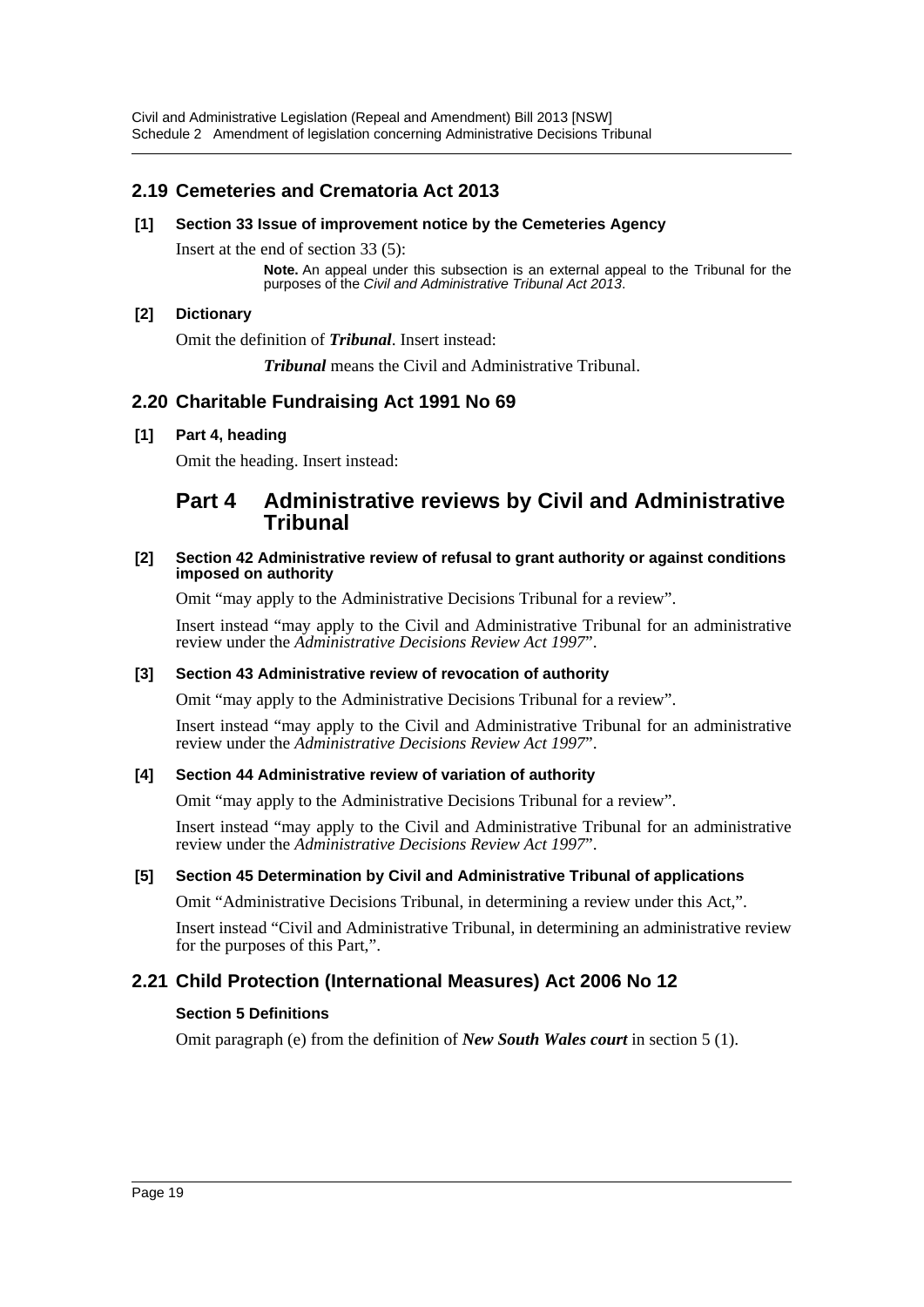# **2.22 Child Protection (Offenders Registration) Act 2000 No 42**

### **Section 16 NCAT may exempt persons from compliance with reporting obligations**

Omit "Administrative Decisions Tribunal" wherever occurring. Insert instead "Civil and Administrative Tribunal".

# **2.23 Child Protection (Working with Children) Act 2012 No 51**

# **[1] Section 5 Definitions**

Omit the definition of *Tribunal* from section 5 (1). Insert instead:

*Tribunal* means the Civil and Administrative Tribunal.

### **[2] Section 27 Applications to Civil and Administrative Tribunal for administrative reviews of clearance decisions**

Omit "for a review" wherever occurring in section 27 (1)–(3).

Insert instead "for an administrative review under the *Administrative Decisions Review Act 1997*".

# **[3] Section 27 (5) and (6)**

Omit the subsections.

### **[4] Section 27 (7)**

Omit "*Administrative Decisions Tribunal Act 1997*". Insert instead "*Administrative Decisions Review Act 1997*".

**[5] Section 28 Orders relating to disqualified and ineligible persons** Omit section 28 (9).

# **[6] Section 29 Further review of persons who obtain enabling orders** Omit section 29 (4).

# **[7] Section 30 Determination of applications and other matters**

Omit the note to section 30 (2). Insert instead:

**Note.** Division 2 of Part 3 of Chapter 3 of the *Administrative Decisions Review Act 1997* enables a decision the subject of an application under section 27 of this Act for an administrative review under that Act to be stayed by the Tribunal.

# **[8] Section 30 (3)**

Omit the subsection.

# **2.24 Children (Detention Centres) Regulation 2010**

# **Clause 3 Definitions**

Omit "Administrative Decisions Tribunal" from paragraph (h) of the definition of *exempt body* in clause 3 (1).

Insert instead "Civil and Administrative Tribunal".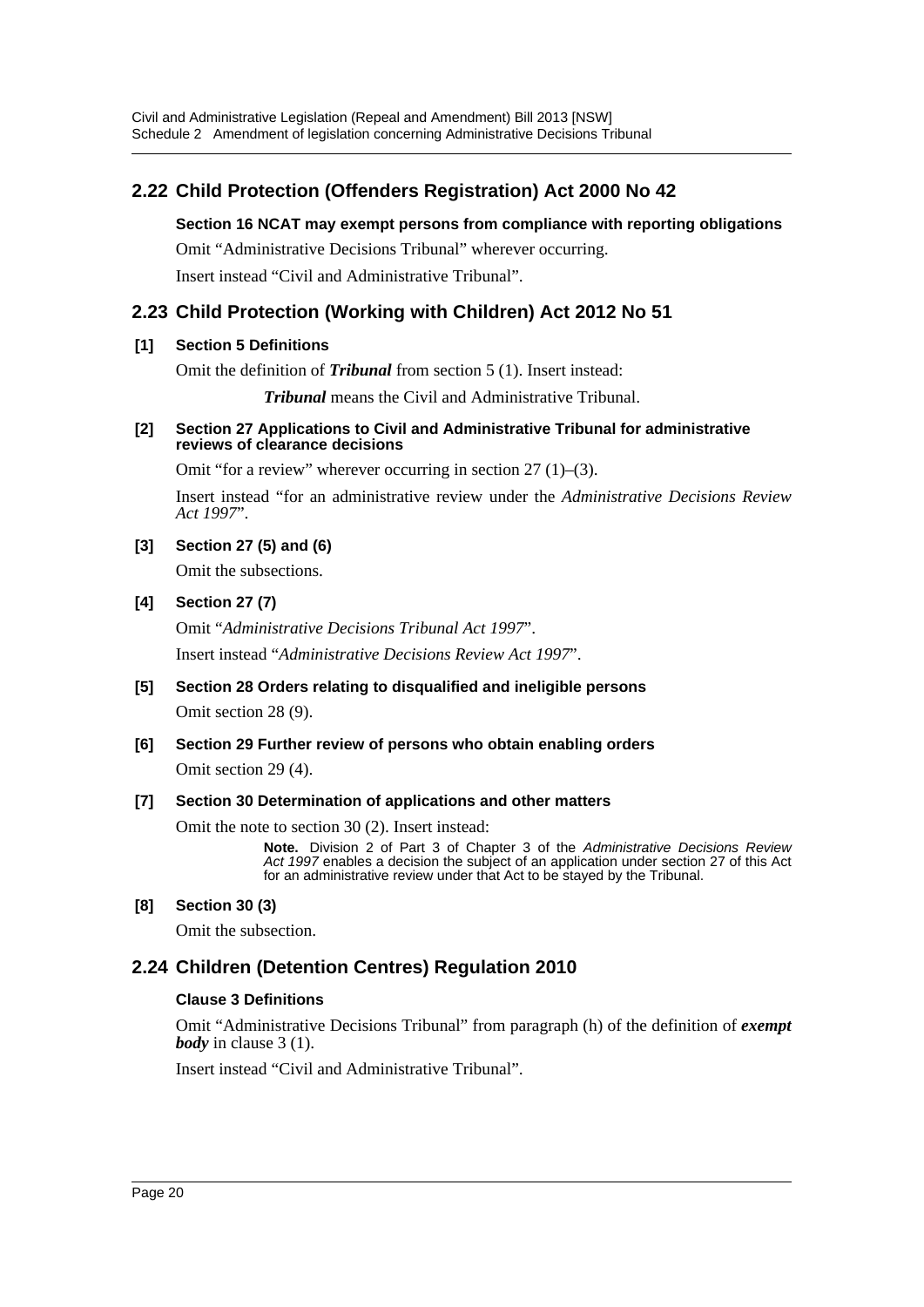# **2.25 Children (Education and Care Services) Supplementary Provisions Act 2011 No 70**

### **Section 28 Reviewable decisions**

Omit section 28 (2). Insert instead:

(2) The Minister is not to recommend the making of a regulation containing provisions for the purposes of this section unless the Minister certifies that the Minister administering the *Civil and Administrative Tribunal Act 2013* has agreed to the provisions.

# **2.26 Children (Education and Care Services National Law Application) Act 2010 No 104**

### **Section 8 Relevant tribunal or court**

Omit "Administrative Decisions Tribunal" from section 8 (b).

Insert instead "Civil and Administrative Tribunal".

# **2.27 Children and Young Persons (Care and Protection) Act 1998 No 157**

# **[1] Section 29 Protection of persons who make reports or provide certain information**

Omit "Administrative Decisions Tribunal" from section 29 (1) (d) (iii).

Insert instead "Civil and Administrative Tribunal".

#### **[2] Section 149F Disclosure of high level identification information without consent of authorised carer**

Omit "reviewed by the Administrative Decisions Tribunal" from section 149F (2) (b).

Insert instead "administratively reviewed by the Civil and Administrative Tribunal under the *Administrative Decisions Review Act 1997*".

#### **[3] Section 149G Application for administrative review of decision to disclose high level identification information**

Omit "may apply to the Administrative Decisions Tribunal for a review" from section  $149G$  (1) (a).

Insert instead "may apply to the Civil and Administrative Tribunal for an administrative review under the *Administrative Decisions Review Act 1997*".

### **[4] Section 149G (1) (b)**

Omit "to apply to the Administrative Decisions Tribunal, on behalf of the authorised carer, for a review".

Insert instead "to apply to the Civil and Administrative Tribunal, on behalf of the authorised carer, for an administrative review under the *Administrative Decisions Review Act 1997*".

# **[5] Section 149G (2)**

Omit "*Administrative Decisions Tribunal Act 1997*". Insert instead "*Administrative Decisions Review Act 1997*".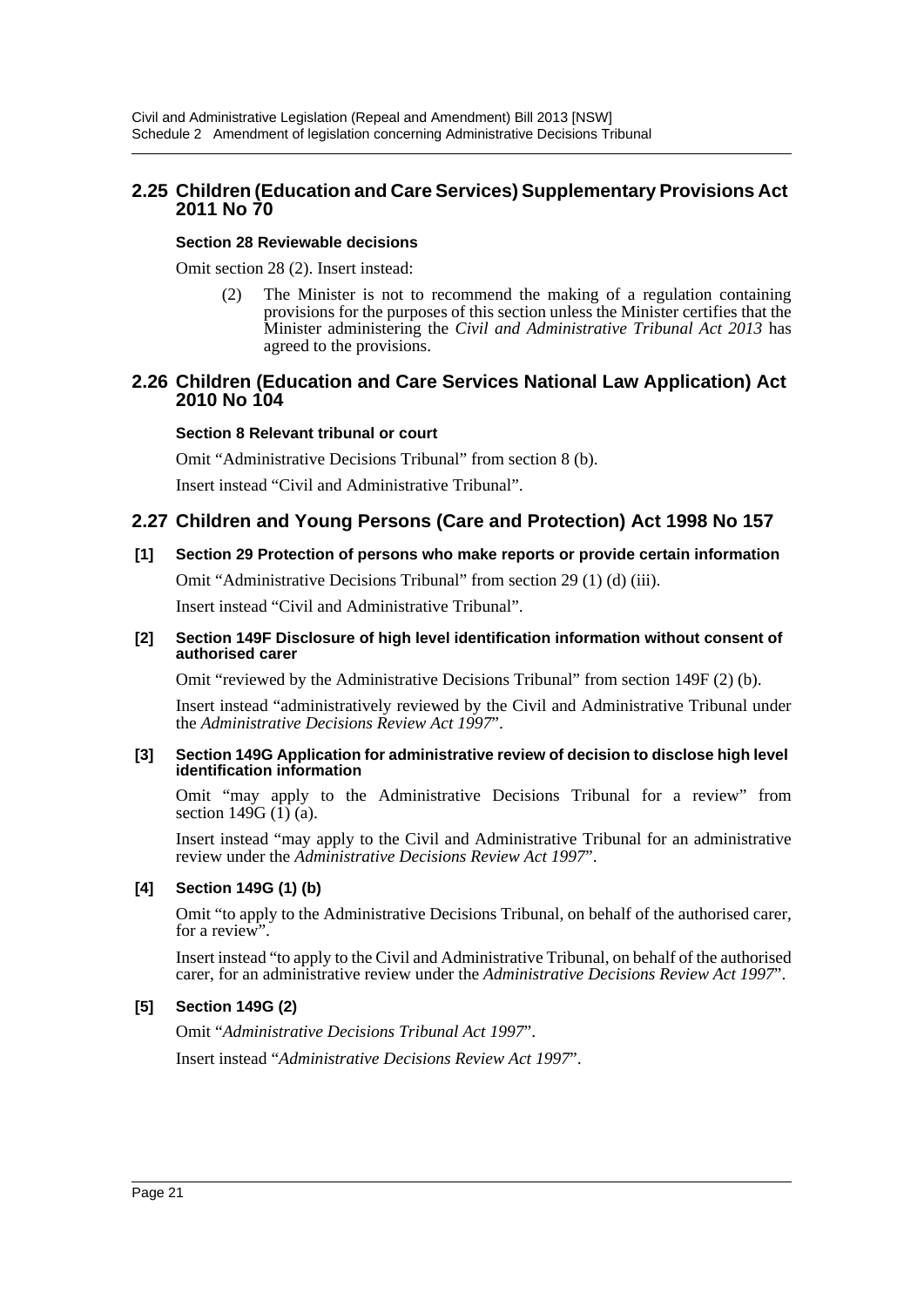### **[6] Section 149G (3)**

Omit "Administrative Decisions Tribunal".

Insert instead "Civil and Administrative Tribunal".

### **[7] Section 149H Modification of Administrative Decisions Review Act 1997**

Omit "ADT Act" and "Chapter 5" wherever occurring in section 149H (1) and (2).

Insert instead "ADR Act" and "Chapter 3", respectively.

### **[8] Section 149H (3)**

Omit the subclause. Insert instead:

(3) In this section, the *ADR Act* means the *Administrative Decisions Review Act 1997*.

### **[9] Section 231F Notification to child or young person and his or her parents**

Omit "Division 2 of Part 2 of Chapter 5 of the *Administrative Decisions Tribunal Act 1997*" from section 231F (2) (a).

Insert instead "Division 2 of Part 2 of Chapter 3 of the *Administrative Decisions Review Act 1997*".

### **[10] Section 231F (2) (b)**

Omit the paragraph. Insert instead:

(b) the decision may be administratively reviewed by the Civil and Administrative Tribunal under the *Administrative Decisions Review Act 1997*, whose decision may be appealed against to an Appeal Panel of that Tribunal, and

#### **[11] Section 245 Decisions that are administratively reviewable by Civil and Administrative Tribunal**

Omit "For the purposes of section 28 (1) (a) of the *Community Services (Complaints, Reviews and Monitoring) Act 1993*, any of the following decisions made under or for the purposes of this Act or the regulations are reviewable by the Administrative Decisions Tribunal:" from section 245 (1).

Insert instead "Each of the following decisions made under or for the purposes of this Act or the regulations is an administratively reviewable decision for the purposes of section 28 (1) (a) of the *Community Services (Complaints, Reviews and Monitoring) Act 1993*:".

### **[12] Section 264 Regulations**

Omit "the review by the Administrative Decisions Tribunal" from section 264 (1A) (i).

Insert instead "an administrative review by the Civil and Administrative Tribunal under the *Administrative Decisions Review Act 1997*".

### **[13] Section 264 (1B)**

Omit the subsection. Insert instead:

(1B) The Minister is not to recommend the making of a regulation containing provisions for the purposes of subsection  $(1A)$  (i) unless the Minister certifies that the Minister administering the *Civil and Administrative Tribunal Act 2013* has agreed to the provisions.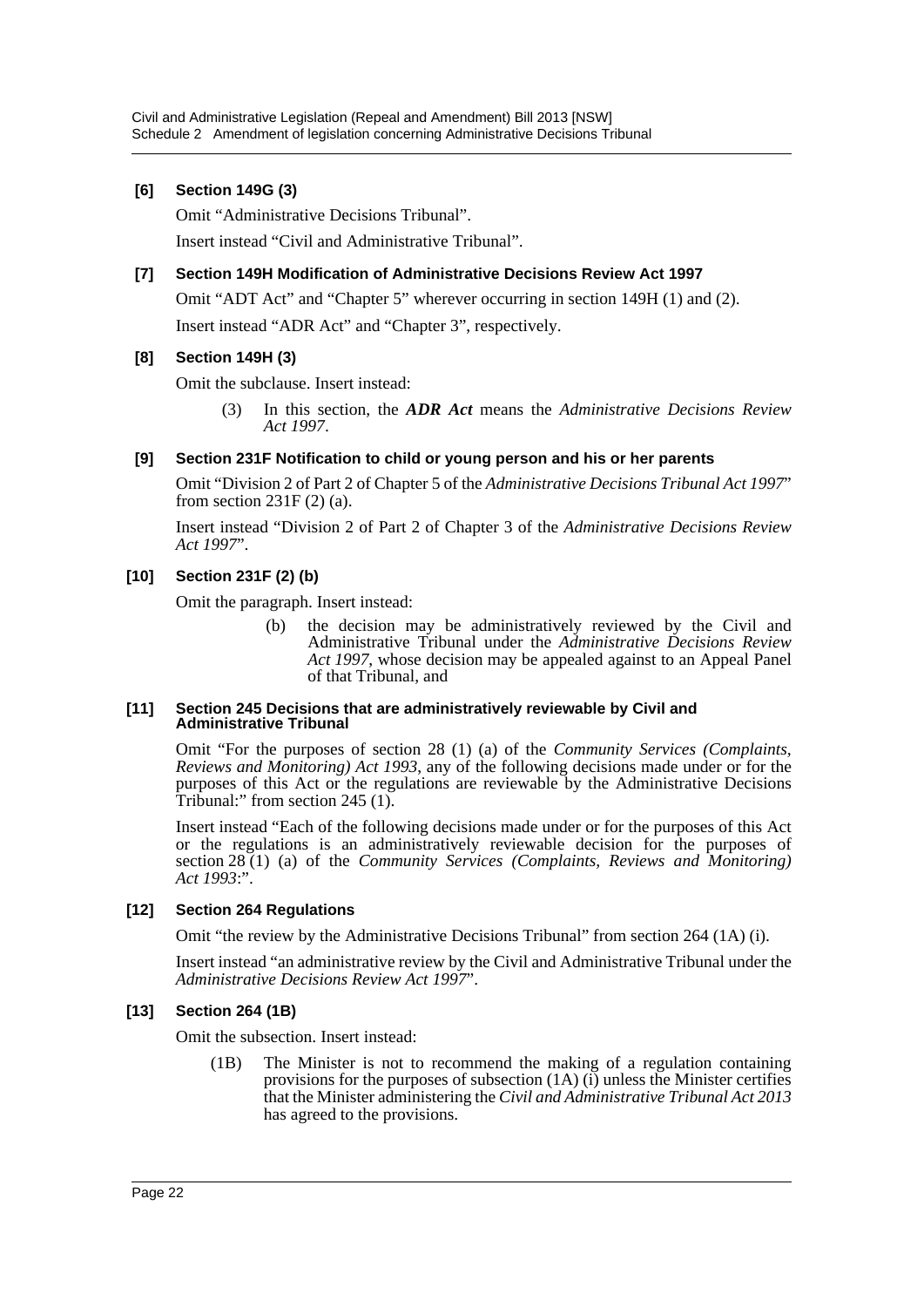# **2.28 Children and Young Persons (Care and Protection) Regulation 2012**

#### **[1] Clause 7 Administrative review of decisions of Children's Guardian by Civil and Administrative Tribunal**

Omit "Pursuant to section 264 (1A) (i) of the Act, the following decisions of the Children's Guardian are reviewable by the Administrative Decisions Tribunal:".

Insert instead "A person affected by any of the following decisions of the Children's Guardian may apply to the Civil and Administrative Tribunal for an administrative review under the *Administrative Decisions Review Act 1997* of the decision:".

### **[2] Clause 7, note**

Omit "reviewable by the Administrative Decisions Tribunal".

Insert instead "administratively reviewable by the Civil and Administrative Tribunal".

### **[3] Clause 42 Cancellation or suspension of authorisations by designated agencies**

Omit "reviewable by the Administrative Decisions Tribunal" from the note at the end of the clause.

Insert instead "administratively reviewable by the Civil and Administrative Tribunal".

# **2.29 Coal Industry Act 2001 No 107**

### **[1] Section 3 Definitions**

Omit the definition of *Tribunal*. Insert instead:

*Tribunal* means the Civil and Administrative Tribunal.

### **[2] Section 12 Powers relating to health of mine workers**

Omit "may apply to the Tribunal for a review" from section 12 (3).

Insert instead "may apply to the Civil and Administrative Tribunal for an administrative review under the *Administrative Decisions Review Act 1997*".

### **[3] Section 13 Orders of approved company**

Omit "may apply to the Tribunal for a review" from section 13 (7).

Insert instead "may apply to the Civil and Administrative Tribunal for an administrative review under the *Administrative Decisions Review Act 1997*".

### **[4] Section 39 Right to apply for administrative review of determination**

Omit "apply to the Tribunal for a review" from section 39 (1).

Insert instead "apply to the Civil and Administrative Tribunal for an administrative review under the *Administrative Decisions Review Act 1997*".

# **2.30 Coal Mine Health and Safety Act 2002 No 129**

#### **[1] Section 196 Regulations may prescribe decisions that are to be administratively reviewable by Civil and Administrative Tribunal**

Omit "apply to the Administrative Decisions Tribunal for a review" from section 196 (1).

Insert instead "apply to the Civil and Administrative Tribunal for an administrative review under the *Administrative Decisions Review Act 1997*".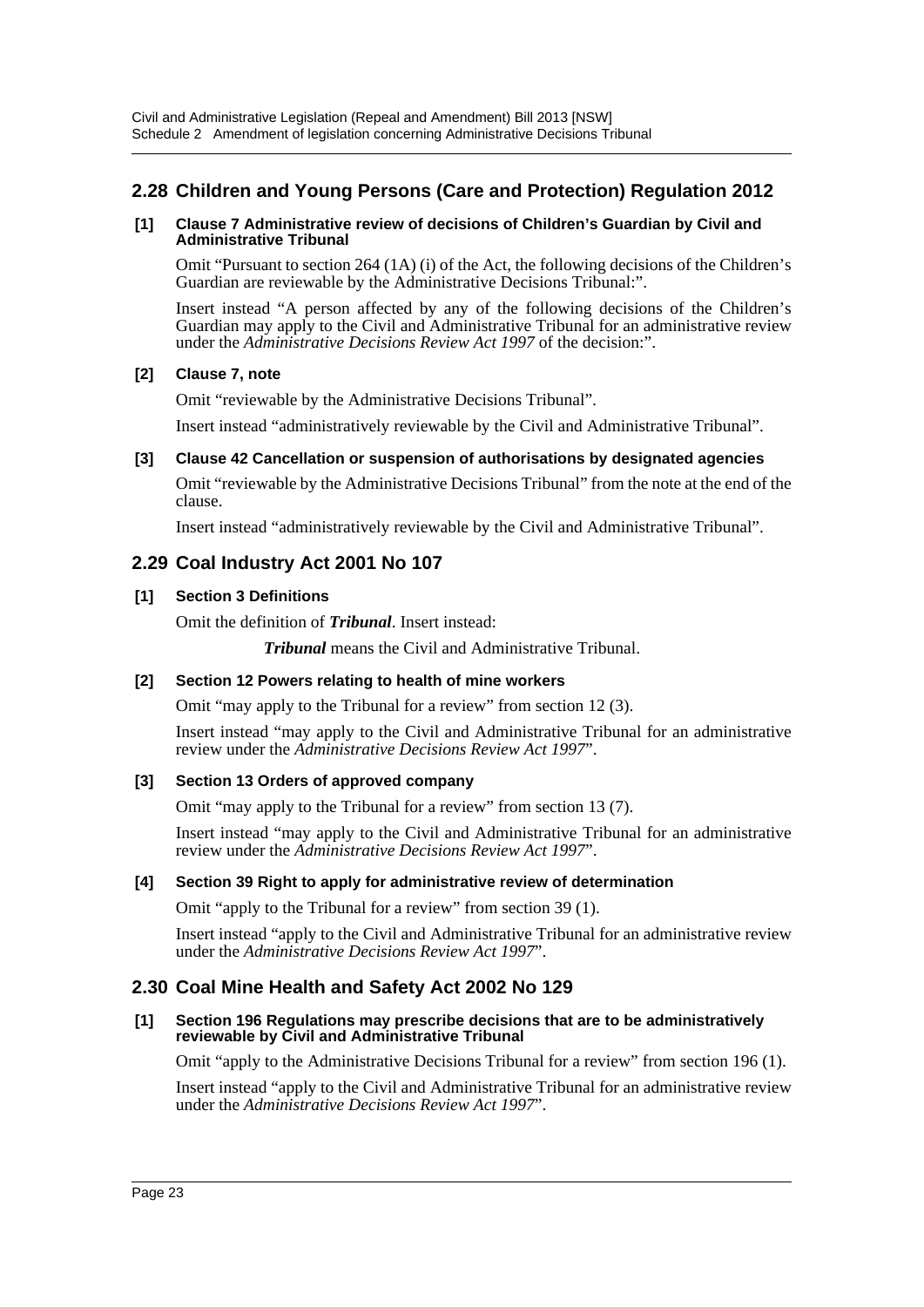# **[2] Section 196 (2)**

Omit "Administrative Decisions Tribunal for a review".

Insert instead "Civil and Administrative Tribunal for an administrative review".

# **[3] Section 196 (3)**

Omit "*Administrative Decisions Tribunal Act 1997*" and "by the Administrative Decisions Tribunal".

Insert instead "*Administrative Decisions Review Act 1997*" and "by the Civil and Administrative Tribunal", respectively.

# **[4] Section 196 (4)**

Omit the subsection. Insert instead:

(4) The Minister is not to recommend the making of any such regulation unless the Minister certifies that the Minister administering the *Civil and Administrative Tribunal Act 2013* has agreed to the provisions concerned.

# **2.31 Coal Mine Health and Safety Regulation 2006**

# **[1] Clause 178 Ministerial declarations that a person's competence is not recognised**

Omit "*Administrative Decisions Tribunal Act 1997*" from section 178 (6). Insert instead "*Administrative Decisions Review Act 1997*".

# **[2] Clause 200 Exemptions for particular people on application**

Omit "the review by the Administrative Decisions Tribunal" from the note at the end of the clause.

Insert instead "the administrative review by the Civil and Administrative Tribunal".

### **[3] Clause 209 Decisions administratively reviewable by the Civil and Administrative Tribunal**

Omit "apply to the Administrative Decisions Tribunal for a review" from clause 209 (1).

Insert instead "apply to the Civil and Administrative Tribunal for an administrative review under the *Administrative Decisions Review Act 1997*".

# **[4] Clause 209 (2)**

Omit "application for review by the Administrative Decisions Tribunal".

Insert instead "application for an administrative review by the Civil and Administrative Tribunal".

# **2.32 Combat Sports Act 2008 No 116**

# **[1] Part 7, heading**

Omit the heading. Insert instead:

# **Part 7 Administrative review by Civil and Administrative Tribunal**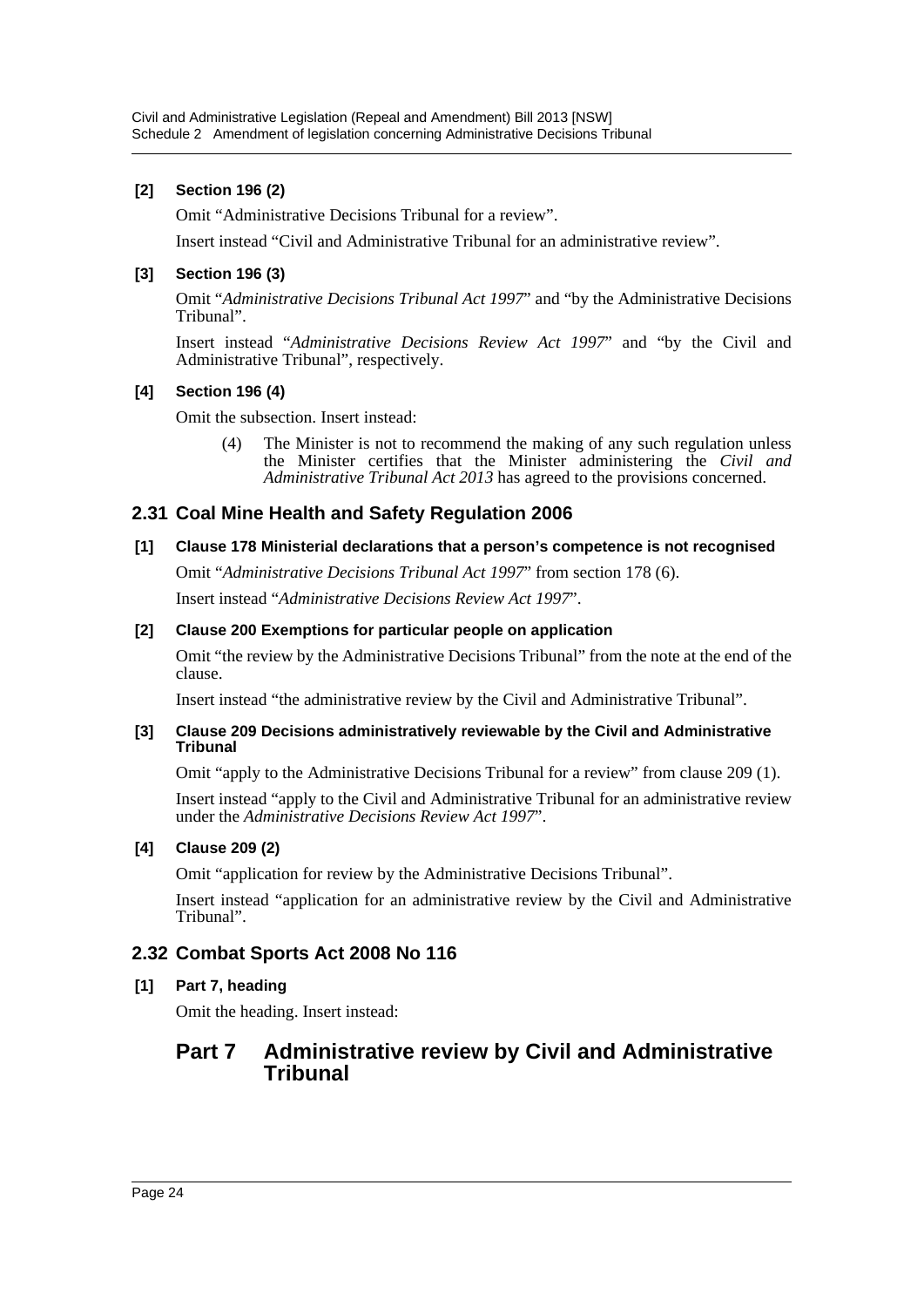### **[2] Section 59 Administrative review of decisions by Civil and Administrative Tribunal**

Omit "may apply to the Administrative Decisions Tribunal for a review".

Insert instead "may apply to the Civil and Administrative Tribunal for an administrative review under the *Administrative Decisions Review Act 1997*".

# **2.33 Combat Sports Act 2013**

### **[1] Part 5, heading**

Omit the heading. Insert instead:

# **Part 5 Administrative review by Civil and Administrative Tribunal**

### **[2] Section 77 Administrative review of decisions by Civil and Administrative Tribunal**

Omit "may apply to the Administrative Decisions Tribunal for a review" from section  $77(1)$ .

Insert instead "may apply to the Civil and Administrative Tribunal for an administrative review under the *Administrative Decisions Review Act 1997*".

### **[3] Section 77 (2) and (2A)**

Omit section 77 (2). Insert instead:

- (2) The regulations may make provision for applications to be made to the Tribunal for the administrative review under the *Administrative Decisions Review Act 1997* of a decision made, or the failure or refusal to make a decision, under this Act or the regulations of a kind prescribed by the regulations.
- (2A) The Minister is not to recommend the making of a regulation containing provisions for the purposes of subsection (2) unless the Minister certifies that the Minister administering the *Civil and Administrative Tribunal Act 2013* has agreed to the provisions.

### **[4] Section 77 (3)**

Omit "a review". Insert instead "an administrative review".

#### **[5] Section 78 Administrative reviews of decisions based on security determinations or criminal intelligence**

Omit "In determining an application for a review of a decision that was made on the ground of a determination made, or advice given, by the Commissioner of Police or another police officer, the Administrative Decisions Tribunal (and any Appeal Panel of the Tribunal in determining any appeal against such a review under the *Administrative Decisions Tribunal Act 1997*):" from section 78 (1).

Insert instead "In determining an application for an administrative review of a decision that was made on the ground of a determination made, or advice given, by the Commissioner of Police or another police officer, the Civil and Administrative Tribunal (and any Appeal Panel of the Tribunal in determining any internal appeal against such a review under the *Civil and Administrative Tribunal Act 2013*):".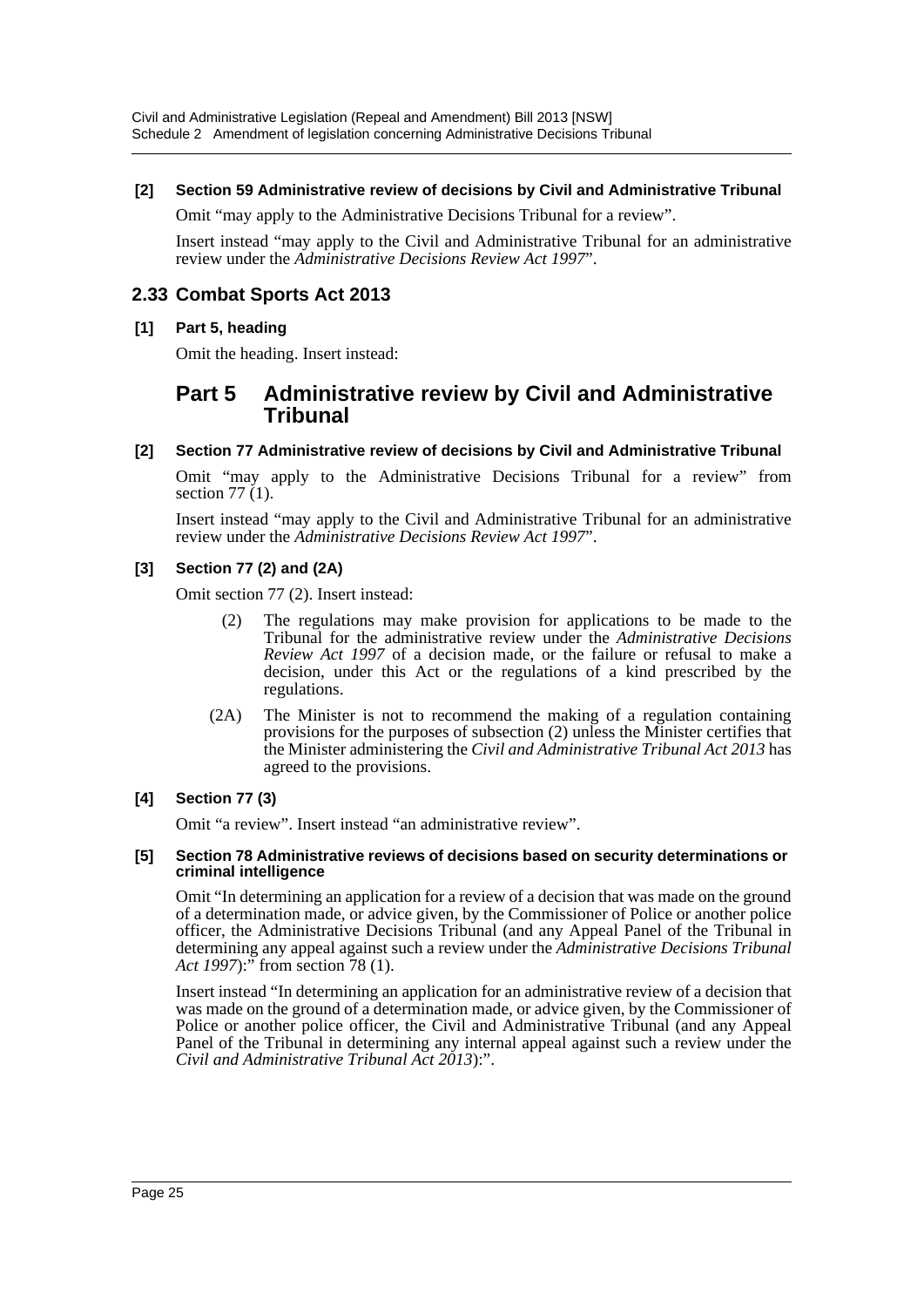# **[6] Section 78 (1) (b), (4) and (5)**

Omit "applicant for review" and "for a review" wherever occurring.

Insert instead "applicant for the administrative review" and "for an administrative review", respectively.

# **[7] Section 78 (1), note**

Omit "Part 2 of Chapter 5 of the *Administrative Decisions Tribunal Act 1997*". Insert instead "Part 2 of Chapter 3 of the *Administrative Decisions Review Act 1997*".

# **[8] Section 78 (6)**

Omit "*Administrative Decisions Tribunal Act 1997*". Insert instead "*Administrative Decisions Review Act 1997*".

# **2.34 Combat Sports Regulation 2009**

# **Clause 20 Reissue**

Omit "Administrative Decisions Tribunal" wherever occurring in clause 20 (b) (i) and (c). Insert instead "Civil and Administrative Tribunal".

# **2.35 Commercial Agents and Private Inquiry Agents Act 2004 No 70**

### **[1] Section 6 Application to master licences of Licensing and Registration (Uniform Procedures) Act 2002**

Omit "Part 2 of Chapter 5 of the *Administrative Decisions Tribunal Act 1997*" from the note at the end of the section.

Insert instead "Part 2 of Chapter 3 of the *Administrative Decisions Review Act 1997*".

### **[2] Section 12 Application to operator licences of Licensing and Registration (Uniform Procedures) Act 2002**

Omit "Part 2 of Chapter 5 of the *Administrative Decisions Tribunal Act 1997*" from the note at the end of the section.

Insert instead "Part 2 of Chapter 3 of the *Administrative Decisions Review Act 1997*".

#### **[3] Section 20 Commissioner's determinations administratively reviewable by Civil and Administrative Tribunal**

Omit "may apply to the Administrative Decisions Tribunal for a review" from section  $20(1)$ .

Insert instead "may apply to the Civil and Administrative Tribunal for an administrative review under the *Administrative Decisions Review Act 1997*".

# **[4] Section 20 (2)**

Omit "In determining an application for a review of any decision to refuse to grant or cancel a licence under this Act, the Administrative Decisions Tribunal (and any Appeal Panel in determining any appeal against such a review under the *Administrative Decisions Tribunal Act 1997*):".

Insert instead "In determining an application for an administrative review of any decision to refuse to grant or cancel a licence under this Act, the Civil and Administrative Tribunal (and any Appeal Panel in determining any internal appeal against such a review under the *Civil and Administrative Tribunal Act 2013*):".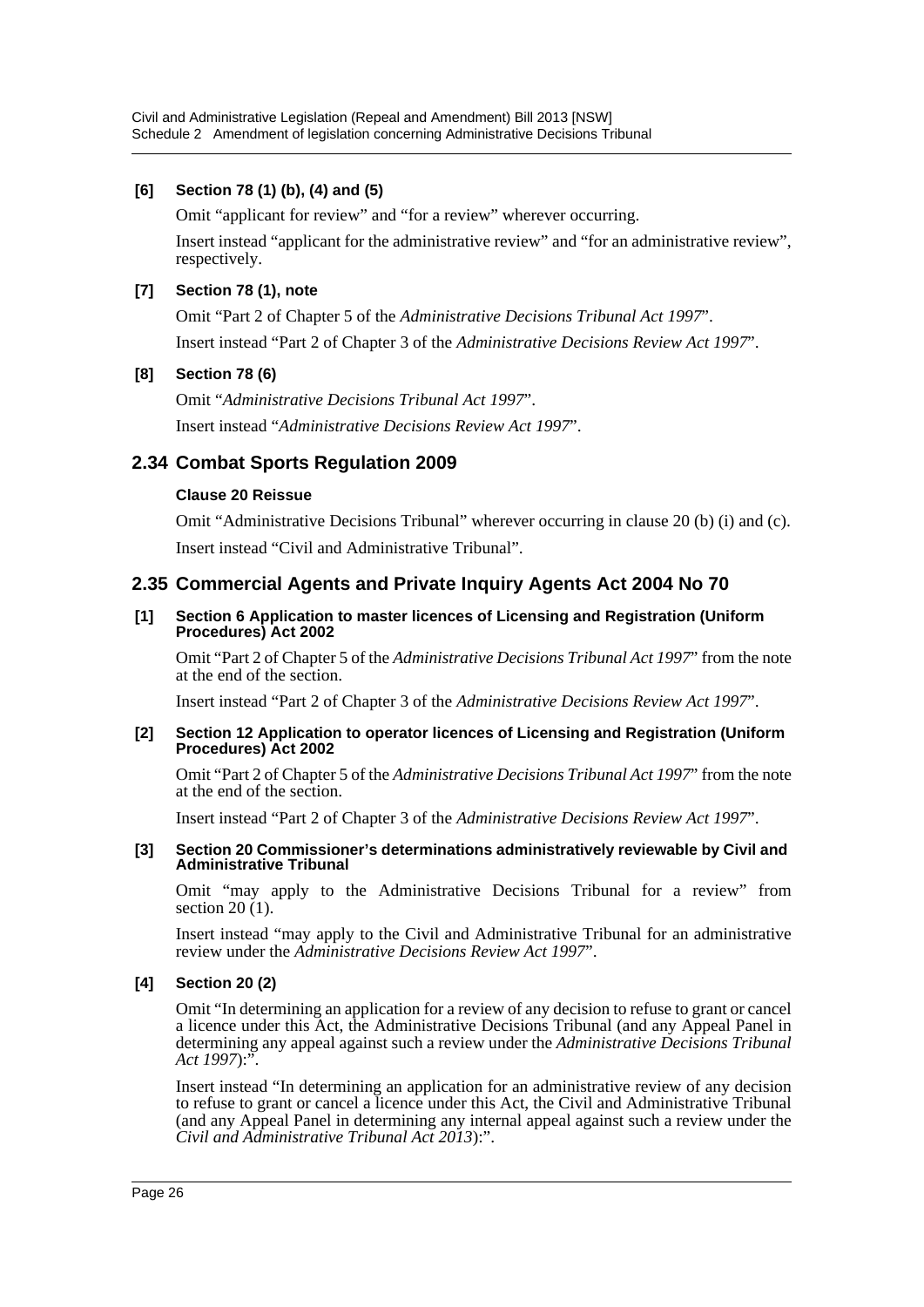# **[5] Section 20 (2) (b)**

Omit "applicant for review". Insert instead "applicant for the administrative review".

# **2.36 Community Housing Providers (Adoption of National Law) Act 2012 No 59**

#### **Section 6 Meaning of certain terms in Community Housing Providers National Law for purposes of this jurisdiction**

Omit "Administrative Decisions Tribunal" from the definition of *Appeal Tribunal*. Insert instead "Civil and Administrative Tribunal".

# **2.37 Community Services (Complaints, Reviews and Monitoring) Act 1993 No 2**

# **[1] Long title**

Omit "Administrative Decisions Tribunal". Insert instead "Civil and Administrative Tribunal".

### **[2] Section 4 Definitions**

Omit the definition of *Tribunal* from section 4 (1). Insert instead:

*Tribunal* means the Civil and Administrative Tribunal.

### **[3] Part 5, heading**

Omit "**Review**". Insert instead "**Administrative review**".

# **[4] Section 28 Applications to Tribunal for administrative reviews of decisions**

Omit "may apply to the Tribunal for a review" from section 28 (1).

Insert instead "may apply to the Civil and Administrative Tribunal for an administrative review under the *Administrative Decisions Review Act 1997*".

# **[5] Section 28 (1) (a) and (b)**

Omit "a reviewable decision" wherever occurring.

Insert instead "an administratively reviewable decision".

# **[6] Section 29 Who may apply to the Tribunal?**

Omit section 29 (6). Insert instead:

(6) This section applies despite any contrary provisions of the *Civil and Administrative Tribunal Act 2013* or the *Administrative Decisions Review Act 1997*.

### **[7] Section 31 Alternatives to Tribunal determining the matter**

Omit section 31 (3). Insert instead:

(3) The powers conferred on the Tribunal by this section are in addition to any other powers that the Tribunal has under the *Civil and Administrative Tribunal* Act 2013 with respect to the use of resolution processes.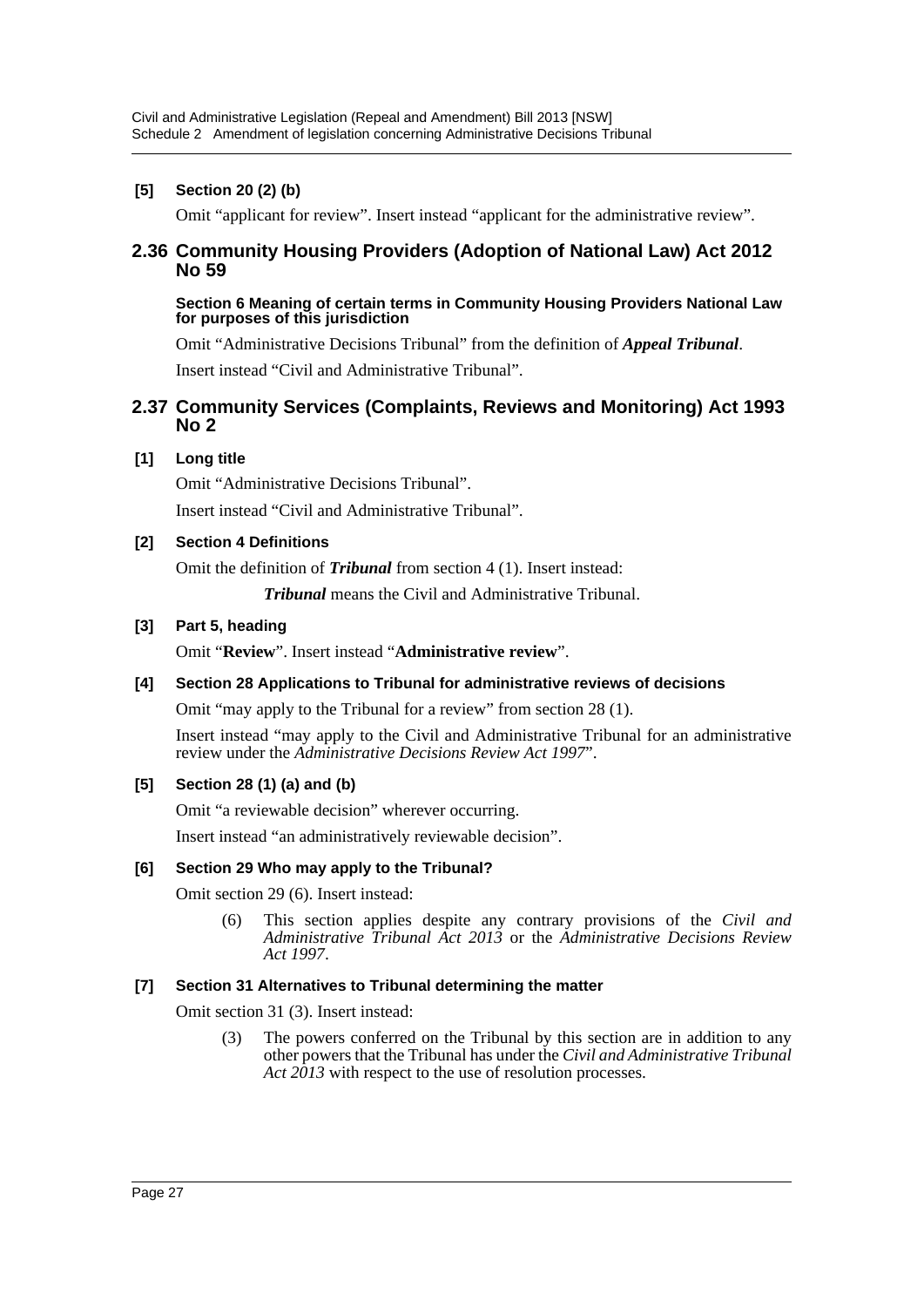Civil and Administrative Legislation (Repeal and Amendment) Bill 2013 [NSW] Schedule 2 Amendment of legislation concerning Administrative Decisions Tribunal

### **[8] Section 32 Additional powers of Tribunal**

Omit "Division 3 (Powers on review) of Part 3 of Chapter 5 of the *Administrative Decisions Tribunal Act 1997*" from section 32 (3).

Insert instead "Division 3 (Powers on administrative review) of Part 3 of Chapter 3 of the *Administrative Decisions Review Act 1997*".

### **[9] Section 33 Right of appearance**

Omit the section.

### **[10] Section 34 Costs**

Omit the section.

### **[11] Section 45 Reasons to be given for certain decisions**

Omit "a reviewable decision under the *Administrative Decisions Tribunal Act 1997*" from section 45 (3).

Insert "an administratively reviewable decision under the *Administrative Decisions Review Act 1997".*

# **[12] Section 45 (3) (a)**

Omit "*Administrative Decisions Tribunal Act 1997".* Insert instead "*Administrative Decisions Review Act 1997".*

# **[13] Section 49 Section 3 does not give rise to or affect a cause of action**

Omit "a review" from section 49 (2). Insert instead "an administrative review".

# **2.38 Co-operative Housing and Starr-Bowkett Societies Act 1998 No 11**

# **[1] Section 27 Administrative review by NCAT of Registrar decisions**

Omit "may apply to the Administrative Decisions Tribunal for a review" from section  $27(1)$ .

Insert instead "may apply to the Civil and Administrative Tribunal for an administrative review under the *Administrative Decisions Review Act 1997*".

# **[2] Section 27 (3) and (4)**

Omit "*Administrative Decisions Tribunal Act 1997*" wherever occurring.

Insert instead "*Administrative Decisions Review Act 1997*".

# **2.39 Co-operatives (Adoption of National Law) Act 2012 No 29**

### **Section 7 Designated authority, designated instrument and designated tribunal (Co-operatives National Law s 4)**

Omit "Administrative Decisions Tribunal" from section 7 (3) (b).

Insert instead "Civil and Administrative Tribunal".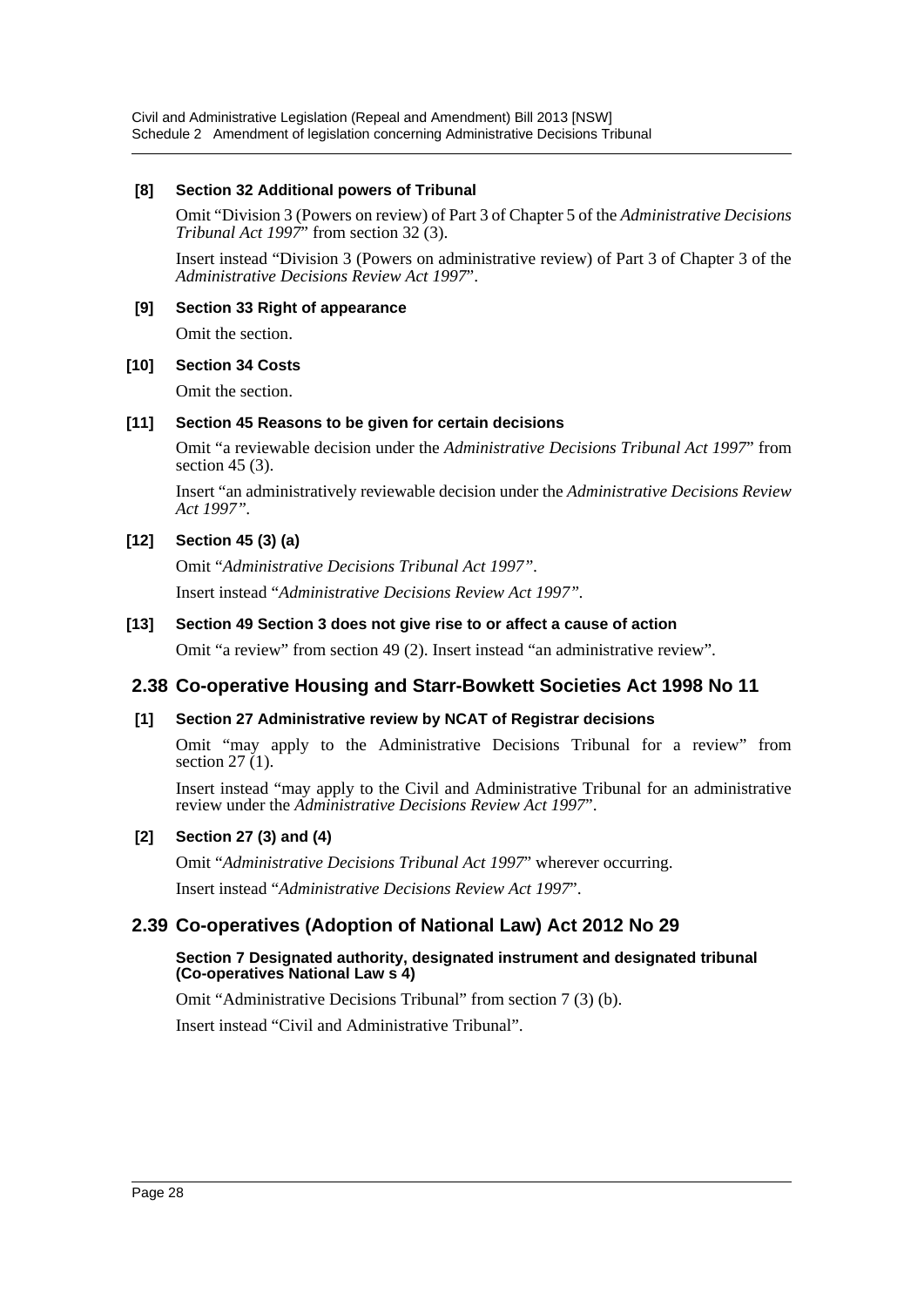# **2.40 Conveyancers Licensing Act 2003 No 3**

### **[1] Section 29 Employment of disqualified persons**

Omit "may apply to the Administrative Decisions Tribunal for a review" from section 29 $(3)$ .

Insert instead "may apply to the Tribunal for an administrative review under the *Administrative Decisions Review Act 1997*".

### **[2] Section 141 Administrative review of disciplinary action by NCAT**

Omit "may apply to the Administrative Decisions Tribunal under the *Administrative Decisions Tribunal Act 1997* for a review".

Insert instead "may apply to the Tribunal for an administrative review under the *Administrative Decisions Review Act 1997*".

# **2.41 Court Security Act 2005 No 1**

### **Section 4 Definitions**

Omit "Administrative Decisions Tribunal" from paragraph (l) of the definition of *court* in section  $4(1)$ .

Insert instead "Civil and Administrative Tribunal".

# **2.42 Court Security Regulation 2011**

### **Clause 6 Permissible uses of recording devices**

Omit "Administrative Decisions Tribunal" and "registrar" wherever occurring. Insert instead "Civil and Administrative Tribunal" and "principal registrar", respectively.

# **2.43 Crimes (Administration of Sentences) Regulation 2008**

# **[1] Clause 325 Attendance of inmates before courts and court officers**

Omit "Administrative Decisions Tribunal" from clause 325 (2) (b). Insert instead "Civil and Administrative Tribunal".

# **[2] Dictionary**

Omit "Administrative Decisions Tribunal" from paragraph (a) of the definition of *exempt body*.

Insert instead "Civil and Administrative Tribunal".

# **2.44 Dangerous Goods (Road and Rail Transport) Act 2008 No 95**

# **[1] Section 13 Regulation-making powers**

Omit section 13 (2) (y). Insert instead:

- (y) appeals against, and the review of, decisions under this Act, including conferring jurisdiction on:
	- (i) a court or courts to hear appeals against decisions under the regulations, and
	- (ii) the Civil and Administrative Tribunal to conduct administrative reviews under the *Administrative Decisions Review Act 1997* of decisions under the regulations,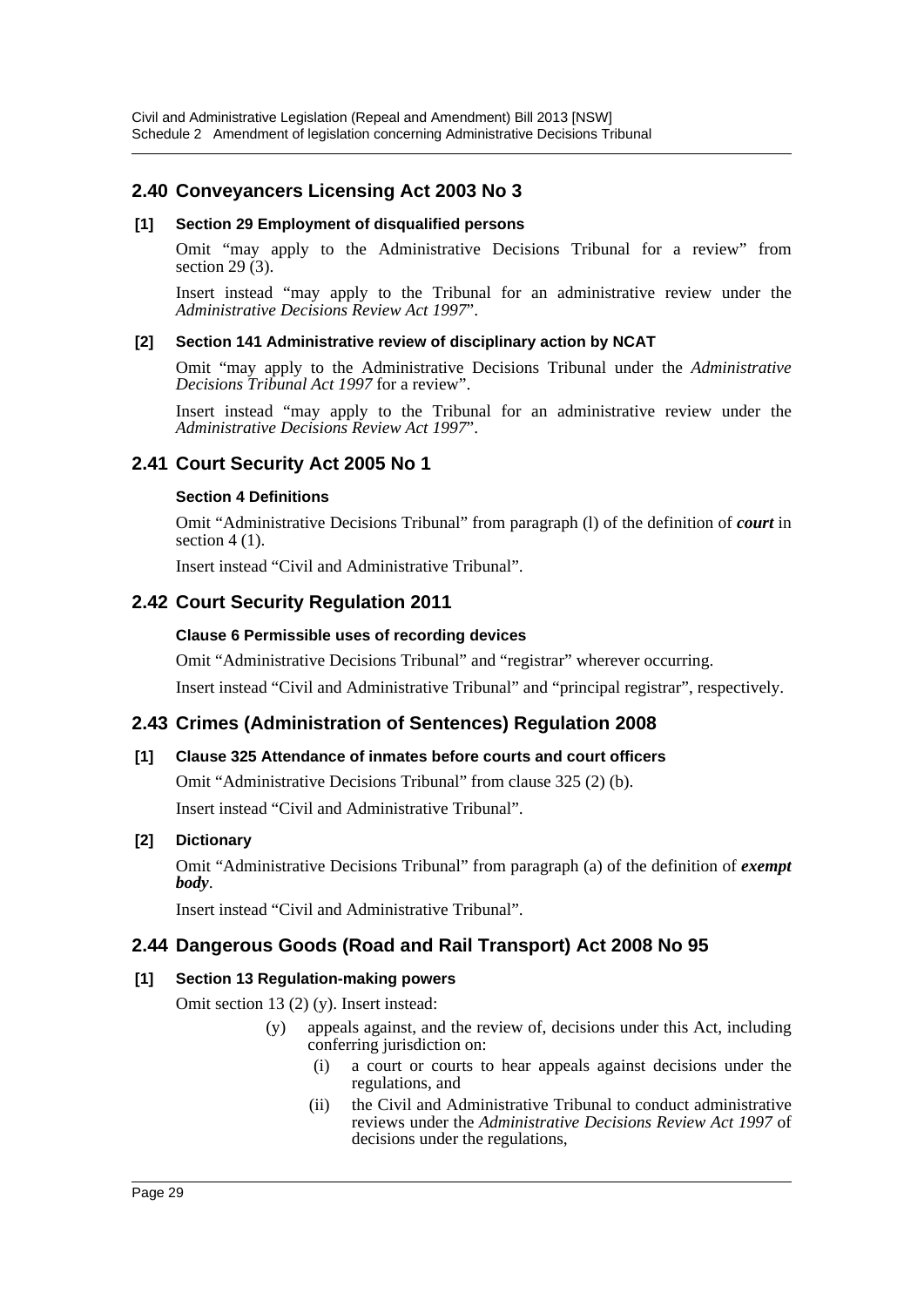# **[2] Section 13 (3)**

Insert after section 13 (2):

(3) The Minister is not to recommend the making of a regulation containing provisions for the purposes of subsection  $(2)$   $(y)$   $(ii)$  unless the Minister certifies that the Minister administering the *Civil and Administrative Tribunal Act 2013* has agreed to the provisions.

# **2.45 Deer Act 2006 No 113**

### **[1] Section 16 Administrative review by Civil and Administrative Tribunal**

Omit "may apply to the Administrative Decisions Tribunal for a review".

Insert instead "may apply to the Civil and Administrative Tribunal for an administrative review under the *Administrative Decisions Review Act 1997*".

# **[2] Section 16, note**

Omit the note.

# **2.46 Defamation Act 2005 No 77**

### **[1] Schedule 1 Additional publications to which absolute privilege applies**

Omit "Administrative Decisions Tribunal" wherever occurring in clause 9. Insert instead "Civil and Administrative Tribunal".

**[2] Schedule 1, clause 30**

Omit the clause.

- **[3] Schedule 2 Additional kinds of public documents** Omit clause 5.
- **[4] Schedule 3 Additional proceedings of public concern** Omit clause 15.

# **2.47 Disability Services Act 1993 No 3**

# **[1] Part 2, Division 3, heading**

Omit the heading. Insert instead:

# **Division 3 Applications for administrative review by Civil and Administrative Tribunal**

#### **[2] Section 20 Decisions that are administratively reviewable by Civil and Administrative Tribunal**

Omit "For the purposes of section 28 (1) (a) of the *Community Services (Complaints, Reviews and Monitoring) Act 1993*, any of the following decisions is reviewable by the Administrative Decisions Tribunal:".

Insert instead "Each of the following decisions is an administratively reviewable decision for the purposes of section 28 (1) (a) of the *Community Services (Complaints, Reviews and Monitoring) Act 1993*:".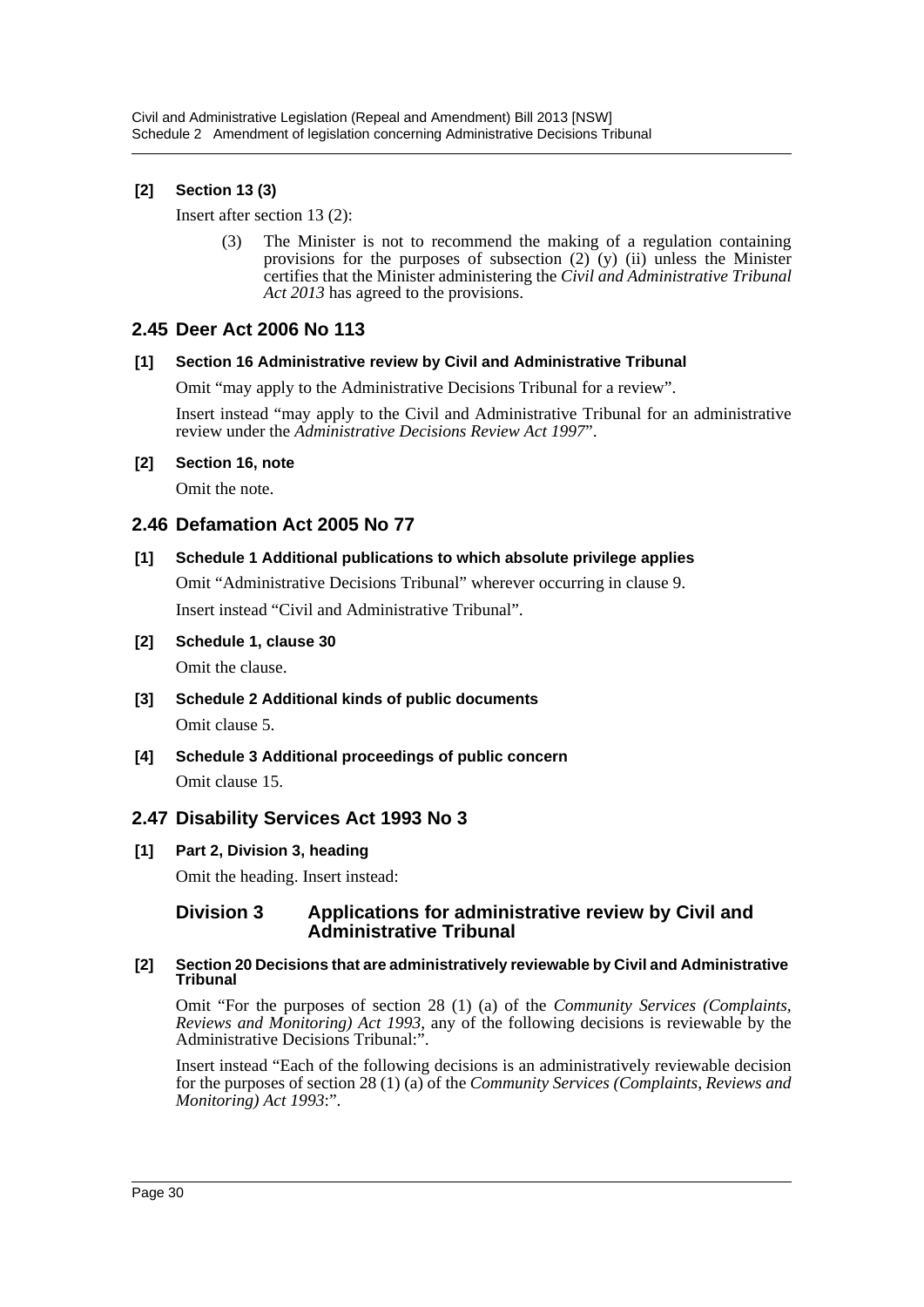# **[3] Section 25 Section 3 and Schedule 1 not to give rise to or affect cause of action**

Omit "Administrative Decisions Tribunal" from section 25 (2). Insert instead "Civil and Administrative Tribunal".

# **2.48 Drug and Alcohol Treatment Act 2007 No 7**

# **Section 45**

Omit the section. Insert instead:

### **45 Appeal to Civil and Administrative Tribunal**

(1) A person aggrieved by an order or determination of a Magistrate under this Part may appeal against the order or determination to the Civil and Administrative Tribunal.

**Note.** An appeal under this section is an external appeal to the Tribunal for the purposes of the *Civil and Administrative Tribunal Act 2013*.

- (2) An appeal may be made:
	- (a) as of right, on any question of law, or
	- (b) by leave of the Tribunal, on any other grounds.

# **2.49 Education Act 1990 No 8**

# **[1] Section 3 Definitions**

Omit the definition of *Tribunal* from section 3 (1). Insert instead:

*Tribunal* means the Civil and Administrative Tribunal.

### **[2] Section 51 Determination by Minister of applications for initial registration of new non-government schools etc**

Omit "a review" wherever occurring in section 51 (3).

Insert instead "an administrative review".

# **[3] Section 56 Renewal of registration by Minister**

Omit "reviewing" from section 56 (1). Insert instead "administratively reviewing".

# **[4] Section 56 (4)**

Omit "a review" wherever occurring. Insert instead "an administrative review".

# **[5] Section 59 Cancellation of registration**

Omit "a review" wherever occurring in section 59 (3). Insert instead "an administrative review".

# **[6] Section 61 Cancellation of registration of relocated schools**

Omit "a review" wherever occurring in section 61 (4). Insert instead "an administrative review".

# **[7] Section 72 Registration for home schooling**

Omit "a review" wherever occurring in section 72 (2) and (4). Insert instead "an administrative review".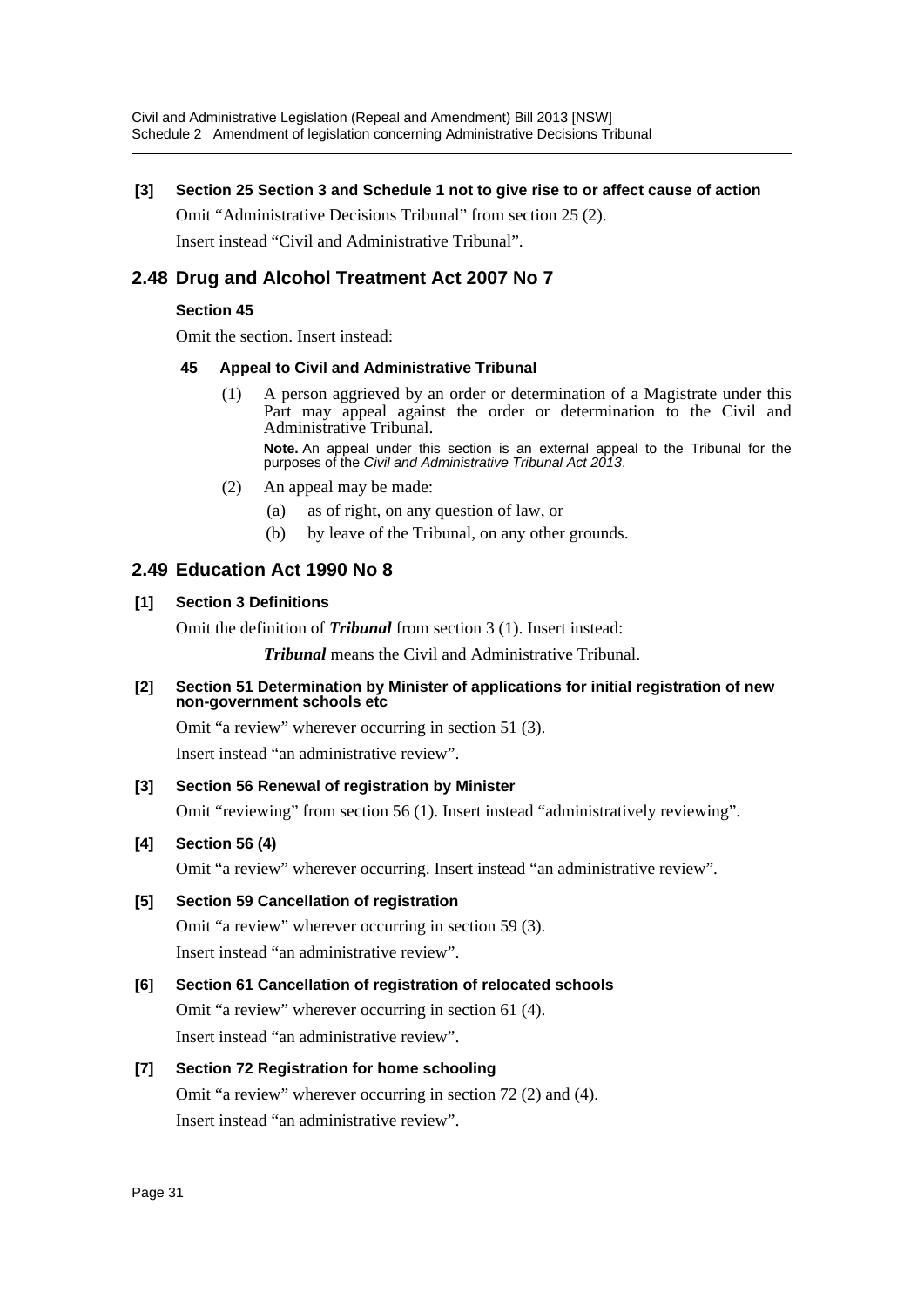| [8]    | Section 74 Cancellation of registration for home schooling<br>Omit "a review" wherever occurring in section 74 (3).                                  |
|--------|------------------------------------------------------------------------------------------------------------------------------------------------------|
|        | Insert instead "an administrative review".                                                                                                           |
| [9]    | Section 76 Consideration by Board of notice of conscientious objection<br>Omit "Review" from section 76 (4). Insert instead "Administrative review". |
| $[10]$ | Section 77 Acceptance or rejection of conscientious objection                                                                                        |
|        | Omit "a review" wherever occurring in section 77 (2).                                                                                                |
|        | Insert instead "an administrative review".                                                                                                           |
| $[11]$ | <b>Section 82 Cancellation of exemption</b>                                                                                                          |
|        | Omit "Review" from section 82 (2). Insert instead "Administrative review".                                                                           |
| $[12]$ | <b>Section 82 (3)</b>                                                                                                                                |
|        | Omit "a review" wherever occurring. Insert instead "an administrative review".                                                                       |
| $[13]$ | Section 88 Decision of Board not to accredit school                                                                                                  |
|        | Omit "a review" from section 88 (2) (b). Insert instead "an administrative review".                                                                  |
| $[14]$ | Section 89 Minister may accredit school                                                                                                              |
|        | Omit "an application to review" from section 89 (1).                                                                                                 |
|        | Insert instead "an application for an administrative review of".                                                                                     |
| $[15]$ | <b>Section 91 Cancellation of accreditation</b>                                                                                                      |
|        | Omit "a review" from section 91 (2) (b). Insert instead "an administrative review".                                                                  |
| $[16]$ | <b>Section 91 (3)</b>                                                                                                                                |
|        | Omit "an application to review".                                                                                                                     |
|        | Insert instead "an application for an administrative review of".                                                                                     |
| $[17]$ | Part 10, heading                                                                                                                                     |
|        | Omit "Review". Insert instead "Administrative review".                                                                                               |
| $[18]$ | Section 107 Applications for administrative reviews of certain decisions                                                                             |
|        | Omit "for a review" from section 107 (1).                                                                                                            |
|        | Insert instead "for an administrative review under the Administrative Decisions Review<br>Act 1997".                                                 |
| $[19]$ | Section 108 Determination of application by the Tribunal                                                                                             |
|        | Omit "the review" and "of review" wherever occurring in section 108 (1) and (2).                                                                     |
|        | Insert instead "the administrative review" and "of administrative review", respectively.                                                             |
| $[20]$ | <b>Section 108</b>                                                                                                                                   |
|        | Omit "Administrative Decisions Tribunal Act 1997" wherever occurring in section 108 (2)<br>and the note at the end of the section.                   |

Insert instead "*Administrative Decisions Review Act 1997*".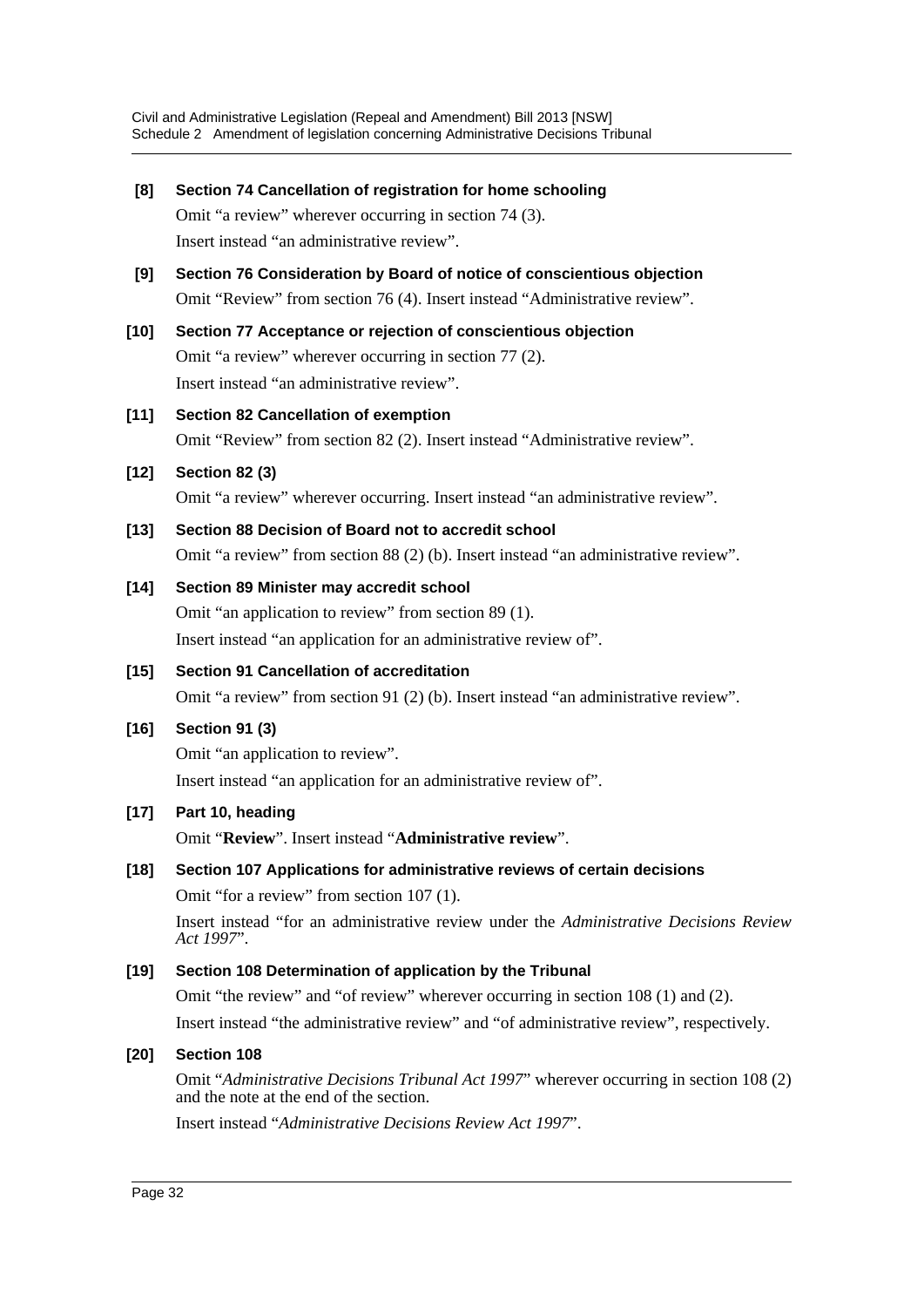### **[21] Section 109 Failure of Board to make a recommendation or decision**

Omit "*Administrative Decisions Tribunal Act 1997*" from section 109 (2). Insert instead "*Administrative Decisions Review Act 1997*".

# **2.50 Education (School Administrative and Support Staff) Act 1987 No 240**

### **Section 32M Review of failure to obtain authorisation or of unauthorised status**

Omit "Administrative Decisions Tribunal" from section 32M (1).

Insert instead "Civil and Administrative Tribunal".

# **2.51 Electricity (Consumer Safety) Act 2004 No 4**

#### **Section 14 Administrative review of certain model approval decisions by Civil and Administrative Tribunal**

Omit "may apply to the Administrative Decisions Tribunal for a review" wherever occurring in section 14 (1) and (2).

Insert instead "may apply to the Civil and Administrative Tribunal for an administrative review under the *Administrative Decisions Review Act 1997*".

# **2.52 Electricity Supply Act 1995 No 94**

### **[1] Section 95A Administrative review of certain decisions concerning licences**

Omit "may apply to the Administrative Decisions Tribunal for a review" from section  $95\overline{A}$  (1).

Insert instead "may apply to the Civil and Administrative Tribunal for an administrative review under the *Administrative Decisions Review Act 1997*".

### **[2] Section 95A (2)**

Omit "*Administrative Decisions Tribunal Act 1997*".

Insert instead "*Administrative Decisions Review Act 1997*".

#### **[3] Section 97I Administrative review by Civil and Administrative Tribunal of decisions about certificates and related matters**

Omit "may apply to the Administrative Decisions Tribunal for a review" wherever occurring.

Insert instead "may apply to the Civil and Administrative Tribunal for an administrative review under the *Administrative Decisions Review Act 1997*".

### **[4] Section 171 Administrative reviews by Civil and Administrative Tribunal**

Omit "may apply to the Administrative Decisions Tribunal for a review" wherever occurring.

Insert instead "may apply to the Civil and Administrative Tribunal for an administrative review under the *Administrative Decisions Review Act 1997*".

### **[5] Schedule 6 Savings, transitional and other provisions**

Omit "(Appeals to Administrative Decisions Tribunal)" from clause 53 (5).

Insert instead "(Administrative reviews by Civil and Administrative Tribunal)".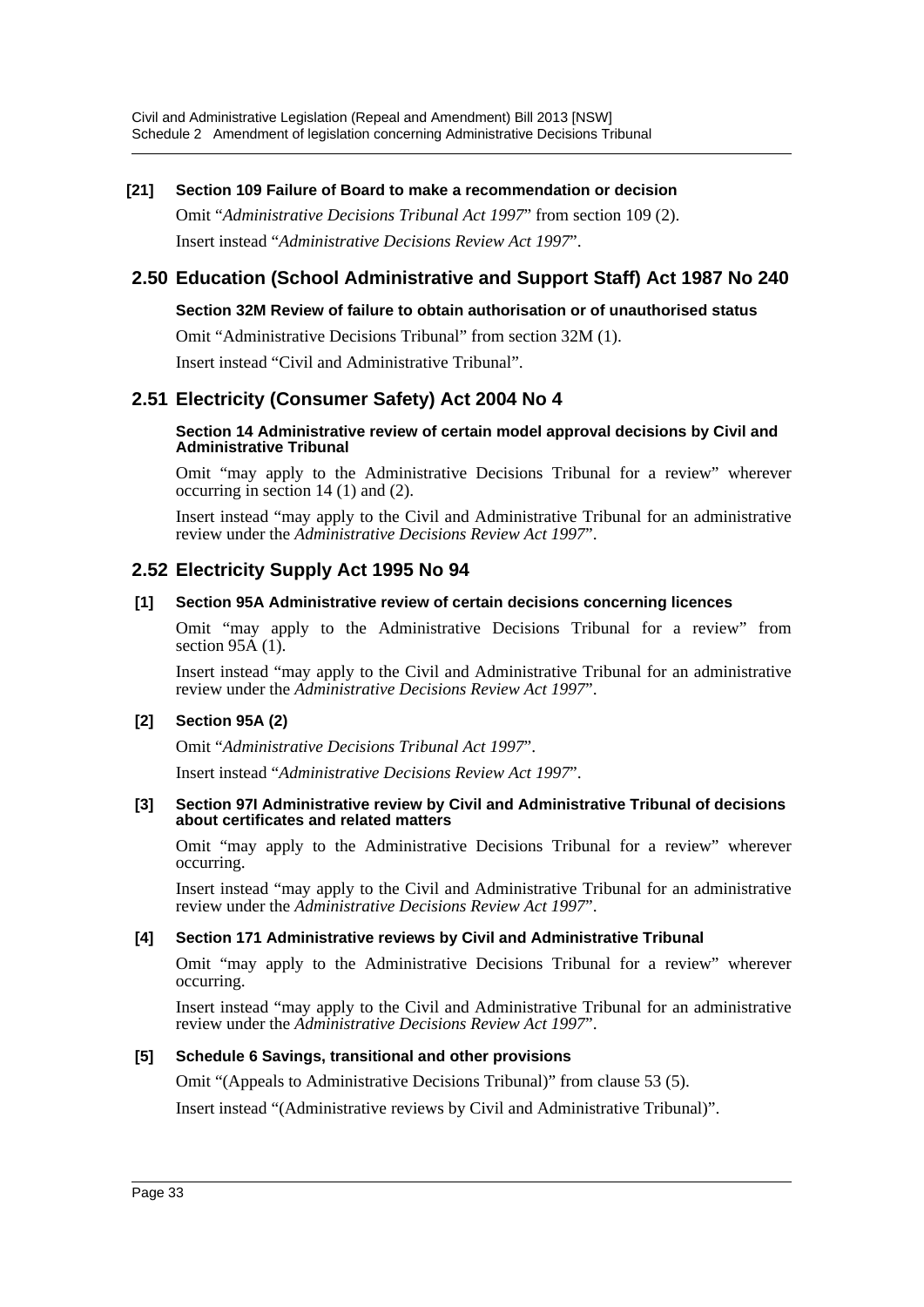# **2.53 Electricity Supply (General) Regulation 2001**

### **[1] Clause 72 Administrative reviews**

Omit the note at the end of the clause. Insert instead:

**Note.** This clause allows the decisions referred to above to be administratively reviewed by the Civil and Administrative Tribunal.

#### **[2] Clause 112 Decisions administratively reviewable by Civil and Administrative Tribunal**

Omit the note at the end of the clause. Insert instead:

**Note.** This clause allows the decisions referred to above to be administratively reviewed by the Civil and Administrative Tribunal.

# **2.54 Entertainment Industry Act 1989 No 230**

### **[1] Section 23 Notice of refusal**

Omit "any application to the Administrative Decisions Tribunal for a review under this Act" from section 23 (3).

Insert instead "any application under this Act to the Civil and Administrative Tribunal for an administrative review".

### **[2] Section 36 Directions by Council to employers and operators of premises**

Omit "Reviews by Administrative Decisions Tribunal" from section 36 (5). Insert instead "Administrative reviews by Civil and Administrative Tribunal".

# **[3] Section 37 Directions by Council to owners of premises**

Omit "Reviews by Administrative Decisions Tribunal" from section 37 (4). Insert instead "Administrative reviews by Civil and Administrative Tribunal".

# **[4] Part 5, heading**

Omit the heading. Insert instead:

# **Part 5 Administrative reviews by Civil and Administrative Tribunal**

# **[5] Section 42 Right to apply to Tribunal**

Omit "may apply to the Administrative Decisions Tribunal for a review".

Insert instead "may apply to the Civil and Administrative Tribunal for an administrative review under the *Administrative Decisions Review Act 1997*".

# **[6] Section 43 Effect of decisions subject to appeal**

Omit "order made by the Administrative Decisions Tribunal under Division 2 of Part 3 of Chapter 5 of the *Administrative Decisions Tribunal Act 1997*".

Insert instead "order made by the Civil and Administrative Tribunal under Division 2 of Part 3 of Chapter 3 of the *Administrative Decisions Review Act 1997*".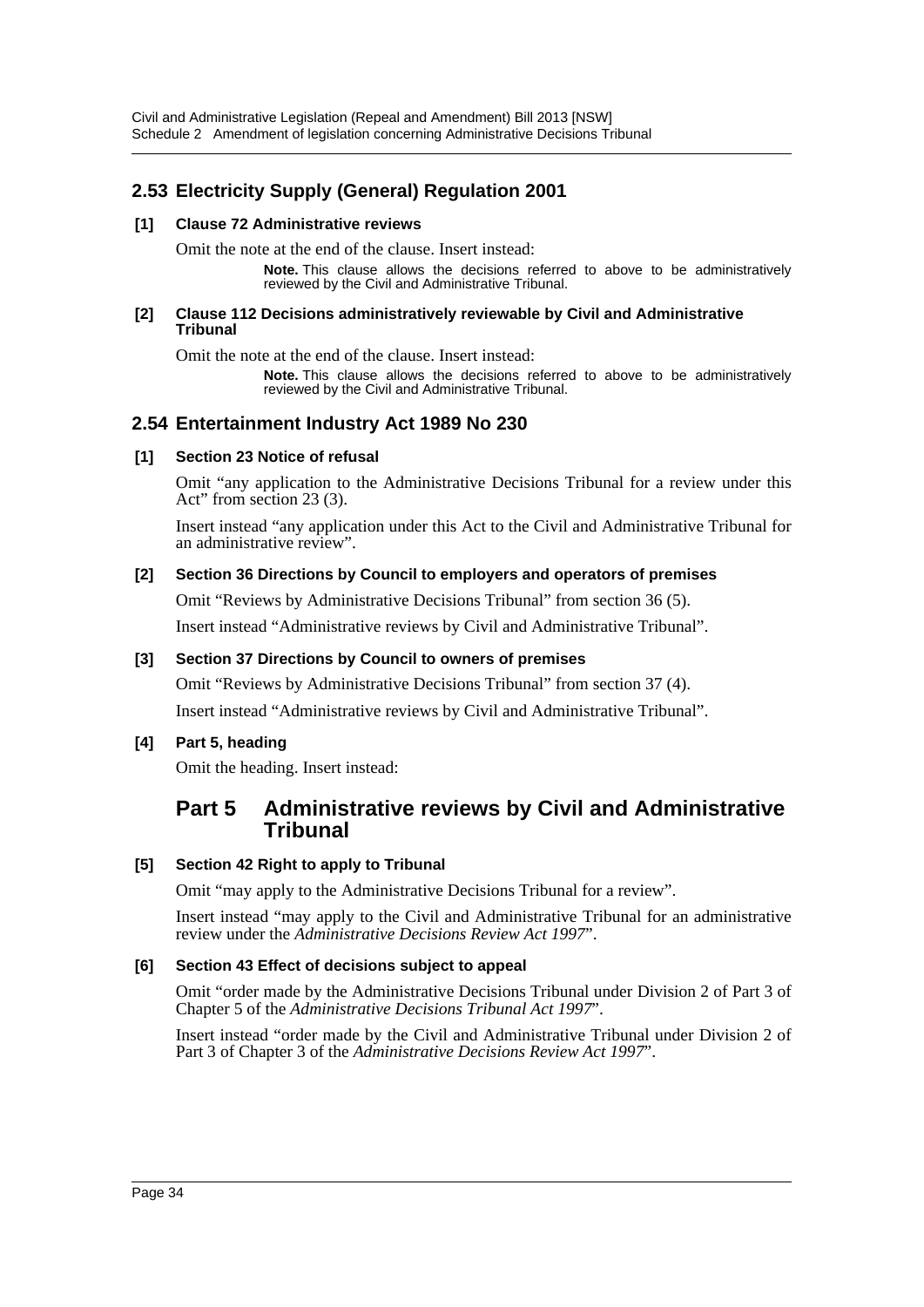# **2.55 Exhibited Animals Protection Act 1986 No 123**

# **[1] Part 3, Division 5, heading**

Omit the heading. Insert instead:

# **Division 5 Administrative reviews by Civil and Administrative Tribunal**

#### **[2] Section 32 Applications for administrative review by Civil and Administrative Tribunal**

Omit "may apply to the Administrative Decisions Tribunal for a review" from section 32 (1).

Insert instead "may apply to the Civil and Administrative Tribunal for an administrative review under the *Administrative Decisions Review Act 1997*".

### **[3] Section 32 (2)**

Omit "a review" and "Division 2 of Part 3 of Chapter 5 of the *Administrative Decisions Tribunal Act 1997*".

Insert instead "an administrative review" and "Division 2 of Part 3 of Chapter 3 of the *Administrative Decisions Review Act 1997*", respectively.

# **2.56 Explosives Act 2003 No 39**

### **[1] Section 24 Administrative review of decisions by Civil and Administrative Tribunal**

Omit "may apply to the Administrative Decisions Tribunal for a review" from section 24 $(1)$ .

Insert instead "may apply to the Civil and Administrative Tribunal for an administrative review under the *Administrative Decisions Review Act 1997*".

# **[2] Section 24 (4), (5) and (7)**

Omit "*Administrative Decisions Tribunal Act 1997*" wherever occurring.

Insert instead "*Administrative Decisions Review Act 1997*".

### **[3] Section 24 (7)**

Omit "applications for review". Insert instead "applications for administrative review".

### **[4] Section 24 (8)**

Omit "Without limiting section 67 (Parties to proceedings before Tribunal) of the *Administrative Decisions Tribunal Act 1997*".

Insert instead "Without limiting section 44 (Parties and intervention) of the *Civil and Administrative Tribunal Act 2013*".

### **[5] Section 24A Disclosure of criminal intelligence information**

Omit "Administrative Decisions Tribunal for a review" from section 24A (1) (a).

Insert instead "Civil and Administrative Tribunal for an administrative review".

### **[6] Section 24A (2)**

Omit "In determining an application for a review of any decision to refuse to grant a licence or security clearance or to suspend or cancel a licence or security clearance that was made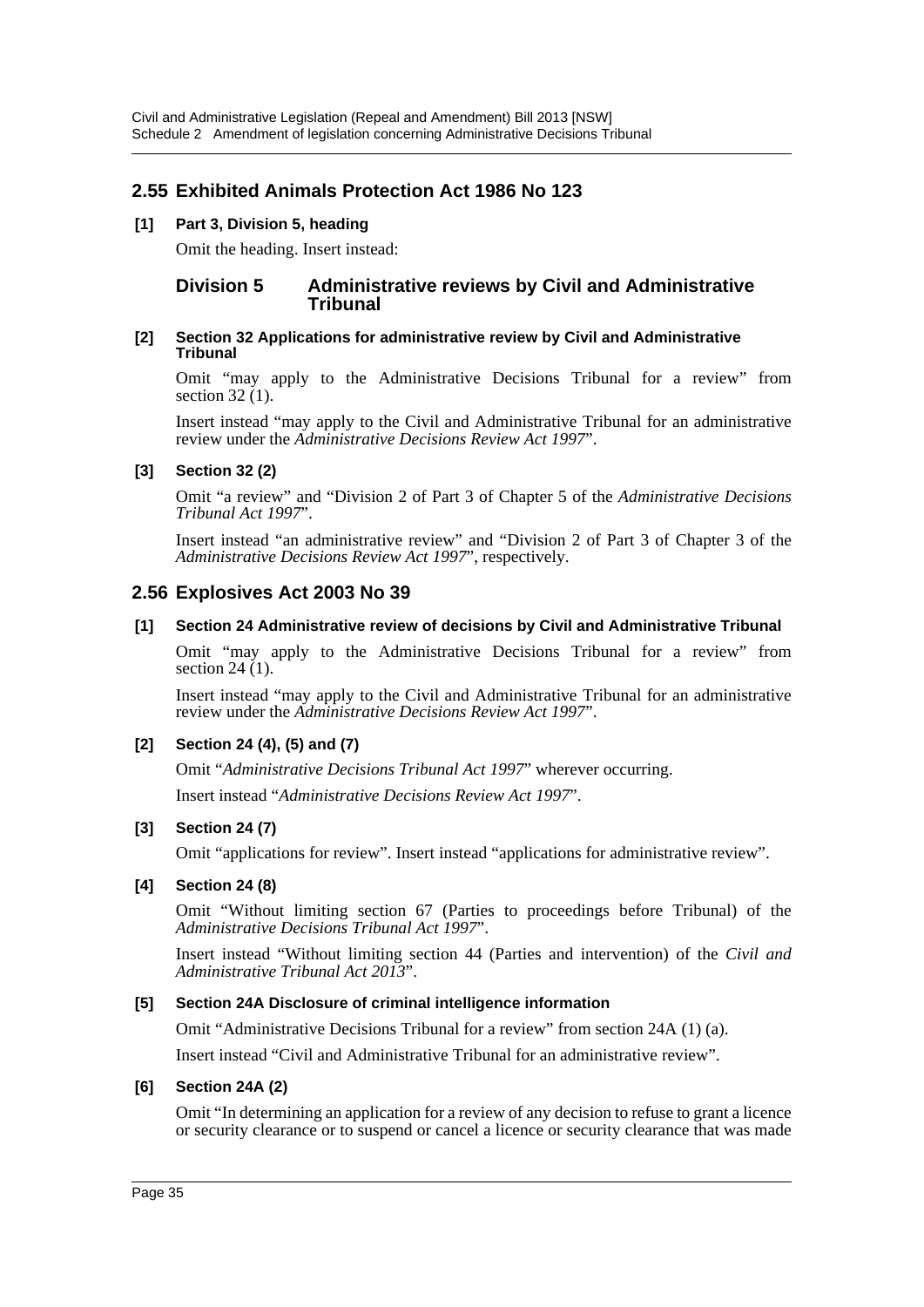on the ground of a report under section 13 made by the Commissioner of Police, the Administrative Decisions Tribunal:".

Insert instead "In determining an application for an administrative review of any decision to refuse to grant a licence or security clearance or to suspend or cancel a licence or security clearance that was made on the ground of a report under section 13 made by the Commissioner of Police, the Civil and Administrative Tribunal (and any Appeal Panel of the Tribunal in determining any internal appeal against such a review under the *Civil and Administrative Tribunal Act 2013*):".

## **[7] Section 24A (2) (b)**

Omit "applicant for review". Insert instead "applicant for the administrative review".

## **[8] Section 24A (2), note**

Omit "Part 2 of Chapter 5 of the *Administrative Decisions Tribunal Act 1997*". Insert instead "Part 2 of Chapter 3 of the *Administrative Decisions Review Act 1997*".

## **2.57 Explosives Regulation 2013**

### **Schedule 3 Savings and transitional**

Omit "Administrative Decisions Tribunal" from clause 4 (3).

Insert instead "Civil and Administrative Tribunal".

## **2.58 Fair Trading Act 1987 No 68**

#### **Section 79A Suspension of licences**

Omit "may apply to the Administrative Decisions Tribunal for a review" from section  $79\text{\AA}$  (8).

Insert instead "may apply to the Tribunal for an administrative review under the *Administrative Decisions Review Act 1997*".

## **2.59 Firearms Act 1996 No 46**

#### **[1] Part 8, heading**

Omit "**Administrative Decisions Tribunal**".

Insert instead "**Civil and Administrative Tribunal**".

#### **[2] Section 75 Administrative reviews by Civil and Administrative Tribunal of certain decisions**

Omit "may apply to the Administrative Decisions Tribunal for a review" from section 75 (1).

Insert instead "may apply to the Civil and Administrative Tribunal for an administrative review under the *Administrative Decisions Review Act 1997*".

#### **[3] Section 75 (1A) (as inserted by the Firearms and Criminal Groups Legislation Amendment Act 2013)**

Omit "a reviewable decision for the purposes of section 53 (Internal reviews) of the *Administrative Decisions Tribunal Act 1997*".

Insert instead "an administratively reviewable decision for the purposes of section 53 (Internal reviews) of the *Administrative Decisions Review Act 1997*".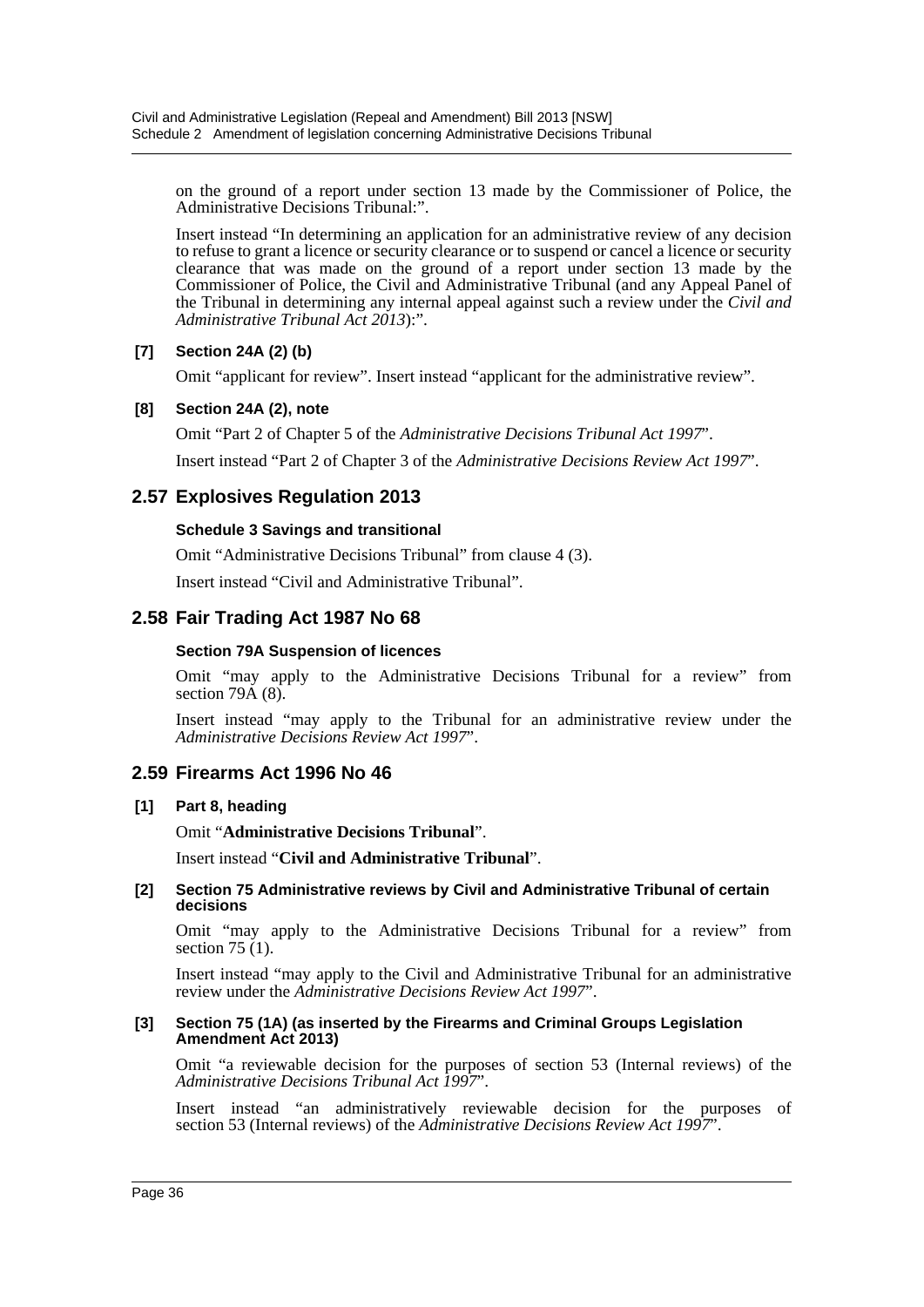### **[4] Section 75 (2)**

Omit "a review". Insert instead "an administrative review".

### **[5] Section 75 (3)**

Omit the subsection. Insert instead:

(3) The Minister is not to recommend the making of a regulation containing provisions for the purposes of subsection  $(1)$  (g) unless the Minister certifies that the Minister administering the *Civil and Administrative Tribunal Act 2013* has agreed to the provisions.

### **[6] Section 75 (4)**

Omit the subsection. Insert instead:

- (4) The following provisions of the *Administrative Decisions Review Act 1997* do not apply to an application to the Civil and Administrative Tribunal for an administrative review of a decision referred to in subsection  $(1)$   $(a)$  or  $(c)$  that was made on the grounds referred to in section 11 (5A) or 29  $(A)$ :
	- (a) Part 2 of Chapter 3,
	- (b) section 58.

### **[7] Section 75 (5)**

Omit "In determining an application for a review of any such decision, the Administrative Decisions Tribunal:".

Insert instead "In determining an application for an administrative review of any such decision, the Civil and Administrative Tribunal (and any Appeal Panel of the Tribunal in determining any internal appeal against such a review under the *Civil and Administrative Tribunal Act 2013*):".

## **[8] Section 75 (5) (b)**

Omit "applicant for review". Insert instead "applicant for the administrative review".

## **2.60 Firearms Regulation 2006**

#### **Clause 131 Prescribed decisions for purposes of applications to Civil and Administrative Tribunal under section 75 (1) (g)**

Omit "Administrative Decisions Tribunal" from clause 131 (2).

Insert instead "Civil and Administrative Tribunal".

## **2.61 First Home Owner Grant (New Homes) Act 2000 No 21**

#### **[1] Section 26 Powers of Chief Commissioner on objection**

Omit "*Administrative Decisions Tribunal Act 1997*" from section 26 (4). Insert instead "*Administrative Decisions Review Act 1997*".

## **[2] Section 26 (5)**

Omit "review". Insert instead "an administrative review".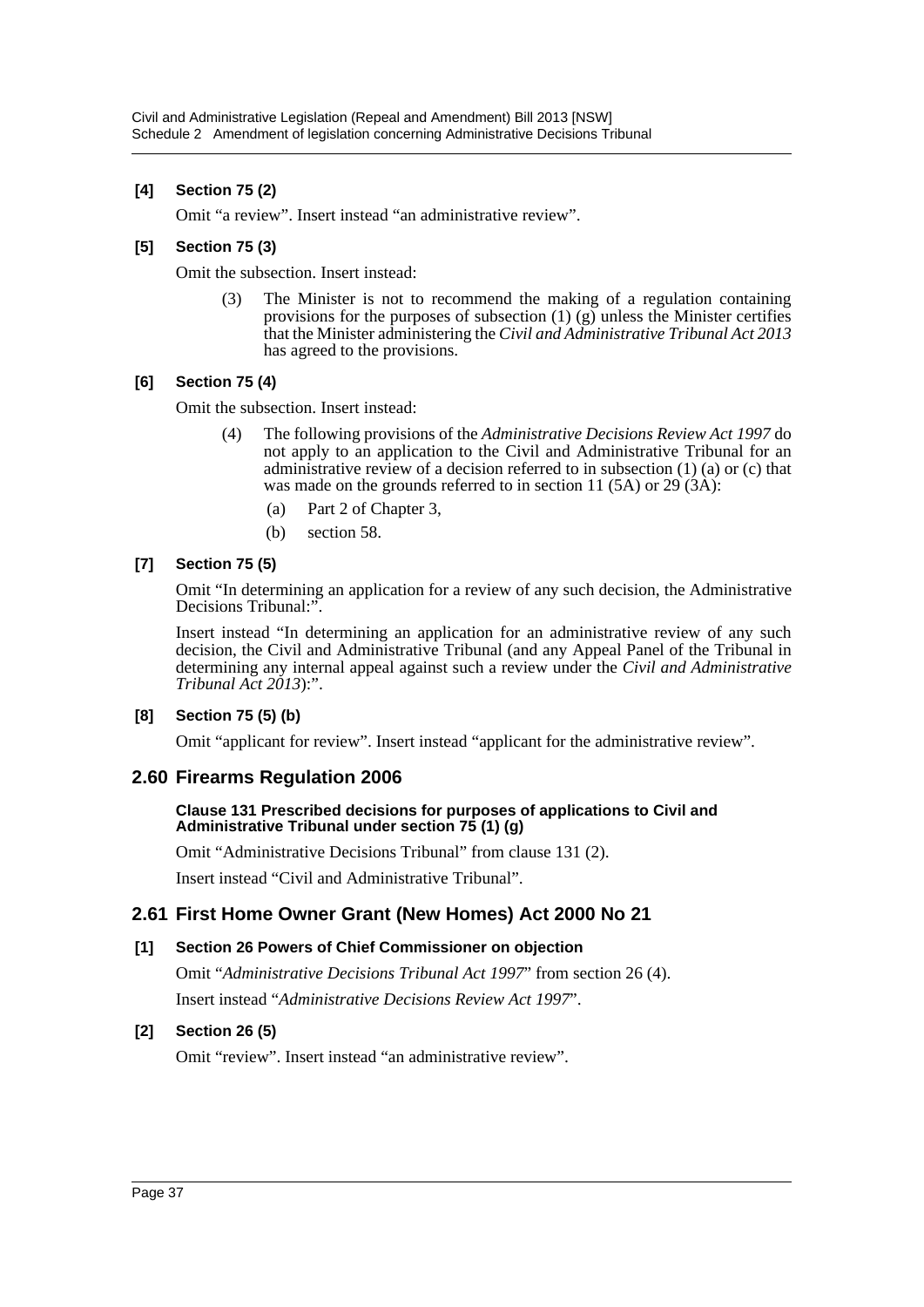## **[3] Section 28 Administrative reviews by Civil and Administrative Tribunal**

Omit "may apply to the Administrative Decisions Tribunal for a review" from section  $28(1)$ .

Insert instead "may apply to the Civil and Administrative Tribunal for an administrative review under the *Administrative Decisions Review Act 1997*".

## **[4] Section 28 (2)–(5)**

Omit "review" wherever occurring. Insert instead "an administrative review".

### **[5] Section 28 (5) and (7) (a)**

Omit "Administrative Decisions Tribunal" wherever occurring.

Insert instead "Civil and Administrative Tribunal".

### **[6] Section 28 (6)**

Omit the subsection. Insert instead:

- (6) The following provisions of the *Administrative Decisions Review Act 1997* do not apply to an application made under this section:
	- (a) Part 2 of Chapter 3,
	- (b) section 55 (3)–(6),
	- (c) Division 2 of Part 3 of Chapter 3.

### **[7] Section 28 (7)**

Omit "*Administrative Decisions Tribunal Act 1997*".

Insert instead "*Administrative Decisions Review Act 1997*".

## **[8] Section 29 Powers of Civil and Administrative Tribunal on administrative review**

Omit "On a review, the Administrative Decisions Tribunal" from section 28 (1).

Insert instead "On an administrative review, the Civil and Administrative Tribunal".

## **[9] Section 29 (2)**

Omit the subsection. Insert instead:

(2) Subsection (1) does not limit the generality of Division 3 of Part 3 of Chapter 3 of the *Administrative Decisions Review Act 1997*".

## **2.62 Fisheries Management Act 1994 No 38**

#### **[1] Part 4, Division 6, heading**

Omit the heading. Insert instead:

### **Division 6 Administrative reviews by Civil and Administrative Tribunal**

**[2] Section 126 Applications to Civil and Administrative Tribunal for administrative reviews of certain decisions**

Omit "may apply to the Administrative Decisions Tribunal for a review" from section  $126(1)$ .

Insert instead "may apply to the Civil and Administrative Tribunal for an administrative review under the *Administrative Decisions Review Act 1997*".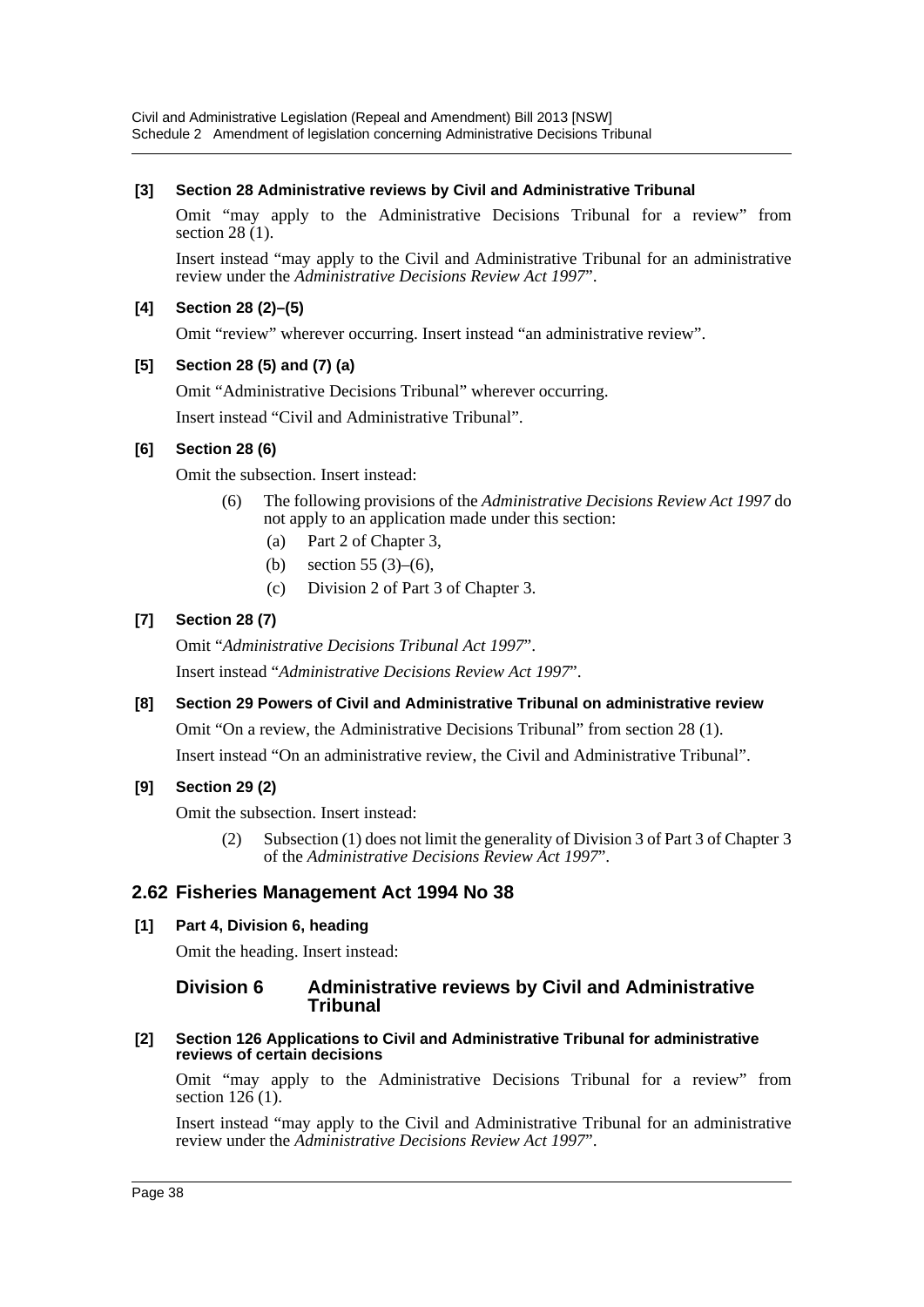#### **[3] Section 146 Issue or refusal of permit**

Omit "may apply to the Administrative Decisions Tribunal for a review" from section 146 (4).

Insert instead "may apply to the Civil and Administrative Tribunal for an administrative review under the *Administrative Decisions Review Act 1997*".

#### **[4] Section 160 Power to cancel or suspend a permit after a hearing**

Omit "may apply to the Administrative Decisions Tribunal for a review" from section  $160(5)$ .

Insert instead "may apply to the Civil and Administrative Tribunal for an administrative review under the *Administrative Decisions Review Act 1997*".

#### **[5] Section 161 Power to declare person to be a disqualified person for the purposes of this Part**

Omit section 161 (7). Insert instead:

(7) The person concerned may apply to the Civil and Administrative Tribunal for an administrative review under the *Administrative Decisions Review Act 1997* for a review of a declaration under this section.

#### **[6] Section 177 Power of Minister to cancel leases in certain cases**

Omit "may apply to the Administrative Decisions Tribunal for a review" from section  $177(4)$ .

Insert instead "may apply to the Civil and Administrative Tribunal for an administrative review under the *Administrative Decisions Review Act 1997*".

## **2.63 Food Act 2003 No 43**

#### **[1] Section 4 Definitions**

Omit the definition of *Administrative Decisions Tribunal* from section 4 (1).

#### **[2] Section 34 Compensation**

Omit "may apply to the Administrative Decisions Tribunal for a review" from section  $34(5)$ .

Insert instead "may apply to the Civil and Administrative Tribunal for an administrative review under the *Administrative Decisions Review Act 1997*".

#### **[3] Section 51 Compensation to be paid in certain circumstances**

Omit "may apply to the Administrative Decisions Tribunal for a review" from section 51 $(5)$ .

Insert instead "may apply to the Civil and Administrative Tribunal for an administrative review under the *Administrative Decisions Review Act 1997*".

#### **[4] Section 65 Administrative review of decision to refuse certificate of clearance**

Omit "may apply to the Administrative Decisions Tribunal for a review".

Insert instead "may apply to the Civil and Administrative Tribunal for an administrative review under the *Administrative Decisions Review Act 1997*".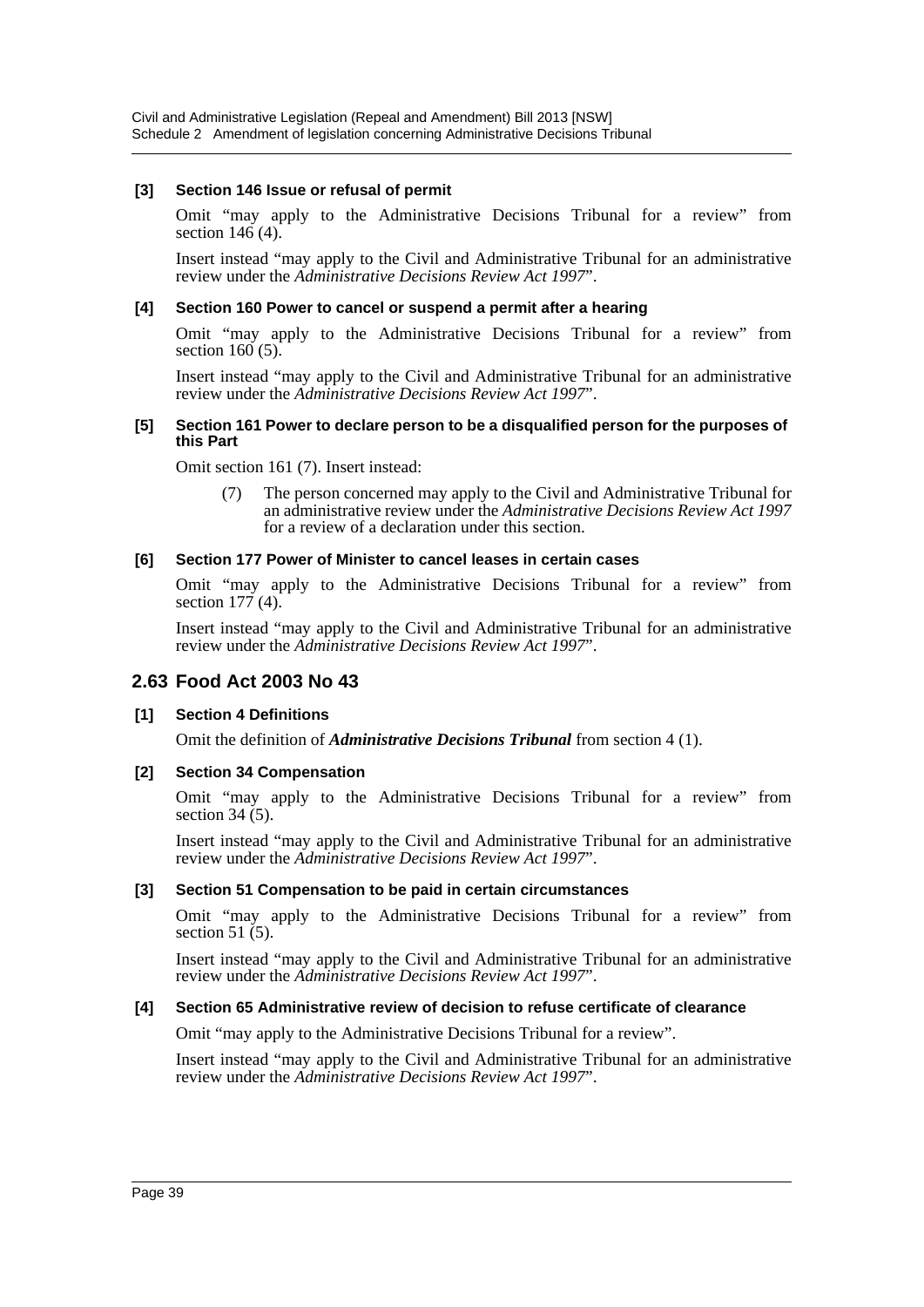#### **[5] Section 66 Compensation**

Omit "may apply to the Administrative Decisions Tribunal for a review" from section  $66(5)$ .

Insert instead "may apply to the Civil and Administrative Tribunal for an administrative review under the *Administrative Decisions Review Act 1997*".

#### **[6] Section 79 Administrative review of decisions relating to approval**

Omit "may apply to the Administrative Decisions Tribunal for a review" from section 79 $(1)$ .

Insert instead "may apply to the Civil and Administrative Tribunal for an administrative review under the *Administrative Decisions Review Act 1997*".

### **[7] Section 79 (2)**

Omit "the review" wherever occurring. Insert instead "the administrative review".

### **[8] Section 85 Administrative review of decisions relating to approval**

Omit "may apply to the Administrative Decisions Tribunal for a review" from section 85 (1).

Insert instead "may apply to the Civil and Administrative Tribunal for an administrative review under the *Administrative Decisions Review Act 1997*".

### **[9] Section 85 (2)**

Omit "the review" wherever occurring. Insert instead "the administrative review".

#### **[10] Section 91 Administrative review of decisions relating to approval**

Omit "may apply to the Administrative Decisions Tribunal for a review" from section 91 (1).

Insert instead "may apply to the Civil and Administrative Tribunal for an administrative review under the *Administrative Decisions Review Act 1997*".

#### **[11] Section 133F Applications for changes to register**

Omit "may apply to the Administrative Decisions Tribunal for a review" from section 133F (5).

Insert instead "may apply to the Civil and Administrative Tribunal for an administrative review under the *Administrative Decisions Review Act 1997*".

## **[12] Section 133F (6)**

Omit "a review". Insert instead "an administrative review".

#### **[13] Section 139 Regulations**

Omit section 139 (2C) and (2D). Insert instead:

- (2C) The regulations may provide for an application to be made to the Civil and Administrative Tribunal by a person for an administrative review under the *Administrative Decisions Review Act 1997* of a decision, of a class prescribed by the regulations, that is made under this Act or the regulations.
- (2D) The Minister is not to recommend the making of a regulation containing provisions for the purposes of subsection (2C) unless the Minister certifies that the Minister administering the *Civil and Administrative Tribunal Act 2013* has agreed to the provisions.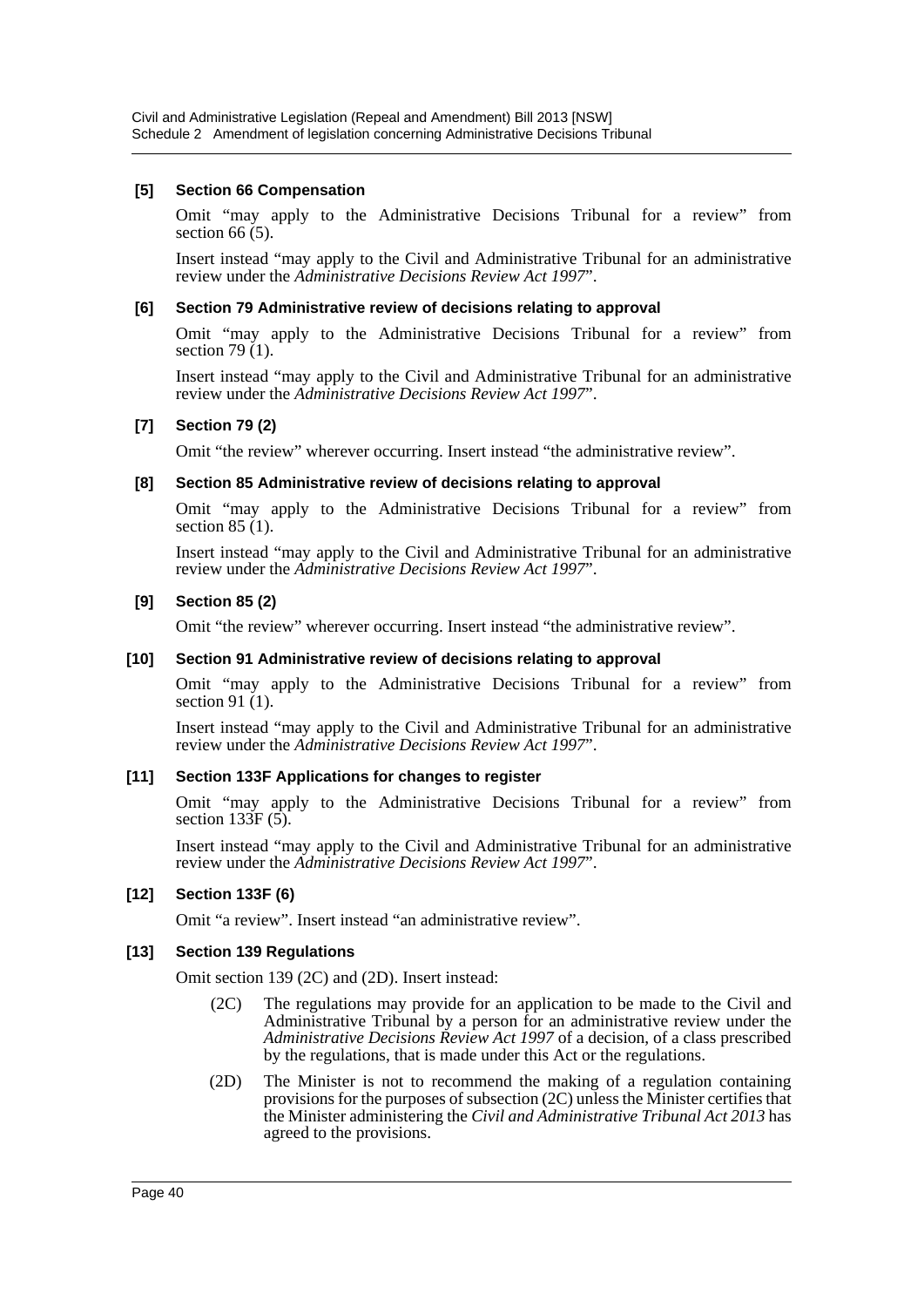## **2.64 Food Regulation 2010**

### **Clause 38 Administrative review of decisions by Civil and Administrative Tribunal**

Omit "may apply to the Administrative Decisions Tribunal for a review".

Insert instead "may apply to the Civil and Administrative Tribunal for an administrative review under the *Administrative Decisions Review Act 1997*".

## **2.65 Forestry Act 2012 No 96**

#### **[1] Section 89 Administrative review of certain decisions by Civil and Administrative Tribunal**

Omit "may apply to the Administrative Decisions Tribunal for a review" from section  $89(1)$ .

Insert instead "may apply to the Civil and Administrative Tribunal for an administrative review under the *Administrative Decisions Review Act 1997*".

### **[2] Section 89 (3)**

Omit the subsection. Insert instead:

(3) The Minister is not to recommend the making of a regulation containing provisions for the purposes of subsection (1) (c) unless the Minister certifies that the Minister administering the *Civil and Administrative Tribunal Act 2013* has agreed to the provisions.

## **2.66 Game and Feral Animal Control Act 2002 No 64**

#### **Section 31 Rights of administrative review**

Omit "may apply to the Administrative Decisions Tribunal for a review" from section  $31(1)$ .

Insert instead "may apply to the Civil and Administrative Tribunal for an administrative review under the *Administrative Decisions Review Act 1997*".

## **2.67 Gaming Machines Act 2001 No 127**

#### **[1] Section 131C Administrative review by NCAT of decision by Authority under this Part**

Omit "for the review" and "Administrative Decisions Tribunal" from section 131C (1).

Insert instead "for an administrative review under the *Administrative Decisions Review Act 1997*" and "Civil and Administrative Tribunal", respectively.

#### **[2] Section 131C (3)**

Omit the subsection. Insert instead:

(3) Part 2 of Chapter 3 of the *Administrative Decisions Review Act 1997* does not apply to an application to the Civil and Administrative Tribunal for an administrative review of a decision by the Authority under this Part.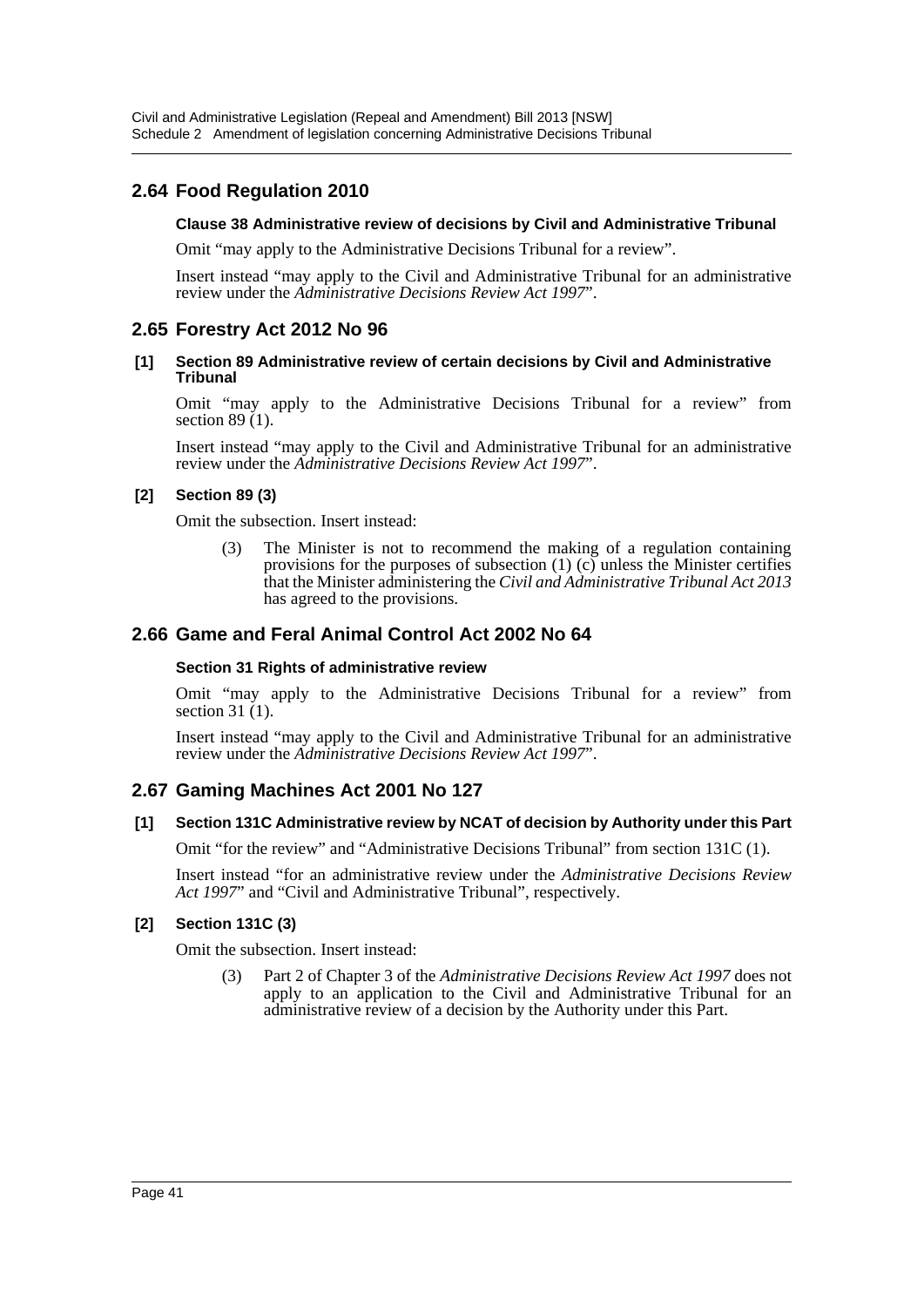## **2.68 Gas Supply Act 1996 No 38**

#### **[1] Section 17A Administrative review of certain decisions concerning authorisations**

Omit "may apply to the Administrative Decisions Tribunal for a review" from section  $17\text{\AA}$  (1).

Insert instead "may apply to the Civil and Administrative Tribunal for an administrative review under the *Administrative Decisions Review Act 1997*".

## **[2] Section 17A (2)**

Omit "*Administrative Decisions Tribunal Act 1997*".

Insert instead "*Administrative Decisions Review Act 1997*".

### **[3] Section 45A Administrative review of certain decisions concerning licences**

Omit "may apply to the Administrative Decisions Tribunal for a review" from section  $45\overline{A}$  (1).

Insert instead "may apply to the Civil and Administrative Tribunal for an administrative review under the *Administrative Decisions Review Act 1997*".

### **[4] Section 45A (2)**

Omit "*Administrative Decisions Tribunal Act 1997*". Insert instead "*Administrative Decisions Review Act 1997*".

## **2.69 Government Information (Public Access) Act 2009 No 52**

## **[1] Section 82 Right of internal review**

Omit "review by the ADT under" from section 82 (5).

Insert instead "an administrative review by NCAT as provided by".

# **[2] Section 98 No review of decisions administratively reviewed by NCAT**

Omit "review by the ADT".

Insert instead "an administrative review by NCAT".

## **[3] Section 99 Referral of agency decision to NCAT**

Omit "the ADT for review". Insert instead "NCAT for an administrative review".

## **[4] Part 5, Division 4, heading**

Omit the heading. Insert instead:

## **Division 4 Administrative review by Civil and Administrative Tribunal**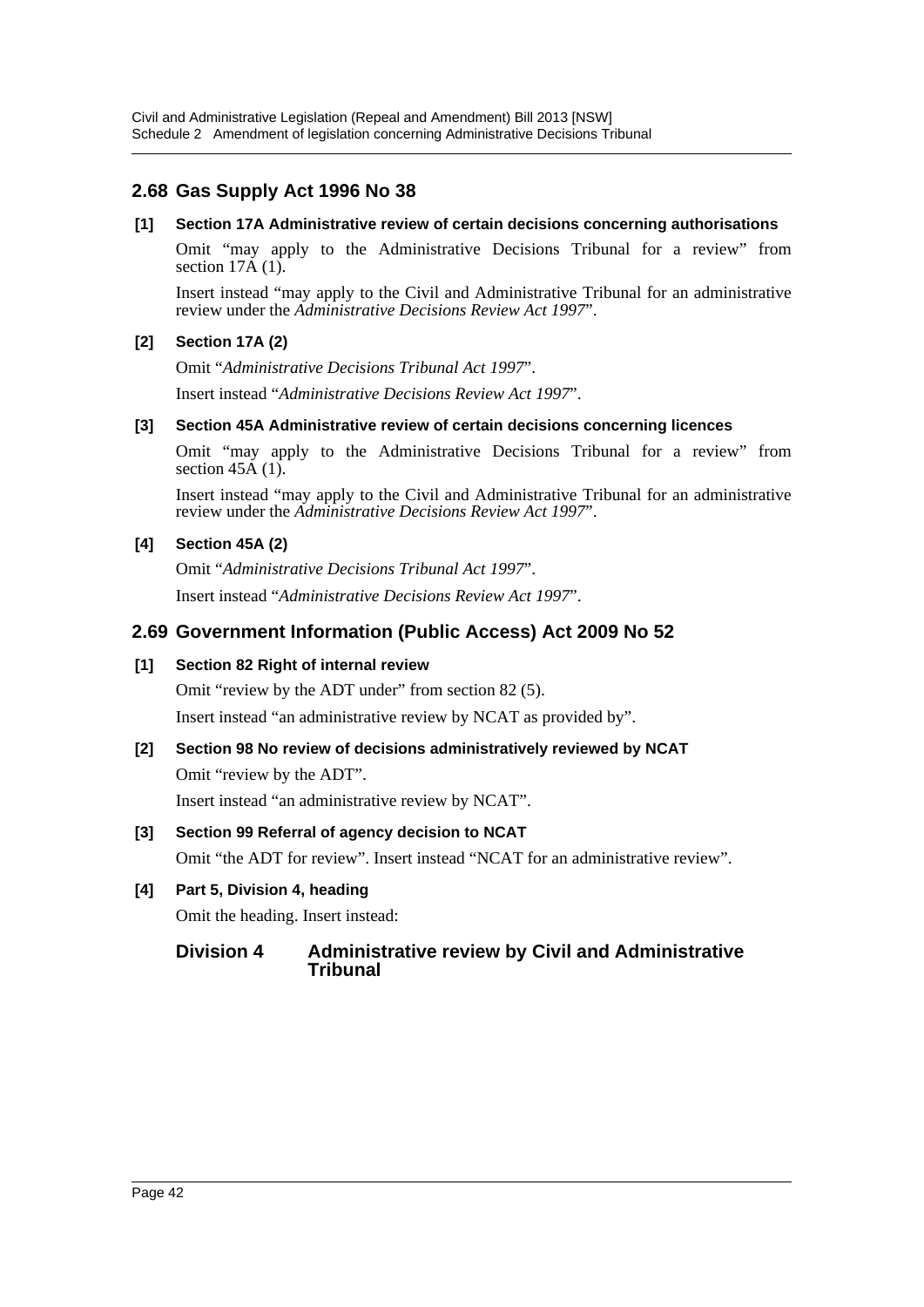### **[5] Section 100**

Omit the section. Insert instead:

#### **100 Administrative review of decision by NCAT**

A person who is aggrieved by a reviewable decision of an agency may apply to NCAT for an administrative review under the ADR Act of the decision (referred to in this Division as an *NCAT administrative review*).

**Note.** A reviewable decision does not have to be internally reviewed or reviewed by the Information Commissioner before it can be the subject of an NCAT administrative review.

#### **[6] Sections 101–112**

Omit each term or expression specified in Column 1 of the following Table wherever occurring (including definitions, headings and notes) and regardless of capitalisation.

Insert instead the term or expression specified in Column 2 opposite the term specified in Column 1 with capitalisation that corresponds to the omitted term or expression:

#### **Table**

| Column 1                                                                                   | Column 2                        |
|--------------------------------------------------------------------------------------------|---------------------------------|
| "ADT Act"                                                                                  | "ADR Act"                       |
| "an ADT review"                                                                            | "an NCAT administrative review" |
| any other reference to "ADT review"                                                        | "NCAT administrative review"    |
| "the ADT" (except where occurring in the expressions<br>"the ADT Act" or "the ADT review") | "NCAT"                          |
| any other reference to "ADT"                                                               | "NCAT"                          |

#### **[7] Section 103 Operation of other ADR Act provisions**

Omit "Chapter 5". Insert instead "Chapter 3".

## **[8] Section 112A**

Insert after section 112:

#### **112A Relationship of Division with ADR Act and NCAT Act**

The provisions of this Division are intended to prevail to the extent of any inconsistency with provisions of the ADR Act or the NCAT Act.

#### **[9] Schedule 4 Interpretative provisions**

Omit the definitions of *ADT* and *ADT Act* from clause 1. Insert in alphabetical order:

*ADR Act* means the *Administrative Decisions Review Act 1997*.

*NCAT* means the Civil and Administrative Tribunal.

*NCAT Act* means the *Civil and Administrative Tribunal Act 2013*.

## **2.70 Government Information (Public Access) Regulation 2009**

#### **Schedule 3 Agencies declared to be part of other agencies**

Omit the matter relating to the Administrative Decisions Tribunal.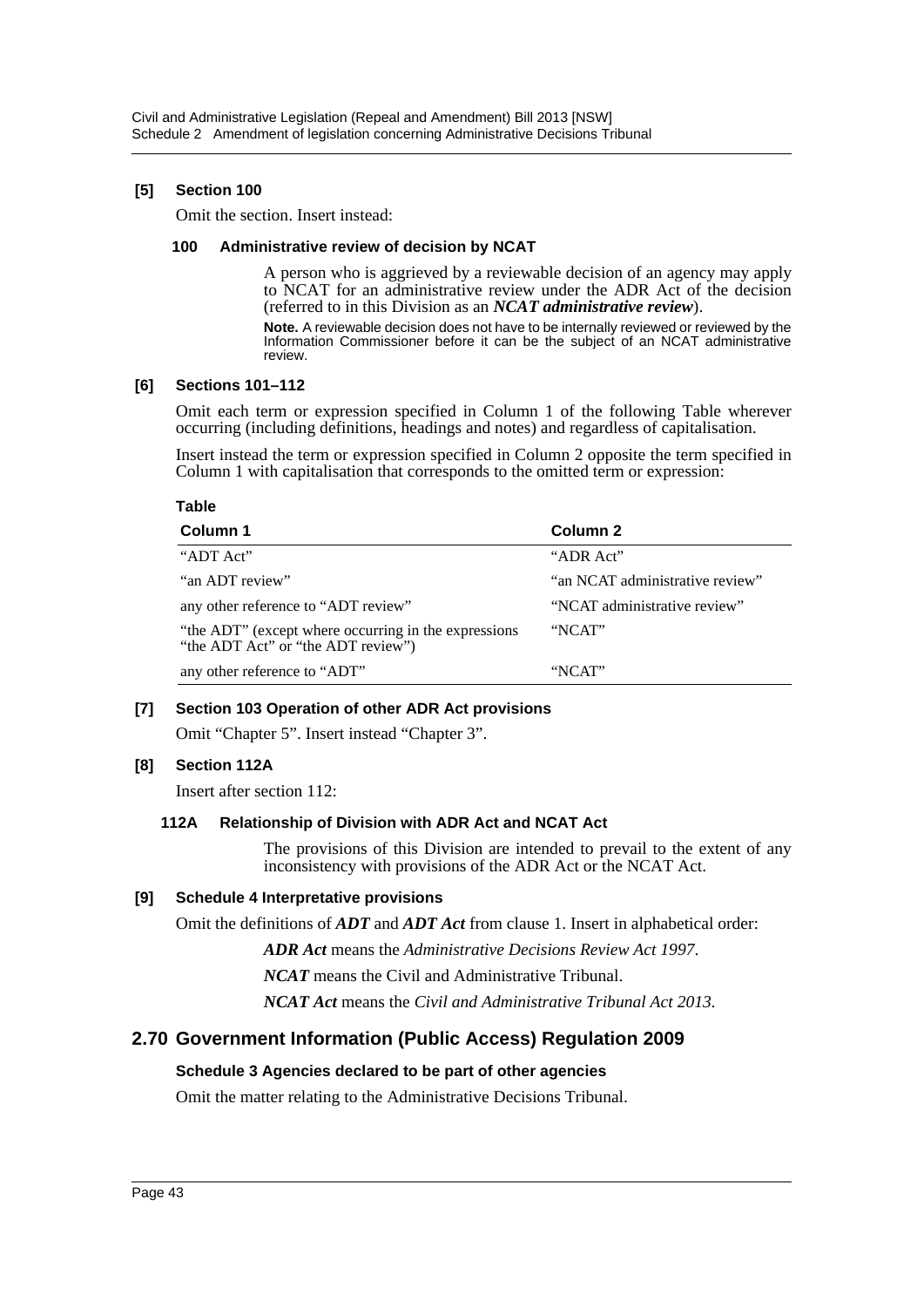## **2.71 Guardianship Act 1987 No 257**

### **[1] Section 3 Definitions**

Omit the definition of *ADT* from section 3 (1).

#### **[2] Section 80A Administrative review by Civil and Administrative Tribunal of guardianship decisions of Public Guardian**

Omit "application may be made to the ADT for a review" from section 80A (1).

Insert instead "application may be made to the Civil and Administrative Tribunal for an administrative review under the *Administrative Decisions Review Act 1997*".

### **[3] Section 80A (2) (d)**

Omit "ADT". Insert instead "Civil and Administrative Tribunal".

## **2.72 Guardianship Regulation 2010**

#### **Clause 17, heading**

Omit "**Review**" and "**ADT**".

Insert instead "**Administrative review**" and "**Tribunal**", respectively.

## **2.73 Health Care Complaints Act 1993 No 105**

### **[1] Section 41C Administrative review by Civil and Administrative Tribunal**

Omit "may apply to the Administrative Decisions Tribunal for a review" from section 41 $\dot{C}(1)$ .

Insert instead "may apply to the Civil and Administrative Tribunal for an administrative review under the *Administrative Decisions Review Act 1997*".

#### **[2] Section 94C Protection from liability for certain publications**

Omit "Administrative Decisions Tribunal" from paragraph (a) of the definition of *protected person* in section 94C (2).

Insert instead "Civil and Administrative Tribunal".

## **2.74 Health Practitioner Regulation (Adoption of National Law) Act 2009 No 86**

#### **Schedule 1 Modification of Health Practitioner Regulation National Law**

Omit "may apply to the Administrative Decisions Tribunal for a review" from clause 13 (1) of Schedule 5F in Schedule 1 [25].

Insert instead "may apply to the Civil and Administrative Tribunal for an administrative review under the *Administrative Decisions Review Act 1997*".

## **2.75 Health Records and Information Privacy Act 2002 No 71**

## **[1] Section 4 Definitions**

Omit the definition of *Tribunal* from section 4 (1). Insert instead:

*Tribunal* means the Civil and Administrative Tribunal.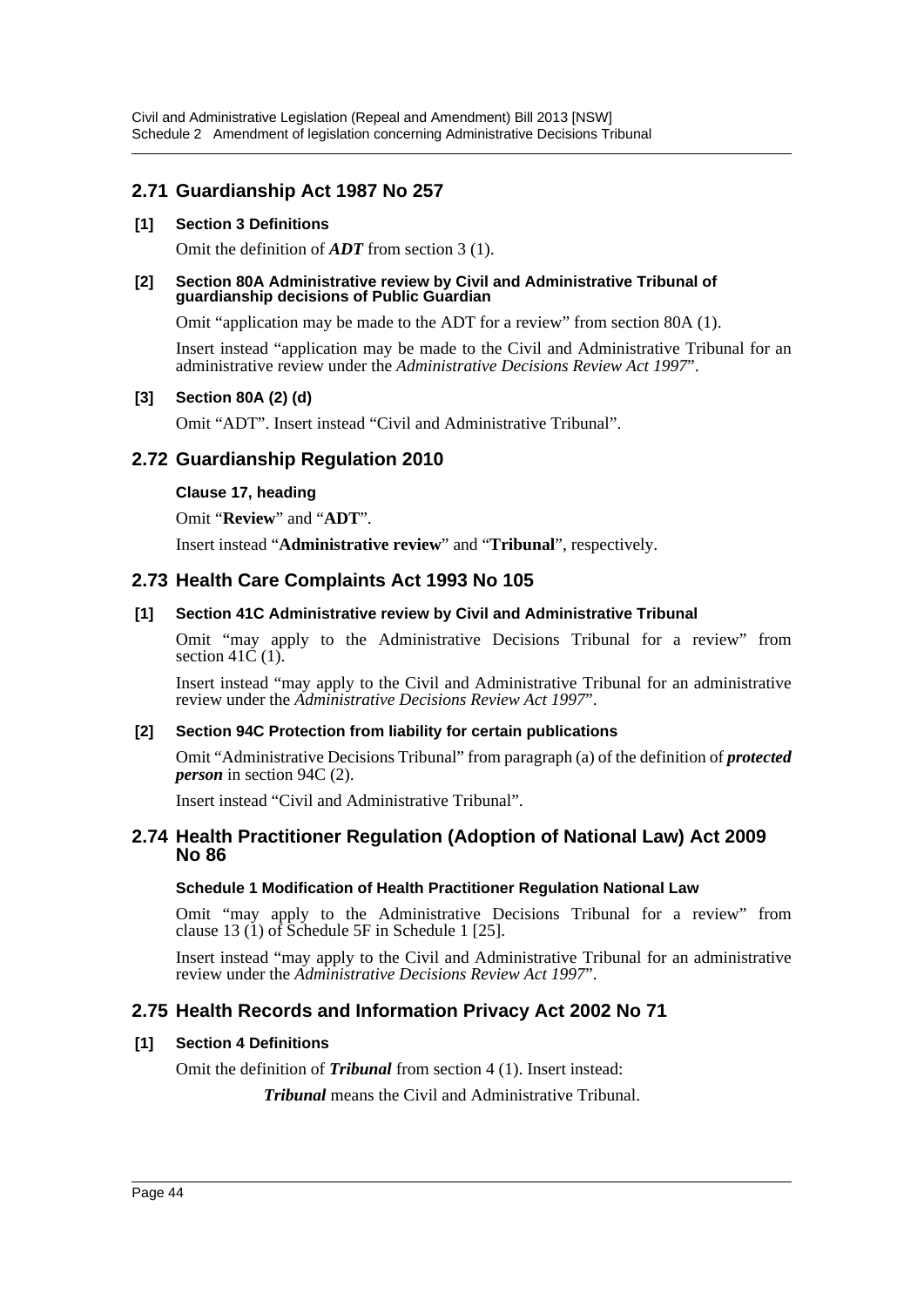Civil and Administrative Legislation (Repeal and Amendment) Bill 2013 [NSW] Schedule 2 Amendment of legislation concerning Administrative Decisions Tribunal

### **[2] Part 6, Division 2 Functions of the Tribunal**

Omit the note at the beginning of the Division. Insert instead:

**Note.** The *Civil and Administrative Tribunal Act 2013* contains provisions dealing with the practice and procedure of the Tribunal, including matters concerning parties and their representation.

### **[3] Section 53 Relationship to Civil and Administrative Tribunal Act 2013**

Omit "Chapter 6 of the *Administrative Decisions Tribunal Act 1997*".

Insert instead "Part 4 of the *Civil and Administrative Tribunal Act 2013*".

#### **[4] Section 55 Costs**

Omit the section.

**[5] Section 56 Compliance with order of Tribunal**

Omit the section.

**[6] Section 57 Appeals to Appeal Panel against decisions and orders of Tribunal** Omit the section.

## **2.76 Hemp Industry Act 2008 No 58**

#### **Section 38 Administrative review by NCAT of certain licence decisions**

Omit "may apply to the Administrative Decisions Tribunal for a review".

Insert instead "may apply to the Civil and Administrative Tribunal for an administrative review under the *Administrative Decisions Review Act 1997*".

## **2.77 Higher Education Act 2001 No 102**

#### **Section 17 Administrative review of decisions**

Omit "may apply to the Administrative Decisions Tribunal for a review".

Insert instead "may apply to the Civil and Administrative Tribunal for an administrative review under the *Administrative Decisions Review Act 1997*".

## **2.78 Home Building Act 1989 No 147**

#### **[1] Section 20 Issue of contractor licences**

Omit "the Administrative Decisions Tribunal in an application for review" from section 20 (5).

Insert instead "the Tribunal in an application for an administrative review".

#### **[2] Section 25 Issue of certificates**

Omit "the Administrative Decisions Tribunal in an application for review" from section 25 (4).

Insert instead "the Tribunal in an application for an administrative review".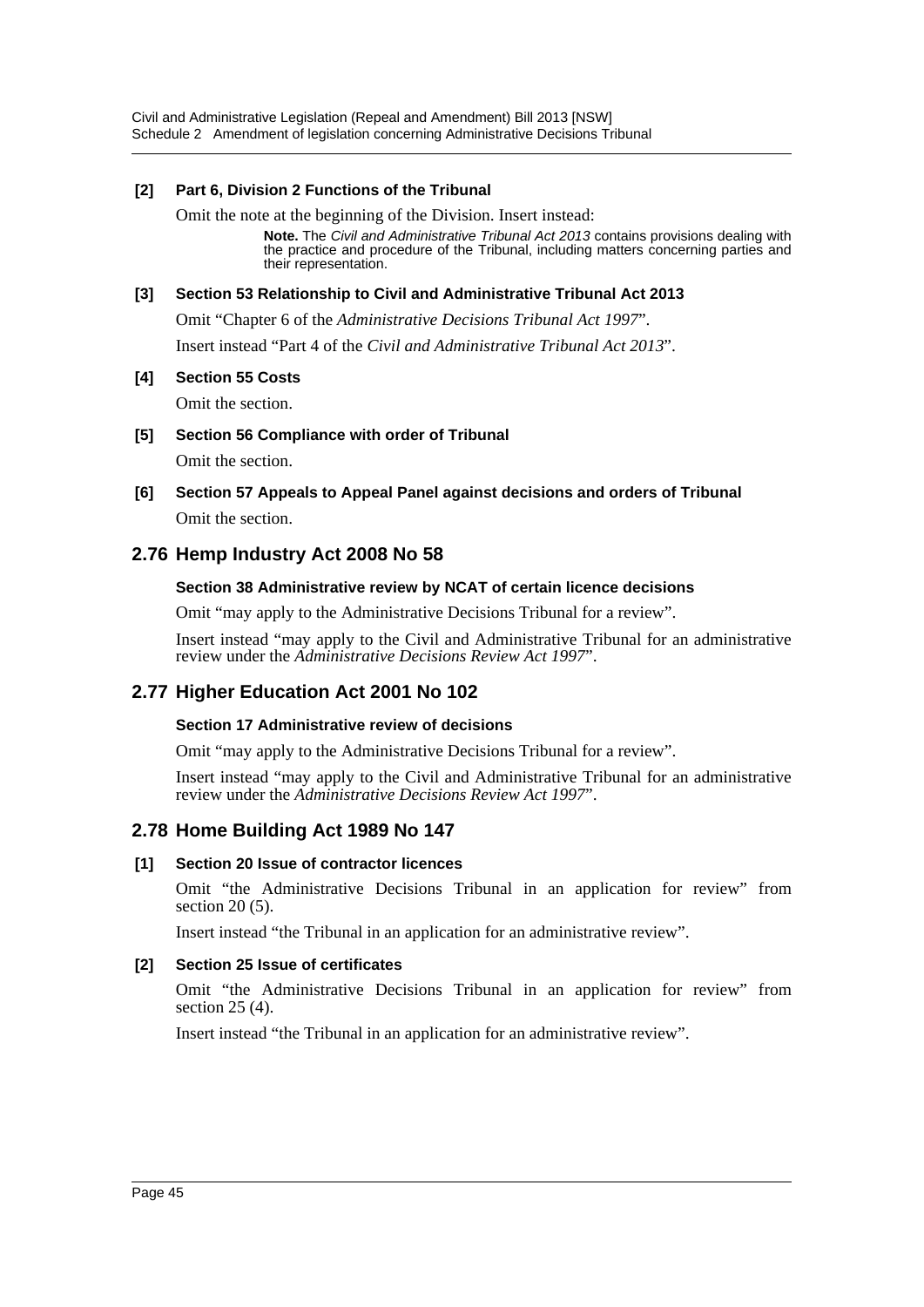#### **[3] Section 42A Automatic suspension of licence for failure to comply with order to pay money in relation to building claim**

Omit "the Administrative Decisions Tribunal in an application for review" from section 42A (6).

Insert instead "the Tribunal in an application for an administrative review".

### **[4] Section 67 Enforcement of monetary penalties and payment of costs**

Omit "the Administrative Decisions Tribunal in an application for review" from section 67 (3).

Insert instead "the Tribunal in an application for an administrative review".

### **[5] Part 4A, heading**

Omit the heading. Insert instead:

## **Part 4A Administrative reviews by Tribunal**

### **[6] Section 83A Definitions**

Omit the definition of *Tribunal*.

### **[7] Section 83B Administrative reviews by Tribunal**

Omit "may apply to the Tribunal for a review" wherever occurring in section 83B  $(1)$ – $(3)$ .

Insert instead "may apply to the Tribunal for an administrative review under the *Administrative Decisions Review Act 1997*".

## **2.79 Home Building Regulation 2004**

### **[1] Clause 51 Modification of Part 2 of Licensing and Registration (Uniform Procedures) Act 2002**

Omit "Administrative Decisions Tribunal" wherever occurring in clause 51 (c). Insert instead "Civil and Administrative Tribunal".

## **[2] Clause 81 Administrative review by Civil and Administrative Tribunal**

Omit "review by the Administrative Decisions Tribunal" from the note to clause 81 (1). Insert instead "the administrative review by the Civil and Administrative Tribunal".

## **2.80 Housing Act 2001 No 52**

#### **Section 67H Administrative review of certain decisions by Civil and Administrative Tribunal**

Omit "may apply to the Administrative Decisions Tribunal for a review" from section  $67H(1)$ .

Insert instead "may apply to the Civil and Administrative Tribunal for an administrative review under the *Administrative Decisions Review Act 1997*".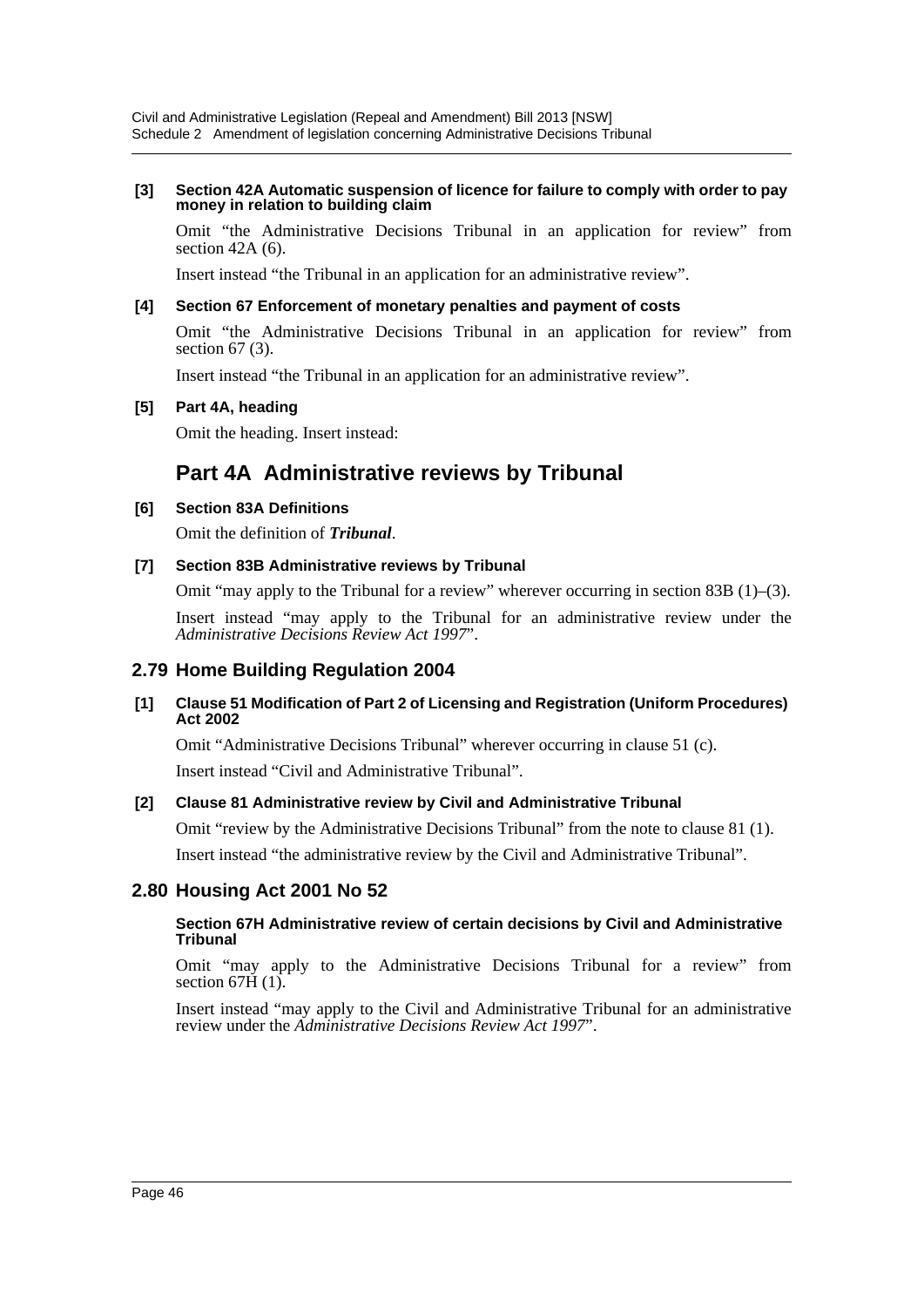## **2.81 Hunter Water Act 1991 No 53**

#### **[1] Section 17B Administrative review of certain decisions of Tribunal concerning operating licence**

Omit "may apply to the Administrative Decisions Tribunal for a review" from section  $17B(1)$ .

Insert instead "may apply to the Civil and Administrative Tribunal for an administrative review under the *Administrative Decisions Review Act 1997*".

### **[2] Section 17B (2)**

Omit "*Administrative Decisions Tribunal Act 1997*". Insert instead "*Administrative Decisions Review Act 1997*".

## **2.82 Impounding Act 1993 No 31**

### **[1] Part 6, heading**

Omit "**Administrative Decisions Tribunal**".

Insert instead "**Civil and Administrative Tribunal**".

#### **[2] Section 38 Owner of impounded item can apply to Civil and Administrative Tribunal for administrative review**

Omit "may apply to the Administrative Decisions Tribunal for a review" wherever occurring in section 38 (1) and (2).

Insert instead "may apply to the Civil and Administrative Tribunal for an administrative review under the *Administrative Decisions Review Act 1997*".

## **[3] Section 38 (3) and (4)**

Omit "Administrative Decisions Tribunal" wherever occurring.

Insert instead "Civil and Administrative Tribunal".

## **[4] Section 39 Time limits for applications**

Omit section 39 (1).

## **[5] Section 39 (2)–(4)**

Omit "for review" and "for a review" wherever occurring. Insert instead "for an administrative review".

## **[6] Section 40 Result of application to Civil and Administrative Tribunal**

Omit "for a review" wherever occurring. Insert instead "for an administrative review".

## **2.83 Industrial Relations Act 1996 No 17**

#### **Section 169 Anti-discrimination matters**

Omit "Administrative Decisions Tribunal" from section 169 (2). Insert instead "Civil and Administrative Tribunal".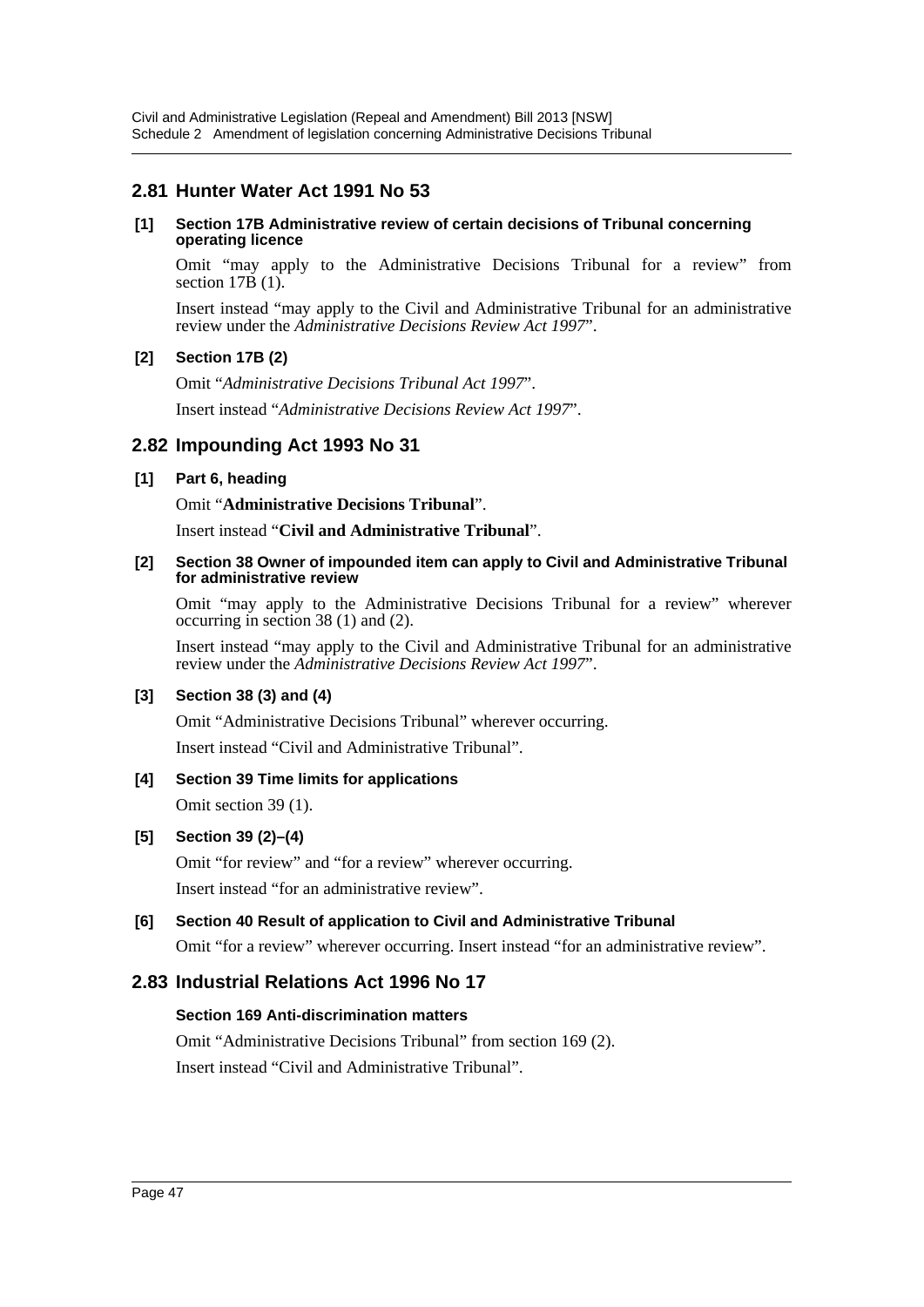## **2.84 Institute of Teachers Act 2004 No 65**

#### **Section 27 Administrative review by Civil and Administrative Tribunal of accreditation decisions**

Omit "may apply to the Administrative Decisions Tribunal for a review" from section  $27(1)$ .

Insert instead "may apply to the Civil and Administrative Tribunal for an administrative review under the *Administrative Decisions Review Act 1997*".

## **2.85 Institute of Teachers Regulation 2010**

### **Schedule 3 Fees**

Omit "Administrative Decisions Tribunal".

Insert instead "Civil and Administrative Tribunal".

## **2.86 Interpretation Act 1987 No 15**

**Section 21 Meanings of commonly used words and expressions** Omit the definition of *Administrative Decisions Tribunal* from section 21 (1).

## **2.87 Judicial Officers Act 1986 No 100**

### **[1] Section 3 Definitions**

Omit paragraph (g) from the definition of *judicial officer* in section 3 (1).

#### **[2] Section 43 Appropriate authorities to suspend etc**

Omit ", the President of the Administrative Decisions Tribunal".

## **[3] Schedule 4A NSW and corresponding courts**

Omit "Administrative Decisions Tribunal" from Column 1. Insert instead "Civil and Administrative Tribunal".

## **2.88 Legal Profession Act 2004 No 112**

## **[1] Section 4 Definitions**

Omit the definitions of *Legal Services Division* and *Tribunal* from section 4 (1). Insert in alphabetical order:

*Tribunal* means the Civil and Administrative Tribunal.

#### **[2] Section 17 Associates who are disqualified or convicted persons**

Omit "may apply to the Tribunal for a review" from section 17 (4).

Insert instead "may apply to the Tribunal for an administrative review under the *Administrative Decisions Review Act 1997*".

## **[3] Section 17 (4)**

Omit the note to the subsection.

**[4] Section 20 Council to maintain register of prohibition orders and approvals** Omit section  $20(1)–(3)$  and  $(5)$ .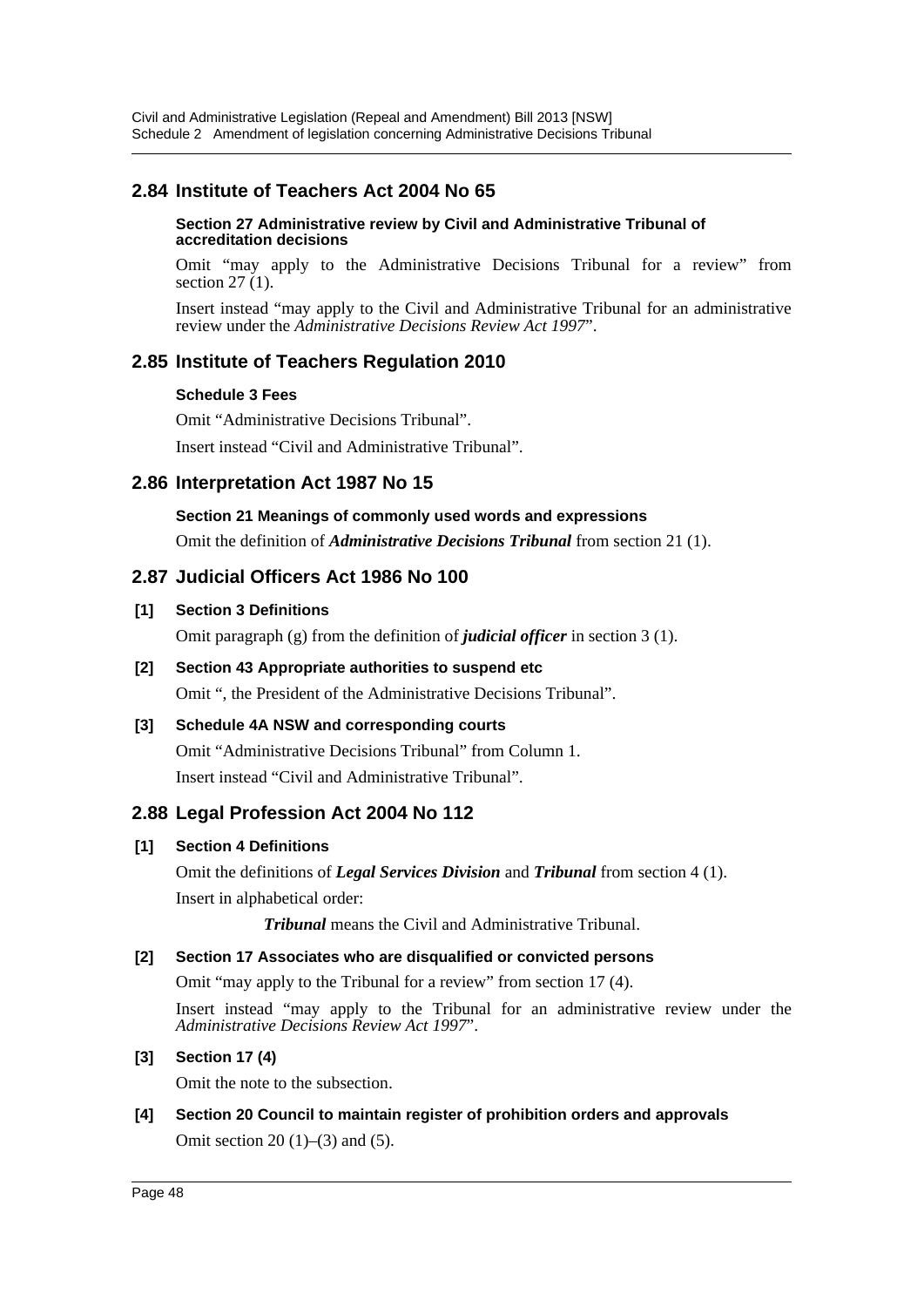#### **[5] Section 70 No decision in required period—suspension of practising certificate and referral to Commissioner**

Omit "The decision of the Tribunal on the application is an original decision for the purposes of the *Administrative Decisions Tribunal Act 1997*." from section 70 (3).

#### **[6] Section 72 Council to implement decisions under this Division**

Omit "*Administrative Decisions Tribunal Act 1997*" and "a review" from section 72 (9).

Insert instead "*Administrative Decisions Review Act 1997*" and "an administrative review", respectively.

#### **[7] Section 75 Administrative review of decisions by Tribunal**

Omit "may apply to the Tribunal for a review of the decision" from section 75 (1).

Insert instead "may apply to the Tribunal for an administrative review under the *Administrative Decisions Review Act 1997*".

### **[8] Section 75 (2) and (3)**

Omit "for review" and "on a review" wherever occurring.

Insert instead "for an administrative review" and "on an administrative review", respectively.

### **[9] Section 75 (4)**

Omit "The Tribunal may make any order it considers appropriate on a review under this section,".

Insert instead "Without limiting Division 3 of Part 3 of Chapter 3 of the *Administrative Decisions Review Act 1997*, the Tribunal may make any order it considers appropriate in proceedings on an application under this section,".

#### **[10] Section 75, note**

Omit the note at the end of the section.

### **[11] Section 76 Parties to Tribunal proceedings**

Omit the section.

#### **[12] Section 85 Regulation of advertising and other marketing of services**

Omit section 85 (7) (b).

#### **[13] Section 289 Payments from Fund**

Omit "under section 566 (3) (Costs)" from section 289 (1) (c).

Insert instead "made under Schedule 5 to the *Civil and Administrative Tribunal Act 2013*".

#### **[14] Section 540 Summary conclusion of complaint procedure by caution, reprimand, compensation order or imposition of conditions**

Omit "may apply to the Tribunal for a review" from section 540 (5).

Insert instead "may apply to the Tribunal for an administrative review under the *Administrative Decisions Review Act 1997*".

#### **[15] Section 540 (5), note**

Omit the note.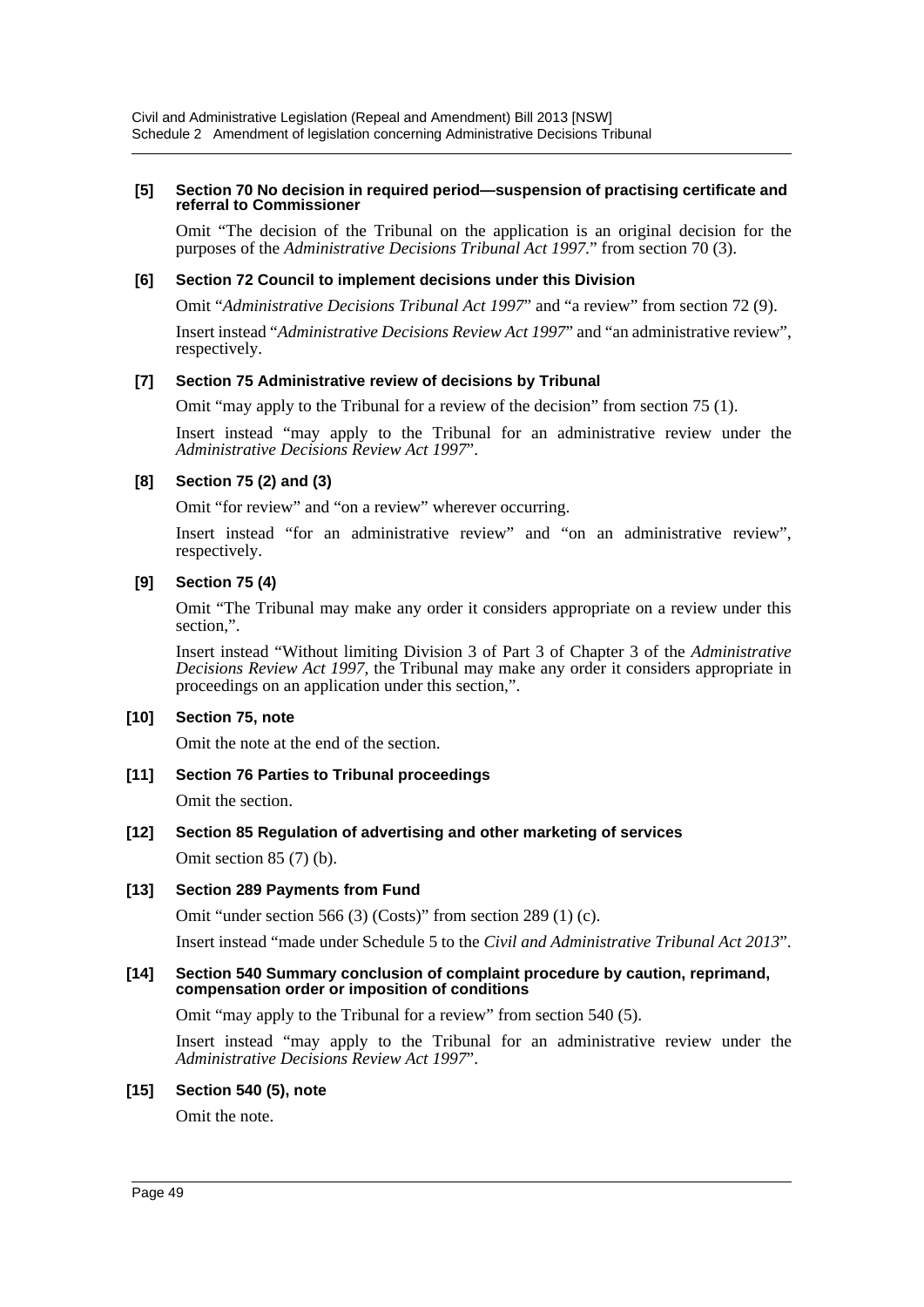#### **[16] Section 544 Reviews**

Omit "for a review" from section 544 (6). Insert instead "for an administrative review".

#### **[17] Section 545 Decision of Commissioner on review**

Omit "may apply to the Tribunal for a review" from section 545 (4).

Insert instead "may apply to the Tribunal for an administrative review under the *Administrative Decisions Review Act 1997*".

### **[18] Section 545 (4), note**

Omit the note.

## **[19] Section 552 Time for commencing proceedings**

Omit section 552 (5).

### **[20] Section 554 Joinder**

Omit "its rules".

Insert instead "its procedural rules (within the meaning of *Civil and Administrative Tribunal Act 2013*)".

**[21] Section 558 Rules of evidence** Omit the section.

## **[22] Section 559 Parties**

Omit the section.

**[23] Section 560 Hearings to be conducted in public** Omit the section.

## **[24] Section 566 Costs**

Omit the section.

#### **[25] Section 573 Making of compensation orders**

Omit "may apply to the Tribunal for a review", "The review" and "application for review" from section  $\overline{573}$  (5).

Insert instead "may apply to the Tribunal for an administrative review under the *Administrative Decisions Review Act 1997*", "The administrative review" and "application for administrative review", respectively.

## **[26] Section 573 (5), note**

Omit the note.

## **[27] Section 574 Enforcement of compensation orders**

Omit "section 82 of the *Administrative Decisions Tribunal Act 1997*" from the note to section 574 (1).

Insert instead "section 78 of the *Civil and Administrative Tribunal Act 2013*".

## **[28] Section 601 Protection from liability**

Omit "the Registrar" from section 601 (1) (g). Insert instead "a registrar".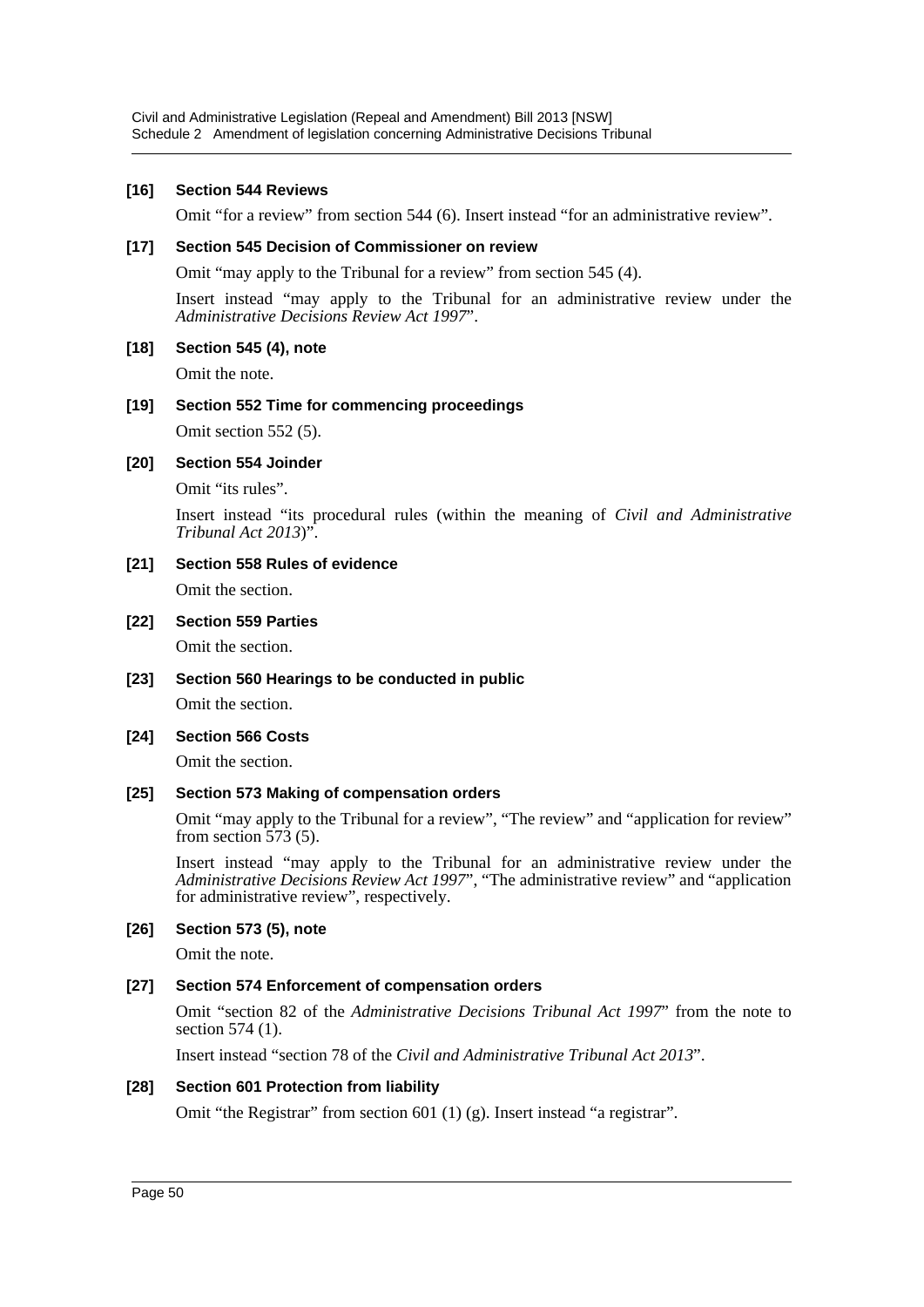### **[29] Section 601 (2), definition of "protected person"**

Omit "the Registrar" from paragraph (d). Insert instead "a registrar".

**[30] Section 729A Appeals against orders and decisions of Tribunal** Omit the section.

#### **[31] Section 738 Regulations**

Omit "for a review" from section 738 (6).

Insert instead "for an administrative review under the *Administrative Decisions Review Act 1997*".

#### **[32] Schedule 9 Savings, transitional and other provisions**

Insert after clause 1:

#### **1A References to Tribunal before establishment of NCAT**

A reference to the Tribunal in a provision of this Schedule that was inserted before the establishment day (within the meaning of the *Civil and Administrative Tribunal Act 2013*) is a reference to the former Administrative Decisions Tribunal.

## **2.89 Licensing and Registration (Uniform Procedures) Act 2002 No 28**

### **[1] Section 19 Notice of decision on applications**

Omit "a right of review by the Administrative Decisions Tribunal" from section 19 (4).

Insert instead "a right of administrative review by the Civil and Administrative Tribunal".

#### **[2] Section 23 Review of decisions**

Omit "to the Administrative Decisions Tribunal" wherever occurring in section 23 (1) and (2).

Insert "to the Civil and Administrative Tribunal (with the review being an administrative review under the *Administrative Decisions Review Act 1997*)".

#### **[3] Section 23 (3)**

Omit the subsection. Insert instead:

(3) The parties to proceedings before the Civil and Administrative Tribunal on an administrative review arising under subsection  $(1)$  (b) or  $(2)$  (b) include, in the case of an advertised application in respect of which any objection has been duly made under section 15, any objector who, in accordance with the procedural rules (within the meaning of the *Civil and Administrative Tribunal Act 2013*), gives notice to the Tribunal of the objector's wish to become a party to the application for the review.

#### **[4] Section 48 Notice of decision on applications**

Omit "a right of review by the Administrative Decisions Tribunal" from section 48 (4).

Insert instead "a right of administrative review by the Civil and Administrative Tribunal".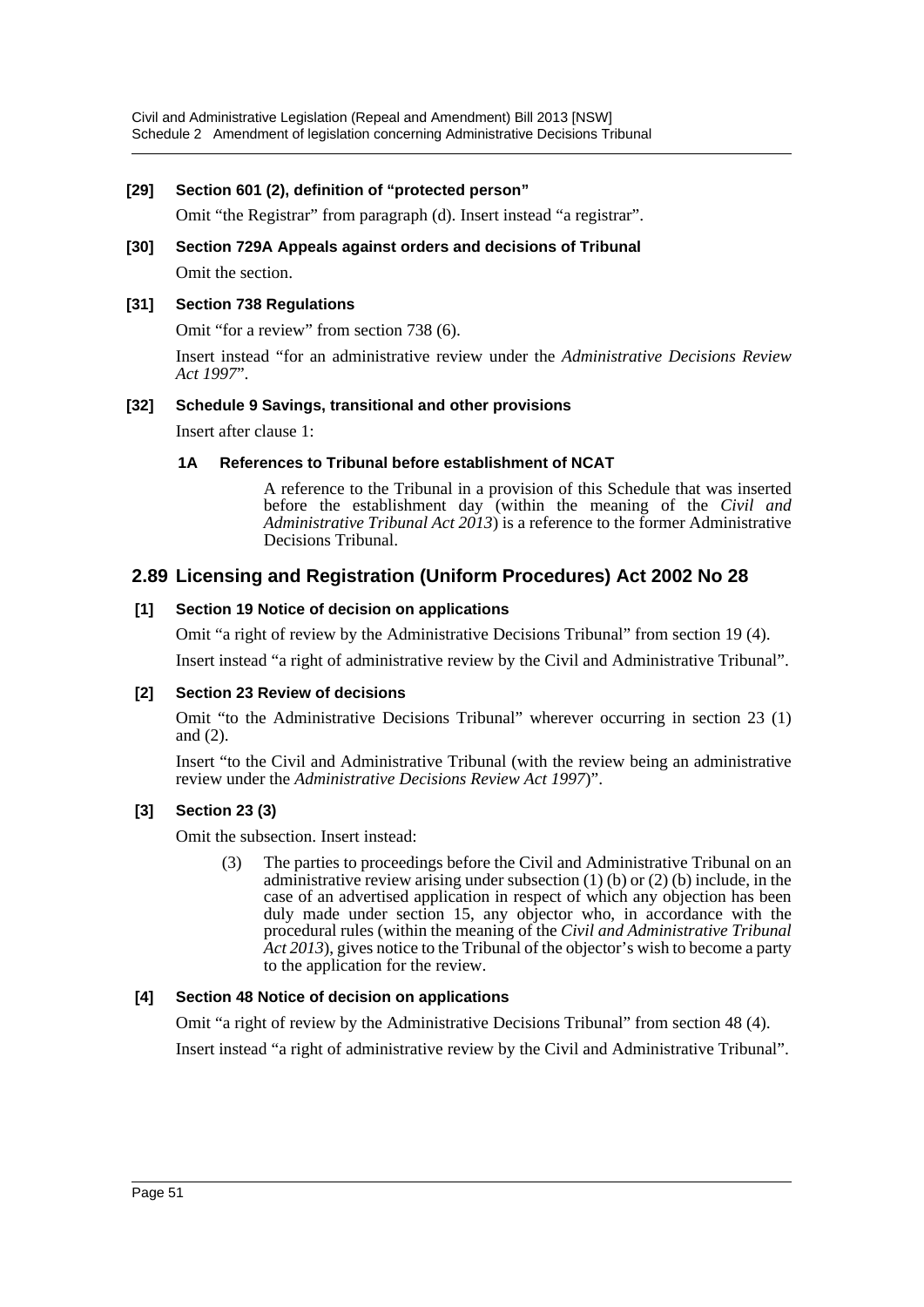### **[5] Section 52 Review of decisions**

Omit "to the Administrative Decisions Tribunal" wherever occurring in section 52 (1) and (2).

Insert "to the Civil and Administrative Tribunal (with the review being an administrative review under the *Administrative Decisions Review Act 1997*)".

### **[6] Section 52 (3)**

Omit the subsection. Insert instead:

(3) The parties to proceedings before the Civil and Administrative Tribunal on an administrative review arising under subsection  $(1)$  (b) or  $(2)$  (b) include, in the case of an advertised application in respect of which any submission has been duly made under section 44, any objector who, in accordance with the procedural rules (within the meaning of the *Civil and Administrative Tribunal Act 2013*), gives notice to the Tribunal of the objector's wish to become a party to the application for the review.

## **2.90 Liquor Act 2007 No 90**

#### **[1] Section 144**

Omit the section. Insert instead:

#### **144 Administrative review by NCAT of decisions by Authority under this Part**

- (1) Each of the following persons may apply to the Civil and Administrative Tribunal for an administrative review under the *Administrative Decisions Review Act 1997* of a decision by the Authority in relation to a complaint under this Part:
	- (a) the person against whom any disciplinary action is taken by the Authority in relation to the complaint,
	- (b) the complainant.
- (2) Part 2 of Chapter 3 of the *Administrative Decisions Review Act 1997* does not apply to an application to the Civil and Administrative Tribunal for an administrative review of a decision by the Authority under this Part.
- (3) In determining an application for a review of any decision by the Authority under section 141  $(\overline{1}A)$  or  $(1B)$ , the Civil and Administrative Tribunal (and any Appeal Panel of the Tribunal in determining any internal appeal against such a review under the *Civil and Administrative Tribunal Act 2013*):
	- (a) is to ensure that it does not, in the reasons for its decision or otherwise, disclose any criminal intelligence without the approval of the Commissioner of Police, and
	- (b) in order to prevent the disclosure of any criminal intelligence, is to receive evidence and hear argument in the absence of the public, the applicant for the administrative review, the applicant's representative and any other interested party, unless the Commissioner of Police approves otherwise.

#### **[2] Section 144H Reviews generally**

Omit section 144H (2) and (3). Insert instead:

- (2) An application is to be made:
	- (a) in the case of a decision of the Director-General—to the Authority, and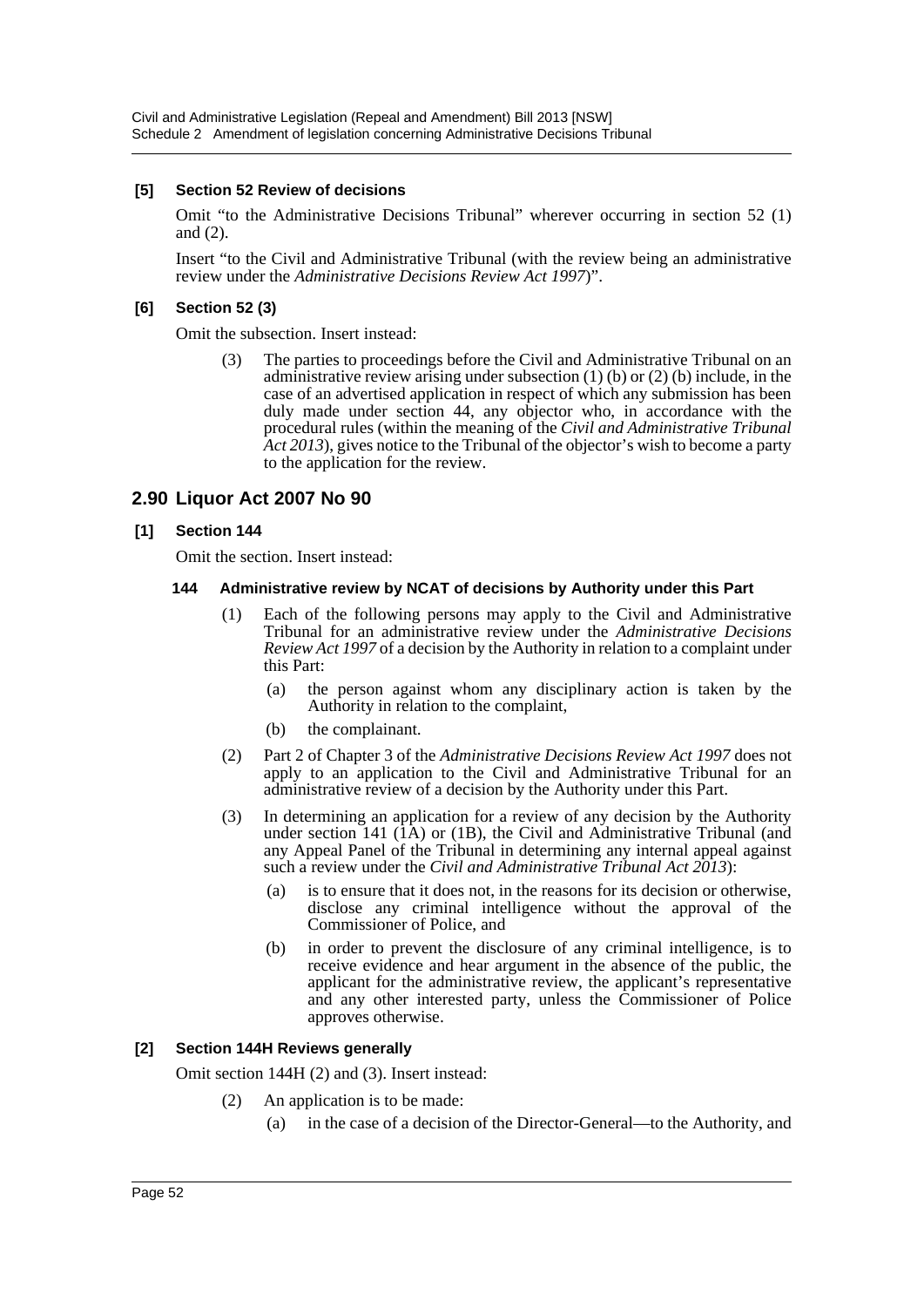- (b) in the case of a decision of the Authority—to the Civil and Administrative Tribunal as an application for an administrative review of the decision under the *Administrative Decisions Review Act 1997*.
- (3) Part 2 of Chapter 3 of the *Administrative Decisions Review Act 1997* does not apply to an application to the Civil and Administrative Tribunal for an administrative review of a decision by the Authority under this Part.

## **2.91 Local Government Act 1993 No 30**

### **[1] Section 275 Who is disqualified from holding civic office?**

Omit "Administrative Decisions Tribunal" from section 275 (4).

Insert instead "former Administrative Decisions Tribunal or the Civil and Administrative Tribunal".

### **[2] Section 303 Making of claims for inclusion in the roll**

Omit "may apply to the Administrative Decisions Tribunal for a review" from section  $303(3)$ .

Insert instead "may apply to the Civil and Administrative Tribunal for an administrative review under the *Administrative Decisions Review Act 1997*".

### **[3] Section 303 (4)**

Omit "Administrative Decisions Tribunal".

Insert instead "Civil and Administrative Tribunal".

#### **[4] Section 329 Can the holder of a civic office be dismissed?**

Omit "Administrative Decisions Tribunal" from section 329 (1). Insert instead "Civil and Administrative Tribunal".

## **[5] Section 329 (6)**

Omit the subsection.

## **[6] Section 330 Appeals to Supreme Court against dismissal order** Omit the section.

## **[7] Section 331 When does an order of dismissal take effect?**

Omit "to the Supreme Court is made" from section 331 (a).

Insert instead "is made under the *Civil and Administrative Tribunal Act 2013*".

## **[8] Section 434B Expenses of investigation to be borne by council**

Omit "may apply to the Administrative Decisions Tribunal for a review" from section  $43\overline{4}B$   $(\overline{4})$ .

Insert instead "may apply to the Civil and Administrative Tribunal for an administrative review under the *Administrative Decisions Review Act 1997*".

## **[9] Section 434B (5)**

Omit "a review". Insert instead "an administrative review".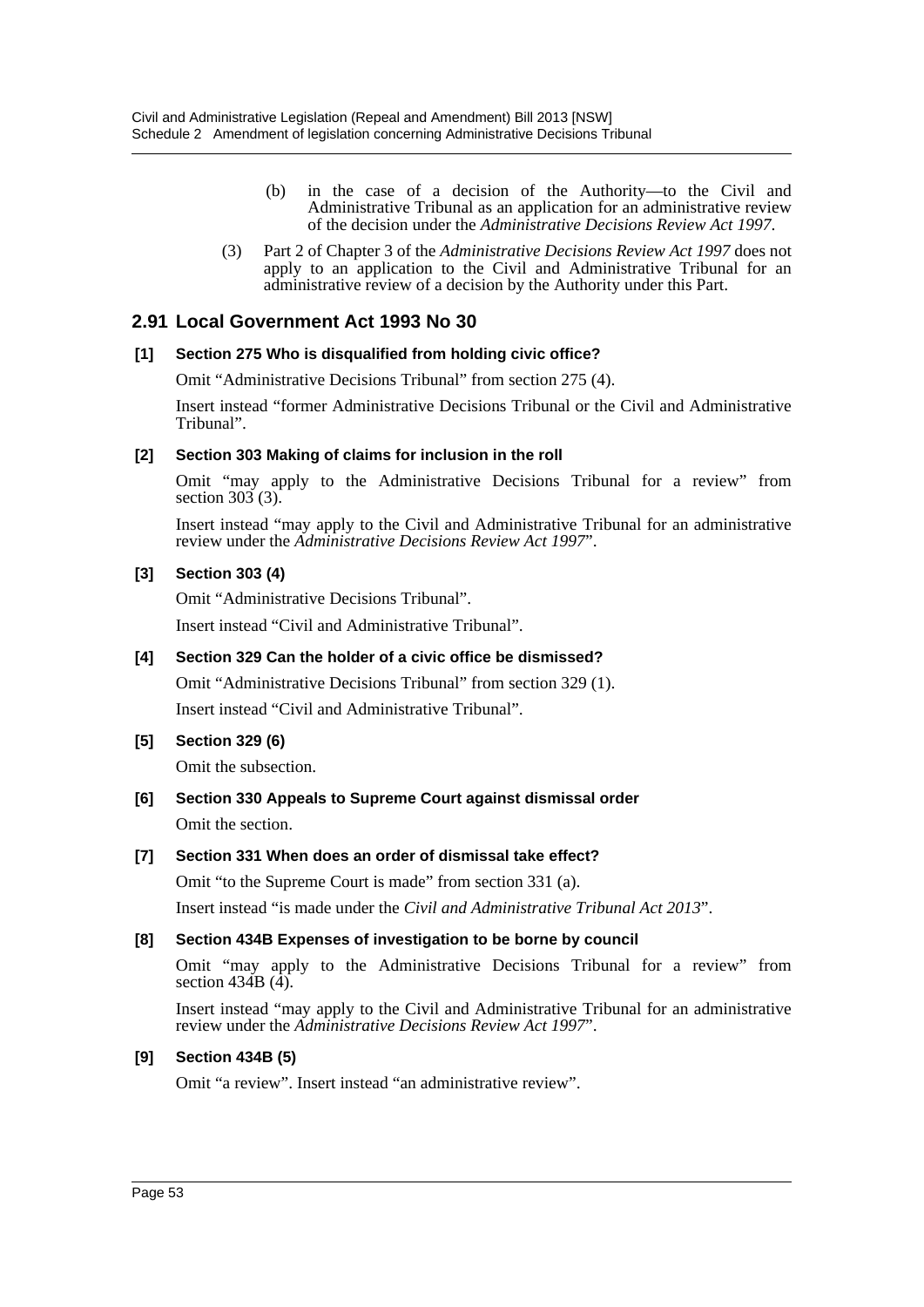### **[10] Section 437 Applications for administrative review by NCAT**

Omit "may apply to the Administrative Decisions Tribunal for a review" from section 437 (1).

Insert instead "may apply to the Civil and Administrative Tribunal for an administrative review under the *Administrative Decisions Review Act 1997*".

### **[11] Section 437 (2)**

Omit "a review". Insert instead "an administrative review".

#### **[12] Section 438V Expenses of public inquiry to be borne by council in certain circumstances**

Omit "may apply to the Administrative Decisions Tribunal for a review" from section 438V  $(\tilde{6})$ .

Insert instead "may apply to the Civil and Administrative Tribunal for an administrative review under the *Administrative Decisions Review Act 1997*".

### **[13] Section 438V (7)**

Omit "a review". Insert instead "an administrative review".

#### **[14] Section 440M Expenses to be borne by council**

Omit "Administrative Decisions Tribunal for a review" from section 440M (4). Insert instead "Civil and Administrative Tribunal for an administrative review".

### **[15] Section 440M (5)**

Omit "a review". Insert instead "an administrative review".

## **2.92 Lotteries and Art Unions Act 1901 No 34**

#### **[1] Section 22A Minister may issue direction prohibiting conduct of lottery activity**

Omit "may apply to the Administrative Decisions Tribunal for a review" from section  $22\text{\AA}$  (4).

Insert instead "may apply to the Civil and Administrative Tribunal for an administrative review under the *Administrative Decisions Review Act 1997*".

#### **[2] Section 22AA Minister may prohibit person or organisation from conducting lottery activities**

Omit "may apply to the Administrative Decisions Tribunal for a review" from section  $22\text{\AA}$   $(4)$ .

Insert instead "may apply to the Civil and Administrative Tribunal for an administrative review under the *Administrative Decisions Review Act 1997*".

## **2.93 Marine Pollution Act 2012 No 5**

#### **Section 244**

Omit the section. Insert instead:

#### **244 Regulations may prescribe decisions that are administratively reviewable by NCAT**

(1) The regulations may authorise a person to apply to the Civil and Administrative Tribunal for an administrative review under the *Administrative*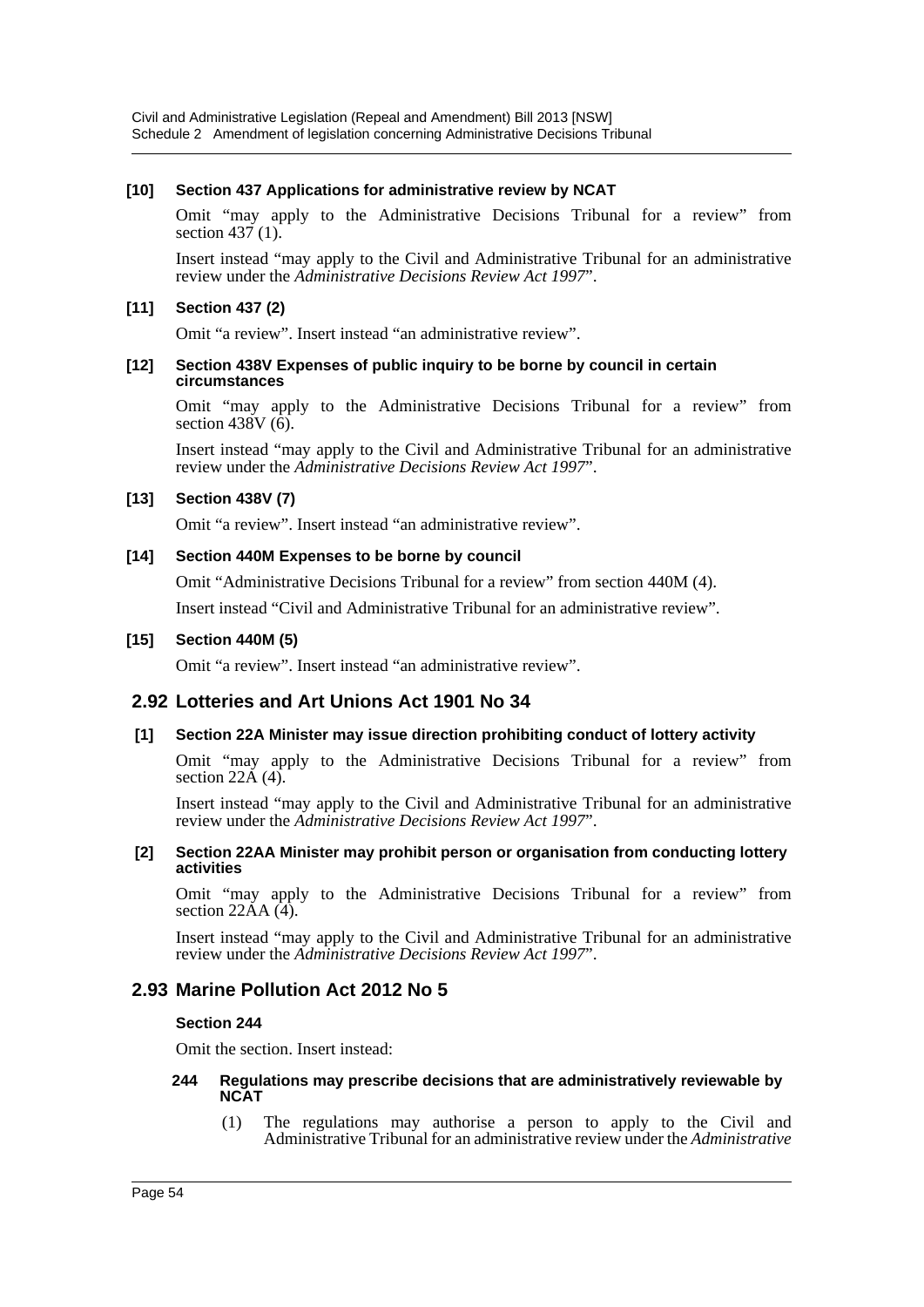*Decisions Review Act 1997* of a decision, of a class prescribed by the regulations, that is made under this Act or the regulations.

(2) The Minister is not to recommend the making of any such regulation unless the Minister certifies that the Minister administering the *Civil and Administrative Tribunal Act 2013* has agreed to the provisions concerned.

## **2.94 Marine Safety Act 1998 No 121**

## **[1] Section 19 Regulations relating to safety of navigation**

Omit "may apply to the Administrative Decisions Tribunal for a review" from section 19 $(3)$ .

Insert instead "may apply to the Civil and Administrative Tribunal for an administrative review under the *Administrative Decisions Review Act 1997*".

### **[2] Part 4, Division 4, heading**

Omit the heading. Insert instead:

### **Division 4 Administrative review by Civil and Administrative Tribunal**

### **[3] Section 41 Definition**

Omit "Administrative Decisions Tribunal".

Insert instead "Civil and Administrative Tribunal".

### **[4] Section 42 Application for administrative review**

Omit "may apply to the Tribunal for a review".

Insert instead "may apply to the Tribunal for an administrative review under the *Administrative Decisions Review Act 1997*".

#### **[5] Section 125H Application to Civil and Administrative Tribunal for stay of prohibition notice**

Omit "Administrative Decisions Tribunal" from section 125H (1).

Insert instead "Civil and Administrative Tribunal".

#### **[6] Section 125I Administrative review by Civil and Administrative Tribunal**

Omit "may apply to the Administrative Decisions Tribunal for a review".

Insert instead "may apply to the Civil and Administrative Tribunal for an administrative review under the *Administrative Decisions Review Act 1997*".

#### **[7] Section 137 Regulations**

Omit section 137 (3). Insert instead:

(3) The Minister is not to recommend the making of a regulation containing provisions that provide for an application to be made to the Civil and Administrative Tribunal for the administrative review under the *Administrative Decisions Review Act 1997* of a decision unless the Minister certifies that the Minister administering the *Civil and Administrative Tribunal Act 2013* has agreed to the provisions.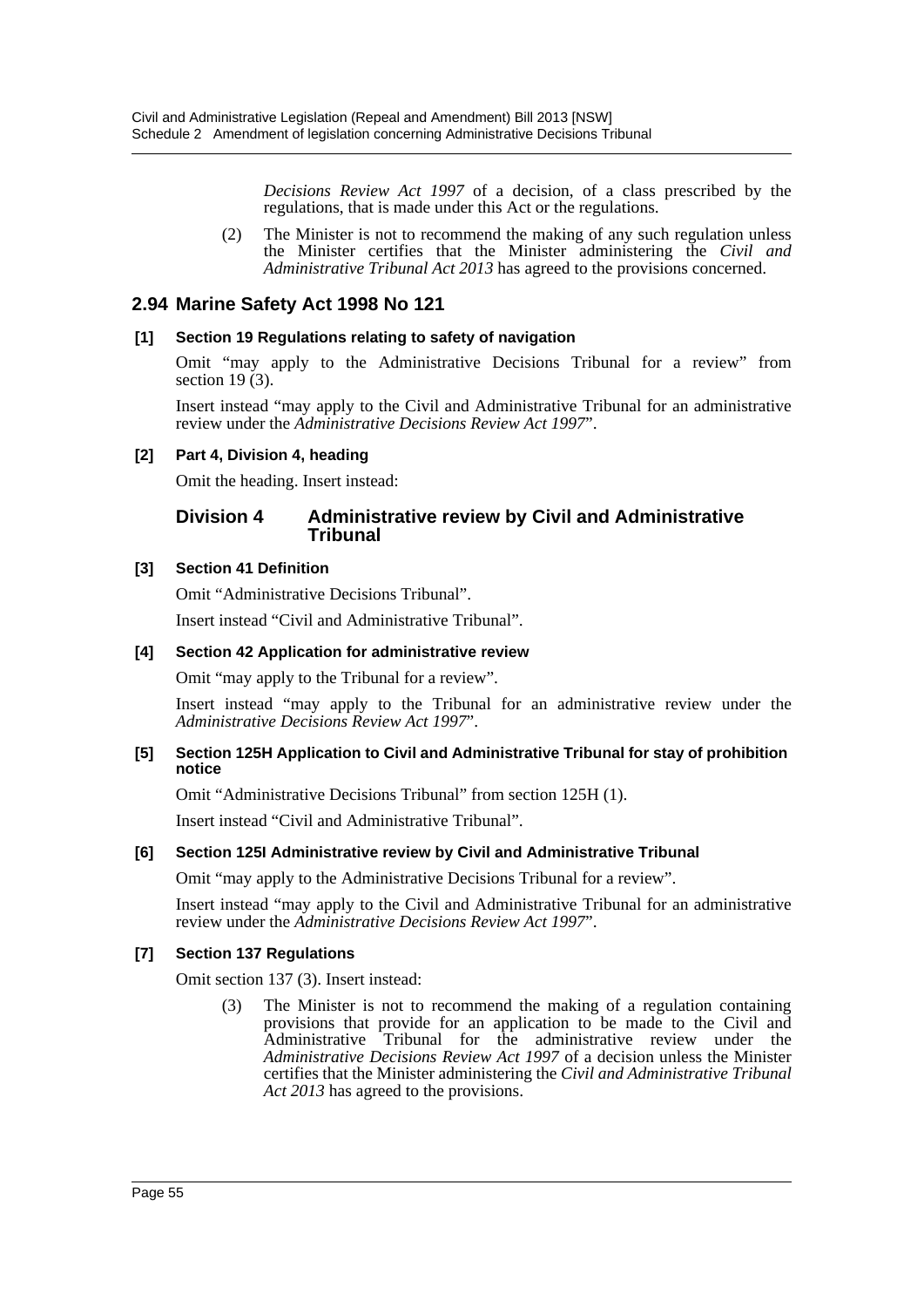#### **[8] Schedule 3 Amendment of other Acts**

Omit proposed section 99C from Schedule 3.7 [15]. Insert instead:

#### **99C Administrative reviews by NCAT**

- (1) The regulations may provide that a person may apply to the Civil and Administrative Tribunal for the administrative review under the *Administrative Decisions Review Act 1997* of a decision made in respect of the person under the regulations under this Part in relation to matters requiring a licence or other approval from the Minister.
- (2) The Minister is not to recommend the making of a regulation containing provisions for the purposes of subsection (2) unless the Minister certifies that the Minister administering the *Civil and Administrative Tribunal Act 2013* has agreed to the provisions.

## **2.95 Mental Health Regulation 2013**

#### **Schedule 1 Forms**

Omit "Administrative Decisions Tribunal" from Form 2.

Insert instead "Civil and Administrative Tribunal".

## **2.96 Mine Health and Safety Act 2004 No 74**

#### **Section 167**

Omit the section. Insert instead:

#### **167 Regulations may prescribe decisions that are administratively reviewable by NCAT**

- (1) The regulations may authorise a person to apply to the Civil and Administrative Tribunal for an administrative review under the *Administrative Decisions Review Act 1997* of a decision under this Act or the regulations that is of a class prescribed by the regulations.
- (2) The regulations may require any person who applies to the Civil and Administrative Tribunal for an administrative review of a decision under this Act to notify any person of that application.
- (3) Despite section 60 of the *Administrative Decisions Review Act 1997*, the regulations may make provision for the operation and implementation of a decision under administrative review, or pending administrative review, by the Civil and Administrative Tribunal.
- (4) The Minister is not to recommend the making of any such regulation unless the Minister certifies that the Minister administering the *Civil and Administrative Tribunal Act 2013* has agreed to the provisions concerned.

## **2.97 Mine Health and Safety Regulation 2007**

**[1] Clause 125 Ministerial declarations that a person's competence is not recognised** Omit "*Administrative Decisions Tribunal Act 1997*" from clause 125 (6).

Insert instead "*Administrative Decisions Review Act 1997*".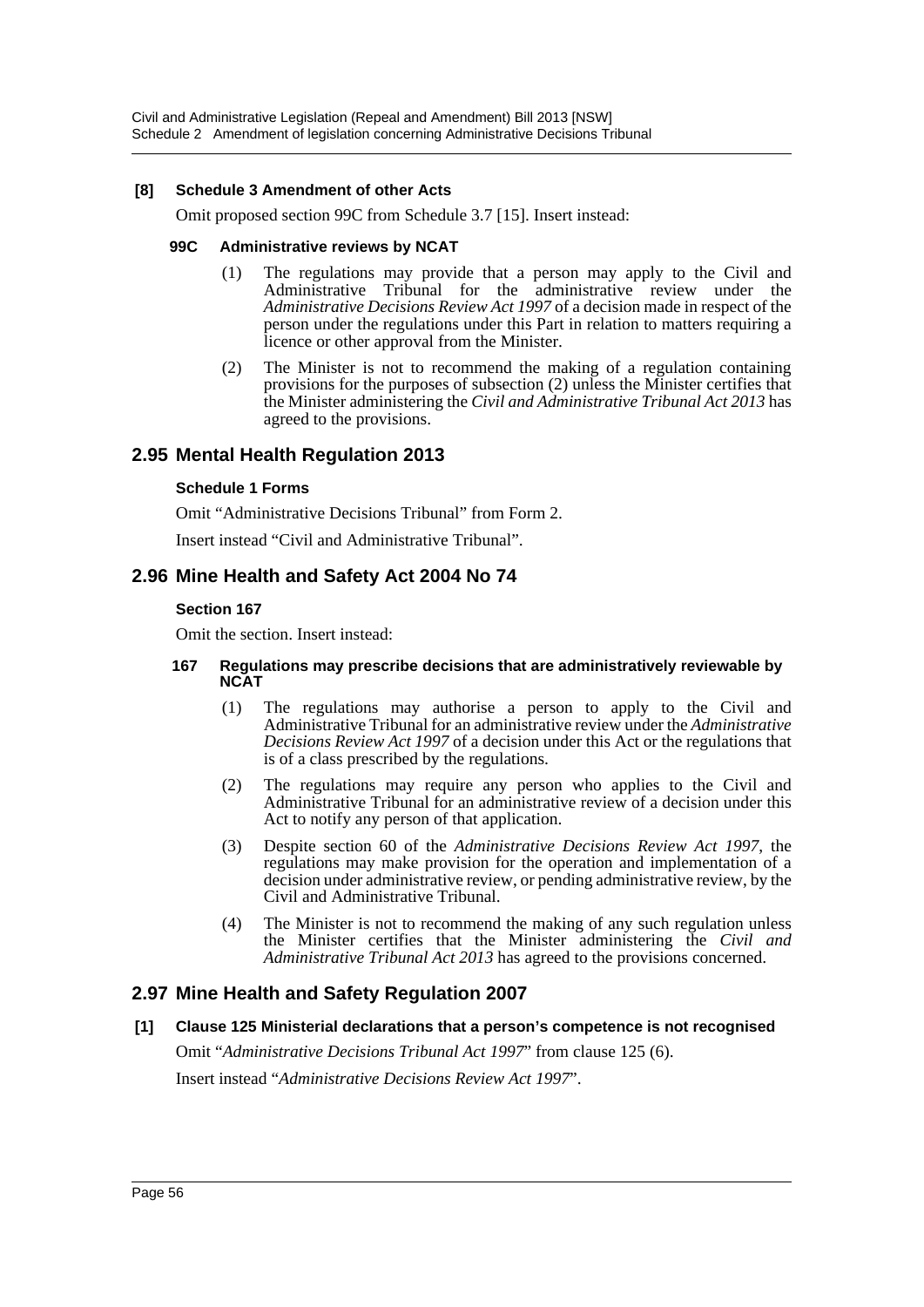#### **[2] Clause 164 Decisions administratively reviewable by Civil and Administrative Tribunal**

Omit "may apply to the Administrative Decisions Tribunal for a review" from clause 164 (1).

Insert instead "may apply to the Civil and Administrative Tribunal for an administrative review under the *Administrative Decisions Review Act 1997*".

### **[3] Clause 164 (2)**

Omit "an application for review by the Administrative Decisions Tribunal".

Insert instead "an application for an administrative review by the Civil and Administrative Tribunal".

#### **[4] Clause 179 Nomination of employer as operator of mine**

Omit "may apply to the Administrative Decisions Tribunal for a review" from clause 179 (2).

Insert instead "may apply to the Civil and Administrative Tribunal for an administrative review under the *Administrative Decisions Review Act 1997*".

## **2.98 Motor Accidents Compensation Act 1999 No 41**

#### **[1] Section 170 Administrative reviews of licensing decisions by Civil and Administrative Tribunal**

Omit "may apply to the Administrative Decisions Tribunal for a review" from section  $170(1)$ .

Insert instead "may apply to the Civil and Administrative Tribunal for an administrative review under the *Administrative Decisions Review Act 1997*".

#### **[2] Section 170 (2)**

Omit "Division 2 of Part 3 of Chapter 5 of the *Administrative Decisions Tribunal Act 1997*" and "its review".

Insert instead "Division 2 of Part 3 of Chapter 3 of the *Administrative Decisions Review Act 1997*' and "its administrative review", respectively.

## **2.99 Motor Dealers Act 1974 No 52**

#### **[1] Section 20F Administrative reviews by Civil and Administrative Tribunal**

Omit "may apply to the Administrative Decisions Tribunal for a review" from section  $20\vec{F}(1)$ .

Insert instead "may apply to the Tribunal for an administrative review under the *Administrative Decisions Review Act 1997*".

#### **[2] Section 20F (2)**

Omit "a review" and "Administrative Decisions Tribunal".

Insert instead "an administrative review" and "Tribunal", respectively.

#### **[3] Section 20F (3)**

Omit "In determining an application for a review of any decision to refuse to grant a licence because of section 12  $(3\overline{A})$  or to cancel a licence because of section 20E (1C), the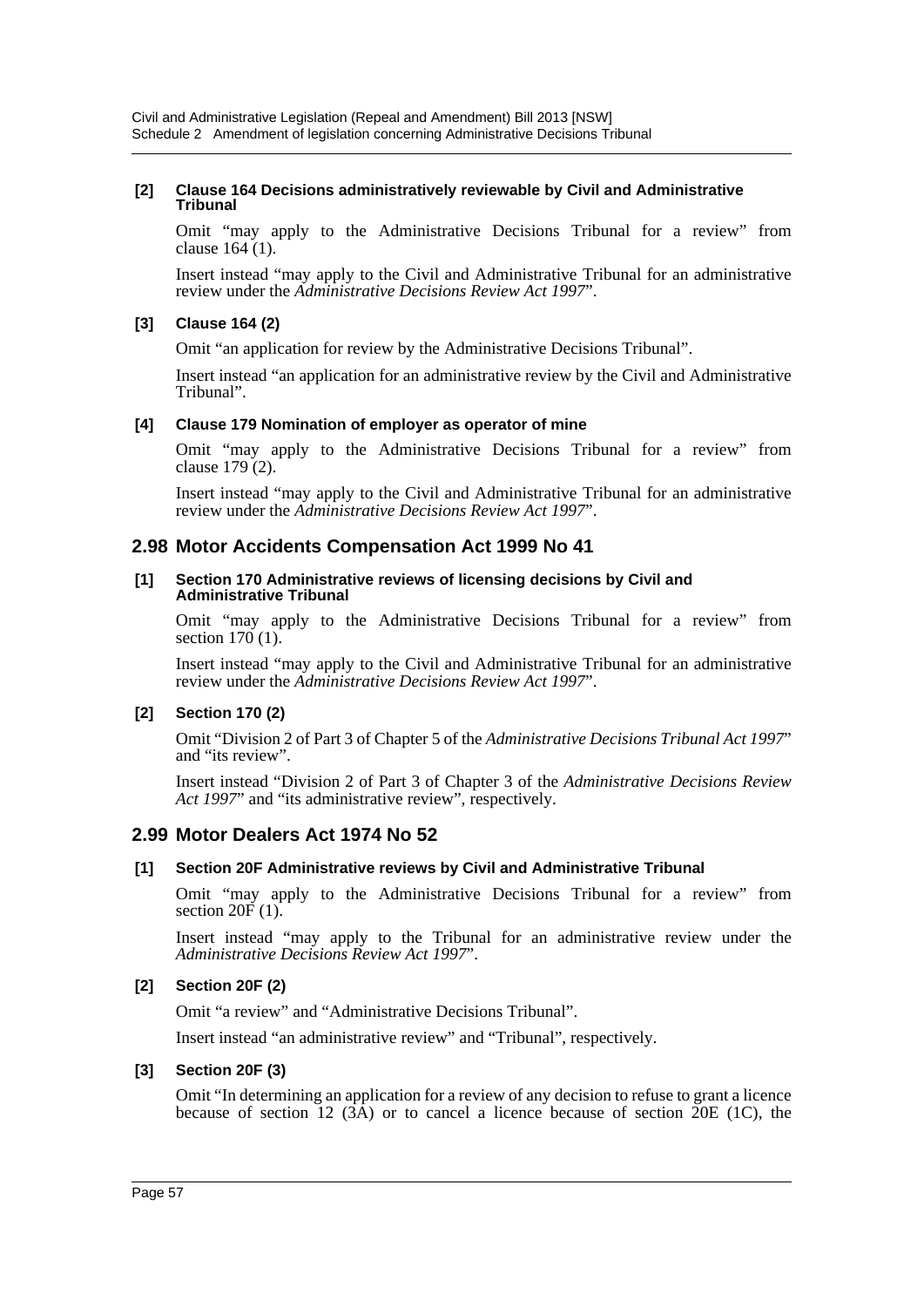Administrative Decisions Tribunal (and any Appeal Panel in determining any appeal against such a review under the *Administrative Decisions Tribunal Act 1997*):".

Insert instead "In determining an application for an administrative review of any decision to refuse to grant a licence because of section 12 (3A) or to cancel a licence because of section 20E  $(1C)$ , the Tribunal (and any Appeal Panel of the Tribunal in determining any internal appeal against such a review under the *Civil and Administrative Tribunal Act 2013*):".

## **[4] Section 20F (3) (b)**

Omit "applicant for review". Insert instead "applicant for the administrative review".

## **2.100 Motor Dealers and Repairers Act 2013**

#### **[1] Section 176 Administrative reviews by Civil and Administrative Tribunal**

Omit "may apply to the Administrative Decisions Tribunal for a review" from section  $176(1)$ .

Insert instead "may apply to the Civil and Administrative Tribunal for an administrative review under the *Administrative Decisions Review Act 1997*".

#### **[2] Section 176 (2)**

Omit "a review" and "Administrative Decisions Tribunal".

Insert instead "an administrative review" and "Tribunal", respectively.

#### **[3] Section 176 (3)**

Omit "In determining an application for a review of any decision to refuse to grant, or to cancel, a licence because of information provided to the Secretary by the Commissioner of Police, the Administrative Decisions Tribunal (and any Appeal Panel in determining any appeal against such a review under the *Administrative Decisions Tribunal Act 1997*):".

Insert instead "In determining an application for an administrative review of any decision to refuse to grant, or to cancel, a licence because of information provided to the Secretary by the Commissioner of Police, the Tribunal (and any Appeal Panel of the Tribunal in determining any internal appeal against such a review under the *Civil and Administrative Tribunal Act 2013*):".

#### **[4] Section 176 (3) (b)**

Omit "applicant for review". Insert instead "applicant for the administrative review".

## **2.101 Motor Vehicle Repairs Act 1980 No 71**

#### **[1] Section 45 Administrative reviews by Civil and Administrative Tribunal**

Omit "may apply to the Administrative Decisions Tribunal for a review" from section 45  $(1)$ .

Insert instead "may apply to the Tribunal for an administrative review under the *Administrative Decisions Review Act 1997*".

#### **[2] Section 45 (1A)**

Omit "In determining an application for a review of any decision to refuse to grant a licence or certificate on the grounds referred to in section 18  $(2A)$  or 24  $(4)$  or cancel such a licence or certificate under section 44, the Administrative Decisions Tribunal (and any Appeal Panel in determining any appeal against such a review under the *Administrative Decisions Tribunal Act 1997*):".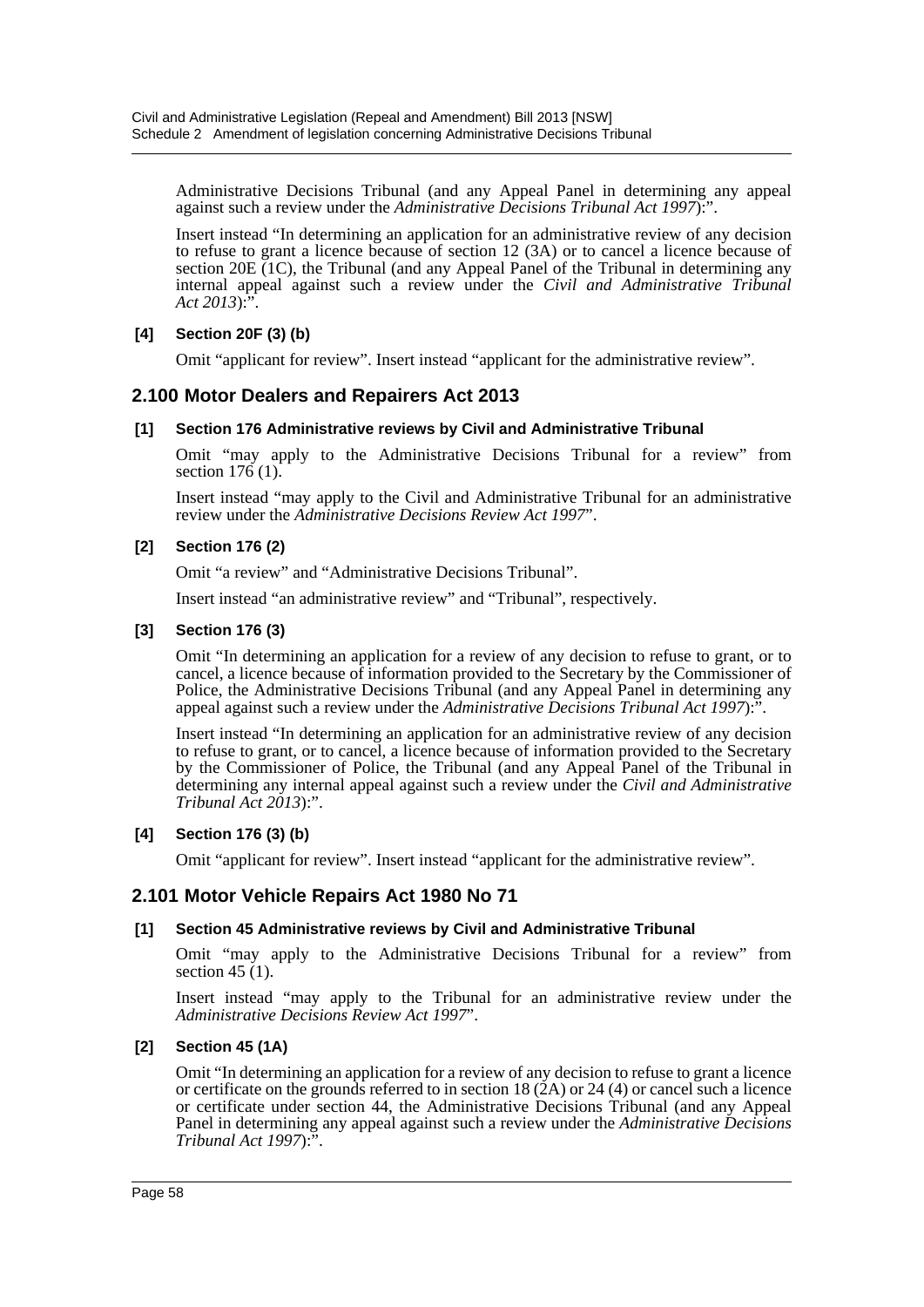Insert instead "In determining an application for administrative review of any decision to refuse to grant a licence or certificate on the grounds referred to in section 18  $(2A)$  or 24 (4) or cancel such a licence or certificate under section 44, the Tribunal (and any Appeal Panel of the Tribunal in determining any internal appeal against such a review under the *Civil and Administrative Tribunal Act 2013*):"

## **[3] Section 45 (1A) (b)**

Omit "applicant for review". Insert instead "applicant for the administrative review".

## **[4] Section 45 (2)**

Omit "a review" and "Administrative Decisions Tribunal".

Insert instead "an administrative review" and "Tribunal", respectively.

## **2.102 Motor Vehicle Sports (Public Safety) Act 1985 No 24**

## **[1] Section 3 Definitions**

Omit the definition of *Tribunal*. Insert instead:

*Tribunal* means the Civil and Administrative Tribunal.

## **[2] Part 3, heading**

Omit "**Reviews**". Insert instead "**Administrative reviews**".

## **[3] Section 9 Applications for administrative reviews by the Tribunal**

Omit "may apply to the Tribunal for a review".

Insert instead "may apply to the Tribunal for an administrative review under the *Administrative Decisions Review Act 1997*".

## **2.103 Mount Panorama Motor Racing Act 1989 No 108**

#### **[1] Section 3 Definitions**

Omit the definition of *Tribunal*. Insert instead:

*Tribunal* means the Civil and Administrative Tribunal.

## **[2] Part 2A, heading**

Omit "**Reviews**". Insert instead "**Administrative reviews**".

## **[3] Section 8A Applications for administrative reviews by the Tribunal**

Omit "may apply to the Tribunal for a review".

Insert instead "may apply to the Tribunal for an administrative review under the *Administrative Decisions Review Act 1997*".

## **2.104 NSW Trustee and Guardian Act 2009 No 49**

## **[1] Section 3 Definitions**

Omit the definition of *ADT* from section 3 (1).

## **[2] Section 49 Appeals to Supreme Court against management orders**

Omit "ADT" wherever occurring in section 49 (3).

Insert instead "Civil and Administrative Tribunal".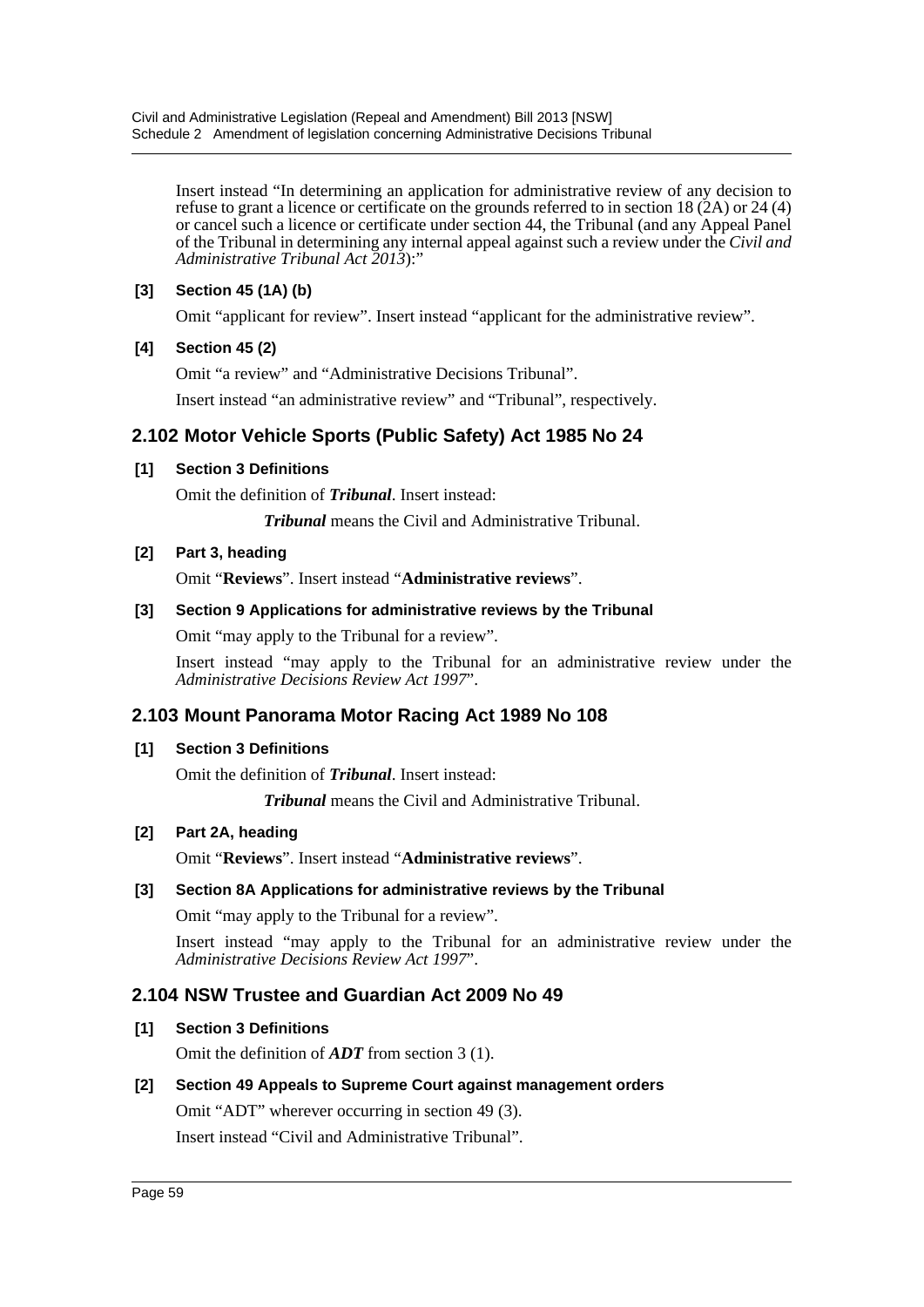### **[3] Section 50**

Omit the section. Insert instead:

#### **50 Appeals to NCAT against estate management orders made by MHRT** (cf PE Act, s 21A)

- (1) An appeal may be made by the following persons to the Civil and Administrative Tribunal against an order by the MHRT that the estate of a person be subject to management under this Act:
	- (a) the person to whom the order relates, or
	- (b) any other person who was a party to the proceedings in which the order was made.

**Note.** An appeal under this section is an external appeal to the Tribunal for the purposes of the *Civil and Administrative Tribunal Act 2013*.

- (2) An appeal may be made:
	- (a) as of right, on any question of law, or
	- (b) by leave of the Tribunal, on any other grounds.
- (3) If the person to whom the order relates has appealed to the Supreme Court under this Division against the order, the person may not appeal to the Civil and Administrative Tribunal under this section against the same order. However, the person may appeal to the Tribunal under this section if the appeal is withdrawn with the approval of the Court for the purpose of enabling the Tribunal to deal with the matter.

#### **[4] Section 51 Notice of reasons for orders and appeal rights**

Omit "ADT" from section 51 (2). Insert instead "Civil and Administrative Tribunal".

#### **[5] Section 62**

Omit the section. Insert instead:

#### **62 Administrative review by NCAT of decisions by NSW Trustee under this Division**

- (1) An affected person may apply to the Civil and Administrative Tribunal for an administrative review under the *Administrative Decisions Review Act 1997* of a decision of the NSW Trustee that:
	- (a) is made in connection with the exercise of the NSW Trustee's functions under this Division, and
	- (b) is of a class of decision prescribed by the regulations for the purposes of this section.
- (2) Each of the following is an *affected person*:
	- (a) a managed person in respect of whose estate the decision was made,
	- (b) the spouse of a managed person in respect of whose estate the decision was made,
	- (c) any other person whose interests are, in the opinion of the Civil and Administrative Tribunal, adversely affected by the decision.
- (3) Subsection (1) does not apply if the decision of the NSW Trustee was made in accordance with a direction given by the Supreme Court to the NSW Trustee.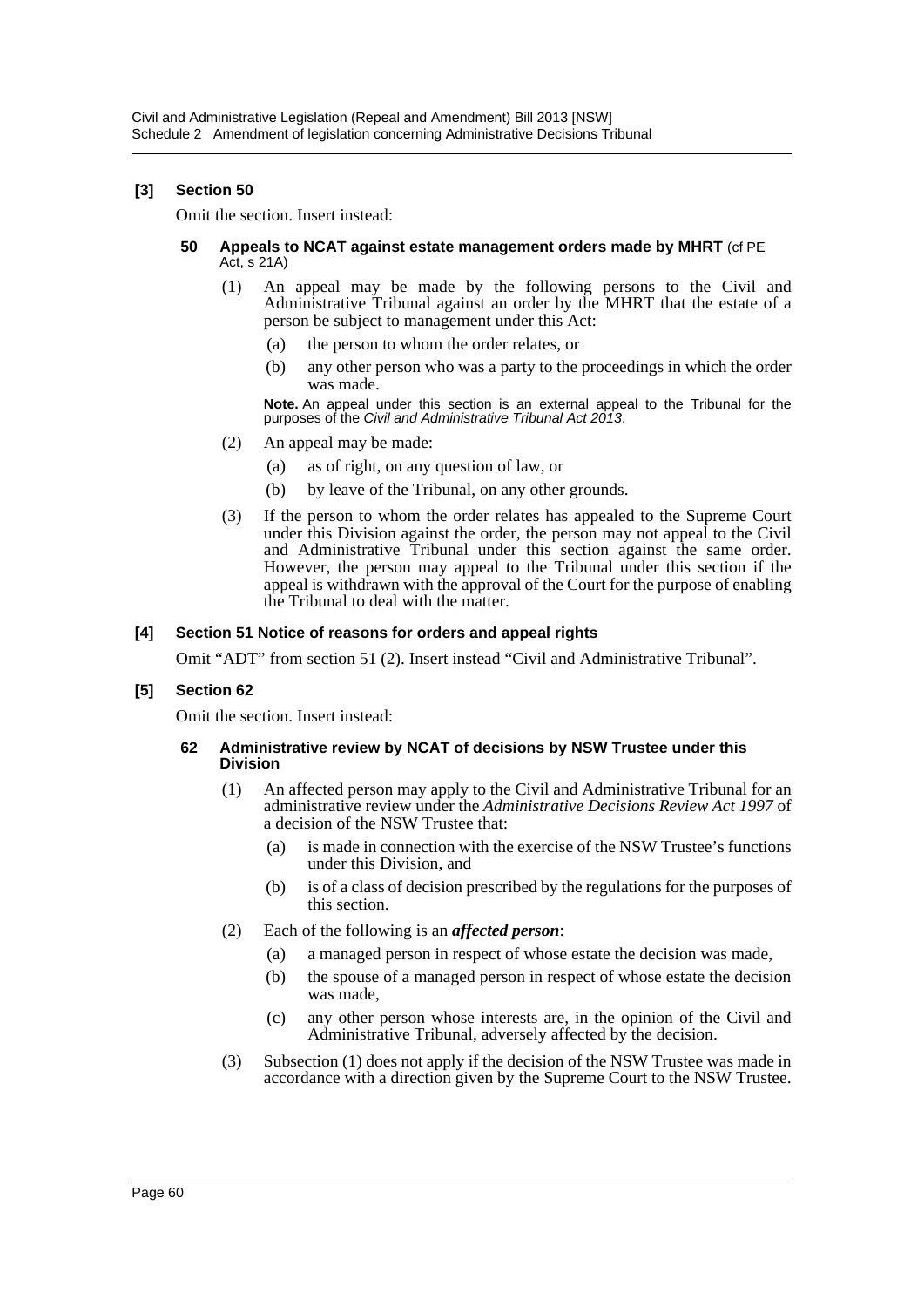## **[6] Section 70**

Omit the section. Insert instead:

#### **70 Administrative review by NCAT of decisions by NSW Trustee in relation to managers**

- (1) Each of the following persons may apply to the Civil and Administrative Tribunal for an administrative review under the *Administrative Decisions Review Act 1997* of a decision by the NSW Trustee under this Part in relation to the functions of a person appointed as a manager:
	- (a) the person appointed as manager,
	- (b) any other person who, in the opinion of the Civil and Administrative Tribunal, has a genuine interest in the matter to which the NSW Trustee's decision relates.
- (2) Subsection (1) does not apply if the decision by the NSW Trustee was made in accordance with a direction given by the Supreme Court to the NSW Trustee.

## **[7] Section 71 Managed person cannot deal with estate**

Omit section 71 (6) and (7). Insert instead:

- (6) Each of the following persons may apply to the Civil and Administrative Tribunal for an administrative review under the *Administrative Decisions Review Act 1997* for a review of a decision of the NSW Trustee about whether or not to approve of the giving or withdrawal of an authorisation:
	- (a) the manager,
	- (b) the managed person,
	- (c) the spouse of the managed person,
	- (d) any other person who, in the opinion of the Civil and Administrative Tribunal, has a genuine interest in the matter to which the NSW Trustee's decision relates.

## **2.105 Native Title (New South Wales) Act 1994 No 45**

## **[1] Section 32 Object of this Part**

Omit "Administrative Decisions Tribunal" from section 32 (2).

Insert instead "Civil and Administrative Tribunal".

## **[2] Section 33 Definitions**

Omit the definition of *Tribunal*. Insert instead:

*Tribunal* means the Civil and Administrative Tribunal.

## **[3] Sections 34, 36 and 37**

Omit "**ADT**" wherever occurring in the section headings. Insert instead "**NCAT**".

## **[4] Section 35 Parties to proceedings before NCAT**

Omit section 35 (1) (c) (including the note to the paragraph).

Insert instead:

(c) any other person who is joined as a party to the proceedings under the *Civil and Administrative Tribunal Act 2013*.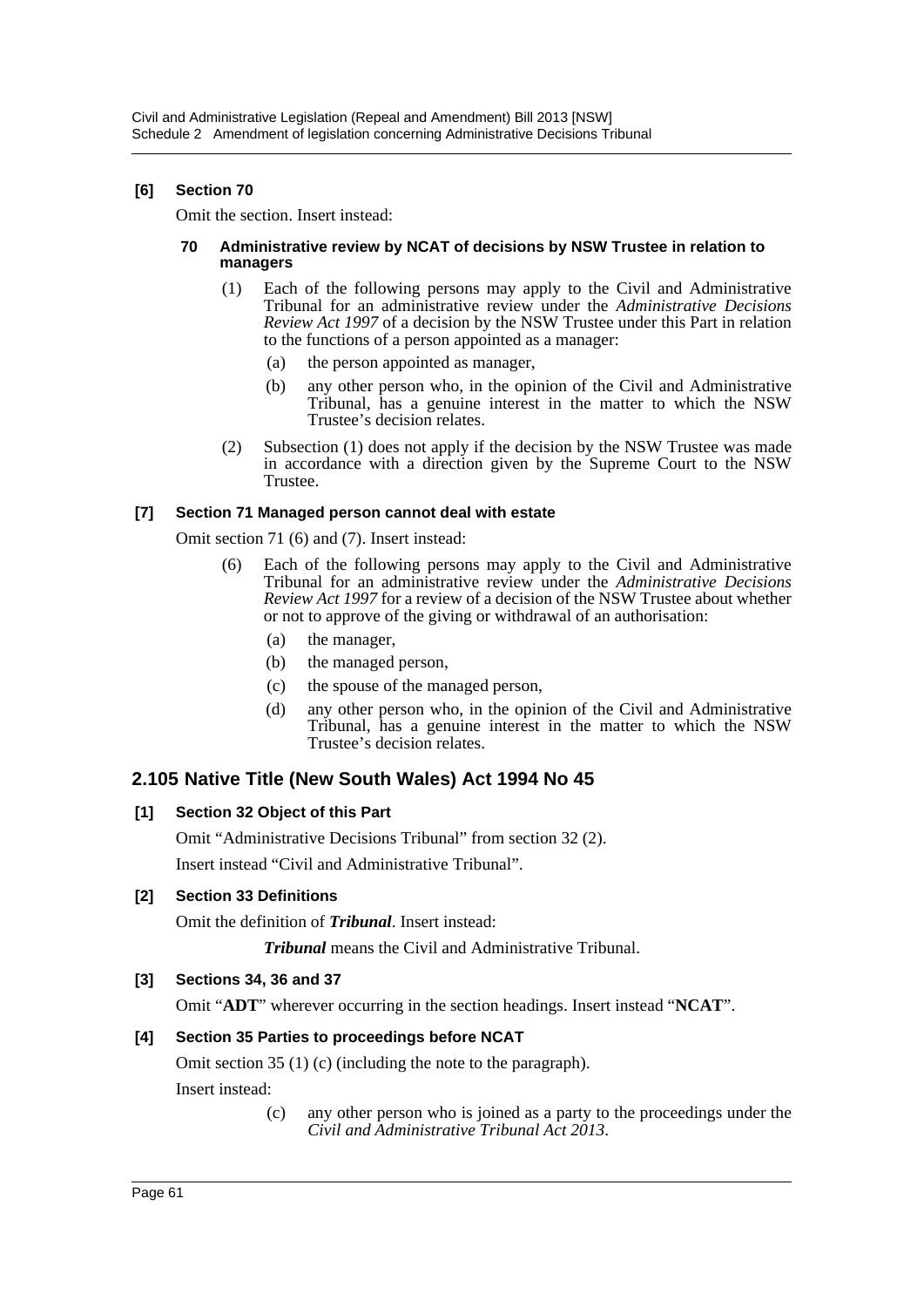### **[5] Section 38**

Omit the section. Insert instead:

#### **38 Other provisions relating to NCAT's jurisdiction**

(1) A determination of the Tribunal under this Part may take the form of a recommendation.

**Note.** A determination is a general decision of the Tribunal for the purposes of the *Civil and Administrative Tribunal Act 2013*.

(2) The Tribunal is required to provide a copy of its determination under this Part to each party to the proceedings and to the Minister.

## **2.106 Non-Indigenous Animals Act 1987 No 166**

#### **[1] Section 20 Applications for administrative review by Civil and Administrative Tribunal**

Omit "may apply to the Administrative Decisions Tribunal for a review" from section  $20(1)$ .

Insert instead "may apply to the Civil and Administrative Tribunal for an administrative review under the *Administrative Decisions Review Act 1997*".

### **[2] Section 20 (2)**

Omit "Division 2 of Part 3 of Chapter 5 of the Administrative Decisions Tribunal Act 1997, if an application for a review".

Insert instead "Division 2 of Part 3 of Chapter 3 of the *Administrative Decisions Review Act 1997*, if an application for an administrative review".

## **2.107 Occupational Licensing (Adoption of National Law) Act 2010 No 100**

#### **Section 6 Relevant tribunal or court**

Omit "Administrative Decisions Tribunal" from section 6 (a).

Insert instead "Civil and Administrative Tribunal".

#### **2.108 Ombudsman Act 1974 No 68**

#### **[1] Section 35C Referral of legal question to Civil and Administrative Tribunal for advisory opinion**

Omit "Administrative Decisions Tribunal" where firstly occurring in section 35C (1).

Insert instead "Civil and Administrative Tribunal".

#### **[2] Section 35C (1)**

Omit "a reviewable decision within the meaning of the *Administrative Decisions Tribunal Act 1997*".

Insert instead "an administratively reviewable decision within the meaning of the *Administrative Decisions Review Act 1997*".

#### **[3] Section 35C (2)**

Omit "*Administrative Decisions Tribunal Act 1997*".

Insert instead "*Civil and Administrative Tribunal Act 2013*".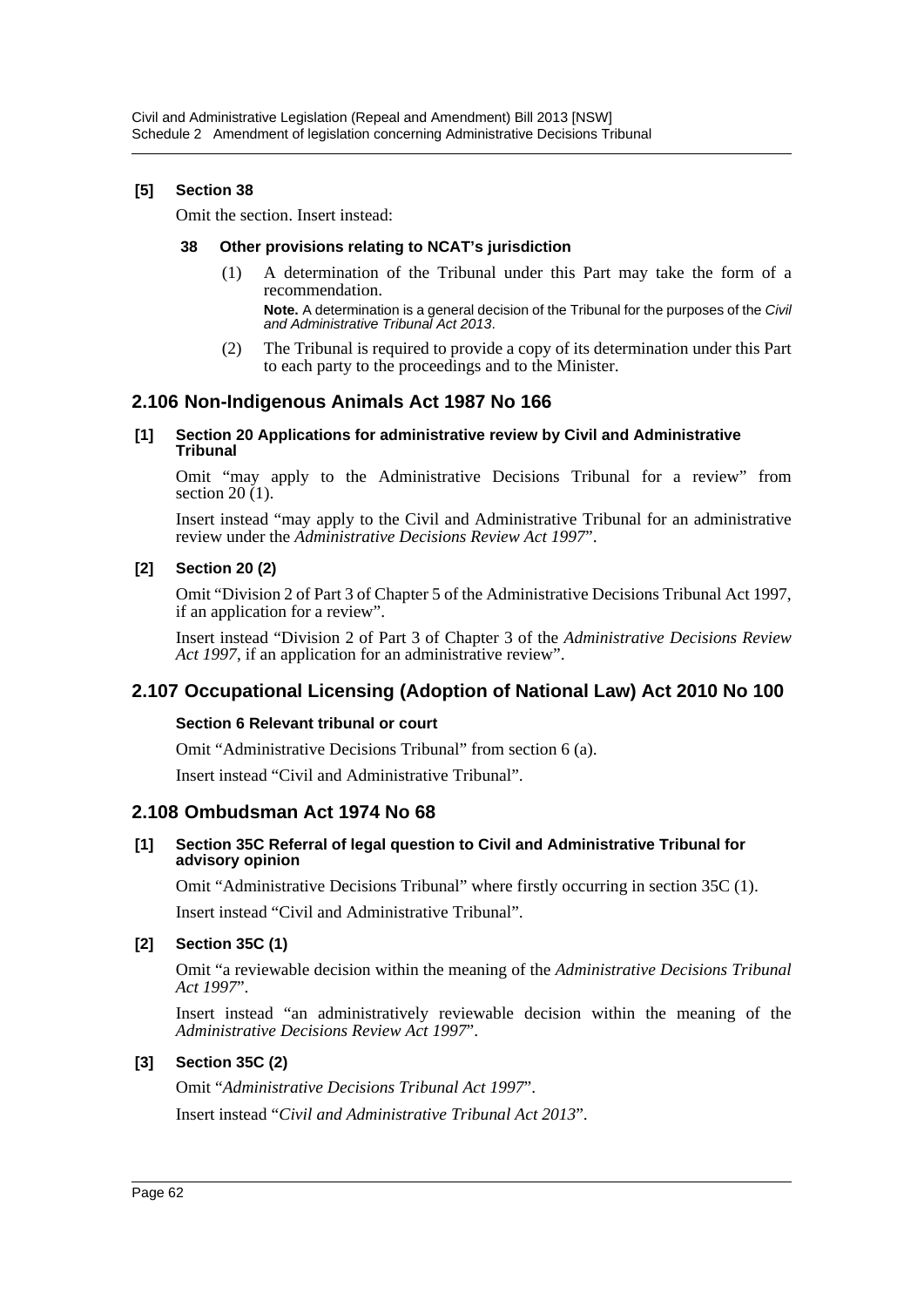## **2.109 Passenger Transport Act 1990 No 39**

## **[1] Sections 9B (4), 31D (4), 32F (4), 33D (4), 34D (4), 38D (4), 39F (4) and 40D (4)**

Omit "(Reviews by Administrative Decisions Tribunal)" wherever occurring. Insert instead "(Administrative reviews by Civil and Administrative Tribunal)".

### **[2] Section 47 Effect of notification of decisions of TfNSW or RMS**

Omit "the application with the Administrative Decisions Tribunal for a review" from section 47 $(1)$ .

Insert instead "the application with the Civil and Administrative Tribunal for an administrative review".

### **[3] Section 47 (1) (a) and (3)**

Omit "*Administrative Decisions Tribunal Act 1997*" wherever occurring. Insert instead "*Administrative Decisions Review Act 1997*".

### **[4] Section 47 (2)**

Omit "Administrative Decisions Tribunal". Insert instead "Civil and Administrative Tribunal".

### **[5] Part 5, Division 3, heading**

Omit the heading. Insert instead:

### **Division 3 Administrative reviews by Civil and Administrative Tribunal**

#### **[6] Section 52 Applications to Civil and Administrative Tribunal**

Omit "may apply to the Administrative Decisions Tribunal for a review" wherever occurring in section 52 (1) and (3).

Insert instead "may apply to the Civil and Administrative Tribunal for an administrative review under the *Administrative Decisions Review Act 1997*".

#### **[7] Section 52 (2)**

Omit "Administrative Decisions Tribunal" wherever occurring.

Insert instead "Civil and Administrative Tribunal".

## **2.110 Pawnbrokers and Second-hand Dealers Act 1996 No 13**

## **[1] Section 39 Administrative reviews of decisions of Director-General**

Omit "may apply to the Administrative Decisions Tribunal for a review" wherever occurring in section 39 (1) and (2).

Insert instead "may apply to the Tribunal for an administrative review under the *Administrative Decisions Review Act 1997*".

## **[2] Section 39 (1A) and (2)**

Omit "Administrative Decisions Tribunal" and "a review" wherever occurring.

Insert instead "Tribunal" and "an administrative review", respectively.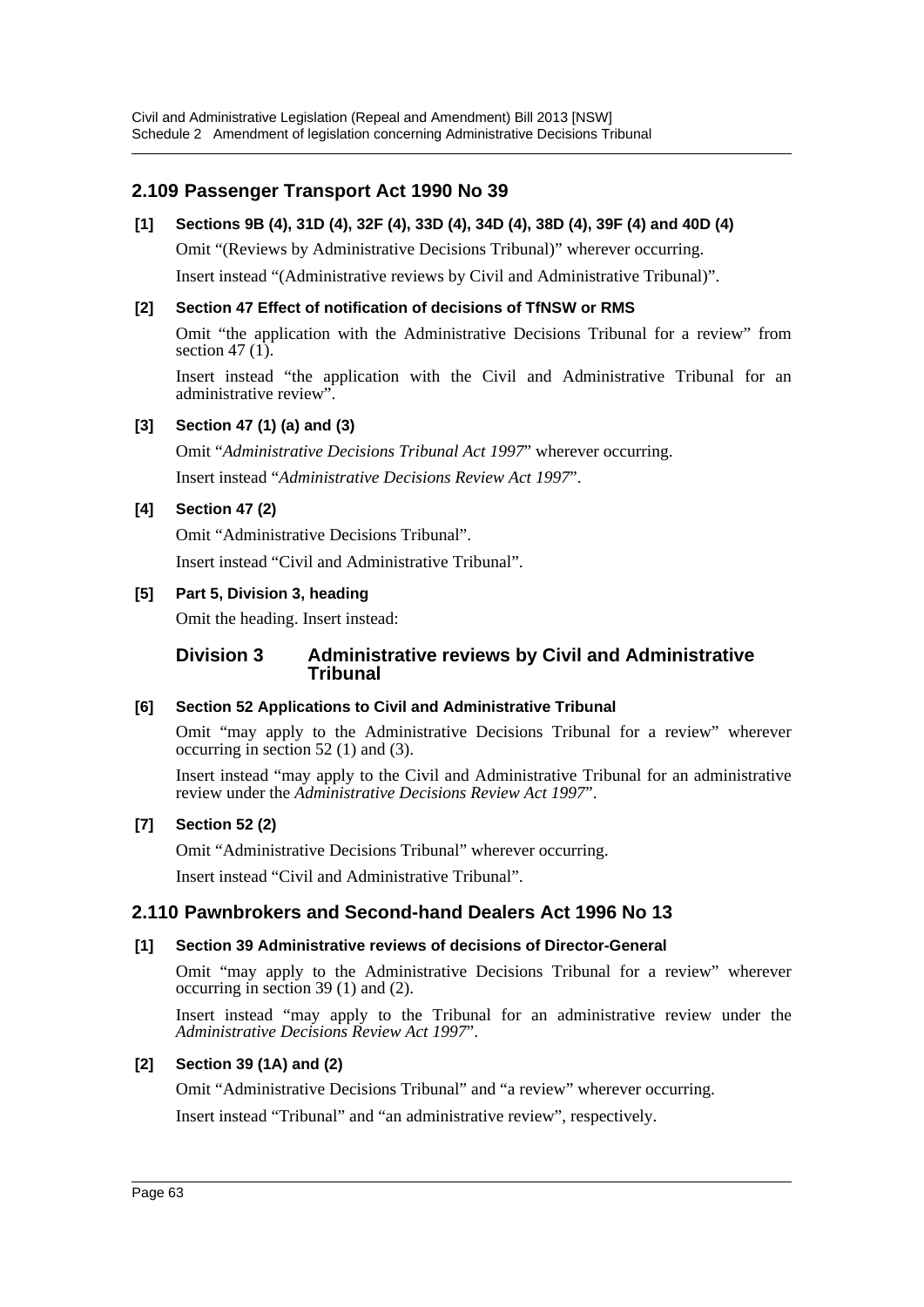## **[3] Section 39 (1B)**

Omit "In determining an application for review of any decision of the Director-General to refuse to grant a licence to a person because the person is disqualified under section 8A (2A) or revoking a licence because the person has become disqualified under section 36 (1A), the Administrative Decisions Tribunal (and any Appeal Panel in determining any appeal against such a review under the *Administrative Decisions Tribunal Act 1997*):".

Insert instead "In determining an application for an administrative review of any decision of the Director-General to refuse to grant a licence to a person because the person is disqualified under section 8A (2A) or revoking a licence because the person has become disqualified under section 36 (1A), the Tribunal (and any Appeal Panel of the Tribunal in determining any internal appeal against such a review under the *Civil and Administrative Tribunal Act 2013*):".

## **[4] Section 39 (1B) (b)**

Omit "applicant for review". Insert instead "applicant for the administrative review".

## **2.111 Payroll Tax Rebate Scheme (Disability Employment) Act 2011 No 54**

## **[1] Section 30 Notice of determination of objection**

Omit "*Administrative Decisions Tribunal Act 1997*" from section 30 (3).

Insert instead "*Administrative Decisions Review Act 1997*".

### **[2] Section 31 Administrative reviews by Civil and Administrative Tribunal**

Omit "may apply to the Administrative Decisions Tribunal for a review" from section 31 (1).

Insert instead "may apply to the Civil and Administrative Tribunal for an administrative review under the *Administrative Decisions Review Act 1997*".

## **[3] Section 31 (2)–(5)**

Omit "review" wherever occurring. Insert instead "an administrative review".

## **[4] Section 31 (5) and (7) (a)**

Omit "Administrative Decisions Tribunal" wherever occurring.

Insert instead "Civil and Administrative Tribunal".

## **[5] Section 31 (6)**

Omit the subsection. Insert instead:

- (6) The following provisions of the *Administrative Decisions Review Act 1997* do not apply to an application made under this section:
	- (a) Part 2 of Chapter 3,
	- (b) section 55 (3)–(6),
	- (c) Division 2 of Part 3 of Chapter 3.

## **[6] Section 31 (7)**

Omit "*Administrative Decisions Tribunal Act 1997*". Insert instead "*Administrative Decisions Review Act 1997*".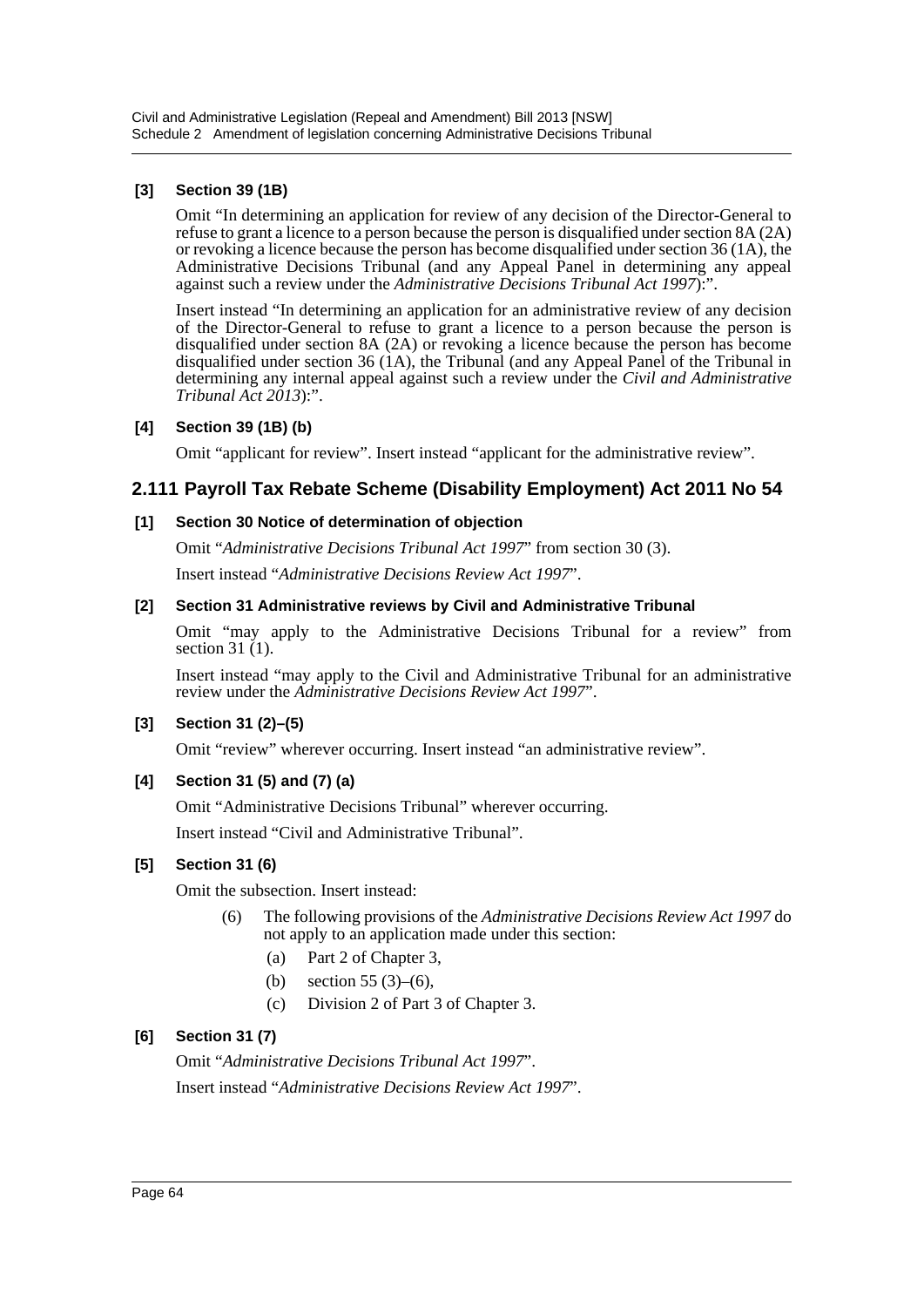## **[7] Section 32 Powers of Civil and Administrative Tribunal on administrative review**

Omit "On a review, the Administrative Decisions Tribunal" from section 32 (1).

Insert instead "On an administrative review, the Civil and Administrative Tribunal".

### **[8] Section 32 (2)**

Omit the subsection. Insert instead:

(2) Subsection (1) does not limit the generality of Division 3 of Part 3 of Chapter 3 of the *Administrative Decisions Review Act 1997*".

## **2.112 Payroll Tax Rebate Scheme (Jobs Action Plan) Act 2011 No 19**

### **[1] Section 40 Notice of determination of objection**

Omit "*Administrative Decisions Tribunal Act 1997*" from section 30 (3). Insert instead "*Administrative Decisions Review Act 1997*".

### **[2] Section 41 Administrative reviews by Civil and Administrative Tribunal**

Omit "may apply to the Administrative Decisions Tribunal for a review" from section 41 $(1)$ .

Insert instead "may apply to the Civil and Administrative Tribunal for an administrative review under the *Administrative Decisions Review Act 1997*".

## **[3] Section 41 (2), (3), (4) and (5)**

Omit "review" wherever occurring. Insert instead "an administrative review".

## **[4] Section 41 (5) and (7) (a)**

Omit "Administrative Decisions Tribunal" wherever occurring.

Insert instead "Civil and Administrative Tribunal".

## **[5] Section 41 (6)**

Omit the subsection. Insert instead:

- (6) The following provisions of the *Administrative Decisions Review Act 1997* do not apply to an application made under this section:
	- (a) Part 2 of Chapter 3,
	- (b) section 55 (3)–(6),
	- (c) Division 2 of Part 3 of Chapter 3.

## **[6] Section 41 (7)**

Omit "*Administrative Decisions Tribunal Act 1997*".

Insert instead "*Administrative Decisions Review Act 1997*".

## **[7] Section 42 Powers of Civil and Administrative Tribunal on administrative review**

Omit "On a review, the Administrative Decisions Tribunal" from section 32 (1). Insert instead "On an administrative review, the Civil and Administrative Tribunal".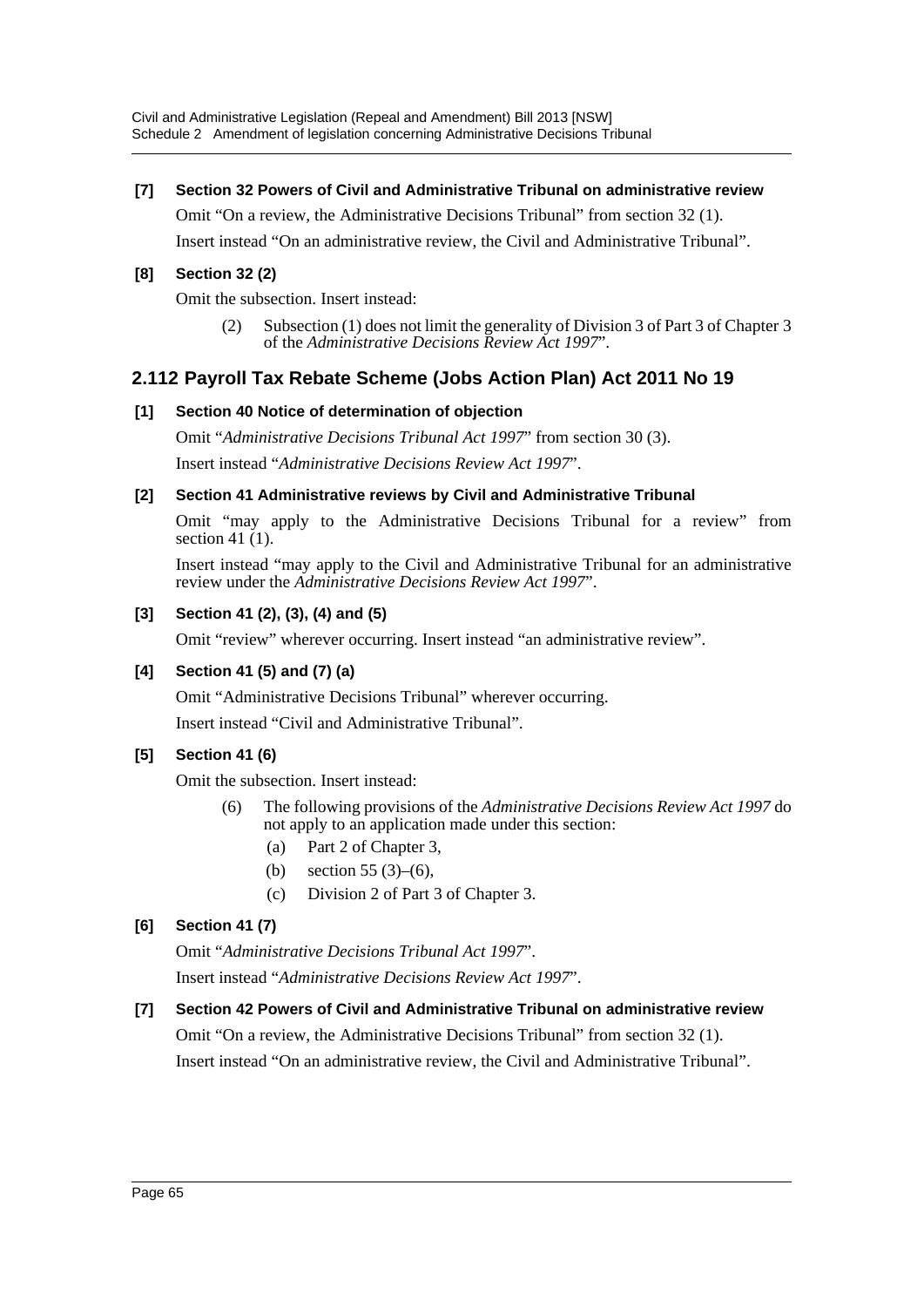### **[8] Section 42 (2)**

Omit the subsection. Insert instead:

(2) Subsection (1) does not limit the generality of Division 3 of Part 3 of Chapter 3 of the *Administrative Decisions Review Act 1997*".

### **2.113 Personal Property Securities (Commonwealth Powers) Act 2009 No 35**

#### **Schedule 1 Savings, transitional and other provisions consequent on enactment of Personal Property Securities Act 2009 of the Commonwealth**

Insert after clause 3:

#### **3A Effect of abolition of Administrative Decisions Tribunal**

- (1) The functions of the Administrative Decisions Tribunal under this Division become, on and from the establishment day, the functions of the Civil and Administrative Tribunal.
- (2) Accordingly, a reference in another provision of this Division that confers or imposes a function on the Administrative Decisions Tribunal is to be read, on and after the establishment day, as being a reference to the Civil and Administrative Tribunal.
- (3) The provisions of this clause are in addition to, and do not derogate from, the provisions of Part 2 of Schedule 1 to the *Civil and Administrative Tribunal Act 2013*.
- (4) In this clause:

*establishment day* has the same meaning as in the *Civil and Administrative Tribunal Act 2013*.

## **2.114 Pesticides Act 1999 No 80**

#### **Section 62 Application to Civil and Administrative Tribunal for administrative review of certain decisions**

Omit "may apply to the Administrative Decisions Tribunal for a review" from section  $62(1)$ .

Insert instead "may apply to the Civil and Administrative Tribunal for an administrative review under the *Administrative Decisions Review Act 1997*".

## **2.115 Photo Card Act 2005 No 20**

#### **Section 13 Administrative review of decision to refuse or cancel Photo Card**

Omit "may apply to the Administrative Decisions Tribunal for a review".

Insert instead "may apply to the Civil and Administrative Tribunal for an administrative review under the *Administrative Decisions Review Act 1997*".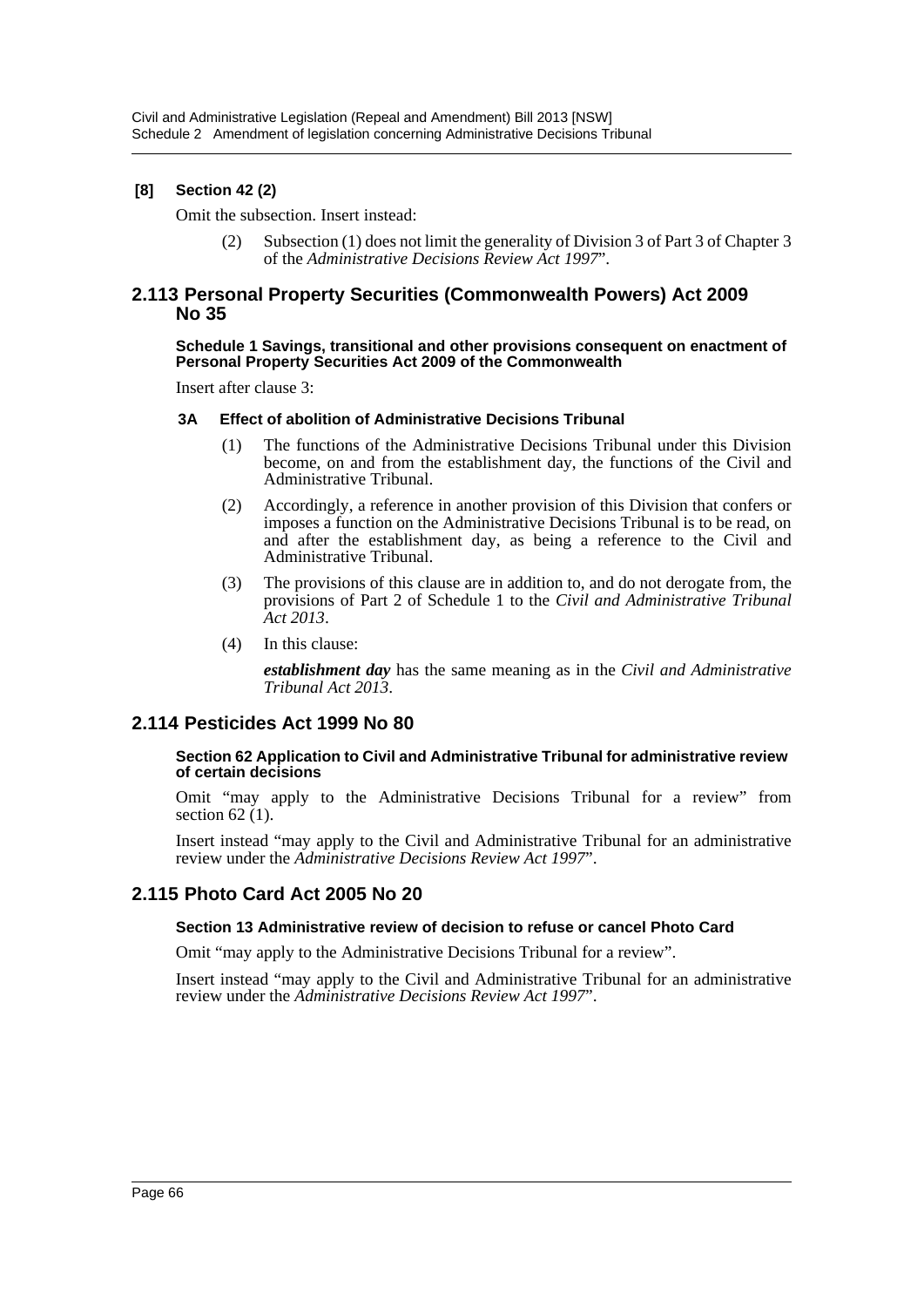## **2.116 Plant Diseases Act 1924 No 38**

#### **[1] Section 21 Power to destroy plants in an abandoned orchard or nursery**

Omit "may apply to the Administrative Decisions Tribunal for a review" from section 21 $(2)$ .

Insert instead "may apply to the Civil and Administrative Tribunal for an administrative review under the *Administrative Decisions Review Act 1997*".

### **[2] Section 21 (3)**

Omit the subsection.

### **[3] Section 21 (4)**

Omit "the period prescribed by or under the *Administrative Decisions Tribunal Act 1997*" and "for a review".

Insert instead "the period prescribed by the procedural rules under the *Civil and Administrative Tribunal Act 2013*" and "for an administrative review", respectively.

### **[4] Section 28 Regulations**

Omit section 28 (1) (g). Insert instead:

(g) the conferring on a person liable to pay fees under this Act of a right to apply to the Civil and Administrative Tribunal for an administrative review under the *Administrative Decisions Review Act 1997* of a decision in respect of the withdrawal of credit facilities from, or the refusal to extend such facilities to, that person in relation to the payment of those fees.

## **[5] Section 28 (1B)**

Insert after section 28 (1A):

(1B) The Minister is not to recommend the making of a regulation containing provisions for the purposes of subsection  $(1)$   $(g)$  unless the Minister certifies that the Minister administering the *Civil and Administrative Tribunal Act 2013* has agreed to the provisions.

## **2.117 Police Act 1990 No 47**

#### **Section 211C Administrative reviews of certain decisions under Act by Civil and Administrative Tribunal**

Omit "may apply to the Administrative Decisions Tribunal for a review".

Insert instead "may apply to the Civil and Administrative Tribunal for an administrative review under the *Administrative Decisions Review Act 1997*".

## **2.118 Privacy and Personal Information Protection Act 1998 No 133**

#### **[1] Section 3 Definitions**

Omit the definition of *Tribunal* from section 3 (1). Insert instead:

*Tribunal* means the Civil and Administrative Tribunal.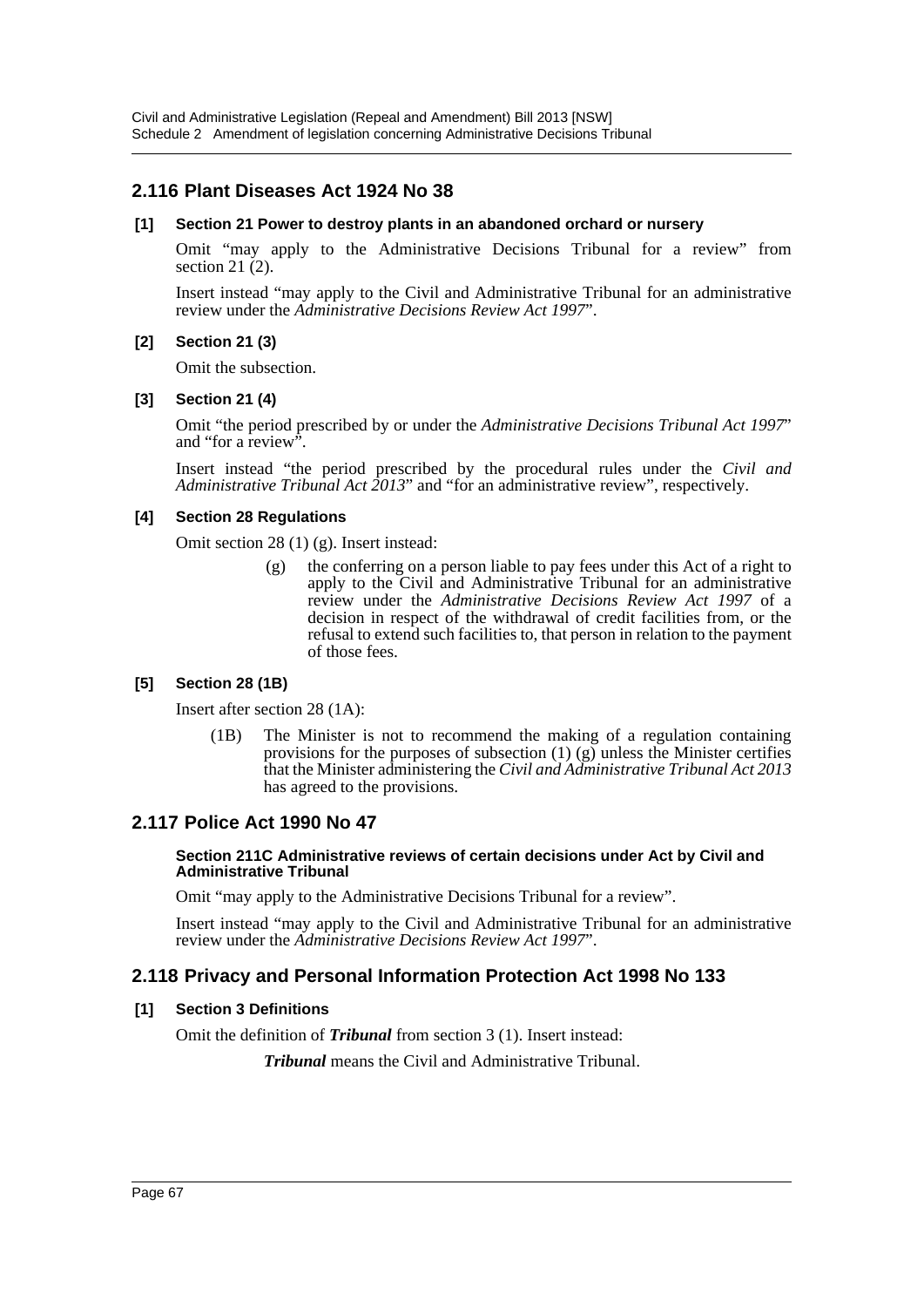## **[2] Section 52 Application of Part**

Omit "*Administrative Decisions Tribunal Act 1997*" from section 52 (4). Insert instead "*Administrative Decisions Review Act 1997*".

## **[3] Section 53 Internal review by public sector agencies**

Omit "reviewed" from the note to section 53 (1A).

Insert instead "administratively reviewed".

## **[4] Section 53 (6)**

Omit "a review". Insert instead "an administrative review".

## **[5] Section 53 (8) (c)**

Omit "reviewed". Insert instead "administratively reviewed".

## **[6] Section 55 Administrative review of conduct by Tribunal**

Omit "may apply to the Tribunal for a review" wherever occurring in section 55 (1) and (1A).

Insert instead "may apply to the Civil and Administrative Tribunal for an administrative review under the *Administrative Decisions Review Act 1997*".

### **[7] Section 55 (3)**

Omit "Division 3 of Part 3 of Chapter 5 of the *Administrative Decisions Tribunal Act 1997*".

Insert instead "Division 3 of Part 3 of Chapter 3 of the *Administrative Decisions Review Act 1997*".

## **[8] Section 55 (5) and (6)**

Omit "a review under this section" wherever occurring. Insert instead "an administrative review".

## **[9] Section 56 Appeals to Appeal Panel against decisions and orders of Tribunal** Omit the section.

#### **[10] Schedule 4 Savings, transitional and other provisions**

Omit "Tribunal" where secondly occurring in clause 6 (4). Insert instead "Administrative Decisions Tribunal".

## **2.119 Private Health Facilities Act 2007 No 9**

## **[1] Section 31 Cancellation of licence with notice**

Omit "any order made by the Administrative Decisions Tribunal under Division 2 of Part 3 of Chapter 5 of the *Administrative Decisions Tribunal Act 1997*" from section 31 (4).

Insert instead "any order made by the Civil and Administrative Tribunal under Division 2 of Part 3 of Chapter 3 of the *Administrative Decisions Review Act 1997*".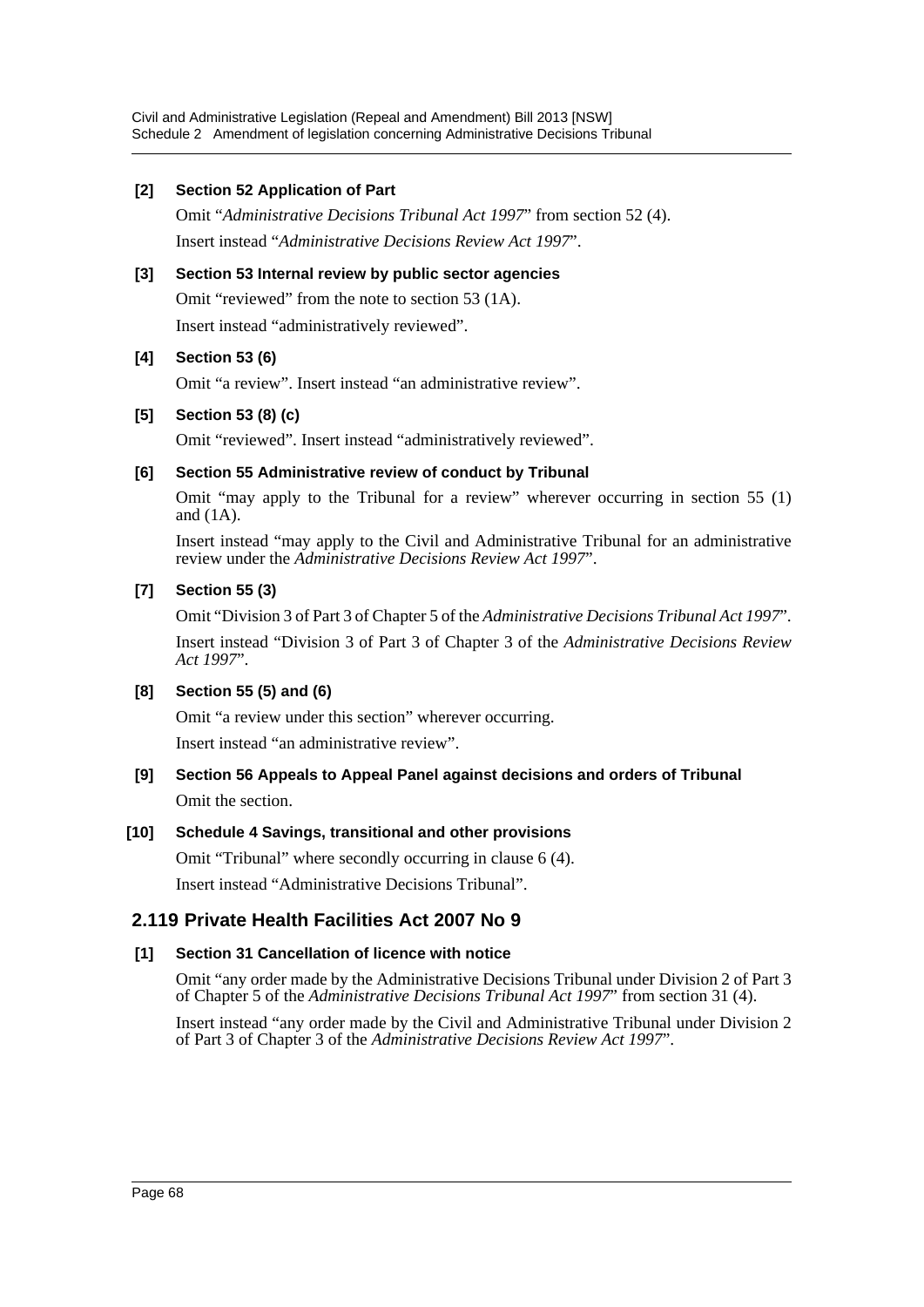#### **[2] Section 32 Right to apply to Civil and Administrative Tribunal for administrative review**

Omit "may apply to the Administrative Decisions Tribunal for a review" from section  $32(1)$ .

Insert instead "may apply to the Civil and Administrative Tribunal for an administrative review under the *Administrative Decisions Review Act 1997*".

#### **[3] Section 52 Improvement notices**

Omit "may apply to the Administrative Decisions Tribunal for a review" from section  $52(5)$ .

Insert instead "may apply to the Civil and Administrative Tribunal for an administrative review under the *Administrative Decisions Review Act 1997*".

#### **[4] Section 52 (6)**

Omit "application for review" and "Administrative Decisions Tribunal".

Insert instead "application for an administrative review" and "Civil and Administrative Tribunal", respectively.

## **2.120 Property, Stock and Business Agents Act 2002 No 66**

#### **[1] Section 27 Administrative review by NCAT**

Omit "may apply to the Administrative Decisions Tribunal for a review".

Insert instead "may apply to the Tribunal for an administrative review under the *Administrative Decisions Review Act 1997*".

#### **[2] Section 200 Administrative review of disciplinary action by NCAT**

Omit "may apply to the Administrative Decisions Tribunal under the *Administrative Decisions Tribunal Act 1997* for a review".

Insert instead "may apply to the Tribunal for an administrative review under the *Administrative Decisions Review Act 1997*".

#### **2.121 Public Health Act 2010 No 127**

#### **[1] Section 7 Power to deal with public health risks generally**

Omit "may be made to the Administrative Decisions Tribunal for a review" from section  $7(7)$ .

Insert instead "may be made to the Civil and Administrative Tribunal for an administrative review under the *Administrative Decisions Review Act 1997*".

#### **[2] Section 48 Administrative review of decision to refuse certificate of clearance**

Omit "may apply to the Administrative Decisions Tribunal for a review".

Insert instead "may apply to the Civil and Administrative Tribunal for an administrative review under the *Administrative Decisions Review Act 1997*".

#### **[3] Section 49 Compensation**

Omit "may apply to the Administrative Decisions Tribunal for a review" from section 49 $(6)$ .

Insert instead "may apply to the Civil and Administrative Tribunal for an administrative review under the *Administrative Decisions Review Act 1997*".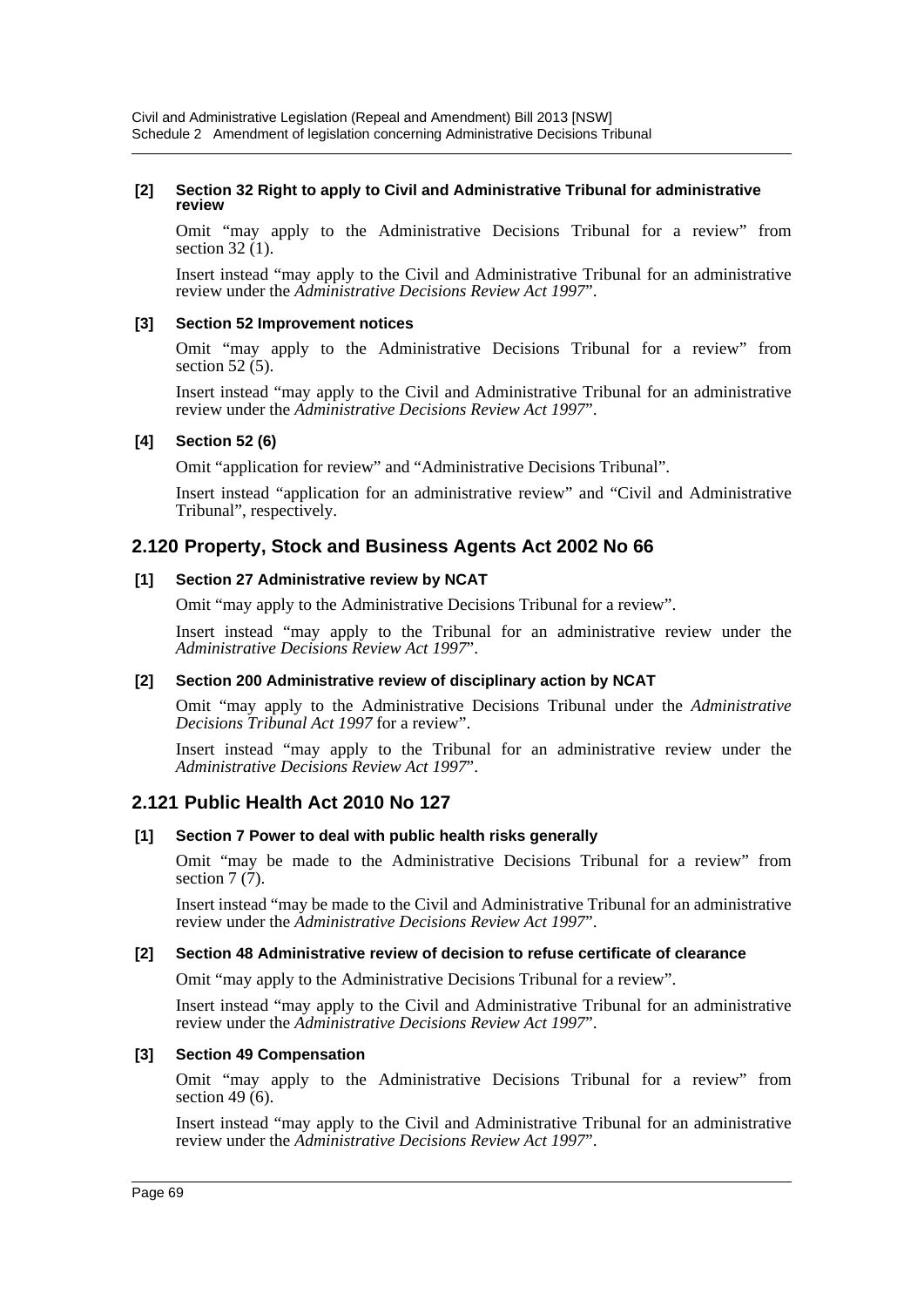## **[4] Section 64 NCAT may confirm public health orders relating to Category 5 conditions**

Omit "Administrative Decisions Tribunal" where firstly occurring in section 64 (1). Insert instead "Civil and Administrative Tribunal".

## **[5] Section 64 (1), note**

Omit "*Administrative Decisions Tribunal Act 1997*". Insert instead "*Civil and Administrative Tribunal Act 2013*".

## **[6] Section 64 (2), (3), (5) and (6)**

Omit "Administrative Decisions Tribunal" wherever occurring. Insert instead "Civil and Administrative Tribunal".

## **[7] Section 64 (7)**

Omit the subsection.

## **[8] Section 65 NCAT may continue public health order**

Omit "Administrative Decisions Tribunal" wherever occurring.

Insert instead "Civil and Administrative Tribunal".

### **[9] Section 66 NCAT may administratively review public health orders relating to Category 4 conditions**

Omit "may be made to the Administrative Decisions Tribunal for a review".

Insert instead "may be made to the Civil and Administrative Tribunal for an administrative review under the *Administrative Decisions Review Act 1997*".

## **[10] Section 66, note**

Omit "*Administrative Decisions Tribunal Act 1997*". Insert instead "*Administrative Decisions Review Act 1997*".

## **[11] Section 67 Revocation of public health order by authorised medical practitioner** Omit "Administrative Decisions Tribunal".

Insert instead "Civil and Administrative Tribunal".

## **[12] Section 69 Inspection of medical records**

Omit "Administrative Decisions Tribunal" from section 69 (1). Insert instead "Civil and Administrative Tribunal".

## **[13] Section 71 Arrest of persons who contravene public health orders**

Omit "Administrative Decisions Tribunal" from section 71 (4). Insert instead "Civil and Administrative Tribunal".

## **[14] Section 73 Action following arrest or surrender**

Omit "Administrative Decisions" wherever occurring in section 73 (1)–(3). Insert instead "Civil and Administrative".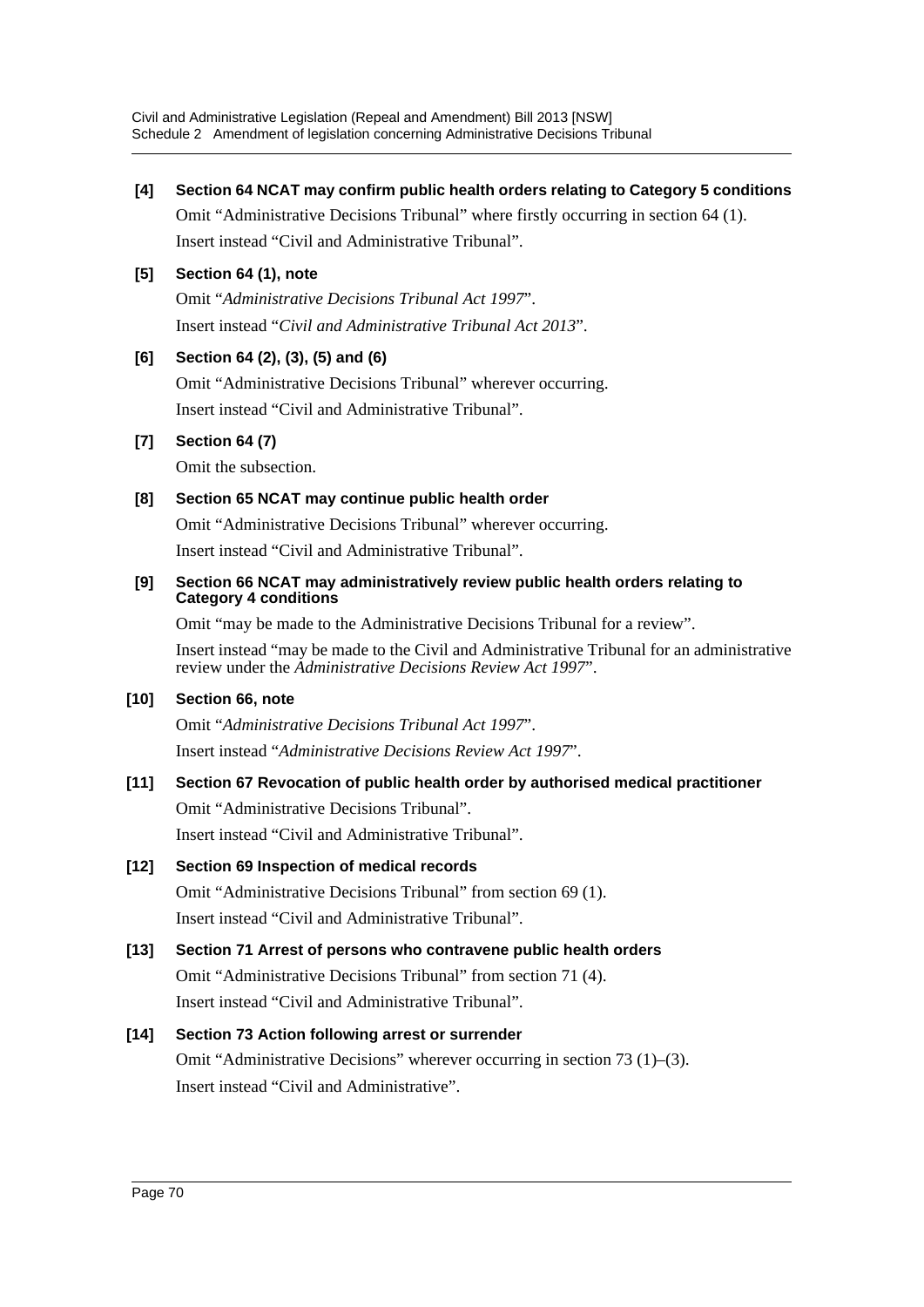### **[15] Section 76 Restrictions on publication of proceedings**

Omit the section.

## **2.122 Public Lotteries Act 1996 No 86**

#### **Section 79A Administrative review by Civil and Administrative Tribunal of certain decisions**

Omit "may apply to the Administrative Decisions Tribunal for a review".

Insert instead "may apply to the Civil and Administrative Tribunal for an administrative review under the *Administrative Decisions Review Act 1997*".

## **2.123 Public Notaries Act 1997 No 98**

#### **Section 7 Roll of public notaries**

Omit "Administrative Decisions Tribunal" from section 7 (5) (b).

Insert instead "Civil and Administrative Tribunal".

## **2.124 Racing Administration Act 1998 No 114**

#### **[1] Section 33D Appeals to Minister**

Omit the note to section 33D (7). Insert instead:

**Note.** As the decision of the Minister in an appeal under this section is a decision that is administratively reviewable by the Civil and Administrative Tribunal in an application made under section 33E, section 48 of the *Administrative Decisions Review Act 1997* requires the Minister to give the appellant and respondent in the appeal written notice of the decision on the appeal. Division 2 of Part 2 of Chapter 3 of that Act enables the appellant and respondent to request written reasons for the Minister's decision.

#### **[2] Section 33E Administrative review by Civil and Administrative Tribunal of Minister's decision on appeal**

Omit "may apply to the Administrative Decisions Tribunal for a review" from section  $33E(1)$ .

Insert instead "may apply to the Civil and Administrative Tribunal for an administrative review under the *Administrative Decisions Review Act 1997*".

#### **[3] Section 33E (2)**

Omit "*Administrative Decisions Tribunal Act 1997*". Insert instead "*Administrative Decisions Review Act 1997*".

## **2.125 Rail Safety (Adoption of National Law) Act 2012 No 82**

#### **Schedule 1 New South Wales changes and additions to Rail Safety National Law**

Omit "Administrative Decisions Tribunal" from section 4 (3A) (b) in Schedule 1 [4]. Insert instead 'Civil and Administrative Tribunal".

## **2.126 Regional Relocation (Home Buyers Grant) Act 2011 No 26**

#### **[1] Section 44 Notice of determination of objection**

Omit "*Administrative Decisions Tribunal Act 1997*" from section 44 (3). Insert instead "*Administrative Decisions Review Act 1997*".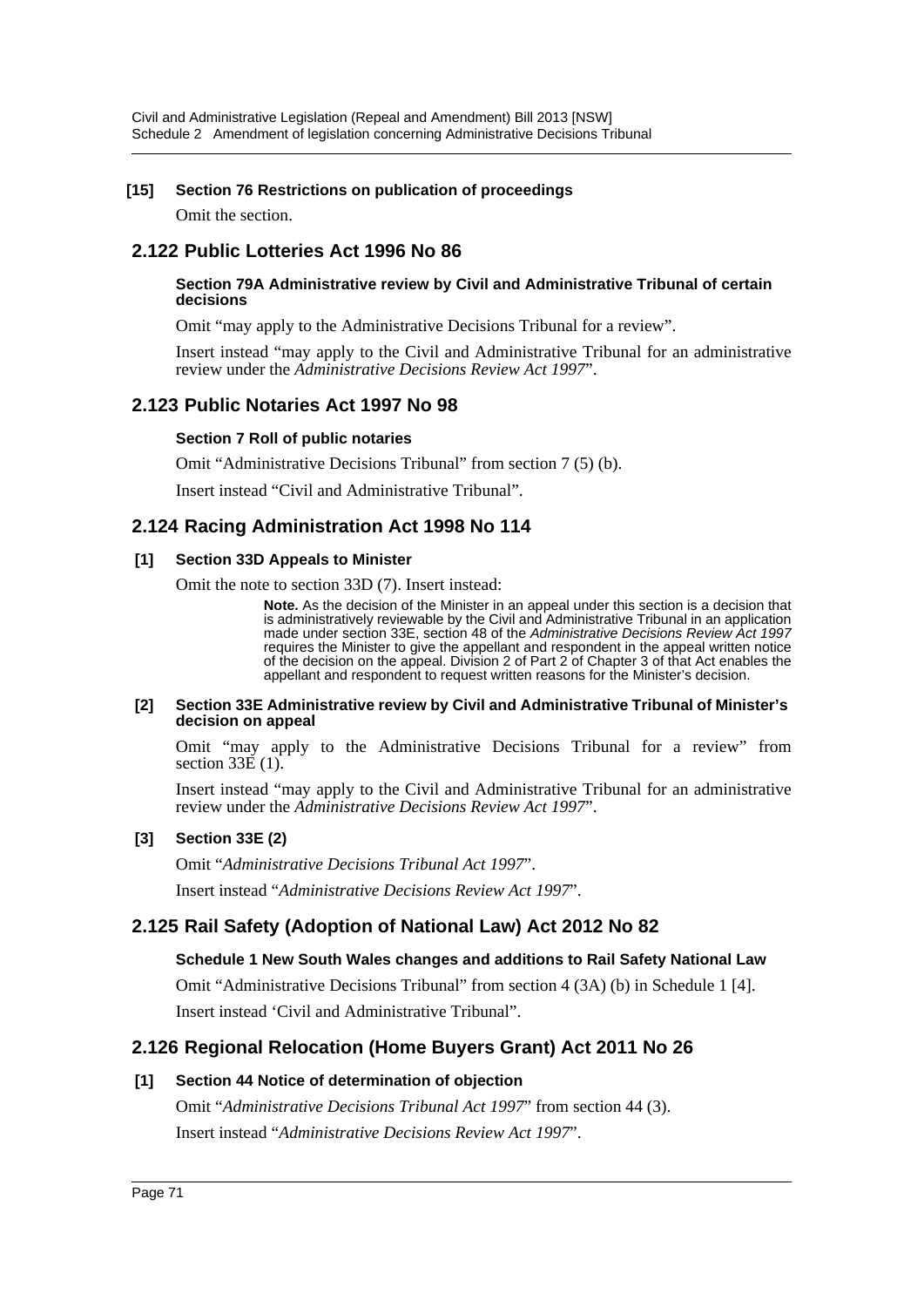## **[2] Section 45 Administrative reviews by Civil and Administrative Tribunal**

Omit "may apply to the Administrative Decisions Tribunal for a review" from section 45  $(1)$ .

Insert instead "may apply to the Civil and Administrative Tribunal for an administrative review under the *Administrative Decisions Review Act 1997*".

## **[3] Section 45 (2)–(5)**

Omit "review" wherever occurring. Insert instead "an administrative review".

## **[4] Section 45 (5) and (7) (a)**

Omit "Administrative Decisions Tribunal" wherever occurring.

Insert instead "Civil and Administrative Tribunal".

## **[5] Section 45 (6)**

Omit the subsection. Insert instead:

- (6) The following provisions of the *Administrative Decisions Review Act 1997* do not apply to an application made under this section:
	- (a) Part 2 of Chapter 3,
	- (b) section 55 (3)–(6),
	- (c) Division 2 of Part 3 of Chapter 3.

## **[6] Section 45 (7)**

Omit "*Administrative Decisions Tribunal Act 1997*".

Insert instead "*Administrative Decisions Review Act 1997*".

## **[7] Section 46 Powers of Civil and Administrative Tribunal on administrative review**

Omit "On a review, the Administrative Decisions Tribunal" from section 46 (1).

Insert instead "On an administrative review, the Civil and Administrative Tribunal".

## **[8] Section 46 (2)**

Omit the subsection. Insert instead:

(2) Subsection (1) does not limit the generality of Division 3 of Part 3 of Chapter 3 of the *Administrative Decisions Review Act 1997*".

## **2.127 Registered Clubs Act 1976 No 31**

#### **Section 57L**

Omit the section. Insert instead:

#### **57L Administrative review by NCAT of decision by Authority under this Part**

- (1) Each of the following persons may apply to the Civil and Administrative Tribunal for an administrative review under the *Administrative Decisions Review Act 1997* of a decision by the Authority in relation to a complaint under this Part:
	- (a) the registered club or person against whom any disciplinary action is taken by the Authority in relation to the complaint,
	- (b) the complainant.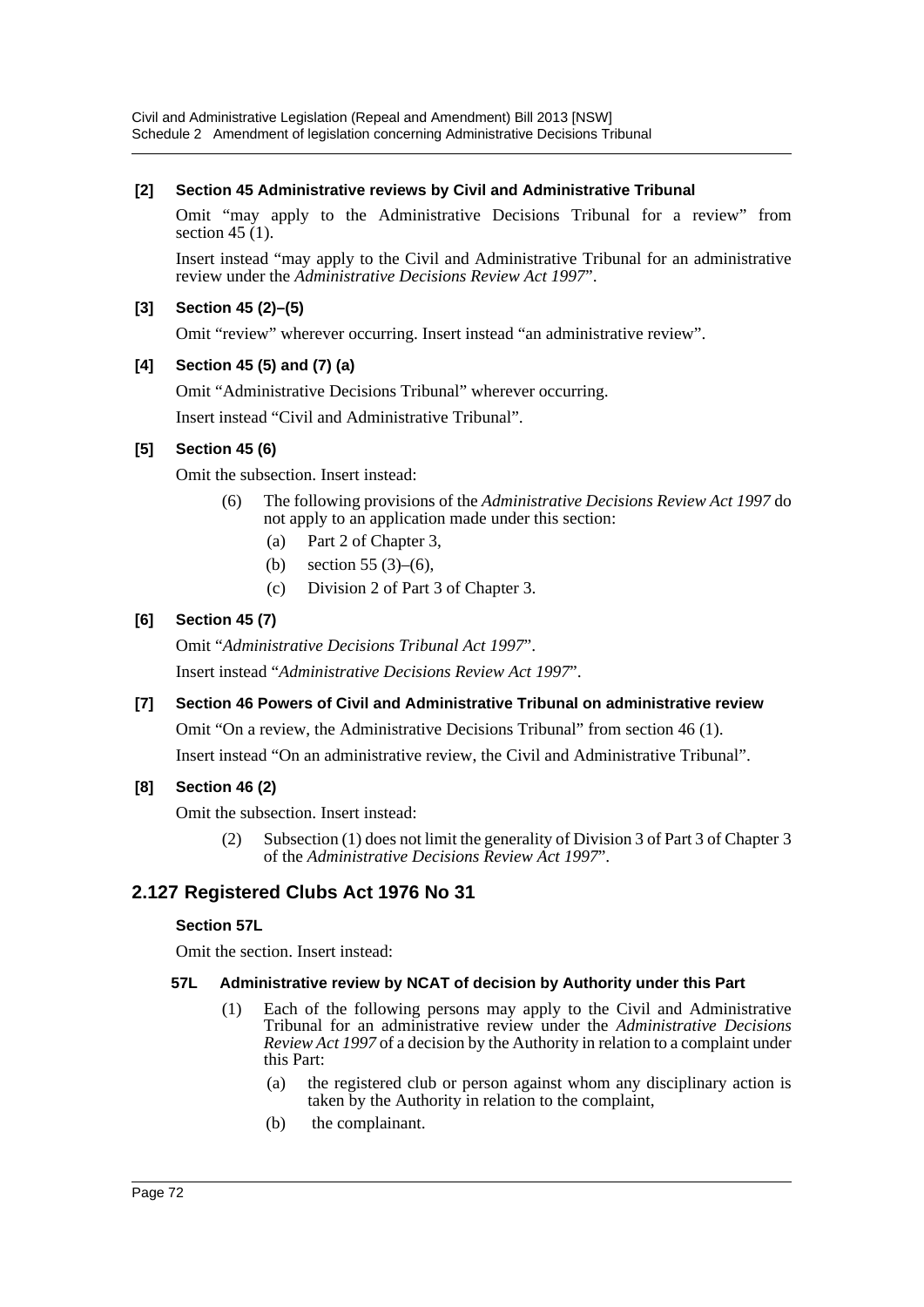(2) Part 2 of Chapter 3 of the *Administrative Decisions Review Act 1997* does not apply to an application to the Civil and Administrative Tribunal for an administrative review of a decision by the Authority under this Part.

## **2.128 Relationships Register Act 2010 No 19**

#### **Section 18**

Omit the section. Insert instead:

#### **18 Applications to Civil and Administrative Tribunal for administrative review**

A person may apply to the Civil and Administrative Tribunal for an administrative review under the *Administrative Decisions Review Act 1997* of a decision of the Registrar made in the exercise or purported exercise of functions under this Act.

## **2.129 Residential (Land Lease) Communities Act 2013**

#### **Section 175 Review of disciplinary action by NCAT**

Omit "may apply to the Administrative Decisions Tribunal under the *Administrative Decisions Tribunal Act 1997* for a review".

Insert instead "may apply to the Civil and Administrative Tribunal for an administrative review under the *Administrative Decisions Review Act 1997*".

## **2.130 Residential Tenancies Act 2010 No 42**

#### **Section 207 Administrative review by Tribunal**

Omit "may apply to the Administrative Decisions Tribunal for a review".

Insert instead "may apply to the Tribunal for an administrative review under the *Administrative Decisions Review Act 1997*".

## **2.131 Retail Leases Act 1994 No 46**

## **[1] Section 3 Definitions**

Omit the definition of *Tribunal*. Insert instead:

*Tribunal* means the Civil and Administrative Tribunal.

**[2] Section 32A Review of current market rent determinations** Omit section 32A (9) (c).

## **[3] Part 8, Division 3, heading**

Omit "**Administrative Decisions Tribunal**". Insert instead "**Civil and Administrative Tribunal**".

- **[4] Section 71 Lodging of retail tenancy claims with Tribunal** Omit the note at the end of the section.
- **[5] Section 74 Tribunal must attempt to conciliate** Omit the section.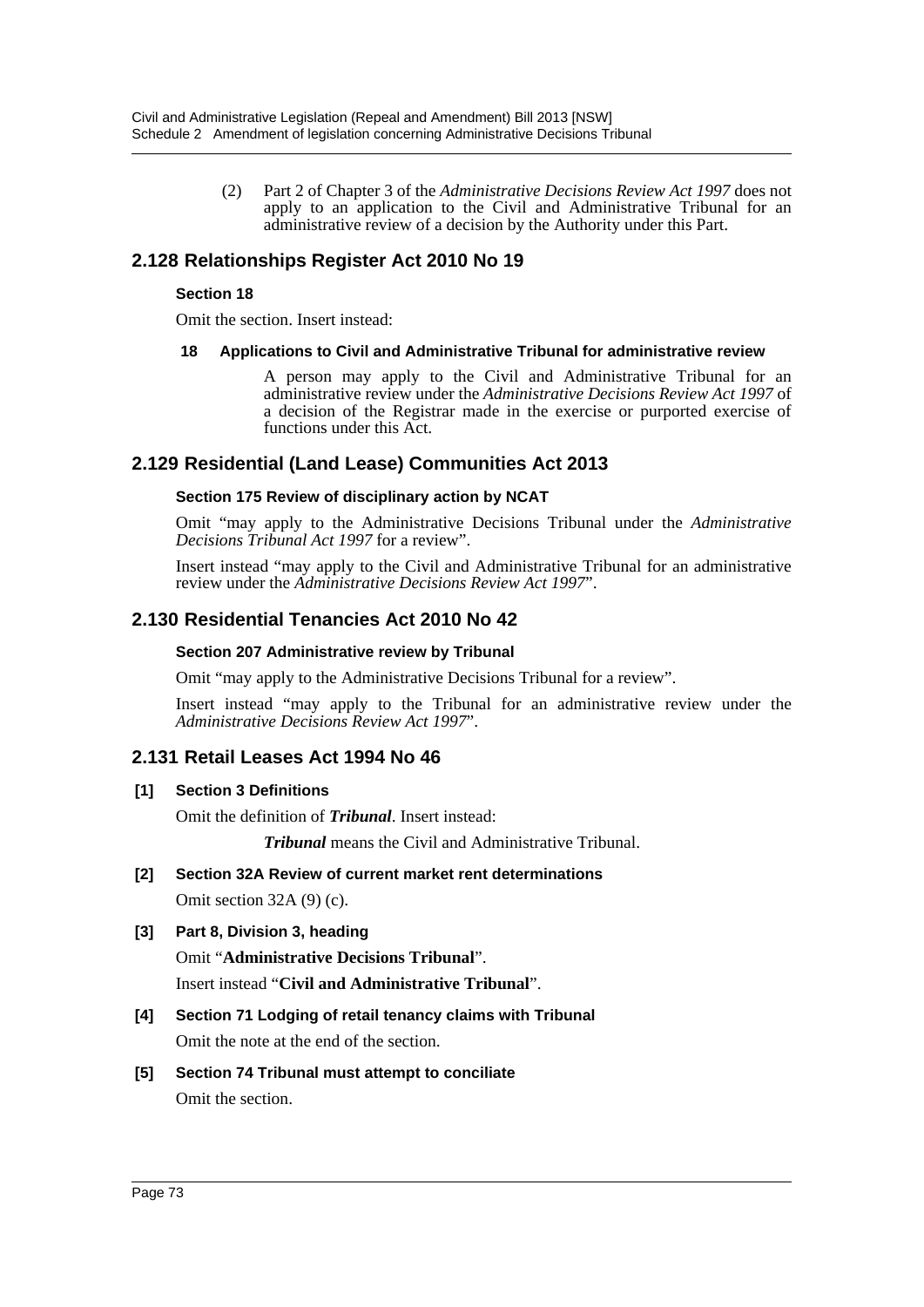#### **[6] Section 75 Removal of court proceedings to the Tribunal**

Insert after section 75 (6):

(7) This section applies despite anything in Schedule 4 to the *Civil and Administrative Tribunal Act 2013* concerning the removal of court proceedings to the Tribunal.

### **[7] Section 76 Jurisdictional overlap**

Insert after section 76 (4):

(5) This section applies despite anything in Schedule 4 to the *Civil and Administrative Tribunal Act 2013* concerning jurisdictional overlap between courts and the Tribunal.

#### **[8] Section 76A Removal of proceedings to Supreme Court**

Insert after section 76A (4):

(5) This section applies despite anything in Schedule 4 to the *Civil and Administrative Tribunal Act 2013* concerning the transfer of proceedings between courts and the Tribunal.

#### **[9] Section 77 Appeals**

Omit the section.

**[10] Section 77A Tribunal may award order costs** Omit the section.

### **[11] Section 77B Assessors**

Omit the section.

**[12] Section 77C Right of appearance** Omit the section.

## **2.132 Retail Trading Act 2008 No 49**

## **[1] Section 12 Administrative reviews by Civil and Administrative Tribunal**

Omit "may apply to the Administrative Decisions Tribunal for a review" wherever occurring in section  $12(1)$ ,  $(2)$  and  $(4)$ .

Insert instead "may apply to the Civil and Administrative Tribunal for an administrative review under the *Administrative Decisions Review Act 1997*".

## **[2] Section 12 (3)**

Omit "Administrative Decisions Tribunal is not required to review".

Insert instead "Civil and Administrative Tribunal is not required to conduct an administrative review of".

#### **[3] Section 14L Administrative reviews of decisions by Civil and Administrative Tribunal**

Omit "may apply to the Administrative Decisions Tribunal for a review" wherever occurring in section 14L (1) and (2).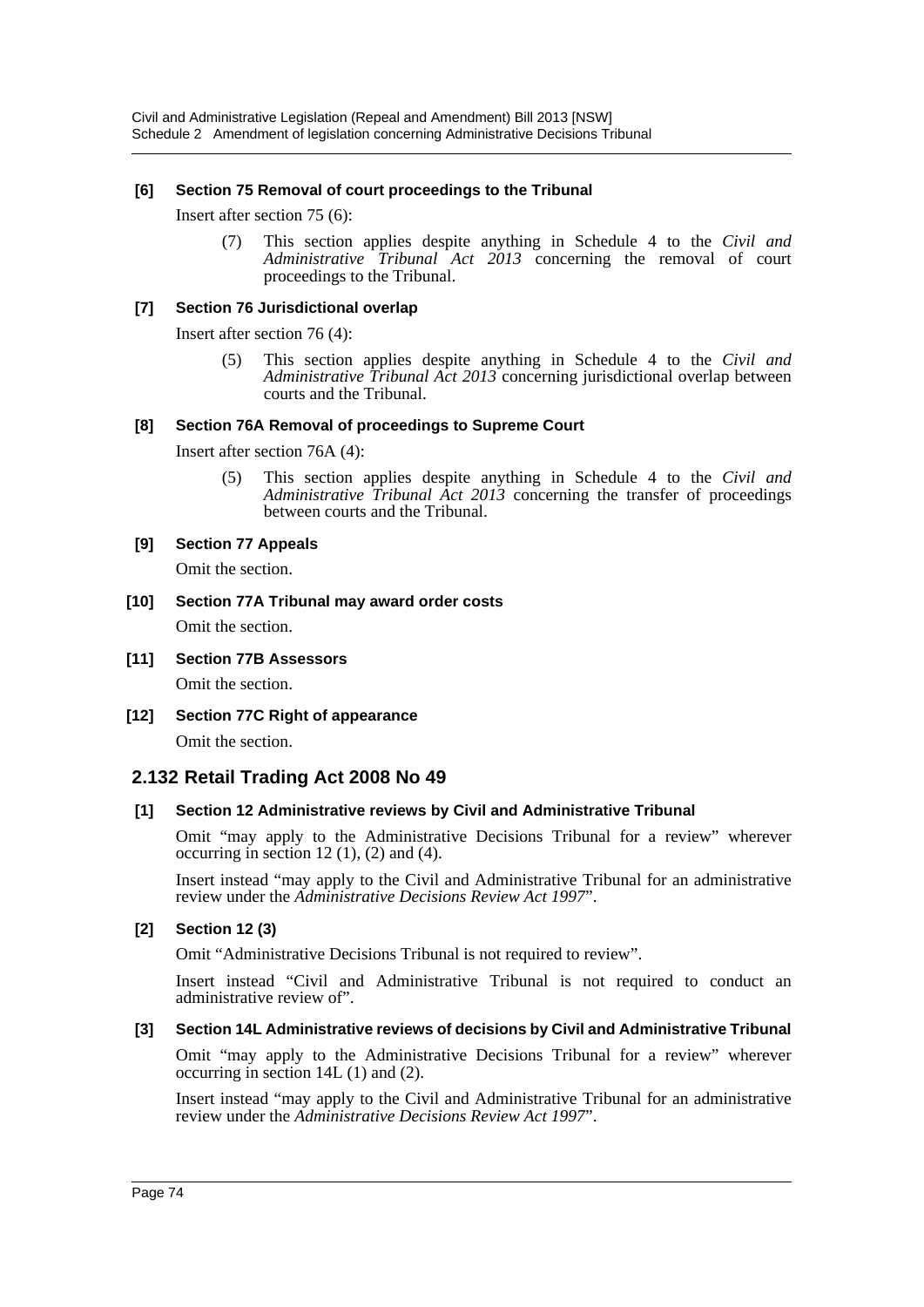## **2.133 Rice Marketing Act 1983 No 176**

#### **Section 51 Appointment of authorised buyers**

Omit "may apply to the Administrative Decisions Tribunal for a review" wherever occurring in section 51 (6) and (7).

Insert instead "may apply to the Civil and Administrative Tribunal for an administrative review under the *Administrative Decisions Review Act 1997*".

## **2.134 Security Industry Act 1997 No 157**

#### **[1] Section 29 Right to seek administrative review from Civil and Administrative Tribunal**

Omit "may apply to the Administrative Decisions Tribunal for a review" from section 29 $(1)$ .

Insert instead "may apply to the Civil and Administrative Tribunal for an administrative review under the *Administrative Decisions Review Act 1997*".

#### **[2] Section 29 (2), note**

Omit the note. Insert instead:

**Note.** Under the *Civil and Administrative Tribunal Act 2013*, if the Civil and Administrative Tribunal has reviewed an administratively reviewable decision (such as a decision referred to in the above section), a party to the proceedings may appeal to an Appeal Panel of the Tribunal. An appeal on a question of law may then lie to the Supreme Court.

### **[3] Section 29 (3)**

Omit "In determining an application for a review of any decision to refuse to grant a licence, to renew a licence or to revoke a licence that was made on the ground of the applicant not being a fit and proper person, the Administrative Decisions Tribunal:".

Insert instead "In determining an application for an administrative review of any decision to refuse to grant a licence, to renew a licence or to revoke a licence that was made on the ground of the applicant not being a fit and proper person, the Civil and Administrative Tribunal (and any Appeal Panel of the Tribunal in determining any internal appeal against such a review under the *Civil and Administrative Tribunal Act 2013*):".

#### **[4] Section 29 (3) (b)**

Omit "applicant for review". Insert instead "applicant for the administrative review".

#### **[5] Section 29 (3), note**

Omit "Part 2 of Chapter 5 of the *Administrative Decisions Tribunal Act 1997*".

Insert instead "Part 2 of Chapter 3 of the *Administrative Decisions Review Act 1997*".

## **2.135 State Water Corporation Act 2004 No 40**

#### **[1] Section 18 Administrative review of certain decisions of Tribunal concerning operating licence**

Omit "may apply to the Administrative Decisions Tribunal for a review" from section 18 (1).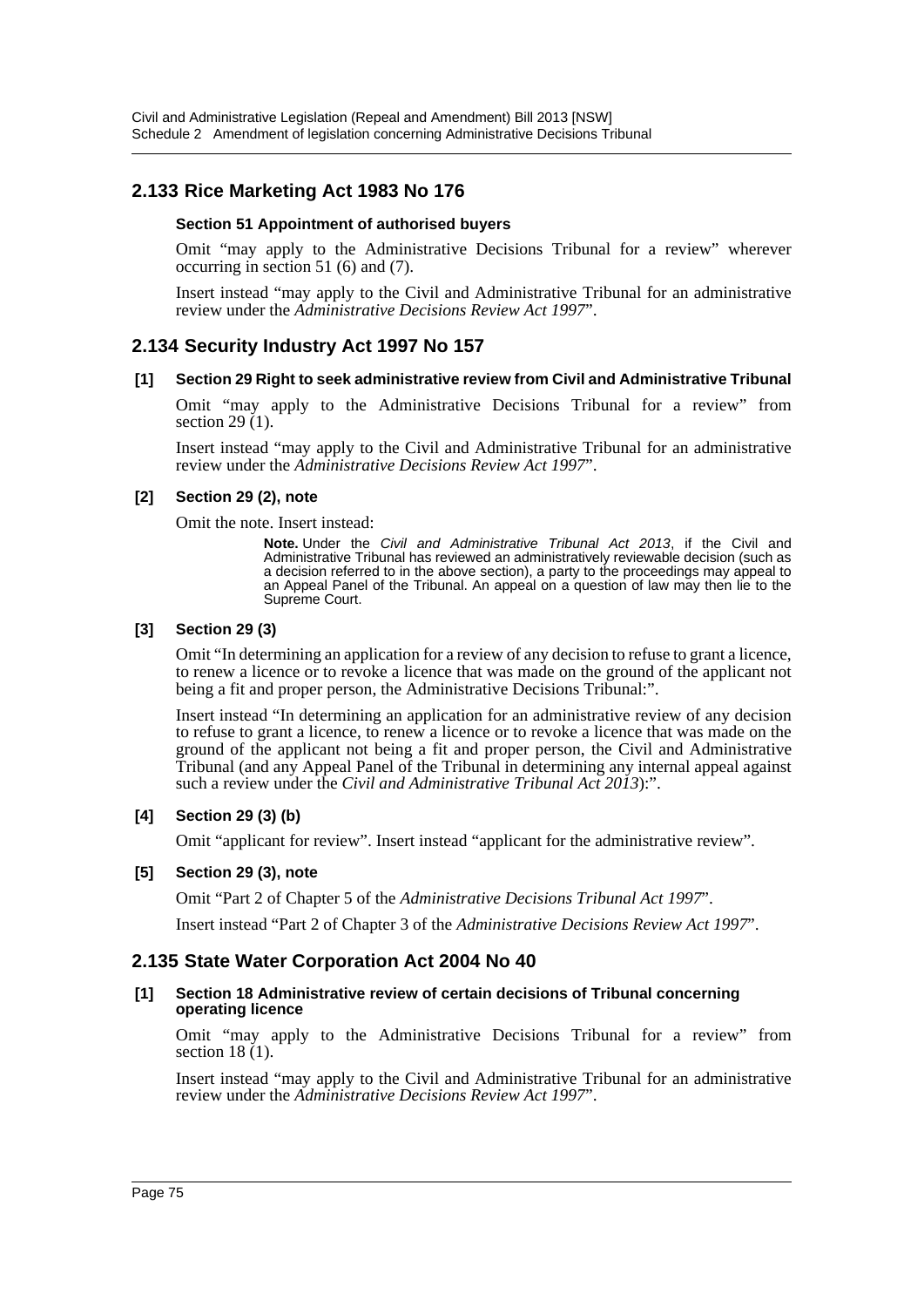## **[2] Section 18 (2)**

Omit "*Administrative Decisions Tribunal Act 1997*". Insert instead "*Administrative Decisions Review Act 1997*".

## **2.136 Statutory and Other Offices Remuneration Act 1975 (1976 No 4)**

## **[1] Schedule 1 Public offices**

Omit "President of the Administrative Decisions Tribunal".

#### **[2] Schedule 2 Public offices**

Omit the matter relating to a Full-time member or Full-time assessor of the Administrative Decisions Tribunal from Part 1.

## **2.137 Supreme Court Act 1970 No 52**

## **[1] Section 48 Assignment to the Court of Appeal**

Omit section 48 $(1)$  $(a)$  $(v)$ .

## **[2] Section 48 (1) (a) (vii) and (viii)**

Omit the subparagraphs. Insert instead:

- (vii) a tribunal or other body (not including the State Parole Authority) that was constituted by one or more judges or members when exercising the functions, or purporting to exercise the functions, to which the proceedings in the Court relate, or
- (viii) the Civil and Administrative Tribunal when exercising functions, or purporting to exercise functions, for the purposes of the *Legal Profession Act 2004* (including as applied by the *Public Notaries Act 1997*).

## **[3] Section 48 (1) (b)**

Omit the paragraph. Insert instead:

- (b) In paragraph (a) (vi) and (vii), *judge or member* means:
	- (i) a Judge or associate Judge, or
	- (ii) a judge or member of any body referred to in paragraph (a) (i)–(iv).

## **[4] Section 48 (2) (ha)**

Omit "*Administrative Decisions Tribunal Act 1997*". Insert instead "*Civil and Administrative Tribunal Act 2013*".

## **2.138 Surveying and Spatial Information Act 2002 No 83**

#### **[1] Section 14 Applications to Civil and Administrative Tribunal for administrative reviews of determinations**

Omit "may apply to the Administrative Decisions Tribunal for a review".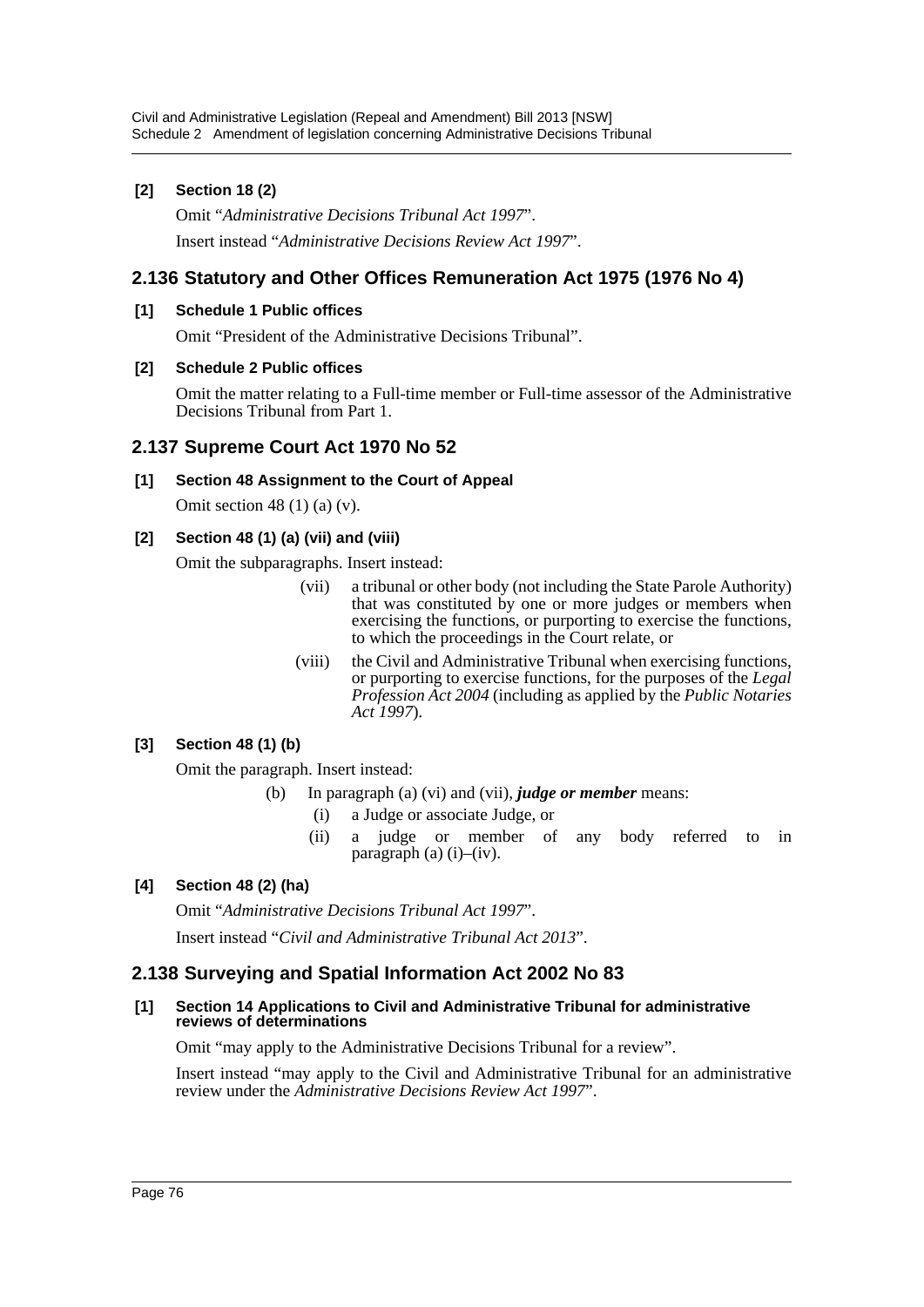#### **[2] Section 14, note**

Insert at the end of the section:

**Note.** A decision of the Civil and Administrative Tribunal determining an application under this section may be appealed to the Supreme Court directly. See Schedule 5 (Occupational Division) to the *Civil and Administrative Tribunal Act 2013*.

#### **[3] Part 6A Appeals against decisions of Tribunal**

Omit the Part.

## **2.139 Sydney Water Act 1994 No 88**

#### **[1] Section 19B Administrative reviews of certain decisions of Tribunal concerning operating licences**

Omit "may apply to the Administrative Decisions Tribunal for a review" from section 19B (1).

Insert instead "may apply to the Civil and Administrative Tribunal for an administrative review under the *Administrative Decisions Review Act 1997*".

#### **[2] Section 19B (2)**

Omit "*Administrative Decisions Tribunal Act 1997*".

Insert instead "*Administrative Decisions Review Act 1997*".

## **2.140 Sydney Water Catchment Management Act 1998 No 171**

#### **[1] Section 29B Administrative reviews of certain decisions of Tribunal concerning operating licences**

Omit "may apply to the Administrative Decisions Tribunal for a review" from section  $29B(1)$ .

Insert instead "may apply to the Civil and Administrative Tribunal for an administrative review under the *Administrative Decisions Review Act 1997*".

#### **[2] Section 29B (2)**

Omit "*Administrative Decisions Tribunal Act 1997*".

Insert instead "*Administrative Decisions Review Act 1997*".

## **2.141 Tattoo Parlours Act 2012 No 32**

#### **[1] Section 27 Right to seek administrative review from Civil and Administrative Tribunal**

Omit "may apply to the Administrative Decisions Tribunal for a review" from section  $27(1)$ .

Insert instead "may apply to the Civil and Administrative Tribunal for an administrative review under the *Administrative Decisions Review Act 1997*".

#### **[2] Section 27 (2), note**

Omit the note. Insert instead:

**Note.** Under the *Civil and Administrative Tribunal Act 2013*, if the Tribunal has made an administrative review decision (such as when it reviews a decision referred to in subsection (1)), a party to the proceedings may appeal to an Appeal Panel of the Tribunal. An appeal on a question of law may then lie to the Supreme Court.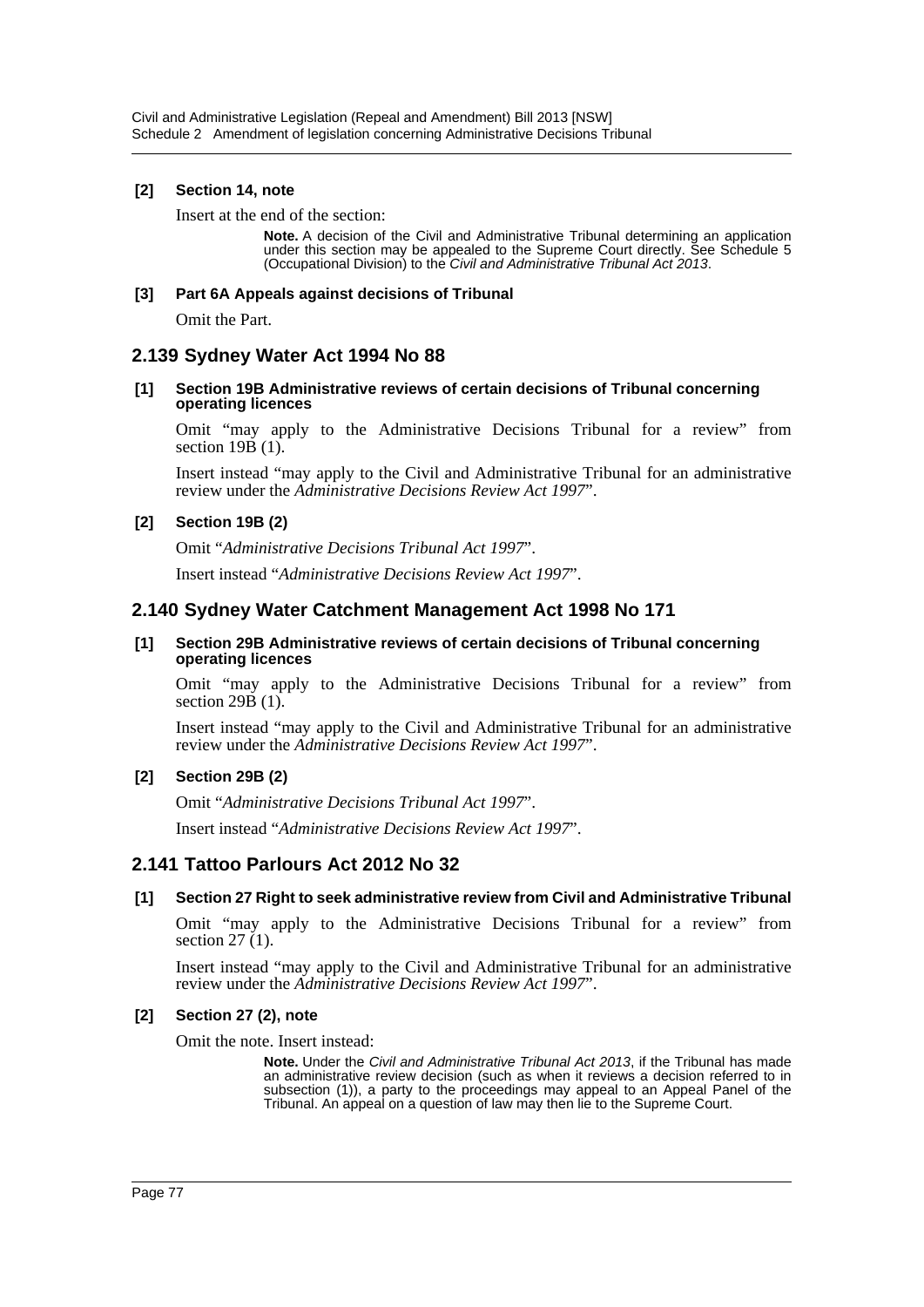### **[3] Section 27 (3) and (4) (b)**

Omit "applicant for review" and "for a review" wherever occurring.

Insert instead "applicant for the administrative review" and "for an administrative review", respectively.

#### **[4] Section 27 (3) (a)**

Omit "Administrative Decisions Tribunal".

Insert instead "Civil and Administrative Tribunal".

#### **[5] Section 27 (4)**

Omit "In determining an application for a review of any decision to refuse to grant a licence or to suspend or cancel a licence that was made on the ground of an adverse security determination made by the Commissioner about the applicant for review, the Administrative Decisions Tribunal:".

Insert instead "In determining an application for an administrative review of any decision to refuse to grant a licence or to suspend or cancel a licence that was made on the ground of an adverse security determination made by the Commissioner about the applicant for the administrative review, the Civil and Administrative Tribunal (and any Appeal Panel of the Tribunal in determining any internal appeal against such a review under the *Civil and Administrative Tribunal Act 2013*):".

#### **[6] Section 27 (4), note**

Omit "Part 2 of Chapter 5 of the *Administrative Decisions Tribunal Act 1997*".

Insert instead "Part 2 of Chapter 3 of the *Administrative Decisions Review Act 1997*".

## **[7] Section 27 (5)**

Omit "*Administrative Decisions Tribunal Act 1997*".

Insert instead "*Administrative Decisions Review Act 1997*".

## **2.142 Taxation Administration Act 1996 No 97**

#### **[1] Section 3 Definitions**

Omit "Administrative Decisions Tribunal" from paragraph (b) of the definition of *assessment* in section 3 (1).

Insert instead "Civil and Administrative Tribunal".

#### **[2] Section 3 (1), definition of "review"**

Omit the definition. Insert instead:

*review* means a review by the Supreme Court, or an administrative review by the Civil and Administrative Tribunal, on an application made under Division 2 of Part 10.

#### **[3] Section 86 Objections**

Omit "section 6 of the *Administrative Decisions Tribunal Act 1997*" from section 86 (1) (b). Insert instead "the *Administrative Decisions Review Act 1997*".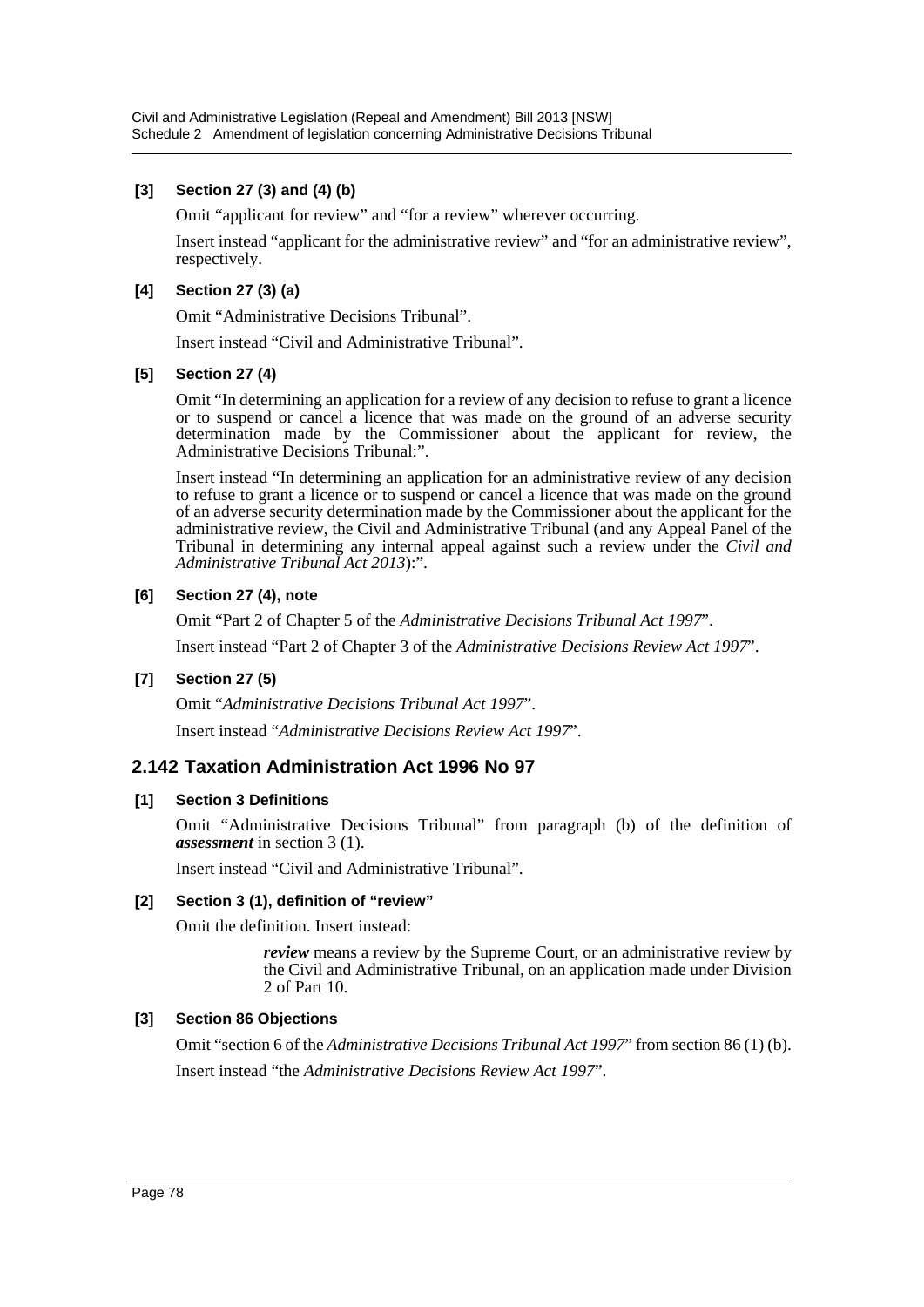#### **[4] Section 93 Notice of determination**

Omit "Administrative Decisions Tribunal" where firstly occurring in section 93 (2A). Insert instead "Civil and Administrative Tribunal".

## **[5] Section 93 (2A)**

Omit "*Administrative Decisions Tribunal Act 1997*". Insert instead "*Administrative Decisions Review Act 1997*".

#### **[6] Section 96**

Omit the section. Insert instead:

#### **96 Review by Civil and Administrative Tribunal**

- (1) A taxpayer may apply to the Civil and Administrative Tribunal for an administrative review under the *Administrative Decisions Review Act 1997* of a decision of the Chief Commissioner that has been the subject of an objection under Division 1 if:
	- (a) the taxpayer is dissatisfied with the Chief Commissioner's determination of the taxpayer's objection, or
	- (b) 90 days (not including any period of suspension under section 92) have passed since the taxpayer's objection was served on the Chief Commissioner and the Chief Commissioner has not determined the objection.
- (2) However, a taxpayer cannot apply to the Civil and Administrative Tribunal under this section for an administrative review in respect of a decision of a kind prescribed by the regulations as an exempt decision for the purposes of this section.
- (3) A taxpayer who has applied to the Supreme Court under section 97 for a review of a decision cannot apply to the Civil and Administrative Tribunal under this section in respect of the same decision. However, the taxpayer may do so if the earlier application is withdrawn with the approval of the Supreme Court for the purpose of enabling the Civil and Administrative Tribunal to deal with the matter.
- (4) The following provisions of the *Administrative Decisions Review Act 1997* do not apply to an application made under this section (or any assessment or other decision to which it relates):
	- (a) Part 2 of Chapter 3,
	- (b) section 55 (3)–(6).
- (5) For the purposes of section 58 (1) (a) of the *Administrative Decisions Review Act 1997*:
	- (a) the obligation of the Chief Commissioner under that paragraph to lodge a statement of reasons with the Tribunal in respect of an application is limited to providing the Tribunal with a statement of reasons only in respect of the matters arising from the grounds specified in the application, and
	- (b) if one of the grounds specified in the application relates to a matter raised in an objection determined by the Chief Commissioner—the Chief Commissioner may rely on reasons previously given to the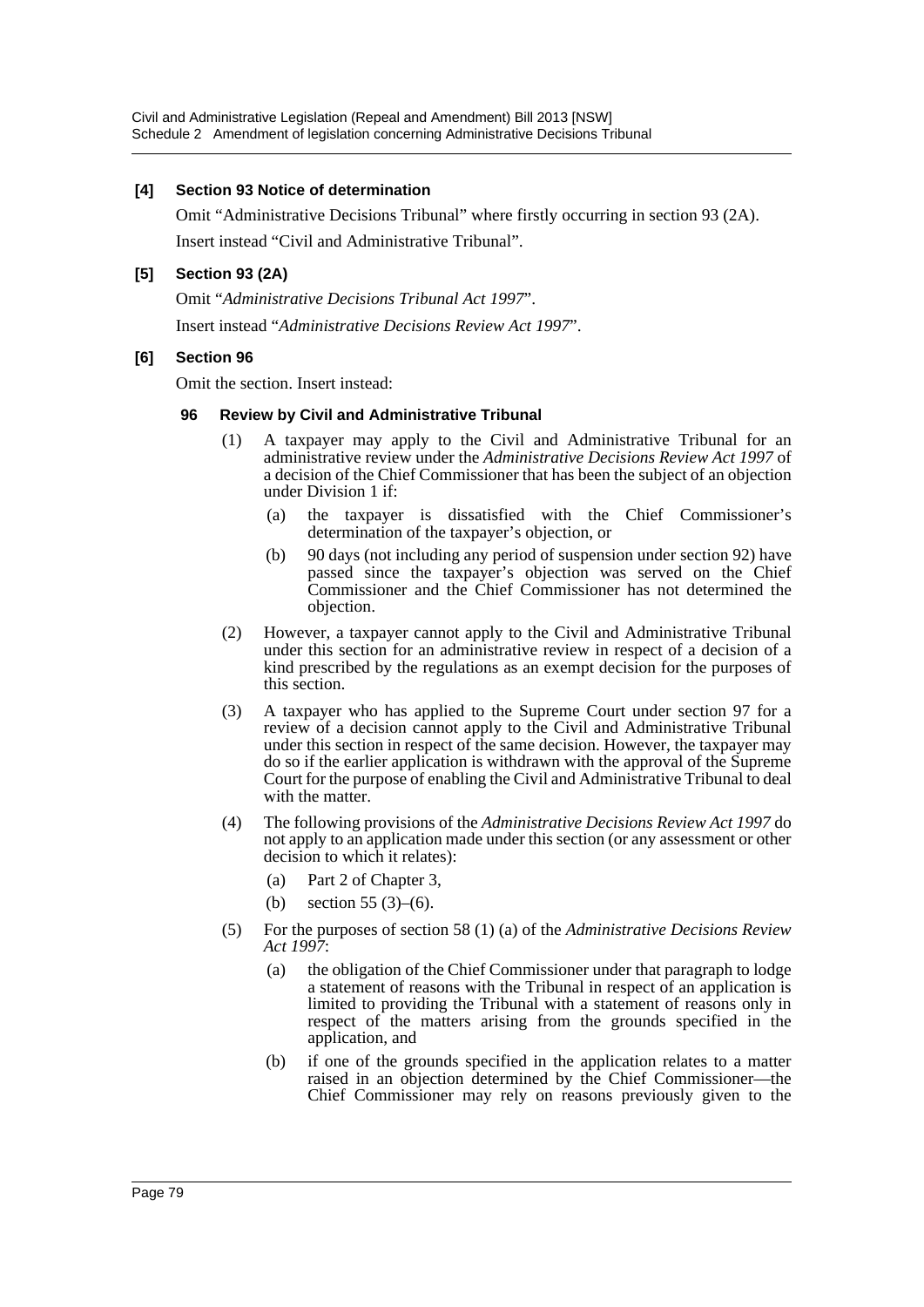taxpayer by the Chief Commissioner under section 93 for the determination of the objection in explanation of that part of the assessment or decision to which the objection related.

**Note.** Section 58 of the *Administrative Decisions Review Act 1997* requires an administrator whose decision is the subject of an application for an administrative review to the Tribunal to lodge with the Tribunal certain relevant documents relating to the decision, including statements of reasons.

(6) The Minister is not to recommend the making of a regulation containing provisions for the purposes of subsection (2) unless the Minister certifies that the Minister administering the *Civil and Administrative Tribunal Act 2013* has agreed to the provisions.

#### **[7] Section 97 Review by Supreme Court**

Omit section 97 (2). Insert instead:

(2) A taxpayer who has applied to the Civil and Administrative Tribunal under section 96 for an administrative review in respect of a decision cannot apply to the Supreme Court under this section in respect of the same decision. However, the taxpayer may do so if the earlier application is withdrawn with the approval of the Civil and Administrative Tribunal for the purposes of enabling the Supreme Court to deal with the matter.

#### **[8] Section 100 Provisions relating to applications for review**

Omit section 110 (4). Insert instead:

(4) If the applicant or respondent appeals against a decision of the Civil and Administrative Tribunal in an application for review to an Appeal Panel of the Tribunal, the applicant in the application for review continues to bear the onus of proving the applicant's case in the appeal if the Appeal Panel grants leave for the appeal to extend to a review of the merits of the decision.

#### **[9] Section 101 Powers of court or tribunal on review**

Omit section 101 (2). Insert instead:

- (2) Nothing in this section limits the application of the following provisions in respect of an application for review before the Civil and Administrative Tribunal:
	- (a) Division 3 of Part 3 of Chapter 3 of the *Administrative Decisions Review Act 1997*,
	- (b) section 60 (Costs) of the *Civil and Administrative Tribunal Act 2013*.

## **2.143 Teaching Service Act 1980 No 23**

#### **[1] Section 93V Administrative review of failure to obtain authorisation or of unauthorised status**

Omit "Administrative Decisions Tribunal" from section 93V (1). Insert instead "Civil and Administrative Tribunal".

#### **[2] Section 93V (2)**

Omit the subsection.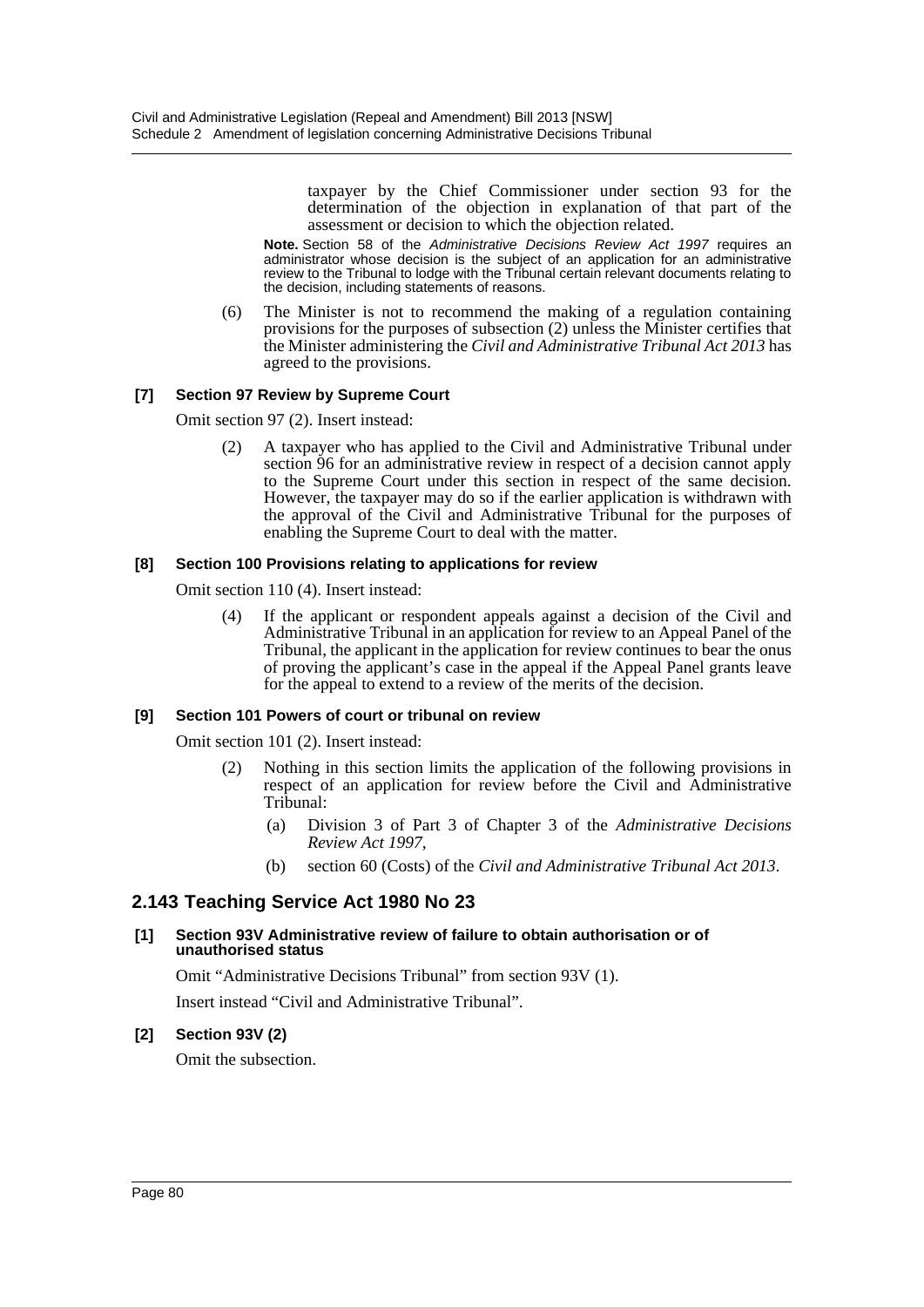## **2.144 Thoroughbred Racing Act 1996 No 37**

## **[1] Section 29K Definition**

Omit "Administrative Decisions Tribunal" from the definition of *appeal body*. Insert instead "Civil and Administrative Tribunal".

## **[2] Section 29M Appeal or review by Racing Appeals Tribunal or NCAT**

Omit "may apply to the Administrative Decisions Tribunal for a review" from section  $29\text{M}$   $(3)$ .

Insert instead "may apply to the Civil and Administrative Tribunal for an administrative review under the *Administrative Decisions Review Act 1997*".

## **[3] Section 29N Procedure on appeal or review**

Omit "*Administrative Decisions Tribunal Act 1997*" from section 29N (1).

Insert instead "*Administrative Decisions Review Act 1997*, the *Civil and Administrative Tribunal Act 2013*".

## **2.145 Tow Truck Industry Act 1998 No 111**

## **[1] Part 3, Division 5, heading**

Omit the heading. Insert instead:

#### **Division 5 Administrative review by Civil and Administrative Tribunal**

## **[2] Section 45 Application to Civil and Administrative Tribunal for administrative review**

Omit "may apply to the Administrative Decisions Tribunal for a review" from section  $45(1)$ .

Insert instead "may apply to the Civil and Administrative Tribunal for an administrative review under the *Administrative Decisions Review Act 1997*".

## **[3] Section 45 (1A)**

Omit "In determining an application for a review of a decision to refuse to grant an application for a licence or a drivers certificate on the grounds referred to in section 18 (2) (e) or 26 (2) (f), respectively, or to cancel a licence or drivers certificate under section 41 (2A), the Administrative Decisions Tribunal (and any Appeal Panel in determining any appeal against such a review under the *Administrative Decisions Tribunal Act 1997*):".

Insert instead "In determining an application for an administrative review of a decision to refuse to grant an application for a licence or a drivers certificate on the grounds referred to in section 18 (2) (e) or 26 (2) (f), respectively, or to cancel a licence or drivers certificate under section 41 (2A), the Civil and Administrative Tribunal (and any Appeal Panel of the Tribunal in determining any internal appeal against such a review under the *Civil and Administrative Tribunal Act 2013*):".

## **[4] Section 45 (1A) (b)**

Omit "applicant for review". Insert instead "applicant for the administrative review".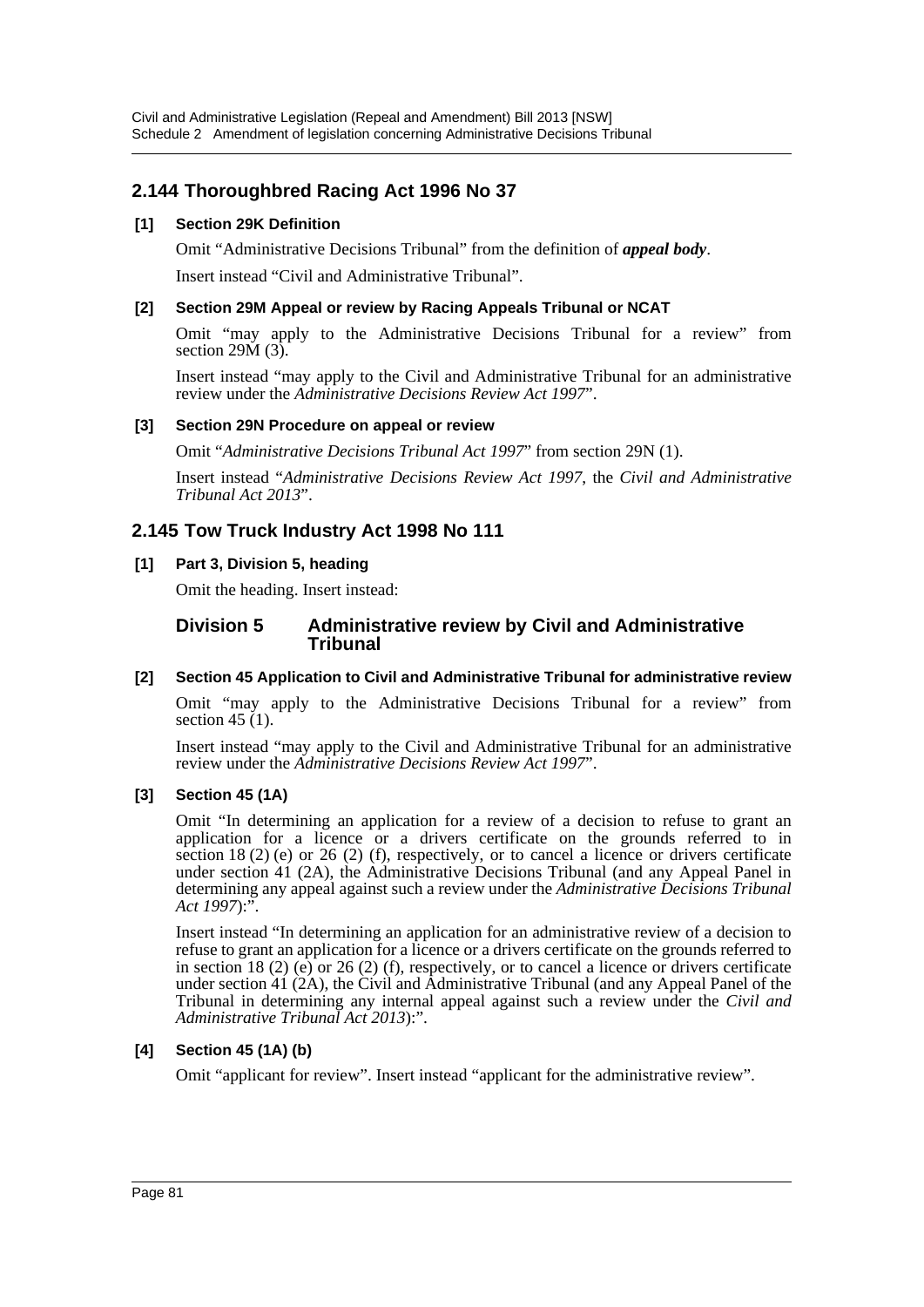## **2.146 Travel Agents Act 1986 No 5**

## **[1] Section 3 Definitions**

Omit the definition of *Tribunal* from section 3 (1). Insert instead:

*Tribunal* means the Civil and Administrative Tribunal.

## **[2] Part 2, Division 4, heading**

Omit the heading. Insert instead:

## **Division 4 Administrative reviews by Civil and Administrative Tribunal**

## **[3] Section 22 Right of administrative review by Tribunal**

Omit "for a review" wherever occurring.

Insert instead "for an administrative review under the *Administrative Decisions Review Act 1997*".

#### **[4] Section 23 Determination of administrative review of disciplinary action may include fine**

Omit "Division 3 of Part 3 of Chapter 5 of the *Administrative Decisions Tribunal Act 1997*" from section 23 (2).

Insert instead "Division 3 of Part 3 of Chapter 3 of the *Administrative Decisions Review Act 1997*".

#### **[5] Section 24 Determination of administrative review concerning compensation scheme**

Omit "review" from section 24 (1). Insert instead "administrative review".

## **[6] Section 24 (2)**

Omit "Division 3 of Part 3 of Chapter 5 of the *Administrative Decisions Tribunal Act 1997*". Insert instead "Division 3 of Part 3 of Chapter 3 of the *Administrative Decisions Review Act 1997*".

## **[7] Section 24 (3)**

Omit "Chapter 7 of the *Administrative Decisions Tribunal Act 1997*".

Insert instead "Part 6 of the *Civil and Administrative Tribunal Act 2013*".

## **[8] Section 31 Restraint of unjust conduct**

Omit "Penalty: 50 penalty units" wherever occurring in section 31 (1) and (3).

## **[9] Section 44 Powers of entry and inspection**

Omit "rules of the Tribunal" from section 44 (2) (b) (ii).

Insert instead "procedural rules of the Tribunal (within the meaning of the *Civil and Administrative Tribunal Act 2013*)".

## **[10] Section 54 Secrecy**

Omit section 54 (1) (d)–(f). Insert instead:

(d) a former Registrar of the Administrative Decisions Tribunal or a registrar of the Civil and Administrative Tribunal,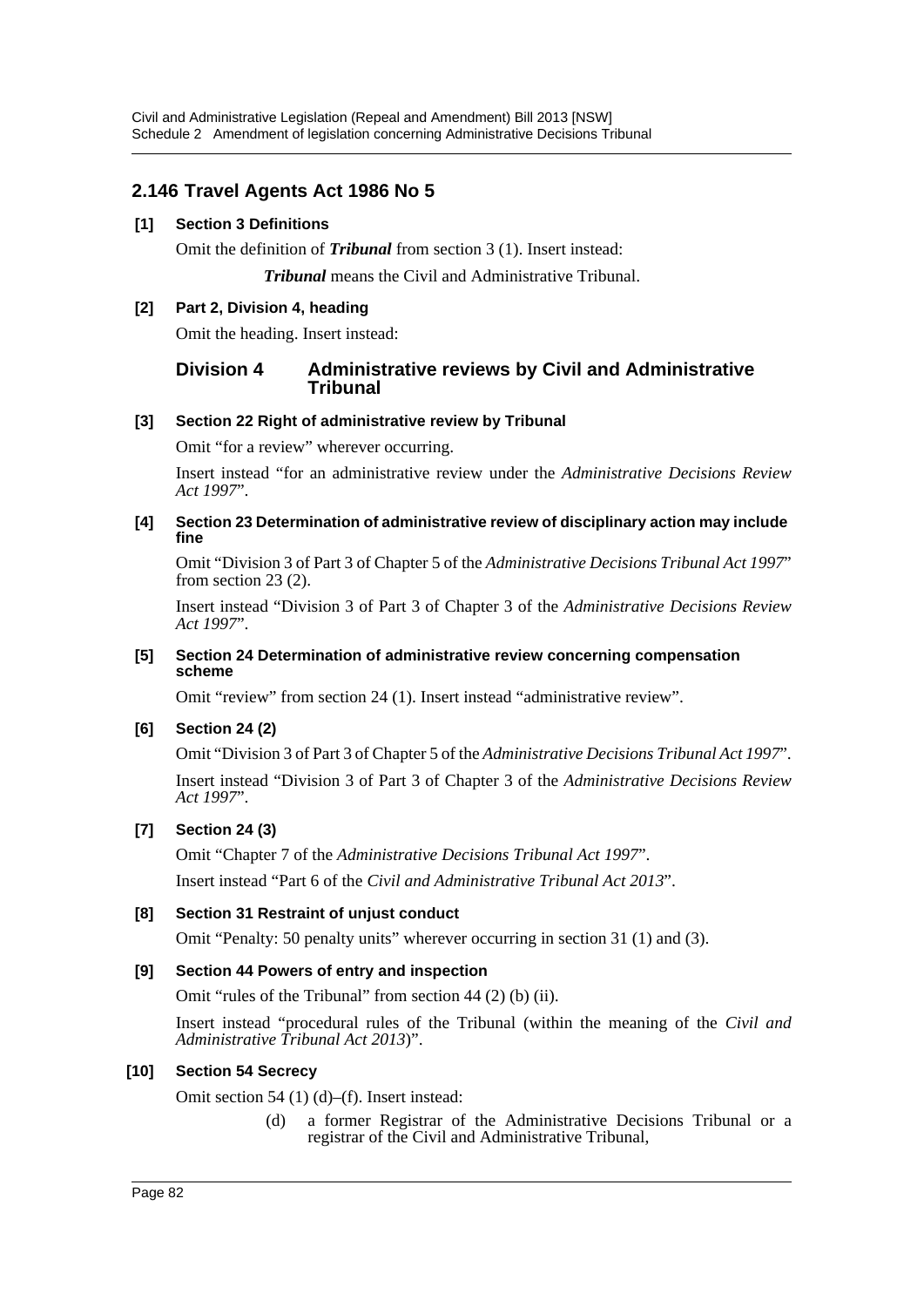(e) a member of staff assisting the Director-General or a registrar referred to in paragraph (d), or

## **[11] Section 54 (2)**

Omit "this Act, the *Fair Trading Act 1987*, the *Consumer, Trader and Tenancy Tribunal Act 2001*".

Insert instead "this Act, any related Acts".

#### **[12] Section 54 (3)**

Insert after section 54 (2):

(3) In this section:

*related Act* means any of the following:

- (a) the *Fair Trading Act 1987*,
- (b) the former *Consumer, Trader and Tenancy Tribunal Act 2001*,
- (c) the *Civil and Administrative Tribunal Act 2013*.

## **2.147 Valuers Act 2003 No 4**

#### **[1] Section 15 Cancellation of registration**

Omit "may apply to the Administrative Decisions Tribunal for a review" from section 15 $(2)$ .

Insert instead "may apply to the Civil and Administrative Tribunal for an administrative review under the *Administrative Decisions Review Act 1997*".

#### **[2] Section 28 Administrative review of disciplinary action by Civil and Administrative Tribunal**

Omit "may apply to the Administrative Decisions Tribunal under the *Administrative Decisions Tribunal Act 1997* for a review".

Insert instead "may apply to the Civil and Administrative Tribunal for an administrative review under the *Administrative Decisions Review Act 1997*".

## **2.148 Veterinary Practice Act 2003 No 87**

#### **[1] Section 4 Definitions**

Omit the definition of *Tribunal* from section 4 (1). Insert instead:

*Tribunal* means the Civil and Administrative Tribunal.

#### **[2] Section 34 Tribunal may administratively review certain registration decisions**

Omit "may apply to the Tribunal for a review" from section 34 (1).

Insert instead "may apply to the Tribunal for an administrative review under the *Administrative Decisions Review Act 1997*".

#### **[3] Section 34 (1), note**

Insert at the end of the subsection:

**Note.** A decision of the Tribunal determining an application under this section may be appealed to the Supreme Court directly. See Schedule 5 (Occupational Division) to the *Civil and Administrative Tribunal Act 2013*.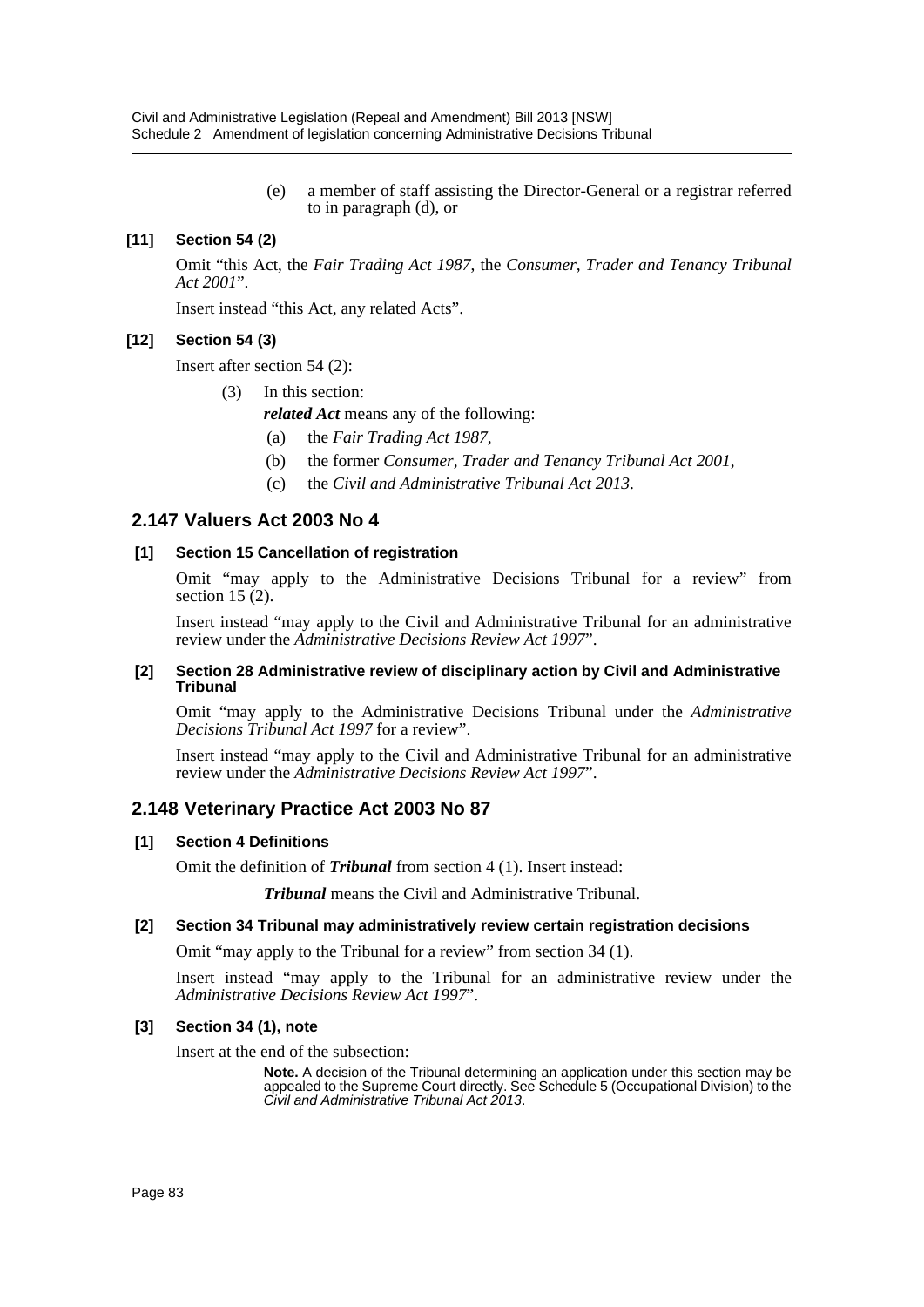### **[4] Section 34 (2)**

Omit "a review". Insert instead "an administrative review".

#### **[5] Section 34D Conditions or limitations of deemed registration**

Omit "may apply to the Tribunal for a review" from section 34D (4).

Insert instead "may apply to the Tribunal for an administrative review under the *Administrative Decisions Review Act 1997*".

#### **[6] Section 34D (4), note**

Insert at the end of the subsection:

**Note.** A decision of the Tribunal determining an application under this section may be appealed to the Supreme Court directly. See Schedule 5 (Occupational Division) to the *Civil and Administrative Tribunal Act 2013*.

#### **[7] Section 48 Person may apply to Tribunal for administrative review of disciplinary finding of Board**

Omit "may apply to the Tribunal for a review" from section 48 (1).

Insert instead "may apply to the Tribunal for an administrative review under the *Administrative Decisions Review Act 1997*".

#### **[8] Section 48 (1), note**

Insert at the end of the subsection:

**Note.** A decision of the Tribunal determining an application under this section may be appealed to the Supreme Court directly. See Schedule 5 (Occupational Division) to the *Civil and Administrative Tribunal Act 2013*.

#### **[9] Section 48 (2) (a)**

Omit "a review" and "for review".

Insert instead "an administrative review" and "for an administrative review", respectively.

#### **[10] Section 48 (3)**

Omit the subsection.

#### **[11] Section 51 Tribunal's powers when complaint proved**

Insert at the end of the section 51 (1):

**Note.** A disciplinary finding by the Tribunal may be appealed to the Supreme Court directly. See Schedule 5 (Occupational Division) to the *Civil and Administrative Tribunal Act 2013*.

#### **[12] Section 51 (2)**

Omit the subsection.

#### **[13] Section 54 Recording of proceedings and orders of Tribunal, Board and committees**

Omit "Supreme Court on appeal under Part 9A" from section 54 (3) (a).

Insert instead "Supreme Court on appeal under Schedule 5 to the *Civil and Administrative Tribunal Act 2013*".

#### **[14] Section 56 Statement of reasons of Tribunal need not contain confidential information**

Omit the section.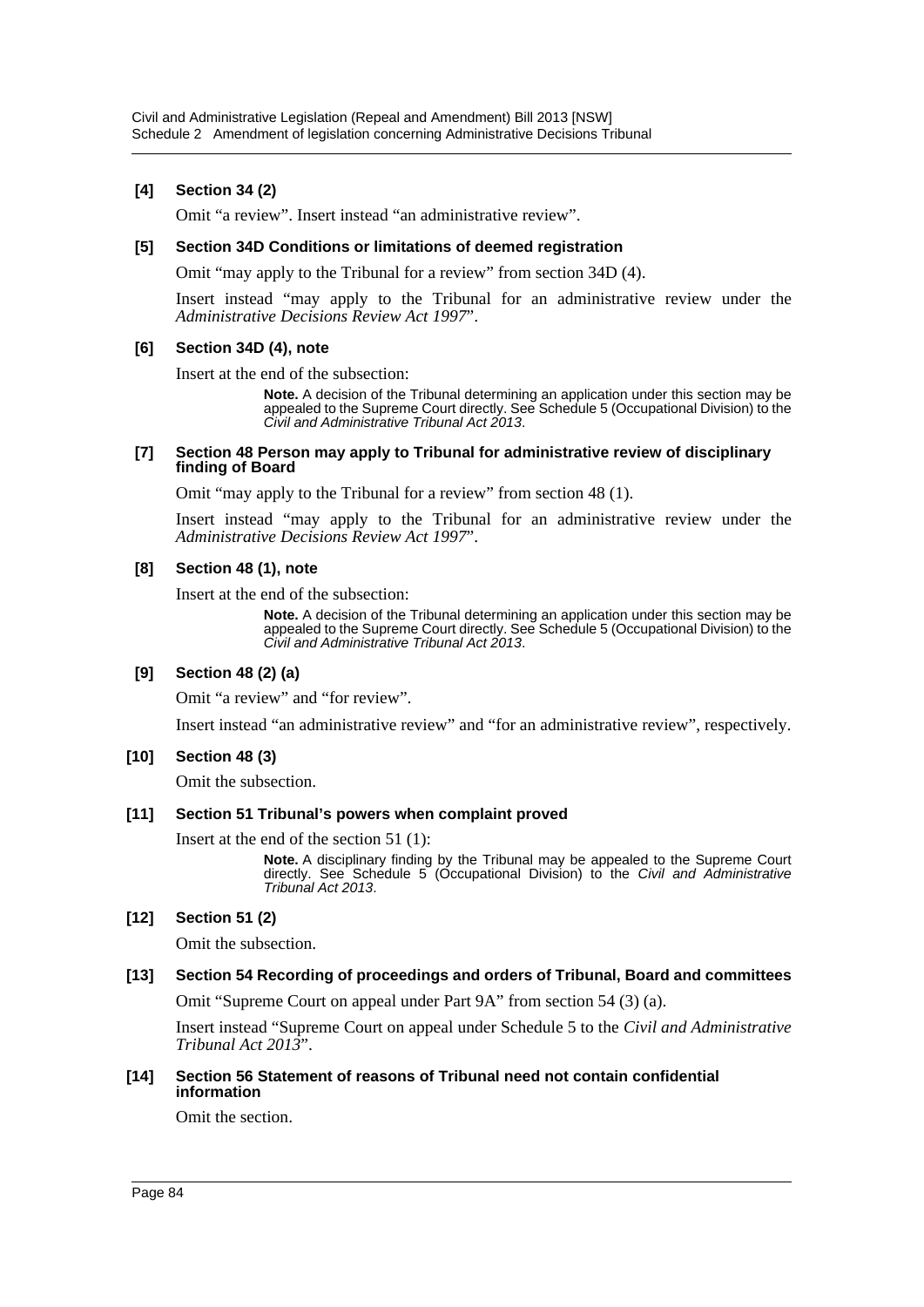#### **[15] Section 63 General**

Omit Section 63 (1). Insert instead:

(1) The provisions of this Division are subject to any order made by the Tribunal under section 64 of the *Civil and Administrative Tribunal Act 2013*. **Note.** Section 64 of the *Civil and Administrative Tribunal Act 2013* allows the Tribunal to make an order prohibiting or restricting the disclosure of information.

#### **[16] Section 75 Administrative reviews by the Tribunal**

Omit "may apply to the Tribunal for a review".

Insert instead "may apply to the Tribunal for an administrative review under the *Administrative Decisions Review Act 1997*".

#### **[17] Section 75, note**

Insert at the end of the section:

**Note.** A decision of the Tribunal determining an application under this section may be appealed to the Supreme Court directly. See Schedule 5 (Occupational Division) to the *Civil and Administrative Tribunal Act 2013*.

#### **[18] Part 9A Appeals against decisions of Tribunal**

Omit the Part.

#### **[19] Schedule 4 Savings, transitional and other provisions**

Insert after clause 1:

#### **1A References to Tribunal before establishment of NCAT**

A reference to the Tribunal in a provision of this Schedule that was inserted before the establishment day (within the meaning of the *Civil and Administrative Tribunal Act 2013*) is a reference to the former Administrative Decisions Tribunal.

## **2.149 Victims Rights and Support Act 2013 No 37**

#### **[1] Section 3 Definitions**

Omit the definition of *Tribunal* from section 3 (1). Insert instead:

*Tribunal* means the Civil and Administrative Tribunal.

## **[2] Section 49 Internal review of victims support decisions**

Omit "reviewed" from section 49 (5) (c). Insert instead "administratively reviewed".

**[3] Section 50 No internal review under Administrative Decisions Review Act 1997** Omit "*Administrative Decisions Tribunal Act 1997*" wherever occurring. Insert instead "*Administrative Decisions Review Act 1997*".

#### **[4] Section 50 (2)**

Omit "a reviewable decision". Insert instead "an administratively reviewable decision".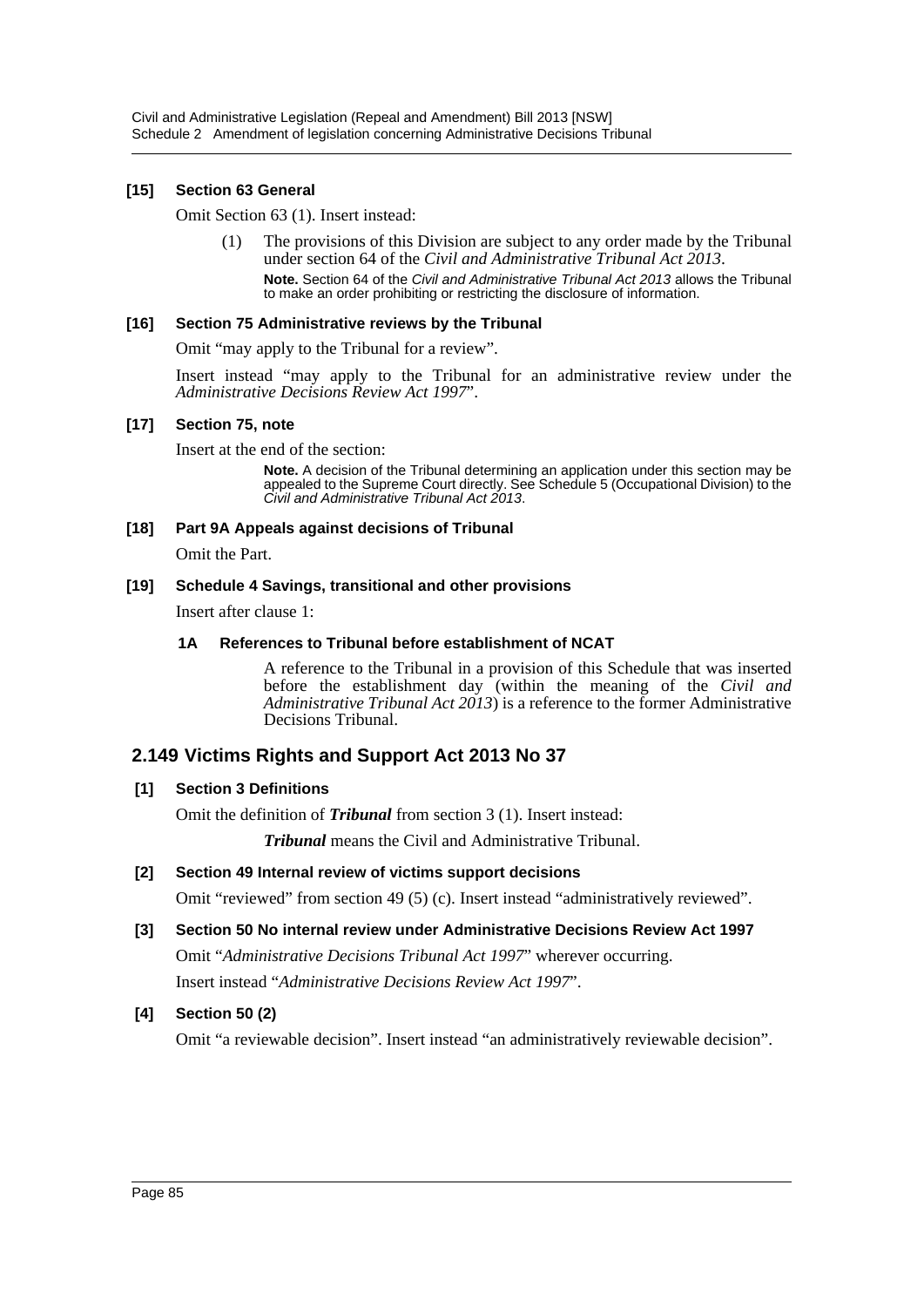#### **[5] Section 51 Application to Tribunal for administrative review of decision concerning recognition payment**

Omit "may apply to the Tribunal for review" wherever occurring.

Insert instead "may apply to the Tribunal for an administrative review under the *Administrative Decisions Review Act 1997*".

#### **[6] Section 52 Operation of other Administrative Decisions Review Act 1997 provisions**

Omit "Division 2 (Effect of pending applications on reviewable decisions) of Part 3 of Chapter 5 of the *Administrative Decisions Tribunal Act 1997*" from section 52 (1).

Insert instead "Division 2 (Effect of pending applications on administratively reviewable decisions) of Part 3 of Chapter 3 of the *Administrative Decisions Review Act 1997*".

#### **[7] Section 52 (2)**

Omit the subsection.

**[8] Section 53 Payment of recognition payment suspended pending application to Tribunal**

Omit "for review". Insert instead "for an administrative review".

## **[9] Section 64 Powers of Commissioner on objection**

Omit "a review" from section 64 (4). Insert instead "an administrative review".

#### **[10] Section 65 Notice of determination of objection**

Omit "*Administrative Decisions Tribunal Act 1997*" from section 65 (3). Insert instead "*Administrative Decisions Review Act 1997*".

## **[11] Section 65 (4)**

Omit "application for review". Insert instead "application for an administrative review".

#### **[12] Section 66 Administrative reviews by Tribunal**

Omit "may apply to the Tribunal for a review" from section 66 (1).

Insert instead "may apply to the Tribunal for an administrative review under the *Administrative Decisions Review Act 1997*".

## **[13] Section 66 (2)–(5)**

Omit "application for review" wherever occurring.

Insert instead "application for an administrative review".

## **[14] Section 66 (6)**

Omit the subsection. Insert instead:

- (6) The following provisions of the *Administrative Decisions Review Act 1997* do not apply to an application made under this section:
	- (a) Part 2 of Chapter 3,
	- (b) section 55 (3)–(6),
	- (c) Division 2 of Part 3 of Chapter 3.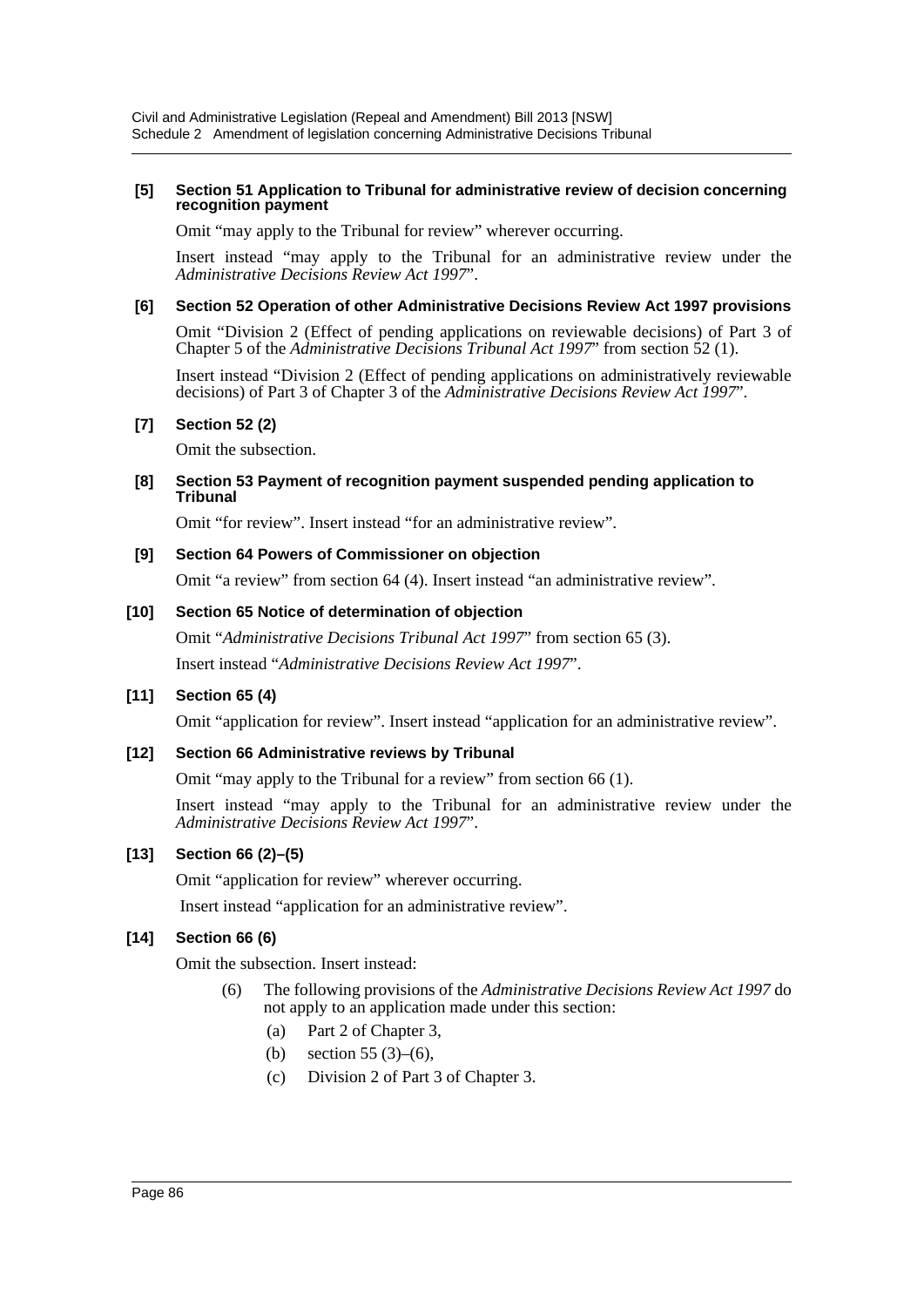#### **[15] Section 66 (7)**

Omit "*Administrative Decisions Tribunal Act 1997*". Insert instead "*Administrative Decisions Review Act 1997*".

# **[16] Section 67 Powers of Civil and Administrative Tribunal on administrative review**

Omit "a review" from section 67 (1). Insert instead "an administrative review".

## **[17] Section 67 (2)**

Omit the subsection. Insert instead:

(2) Subsection (1) does not limit the generality of Division 3 of Part 3 of Chapter 3 of the *Administrative Decisions Review Act 1997*".

#### **[18] Section 67 (3)**

Omit "applicant for review". Insert instead "applicant for the administrative review".

#### **[19] Section 70 Costs in review proceedings**

Omit the section.

**[20] Section 71 Orders for restitution to be subject to administrative review of relevant approvals of victims support**

Omit "review" wherever occurring in section 71 (1) (a) and (2).

Insert instead "an administrative review".

## **2.150 Victims Rights and Support Regulation 2013**

#### **[1] Clause 13**

Omit the clause. Insert instead:

#### **13 Costs and expenses**

Costs and expenses payable with respect to proceedings before the Civil and Administrative Tribunal under the Act relating to victims support are to be determined in accordance with section 60 of the *Civil and Administrative Tribunal Act 2013*.

**Note.** This clause replaces so much of clause 20 of Schedule 2 to the Act as relates to cost and expenses payable in respect of proceedings for victims support under the Act.

#### **[2] Clause 16 Appeals against determinations regarding applications for statutory compensation**

Omit "Administrative Decisions Tribunal" from clause 16 (4) (b).

Insert instead "Civil and Administrative Tribunal".

## **2.151 Weapons Prohibition Act 1998 No 127**

#### **[1] Section 35 Administrative review by Civil and Administrative Tribunal of certain decisions**

Omit "may apply to the Administrative Decisions Tribunal for a review" from section  $35(1)$ .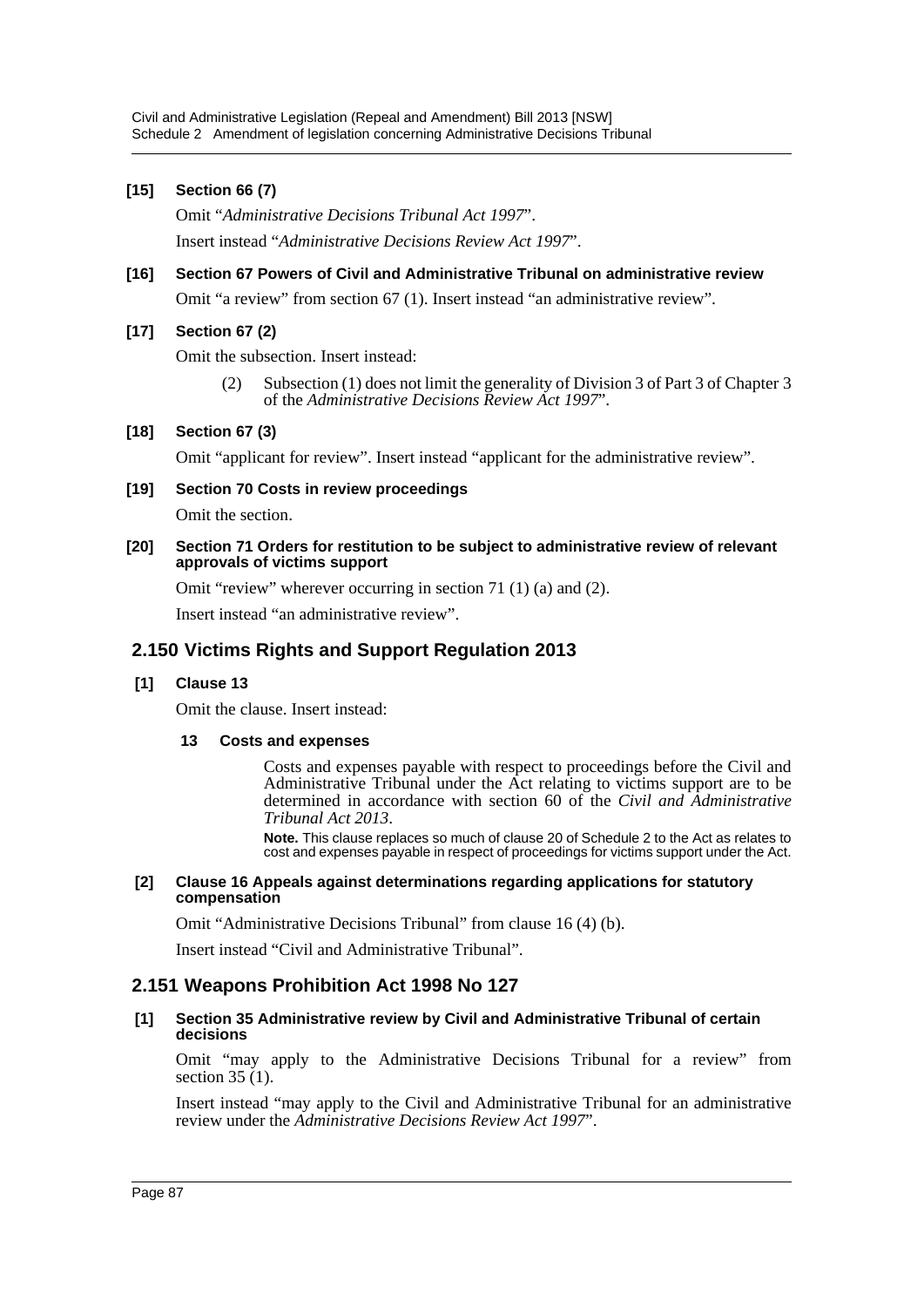## **[2] Section 35 (2)**

Omit the subsection. Insert instead:

- (2) The following provisions of the *Administrative Decisions Review Act 1997* do not apply to an application to the Civil and Administrative Tribunal for an administrative review of a refusal to issue a permit, or the revocation or suspension of a permit, that was made on the grounds referred to in section 10 (3A):
	- (a) Part 2 of Chapter 3,
	- (b) section 58.

#### **[3] Section 35 (3)**

Omit "In determining an application for a review of any such decision, the Administrative Decisions Tribunal:".

Insert instead "In determining an application for an administrative review of any such decision, the Civil and Administrative Tribunal (and any Appeal Panel of the Tribunal in determining any internal appeal against such a review under the *Civil and Administrative Tribunal Act 2013*):".

## **[4] Section 35 (3) (b)**

Omit "applicant for review". Insert instead "applicant for the administrative review".

## **2.152 Wool, Hide and Skin Dealers Act 2004 No 7**

#### **Section 15 Administrative review by Civil and Administrative Tribunal**

Omit "may apply to the Administrative Decisions Tribunal for a review".

Insert instead "may apply to the Civil and Administrative Tribunal for an administrative review under the *Administrative Decisions Review Act 1997*".

## **2.153 Work Health and Safety Act 2011 No 10**

#### **[1] Section 276 Regulation-making powers**

Insert after section 276 (3):

(4) The Minister is not to recommend the making of a regulation containing provisions that confer jurisdiction of the Civil and Administrative Tribunal to exercise functions unless the Minister certifies that the Minister administering the *Civil and Administrative Tribunal Act 2013* has agreed to the provisions.

#### **[2] Schedule 3 Regulation-making powers**

Insert at the end of clause 14 (c):

, and

(d) conferring jurisdiction on the Civil and Administrative Tribunal to conduct administrative reviews under the *Administrative Decisions Review Act 1997*.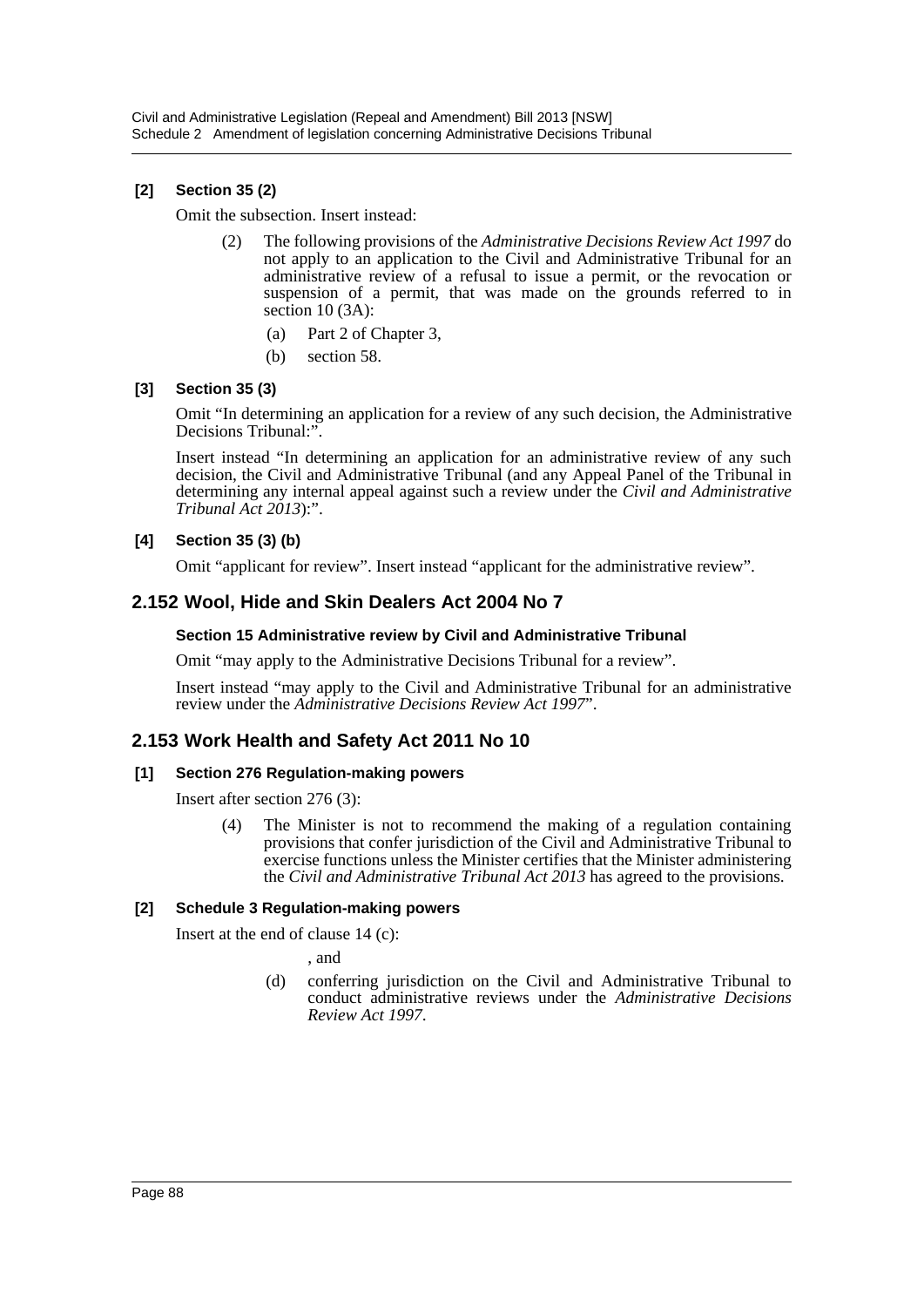## **2.154 Work Health and Safety (Mines) Act 2013 No 54**

## **[1] Section 76 Regulations**

Insert after section 76 (5):

(6) The Minister is not to recommend the making of a regulation containing provisions that confer jurisdiction of the Civil and Administrative Tribunal to exercise functions unless the Minister certifies that the Minister administering the *Civil and Administrative Tribunal Act 2013* has agreed to the provisions.

## **[2] Schedule 2 Regulation-making powers**

Omit "Administrative Decisions Tribunal to conduct reviews under the regulations" from clause 3.

Insert instead "Civil and Administrative Tribunal to conduct administrative reviews under the *Administrative Decisions Review Act 1997*".

## **2.155 Work Health and Safety Regulation 2011**

## **[1] Clause 105 Status of licence during review**

Omit "Administrative Decisions Tribunal" from clause 105 (5) (b). Insert instead "Civil and Administrative Tribunal".

## **[2] Clause 280 Status of registration during review**

Omit "Administrative Decisions Tribunal" from clause 280 (5) (b). Insert instead "Civil and Administrative Tribunal".

## **[3] Clause 519 Status of licence during review**

Omit "Administrative Decisions Tribunal" from clause 519 (5) (b). Insert instead "Civil and Administrative Tribunal".

## **[4] Clause 599 Status of major hazard facility licence during review**

Omit "Administrative Decisions Tribunal" from clause 599 (3) (b). Insert instead "Civil and Administrative Tribunal".

## **[5] Clause 683 Application for external review**

Omit "may apply to the Administrative Decisions Tribunal for review" from clause 683 (1).

Insert instead "may apply to the Civil and Administrative Tribunal for an administrative review under the *Administrative Decisions Review Act 1997*".

## **[6] Section 683 (2) (b)**

Omit "Administrative Decisions Tribunal". Insert instead "Civil and Administrative Tribunal".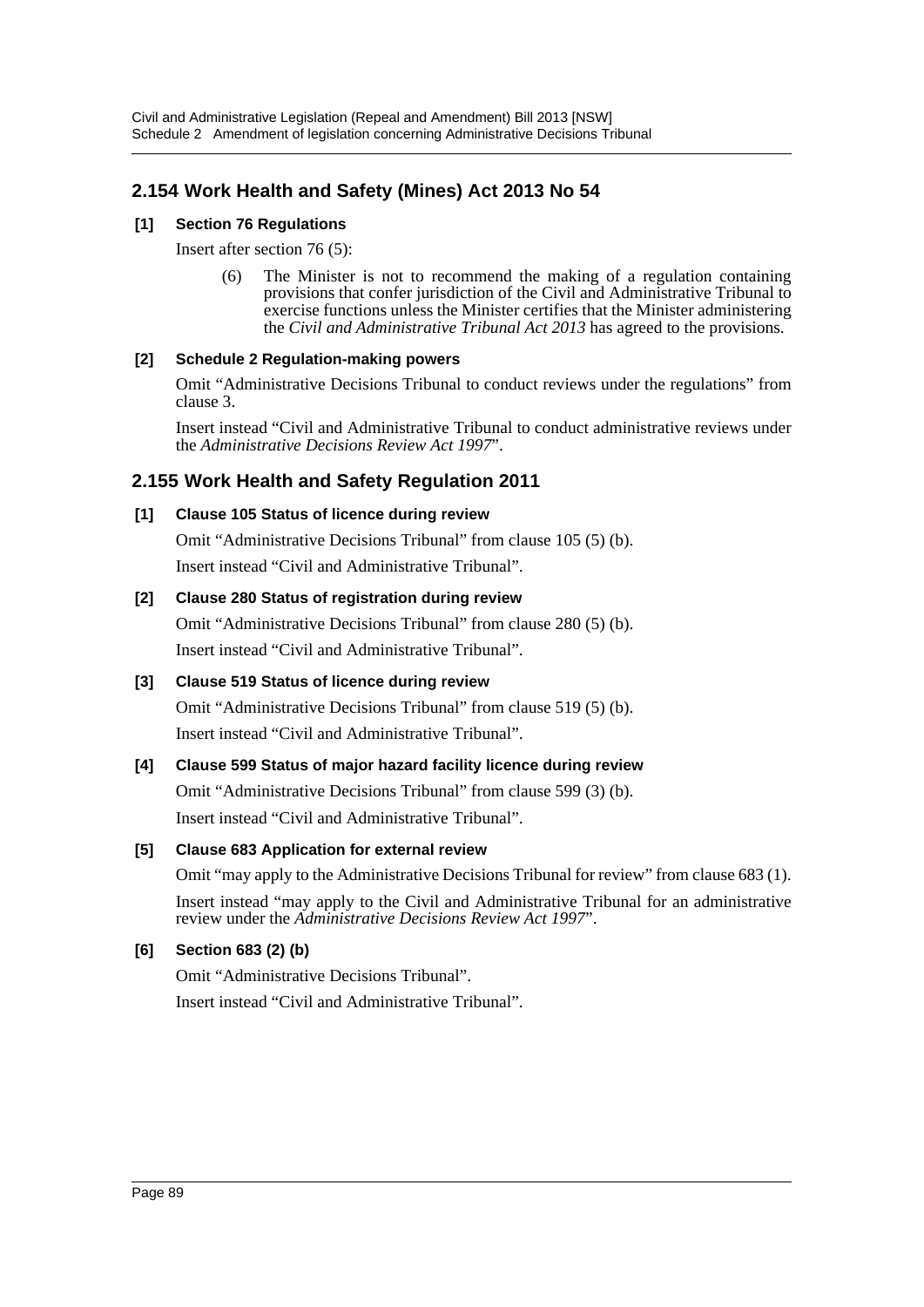## **2.156 Workplace Injury Management and Workers Compensation Act 1998 No 86**

### **[1] Section 45A Injury management consultants**

Omit "may apply to the Administrative Decisions Tribunal for a review" from section  $45\text{\AA}$  (6).

Insert instead "may apply to the Civil and Administrative Tribunal for an administrative review under the *Administrative Decisions Review Act 1997*".

#### **[2] Section 230A Premium Discount Schemes**

Omit "a review by the Administrative Decisions Tribunal under the *Administrative Decisions Tribunal Act 1997*" from section 230A (4) (b).

Insert instead "an administrative review by the Civil and Administrative Tribunal under the *Administrative Decisions Review Act 1997*".

## **[3] Section 230A (4A)**

Insert after section 230A (4):

(4A) The Minister is not to recommend the making of a regulation containing provisions for the purposes of subsection (4) (b) unless the Minister certifies that the Minister administering the *Civil and Administrative Tribunal Act 2013* has agreed to the provisions.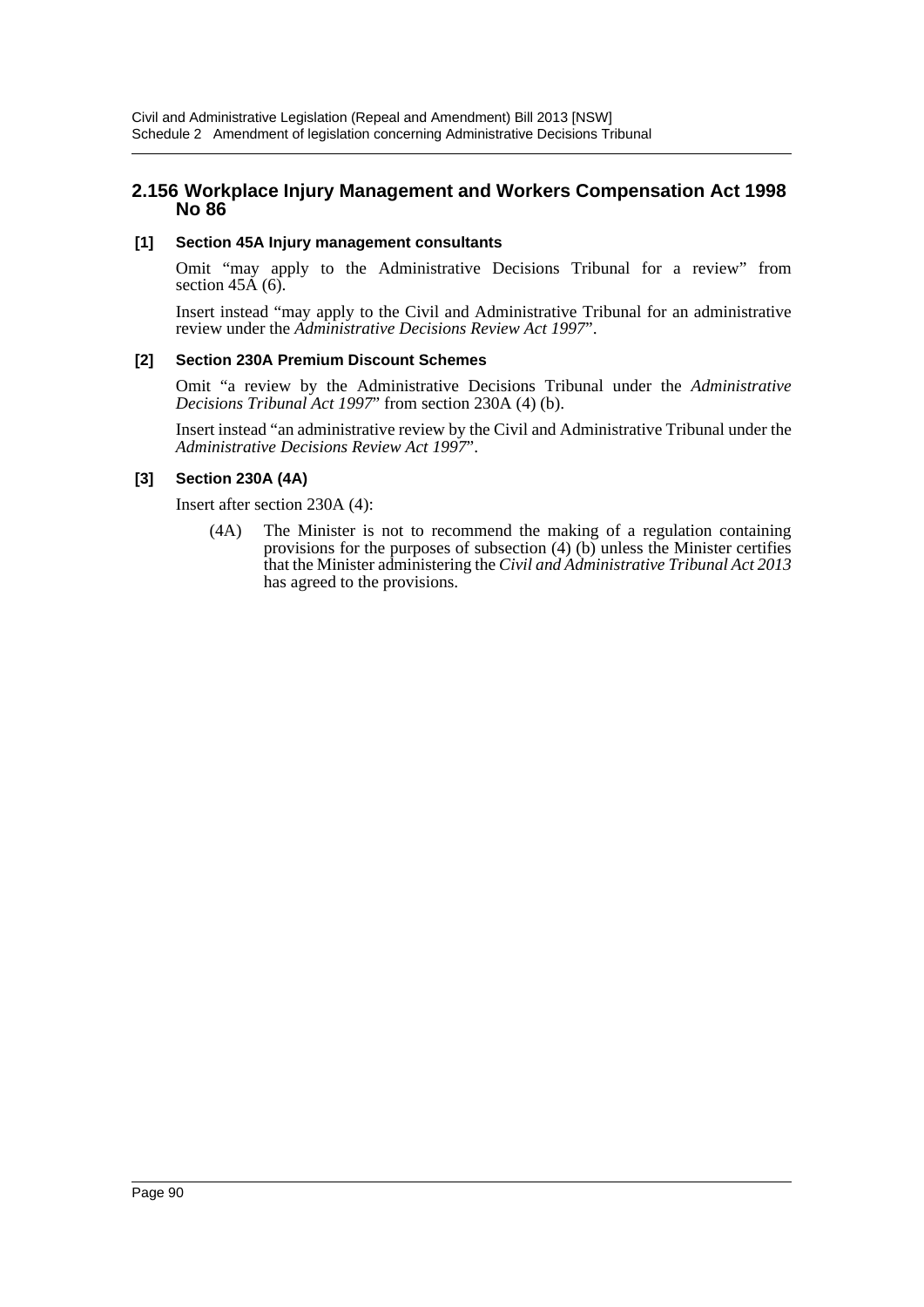# **Schedule 3 Amendment of legislation concerning Charity Referees**

## **3.1 Dormant Funds Act 1942 No 25**

**[1] Long title**

Omit "and of Charity Referees".

#### **[2] Section 2 Definitions**

Insert in alphabetical order in section 2 (1):

*Tribunal* means the Civil and Administrative Tribunal.

#### **[3] Section 2 (2)**

Insert after section 2 (1):

- (2) Notes included in this Act do not form part of this Act.
- **[4] Section 3 Certain Acts not affected**

Omit section 3 (2).

- **[5] Section 5 Charity Referees** Omit the section.
- **[6] Section 13 Proposals—dormant fund exceeding \$10,000**

Insert "**Notice of proposals under section 11**" as the heading to section 13 (1).

## **[7] Section 13 (1) (c)**

Omit "Charity Referees". Insert instead "Tribunal".

## **[8] Section 13 (2)–(8)**

Omit section 13 (2)–(3). Insert instead:

#### (2) **Procedure if no request for referral to Tribunal received**

The following provisions apply if the Commissioner does not receive a request for the proposals to be referred to the Tribunal within the time specified in the notice for the making of such a request:

- (a) the Commissioner must forward a copy of the proposals to the Attorney General,
- (b) the Attorney General may:
	- (i) approve the proposals, or
	- (ii) refer the proposals back to the Commissioner for further consideration, or
	- (iii) request that the Commissioner refer the proposals to the Tribunal for its consideration,
- (c) the Commissioner must sign the draft order (which then has effect as an order made under this Act) if the Attorney General has approved of the proposals (whether as originally submitted or after they have been referred back for further consideration by the Commissioner).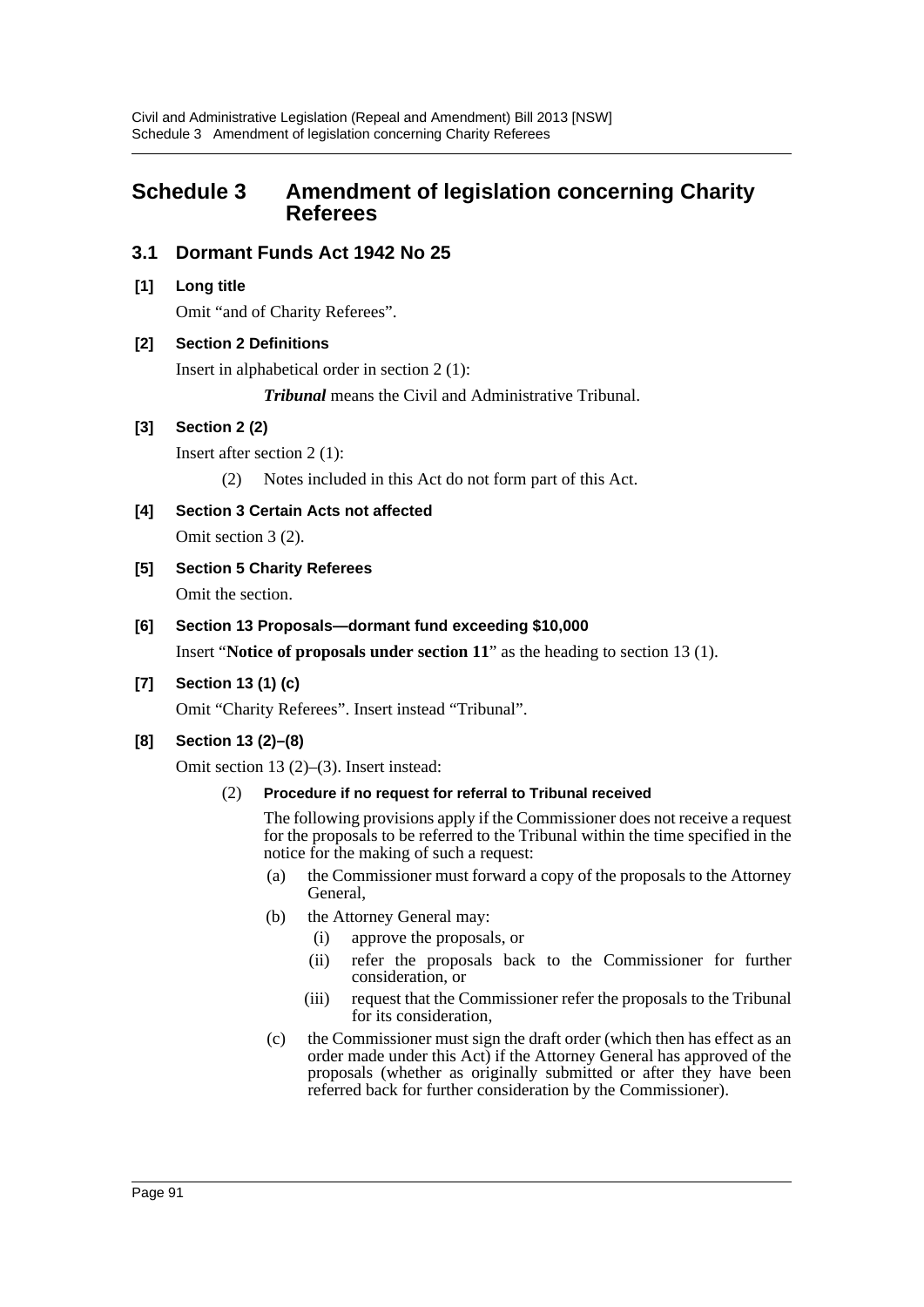#### (3) **Procedure if request for referral to Tribunal received**

The following provisions apply if the Commissioner receives a request for the proposals to be referred to the Tribunal within the time specified in the notice for the making of such a request:

- (a) the Commissioner must forward a copy of the proposals to the Attorney General,
- (b) the Commissioner must refer the proposals to the Tribunal for its consideration.

#### (4) **Role of Tribunal**

If proposals are referred to the Tribunal for its consideration, the Tribunal may consider the proposals and any representations that are made to the Tribunal about them by the following persons:

- (a) the person at whose request the Commissioner referred the proposals,
- (b) the Commissioner,
- (c) if the Attorney General did not request the referral—the Attorney General.
- (5) The Tribunal may:
	- (a) approve the proposals, or
	- (b) vary or amend the proposals, or
	- (c) formulate new proposals.
- (6) The proposals that are finally approved by the Tribunal must be in the form of an order and may make provision with respect to any of the matters referred to in section 11 $(2)$ .

**Note.** Section 15 makes provision for the effect of an order under this section.

- (7) A person who has made a request that any proposals be referred to the Tribunal may, at any time before the Tribunal has completed its consideration of the proposals, deliver or send to the Commissioner a request in writing to have the reference withdrawn.
- (8) If a reference is withdrawn, the proposals are to be dealt with as if no request for the proposals to be referred to the Tribunal had been received within the time specified in the notice.

#### **[9] Section 14 Supplementary order as assurance, transfer etc**

Omit "Charity Referees" wherever occurring. Insert instead "Tribunal".

#### **[10] Section 15 Effect of order**

Omit "Charity Referees" wherever occurring. Insert instead "Tribunal".

#### **[11] Part 4**

Omit the Part. Insert instead:

## **Part 4 Appeals**

#### **15B Appeals to Tribunal**

- (1) Any person who is dissatisfied with any of the following decisions of the Commissioner may appeal to the Tribunal against the decision:
	- (a) a determination under section 5A,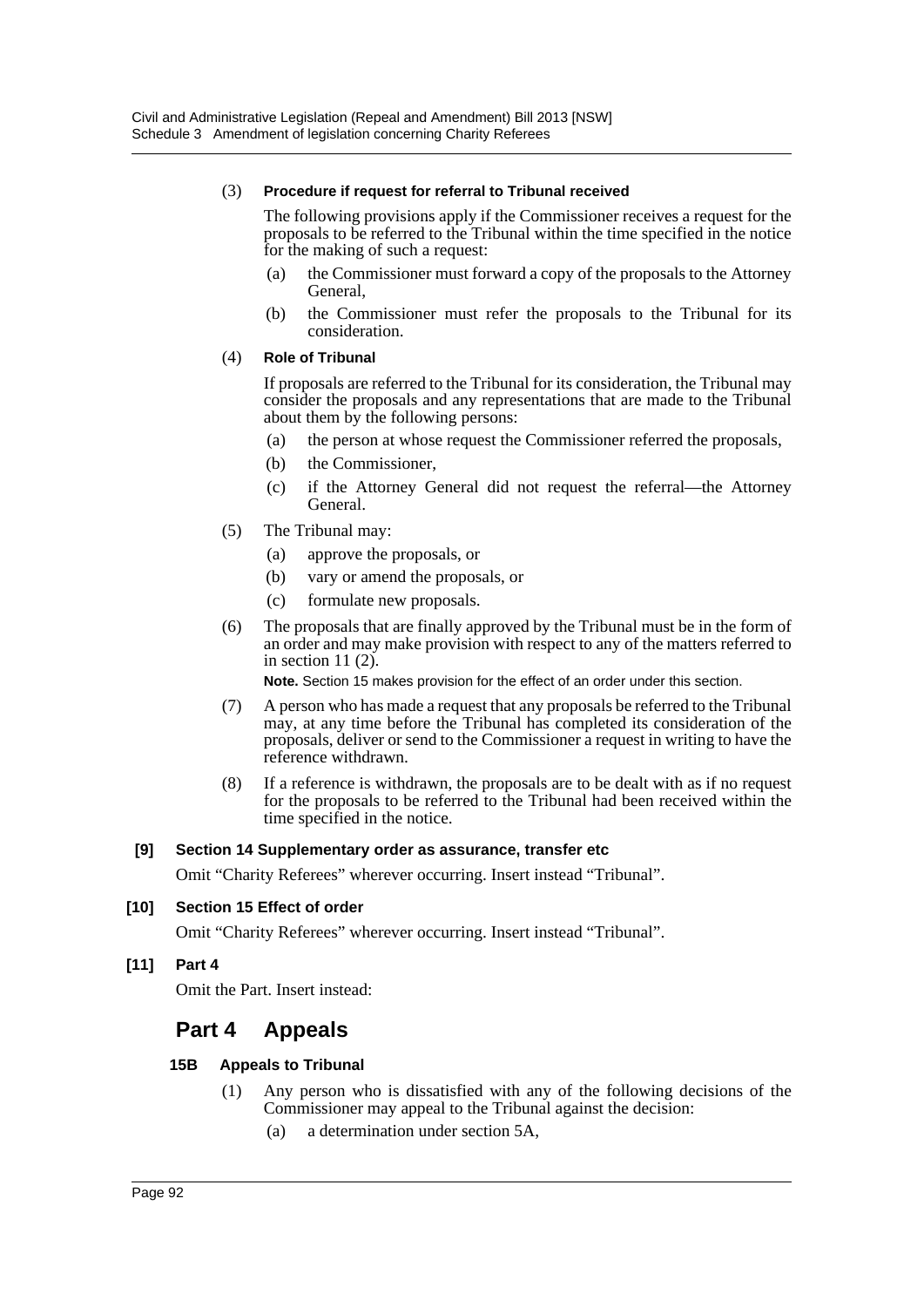(b) a decision of the Commissioner revoking a determination under section 5A.

**Note.** An appeal under this section is an external appeal to the Tribunal for the purposes of the *Civil and Administrative Tribunal Act 2013*.

- (2) An appeal is to be dealt with by way of a new hearing. Fresh evidence, or evidence in addition to or substitution for the evidence on which the determination or decision appealed from was based, may, with the leave of the Tribunal, be given on the appeal.
- (3) In determining an appeal, the Tribunal may make any of the following orders:
	- (a) an order confirming the decision on appeal,
	- (b) an order quashing the decision on appeal, and, in the case of a determination under section 5A, substituting such other determination as the Commissioner could have made on the matter to which the appeal relates,
	- (c) an order remitting the matter to the Commissioner to be dealt with in accordance with the directions of the Tribunal.
- (4) An order that quashes a decision revoking a determination made under section 5A has the effect of reinstating the determination to which the decision relates.

#### **[12] Section 17 Commissioner not bound by laws of evidence**

Omit "the Commissioner and the Charity Referees" and "their minds".

Insert instead "the Commissioner" and "the Commissioner's mind", respectively.

- **[13] Section 18 Commissioner and Tribunal not bound to follow Cy-pres principle** Omit "Charity Referees". Insert instead "Tribunal".
- **[14] Section 19 Regulations** Omit section 19 (2).

## **3.2 Dormant Funds Regulation 2009**

#### **[1] Clause 3 Interpretation**

Omit the definition of *Prothonotary* from clause 3 (1).

- **[2] Clause 4 Nomination of Charity Referee by State Executive of the RSL** Omit the clause.
- **[3] Clause 5 Determinations**

Omit clause 5 (2)–(7).

- **[4] Clause 7 Request for referral to the Charity Referees of Commissioner's proposal** Omit the clause.
- **[5] Clause 8 Allowances**

Omit the clause.

**[6] Clause 9 Service of notices** Omit the clause.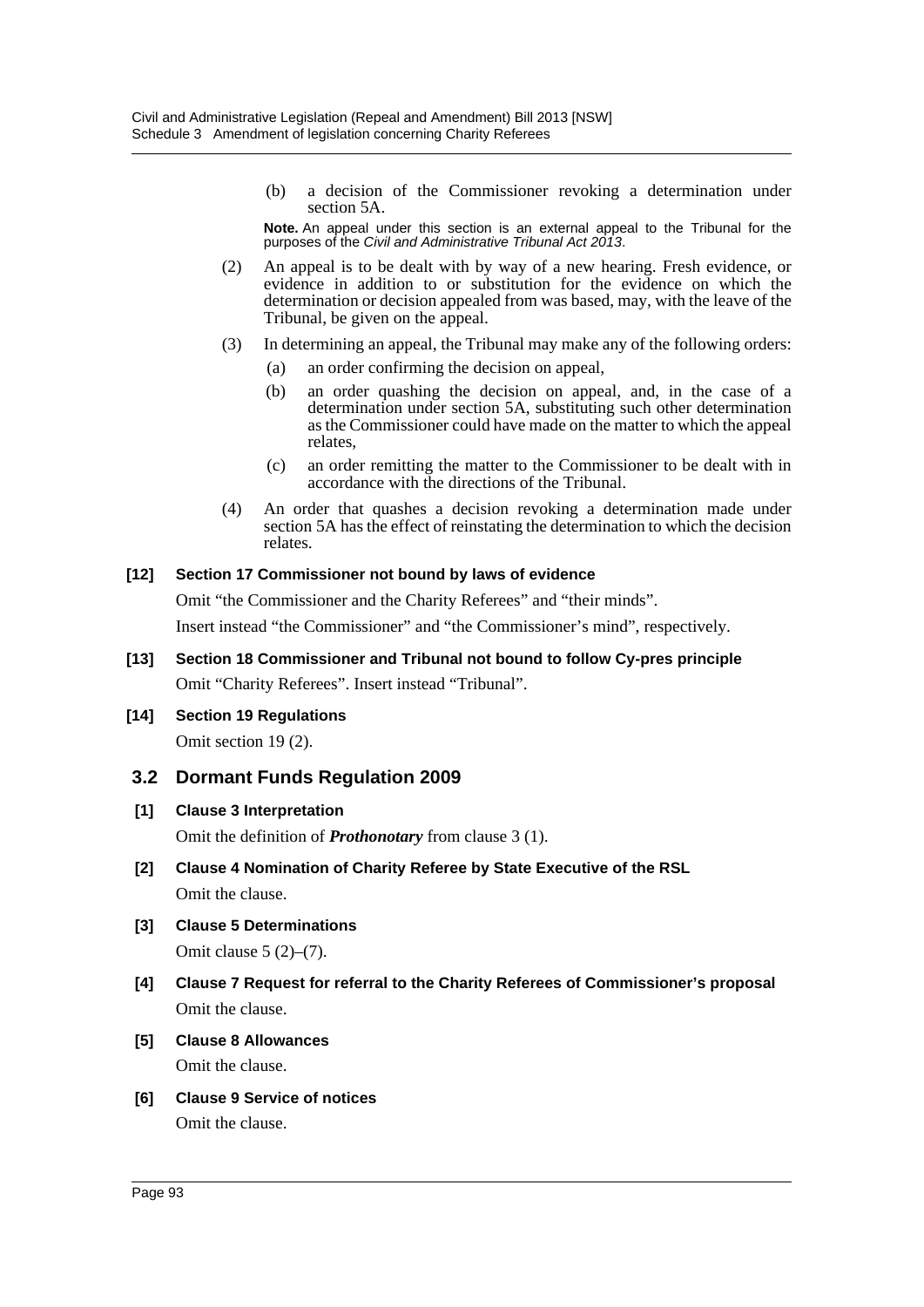# **3.3 Government Information (Public Access) Regulation 2009**

## **Schedule 3 Agencies declared to be part of other agencies**

Omit the matter relating to a Charity Referee appointed under the *Dormant Funds Act 1942*.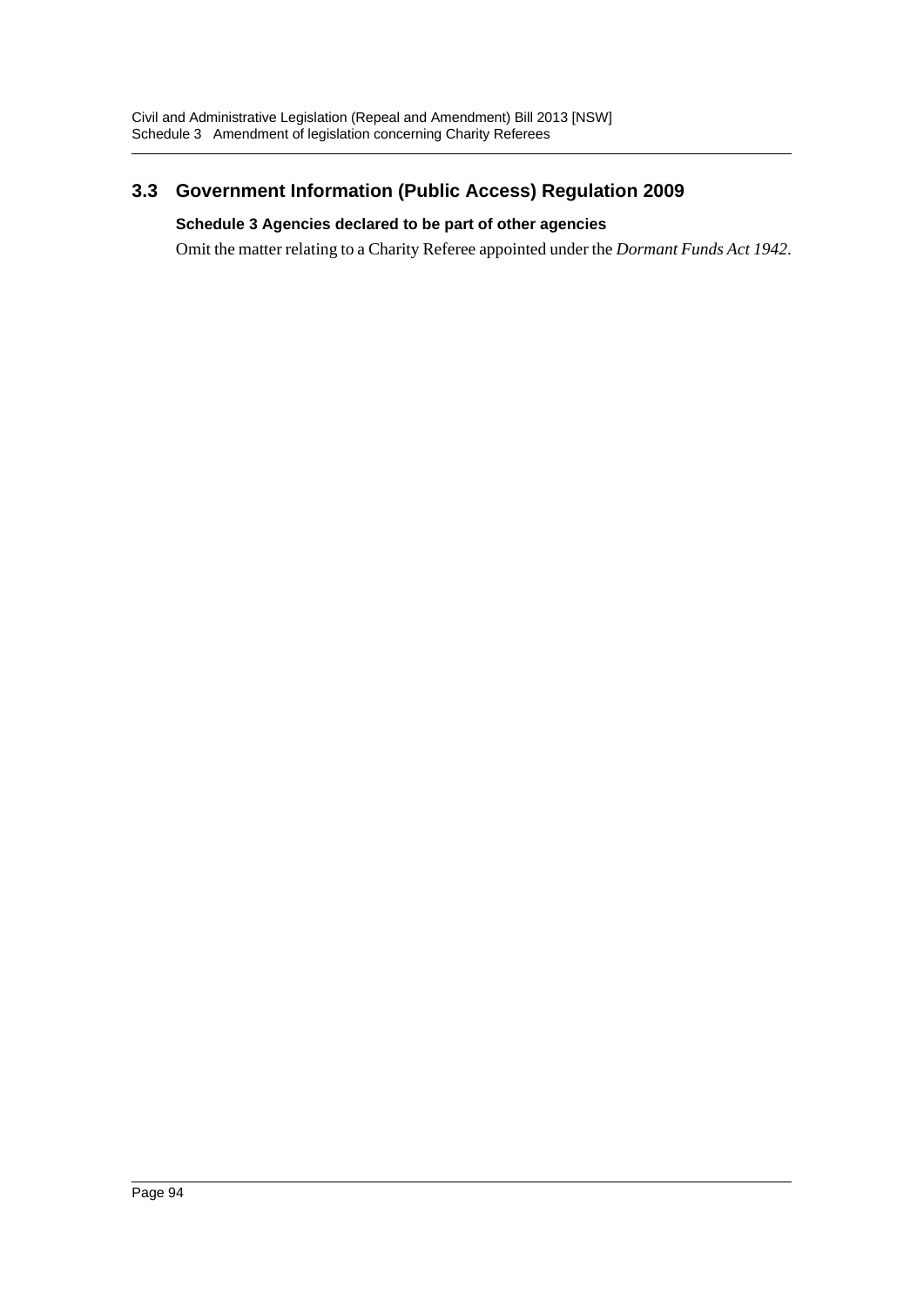# **Schedule 4 Amendment of legislation concerning Consumer, Trader and Tenancy Tribunal**

## **4.1 Agricultural Tenancies Act 1990 No 64**

## **[1] Section 3 Objects**

Omit "Consumer, Trader and Tenancy Tribunal" from section 3 (c). Insert instead "Civil and Administrative Tribunal".

## **[2] Section 4 Definitions**

Omit the definition of *Tribunal* from section 4 (1). Insert instead: *Tribunal* means the Civil and Administrative Tribunal.

## **[3] Section 21 Orders that may be made by Tribunal**

Omit "*Consumer, Trader and Tenancy Tribunal Act 2001*" from section 21 (6). Insert instead "*Civil and Administrative Tribunal Act 2013*".

**[4] Section 22 Matters to be dealt with by alternative dispute resolution at first instance** Omit the section.

## **[5] Section 28 Service of documents**

Omit "by the *Consumer, Trader and Tenancy Tribunal Act 2001*" from section 28 (3). Insert instead "by or under the *Civil and Administrative Tribunal Act 2013*".

## **4.2 Architects Act 2003 No 89**

**Section 36 Form of complaint** Omit section 36 (2) (e).

## **4.3 Boarding Houses Act 2012 No 74**

# **[1] Section 28 Proprietor's obligation to ensure written occupancy agreement**

Omit "Consumer, Trader and Tenancy Tribunal" from the note at the end of the section. Insert instead "Civil and Administrative Tribunal".

**[2] Section 32 Applications to Civil and Administrative Tribunal for dispute resolution** Omit "Consumer, Trader and Tenancy Tribunal" from section 32 (1). Insert instead "Civil and Administrative Tribunal".

## **[3] Section 33 Order for written occupancy agreement** Omit "Consumer, Trader and Tenancy Tribunal" from section 33 (1). Insert instead "Civil and Administrative Tribunal".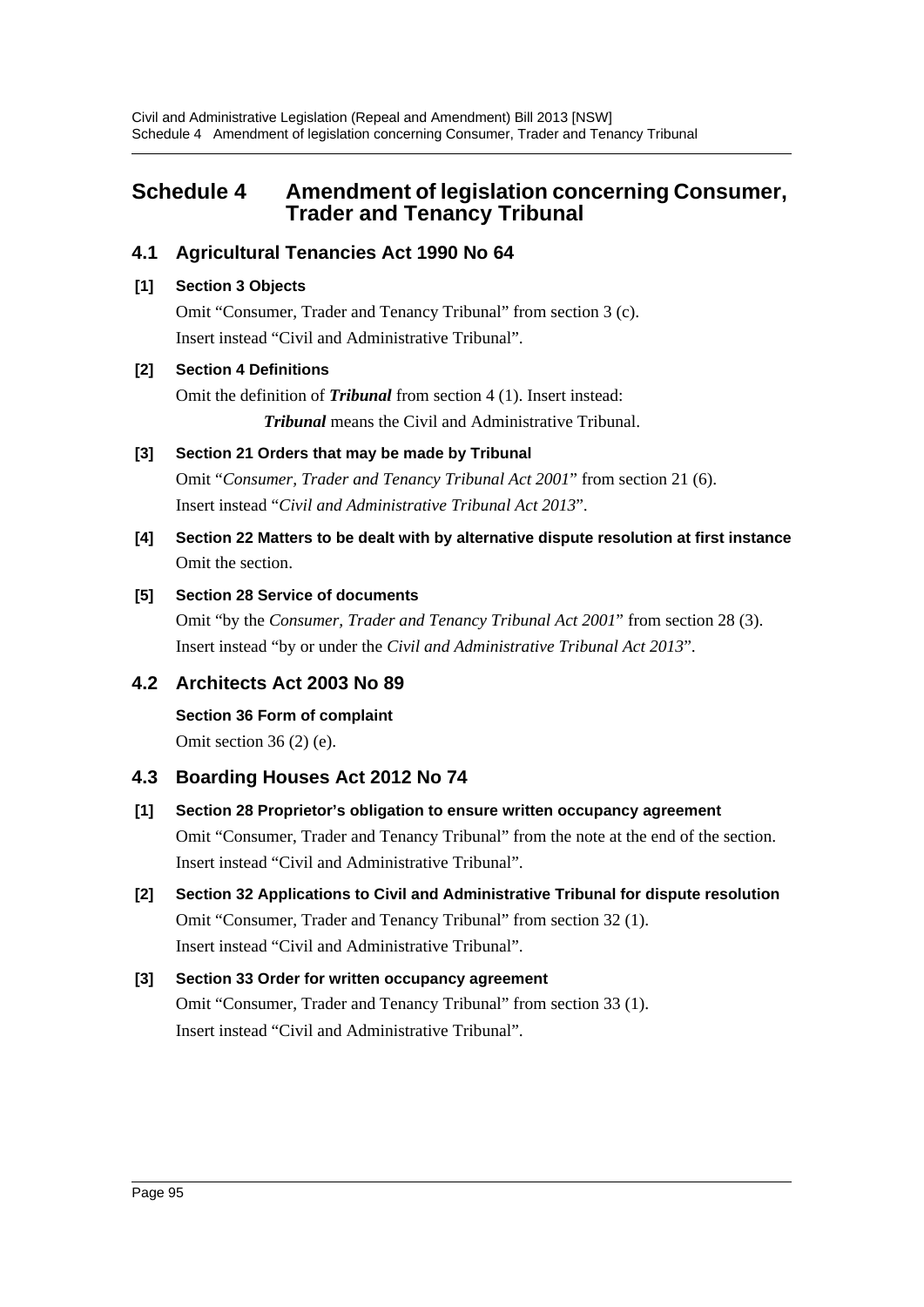## **4.4 Community Land Development Act 1989 No 201**

## **[1] Section 3 Definitions**

Omit the definition of *Tribunal* from section 3 (1). Insert instead: *Tribunal* means the Civil and Administrative Tribunal.

## **[2] Section 40 Recording of certain orders**

Omit "Registrar" from paragraph (a) of the definition of *certified* in section 40 (5). Insert instead "principal registrar".

## **4.5 Community Land Management Act 1989 No 202**

## **[1] Section 3 Definitions**

Omit the definitions of *Deputy Registrar* and *Registrar* from section 3 (1). Insert in alphabetical order:

*principal registrar* means the principal registrar of the Tribunal.

## **[2] Section 3 (1), definition of "Tribunal"**

Omit the definition. Insert instead:

*Tribunal* means the Civil and Administrative Tribunal.

## **[3] Sections 63 (1), 64, 70B–70CA, 75 (2), 87 (4) and 100**

Omit "Registrar" wherever occurring. Insert instead "principal registrar".

# **[4] Part 4, Division 2A, heading**

Omit "**Registrar**". Insert instead "**principal registrar**".

**[5] Section 75B Investigations and proceedings before the Tribunal** Omit the section.

## **[6] Section 87 Amendment or revocation of order of Tribunal**

Omit section 87 (3). Insert instead:

(3) The application must be lodged with the principal registrar.

## **[7] Section 87 (6)**

Omit "the Registrar, Tribunal or District Court".

Insert instead "the principal registrar or the Tribunal".

## **[8] Section 88**

Omit the section. Insert instead:

## **88 Appeal against order of Adjudicator**

- (1) Each of the following persons may appeal against an order made by an Adjudicator under this Division:
	- (a) the applicant for the order,
	- (b) a person who made a written submission on the application for the order,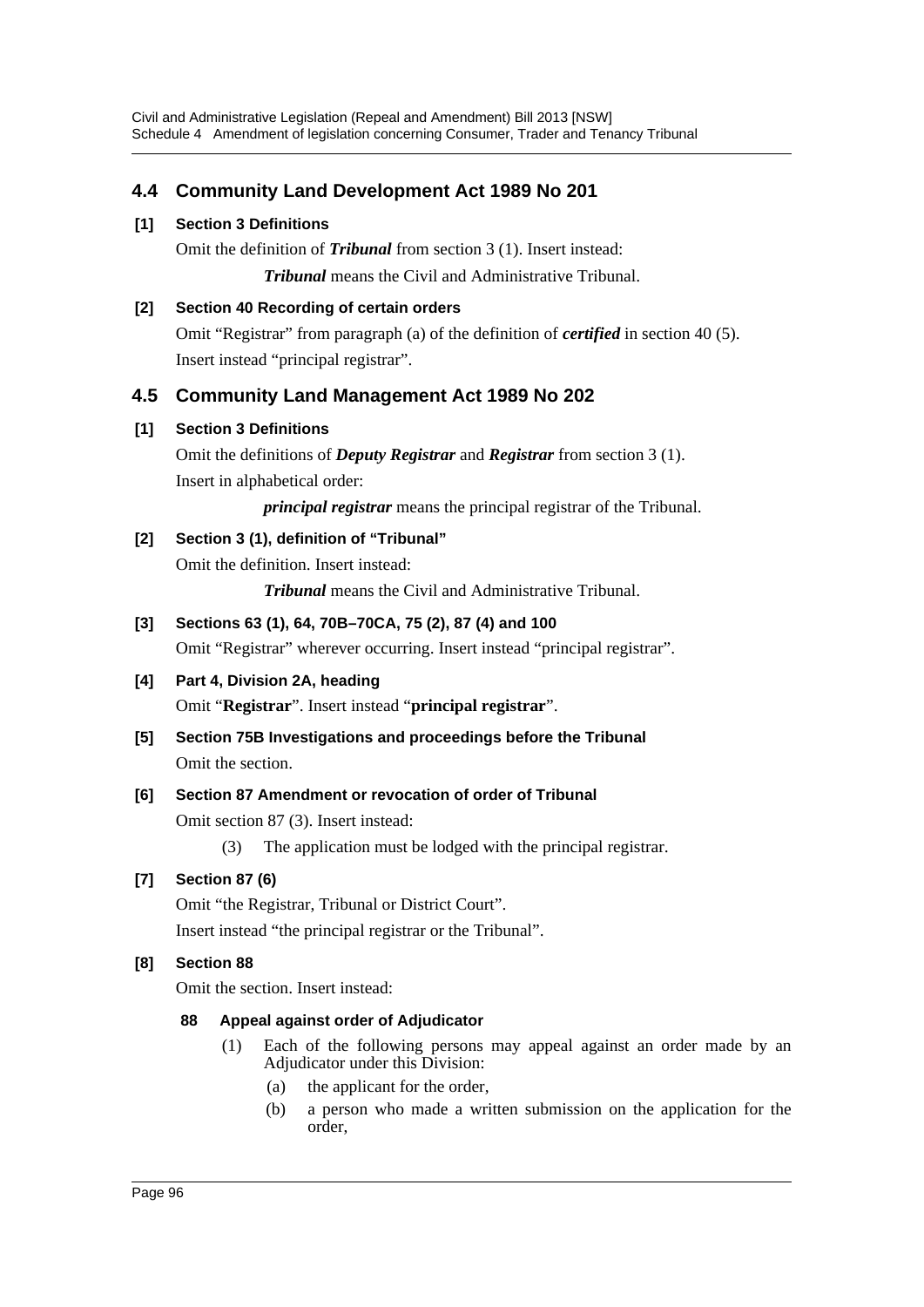(c) a person bound by the order.

**Note.** An appeal under this section is an external appeal to the Tribunal for the purposes of the *Civil and Administrative Tribunal Act 2013*.

- (2) The only ground of appeal against the granting of an interim order is that the Adjudicator acted unreasonably.
- (3) An appeal must be lodged:
	- (a) in the case of appeal against an order dismissing an application—not later than 21 days after the order takes effect, or
	- (b) in the case of an appeal against any other order:
		- (i) not later than 21 days after the order takes effect, or
		- (ii) by leave of the Tribunal (given on sufficient cause being shown why the notice was not lodged within the time limited by paragraph (a))—not later than 90 days after the order takes effect.
- (4) Section 41 of the *Civil and Administrative Tribunal Act 2013* does not apply in relation to the periods referred to in subsection (3).

#### **[9] Section 89 Procedure after appeal is lodged**

Omit the section.

- **[10] Section 90 Stay of proceedings** Omit the section.
- **[11] Part 4, Division 6 General provisions relating to Tribunal** Omit the Division.

#### **[12] Section 97E Payment of civil penalties**

Insert after section 97E (3):

(4) This section applies despite anything to the contrary in section 78 (Recovery of amounts ordered to be paid) of the *Civil and Administrative Tribunal Act 2013*.

#### **[13] Section 100 Resolution purporting to alter effect of order**

Omit section 100 (3). Insert instead:

(3) An application to the Tribunal for an order authorising a motion for submission to a general meeting may be made by any person who, at the time of the application, could have applied for the order to which the proposed motion relates.

#### **[14] Section 100 (5)**

Omit "the Registrar, Tribunal or District Court".

Insert instead "the principal registrar or the Tribunal".

#### **[15] Section 104 Orders relating to costs**

Omit the section.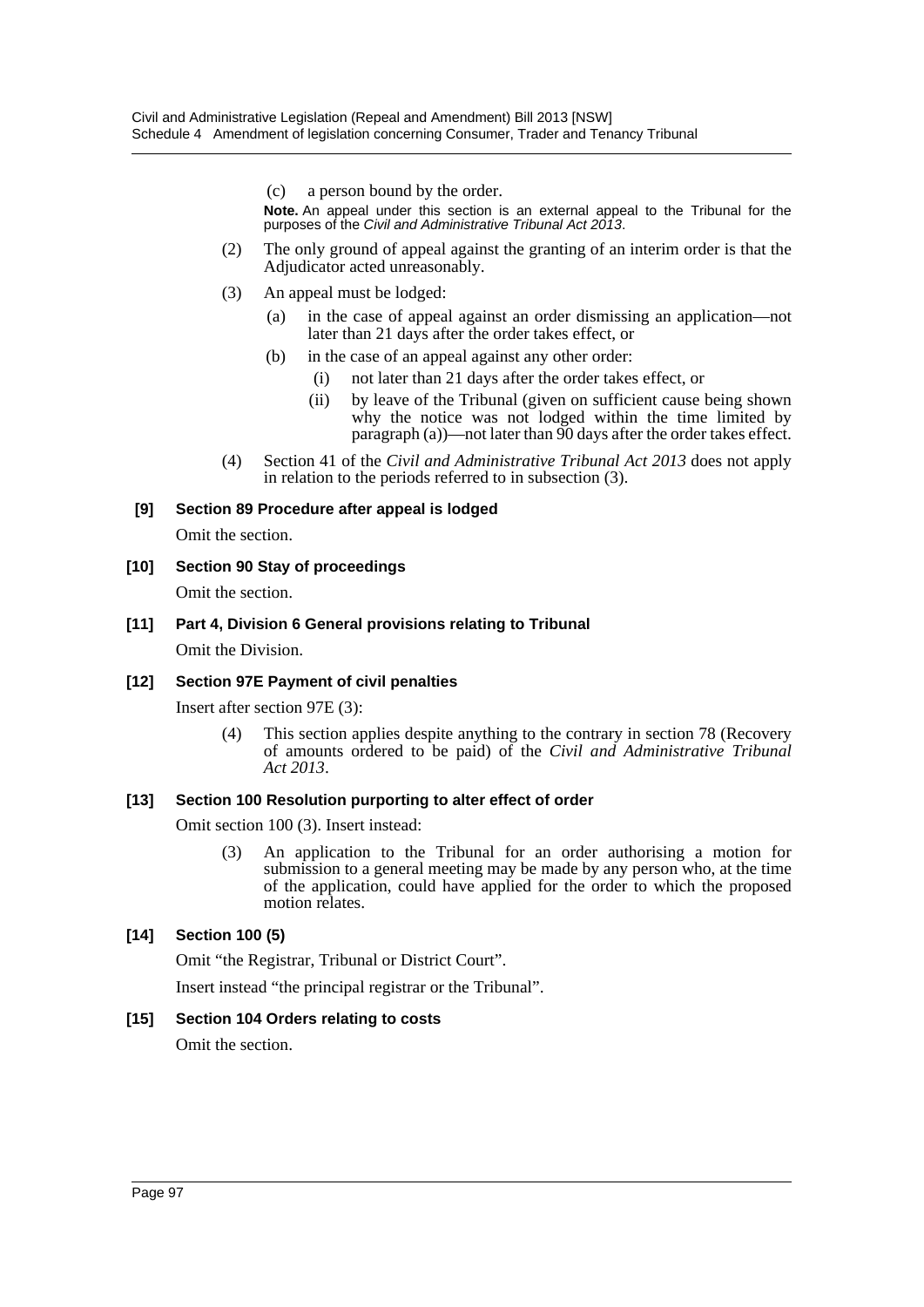Civil and Administrative Legislation (Repeal and Amendment) Bill 2013 [NSW] Schedule 4 Amendment of legislation concerning Consumer, Trader and Tenancy Tribunal

#### **[16] Section 105 Expenses in proceedings under this Part**

Omit "or the District Court" from section 105 (4).

Insert instead "(or on an internal appeal to an Appeal Panel of the Tribunal or an appeal to the Supreme Court from the Tribunal)".

### **[17] Section 108 Appeal to District Court**

Omit the section.

- **[18] Section 109J Delegation of functions of Adjudicators** Omit the section.
- **[19] Part 5A, Division 4 Registrar** Omit the Division.

#### **4.6 Community Land Management Regulation 2007**

**[1] Clause 19 Conduct of proceedings before Tribunal**

Omit the clause.

**[2] Clause 20 Further modification of applied provisions of Consumer, Trader and Tenancy Tribunal Act 2001 and regulations: section 91A (1)**

Omit the clause.

#### **[3] Clause 22 Waiver and remission of fees**

Omit "Registrar" wherever occurring in clause 22 (2). Insert instead "principal registrar".

#### **[4] Schedule 2 Fees**

Omit items 4 and 6.

**[5] Schedule 2, item 8** Omit "or the Tribunal".

## **4.7 Consumer Claims Act 1998 No 162**

#### **[1] Section 3 Definitions**

Omit the definition of *Tribunal* from section 3 (1). Insert instead:

*Tribunal* means the Civil and Administrative Tribunal.

#### **[2] Section 6 Application for determination**

Omit ", in accordance with the regulations,".

#### **[3] Section 8 Tribunal orders**

Omit "section 28 (5) of the *Consumer, Trader and Tenancy Tribunal Act 2001*" from section 8 (5).

Insert instead "section 55 (Dismissal of proceedings) of the *Civil and Administrative Tribunal Act 2013*".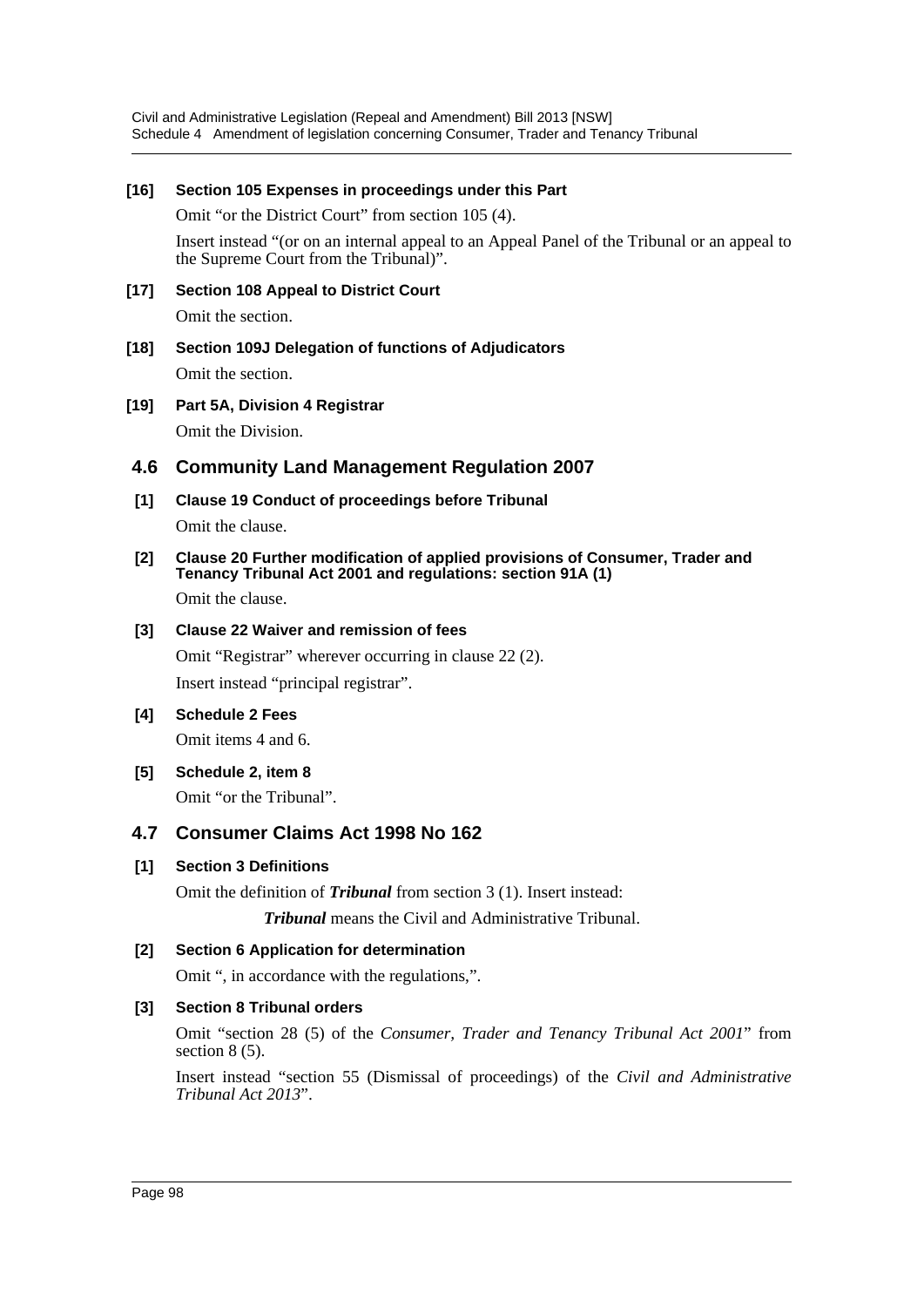**[4] Section 15 Certain matters to be reported to President of Tribunal or to Minister** Omit "Chairperson" wherever occurring in section 15 (1) and (2).

Insert instead "President".

## **[5] Schedule 1 Savings and transitional provisions**

Insert in alphabetical order in clause 9:

*Tribunal* means the former Consumer, Trader and Tenancy Tribunal.

## **4.8 Consumer Claims Regulation 2007**

#### **Clause 4 Applications**

Omit the clause.

## **4.9 Contracts Review Act 1980 No 16**

#### **Section 4 Definitions**

Omit the definition of *Tribunal* from section 4 (1). Insert instead:

*Tribunal* means the Civil and Administrative Tribunal.

## **4.10 Conveyancers Licensing Act 2003 No 3**

#### **[1] Section 3 Definitions**

Omit the definition of *Tribunal*. Insert instead:

*Tribunal* means the Civil and Administrative Tribunal.

#### **[2] Section 43 Notifying Tribunal about costs dispute**

Omit "fee prescribed by the regulations" from section 43 (2).

Insert instead "fee prescribed by the regulations under the *Civil and Administrative Tribunal Act 2013* for an application to the Tribunal in its Consumer and Commercial Division (unless the fee is waived or postponed under that Act)".

#### **[3] Section 44 Attempts to resolve costs dispute**

Omit "Chairperson" from section 44 (3). Insert instead "President".

## **[4] Section 44 (5)**

Omit the subsection. Insert instead:

(5) Nothing in this section prevents the Tribunal using (or requiring the use of) resolution processes under the *Civil and Administrative Tribunal Act 2013* to resolve a costs dispute.

## **[5] Section 47 Application for determination of costs dispute**

Omit ", in accordance with the regulations, and on payment of the prescribed fee,".

#### **[6] Section 48 Preliminary procedure must be followed**

Omit "Chairperson". Insert instead "President".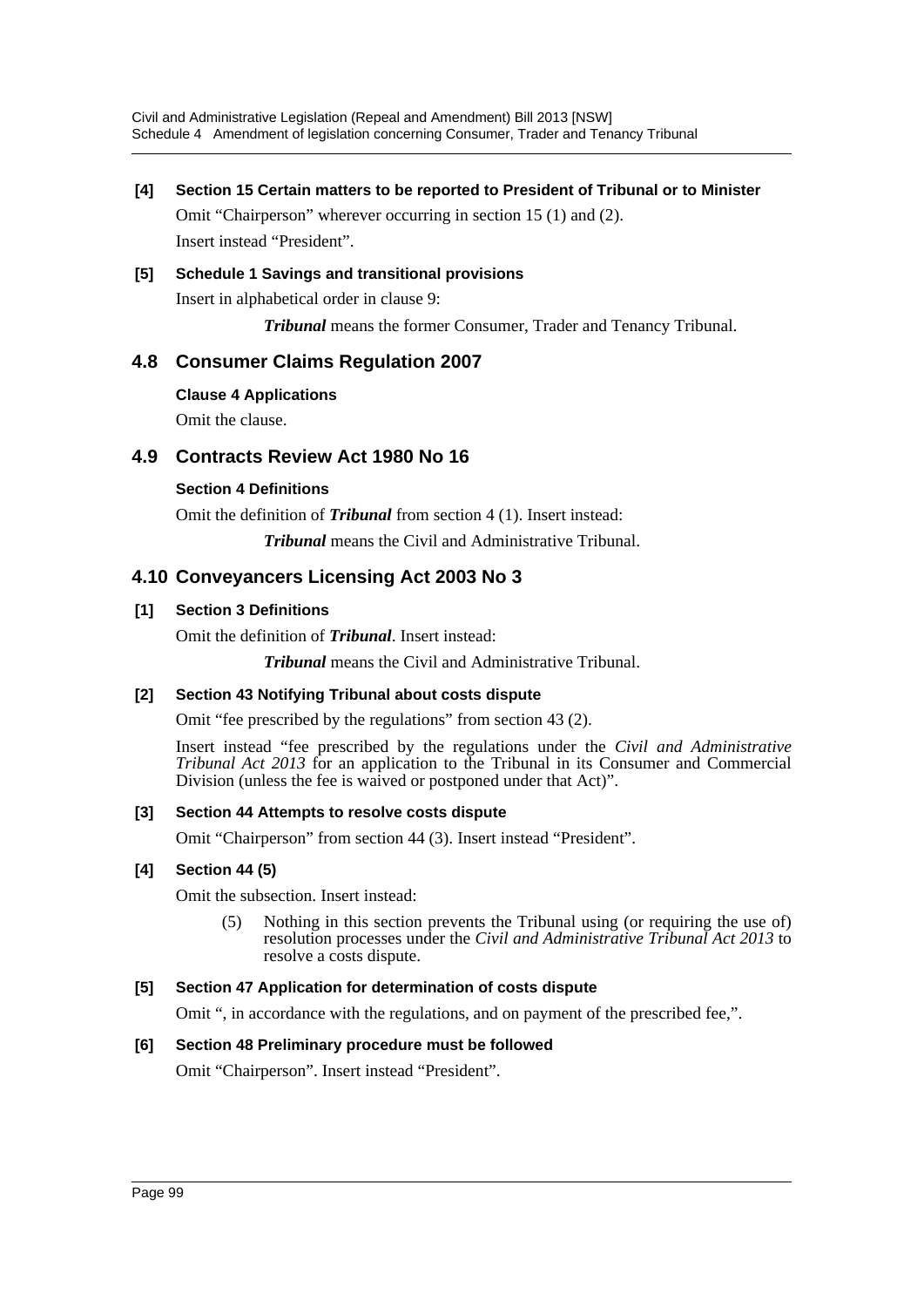### **[7] Section 49, heading**

Omit "**Consumer, Trader and Tenancy Tribunal**".

Insert instead "**Civil and Administrative Tribunal**".

**[8] Section 50 Tribunal to be chiefly responsible for resolving costs disputes**

Omit "section 23 of the *Consumer, Trader and Tenancy Tribunal Act 2001*" from section 50 (3).

Insert instead "clauses 5 and 6 of Schedule 4 to the *Civil and Administrative Tribunal Act 2013*".

## **4.11 Conveyancers Licensing Regulation 2006**

#### **[1] Clause 12 Notifying Tribunal of costs dispute**

Omit "of section 24 (2) of the *Consumer, Trader and Tenancy Tribunal Act 2001*" from clause 12 (a).

Insert instead "under the *Civil and Administrative Tribunal Act 2013*".

- **[2] Clause 13 Fee for notifying Tribunal of costs dispute** Omit the clause.
- **[3] Clause 15 Application for determination of costs dispute** Omit the clause.
- **[4] Clause 16 Fee for application for determination of costs dispute** Omit the clause.
- **[5] Clause 17 Transfer of proceedings to or from other courts or tribunals**

Omit "Registrar" wherever occurring. Insert instead "principal registrar".

## **4.12 Credit (Commonwealth Powers) Act 2010 No 6**

#### **Schedule 3 Savings, transitional and other provisions**

Insert at the end of clause 12:

- (2) The functions of the Consumer, Trader and Tenancy Tribunal under subclause (1) become, on and from the establishment day (within the meaning of the *Civil and Administrative Tribunal Act 2013*), the functions of the Civil and Administrative Tribunal.
- (3) The provisions of subclause (2) are in addition to, and do not derogate from, the provisions of Part 2 of Schedule 1 to the *Civil and Administrative Tribunal Act 2013*.

## **4.13 Electricity Supply Act 1995 No 94**

## **Section 96A Review of certain decisions under energy ombudsman scheme**

Omit section 96A (4). Insert instead:

(4) This section does not affect the jurisdiction of the Civil and Administrative Tribunal.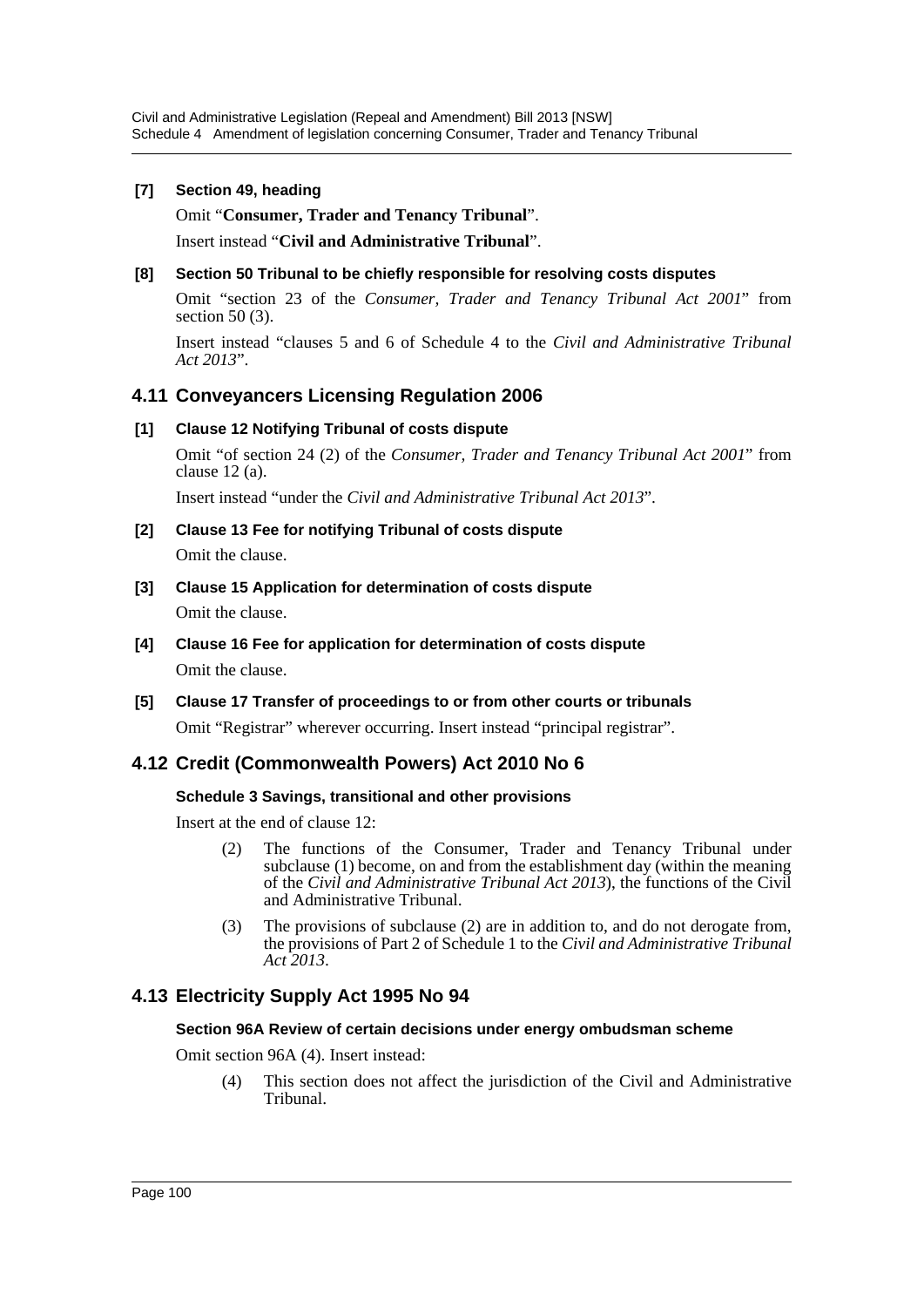## **4.14 Electronic Transactions (ECM Courts) Order 2005**

### **[1] Clause 3 Definitions**

Omit the definition of *CTTT Online* from clause 3 (1). Insert in alphabetical order:

*NCAT Online* means the electronic case management system of that name that has been established under clause 2 of Schedule 1 to the Act.

#### **[2] Clause 7**

Omit the clause. Insert instead:

#### **7 Authority to use NCAT Online**

Pursuant to clause 3 of Schedule 1 to the Act, NCAT Online is authorised to be used by any court specified in Column 1 of Schedule 4 for any purpose specified in Column 2 of that Schedule in relation to that court.

#### **[3] Schedule 4**

Omit the Schedule. Insert instead:

# **Schedule 4 Authority to use NCAT Online**

(Clause 7)

| Column 1                             | Column 2                                                                        |                                                                                                                                                                                |
|--------------------------------------|---------------------------------------------------------------------------------|--------------------------------------------------------------------------------------------------------------------------------------------------------------------------------|
| Court                                | <b>Purpose</b>                                                                  |                                                                                                                                                                                |
| Civil and Administrative<br>Tribunal | Use in proceedings in the Civil and Administrative Tribunal, but<br>only so as: |                                                                                                                                                                                |
|                                      | (a)                                                                             | to enable documents to be filed, issued, used and served in<br>electronic form, and                                                                                            |
|                                      | (b)                                                                             | to enable parties to the proceedings to communicate in<br>electronic form with other parties to the proceedings and<br>with the Civil and Administrative Tribunal, and         |
|                                      | (c)                                                                             | to enable information concerning the progress of the<br>proceedings to be provided in electronic form to parties to<br>the proceedings and to members of the public generally. |

## **4.15 Electronic Transactions Regulation 2012**

**Clause 8 Definition of "court" for purposes of Schedule 1 to the Act**

Omit "Consumer, Trader and Tenancy Tribunal" from clause 8 (3). Insert instead "Civil and Administrative Tribunal".

## **4.16 Fair Trading Act 1987 No 68**

#### **[1] Section 4 Definitions**

Omit the definition of *Tribunal* from section 4 (1). Insert instead:

*Tribunal* means the Civil and Administrative Tribunal.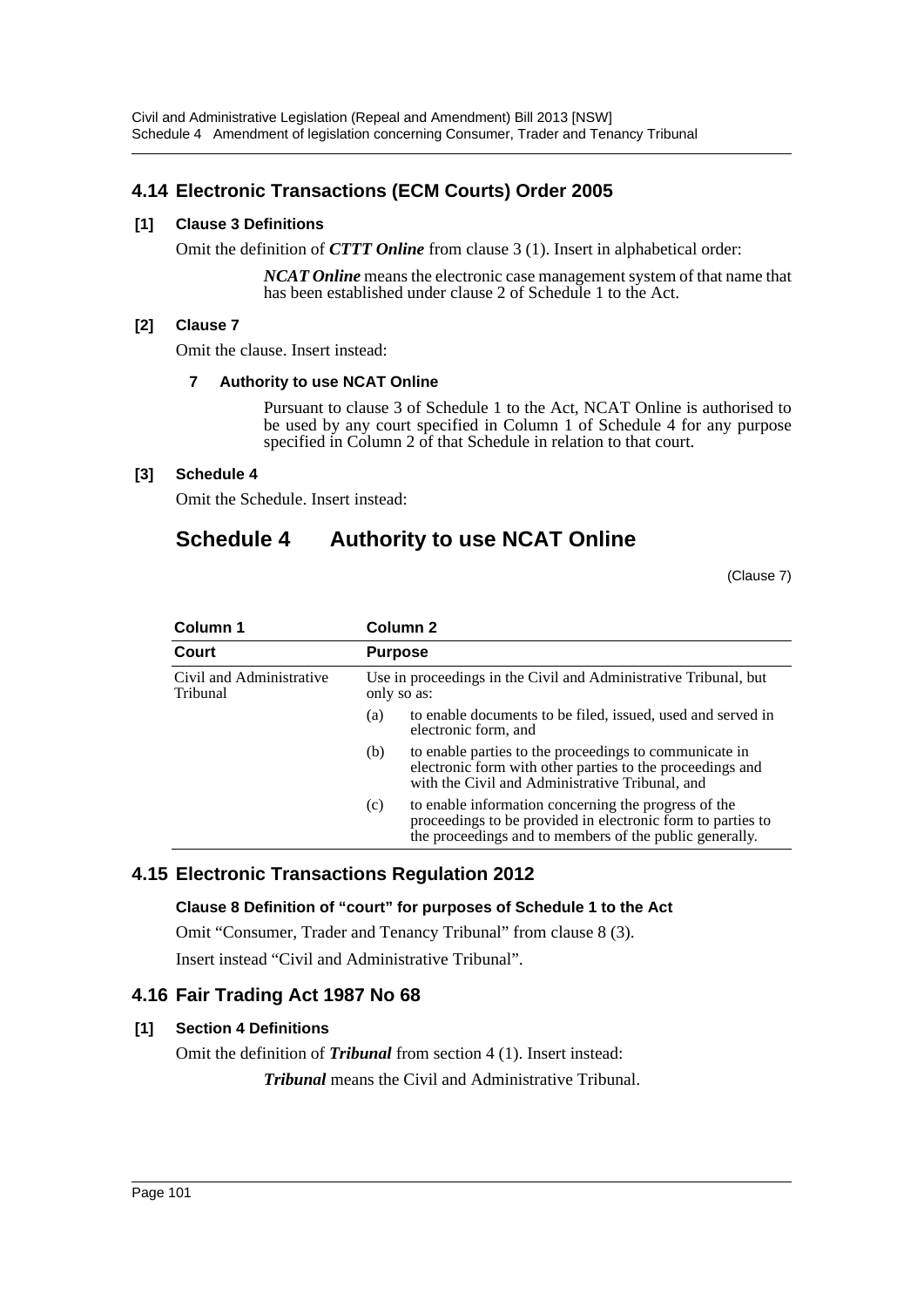# **[2] Section 71 Declarations by Supreme Court concerning unfair contract terms**

Omit "Consumer, Trader and Tenancy Tribunal" from the note to section 71 (3). Insert instead "Civil and Administrative Tribunal".

# **4.17 Government Information (Public Access) Regulation 2009**

## **Schedule 3 Agencies declared to be part of other agencies**

Omit the matter relating to the Consumer, Trader and Tenancy Tribunal.

## **4.18 Holiday Parks (Long-term Casual Occupation) Act 2002 No 88**

## **[1] Section 3 Definitions**

Omit the definition of *Tribunal* from section 3 (1). Insert instead:

*Tribunal* means the Civil and Administrative Tribunal.

## **[2] Section 30 Enforcement of orders for possession**

Omit "the Chairperson of the Tribunal, any other member of the Tribunal, the Registrar of the Tribunal or a Deputy Registrar of the Tribunal" from section  $30(1)$ .

Insert instead "the President of the Tribunal, any other member of the Tribunal or a registrar of the Tribunal".

## **[3] Section 47 Service of documents**

Omit section 47 (3).

## **[4] Section 48 Extension of time**

Insert after section 48 (2):

(3) The provisions of this section are in addition to, and do not derogate from, the provisions of section 41 (Extensions of time) of the *Civil and Administrative Tribunal Act 2013*.

## **[5] Schedule 1 Terms that are taken to be in every occupation agreement**

Omit "Consumer, Trader and Tenancy Tribunal" wherever occurring in clauses 23, 33 (b) and 36 (b).

Insert instead "Civil and Administrative Tribunal".

## **[6] Schedule 3 Savings and transitional provisions**

Insert before clause 1:

# **Part 1 Preliminary**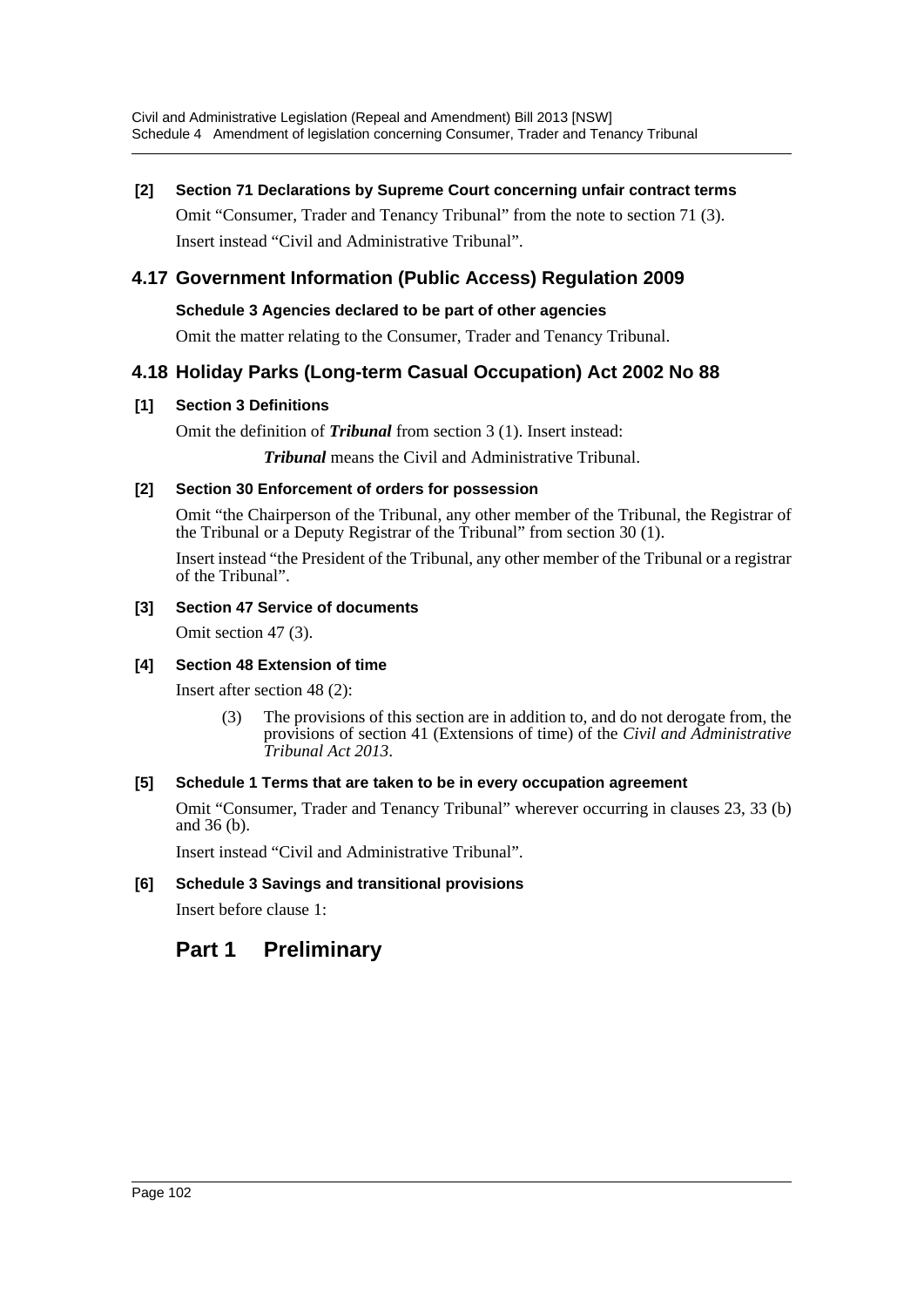## **[7] Schedule 3, Part 2**

Insert after clause 1:

## **Part 2 Provision consequent on enactment of Civil and Administrative Legislation (Repeal and Amendment) Act 2013**

### **2 References to former CTTT in existing occupancy agreements**

Any reference to the Consumer, Trader and Tenancy Tribunal in an occupancy agreement entered into before the commencement of the amendments to Schedule 1 made by the *Civil and Administrative Legislation (Repeal and Amendment) Act 2013* is to be read, on and after that commencement, as a reference to the Civil and Administrative Tribunal.

## **4.19 Holiday Parks (Long-term Casual Occupation) Regulation 2009**

### **[1] Schedule 1 Form**

Omit "Consumer, Trader and Tenancy Tribunal" wherever occurring. Insert instead "Civil and Administrative Tribunal".

#### **[2] Schedule 1**

Omit "Chairperson/Deputy Chairperson/Member/Registrar/Deputy Registrar".

Insert instead "President/Deputy President/Member/registrar".

## **4.20 Home Building Act 1989 No 147**

## **[1] Section 3 Definitions**

Omit the definition of *Tribunal* from section 3 (1). Insert instead:

*Tribunal* means the Civil and Administrative Tribunal.

#### **[2] Section 42A Automatic suspension of licence for failure to comply with order to pay money in relation to building claim**

Omit the note to section 42A (4). Insert instead:

**Note.** Section 43 (Effect of pending general applications and appeals) of the *Civil and Administrative Tribunal Act 2013* provides that a pending application to the Tribunal for a general decision with respect to a decision of another decision-maker does not affect the operation of (or prevent the taking of action to implement) the decision unless the Tribunal orders otherwise.

#### **[3] Section 48J Certain applications to be rejected**

Omit "Registrar" and "Chairperson" wherever occurring.

Insert instead "principal registrar" and "President", respectively.

#### **[4] Section 48K Jurisdiction of Tribunal in relation to building claims**

Omit "section 22 of the *Consumer, Trader and Tenancy Tribunal Act 2001*" from section 48K (9).

Insert instead "clause 5 (Relationship between Tribunal and courts and other bodies in connection with Division functions) of Schedule 4 to the *Civil and Administrative Tribunal Act 2013*".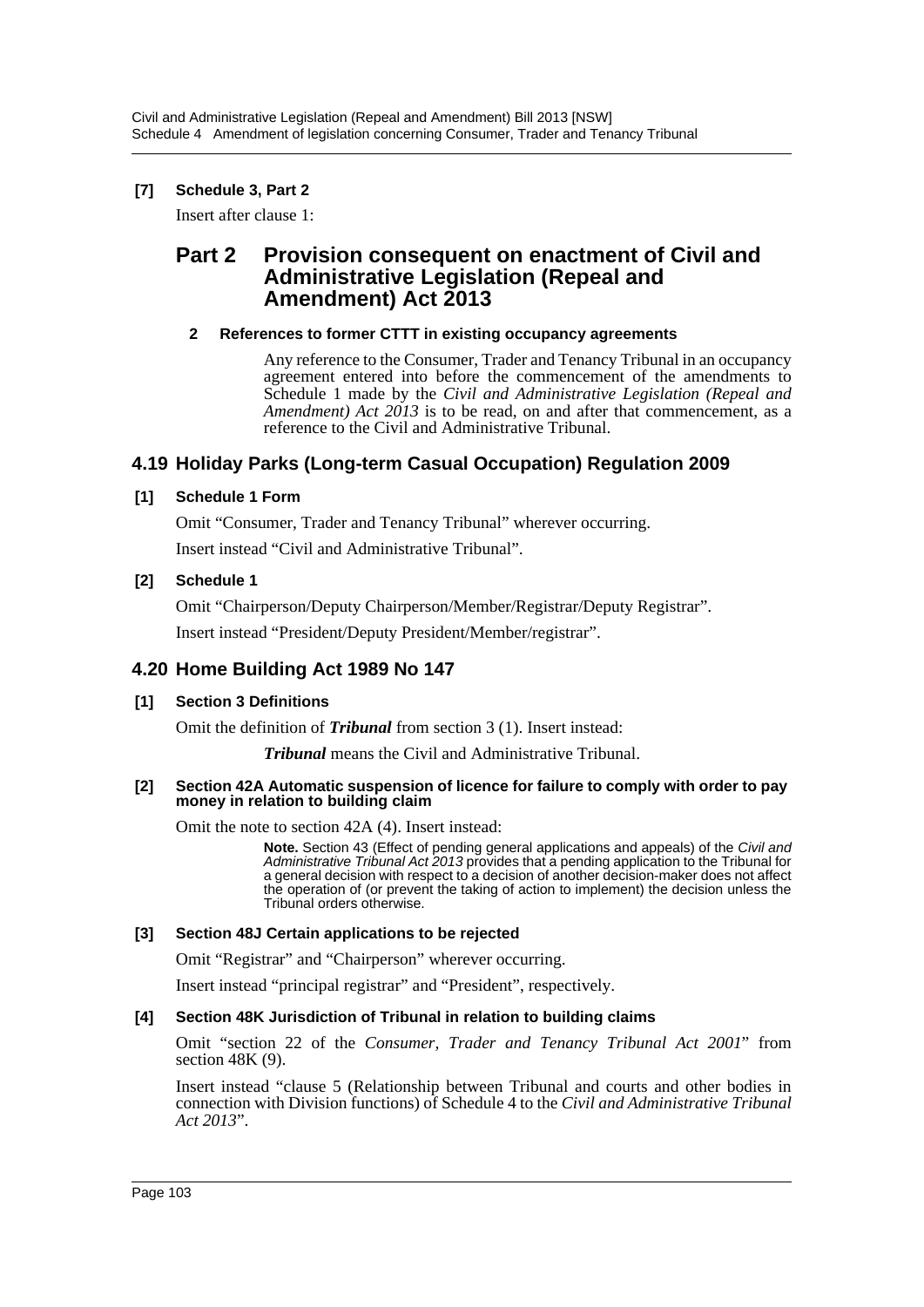#### **[5] Section 48L Tribunal to be chiefly responsible for resolving building claims**

Omit "section 23 of the *Consumer, Trader and Tenancy Tribunal Act 2001*" from section 48L (4).

Insert instead "clause 6 (Transfer of proceedings to courts or to other tribunals) of Schedule 4 to the *Civil and Administrative Tribunal Act 2013*".

#### **[6] Section 48P Power to adjourn proceedings where insurable event arises**

Insert after section 48P (3):

(4) The provisions of this section are in addition to, and do not derogate from, the provisions of section 51 (Adjournment of proceedings) of the *Civil and Administrative Tribunal Act 2013*.

#### **[7] Section 48Q Power to join persons as parties to proceedings**

Omit the section.

#### **[8] Section 85 Appeal to Tribunal**

Insert at the end of the section:

**Note.** An appeal under this Part is an external appeal to the Tribunal for the purposes of the *Civil and Administrative Tribunal Act 2013*.

- (2) An appeal under this Part is to be dealt with by way of rehearing and fresh evidence, or evidence in addition to or in substitution for the evidence received by the Director-General, may be given.
- (3) In determining an appeal under this Part, the Tribunal may make any of the following orders:
	- (a) an order confirming the decision, determination or order of the Director-General appealed against,
	- (b) an order substituting for that decision, determination or order any other decision, determination or order that the Director-General might have made.

#### **[9] Section 86 Time limits for appeals**

Omit "An appeal must be lodged with the registrar of the Tribunal" from section 86 (1). Insert instead "An appeal under this Part must be lodged".

#### **[10] Section 87 Conduct of appeal**

Omit the section.

- **[11] Section 88 Decision on appeal** Omit the section.
- **[12] Section 89 Finality of decision** Omit the section.

## **4.21 Home Building Regulation 2004**

## **[1] Clause 65 Insurance appeals**

Omit "registrar" from clause 65 (3). Insert instead "principal registrar".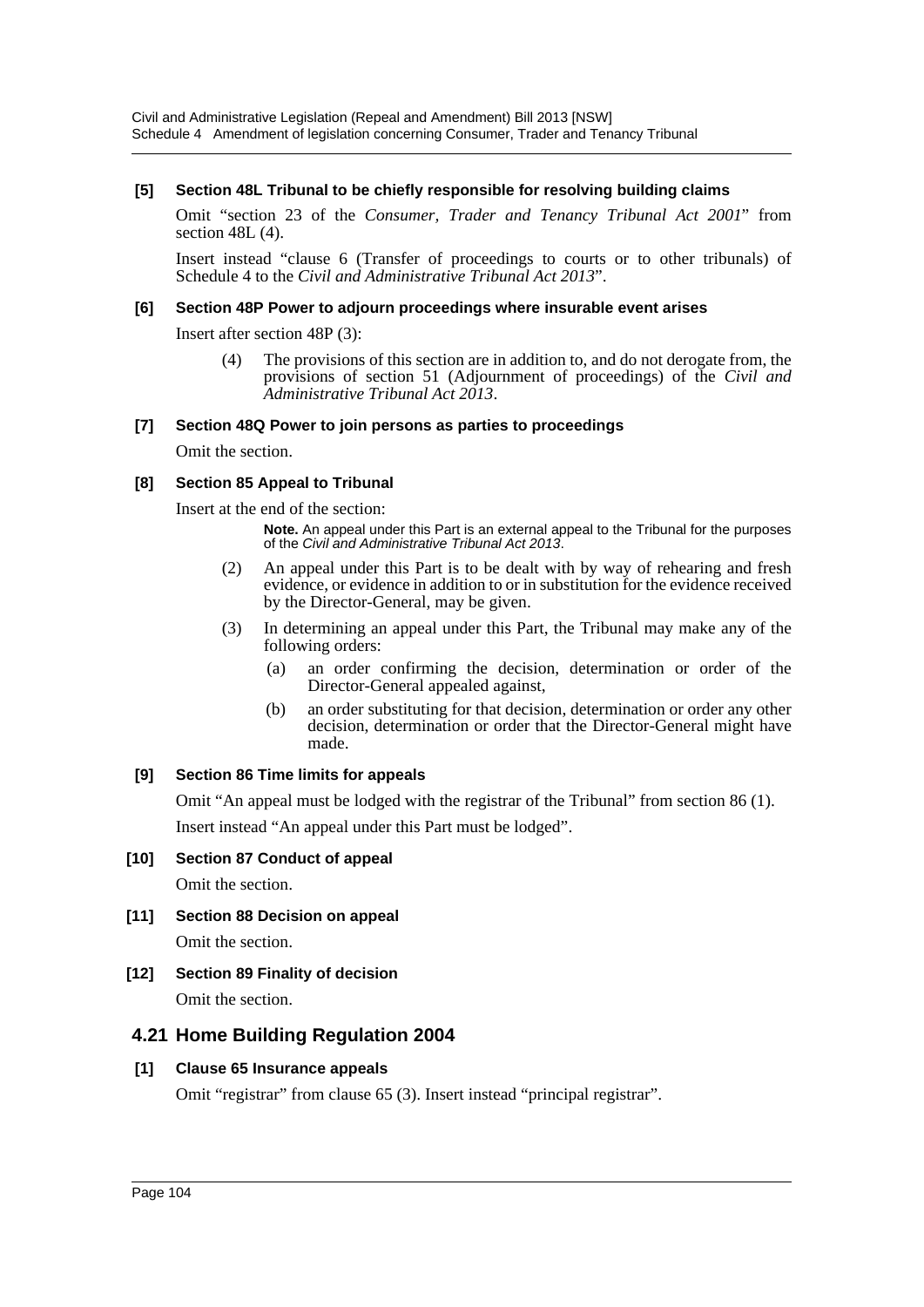## **[2] Clause 78 Transfer of proceedings from other courts**

Omit "Registrar" wherever occurring. Insert instead "principal registrar".

## **4.22 HomeFund Restructuring Act 1993 No 112**

### **[1] Section 15 Other relief**

Omit "*Consumer, Trader and Tenancy Tribunal Act 2001*" from section 15 (4). Insert instead "*Civil and Administrative Tribunal Act 2013*".

## **[2] Section 20 Suspension of limitation period**

Omit "*Consumer, Trader and Tenancy Tribunal Act 2001*" from section 20 (1) (d). Insert instead "*Civil and Administrative Tribunal Act 2013*".

## **4.23 Landlord and Tenant Act 1899 No 18**

**Section 3 Recovery of land may be refused in cases of retaliatory eviction** Omit "Consumer, Trader and Tenancy Tribunal" wherever occurring. Insert instead "Civil and Administrative Tribunal".

## **4.24 Local Government (General) Regulation 2005**

**Clause 88 Rectification of defective water supply or sewerage work** Omit "Consumer, Trader and Tenancy Tribunal" from clause 88 (3). Insert instead 'Civil and Administrative Tribunal".

## **4.25 Motor Dealers Act 1974 No 52**

## **[1] Section 4 Definitions**

Omit the definition of *Tribunal* from section 4 (1). Insert instead: *Tribunal* means the Civil and Administrative Tribunal.

## **[2] Section 20K Register of Undertakings**

Omit "Registrar" from section 20K (1) (a). Insert instead "principal registrar".

## **4.26 Motor Dealers and Repairers Act 2013**

## **[1] Section 4 Definitions**

Omit the definition of *Tribunal* from section 4 (1). Insert instead: *Tribunal* means the Civil and Administrative Tribunal.

## **[2] Section 107 Register of Undertakings**

Omit "Registrar" from section 107 (1). Insert instead "principal registrar"

## **4.27 Motor Vehicle Repairs Act 1980 No 71**

## **[1] Section 4 Definitions**

Omit the definition of *Tribunal* from section 4 (1). Insert instead: *Tribunal* means the Civil and Administrative Tribunal.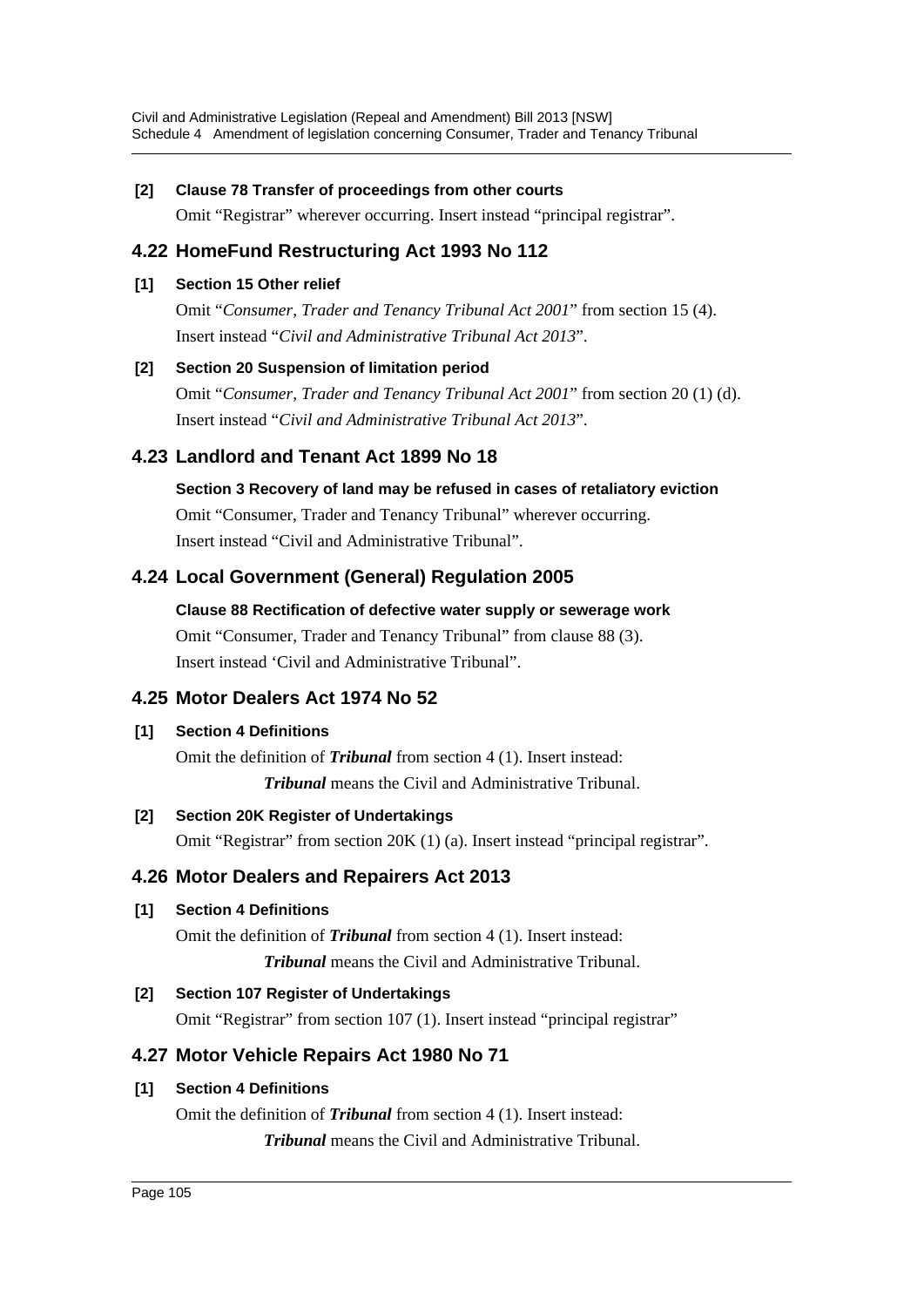#### **[2] Section 48 Register of Undertakings**

Omit "Registrar" from section 48 (1). Insert instead "principal registrar".

## **4.28 Pawnbrokers and Second-hand Dealers Act 1996 No 13**

#### **[1] Section 3 Definitions**

Insert in alphabetical order in section 3 (1):

*Tribunal* means the Civil and Administrative Tribunal.

#### **[2] Section 32E Definitions**

Omit the definition of *Tribunal* from section 32E (1).

#### **[3] Section 32G Proceedings before Tribunal for recovery of goods**

Omit the note to section 32G (1).

#### **[4] Section 32G (10)**

Omit "Regulations under the *Consumer, Trader and Tenancy Tribunal Act 2001*" and "make regulations".

Insert instead "The procedural rules under the *Civil and Administrative Tribunal Act 2013*" and "make procedural rules", respectively.

#### **[5] Section 36 Disciplinary action by Director-General**

Omit "Such an order is to be filed in the Consumer, Trader and Tenancy Tribunal and is enforceable in the same way as a judgment or order of the Tribunal." from section 36 (5).

Insert instead "Such an order is to be filed in the Tribunal and is enforceable in the same way as an order or other decision of the Tribunal.".

#### **[6] Section 43 Regulations**

Omit "Consumer, Trader and Tenancy Tribunal" from section 43 (3). Insert instead "Civil and Administrative Tribunal".

## **4.29 Plumbing and Drainage Act 2011 No 59**

## **Section 14 Defective plumbing and drainage work**

Omit "Consumer, Trader and Tenancy Tribunal" from section 14 (4). Insert instead "Civil and Administrative Tribunal".

## **4.30 Property, Stock and Business Agents Act 2002 No 66**

## **[1] Section 3 Definitions**

Insert in alphabetical order in section 3 (1):

*Tribunal* means the Civil and Administrative Tribunal.

## **[2] Section 36 Review of commission and fees**

Omit the definition of *Tribunal* from section 36 (8).

## **[3] Section 53A Interpretation**

Omit section 53A (2).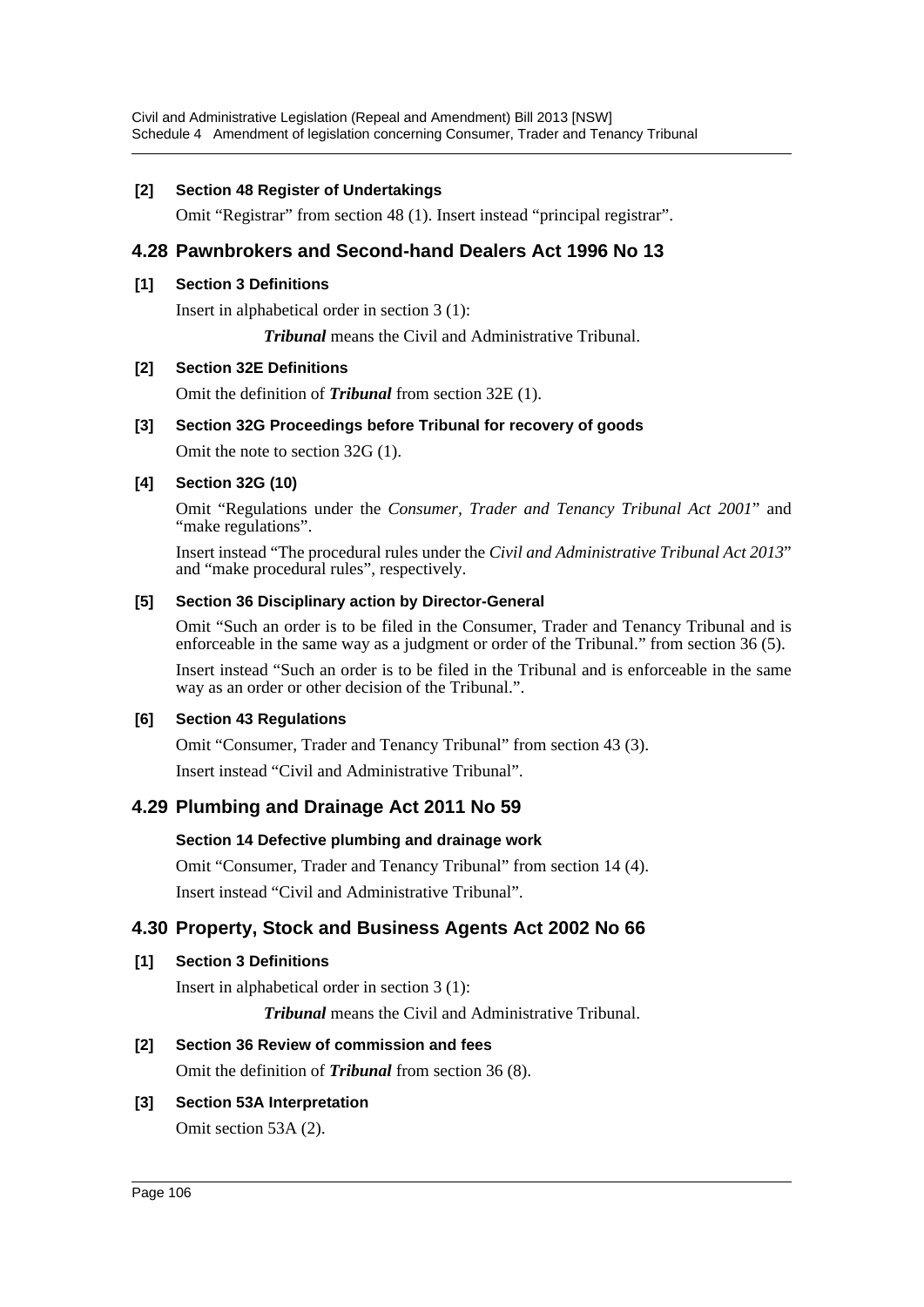#### **[4] Section 53C Register of Undertakings**

Omit "Registrar" from section 53C (1) (a). Insert instead "principal registrar".

#### **[5] Section 190 Application of money for purposes of certain Acts**

Omit "the Tenancy, Social Housing, Retirement Villages and Residential Parks Divisions of the Consumer, Trader and Tenancy Tribunal" from section 190 (1) (b).

Insert instead "residential and social housing matters in the Consumer and Commercial Division of the Tribunal".

#### **[6] Section 190 (1) (c)**

Omit "the Strata and Community Schemes Division of the Consumer, Trader and Tenancy Tribunal".

Insert instead "strata and community scheme matters in the Consumer and Commercial Division of the Tribunal".

#### **[7] Section 190 (1A)**

Omit "*Consumer, Trader and Tenancy Tribunal Act 2001*".

Insert instead "*Civil and Administrative Tribunal Act 2013*".

#### **[8] Section 190 (3)**

Insert after section 190 (2):

(3) In this section:

*residential and social housing matters in the Consumer and Commercial Division of the Tribunal* means matters relating to the exercise of the functions of the Tribunal in that Division under the *Residential Parks Act 1998*, *Residential Tenancies Act 2010* or *Retirement Villages Act 1999*.

*strata and community scheme matters in the Consumer and Commercial Division of the Tribunal* means matters relating to the exercise of the functions of the Tribunal in that Division under the *Community Land Management Act 1989* or *Strata Schemes Management Act 1996*.

## **4.31 Residential (Land Lease) Communities Act 2013**

#### **[1] Section 4 Definitions**

Omit the definition of *Tribunal* from section 4 (1). Insert instead:

*Tribunal* means the Civil and Administrative Tribunal.

#### **[2] Section 66 Increase of site fees by fixed method**

Omit "*Consumer, Trader and Tenancy Tribunal Act 2001*" from section 66 (7) (b). Insert instead "*Civil and Administrative Tribunal Act 2013*".

#### **[3] Section 134 Enforcement of possession orders**

Omit "Registrar" wherever occurring in section 134 (1). Insert instead "principal registrar".

#### **[4] Schedule 2 Savings and transitional provisions**

Insert at the end of clause 2:

(2) A reference in a provision of this Part to the Tribunal is to be read as a reference to the Consumer, Trader and Tenancy Tribunal or, if the provision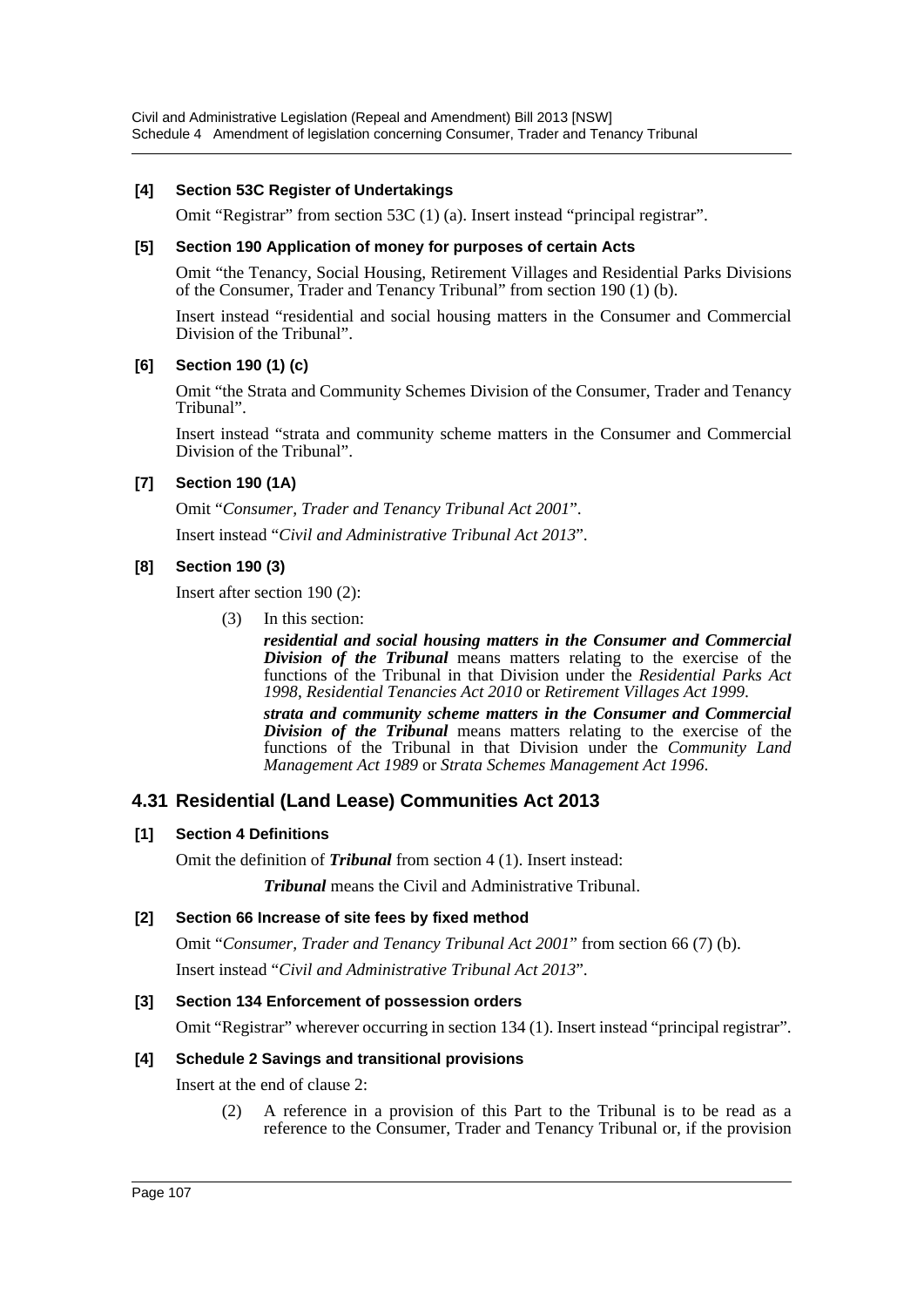becomes operative on or after the establishment day (within the meaning of the *Civil and Administrative Tribunal Act 2013*), the Civil and Administrative Tribunal.

# **4.32 Residential Parks Act 1998 No 142**

### **[1] Section 3 Definitions**

Omit the definition of *Tribunal* from section 3 (1). Insert instead:

*Tribunal* means the Civil and Administrative Tribunal.

### **[2] Section 61 Contravention of rent order**

Omit "or section 52 of the *Consumer, Trader and Tenancy Tribunal Act 2001*" from section 61 (3).

**[3] Section 91 Tribunal may refer certain matters for alternative dispute resolution**

Omit the section.

### **[4] Section 92 Privilege**

Omit the section.

**[5] Section 93 Secrecy**

Omit the section.

### **[6] Section 94 Exoneration from liability for mediators**

Omit the section.

#### **[7] Section 123 Enforcement of orders for possession**

Omit "the Chairperson of the Tribunal, any other member of the Tribunal, the Registrar of the Tribunal or a Deputy Registrar of the Tribunal" from section 123 (1).

Insert instead "the President of the Tribunal, any other member of the Tribunal or a registrar of the Tribunal".

#### **[8] Section 153 Service of documents**

Omit section 153 (3) and (5).

#### **[9] Schedule 1 Savings and transitional provisions**

Insert after clause 1:

#### **1A References to Tribunal before establishment of NCAT**

A reference to the Tribunal in a provision of this Schedule that was inserted before the establishment day (within the meaning of the *Civil and Administrative Tribunal Act 2013*) is a reference to whichever of the former Consumer, Trader and Tenancy Tribunal or former Residential Tribunal was in existence at the time the provision was inserted.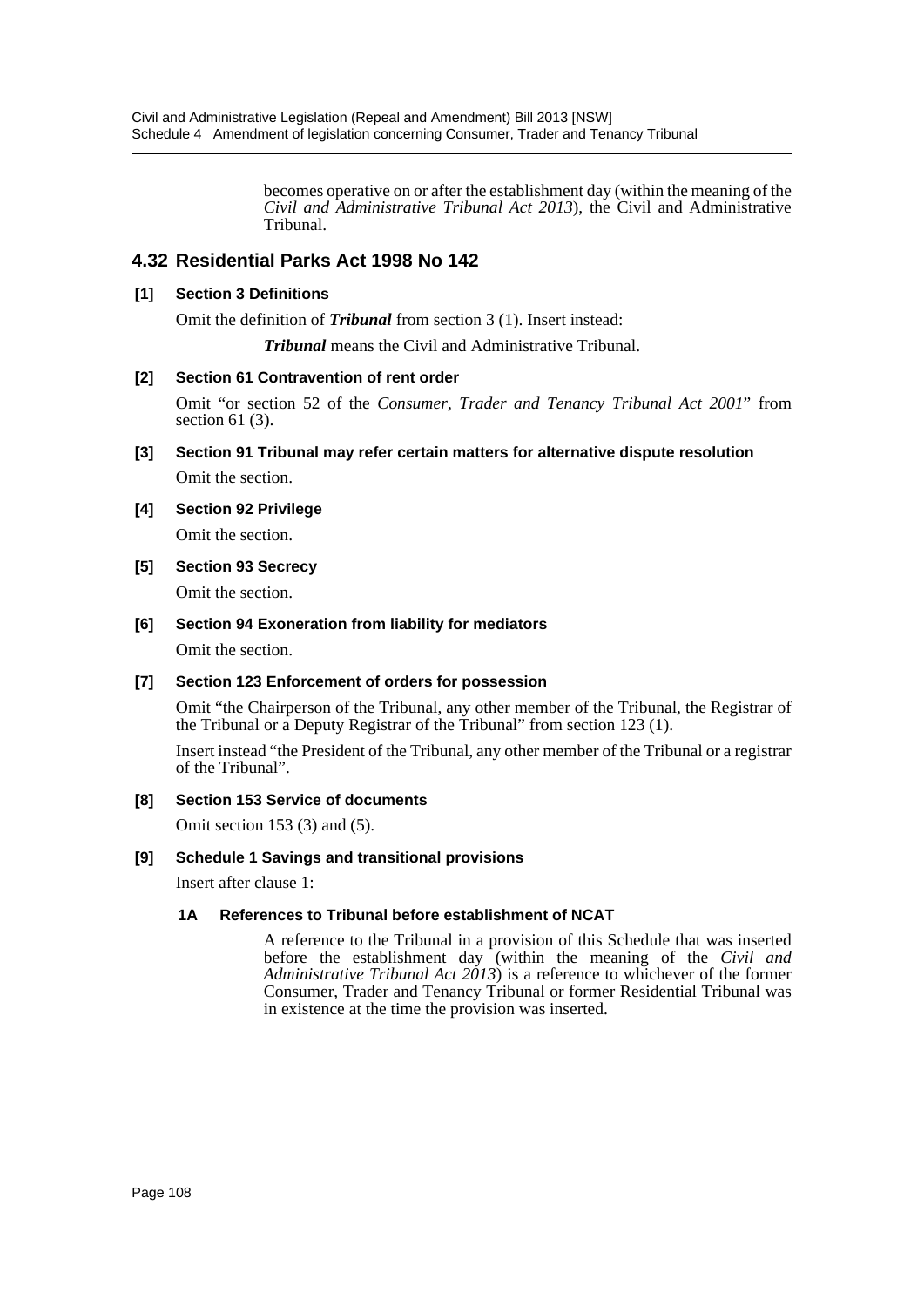# **[10] Schedule 1**

Insert at the end of the Schedule with appropriate Part and clause numbering:

# **Part Provision consequent on enactment of Civil and Administrative Legislation (Repeal and Amendment) Act 2013**

### **References to former CTTT in existing residential site agreements**

Any reference to the Consumer, Trader and Tenancy Tribunal in a residential site agreement entered into before the commencement of the amendments made to this Act by the *Civil and Administrative Legislation (Repeal and Amendment) Act 2013* is to be read, on and after that commencement, as a reference to the Civil and Administrative Tribunal.

# **4.33 Residential Parks Regulation 2006**

### **[1] Clause 10 Notice of termination on grounds of change of use: section 102 (4) (c)**

Omit "Consumer, Trader and Tenancy Tribunal" wherever occurring. Insert instead "Civil and Administrative Tribunal".

### **[2] Schedules 1, 3, 5 and 7**

Omit "Consumer, Trader and Tenancy Tribunal" wherever occurring. Insert instead "Civil and Administrative Tribunal".

### **[3] Schedule 7 Warrant for possession**

Omit "Chairperson/Deputy Chairperson/Member/Registrar/Deputy Registrar". Insert instead "President/Deputy President/Member/Registrar".

# **4.34 Residential Tenancies Act 2010 No 42**

### **[1] Section 3 Definitions**

Omit the definition of *Registrar* from section 3 (1).

### **[2] Section 3 (1), definition of "Tribunal"**

Omit the definition. Insert instead:

*Tribunal* means the Civil and Administrative Tribunal.

### **[3] Section 46 Contraventions of rent order**

Omit "or section 52 of the *Consumer, Trader and Tenancy Tribunal Act 2001*" from section 46 (2).

### **[4] Section 46, note**

Omit the note at the end of the section.

### **[5] Section 121 Enforcement of orders for possession**

Omit "The Registrar" and "if the Registrar" from section 121 (1).

Insert instead "The principal registrar of the Tribunal" and "if the principal registrar", respectively.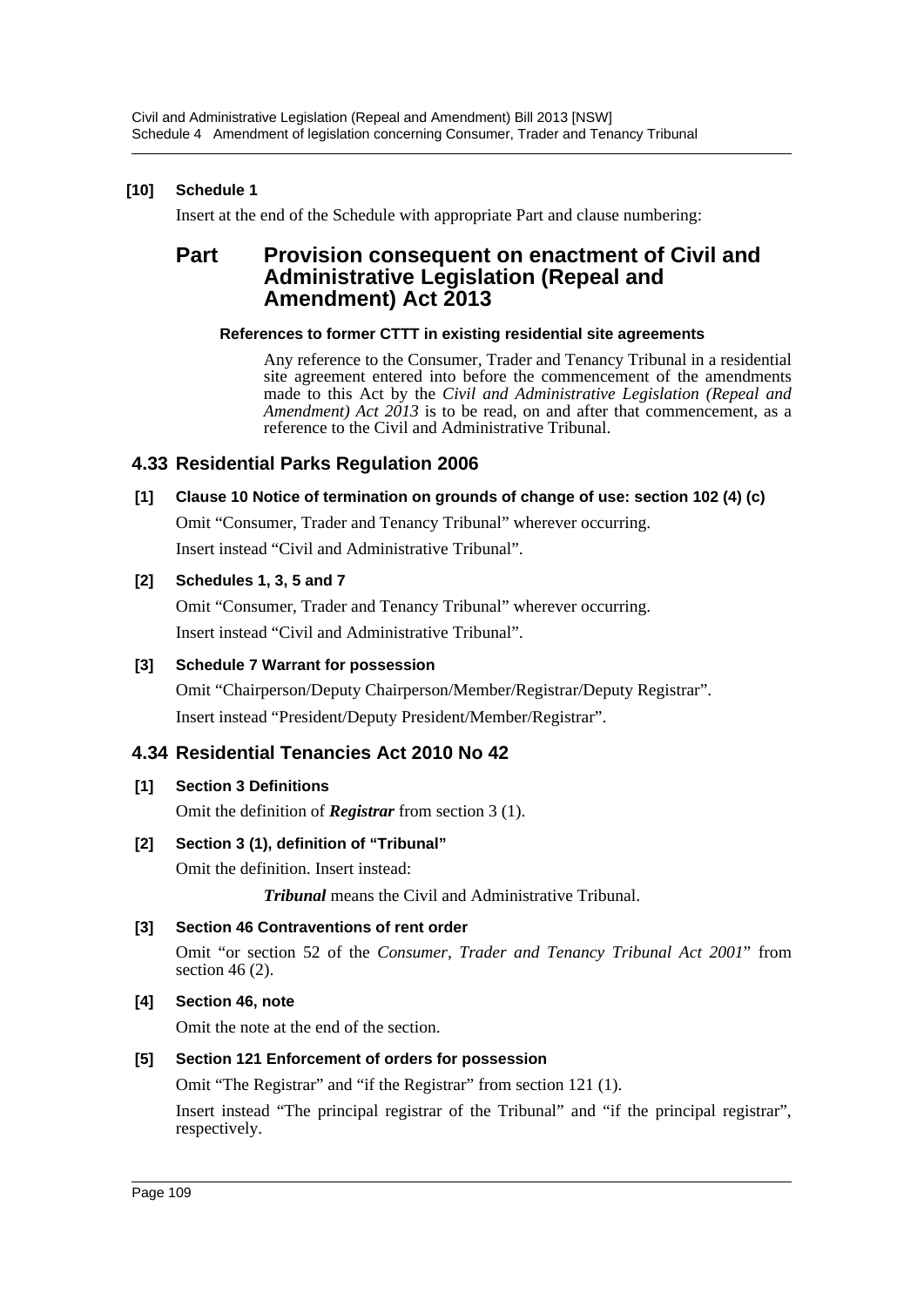Civil and Administrative Legislation (Repeal and Amendment) Bill 2013 [NSW] Schedule 4 Amendment of legislation concerning Consumer, Trader and Tenancy Tribunal

#### **[6] Section 186 Rental Bond Interest Account**

Omit "the Tenancy, Social Housing, Retirement Villages and Residential Parks Divisions of the Tribunal" from section  $186(2)(c)$ .

Insert instead "residential and social housing matters in the Consumer and Commercial Division of the Tribunal".

#### **[7] Section 186 (4)**

Insert after section 186 (3):

(4) In this section:

*residential and social housing matters in the Consumer and Commercial Division of the Tribunal* means matters relating to the exercise of the functions of the Tribunal in that Division under the *Residential Parks Act 1998*, *Residential Tenancies Act 2010* or *Retirement Villages Act 1999*.

#### **[8] Section 192 Director-General may represent persons**

Insert "the *Civil and Administrative Tribunal Act 2013* or" before "any other law".

#### **[9] Section 193 Director-General may take or defend proceedings**

Insert after section 193 (2):

(3) This section applies despite anything to the contrary in the *Civil and Administrative Tribunal Act 2013* or any other law.

#### **[10] Section 194 Conduct of proceedings by Director-General**

Insert at the end of the section:

(2) This section applies despite anything to the contrary in the *Civil and Administrative Tribunal Act 2013* or any other law.

#### **[11] Section 195 Intervention by Director-General**

Insert "or section 44 of the *Civil and Administrative Tribunal Act 2013*" after "this Division" in section 195 (1).

#### **[12] Schedule 2 Savings, transitional and other provisions**

Omit "Tribunal" wherever occurring in clause 5.

Insert instead "Consumer, Trader and Tenancy Tribunal".

#### **[13] Schedule 2**

Insert at the end of the Schedule with appropriate Part and clause numbering:

# **Part Provision consequent on enactment of Civil and Administrative Legislation (Repeal and Amendment) Act 2013**

#### **References to former CTTT in existing residential tenancy agreements**

Any reference to the Consumer, Trader and Tenancy Tribunal in a residential tenancy agreement entered into before the commencement of the amendments made to this Act by the *Civil and Administrative Legislation (Repeal and Amendment) Act 2013* is to be read, on and after that commencement, as a reference to the Civil and Administrative Tribunal.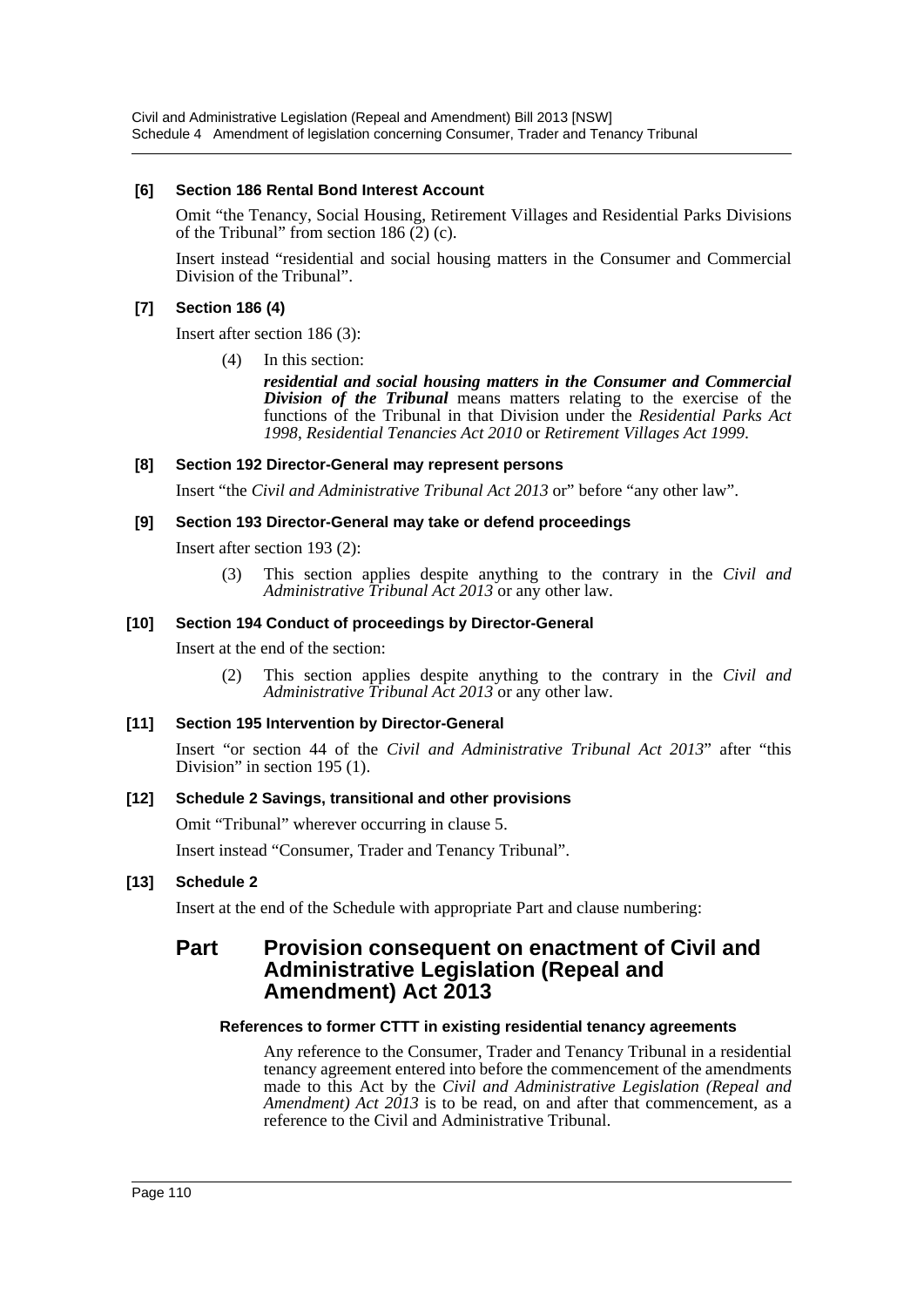# **4.35 Residential Tenancies Regulation 2010**

### **Schedule 1 Standard Form Agreement**

Omit "Consumer, Trader and Tenancy Tribunal" wherever occurring. Insert instead "Civil and Administrative Tribunal".

# **4.36 Retirement Villages Act 1999 No 81**

#### **[1] Section 4 Definitions**

Omit the definition of *Tribunal* from section 4 (1). Insert instead:

*Tribunal* means the Civil and Administrative Tribunal.

### **[2] Section 125 Informal resolution of disputes**

Omit the note at the end of the section. Insert instead:

**Note.** Section 37 of the *Civil and Administrative Tribunal Act 2013* enables the Tribunal, when it considers it appropriate to do so, to use resolution processes to assist the parties to proceedings in the Tribunal to resolve or narrow issues between them in the proceedings.

### **[3] Part 8, Division 3, heading**

Omit the heading. Insert instead:

# **Division 3 Civil and Administrative Tribunal**

**[4] Section 126 Ancillary orders**

Omit section 126 (1).

**[5] Section 127 No monetary limit on jurisdiction of Tribunal** Omit "The Tribunal". Insert instead "Despite any other law, the Tribunal".

### **[6] Section 190 Director-General may take or defend proceedings**

Insert after section 190 (2):

(3) This section applies despite anything to the contrary in the *Civil and Administrative Tribunal Act 2013* or any other law.

#### **[7] Section 191 Conduct of proceedings by Director-General**

Insert after section 191 (2):

(3) This section applies despite anything to the contrary in the *Civil and Administrative Tribunal Act 2013* or any other law.

#### **[8] Section 192 Intervention by Director-General**

Insert "or section 44 of the *Civil and Administrative Tribunal Act 2013*" after "section 191" in section 192 (1).

#### **[9] Schedule 4 Savings, transitional and other provisions**

Insert after clause 1:

#### **1A References to Tribunal before establishment of NCAT**

A reference to the Tribunal in a provision of this Schedule that was inserted before the establishment day (within the meaning of the *Civil and*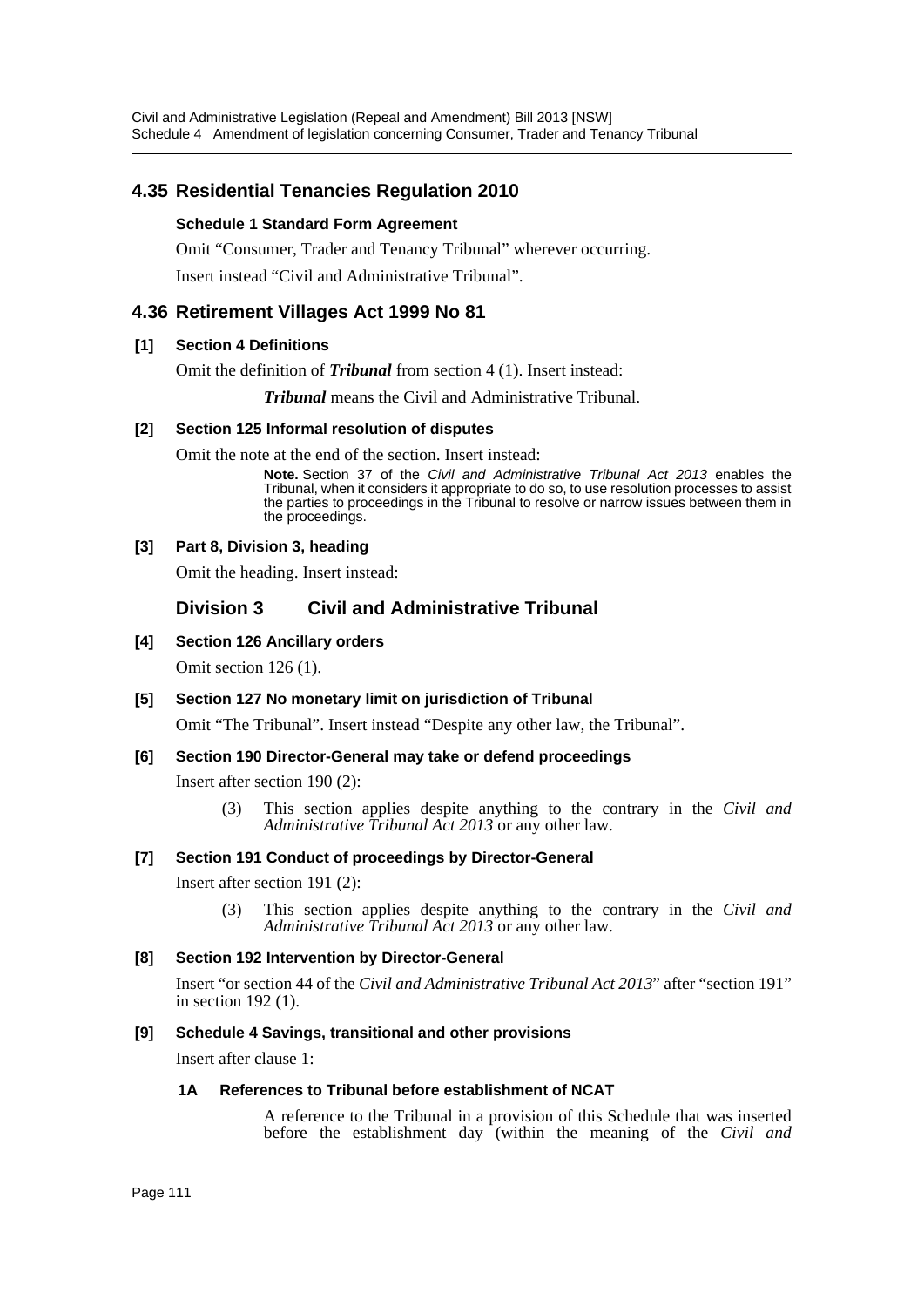*Administrative Tribunal Act 2013*) is a reference to the former Consumer, Trader and Tenancy Tribunal.

# **4.37 Retirement Villages Regulation 2009**

### **[1] Clause 38 Time for making application to Tribunal**

Omit "section 81 of the *Consumer, Trader and Tenancy Tribunal Act 2001*" from the note to clause 38 (1).

Insert instead "section 41 of the *Civil and Administrative Tribunal Act 2013*".

### **[2] Schedule 1 Forms**

Omit "Consumer, Trader and Tenancy Tribunal" wherever occurring in Part 1A and Part 4. Insert instead "Consumer, Trader and Tenancy Tribunal or the Civil and Administrative Tribunal".

### **[3] Schedule 2 Standard form of village contract**

Omit "Consumer, Trader and Tenancy Tribunal" from the definition of *Tribunal*. Insert instead "Civil and Administrative Tribunal".

# **4.38 Statutory and Other Offices Remuneration Act 1975 (1976 No 4)**

### **Schedule 2 Public offices**

Omit the matter relating to the Chairperson, Full-time member and Part-time member of the Consumer, Trader and Tenancy Tribunal from Part 1.

# **4.39 Strata Schemes (Freehold Development) Act 1973 No 68**

### **Section 5 Definitions**

Omit the definition of *Tribunal* from section 5 (1). Insert instead:

*Tribunal* means the Civil and Administrative Tribunal.

# **4.40 Strata Schemes (Leasehold Development) Act 1986 No 219**

### **[1] Section 4 Definitions**

Omit the definition of *Tribunal* from section 4 (1). Insert instead:

*Tribunal* means the Civil and Administrative Tribunal.

### **[2] Section 196 Regulations—general**

Omit "or the Tribunal" from section 196 (1) (g).

### **4.41 Strata Schemes Management Act 1996 No 138**

### **[1] Chapter 5 Disputes and orders of Adjudicators and Tribunal**

Omit "Registrar" wherever occurring in the Introductory note. Insert instead "principal registrar".

### **[2] Chapter 5, Introductory note**

Omit "and an appeal may be made to the District Court against an order of the Tribunal".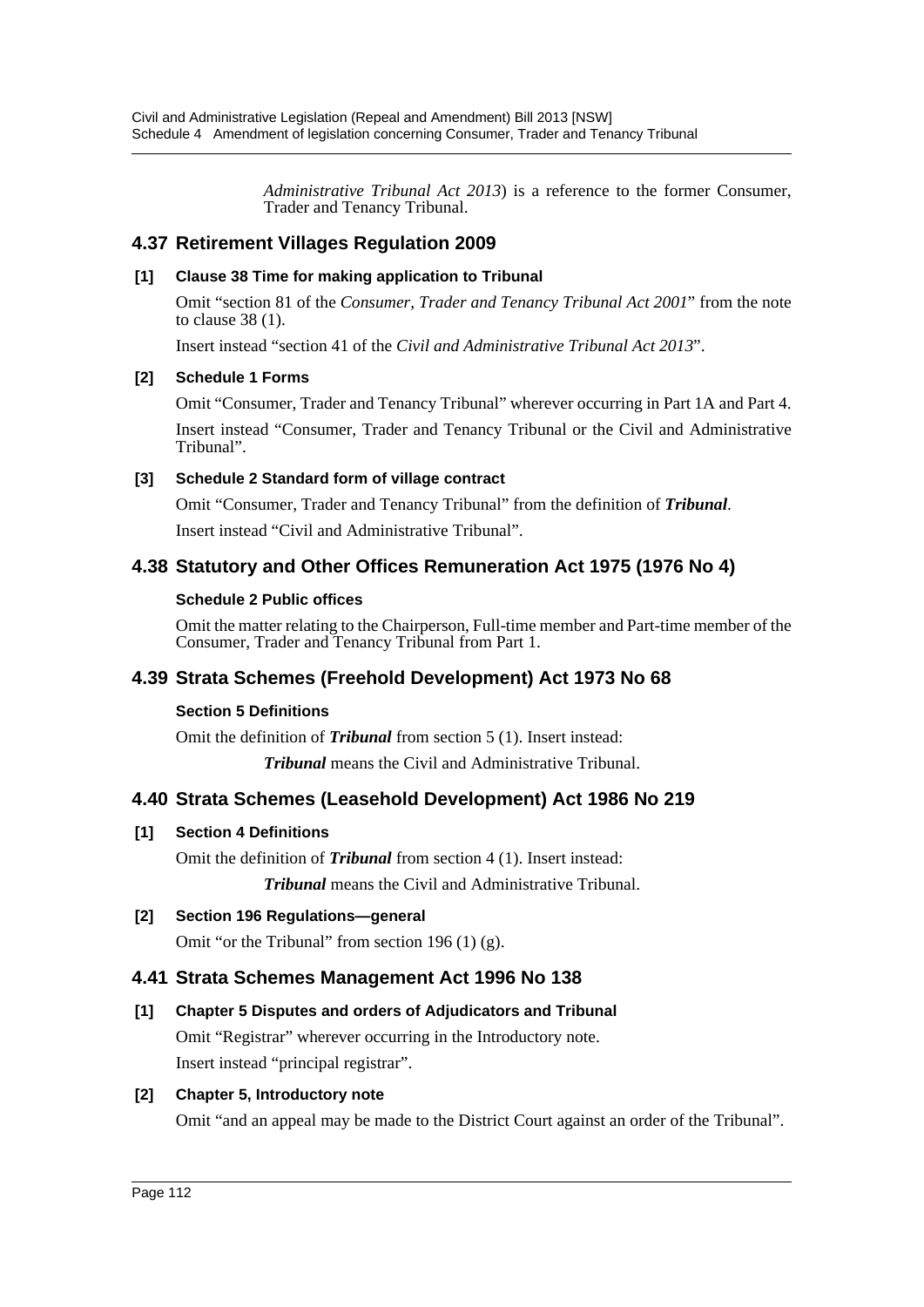**[3] Chapter 5, Part 1 Application for order to resolve issue relating to strata scheme**

Omit "Registrar" from the Introductory note. Insert instead "principal registrar".

**[4] Sections 124, 125, 131 (2B), 135, 137, 137A, 162A (a), 174 (1), 191, 207 (2), 208 (3) (b) and 209 (1) (a)**

Omit "Registrar" wherever occurring (except in "Registrar-General"). Insert instead "principal registrar".

**[5] Chapter 5, Part 3, heading**

Omit "**Registrar**". Insert instead "**principal registrar**".

### **[6] Section 177**

Omit the section. Insert instead:

### **177 Appeal against order of Adjudicator**

- (1) Each of the following persons may appeal against an order made by an Adjudicator under this Part:
	- (a) the applicant for the order,
	- (b) a person who made a written submission on the application for the order,
	- (c) a person required by the order to do or refrain from doing a specified act,

(d) in the case of a leasehold strata scheme, the lessor of the strata scheme. **Note.** An appeal under this section is an external appeal to the Tribunal for the purposes of the *Civil and Administrative Tribunal Act 2013*.

- (2) The only ground of appeal against the granting of an interim order is that the Adjudicator acted unreasonably in making the order.
- (3) An appeal must be lodged:
	- (a) in the case of an appeal against an order dismissing an application—not later than 21 days after the order takes effect, or
	- (b) in the case of an appeal against any other order:
		- (i) not later than 21 days after the order takes effect, or
		- (ii) by leave of the Tribunal (given on sufficient cause being shown why the notice was not lodged within the time limited by paragraph (a))—not later than 90 days after the order takes effect.
- (4) Section 41 of the *Civil and Administrative Tribunal Act 2013* does not apply in relation to the periods referred to in subsection (3).

### **[7] Section 178 How is an appeal made?**

Omit the section.

- **[8] Section 179 Procedure after appeal is lodged** Omit the section.
- **[9] Section 180 Stay of operation of order**

Omit the section.

**[10] Section 186 Investigations and proceedings before the Tribunal** Omit the section.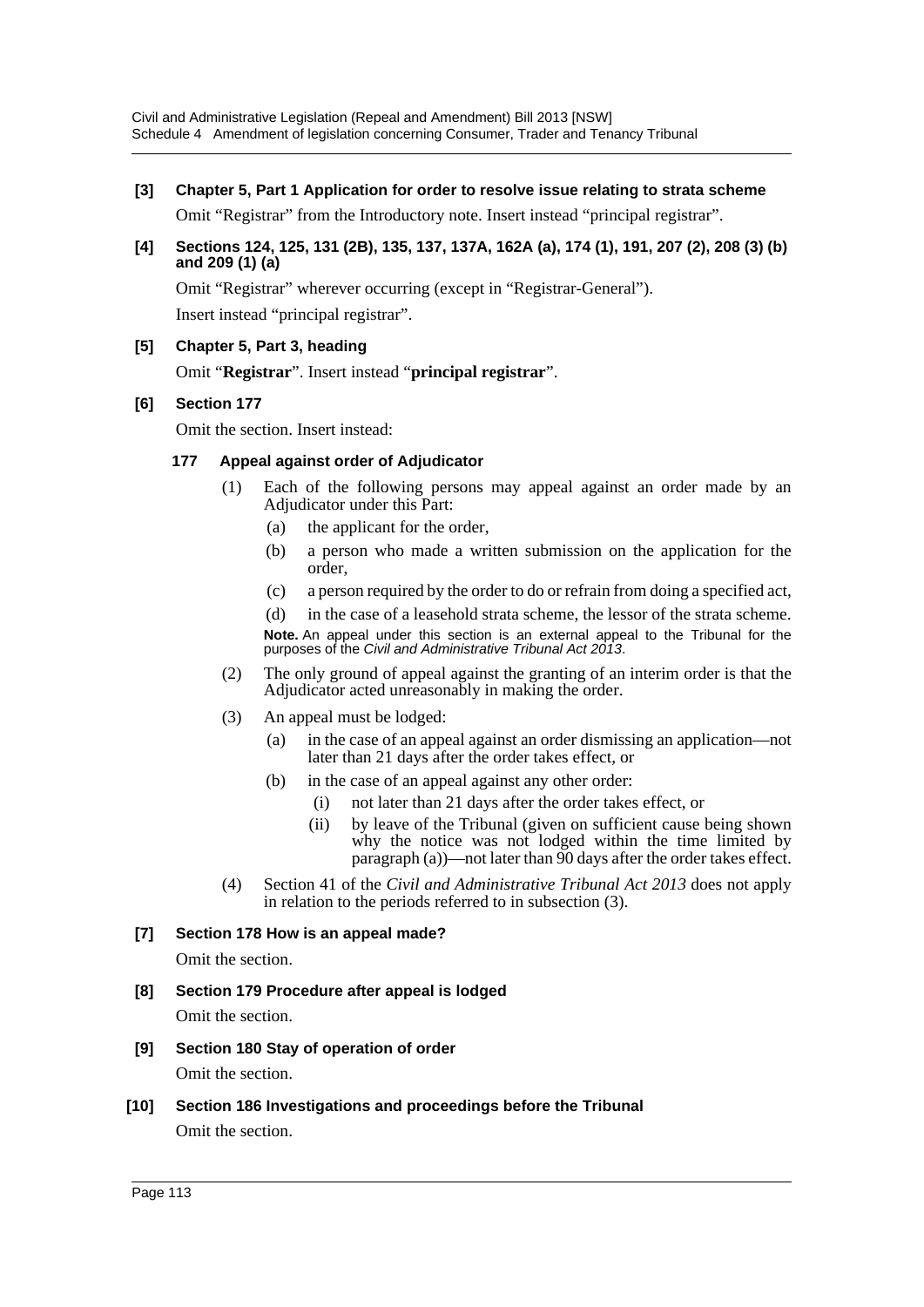#### **[11] Section 192 Orders relating to costs**

Omit the section.

- **[12] Section 193 Representation before the Tribunal** Omit the section.
- **[13] Section 194 Intervention by Director-General**

Omit the section.

#### **[14] Section 195**

Omit the section. Insert instead:

#### **195 Copy of order made by Tribunal to be displayed**

- (1) On receipt of a copy of the order made by the Tribunal, the owners corporation must, unless the order otherwise provides:
	- (a) cause it to be prominently displayed, within 72 hours of its receipt and for 14 days after that, on any notice board required to be maintained under the by-laws, or
	- (b) if no notice board is required to be maintained under the by-laws, cause a further copy of the order to be given to each person whose name appears on the strata roll.
- (2) Subsection (1) does not apply to an application for an order under Part 6 (Enforcement of orders of Adjudicators and Tribunal and certain notices).

#### **[15] Section 196 Witness may be summoned before Tribunal**

Omit the section.

- **[16] Section 197 Tribunal may administer oath** Omit the section.
- **[17] Section 198 Contempt of Tribunal** Omit the section.
- **[18] Chapter 5, Part 5, Division 3 Appeals against orders of Tribunal** Omit the Division.
- **[19] Section 219 Delegation of functions of Adjudicators** Omit the section.
- **[20] Chapter 6, Part 3 Proceedings before Tribunal** Omit the Part.
- **[21] Chapter 6, Part 4 Registrar** Omit the Part.

# **[22] Section 246 Regulations** Omit ", an Adjudicator or the Tribunal" from section 246 (2) (b). Insert instead "or an Adjudicator".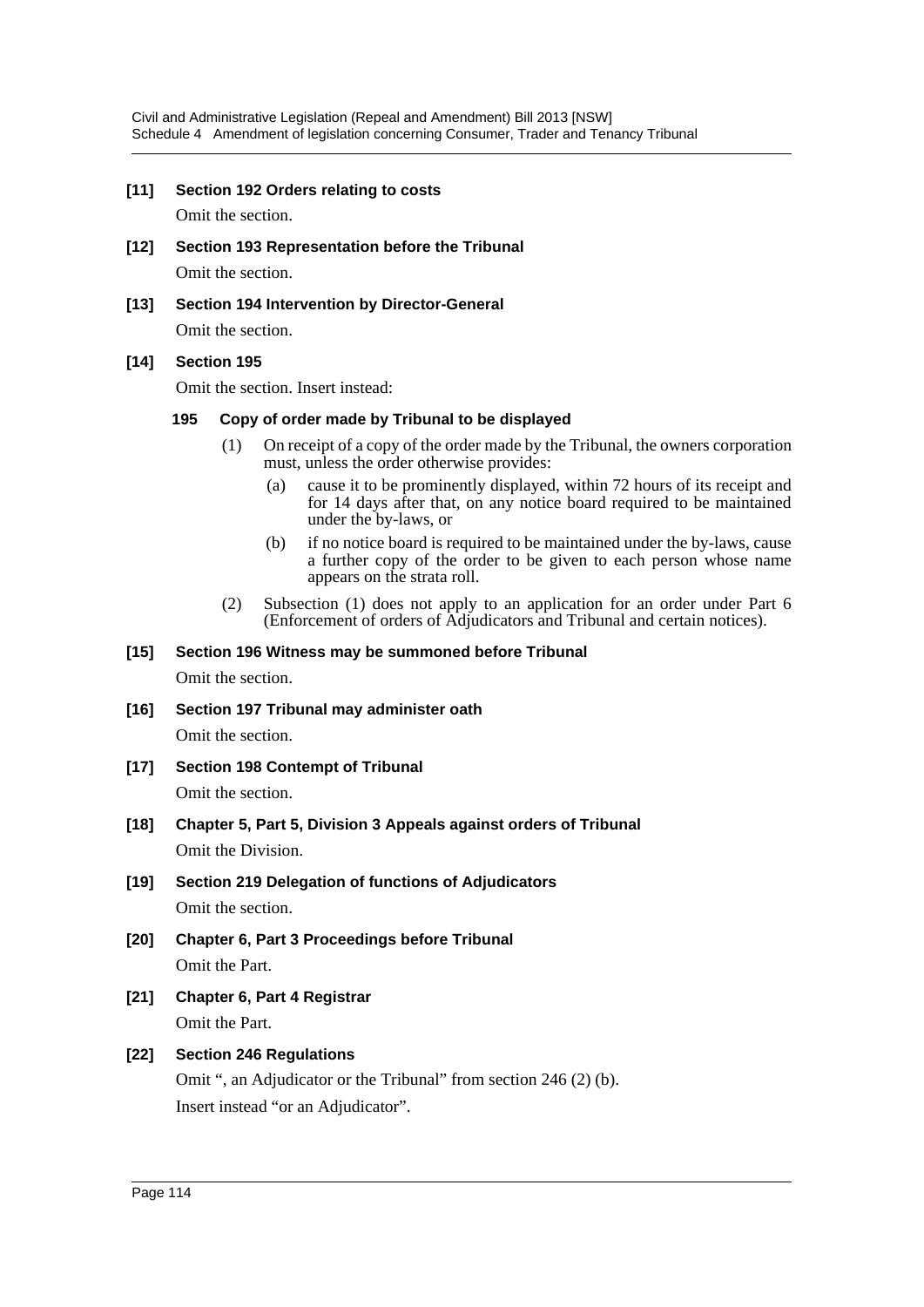# **[23] Section 246 (2) (e)**

Omit "and the Tribunal".

# **[24] Dictionary**

Omit the definitions of *Deputy Registrar*, *Registrar* and *Tribunal* from Part 1. Insert in alphabetical order:

> *principal registrar* means the principal registrar of the Tribunal. *Tribunal* means the Civil and Administrative Tribunal.

# **4.42 Strata Schemes Management Regulation 2010**

# **[1] Clause 20 Waiver and remission of fees**

Omit "Registrar" wherever occurring in clause 20 (2). Insert instead "principal registrar".

# **[2] Clause 22 Modification of applied provisions of Consumer, Trader and Tenancy Tribunal Act 2001 and regulations**

Omit the clause.

# **[3] Schedule 1 Fees**

Omit "**Registrar**". Insert instead "**principal registrar**".

- **[4] Schedule 1, item 1** Omit "or the Tribunal".
- **[5] Schedule 1, items 3 and 4** Omit the items.

# **4.43 Sydney Water Act 1994 No 88**

# **Section 58 Consumer claims**

Omit "Consumer, Trader and Tenancy Tribunal".

Insert instead "Civil and Administrative Tribunal".

# **4.44 Travel Agents Act 1986 No 5**

# **[1] Section 54 Secrecy**

Omit section 54 (1) (g). Insert instead:

(g) a person employed under section 19 of the *Consumer, Trader and Tenancy Tribunal Act 2001* or a person employed as referred to in section 22 of the *Civil and Administrative Tribunal Act 2013*.

# **[2] Section 57 Regulations**

Omit "Consumer, Trader and Tenancy Tribunal established by the *Consumer, Trader and Tenancy Tribunal Act 2001*" from section 57 (2) (d).

Insert instead "Tribunal".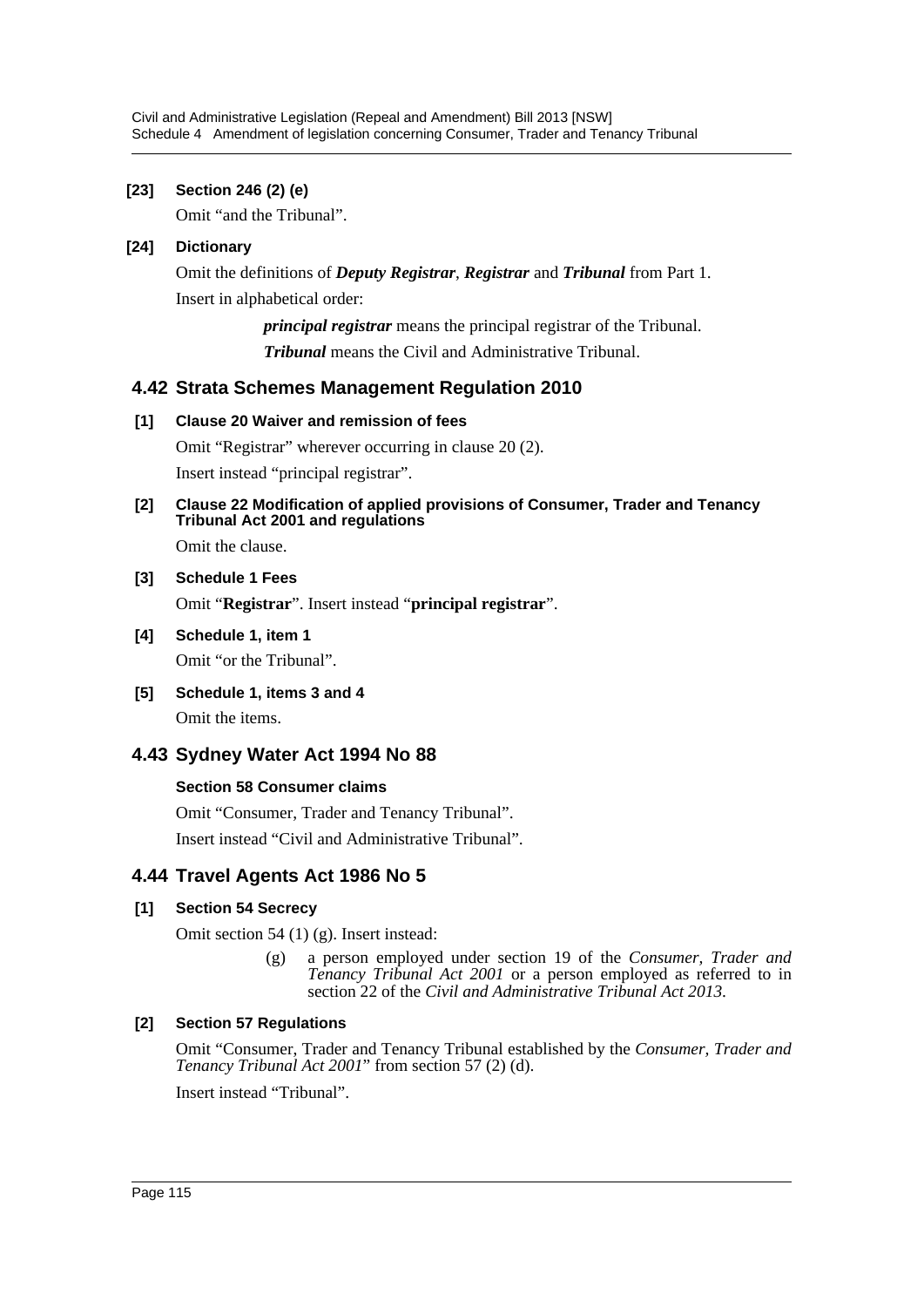# **[3] Section 57 (6)**

Omit the subsection. Insert instead:

(6) The Minister is not to recommend the making of a regulation containing provisions for the purposes of subsection  $(2)$  (d) unless the Minister certifies that the Minister administering the *Civil and Administrative Tribunal Act 2013* has agreed to the provisions.

# **4.45 Water Industry Competition Act 2006 No 104**

#### **Section 48 Review of decisions under approved ombudsman scheme**

Omit "Consumer, Trader and Tenancy Tribunal" from section 48 (4).

Insert instead "Civil and Administrative Tribunal".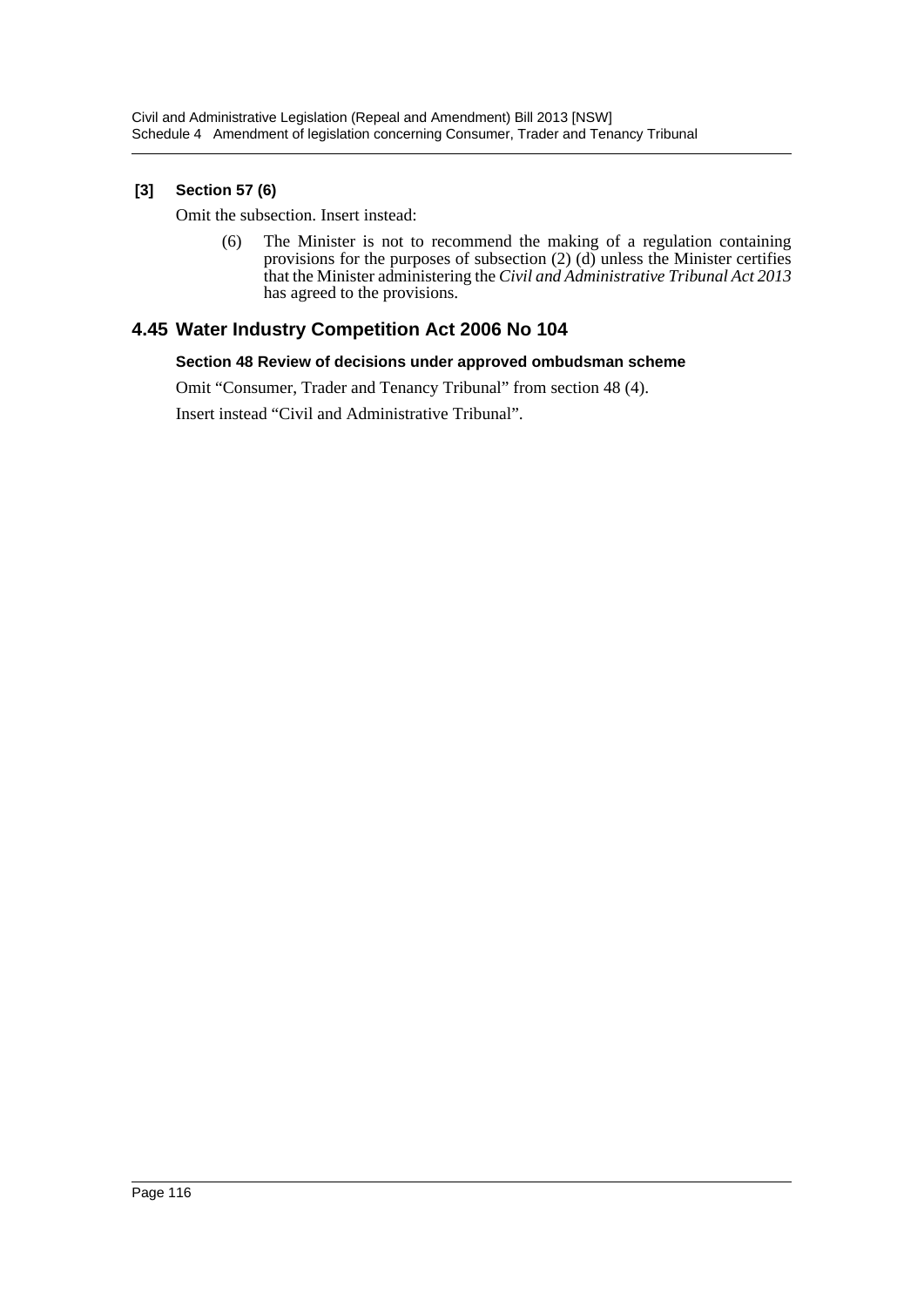# **Schedule 5 Amendment of legislation concerning Guardianship Tribunal**

# **5.1 Adoption Act 2000 No 75**

**[1] Section 162 Notification to person who lodged contact veto of request for information**

Omit "Guardianship Tribunal" from section 162 (2). Insert instead "Civil and Administrative Tribunal".

**[2] Section 164 Undertakings not to contact person who has lodged contact veto** Omit "Guardianship Tribunal" from section 164 (5). Insert instead "Civil and Administrative Tribunal".

# **[3] Section 199 Entitlements of disabled persons** Omit "Guardianship Tribunal" from section 199 (2).

Insert instead "Civil and Administrative Tribunal".

# **5.2 Boarding Houses Regulation 2013**

# **Schedule 1 Standards for authorised boarding houses**

Omit "Guardianship Tribunal" from clause 23 (2).

Insert instead "Civil and Administrative Tribunal".

# **5.3 Child Protection (International Measures) Act 2006 No 12**

# **[1] Section 5 Definitions**

Omit "Guardianship Tribunal" from paragraph (f) of the definition of *New South Wales court* in section  $5(\overline{1})$ .

Insert instead "Civil and Administrative Tribunal".

### **[2] Section 5 (1), definition of "New South Wales personal protection measure relating to a child"**

Omit "Guardianship Tribunal" from item 4 of the note to the definition. Insert instead "Civil and Administrative Tribunal".

# **5.4 Children and Young Persons (Care and Protection) Act 1998 No 157**

# **[1] Section 175 Special medical treatment**

Omit "Guardianship Tribunal" wherever occurring in section 175 (2) and (3). Insert instead "Civil and Administrative Tribunal".

# **[2] Section 175 (4)**

Omit the subsection.

# **[3] Section 175 (5), definition of "Guardianship Tribunal"**

Omit the definition.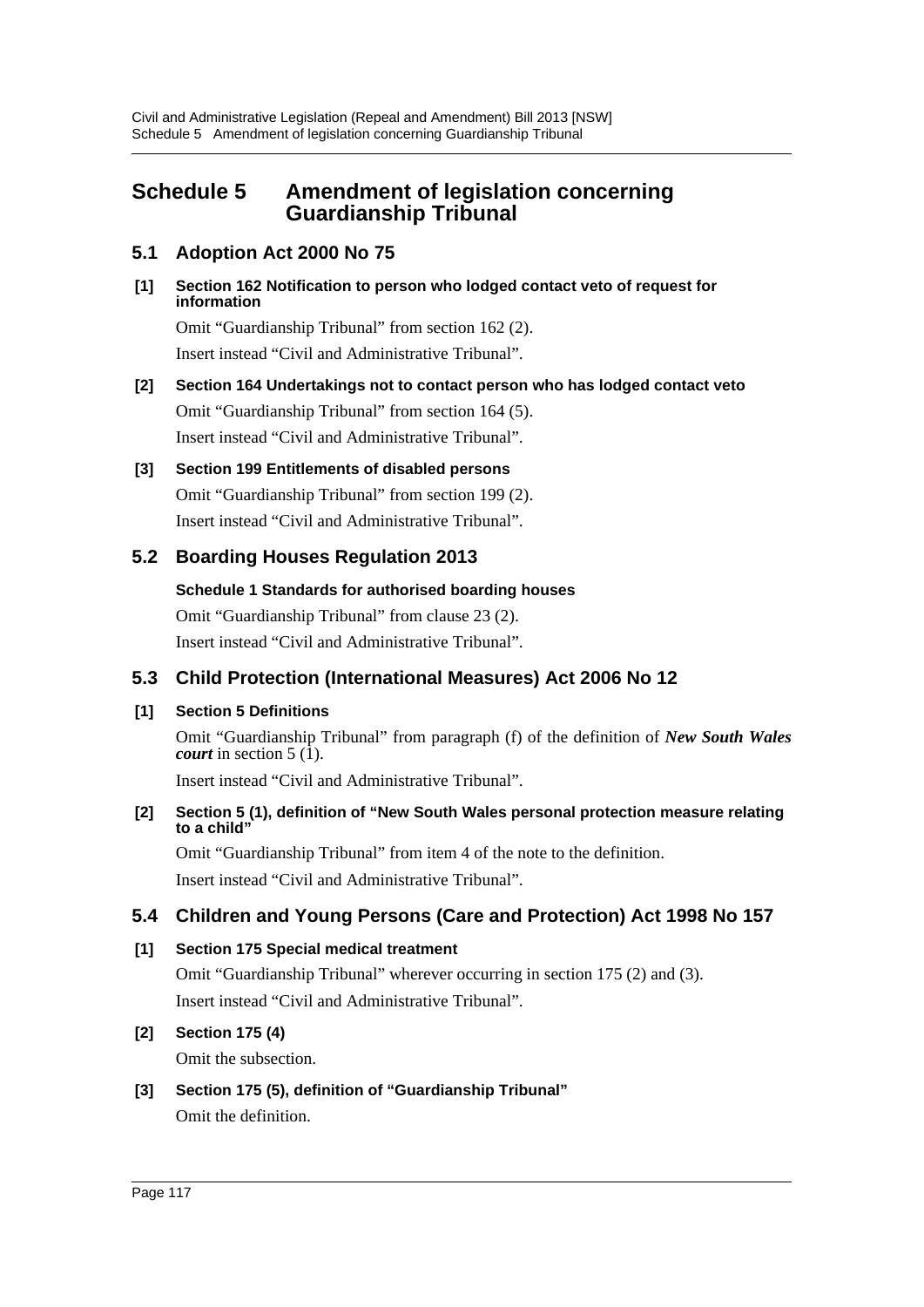# **5.5 Court Security Regulation 2011**

### **Clause 4 Definition of "court"**

Omit the clause.

# **5.6 Government Information (Public Access) Regulation 2009**

#### **Schedule 3 Agencies declared to be part of other agencies**

Omit the matter relating to the Guardianship Tribunal.

### **5.7 Guardianship Act 1987 No 257**

### **[1] Section 3 Definitions**

Omit the definitions of *community member*, *legal member*, *member category*, *officer*, *professional member* and *Registrar* from section 3 (1).

Insert in alphabetical order:

*officer* means a person employed under Chapter 1A of the *Public Sector Employment and Management Act 2002* in the Government Service to enable the Tribunal to exercise its functions in the Guardianship Division of the Tribunal.

### **[2] Section 3 (1), definition of "Tribunal"**

Omit the definition. Insert instead:

*Tribunal* means the Civil and Administrative Tribunal.

#### **[3] Section 3E Meaning of "close friend or relative"**

Omit "President of the Tribunal" from section 3E (2).

Insert instead "Division Head of the Guardianship Division of the Tribunal".

#### **[4] Section 3F Persons who are "parties" to proceedings under this Act**

Omit "section 57A" wherever occurring.

Insert instead "section 44 of the *Civil and Administrative Tribunal Act 2013*".

#### **[5] Part 3, Division 4 Assessment and review of guardianship orders**

Insert after the Division heading:

**Note.** A review by the Tribunal under this Division of a guardianship order it has made is not an internal appeal or an exercise of its administrative review jurisdiction for the purposes of the *Civil and Administrative Tribunal Act 2013*. It is instead an exercise of the Tribunal's general jurisdiction.

#### **[6] Part 3A, Division 2 Review and revocation of financial management orders**

Insert after the Division heading:

**Note.** A review by the Tribunal under this Division of a financial management order it has made is not an internal appeal or an exercise of its administrative review jurisdiction for the purposes of the *Civil and Administrative Tribunal Act 2013*. It is instead an exercise of the Tribunal's general jurisdiction.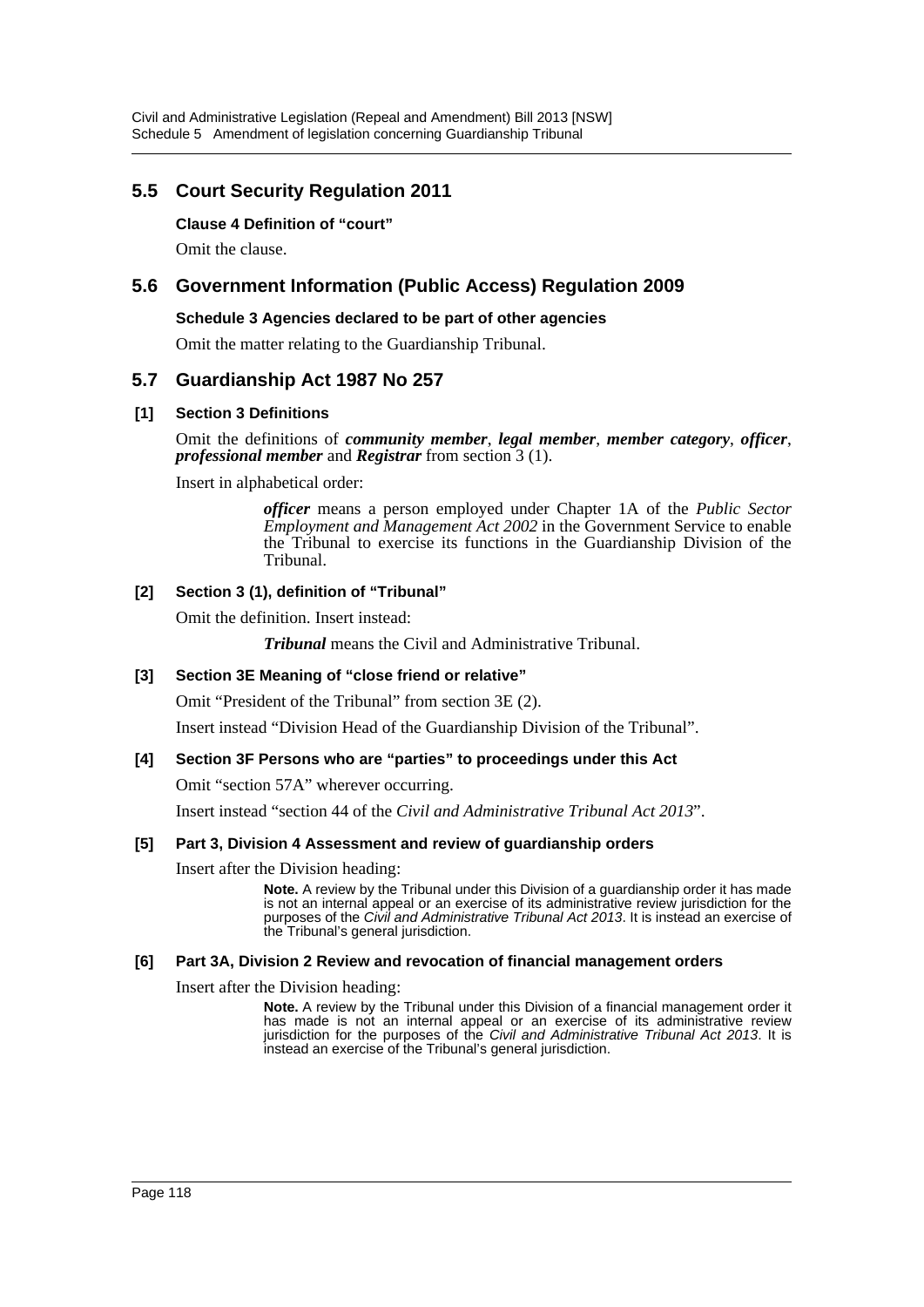Civil and Administrative Legislation (Repeal and Amendment) Bill 2013 [NSW] Schedule 5 Amendment of legislation concerning Guardianship Tribunal

#### **[7] Part 3A, Division 3 Review of appointment of manager**

Insert after the Division heading:

**Note.** A review by the Tribunal under this Division of an appointment of a manager is not an internal appeal or an exercise of its administrative review jurisdiction for the purposes of the *Civil and Administrative Tribunal Act 2013*. It is instead an exercise of the Tribunal's general jurisdiction.

#### **[8] Section 42 Applications to the Tribunal**

Omit section 42 (4).

#### **[9] Part 6 The Guardianship Tribunal**

Omit the Part.

#### **[10] Section 101 Disclosure of information**

Insert "or the *Civil and Administrative Tribunal Act 2013*" after "this Act" wherever occurring in section 101 (b) and (c).

#### **[11] Section 108 Regulations**

Omit section 108 (1) (c).

**[12] Schedule 1 Provisions relating to the Tribunal** Omit the Schedule.

#### **[13] Schedule 3 Savings and transitional provisions**

Insert after clause 1:

#### **1A References to Tribunal before establishment of NCAT**

A reference to the Tribunal in a provision of this Schedule that was inserted before the establishment day (within the meaning of the *Civil and Administrative Tribunal Act 2013*) is a reference to the former Guardianship Tribunal.

# **5.8 Guardianship Regulation 2010**

#### **Schedule 1 Forms**

Omit "Guardianship Tribunal" wherever occurring.

Insert instead "Civil and Administrative Tribunal".

### **5.9 NSW Trustee and Guardian Act 2009 No 49**

#### **[1] Section 3 Definitions**

Omit the definition of *Guardianship Tribunal* from section 3 (1).

#### **[2] Section 56 General management functions**

Omit "Guardianship Tribunal" from section 56 (b). Insert instead "Civil and Administrative Tribunal".

# **[3] Section 64 Orders by Supreme Court and NSW Trustee as to management of estates** Omit "Guardianship Tribunal" from section 64 (4). Insert instead "Civil and Administrative Tribunal".

Page 119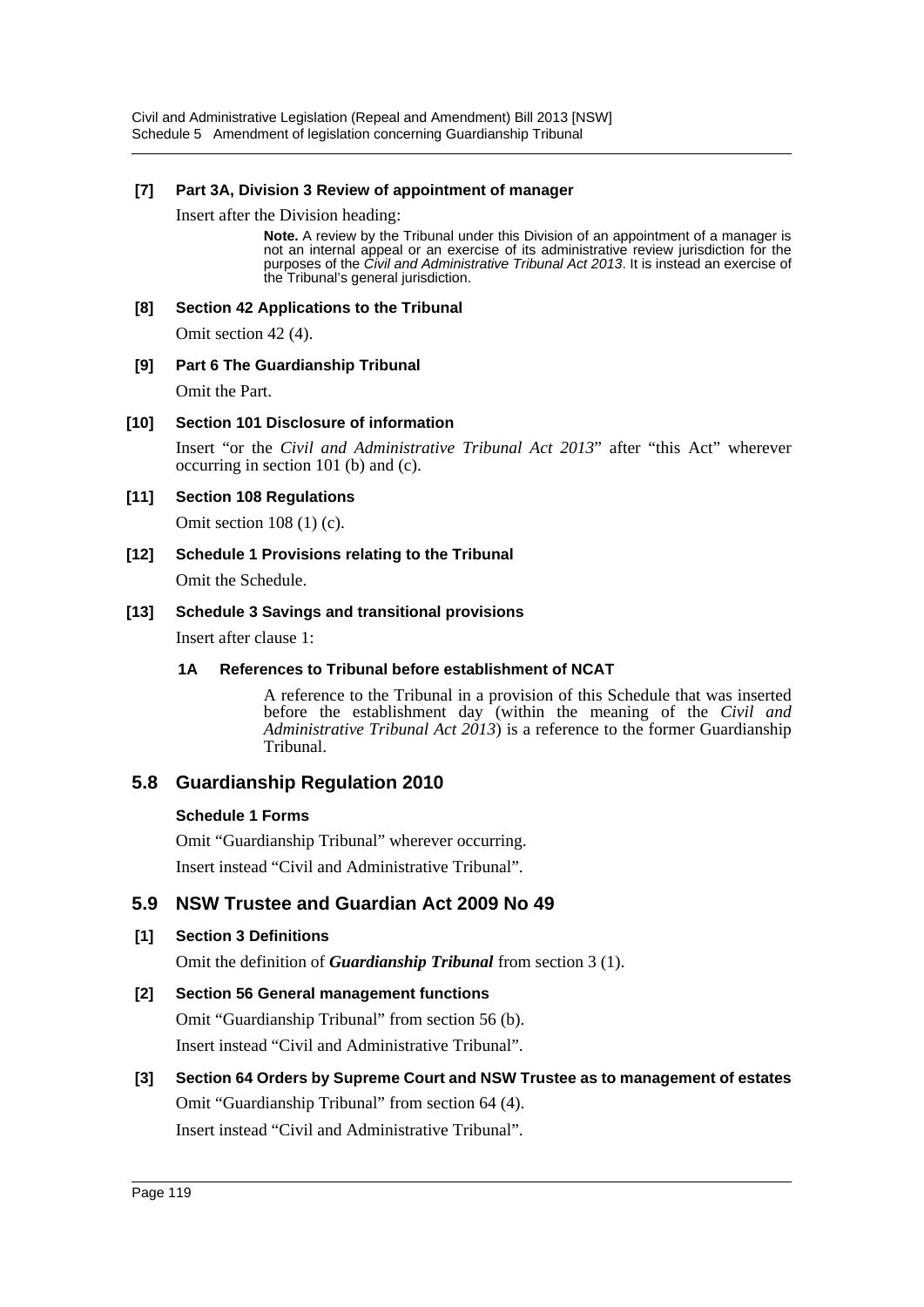- **[4] Section 65 Orders by Supreme Court and NSW Trustee as to property** Omit "Guardianship Tribunal" from section 65 (4). Insert instead "Civil and Administrative Tribunal".
- **[5] Section 66 NSW Trustee may authorise and direct functions of other managers** Omit "Guardianship Tribunal" from section 66 (3). Insert instead "Civil and Administrative Tribunal".
- **[6] Section 67 Managers may execute documents** Omit "Guardianship Tribunal" from section 67 (1). Insert instead "Civil and Administrative Tribunal".
- **[7] Section 68 Security may be required in respect of estate management** Omit "Guardianship Tribunal" wherever occurring in section 68 (1) and (4). Insert instead "Civil and Administrative Tribunal".
- **[8] Section 69 Managers may lodge estate funds with NSW Trustee** Omit "Guardianship Tribunal". Insert instead "Civil and Administrative Tribunal".
- **[9] Section 85 Termination by revocation of orders** Omit "Guardianship Tribunal" from the note to the section. Insert instead "Civil and Administrative Tribunal".
- **[10] Section 89 NSW Trustee may terminate management of protected persons or patients**

Omit "Guardianship Tribunal" from section 89 (3). Insert instead "Civil and Administrative Tribunal".

- **[11] Section 97 NSW Trustee may continue to act after termination event occurs** Omit "Guardianship Tribunal" from section 97 (b). Insert instead "Civil and Administrative Tribunal".
- **[12] Section 98 Estate to be handed over on termination of management** Omit "Guardianship Tribunal" from section 98 (1). Insert instead "Civil and Administrative Tribunal".

# **5.10 Powers of Attorney Act 2003 No 53**

- **[1] Section 3 Definitions** Omit the definition of *Guardianship Tribunal* from section 3 (1).
- **[2] Section 26 Review tribunals** Omit "Guardianship Tribunal" from section 26 (a). Insert instead "Civil and Administrative Tribunal".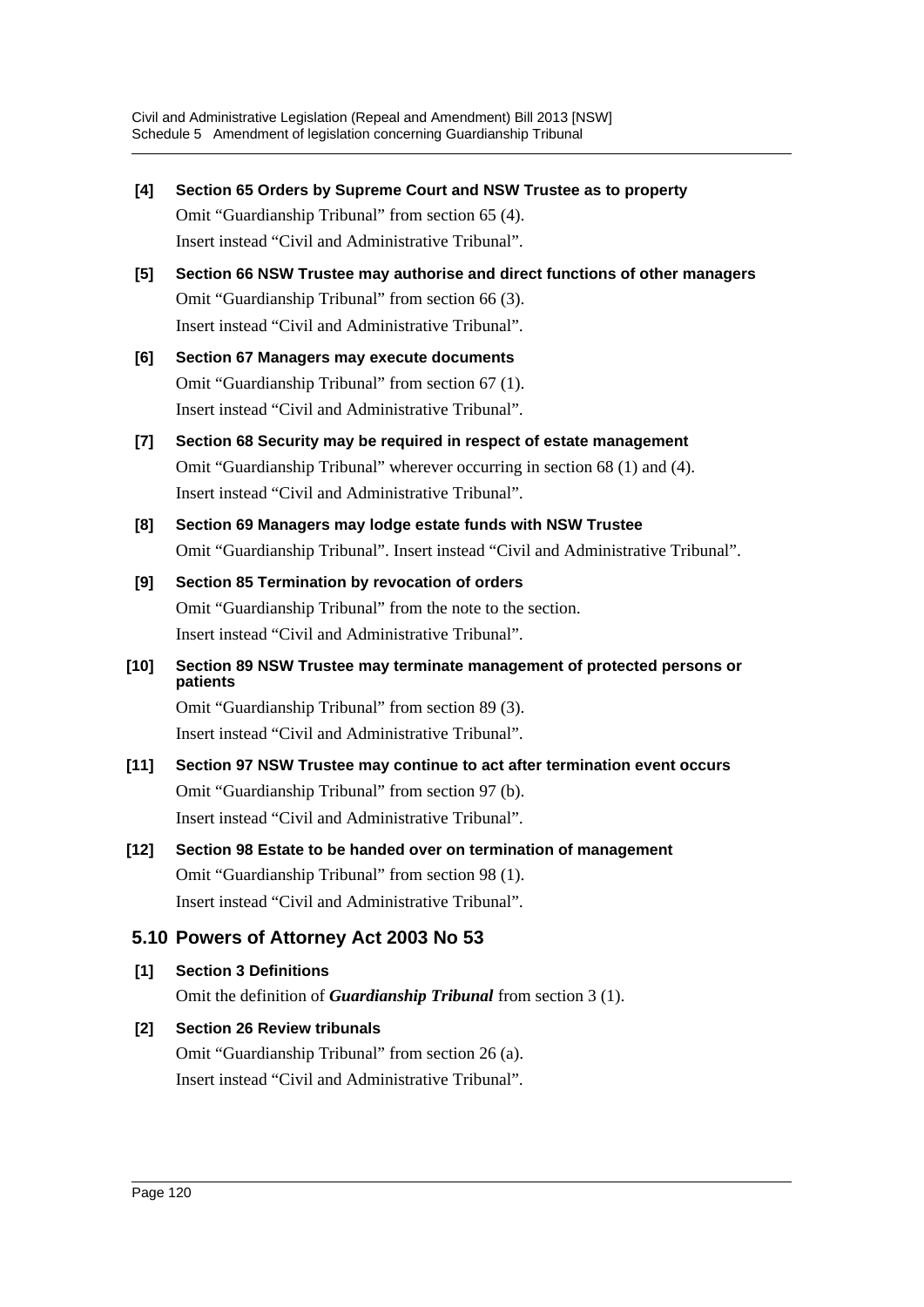### **[3] Section 27 Concurrent jurisdiction of review tribunals**

Omit "Guardianship Tribunal" from section 27 (4). Insert instead "Civil and Administrative Tribunal".

# **[4] Section 33 Reviewable powers of attorney** Omit "Guardianship Tribunal" wherever occurring in section 33 (2) and (3). Insert instead "Civil and Administrative Tribunal".

### **[5] Section 34 Referral of application to different review tribunal**

Omit "Guardianship Tribunal" wherever occurring in section 34 (1). Insert instead "Civil and Administrative Tribunal".

### **[6] Section 37 Review tribunal may treat certain applications for review of power of attorney as application for management order**

Omit "Guardianship Tribunal" from section 37 (1). Insert instead "Civil and Administrative Tribunal".

- **[7] Part 5, Division 5 Reference of questions of law** Omit the Division.
- **[8] Part 5, Division 6 Appeals from decisions of Guardianship Tribunal** Omit the Division.

# **[9] Section 42 Procedure where principal incommunicate**

Omit section 42 (3). Insert instead:

(3) A reference to rules of court in subsection (1) includes a reference to the procedural rules of the Civil and Administrative Tribunal (within the meaning of the *Civil and Administrative Tribunal Act 2013*) in relation to proceedings in that Tribunal brought under this Part.

# **[10] Section 50 Effect of management of estate**

Omit "Guardianship Tribunal" wherever occurring in section 50 (4) and (5).

Insert instead "Civil and Administrative Tribunal".

# **5.11 Powers of Attorney Regulation 2011**

# **[1] Clause 4A Prescribed forms for power of attorney**

Insert at the end of clause 4A (2):

**Note.** References to the Guardianship Tribunal in the former Schedule 2 to the Act may be replaced with references to the Civil and Administrative Tribunal.

### **[2] Schedule 2 Prescribed forms for power of attorney**

Omit "Guardianship Tribunal" wherever occurring in Forms 1 and 2.

Insert instead "Civil and Administrative Tribunal".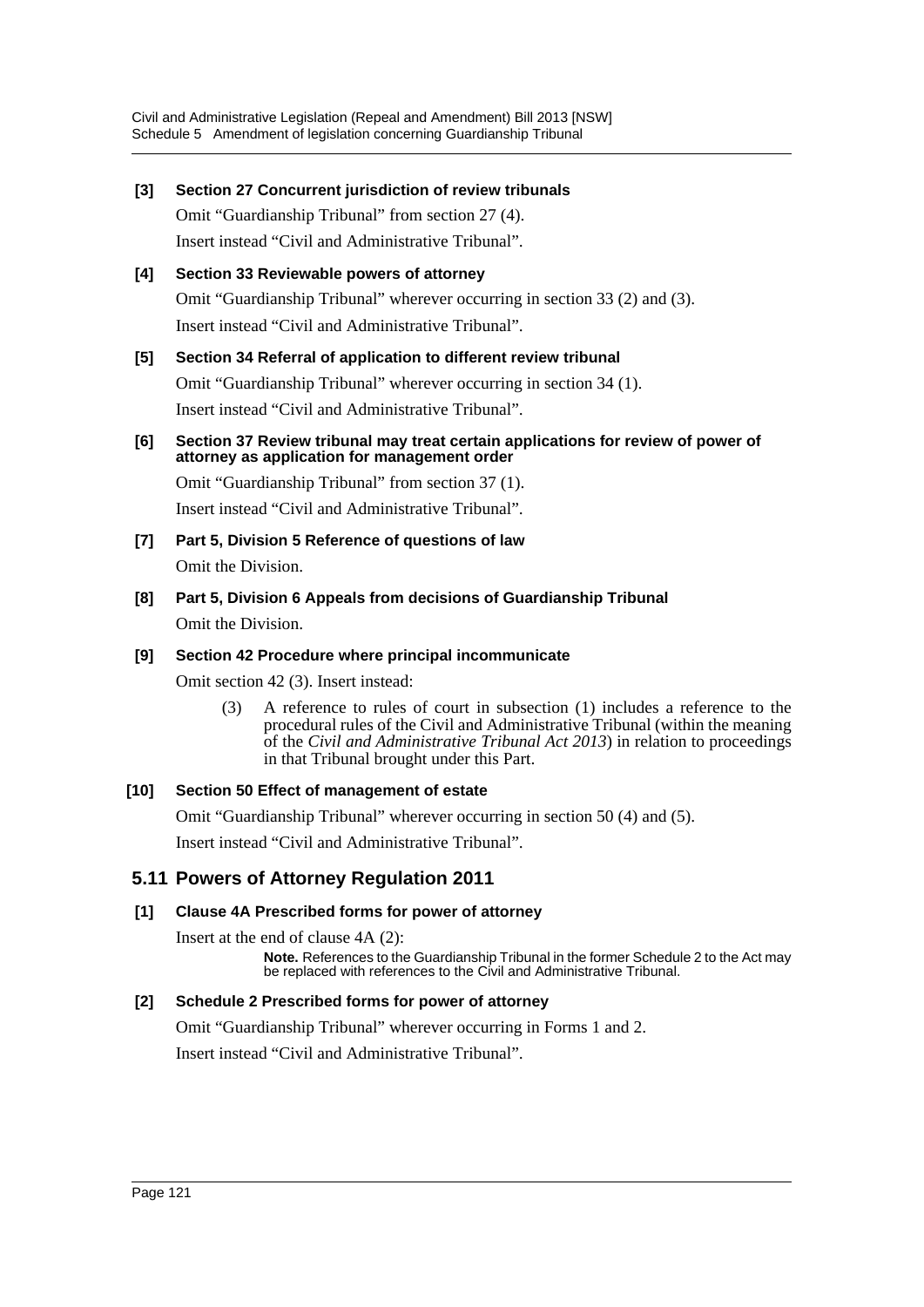# **5.12 Statutory and Other Offices Remuneration Act 1975 (1976 No 4)**

# **Schedule 3 Public offices**

Omit the matter relating to the President and Deputy President of the Guardianship Tribunal from Part 2.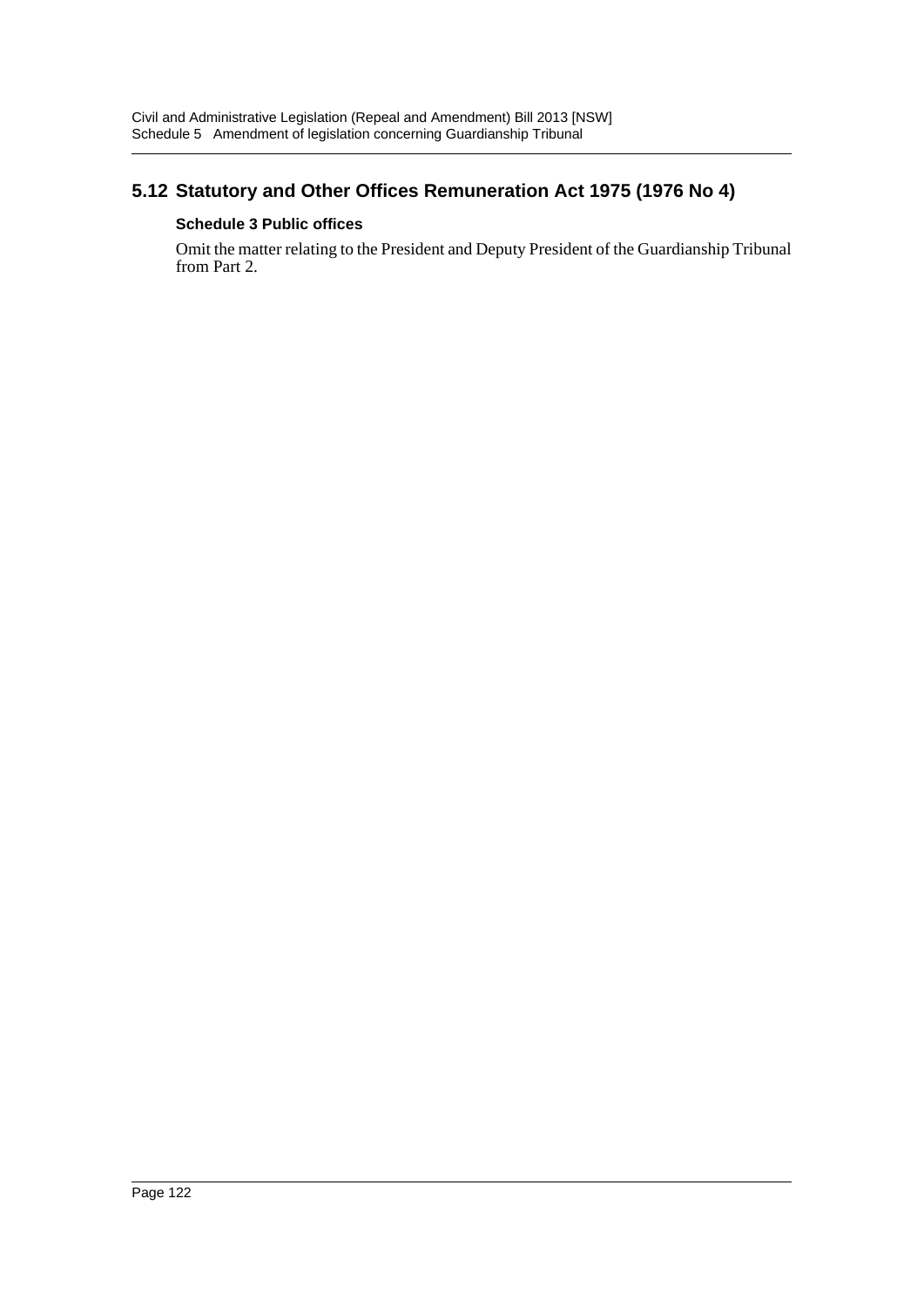# **Schedule 6 Amendment of legislation concerning health practitioner tribunals**

# **6.1 Defamation Act 2005 No 77**

**[1] Schedule 1 Additional publications to which absolute privilege applies** Omit "Medical Tribunal" from clause 15 (1) (a) (vi). Insert instead "Civil and Administrative Tribunal".

# **[2] Schedule 2 Additional kinds of public documents**

Omit "Medical Tribunal" from clause 1 (1) (d). Insert instead "Civil and Administrative Tribunal".

### **[3] Schedule 3 Additional proceedings of public concern**

Omit "Medical Tribunal" from clause 7 (d). Insert instead "Civil and Administrative Tribunal".

# **6.2 Government Information (Public Access) Regulation 2009**

### **Schedule 3 Agencies declared to be part of other agencies**

Omit the matter relating to the Chiropractors Tribunal, the Nurses and Midwives Tribunal and the Osteopaths Tribunal.

# **6.3 Health Care Complaints Act 1993 No 105**

### **Section 94C Protection from liability for certain publications**

Omit paragraph (b) from the definition of *protected person* in section 94C (2). Insert instead:

> (b) a professional council or assessment committee established under the *Health Practitioner Regulation National Law (NSW)* or a member of any such council or committee, or

# **6.4 Health Practitioner Regulation (Adoption of National Law) Act 2009 No 86**

**[1] Section 6C Responsible tribunal for Health Practitioner Regulation National Law** Omit "Each Tribunal is declared to be a".

Insert instead "The Civil and Administrative Tribunal is declared to be the".

**[2] Schedule 1 Modification of Health Practitioner Regulation National Law** Omit "each Tribunal is a" from the note in Schedule 1 [6]. Insert instead "the Civil and Administrative Tribunal is the".

# **[3] Schedule 1 [8], section 41Q Executive Officer [NSW]** Omit section 41Q (3) (b).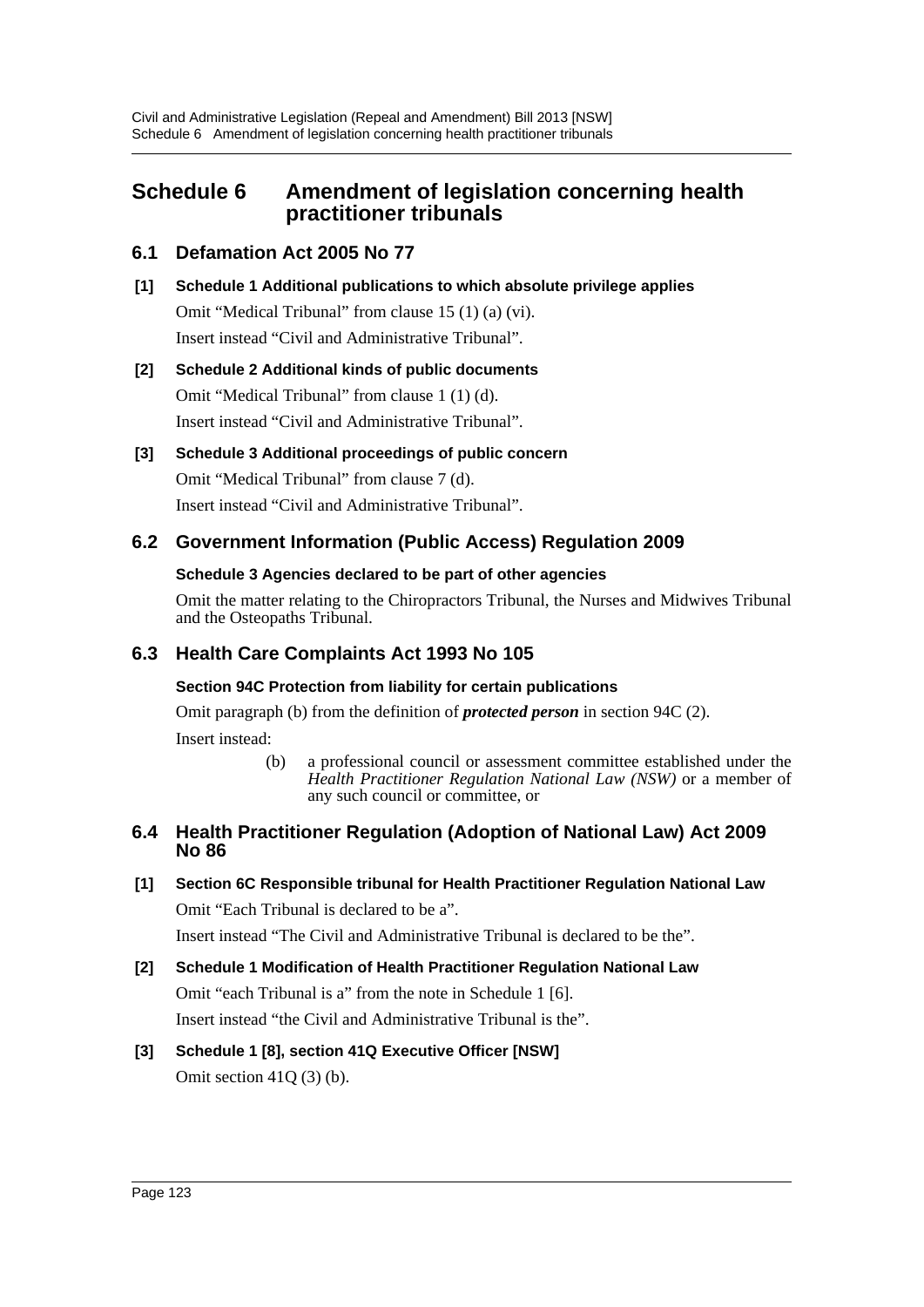Civil and Administrative Legislation (Repeal and Amendment) Bill 2013 [NSW] Schedule 6 Amendment of legislation concerning health practitioner tribunals

# **[4] Schedule 1 [13], section 138 Definitions [NSW]** Omit paragraph (a) from the definition of *court* in section 138 (1). Insert instead: (a) the Tribunal; or **[5] Schedule 1 [13], section 138 (1), definition of "Tribunal"** Omit the definition. Insert instead: *Tribunal* means the Civil and Administrative Tribunal. **[6] Schedule 1 [13], section 138 (1)** Insert in alphabetical order: *Tribunal List Manager* means the List Manager of the Health Practitioner Division List of the Occupational Division of the Tribunal. **[7] Schedule 1 [13], section 139B Meaning of "unsatisfactory professional conduct" of registered health practitioner generally [NSW]** Omit "Tribunal" wherever occurring. Insert instead "the Tribunal". **[8] Schedule 1 [15], section 145B Courses of action available to Council on complaint [NSW]** Omit "a Tribunal" from section 145B (1) (c). Insert instead "the Tribunal". **[9] Schedule 1 [15], section 145D Serious complaints must be referred to Tribunal [NSW]** Omit "for the health profession" from section 145D (1). **[10] Schedule 1 [15], sections 146D (3) and 148G (3)** Omit "the Chairperson of the Tribunal or to a Deputy Chairperson nominated by the Chairperson" wherever occurring. Insert instead "the Tribunal". **[11] Schedule 1 [15], sections 146D (4) and (6) and 148G (4) and (6)** Omit "Chairperson or Deputy Chairperson" wherever occurring. Insert instead "Tribunal". **[12] Schedule 1 [15], section 146E Council may refer contravention of conditions to Tribunal [NSW]** Omit "for the profession" from section 146E (1). **[13] Schedule 1 [15], section 147A Complaints that may be referred to Committee [NSW]** Omit "a Tribunal" from section 147A (1) (b). Insert instead "the Tribunal". **[14] Schedule 1 [15], section 149 Powers may be exercised if complaint proved or admitted [NSW]**

Omit "A Tribunal". Insert instead "The Tribunal".

**[15] Schedule 1 [15], section 149C Tribunals may suspend or cancel registration in certain cases [NSW]**

Omit "A Tribunal" wherever occurring in section 149C (1) and (2). Insert instead "The Tribunal".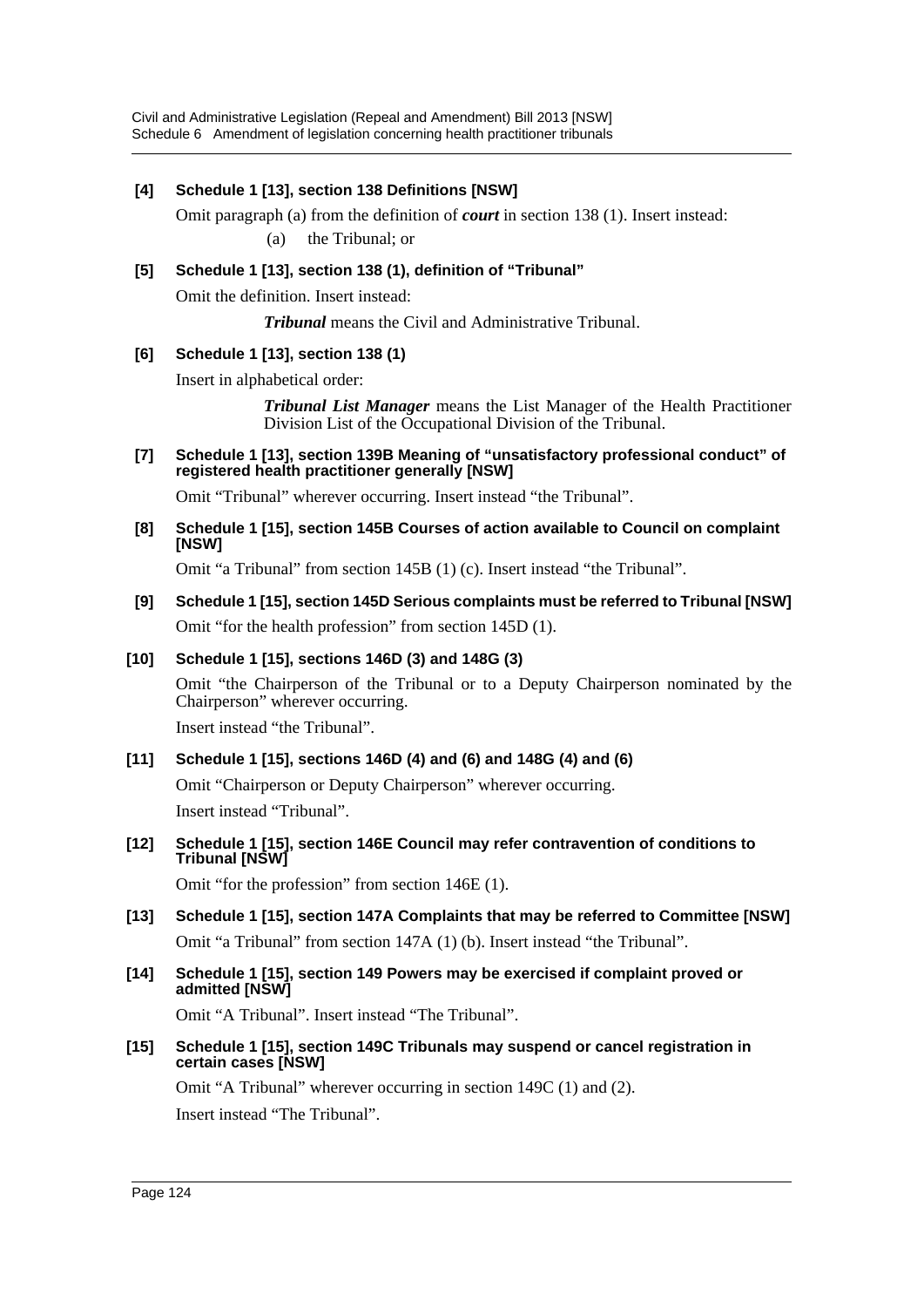**[16] Schedule 1 [15], section 149D Council may refer contravention of disciplinary order to Tribunal [NSW]**

Omit "for the profession" from section 149D (1).

**[17] Schedule 1 [15], section 150 Suspension or conditions of registration to protect public [NSW]**

Omit "for the health profession for which the Council is established" from section 150 (3) (a).

- **[18] Schedule 1 [15], section 150 (4) (b)** Omit "for the profession".
- **[19] Schedule 1 [15], section 150E Special provision—performance assessment [NSW]** Omit "a Committee or the Tribunal for the health profession" from section 150E (6). Insert instead "a Committee for the health profession or the Tribunal".
- **[20] Schedule 1 [15], section 150G Ending suspension [NSW]** Omit "for the health profession" from section 150G (b).
- **[21] Schedule 1 [15], section 150H Duration of conditions—complaint matters [NSW]** Omit "for the health profession" from section 150H (3) (b).
- **[22] Schedule 1 [15], section 150I Duration of conditions—impairment matters [NSW]** Omit "for the health profession" from section 150I (9) (b).
- **[23] Schedule 1 [15], section 158 Appeals against decisions of Committee [NSW]** Omit "for the health profession" from section 158 (1).
- **[24] Schedule 1 [15], section 158 (1) (c)**

Omit "the Chairperson or Deputy Chairperson of the Tribunal" from section 158 (1) (c). Insert instead "the Tribunal List Manager".

#### **[25] Schedule 1 [15], section 158 (1)**

Insert at the end of the subsection:

**Note.** An appeal under this section is an external appeal to the Tribunal for the purposes of the *Civil and Administrative Tribunal Act 2013*.

#### **[26] Schedule 1 [15], section 158A Appeals on points of law [NSW]**

Omit "to the Chairperson of the Tribunal or a Deputy Chairperson nominated by the Chairperson" from section 158A (1).

Insert instead "to the Tribunal".

#### **[27] Schedule 1 [15], section 158A (1)**

Insert at the end of the subsection:

**Note.** An appeal under this section is an external appeal to the Tribunal for the purposes of the *Civil and Administrative Tribunal Act 2013*.

#### **[28] Schedule 1 [15], section 158A (4)**

Omit "the Chairperson's or Deputy Chairperson's". Insert instead "the Tribunal's".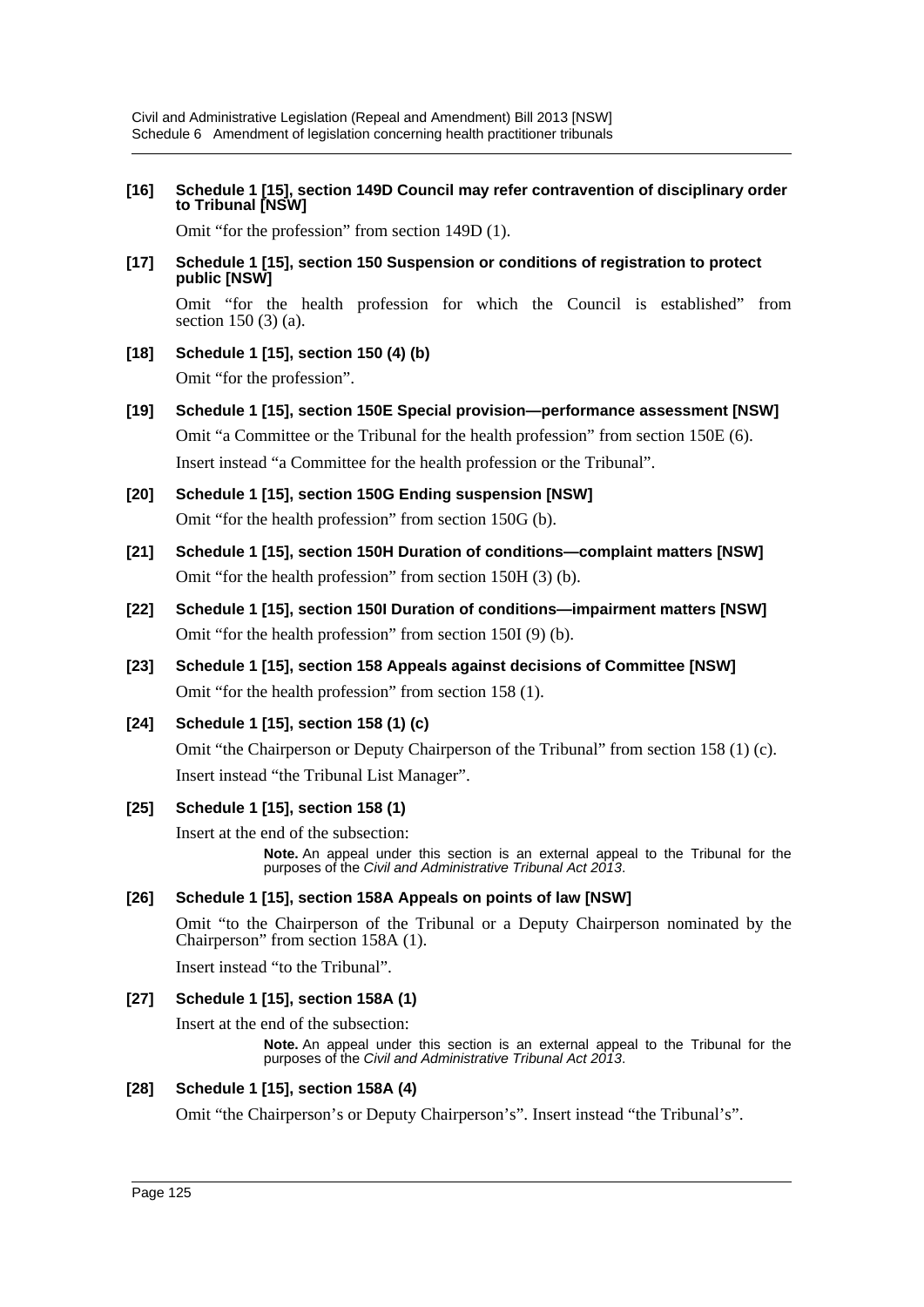Civil and Administrative Legislation (Repeal and Amendment) Bill 2013 [NSW] Schedule 6 Amendment of legislation concerning health practitioner tribunals

### **[29] Schedule 1 [15], section 159 Right of appeal [NSW]**

Omit "A person may appeal to the Tribunal for a health profession" from section 159 (1).

Insert instead "A person may appeal to the Tribunal against any of the following decisions of a Council for a health profession".

#### **[30] Schedule 1 [15], section 159 (1)**

Omit "; or" wherever occurring. Insert instead ";".

#### **[31] Schedule 1 [15], section 159 (1)**

Insert at the end of the subsection:

**Note.** An appeal under this section is an external appeal to the Tribunal for the purposes of the *Civil and Administrative Tribunal Act 2013*.

#### **[32] Schedule 1 [15], section 159A Appeal by student against order [NSW]**

Omit "for a health profession" from section 159A (1).

#### **[33] Schedule 1 [15], section 159A (1)**

Insert at the end of the subsection:

**Note.** An appeal under this section is an external appeal to the Tribunal for the purposes of the *Civil and Administrative Tribunal Act 2013*.

#### **[34] Schedule 1 [15], section 159A (2)**

Omit the subsection.

#### **[35] Schedule 1 [15], section 159A (3)**

Omit "Executive Officer". Insert instead "Tribunal".

#### **[36] Schedule 1 [15], section 159B Appeals on point of law [NSW]**

Omit "to the Chairperson or a Deputy Chairperson of the Tribunal for the health profession" from section  $159B(1)$ .

Insert instead "to the Tribunal".

#### **[37] Schedule 1 [15], section 159B (1)**

Insert at the end of the subsection:

**Note.** An appeal under this section is an external appeal to the Tribunal for the purposes of the *Civil and Administrative Tribunal Act 2013*.

#### **[38] Schedule 1 [15], section 159C Tribunal's powers on appeal [NSW]**

Omit "a Tribunal" and "A Tribunal's" wherever occurring.

Insert instead "the Tribunal" and "The Tribunal's", respectively.

#### **[39] Schedule 1 [15], section 160A Appeals on points of law [NSW]**

Omit "for the health profession in which the practitioner is registered" from section 160A (1).

#### **[40] Schedule 1 [15], section 160A (1)**

Insert at the end of the subsection:

**Note.** An appeal under this section is an external appeal to the Tribunal for the purposes of the *Civil and Administrative Tribunal Act 2013*.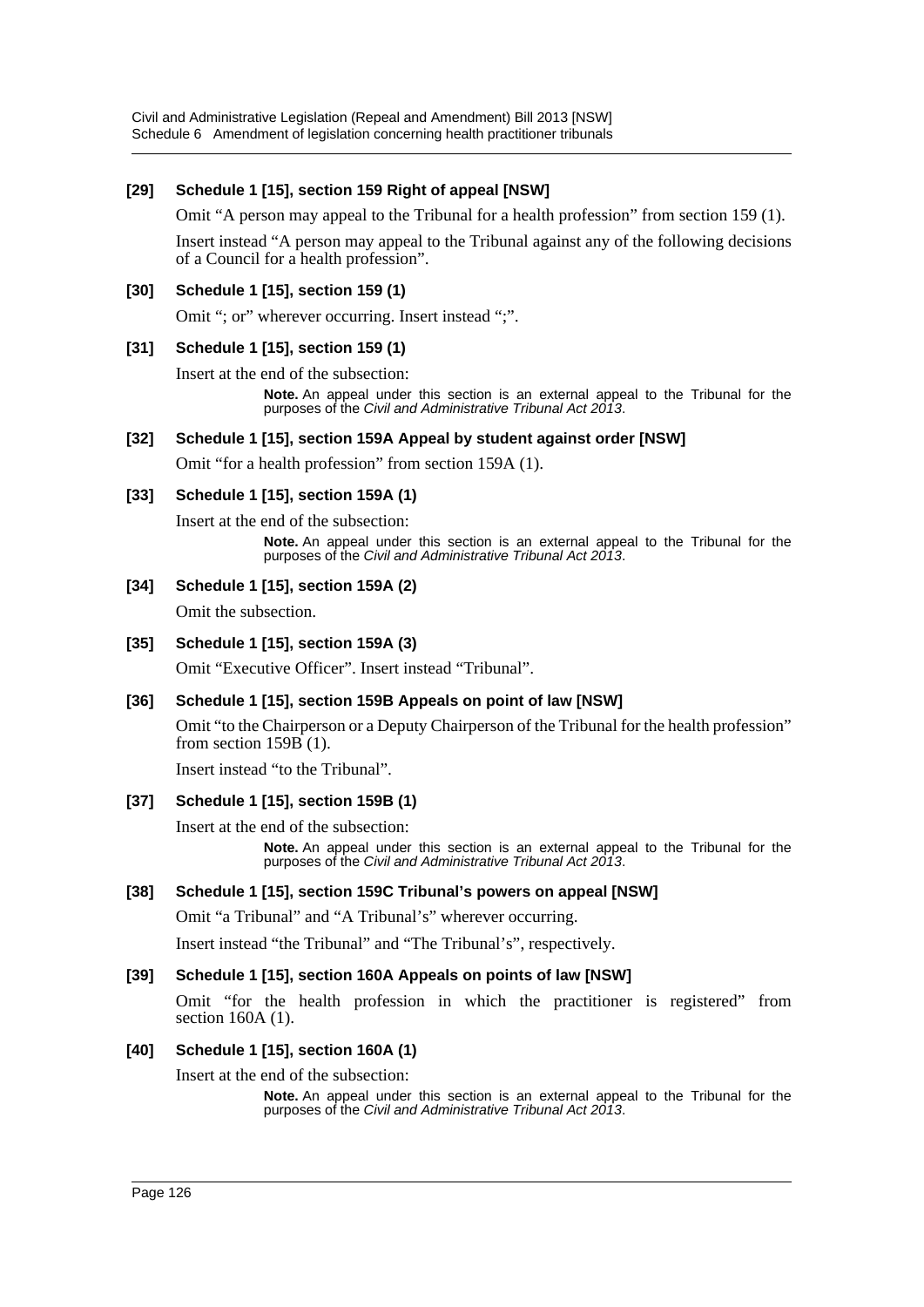- **[41] Schedule 1 [15], section 161 When appeal must be made [NSW]** Omit "Executive Officer" from section 161 (b). Insert instead "Tribunal".
- **[42] Schedule 1 [15], section 161A Lodgment of appeal [NSW]** Omit the section.
- **[43] Schedule 1 [15], section 161B Appeal does not stay decision [NSW]** Omit "the Chairperson or a Deputy Chairperson of the Tribunal". Insert instead "the Tribunal".
- **[44] Schedule 1 [15], Part 8, Division 7** Omit the Division.
- **[45] Schedule 1 [15], section 163 Appropriate review body [NSW]** Omit "Chairperson of the Tribunal" wherever occurring in section 163 (1). Insert instead "Tribunal List Manager".
- **[46] Schedule 1 [15], section 163A Right of review [NSW]** Omit "a Tribunal" from section 163A (3) (b). Insert instead "the Tribunal".

# **[47] Schedule 1 [15], section 163A (4), definition of "decision-making entity"**

Omit paragraphs (c) and (d) from the definition. Insert instead:

- (c) an existing health practitioner tribunal (within the meaning of Part 2 of Schedule 1 to the *Civil and Administrative Tribunal Act 2013*) or the Chairperson or Deputy Chairperson of such a tribunal;
- (d) the Tribunal or the Tribunal List Manager;
- **[48] Schedule 1 [15], Part 8, Division 10**

Omit the Division. Insert instead:

# **Division 10 Constitution and proceedings of Tribunal**

# **Subdivision 1 Interpretation**

**165 Definitions [NSW]**

In this Division:

*Division member* means a Division member of the Occupational Division of the Tribunal.

*medical practitioner proceedings* means proceedings involving a health practitioner who practises in the medical profession or a student of that profession.

*senior judicial officer* means a person who is:

- (a) a Judge of the Supreme Court (or a Judge or other person having the same status as a Judge of the Supreme Court), or
- (b) a Judge of the District Court.

# **165A Relationship with NCAT Act [NSW]**

The provisions of this Division are intended to apply despite anything to the contrary in the *Civil and Administrative Tribunal Act 2013*.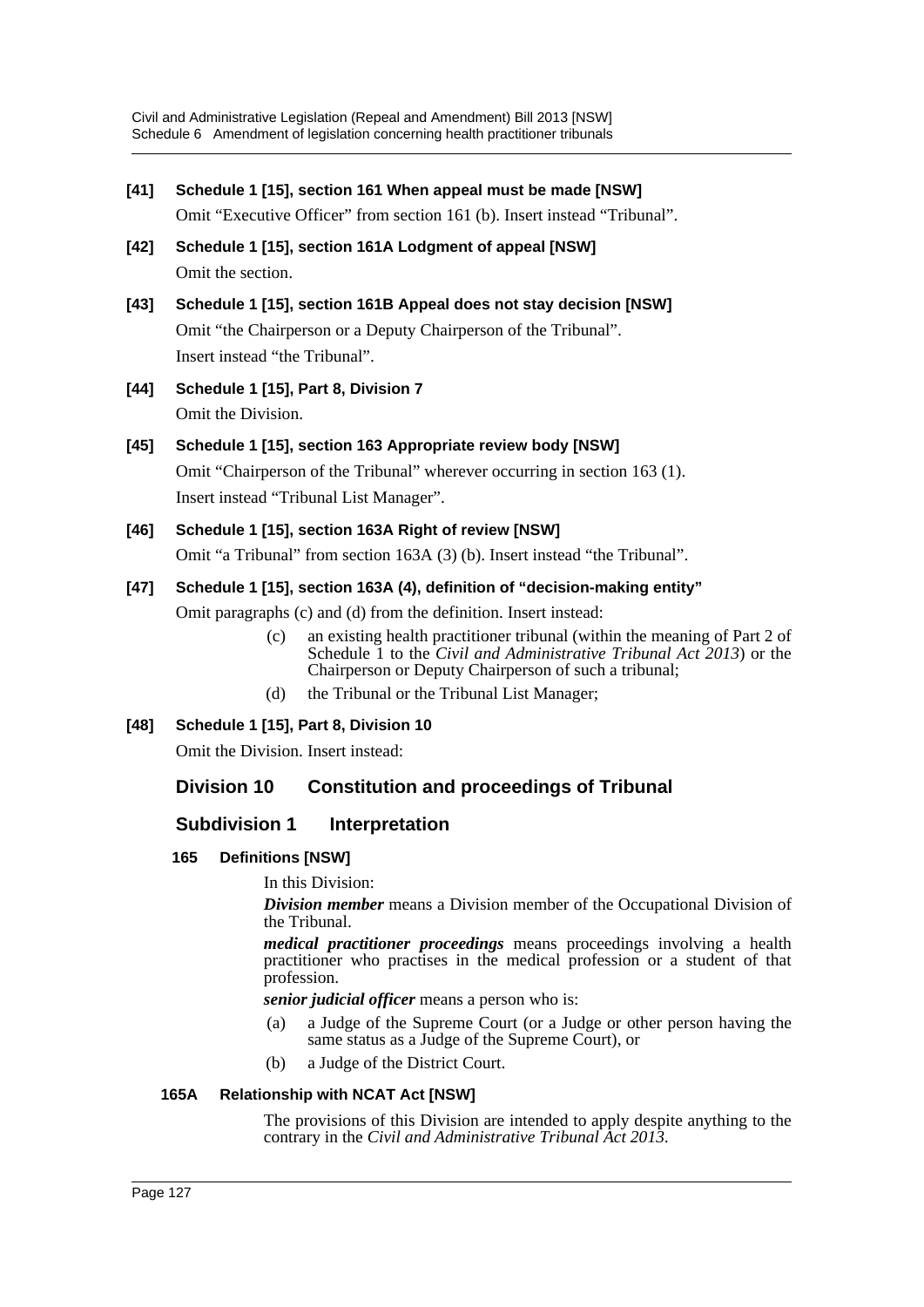# **Subdivision 2 Constitution of Tribunal**

#### **165B Constitution of Tribunal for complaints, applications and appeals [NSW]**

- (1) If a complaint is referred to the Tribunal or an application or appeal is made to the Tribunal under this Law—
	- (a) the Tribunal must inform the Council for the health profession of the referral, application or appeal; and
	- (b) the Council for the health profession must select 3 persons (whether or not they are currently Division members) to sit as members of the Tribunal in the proceedings.

**Note.** Schedule 5 to the *Civil and Administrative Tribunal Act 2013* provides the President must appoint a person as an occasional member for particular proceedings entered in the Health Practitioner Division List if that person has been selected for participation in the proceedings in accordance with any applicable procedures specified by or under this Law. If a person selected under subsection (1) (b) is not already a Division member, the President will be required to appoint the person as an occasional member in relation to the proceedings.

- (2) Except as provided by subsections (4) and (5), the Tribunal, when conducting an inquiry or hearing an appeal under this Law, is to be constituted by—
	- (a) 1 Division member who is an Australian lawyer of at least 7 years' standing or, in the case of medical practitioner proceedings, 1 Division member who is a senior judicial officer; and
	- (b) 2 health practitioners selected for appointment by the Council as occasional members under subsection  $(1)$  (b) who are registered in the same health profession as the health practitioner or student the subject of the inquiry or appeal; and
	- (c) 1 lay person (that is, a person who is not registered in the health profession) selected for appointment by the Council as an occasional member under subsection (1) (b) from among a panel of lay persons for the time being nominated by the Minister.
- (3) If the health profession has divisions, at least one and, if practicable, both, of the health practitioners referred to in subsection (2) (b) must be registered in the same division of the health profession as the health practitioner or student the subject of the inquiry or hearing.
- (4) The Tribunal, when constituted to hear appeals under this Law that are restricted to points of law, is to be constituted by—
	- (a) in the case of medical practitioner proceedings, 1 Division member who is a senior judicial officer; or
	- (b) in any other case, 1 Division member who is an Australian lawyer of at least 7 years' standing.
- (5) The Tribunal, when constituted to exercise a function under section 146D or 148G, is to be constituted by a Division member selected by the Tribunal List Manager.
- (6) A person is not to be selected to sit on the Tribunal if the person is a member of the Council.
- (7) An inquiry or appeal conducted or heard by the Tribunal under this Law may relate to more than one health practitioner or student if the complaint or complaints the subject of the inquiry or appeal arise from the same conduct.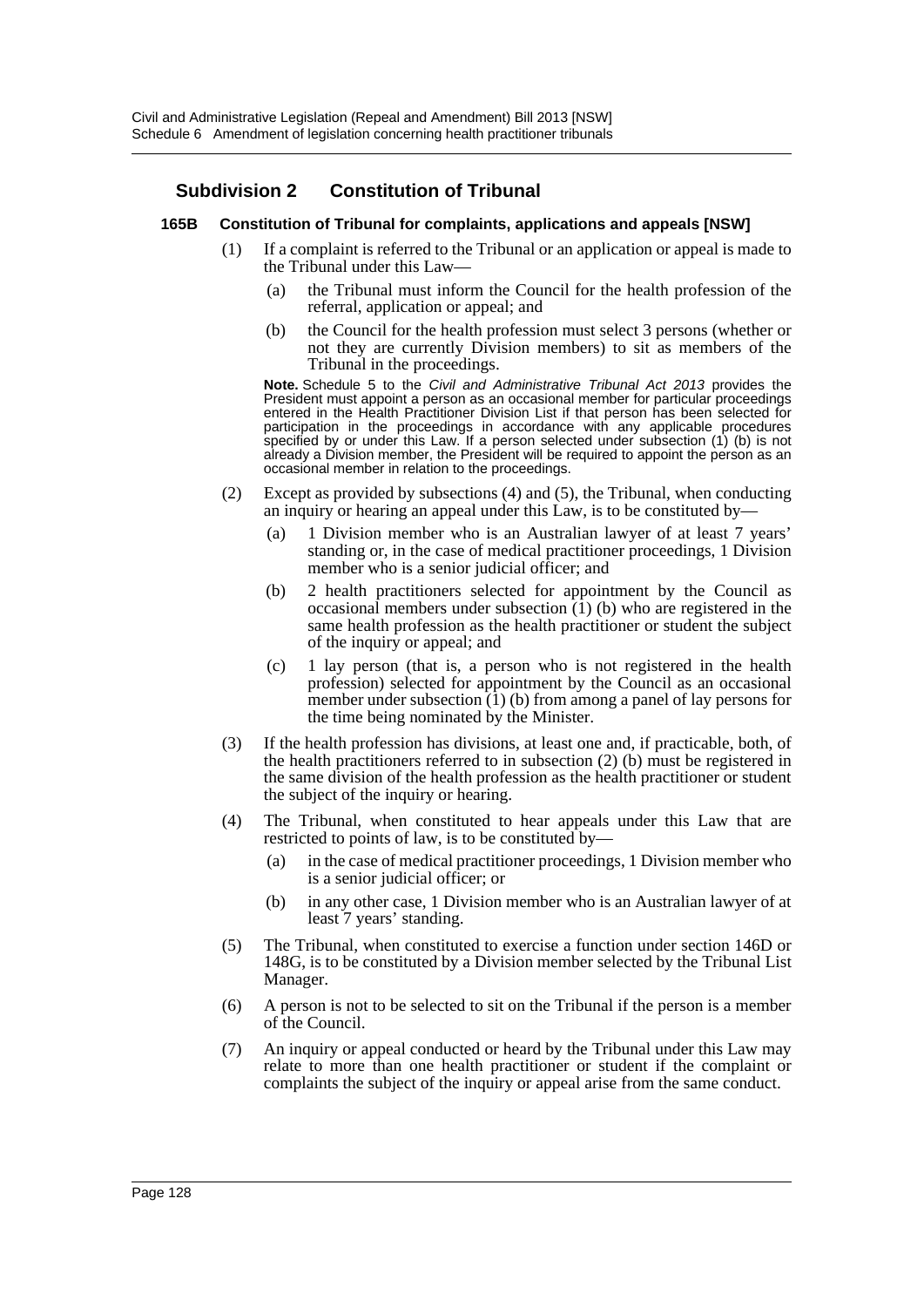### **165C Effect of vacancy on Tribunal [NSW]**

- (1) If one of the members (other than the presiding member) constituting the Tribunal for the purpose of conducting a hearing under this Law vacates office for any reason before an inquiry or appeal is completed or a decision is made in respect of an inquiry or appeal, the inquiry or appeal may be continued and a determination made by the remaining members of the Tribunal.
- (2) If more than one of the members vacate office, or the presiding member vacates office, for any reason before the Tribunal has completed an inquiry or appeal or made a determination in respect of an inquiry or appeal, the inquiry or appeal is terminated.
- (3) When an inquiry or appeal is terminated, the Tribunal may be reconstituted in accordance with this Division for the purposes of conducting a new inquiry or appeal in respect of the matter concerned.
- (4) In this section:

*presiding member* means the member referred to in section 165B (2) (a).

# **Subdivision 3 Proceedings of Tribunal [NSW]**

#### **165D Joinder of complaints [NSW]**

The Tribunal may, subject the rules of procedural fairness, order the joinder of more than one complaint against the same or different health practitioners in proceedings.

#### **165E Time when orders take effect [NSW]**

An order of the Tribunal under this Law takes effect on—

- (a) the day on which the order is made; or
- (b) the later day specified in the order.

#### **165F Powers of Tribunal exercised by Supreme Court [NSW]**

A power of the Tribunal exercised under this Law by the Supreme Court is, except for the purposes of an appeal, taken to have been exercised by the Tribunal

#### **165G Executive Officer to be informed of disciplinary action [NSW]**

The Tribunal must inform the Executive Officer of the Council for a health profession of the exercise of any power under this Part by the Tribunal in relation to that profession.

### **Subdivision 4 Inquiries and appeals before Tribunal [NSW]**

#### **165H No inquiry required if complaint admitted [NSW]**

No inquiry need be conducted into a complaint referred to the Tribunal under this Law if the registered health practitioner or student who is the subject of the complaint admits the subject-matter of the complaint in writing to the Tribunal.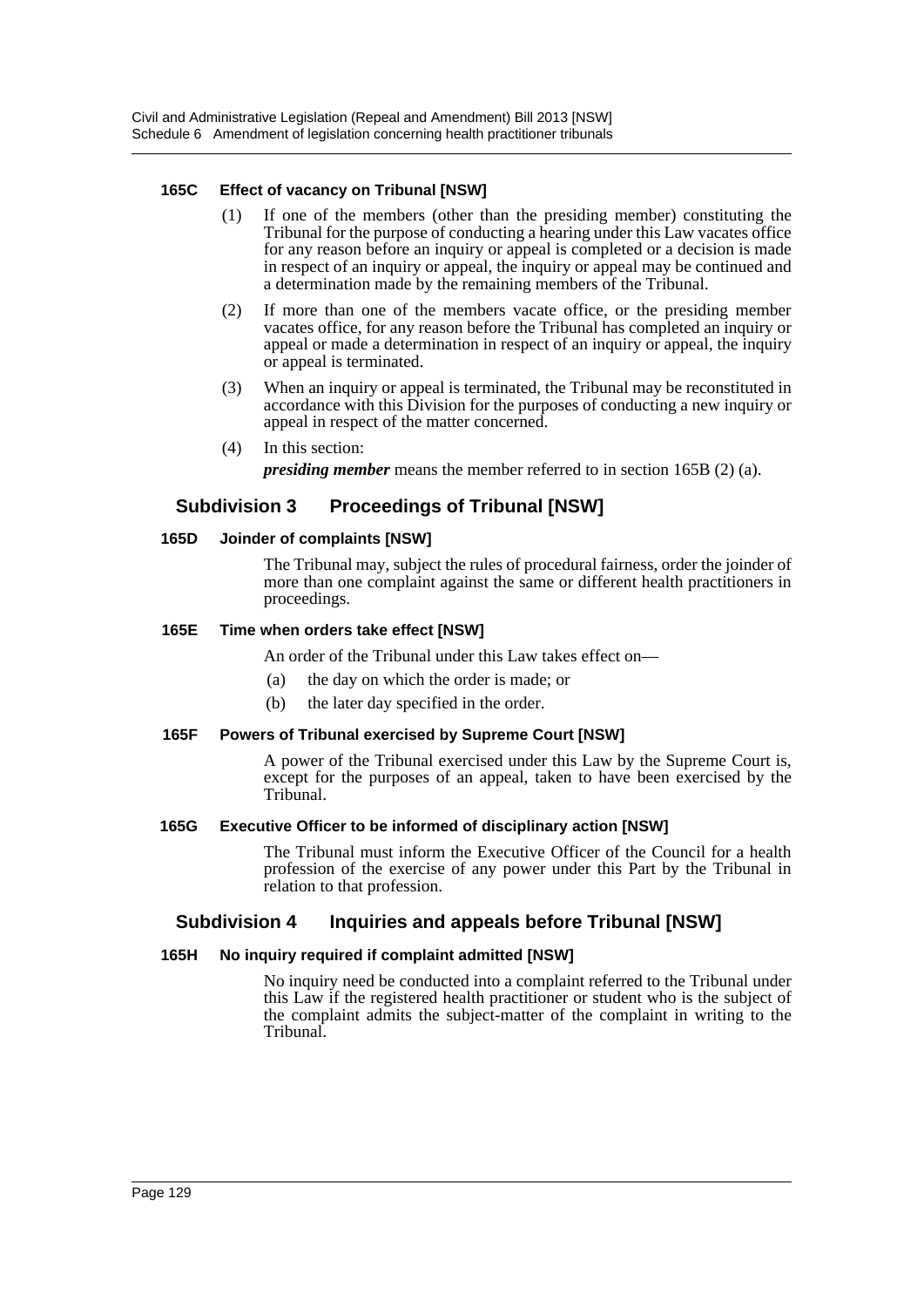#### **165I Notice of time and place of inquiry or appeal [NSW]**

The Tribunal must give not less than 14 days' notice of an inquiry or appeal under this Law to each of the following—

- (a) the registered health practitioner or student the subject of the inquiry or appeal;
- (b) the Council for the health profession;
- (c) the National Board for the health profession;
- (d) for an inquiry into a complaint, the Commission;
- (e) the Chairperson of the relevant Committee, if appropriate.

#### **165J Representation before Tribunal [NSW]**

- (1) At an inquiry conducted or appeal heard under this Law by the Tribunal, the registered health practitioner or student and any complainant concerned are entitled to attend and to be represented by—
	- (a) an Australian legal practitioner; or
	- (b) with the leave of the member presiding, another adviser.
- (2) The Tribunal may grant leave for another person to appear (whether in person or by an Australian legal practitioner or another adviser) at an inquiry or appeal if the Tribunal is satisfied that it is appropriate for the person to appear.
- (3) This section does not prevent the Tribunal from proceeding in the absence of the registered health practitioner or student concerned, as long as the practitioner or student has been given notice of the inquiry or appeal.

#### **165K When hearings may be closed to public [NSW]**

Despite section 49 (2) of the *Civil and Administrative Tribunal Act 2013*, the Tribunal may make an order that a hearing for proceedings under this Law be conducted wholly or partly in private only if it is satisfied that it is desirable to do so in the public interest for reasons connected with the subject-matter of the proceedings or the nature of the evidence to be given.

#### **165L Interlocutory orders [NSW]**

- (1) The Tribunal may, during any proceedings under this Law, exercise any power or combination of powers conferred on the Tribunal by section 149A, except the power to caution or reprimand.
- (2) The Tribunal may, in respect of an appeal under section 159B, make an order staying the decision of the Council appealed against until the appeal has been disposed of.

#### **165M Tribunal to provide details of decisions [NSW]**

- (1) As soon as practicable after making a decision on an inquiry or an appeal under this Law (bearing in mind the public welfare and seriousness of the matter), the Tribunal must give a written statement of the decision to—
	- (a) the parties; and
	- (b) the Council for the health profession in which the practitioner or student is registered (regardless of whether it is a party).
- (2) The statement of a decision must—
	- (a) set out any findings on material questions of fact; and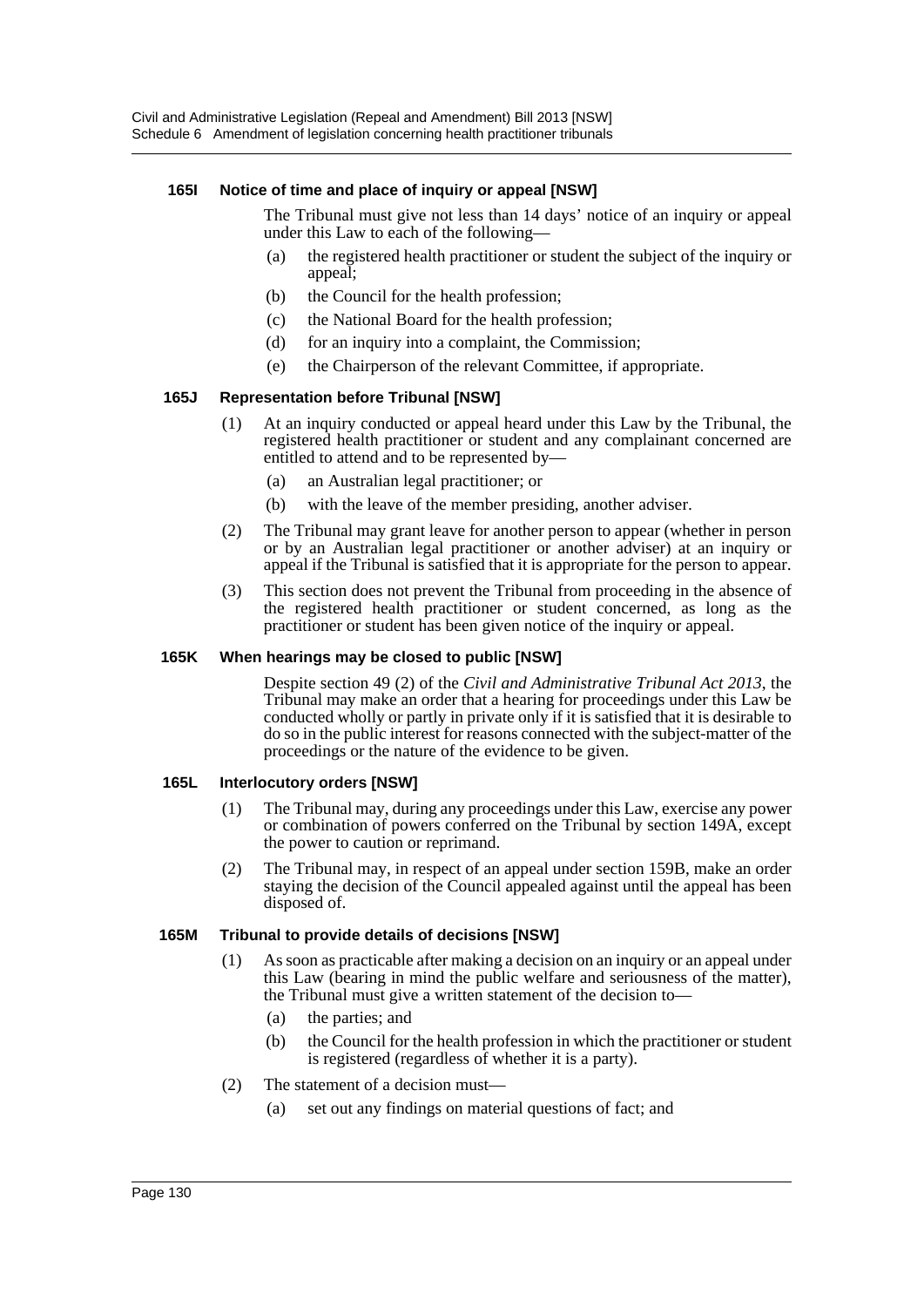- (b) refer to any evidence or other material on which the findings were based; and
- (c) give the reasons for the decision.
- (3) The Tribunal may also provide the statement of a decision to the persons the Tribunal thinks fit.
- (4) Unless the Tribunal has ordered otherwise, the Tribunal is to make publicly available a statement of a decision given by it under this section if the decision is in respect of a complaint that has been proved or admitted in whole or in part.

#### **[49] Schedule 1 [15], section 171D Committee must refer certain matters to Tribunal [NSW]**

Omit section 171D (4).

#### **[50] Schedule 1 [15], section 175 Appellable decisions [NSW]**

Insert at the end of section 175 (1):

**Note.** An appeal under this section to the Tribunal in its capacity as an appropriate responsible tribunal is an external appeal to the Tribunal for the purposes of the *Civil and Administrative Tribunal Act 2013*.

#### **[51] Schedule 1 [15], section 176C Adjudication body to consider impact of decision on third parties [NSW]**

Omit "a Tribunal" from paragraph (d) of the definition of *adjudication body* in section 176C (4).

Insert instead "the Tribunal".

### **[52] Schedule 1 [15], section 176E Protection from liability for certain publications [NSW]**

Omit ", a Panel or a Tribunal" wherever occurring. Insert instead "or a Panel".

#### **[53] Schedule 1 [25], Schedule 5A Savings and transitional provisions [NSW]**

Insert at the end of clause 1 (1):

any Act that amends this Law

#### **[54] Schedule 1 [25], Schedule 5D, heading**

Omit "**Tribunals**". Insert instead "**the Tribunal**".

#### **[55] Schedule 1 [25], Schedule 5D, clause 1**

Insert at the end of the clause:

(2) A reference in this Schedule (however expressed) to proceedings before the Tribunal is a reference to proceedings before the Tribunal under this Law.

#### **[56] Schedule 1 [25], Schedule 5D, clauses 2, 4–7, 9–12**

Omit "Tribunal" wherever occurring (except in clause headings). Insert instead "the Tribunal".

#### **[57] Schedule 1 [25], Schedule 5D, clause 3**

Omit "or Tribunal" wherever occurring in clause 3 (1) and (3).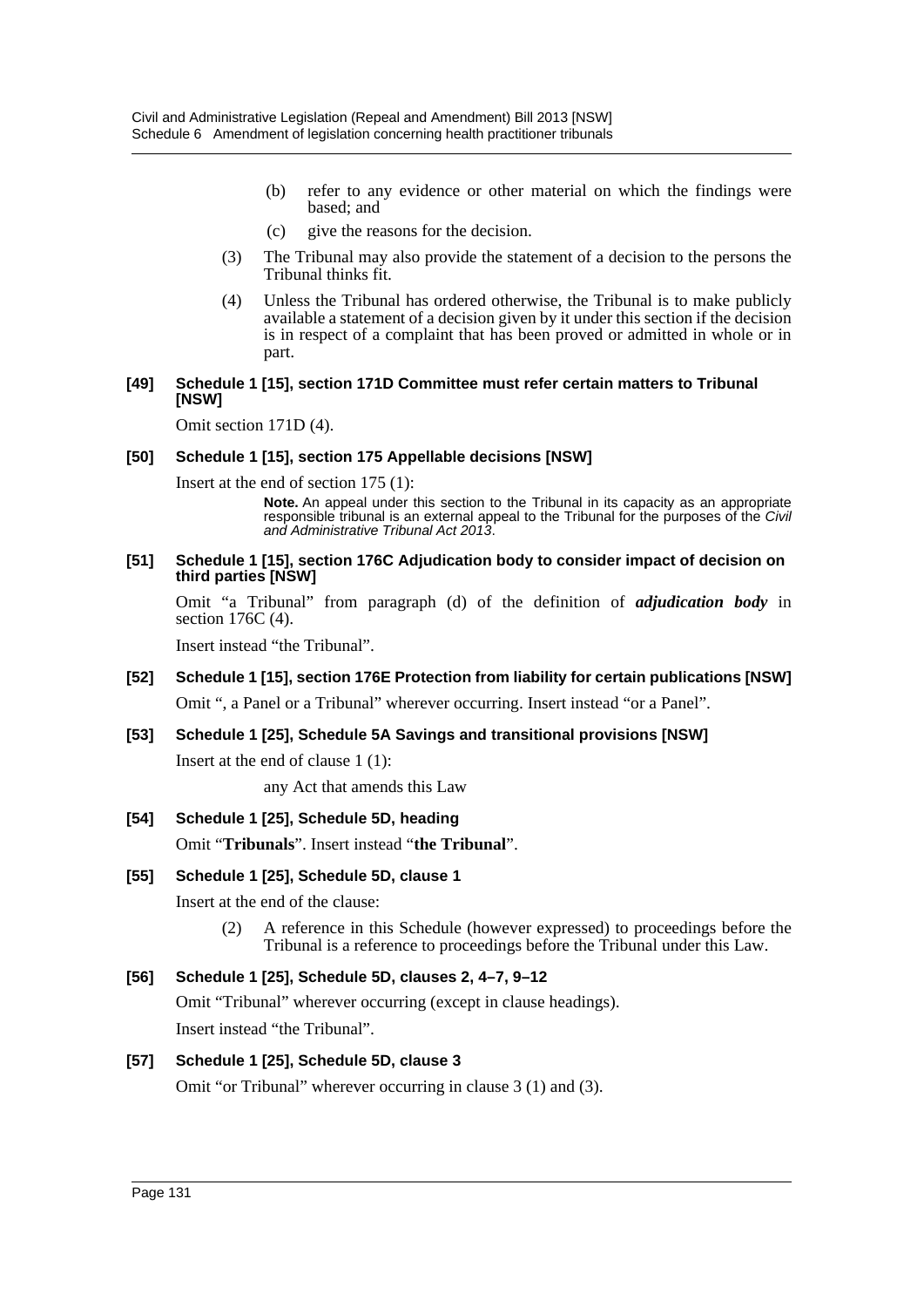### **[58] Schedule 1 [25], Schedule 5D, clause 3 (1)**

Insert at the end of the subclause:

**Note.** See sections 46, 47 and 48 of the *Civil and Administrative Tribunal Act 2013* concerning the powers of the Tribunal with respect to witnesses and evidence.

#### **[59] Schedule 1 [25], Schedule 5D, clause 3 (4)**

Omit "Committee or Tribunal proceedings" and "member of the Committee or Tribunal".

Insert instead "Committee" and "member of the Committee", respectively.

#### **[60] Schedule 1 [25], Schedule 5D, clause 4**

Insert after clause 4 (2):

(3) The power conferred by this clause is in addition to any other power conferred on the Tribunal by the *Civil and Administrative Tribunal Act 2013* with respect to the provision of documents.

#### **[61] Schedule 1 [25], Schedule 5D, clause 5**

Insert after clause 5 (2):

(3) The power conferred by this clause is in addition to any other power conferred on the Tribunal by the *Civil and Administrative Tribunal Act 2013* with respect to the use of evidence.

#### **[62] Schedule 1 [25], Schedule 5D, clause 8**

Omit the clause. Insert instead:

#### **8 Authentication of documents by Committee [NSW]**

Every document requiring authentication by a Committee may be sufficiently authenticated if signed by the Chairperson of that Committee or by a member of that Committee.

**Note.** See section 87 (Authentication of documents) of the *Civil and Administrative Tribunal Act 2013* in relation to the Tribunal.

#### **[63] Schedule 1 [25], Schedule 5D, clause 12 (3)**

Omit the subclause. Insert instead:

(3) The power conferred on a Committee or the Tribunal by this clause may be exercised by the Chairperson of the Committee or the member of the Tribunal presiding and, if exercised by the Chairperson or member, is taken to have been exercised by the Committee or the Tribunal.

#### **[64] Schedule 1 [25], Schedule 5D, clause 13 (1)**

Omit "A Tribunal". Insert instead "The Tribunal".

#### **[65] Schedule 1 [25], Schedule 5D, clause 13**

Insert after clause 13 (3):

(4) This clause applies instead of section 60 (Costs) of the *Civil and Administrative Tribunal Act 2013*.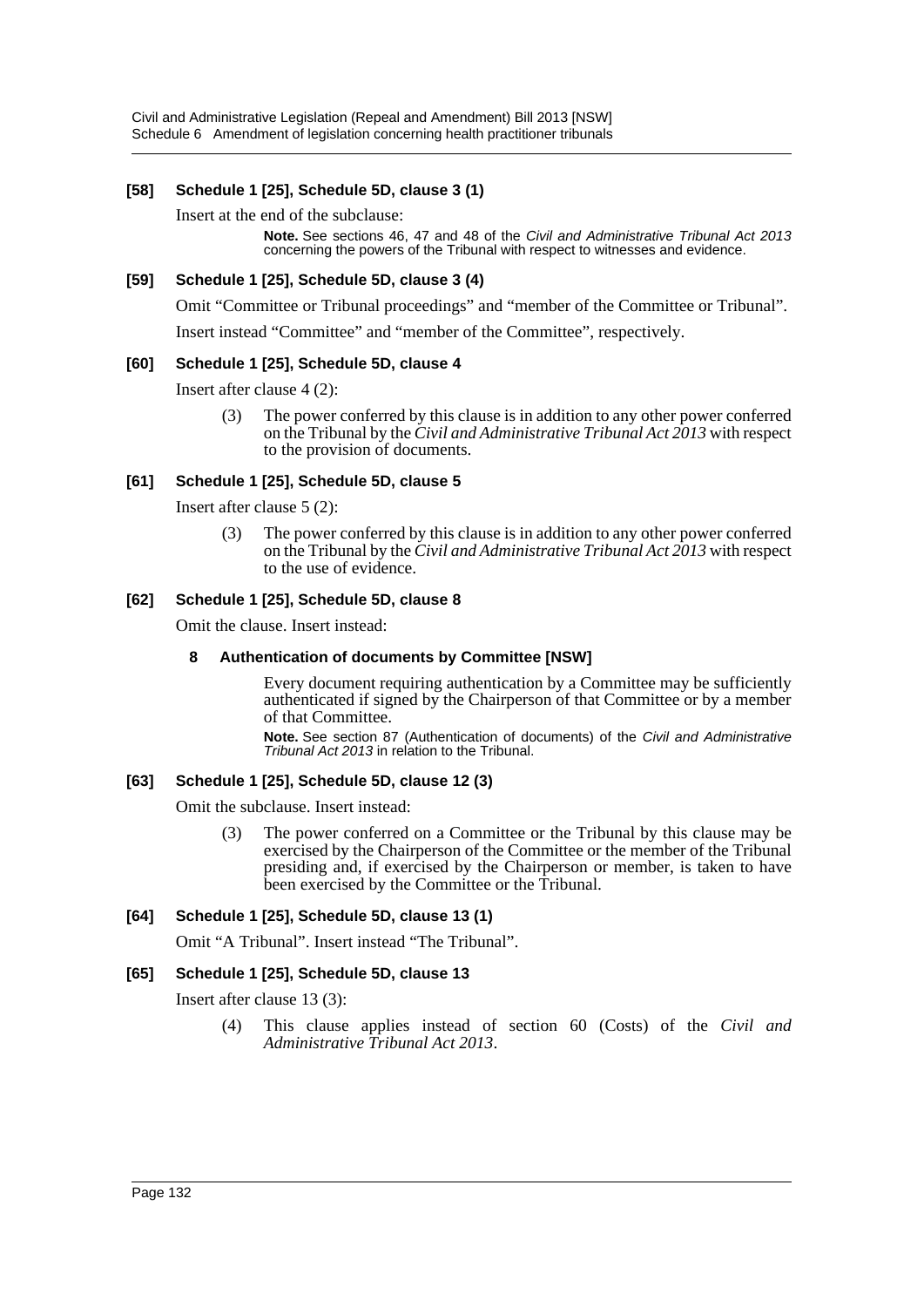# **6.5 Health Practitioner Regulation (New South Wales) Regulation 2010**

### **Clause 23 Right of review of conditions imposed by Council or former Board on registration**

Omit "a Tribunal" from clause 23 (2) (b). Insert instead "the Tribunal".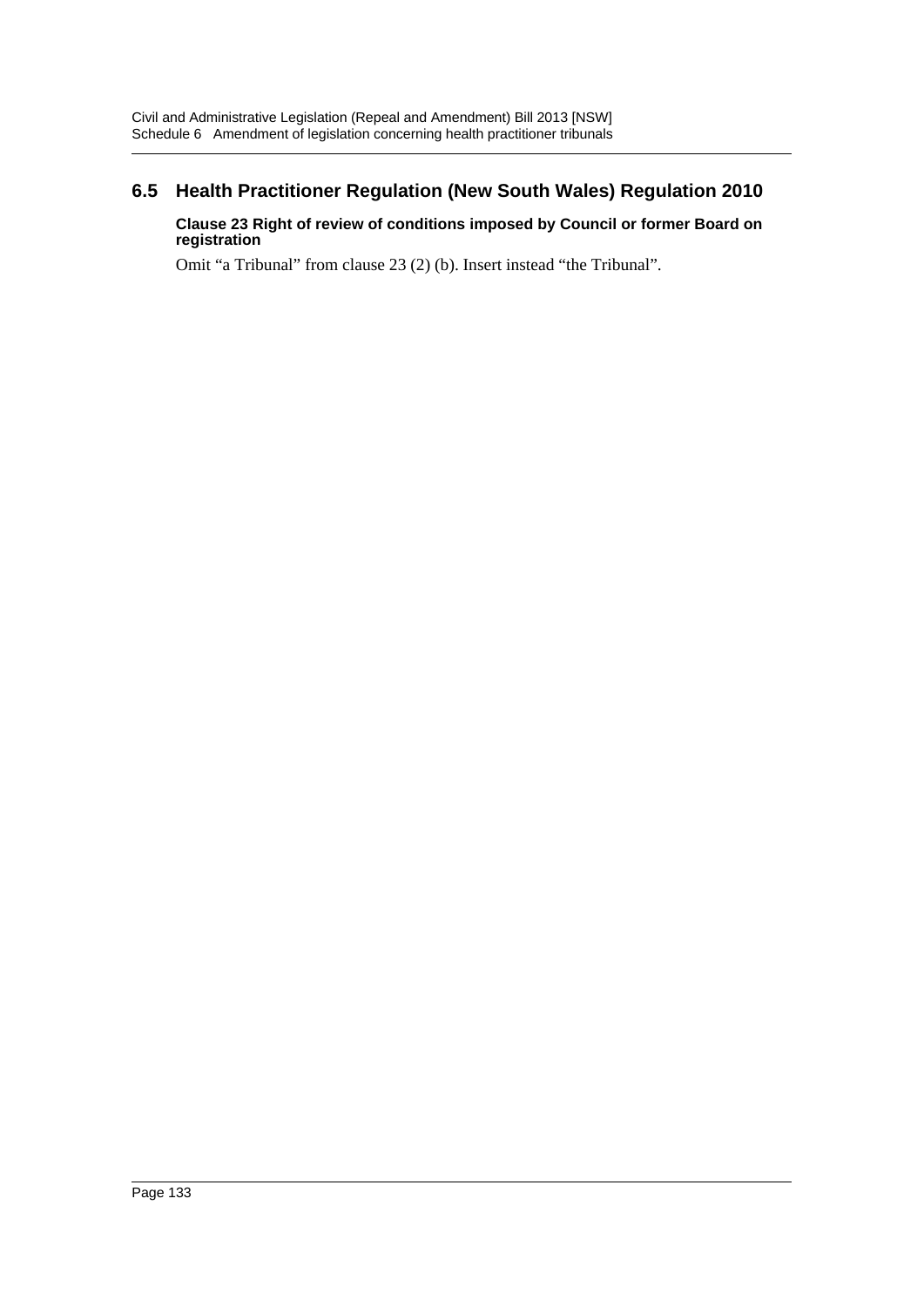# **Schedule 7 Amendment of legislation concerning Local Government Pecuniary Interest and Disciplinary Tribunal**

# **7.1 Defamation Act 2005 No 77**

- **[1] Schedule 1 Additional publications to which absolute privilege applies** Omit clause 29.
- **[2] Schedule 2 Additional kinds of public documents** Omit clause 4.
- **[3] Schedule 3 Additional proceedings of public concern** Omit clause 14.

# **7.2 Government Information (Public Access) Regulation 2009**

### **Schedule 3 Agencies declared to be part of other agencies**

Omit the matter relating to the Local Government Pecuniary Interest and Disciplinary Tribunal.

### **7.3 Local Government Act 1993 No 30**

### **[1] Section 329 Can the holder of a civic office be dismissed?**

Omit "Pecuniary Interest and Disciplinary Tribunal" from section 329 (5).

Insert instead "Civil and Administrative Tribunal".

### **[2] Chapter 14 Honesty and disclosure of interests**

Omit the following from the Introduction to the Chapter:

The Chapter also establishes the Local Government Pecuniary Interest and Disciplinary Tribunal.

The Tribunal is empowered to conduct hearings into complaints and to take disciplinary action against a person if a complaint against the person is found to be proved.

Insert instead:

The Chapter also empowers the Civil and Administrative Tribunal to conduct hearings into complaints and to take disciplinary action against a person if a complaint against the person is found to be proved.

#### **[3] Section 440J Alternatives to disciplinary action by the Director-General**

Omit "Pecuniary Interest and Disciplinary Tribunal" from section 440J (2) (b).

Insert instead "Civil and Administrative Tribunal".

### **[4] Section 440L Appeals against disciplinary action**

Omit "Pecuniary Interest and Disciplinary Tribunal" from section 440L (1). Insert instead "Civil and Administrative Tribunal".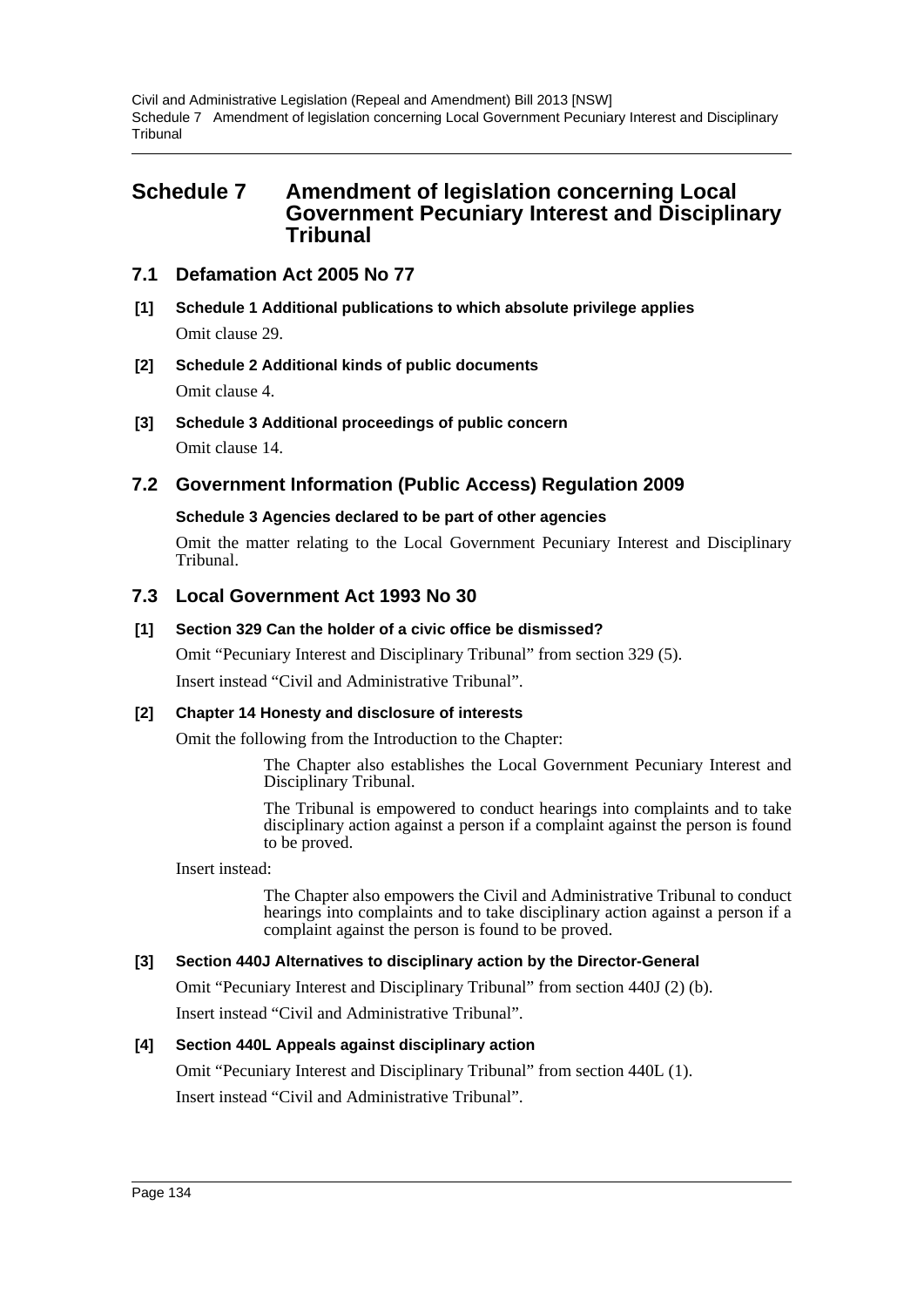# **[5] Section 440L (1)**

Insert at the end of the subsection:

**Note.** An appeal under this section is an external appeal to the Tribunal for the purposes of the *Civil and Administrative Tribunal Act 2013*.

### **[6] Section 440L (7)**

Omit the subsection.

# **[7] Section 440N Investigation of former councillors**

Omit "Pecuniary Interest and Disciplinary Tribunal" from section 440N (3). Insert instead "Civil and Administrative Tribunal".

### **[8] Section 465 NCAT to be notified of investigations**

Omit "Pecuniary Interest and Disciplinary Tribunal". Insert instead "Civil and Administrative Tribunal".

### **[9] Section 468 Presentation of reports to NCAT**

Omit "Pecuniary Interest and Disciplinary Tribunal" wherever occurring. Insert instead "Civil and Administrative Tribunal".

# **[10] Chapter 14, Part 3, Division 2, heading**

Omit "**the Pecuniary Interest and Disciplinary Tribunal**". Insert instead "**NCAT**".

# **[11] Section 469 NCAT to decide whether or not to conduct proceedings into a complaint**

Omit "Pecuniary Interest and Disciplinary Tribunal" wherever occurring in section 469 (1) and (2).

Insert instead "Civil and Administrative Tribunal".

### **[12] Section 469 (3)**

Omit the subsection.

# **[13] Section 470 Circumstances in which NCAT may dispense with hearing**

Omit "Pecuniary Interest and Disciplinary Tribunal" from section 470 (1). Insert instead "Civil and Administrative Tribunal".

### **[14] Section 470 (2)**

Omit the subsection (including the note).

### **[15] Chapter 14, Part 3, Division 3, heading**

Omit "**the Pecuniary Interest and Disciplinary Tribunal**". Insert instead "**NCAT**".

#### **[16] Section 470A NCAT to decide whether or not to conduct proceedings into a referred matter relating to misbehaviour**

Omit "Pecuniary Interest and Disciplinary Tribunal" wherever occurring in section 470A (1) and (2).

Insert instead "Civil and Administrative Tribunal".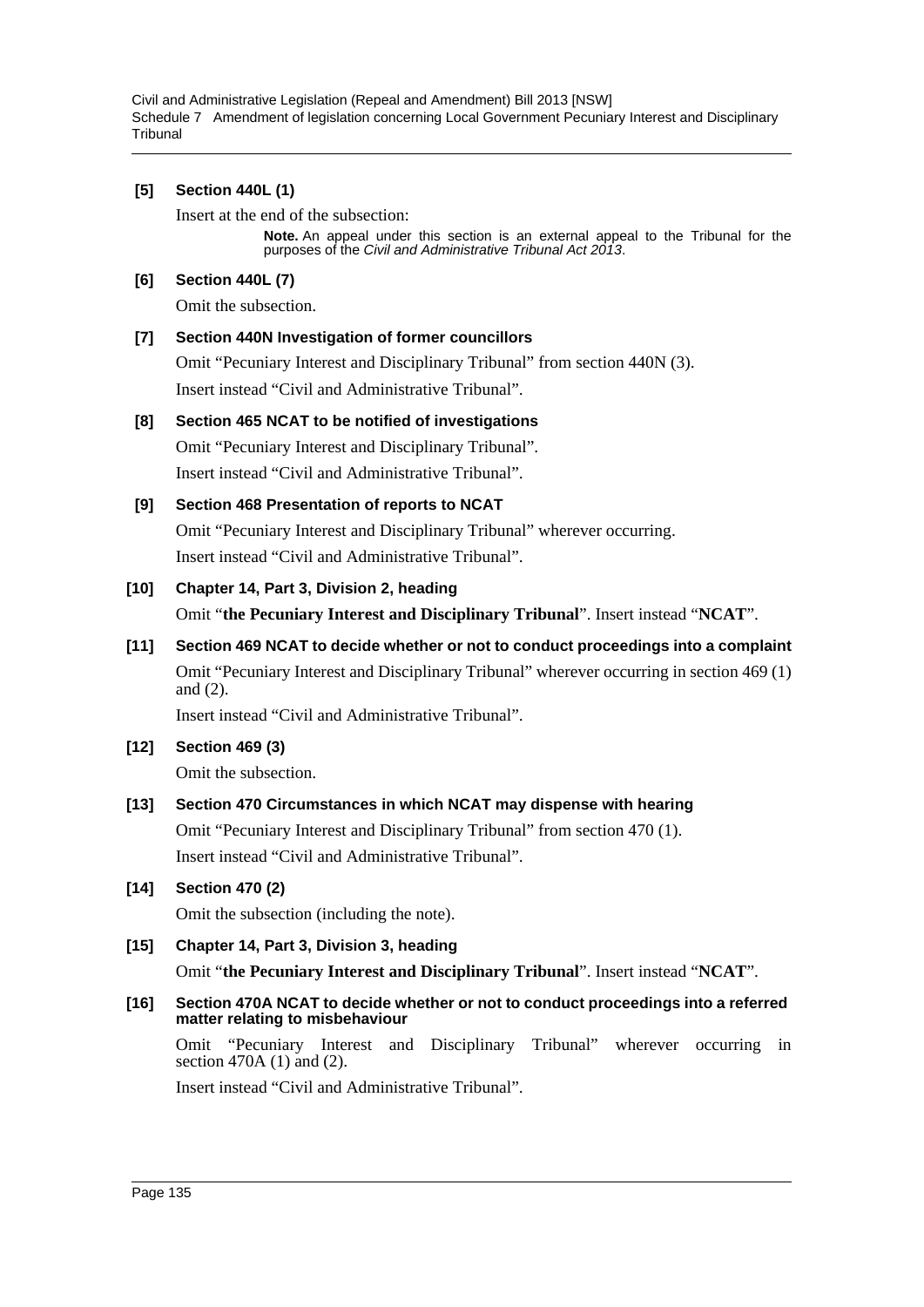| [17]   | <b>Section 470A (3)</b><br>Omit the subsection.                                                                                                                            |
|--------|----------------------------------------------------------------------------------------------------------------------------------------------------------------------------|
| $[18]$ | Section 470B Circumstances in which NCAT may dispense with hearing<br>Omit "Pecuniary Interest and Disciplinary Tribunal" from section 470B (1).                           |
|        | Insert instead "Civil and Administrative Tribunal".                                                                                                                        |
| [19]   | <b>Section 470B (2)</b><br>Omit the subsection.                                                                                                                            |
| [20]   | Chapter 14, Part 3, Division 4, heading<br>Omit "the Pecuniary Interest and Disciplinary Tribunal". Insert instead "NCAT".                                                 |
| $[21]$ | Section 471 General conduct of proceedings<br>Omit the section.                                                                                                            |
| [22]   | Section 472 Private and public hearings<br>Omit the section.                                                                                                               |
| $[23]$ | <b>Section 473 Representation at hearings</b><br>Omit the section.                                                                                                         |
| $[24]$ | Section 474 Presentation of cases at hearings<br>Omit the section.                                                                                                         |
| $[25]$ | Section 475 Power to summon witnesses and take evidence at hearings<br>Omit the section.                                                                                   |
| [26]   | Section 476 Power to obtain documents<br>Omit the section.                                                                                                                 |
| [27]   | Section 477 Privilege concerning answers and documents<br>Omit the section.                                                                                                |
| [28]   | <b>Section 478 Additional complaints</b><br>Omit "Pecuniary Interest and Disciplinary Tribunal" wherever occurring.<br>Insert instead "Civil and Administrative Tribunal". |
| [29]   | <b>Section 479 Adjournments</b><br>Omit the section.                                                                                                                       |
| [30]   | Section 480 Release of information<br>Omit the section.                                                                                                                    |
| $[31]$ | <b>Section 481 Witnesses' expenses</b><br>Omit the section.                                                                                                                |
|        |                                                                                                                                                                            |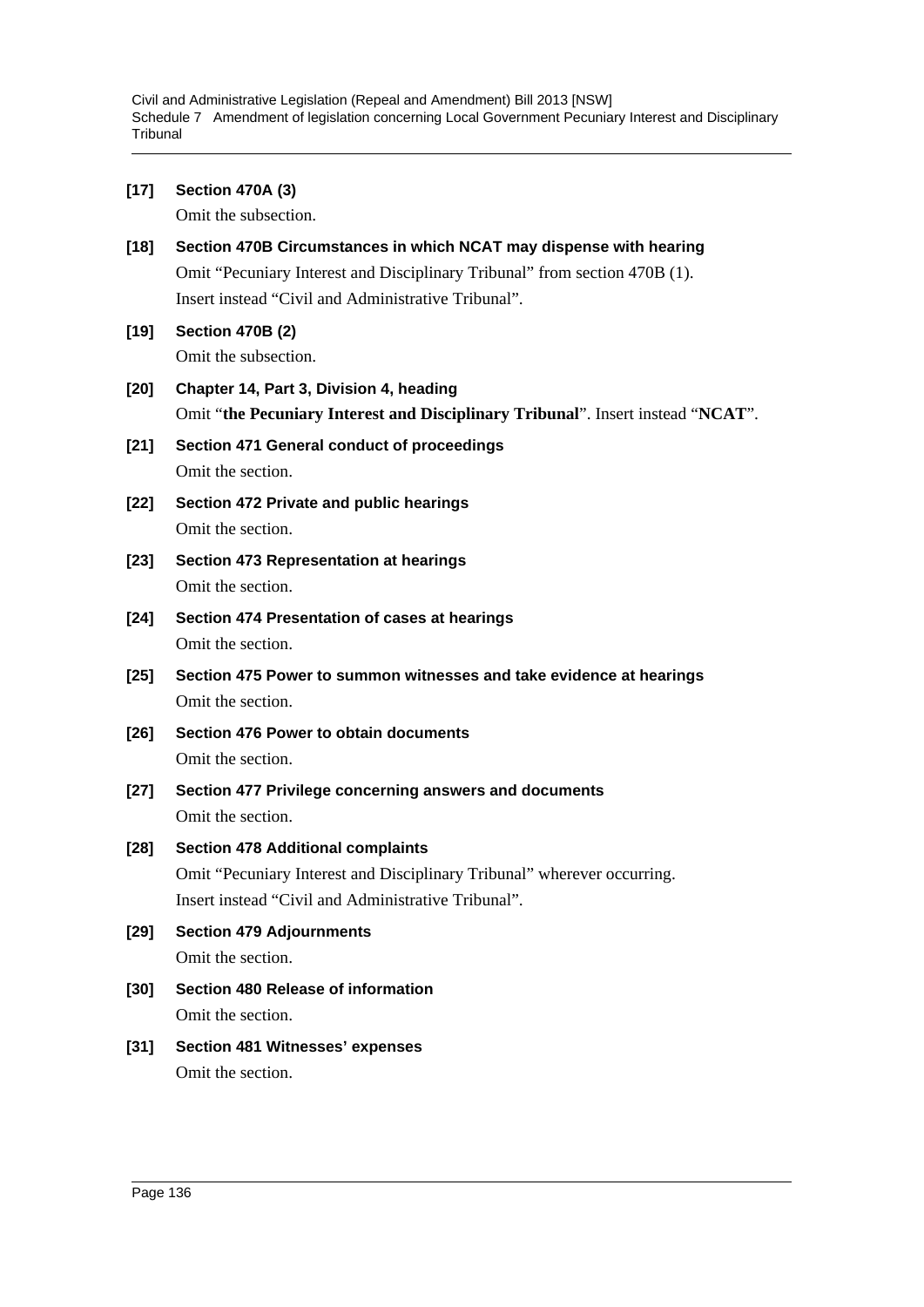#### **[32] Section 482 Decision of NCAT—pecuniary interest matters**

Omit "Pecuniary Interest and Disciplinary Tribunal" wherever occurring. Insert instead "Civil and Administrative Tribunal".

#### **[33] Section 482A Decision of NCAT—misconduct matters**

Omit "Pecuniary Interest and Disciplinary Tribunal" from section 482A (1). Insert instead "Civil and Administrative Tribunal".

#### **[34] Section 483 Standard of proof**

Omit the section.

**[35] Section 484 Pecuniary Interest and Disciplinary Tribunal to provide details of its decisions**

Omit the section.

**[36] Section 485 Appeals to Supreme Court**

Omit the section.

### **[37] Section 486 Referral of matters by NCAT**

Omit "Pecuniary Interest and Disciplinary Tribunal may refer a matter before it".

Insert instead "Civil and Administrative Tribunal may refer a matter before it under this Act".

#### **[38] Section 486A**

Omit the section. Insert instead:

#### **486A Exclusive jurisdiction of NCAT over Part 2 contraventions**

- (1) The Civil and Administrative Tribunal has exclusive jurisdiction at first instance to decide allegations of contraventions of Part 2 of this Chapter.
- (2) Accordingly, proceedings at first instance to decide allegations of contraventions of Part  $\tilde{2}$  of this Chapter may not be brought before, or entertained by, any other tribunal or any court.

#### **[39] Chapter 14, Part 3, Division 4, note**

Omit the note at the end of the Division.

### **[40] Chapter 14, Part 4 Local Government Pecuniary Interest and Disciplinary Tribunal** Omit the Part.

#### **[41] Section 673 Remedy or restraint of breaches of this Act—the Minister, the Director-General and councils**

Omit the note at the end of the section. Insert instead:

**Note.** Section 486A confers exclusive jurisdiction on the Civil and Administrative Tribunal to deal with such a matter at first instance.

#### **[42] Section 674 Remedy or restraint of breaches of this Act—other persons**

Omit the note to section 674 (4). Insert instead:

**Note.** Section 486A confers exclusive jurisdiction on the Civil and Administrative Tribunal to deal with such a matter at first instance.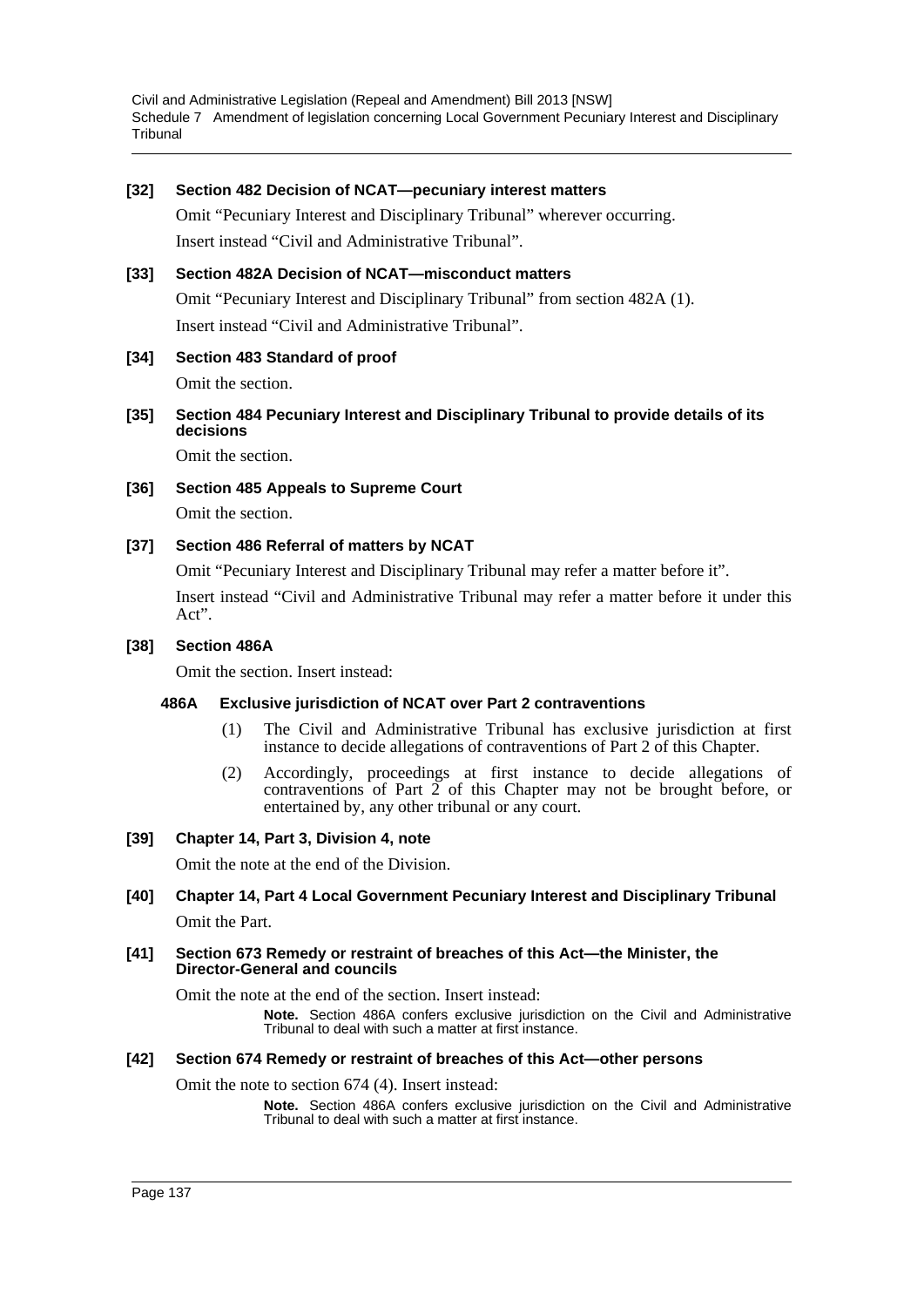**[43] Section 674 (5), note**

Omit the note.

- **[44] Schedule 4 Local Government Pecuniary Interest and Disciplinary Tribunal** Omit the Schedule.
- **[45] Dictionary** Omit the definition of *Pecuniary Interest and Disciplinary Tribunal*.

# **7.4 Local Government (General) Regulation 2005**

**[1] Part 8, Division 5 Appeals against suspension** Omit the Division.

# **[2] Schedule 3A Form of special disclosure of pecuniary interest**

Omit "Local Government Pecuniary Interest and Disciplinary Tribunal". Insert instead "Civil and Administrative Tribunal".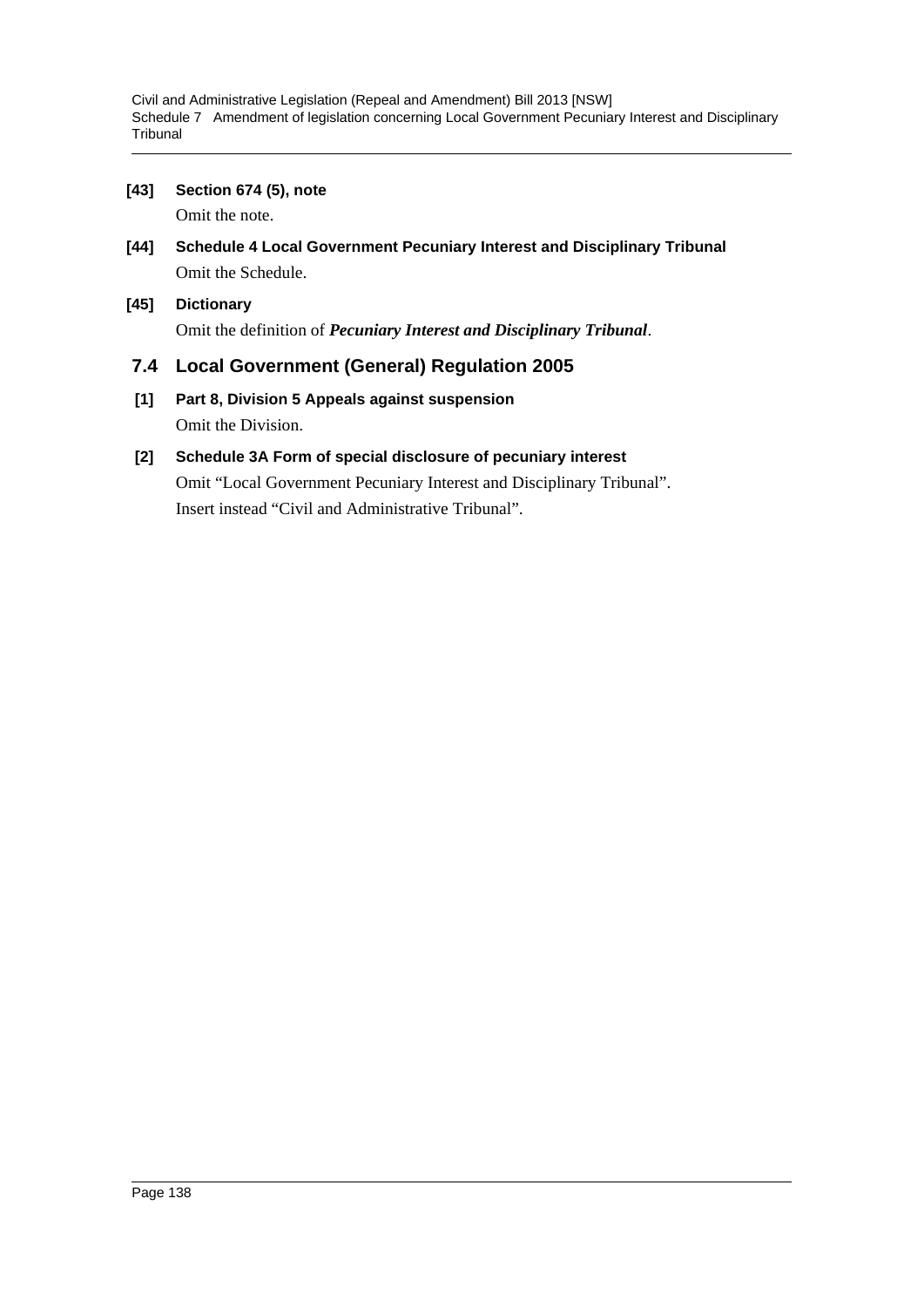# **Schedule 8 Amendment of legislation concerning local land boards**

# **8.1 Agricultural Industry Services Act 1998 No 45**

### **[1] Section 3 Definitions**

Omit the definition of *local land board*.

### **[2] Section 42 Appeals**

Omit "local land board" wherever occurring in section 42 (1) and (2).

Insert instead "Civil and Administrative Tribunal".

### **[3] Section 42 (1)**

Insert at the end of section 42 (1):

**Note.** An appeal under this section is an external appeal to the Tribunal for the purposes of the *Civil and Administrative Tribunal Act 2013*.

### **[4] Section 42 (3)**

Omit the subsection.

# **8.2 Australian Oil Refining Agreements Act 1954 No 34**

#### **[1] Section 7 Determination of rental by Director-General**

Omit section 7 (1) and (2). Insert instead:

- (1) The Director-General is to determine the annual rental under clause 21 (d) of the Agreement.
- (2) In determining the annual rent:
	- (a) the Director-General has and may exercise all of the functions that a local land board could have exercised under this section and the Agreement immediately before the substitution of this section by the *Civil and Administrative Legislation (Repeal and Amendment) Act 2013*, and
	- (b) the Director-General's decision is taken to have the same effect for the purposes of the Agreement as a decision of a local land board would have had immediately before that substitution.
- (2A) For the avoidance of doubt, the substitution of this section (or a determination of annual rent as provided for by this section) does not constitute a breach of the Agreement.

### **[2] Section 7 (3)**

Omit "said board". Insert instead "Director-General".

### **[3] Section 7 (4)**

Omit the subsection. Insert instead:

(4) In this section: *Director-General* has the same meaning as in the *Crown Lands Act 1989*.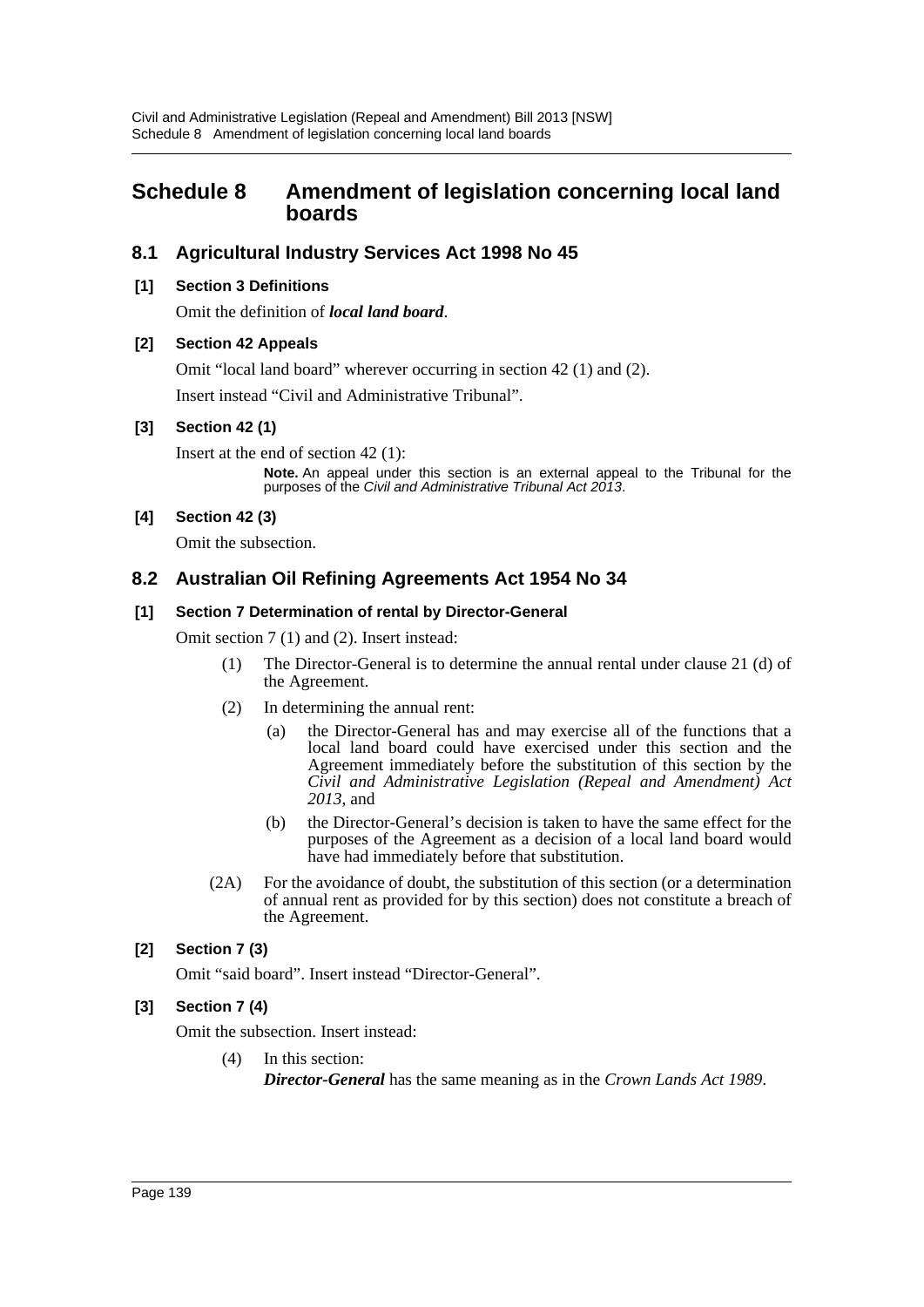# **8.3 Commons Management Act 1989 No 13**

### **[1] Section 3 Definitions**

Insert in alphabetical order in section 3 (1):

*Director-General* has the same meaning as in the *Crown Lands Act 1989*.

### **[2] Section 3 (1), definition of "local land board"**

Omit the definition.

#### **[3] Section 11 Appeals against refusal of a trust to enter a person's name on the commoners' roll**

Omit section 11 (1). Insert instead:

(1) If a trust has notified a person in accordance with section 10 (4) of its refusal of the person's application for enrolment, the person may, within the period of 28 days following the date on which the person receives written notice of the trust's refusal of the application, appeal against the refusal to the Civil and Administrative Tribunal.

**Note.** An appeal under this section is an external appeal to the Tribunal for the purposes of the *Civil and Administrative Tribunal Act 2013*.

### **[4] Section 11 (2) and (5)**

Omit the subsections.

### **[5] Section 11 (4)**

Omit "local land board". Insert instead "Civil and Administrative Tribunal".

# **[6] Section 51 Powers of the Minister with respect to complaints lodged under s 50**

Omit section 51 (1) (b). Insert instead:

(b) refer the complaint for inquiry and report to the Director-General.

### **[7] Section 51 (3)**

Omit the subsection.

### **[8] Section 52**

Omit the section. Insert instead:

#### **52 Duty of Director-General to inquire into a complaint referred under s 51 (1) (b)**

- (1) As soon as practicable after a complaint is referred to the Director-General in accordance with section 51 (1) (b), the Director-General must inquire into the complaint.
- (2) When the inquiry is completed, the Director-General must report his or her findings in writing to the Minister.

#### **[9] Section 53 Determination of the Minister with respect to a complaint lodged under section 50**

Omit "a local land board" from section 53 (1). Insert instead "the Director-General".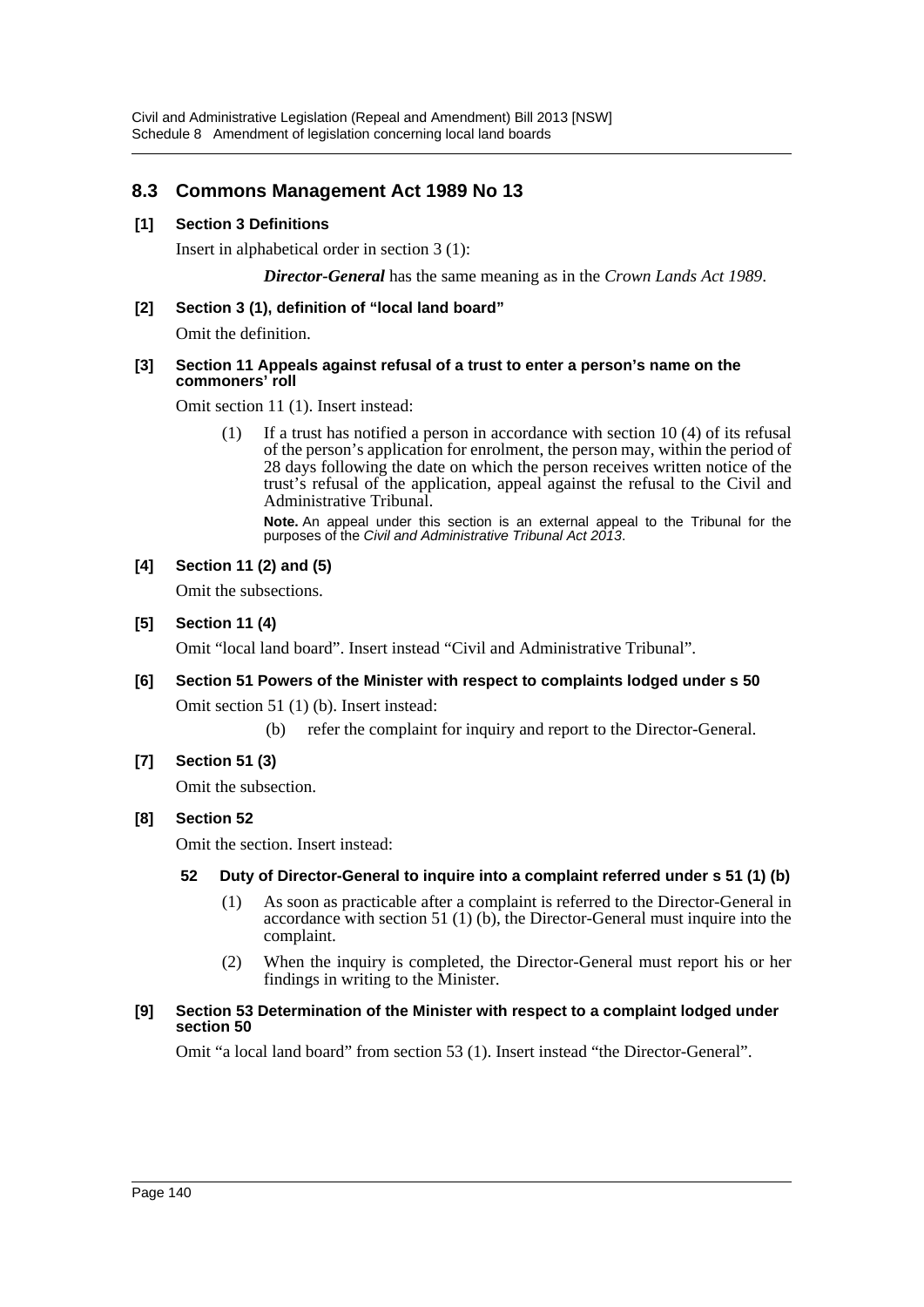# **[10] Schedule 2 Provisions relating to the members of a trust board**

Omit clause 3 (3) (c). Insert instead:

- (c) being knowingly concerned in a failure of a trust to comply with:
	- (i) an order of a former local land board given under section 11 (4) before its amendment by the *Civil and Administrative Legislation (Repeal and Amendment) Act 2013*, or
	- (ii) an order of the Civil and Administrative Tribunal in an appeal under section 11, or
	- (iii) a direction given by the Minister under section 21,

# **[11] Schedule 2, clause 3 (6) and (7)**

Omit "the local land board" and "its findings" wherever occurring.

Insert instead "the Director-General" and "his or her findings", respectively.

# **8.4 Commons Management Regulation 2006**

# **[1] Clause 11 Appeal to local land board against refusal of application** Omit the clause.

# **[2] Clause 33 Inquiries into affairs of trust**

Omit "the local land board constituted for the land district in which the common concerned is located".

Insert instead "the Director-General".

### **[3] Schedule 2 Fees**

Omit the matter relating to a notice of appeal to a local land board.

# **8.5 Crown Lands Act 1989 No 6**

### **[1] Section 3 Definitions**

Omit the definition of *local land board* from section 3 (1).

### **[2] Part 2, Division 2**

Omit the Division. Insert instead:

# **Division 2 Director-General**

### **19 References by Minister to Director-General**

- (1) The Minister may refer to the Director-General for inquiry or report:
	- (a) any matter arising out of the administration of this Act, or of any other Act dealing with the administration of Crown land, or
	- (b) any other matter prescribed by the regulations.
- (2) The Director-General must inquire into a matter referred to him or her under this section.
- (3) When the inquiry is completed, the Director-General must report his or her findings in writing to the Minister.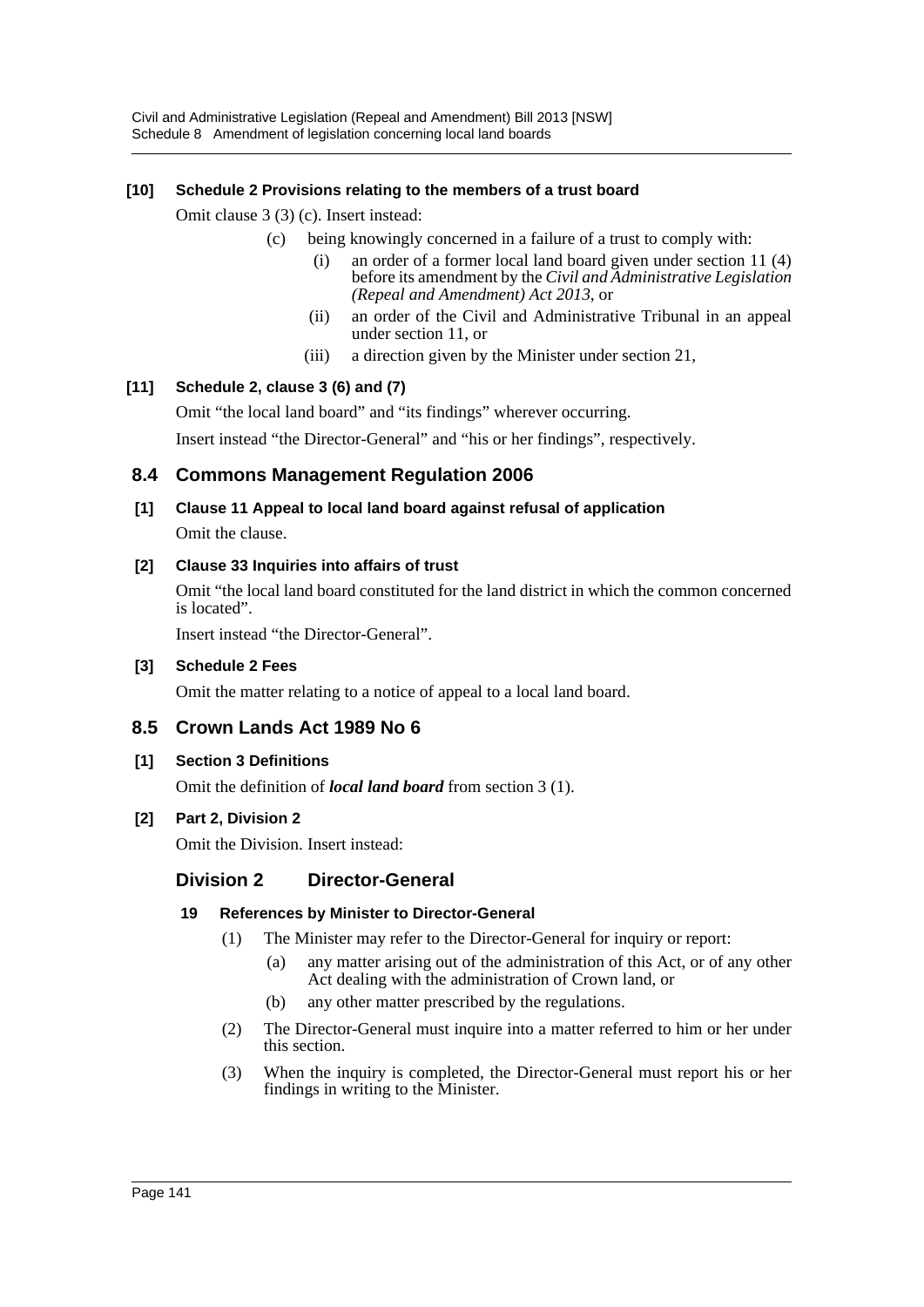- (4) The Director-General may delegate to a member of staff (or a group of staff members) of the Department:
	- (a) the Director-General's functions under this section (other than this power of delegation), or
	- (b) the Director-General's functions under another provision of this Act or another Act to inquire or report to a Minister on a matter.

### **[3] Part 2, Division 3 Appeals and references to the Land and Environment Court** Omit the Division.

# **[4] Section 69 Application for direction to erect gates etc**

Omit the section.

### **[5] Section 70 Minister may direct erection of gates etc**

Omit section 70 (1). Insert instead:

- (1) After an enclosure permit has been granted, the Minister may, on the application of any person, direct:
	- (a) that such gates or other means of access, or both, as the Minister considers necessary be erected, provided, made or replaced so as not to interfere unnecessarily with any traffic on the road, or
	- (b) that any fence, gate or other structure (or part of or thing attached to a fence, gate or other structure) by which the road or watercourse is enclosed be removed or replaced as specified in the direction.

### **[6] Section 70 (3)**

Insert "(and subject to any interlocutory order of the Civil and Administrative Tribunal)" after "sooner revoked".

### **[7] Section 70 (3) (b)**

Omit "or board's".

### **[8] Section 70 (5)**

Insert at the end of section 70:

- (5) A person may apply to the Civil and Administrative Tribunal for an administrative review under the *Administrative Decisions Review Act 1997* of any of the following decisions:
	- (a) a decision of the Minister refusing to give a direction under this section on the application of the person,
	- (b) a decision of the Minister to give a direction under this section in respect of land for which the person has an enclosure permit.

### **[9] Section 71 Objections to Minister's direction**

Omit the section.

#### **[10] Section 138E Consultation in relation to transfer or vesting of land**

Omit "a local land board" from section 138E (1) (c). Insert instead "the Director-General".

# **[11] Section 138E (3)**

Omit "any local land board report". Insert instead "any report of the Director-General".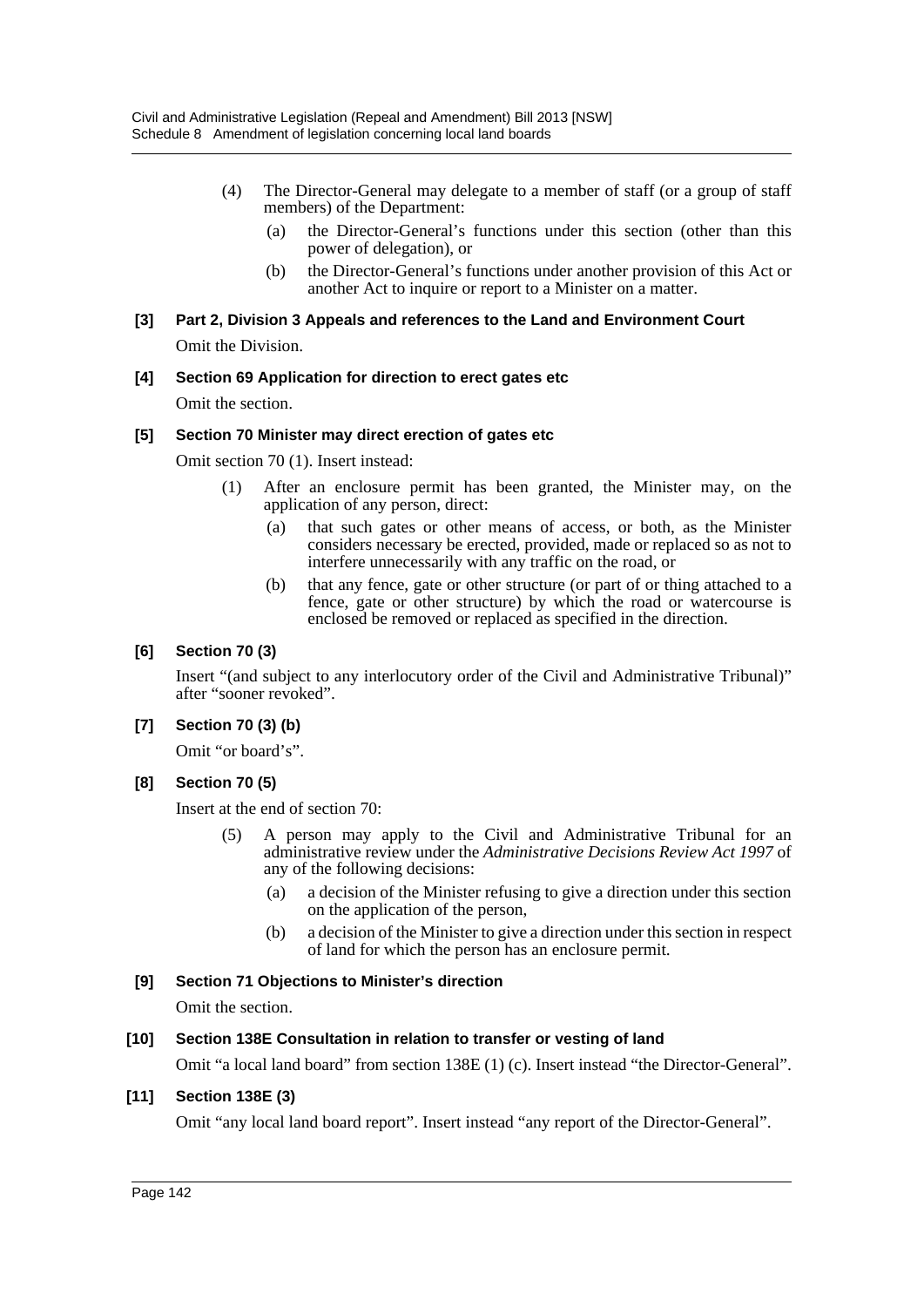#### **[12] Section 142 Objections and appeals against determinations or redeterminations of rent**

Omit "the local land board" wherever occurring in section 142 (5) (a) and (6).

Insert instead "the Civil and Administrative Tribunal".

### **[13] Section 142 (5)**

Insert at the end of the subsection:

**Note.** An appeal to the Civil and Administrative Tribunal under this subsection is an external appeal to the Tribunal for the purposes of the *Civil and Administrative Tribunal Act 2013*.

### **[14] Section 143 Determination or redetermination of rent—principles**

Omit "the local land board" wherever occurring in section 143 (1) and (3).

Insert instead "the Civil and Administrative Tribunal".

### **[15] Section 184 Regulations**

Omit section 184 (1) (i).

- **[16] Schedule 1 Members of local land boards** Omit the Schedule.
- **[17] Schedule 2 Powers and procedures of local land boards** Omit the Schedule.

### **[18] Schedule 8 Savings, transitional and other provisions**

Insert at the end of the Schedule with appropriate Part and clause numbering:

# **Part Provisions consequent on enactment of Civil and Administrative Legislation (Repeal and Amendment) Act 2013**

### **Functions of local land board transferred to Director-General**

- (1) This clause applies to any function:
	- (a) that, immediately before the establishment day, was conferred or imposed on a local land board, and
	- (b) that will be conferred or imposed on the Director-General on and from the establishment day (rather than the Civil and Administrative Tribunal) because of an amendment made to an Act or statutory rule by the amending Act.

**Note.** The adjudicative functions of the local land boards will be transferred to the Civil and Administrative Tribunal. See Part 2 of Schedule 1 to the *Civil and Administrative Tribunal Act 2013*.

- (2) If a local land board had commenced to exercise (but had not completed exercising) a function to which this clause applies before its abolition, the member or members of the former local land board involved in exercising that function may complete the exercise of that function despite the board's abolition.
- (3) Any such function may be exercised as if the *Civil and Administrative Tribunal Act 2013* and amending Act had not been enacted.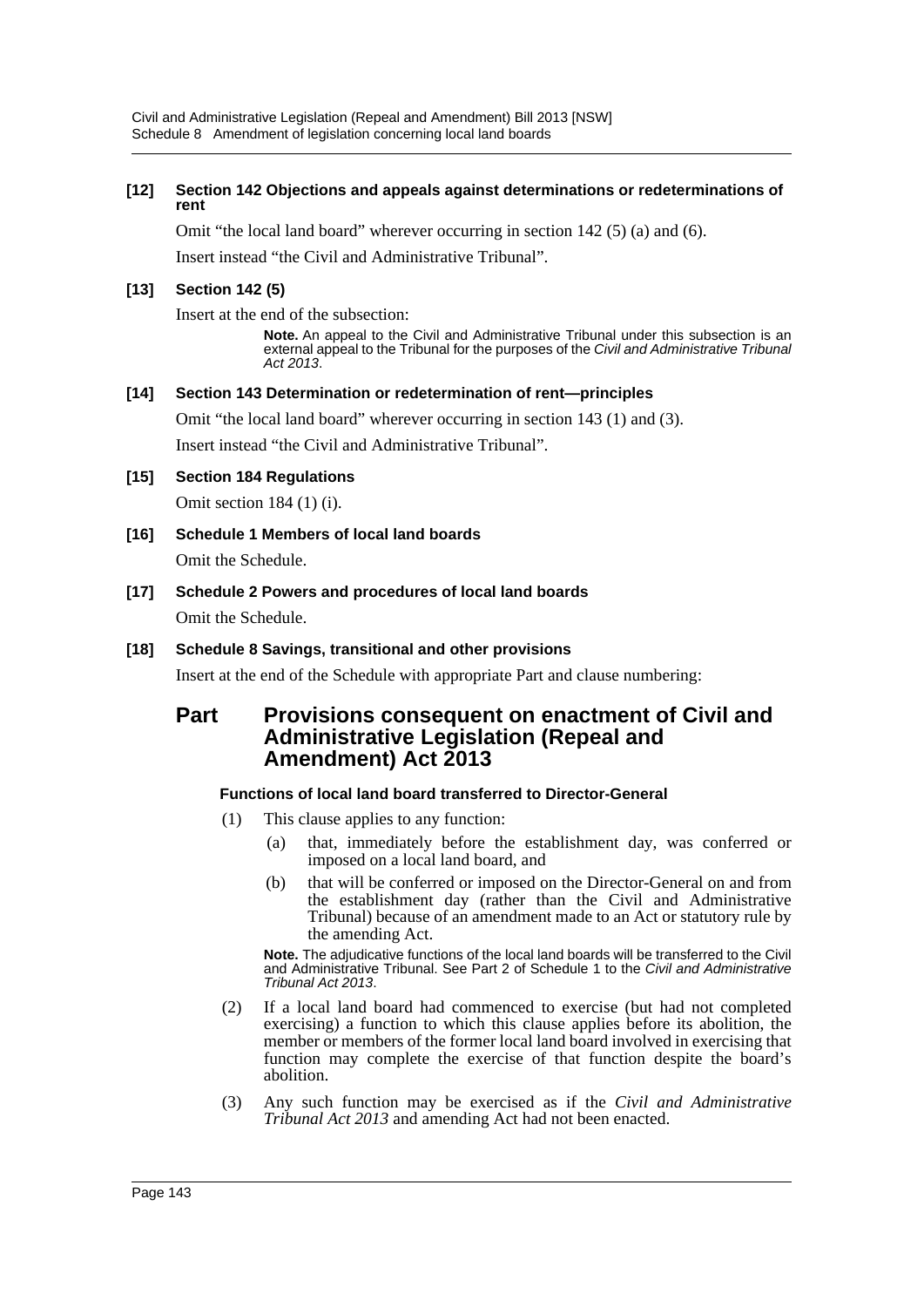(4) In this clause: *amending Act* means the *Civil and Administrative Legislation (Repeal and Amendment) Act 2013*. *establishment day* has the same meaning as in the *Civil and Administrative Tribunal Act 2013*.

# **8.6 Crown Lands (Continued Tenures) Act 1989 No 7**

#### **[1] Schedule 5 Rent etc**

Omit "local land board" wherever occurring in clause 11 (3) (a) and (4).

Insert instead "Civil and Administrative Tribunal".

# **[2] Schedule 5, clause 11 (3)**

Insert at the end of the subclause:

**Note.** An appeal to the Civil and Administrative Tribunal under this subclause is an external appeal to the Tribunal for the purposes of the *Civil and Administrative Tribunal Act 2013*.

# **[3] Schedule 5, clause 12**

Omit "the local land board" wherever occurring.

Insert instead "the Civil and Administrative Tribunal".

# **[4] Schedule 7 Purchase of land held under lease**

Omit "the local land board" from clause 1 (3) (b) in Part 1.

Insert instead "the Civil and Administrative Tribunal".

#### **[5] Schedule 7, Part 1, clause 3 (3), (5) and (6) and 10 (4) and (5)**

Omit "local land board" wherever occurring.

Insert instead "Civil and Administrative Tribunal".

#### **[6] Schedule 7, Part 1, clause 3 (3)**

Insert at the end of the subclause:

**Note.** An appeal to the Civil and Administrative Tribunal under this subclause is an external appeal to the Tribunal for the purposes of the *Civil and Administrative Tribunal Act 2013*. A decision of the Tribunal on such an external appeal may be appealed to the Land and Environment Court under Schedule 1 to that Act.

#### **[7] Schedule 7, Part 1, clause 3 (6)**

Omit "or, on appeal, of the Land and Environment Court".

#### **[8] Schedule 7, Part 1, clause 10 (4)**

Insert at the end of the subclause:

**Note.** An appeal to the Civil and Administrative Tribunal under this subclause is an external appeal to the Tribunal for the purposes of the *Civil and Administrative Tribunal Act 2013*. A decision of the Tribunal on such an external appeal may be appealed to the Land and Environment Court under Schedule 1 to that Act.

#### **[9] Schedule 7, Part 2, clauses 1 (3) (b) and 10 (4) and (5)**

Omit "local land board" wherever occurring.

Insert instead "Civil and Administrative Tribunal".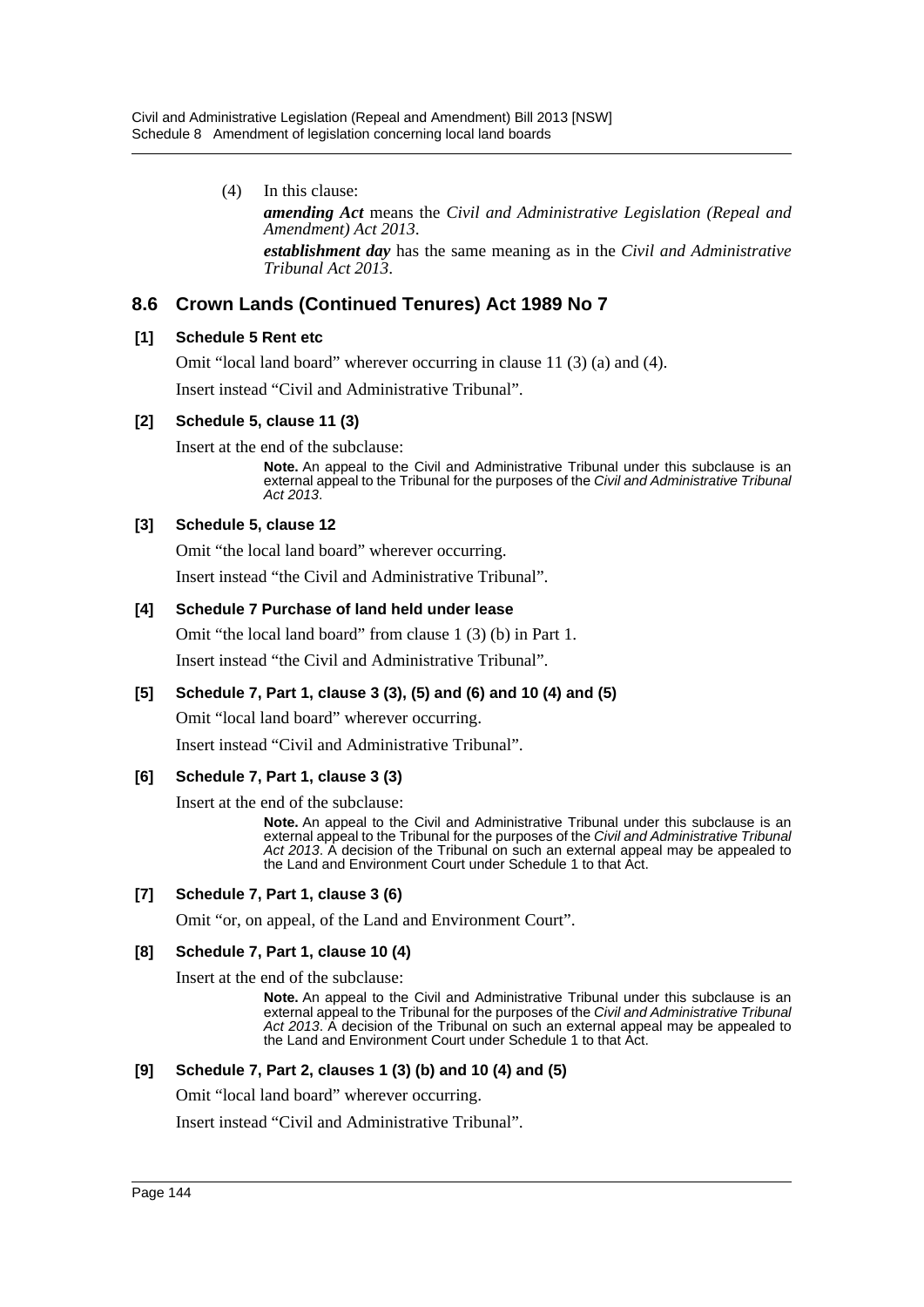#### **[10] Schedule 7, Part 2, clause 10 (4)**

Insert at the end of the subclause:

**Note.** An appeal to the Civil and Administrative Tribunal under this subclause is an external appeal to the Tribunal for the purposes of the *Civil and Administrative Tribunal Act 2013*. A decision of the Tribunal on such an external appeal may be appealed to the Land and Environment Court under Schedule 1 to that Act.

# **8.7 Crown Lands (Continued Tenures) Regulation 2006**

#### **[1] Clause 8 Appeals against Minister's determination under condition of special lease or permissive occupancy**

Omit the clause.

- **[2] Clause 13 Objections to, and appeals against, determinations or redeterminations** Omit clause 13 (2) and (3).
- **[3] Schedule 1 Fees and deposits**

Omit items 2 and 8.

# **8.8 Crown Lands Regulation 2006**

#### **[1] Clause 10 Inquiry and report by Director-General**

Omit "For the purposes of section 22 (1) (b) of the Act, the Minister may refer any of the following matters to a local land board or a Chairperson sitting alone" from clause 10 (1).

Insert instead "For the purposes of section 19 (1) (b) of the Act, the Minister may refer any of the following matters to the Director-General".

#### **[2] Clause 11 Registrar of Local Land Boards**

Omit the clause.

**[3] Clause 12 Registrar to bring matters before board**

Omit the clause.

- **[4] Clause 13 Notice of proceedings before board** Omit the clause.
- **[5] Clause 14 Substituted service of notice of proceedings** Omit the clause.
- **[6] Clause 15 Proceedings may be heard in absence of a party** Omit the clause.
- **[7] Clause 16 Issue of summons** Omit the clause.
- **[8] Clause 17 Allowances payable to witnesses before local land boards** Omit the clause.
- **[9] Clause 18 Form of warrant to apprehend witness** Omit the clause.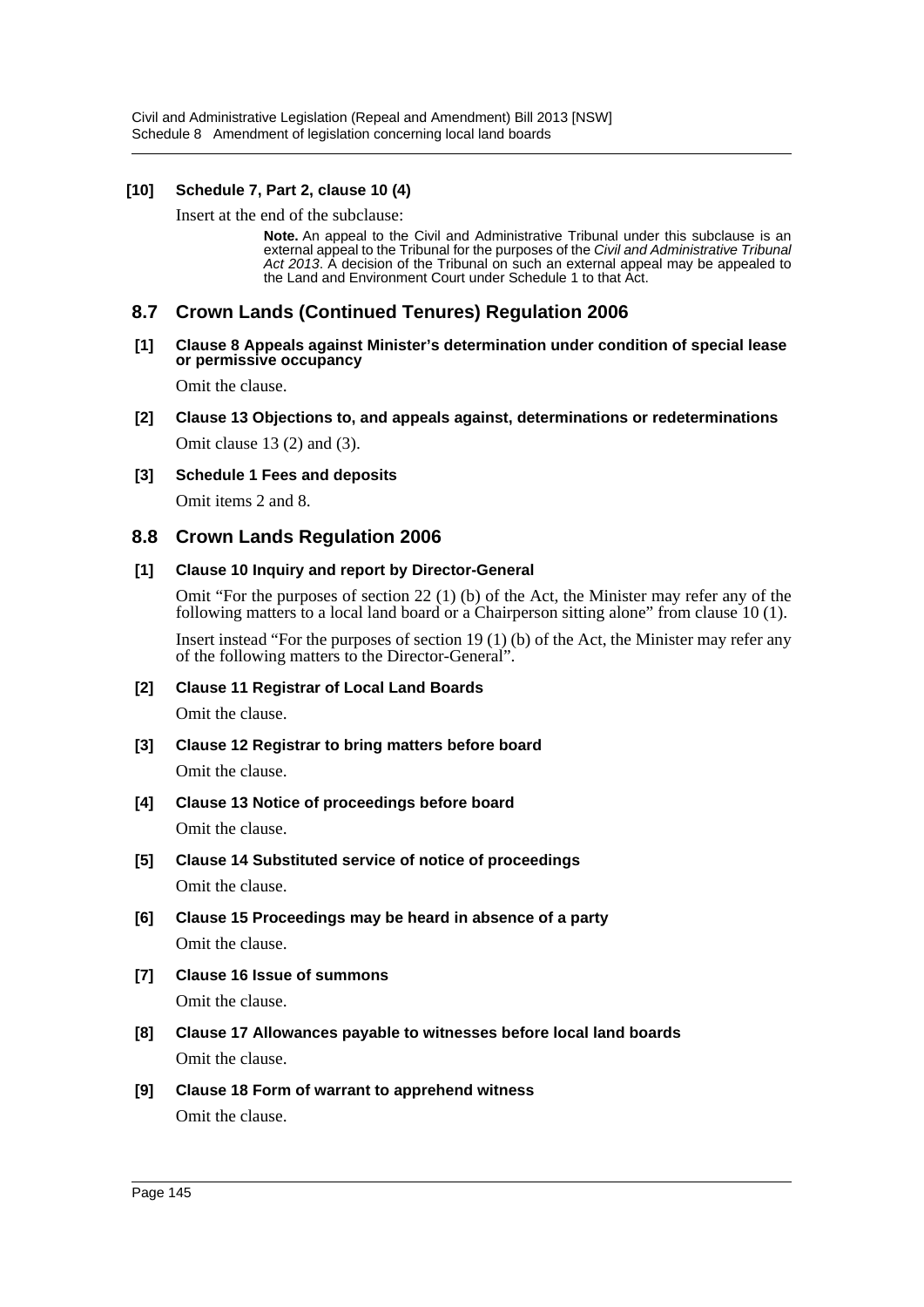# **[10] Clause 28 Application for direction to provide gates or other access**

Omit the clause.

#### **[11] Clause 40 Objections to, and appeals against, determination or redetermination of rent**

Omit clause 40 (2) and (3). Insert instead:

- (2) An appeal under section 142 (5) of the Act to the Civil and Administrative Tribunal against the Minister's decision on any such objection is to be made:
	- (a) by filing the appeal in accordance with the procedural rules of the Tribunal (within the meaning of the *Civil and Administrative Tribunal Act 2013*), and
	- (b) is to be lodged within 28 days of service on the objector of the Minister's decision.
- **[12] Clause 49 Local land board hearings—fencing work** Omit the clause.
- **[13] Clause 49A Local land board hearings—rural lands protection appeals** Omit the clause.
- **[14] Schedule 1 Fees and deposits** Omit items 13, 15 and 16.
- **[15] Schedule 3 Form of warrant** Omit the Schedule.
- **8.9 Dividing Fences Act 1991 No 72**
- **[1] Section 3 Definitions**

Omit the definition of *local land board*.

**[2] Section 4 Determination as to "sufficient dividing fence"**

Omit "a local land board". Insert instead "the Civil and Administrative Tribunal".

**[3] Section 5 Adjoining owners—land separated by road or watercourse** Omit "a local land board" from section 5 (2).

Insert instead "the Civil and Administrative Tribunal".

# **[4] Section 9 Contribution when urgent fencing work is required**

Omit "a local land board" and "or board" wherever occurring in section 9 (4). Insert instead "the Civil and Administrative Tribunal" and "or the Tribunal", respectively.

# **[5] Section 11 Notice to carry out fencing work**

Omit "a local land board" from section 11 (5) (b). Insert instead "the Civil and Administrative Tribunal".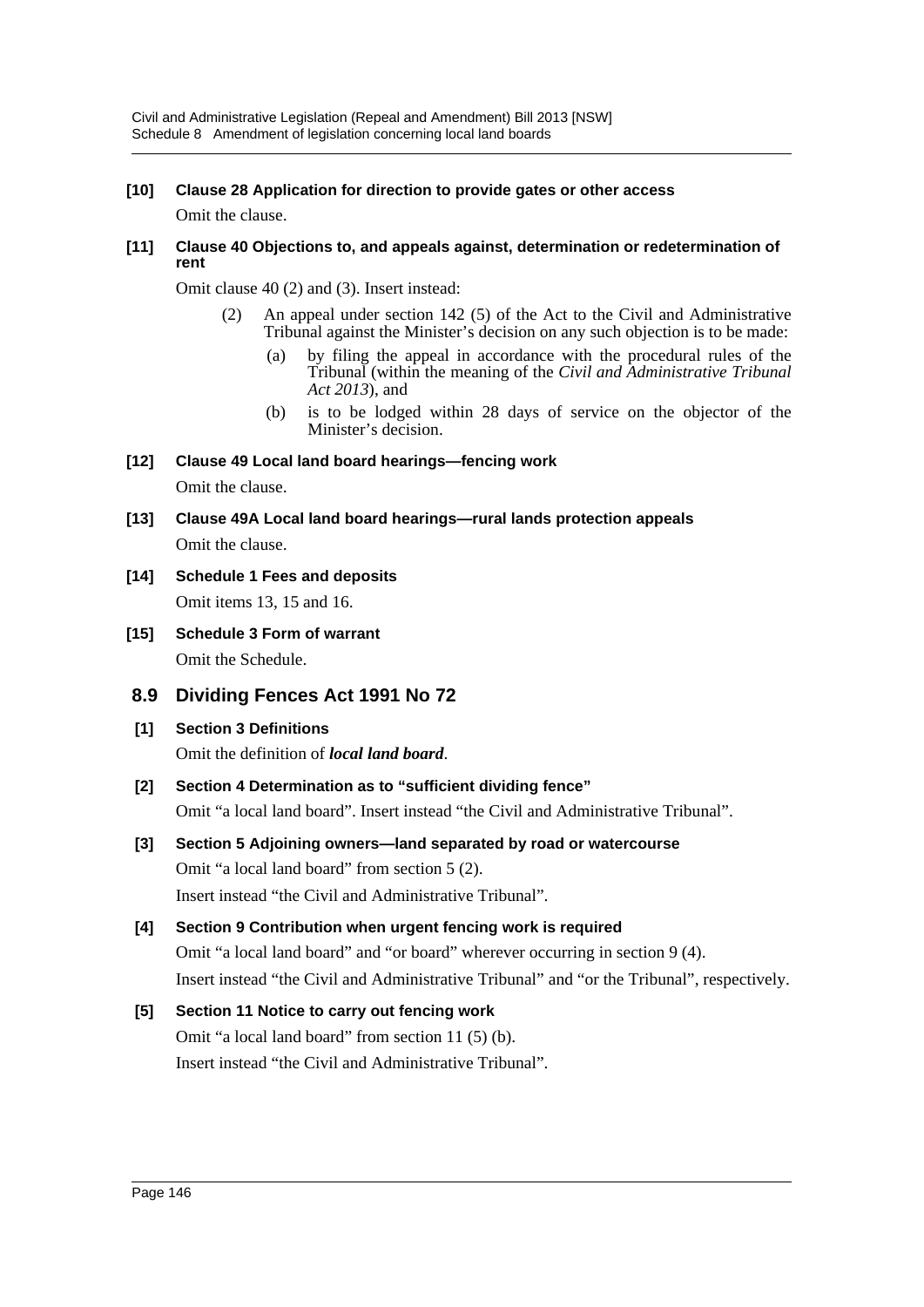**[6] Section 12 Procedure when agreement not reached** Omit "a local land board" from section 12 (2). Insert instead "the Civil and Administrative Tribunal". **[7] Section 13 Jurisdiction of Local Court or Civil and Administrative Tribunal** Omit "a local land board" wherever occurring in section 13 (1)–(3). Insert instead "the Civil and Administrative Tribunal". **[8] Section 13 (2)** Omit "a board" and "the board". Insert instead "the Tribunal". **[9] Section 13 (4)** Omit the subsection. **[10] Section 13A Jurisdiction of Land and Environment Court** Omit "a local land board" wherever occurring in section 13A (3). Insert instead "the Civil and Administrative Tribunal". **[11] Section 14 Orders as to fencing work** Omit "a local land board" from section 14 (1). Insert instead "the Civil and Administrative Tribunal". **[12] Section 15 Enforcement of agreements and orders** Omit "a local land board" from section 15 (1). Insert instead "the Civil and Administrative Tribunal". **[13] Section 17 Application for order in absence of an adjoining owner** Omit "a local land board" wherever occurring in section 17 (1) and (4). Insert instead "the Civil and Administrative Tribunal". **[14] Section 17 (2) and (4)** Omit "or board" wherever occurring. Insert instead "or the Tribunal". **[15] Section 19 Appeals etc** Omit the section. **[16] Section 22 Time for service of notices—special provision** Omit "a local land board" from section 22 (1). Insert instead "the Civil and Administrative Tribunal". **[17] Section 22 (2)** Omit "or board" wherever occurring. Insert instead "or the Tribunal". **[18] Section 23 Costs** Omit "a local land board". Insert instead "the Civil and Administrative Tribunal".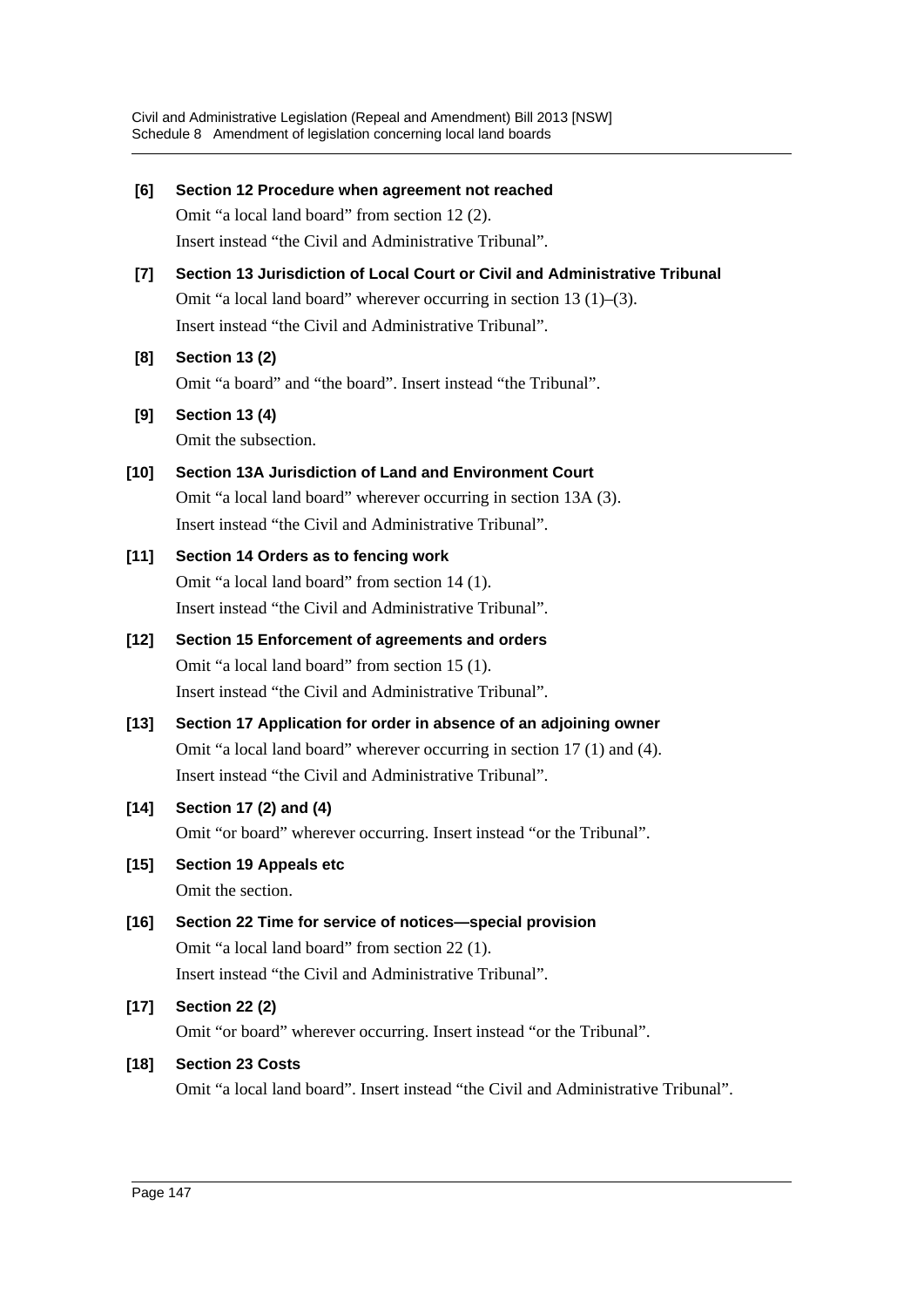Civil and Administrative Legislation (Repeal and Amendment) Bill 2013 [NSW] Schedule 8 Amendment of legislation concerning local land boards

#### **[19] Section 24 Recovery of money payable**

Omit "local land board" from section 24 (2). Insert instead "the Civil and Administrative Tribunal".

#### **[20] Section 24 (3)**

Omit "A local land board". Insert instead "The Tribunal".

#### **[21] Section 24 (4)**

Omit "Chairperson of the local land board".

Insert instead "principal registrar of the Civil and Administrative Tribunal".

# **8.10 Government Information (Public Access) Regulation 2009**

#### **Schedule 3 Agencies declared to be part of other agencies**

Omit the matter relating to Local land board under the *Crown Lands Act 1989*.

# **8.11 Hay Irrigation Act 1902 No 57**

#### **[1] Section 19 Tenant-right in improvements**

Omit "local land board" wherever occurring in section 19 (1) and (2) (b). Insert instead "Director-General".

#### **[2] Section 19 (3)**

Insert after section 19 (2):

(3) In this section:

*Director-General* has the same meaning as in the *Crown Lands Act 1989*.

#### **[3] Section 19B Purchase price of leased lands**

Omit "local land board (within the meaning of the *Crown Lands Act 1989*)" from section 19B (5) (a).

Insert instead "Civil and Administrative Tribunal".

#### **[4] Section 19B (5)**

Insert at the end of the subsection:

**Note.** An appeal to the Civil and Administrative Tribunal under this subsection is an external appeal to the Tribunal for the purposes of the *Civil and Administrative Tribunal Act 2013*. A decision of the Tribunal on such an external appeal may be appealed to the Land and Environment Court under Schedule 1 to that Act.

#### **[5] Section 19B (6)**

Omit "local land board". Insert instead "Civil and Administrative Tribunal".

#### **8.12 Local Government Act 1993 No 30**

#### **[1] Chapter 17 Enforcement**

Omit "a local land board" from the Introduction at the beginning of the Chapter.

Insert instead "the Civil and Administrative Tribunal".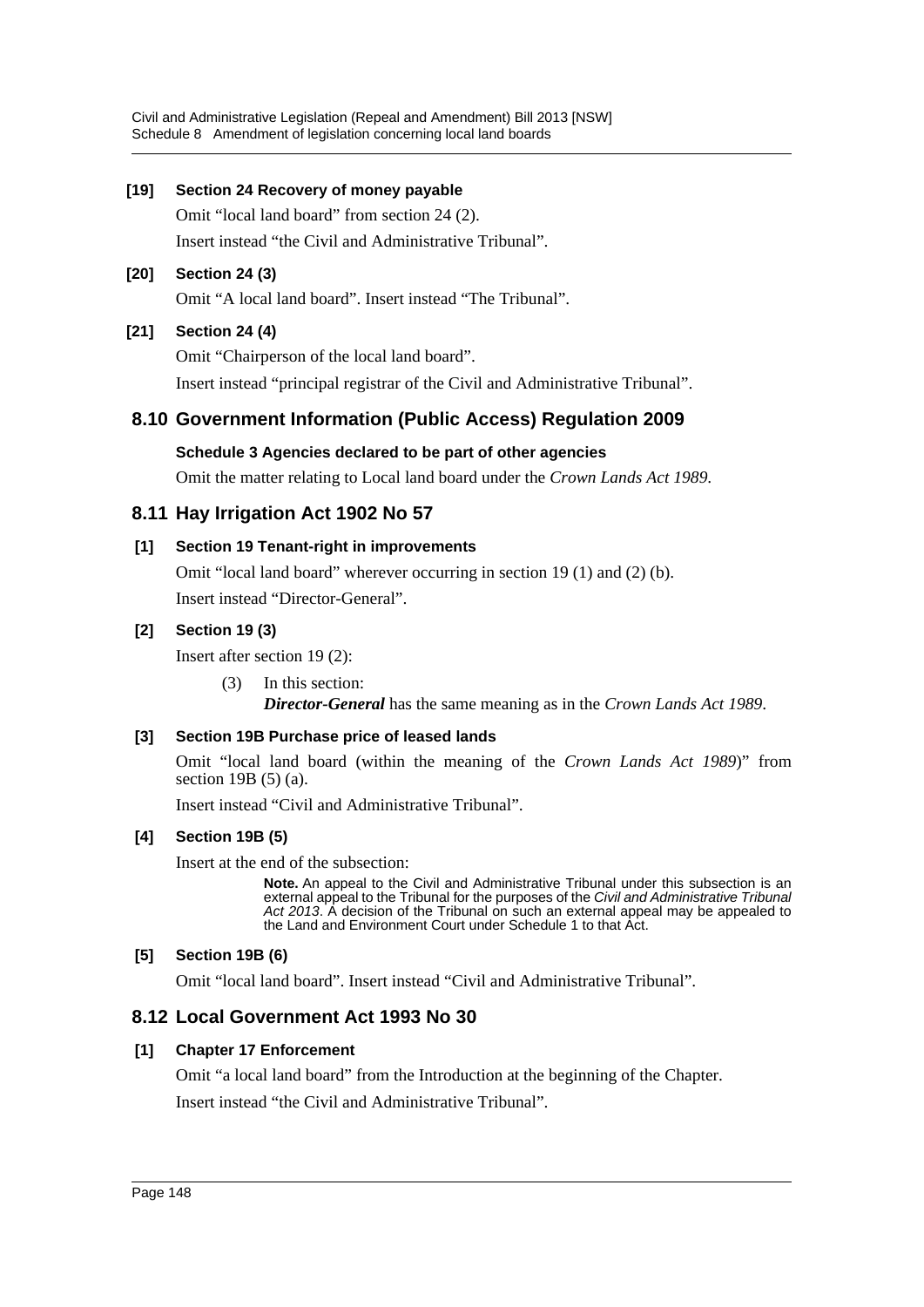# **[2] Section 682 Power to appear before local land boards**

Omit the section.

# **8.13 Local Land Services Act 2013 No 51**

# **[1] Section 63 Withdrawal of care, control and management from authority**

Omit "appropriate local land board" from section 63 (4). Insert instead "Director-General".

# **[2] Section 63 (5)**

Omit "local land board" and "its". Insert instead "Director-General" and "his or her", respectively.

# **[3] Section 65 Compensation for improvements made before withdrawal**

Omit "appropriate local land board" from section 65 (3). Insert instead "Civil and Administrative Tribunal".

# **[4] Section 65 (4)**

Omit "The local land board to which the matter is referred".

Insert instead "If a matter is referred to the Civil and Administrative Tribunal, the Tribunal".

#### **[5] Section 65 (5)**

Omit "local land board's". Insert instead "Civil and Administrative Tribunal's".

#### **[6] Section 76 Appeal about right of way conditions**

Omit "appropriate local land board" from section 76 (1).

Insert instead "Civil and Administrative Tribunal".

#### **[7] Section 76 (1)**

Insert at the end of the subsection:

**Note.** An appeal to the Civil and Administrative Tribunal under this section is an external appeal to the Tribunal for the purposes of the *Civil and Administrative Tribunal Act 2013*. A decision of the Tribunal on such an external appeal may be appealed to the Land and Environment Court under Schedule 1 to that Act.

#### **[8] Section 76 (3)**

Omit "local land board". Insert instead "Tribunal".

#### **[9] Section 76 (4)**

Omit the subsection.

# **[10] Section 86 Appeals concerning the issue, cancellation or suspension of permits** Omit "local land board" wherever occurring in section 86 (1), (2) and (5).

Insert instead "Civil and Administrative Tribunal".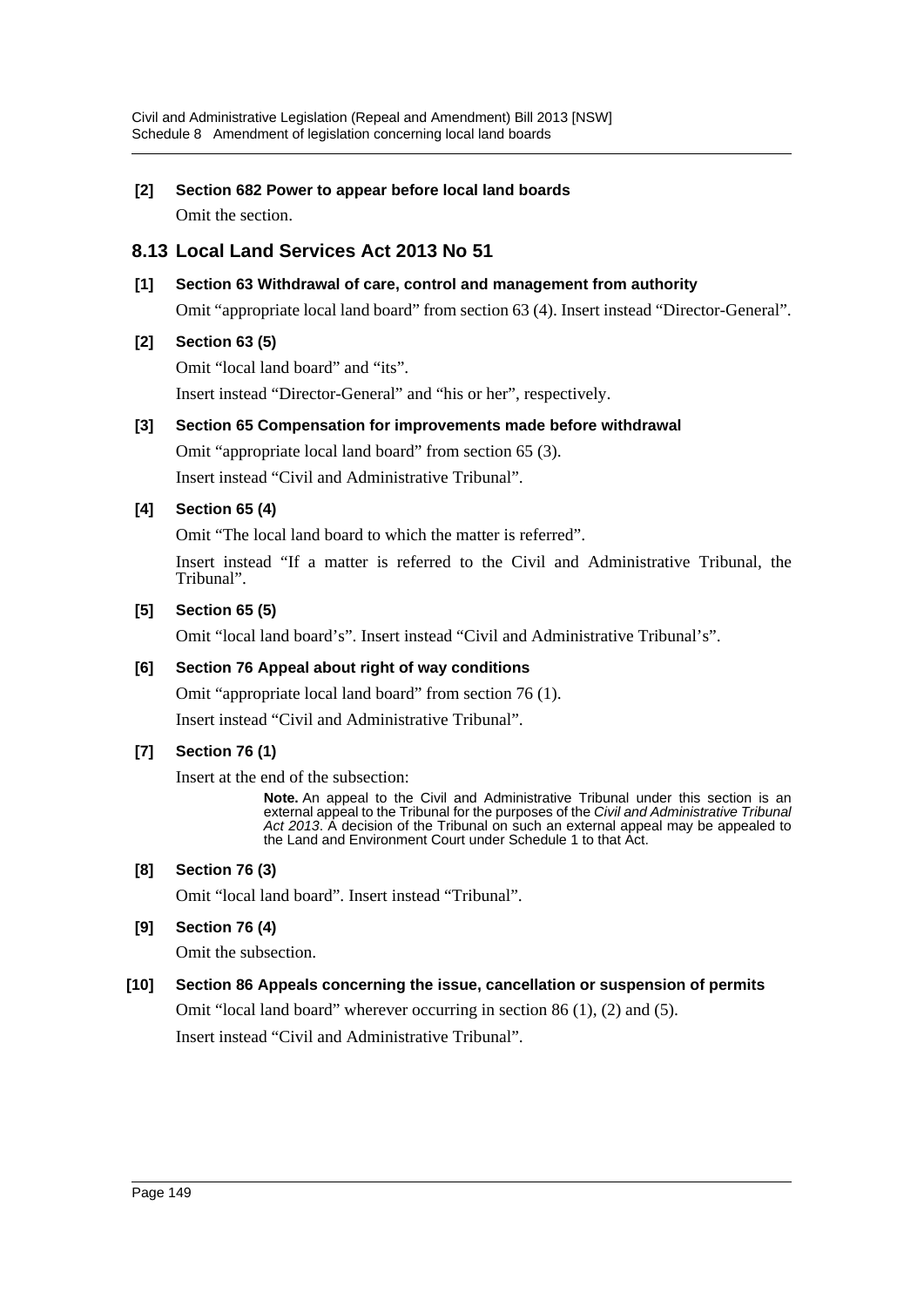#### **[11] Section 86 (1)**

Insert at the end of the subsection:

**Note.** An appeal to the Civil and Administrative Tribunal under this section is an external appeal to the Tribunal for the purposes of the *Civil and Administrative Tribunal Act 2013*. A decision of the Tribunal on such an external appeal may be appealed to the Land and Environment Court under Schedule 1 to that Act.

#### **[12] Section 86 (6)**

Omit the subsection.

#### **[13] Section 87**

Omit the section. Insert instead:

#### **87 Compensation**

If the Civil and Administrative Tribunal revokes the decision of Local Land Services to cancel or suspend a permit, the Tribunal may, on application of the holder of the permit, order Local Land Services to pay compensation to the holder for any loss arising out of the cancellation or suspension.

**Note.** A party to proceedings before the Tribunal under this section may appeal to the Land and Environment Court under Schedule 1 to the *Civil and Administrative Tribunal Act 2013*.

#### **[14] Section 95 Application to Civil and Administrative Tribunal**

Omit "appropriate local land board" and "the local land board".

Insert instead "Civil and Administrative Tribunal" and "the Tribunal", respectively.

# **[15] Section 96 Jurisdiction of local land board not to be ousted in certain cases** Omit the section.

#### **[16] Section 97 Civil and Administrative Tribunal may allow time for payment**

Omit "a local land board" and "the local land board" from section 97 (1). Insert instead "the Civil and Administrative Tribunal" and "the Tribunal", respectively.

#### **[17] Section 97 (2)**

Omit "local land board". Insert instead "Tribunal".

#### **[18] Section 97 (3)**

Omit "a local land board". Insert instead "the Tribunal".

# **[19] Section 98 Right to refer matters to Land and Environment Court** Omit the section.

**[20] Section 99 Powers of Local Land Services with respect to fences** Omit "the appropriate local land board" from section 99 (1). Insert instead "the Director-General".

#### **[21] Section 99 (2)**

Omit "local land board" and "its". Insert instead "Director-General" and "his or her", respectively.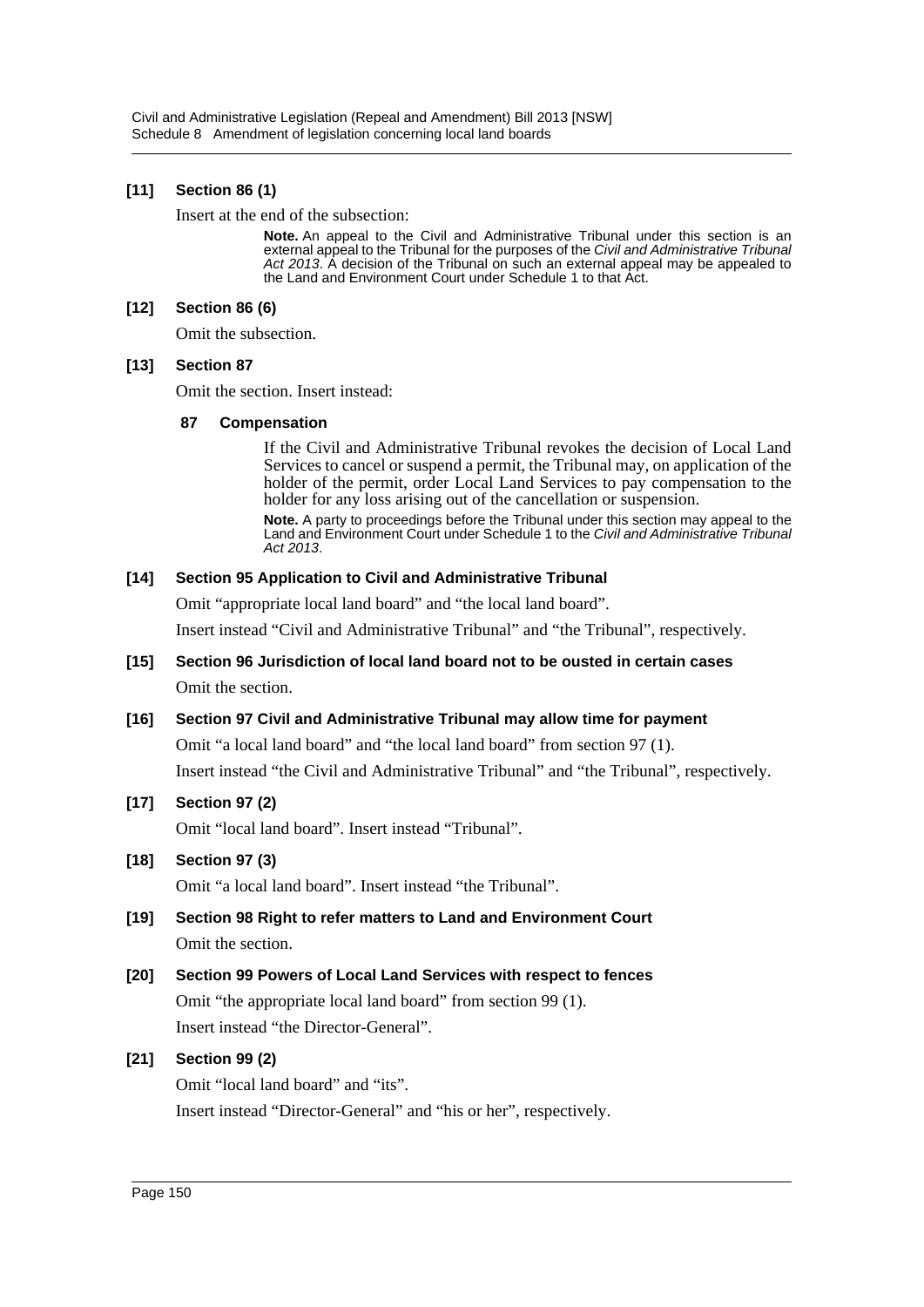#### **[22] Section 110 Compensation for improvements on former stock watering place**

Omit "appropriate local land board" from section 110 (3). Insert instead "Civil and Administrative Tribunal".

#### **[23] Section 110 (4)**

Omit "local land board". Insert instead "Tribunal".

#### **[24] Section 147 Notice of right to appeal against order** Omit "local land board" from section 147 (a).

Insert instead "Civil and Administrative Tribunal".

# **[25] Section 148 Appeal against individual eradication order of Local Land Services** Omit "appropriate local land board" from section 148 (1).

Insert instead "Civil and Administrative Tribunal".

#### **[26] Section 148 (1)**

Insert at the end of the subsection:

**Note.** An appeal to the Civil and Administrative Tribunal under this section is an external appeal to the Tribunal for the purposes of the *Civil and Administrative Tribunal Act 2013*. A decision of the Tribunal on such an external appeal may be appealed to the Land and Environment Court under Schedule 1 to that Act.

#### **[27] Section 148 (3)–(5)**

Omit "the local land board" and "a local land board" wherever occurring.

Insert instead "the Tribunal".

#### **[28] Section 157 Appeal against refusal to approve keeping of pest in captivity or use alternative eradication method**

Omit "appropriate local land board" from section 157 (1).

Insert instead "Civil and Administrative Tribunal".

#### **[29] Section 157 (1)**

Insert at the end of the subsection:

**Note.** An appeal to the Civil and Administrative Tribunal under this section is an external appeal to the Tribunal for the purposes of the *Civil and Administrative Tribunal Act 2013*. A decision of the Tribunal on such an external appeal may be appealed to the Land and Environment Court under Schedule 1 to that Act.

#### **[30] Section 157 (3) and (4)**

Omit "local land board" wherever occurring. Insert instead "Tribunal".

#### **[31] Section 196 Jurisdiction of court or NCAT not to be ousted in certain proceedings**

Omit "local land board" wherever occurring.

Insert instead "the Civil and Administrative Tribunal".

#### **[32] Section 197 Proof of certain matters not required**

Omit "local land board" from section 197 (j).

Insert instead "the Civil and Administrative Tribunal".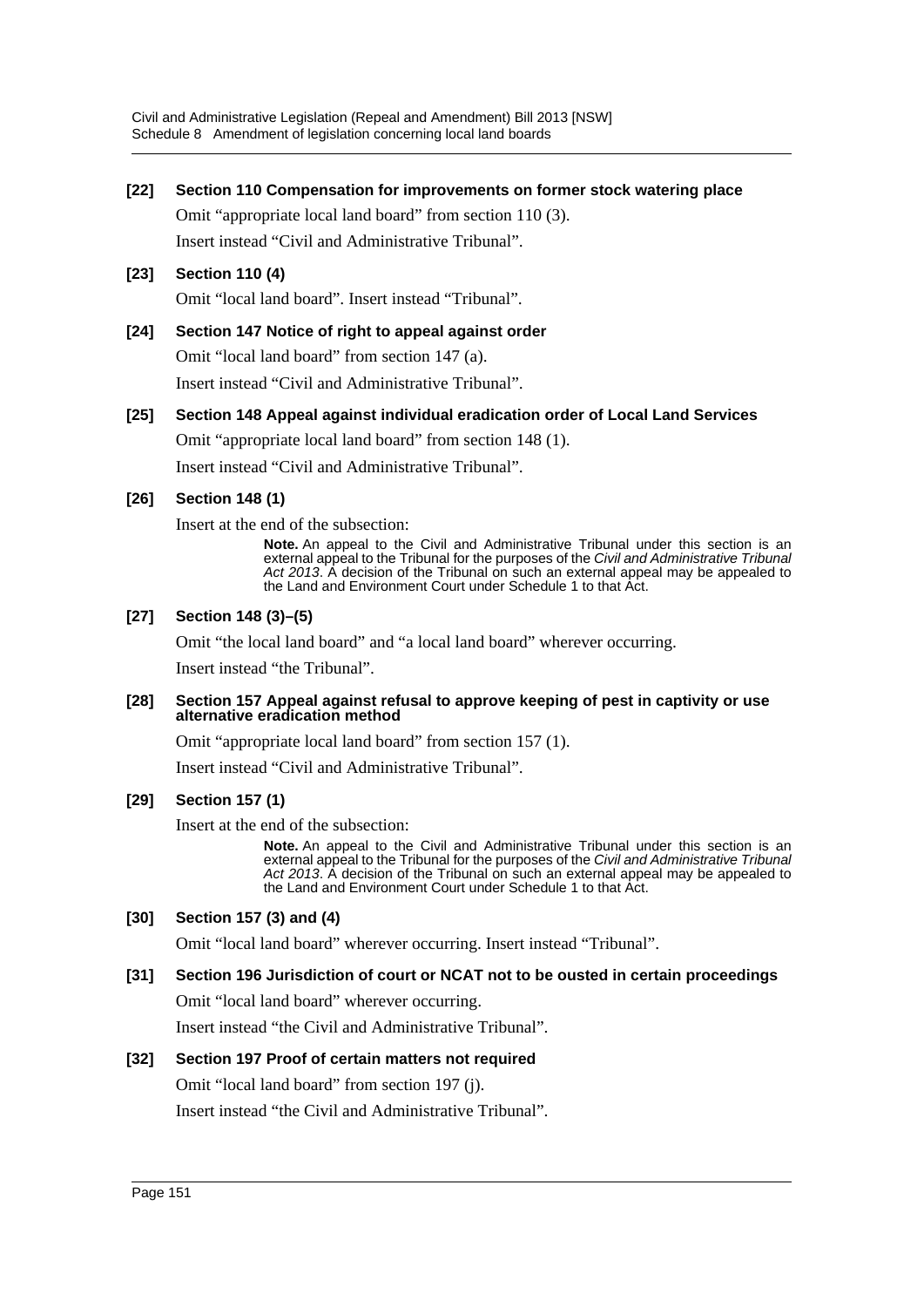#### **[33] Section 206 Regulations**

Insert after section 206 (2) (o):

(p) conferring jurisdiction on the Civil and Administrative Tribunal to hear and determine appeals against decisions concerning rates, charges and other amounts payable under this Act or the regulations (including assessments for the purposes of such rates, changes and amounts).

#### **[34] Section 206 (2A)**

Insert after section 206 (2):

(2A) The Minister is not to recommend the making of a regulation containing provisions for the purposes of subsection (2) (p) unless the Minister certifies that the Minister administering the *Civil and Administrative Tribunal Act 2013* has agreed to the provisions.

#### **[35] Section 207 Local land board appeals procedure**

Omit the section.

#### **[36] Dictionary**

Omit the definitions of *appropriate local land board* and *local land board*.

# **8.14 Local Land Services Regulation 2014**

#### **[1] Clauses 20 and 21**

Omit "appropriate local land board", "the local land board" and "The local land board" wherever occurring.

Insert instead "Civil and Administrative Tribunal", "the Tribunal" and "The Tribunal", respectively.

#### **[2] Clause 21 (1)**

Insert at the end of the subclause:

**Note.** An appeal to the Civil and Administrative Tribunal under this clause is an external appeal to the Tribunal for the purposes of the *Civil and Administrative Tribunal Act 2013*. A decision of the Tribunal on such an external appeal may be appealed to the Land and Environment Court under Schedule 1 to that Act.

#### **[3] Clause 22 Hearing of appeals**

Omit "local land board" wherever occurring in clause 22 (1) and (2).

Insert instead "Civil and Administrative Tribunal".

#### **[4] Clause 22 (3)**

Omit the subclause.

#### **8.15 Port Kembla Inner Harbour Construction and Agreement Ratification Act 1955 No 43**

#### **[1] Section 12 Determination of rental by Director-General**

Omit section 12 (1) and (2). Insert instead:

(1) The Director-General is to determine the annual rental under clause 22 (f) of the Agreement.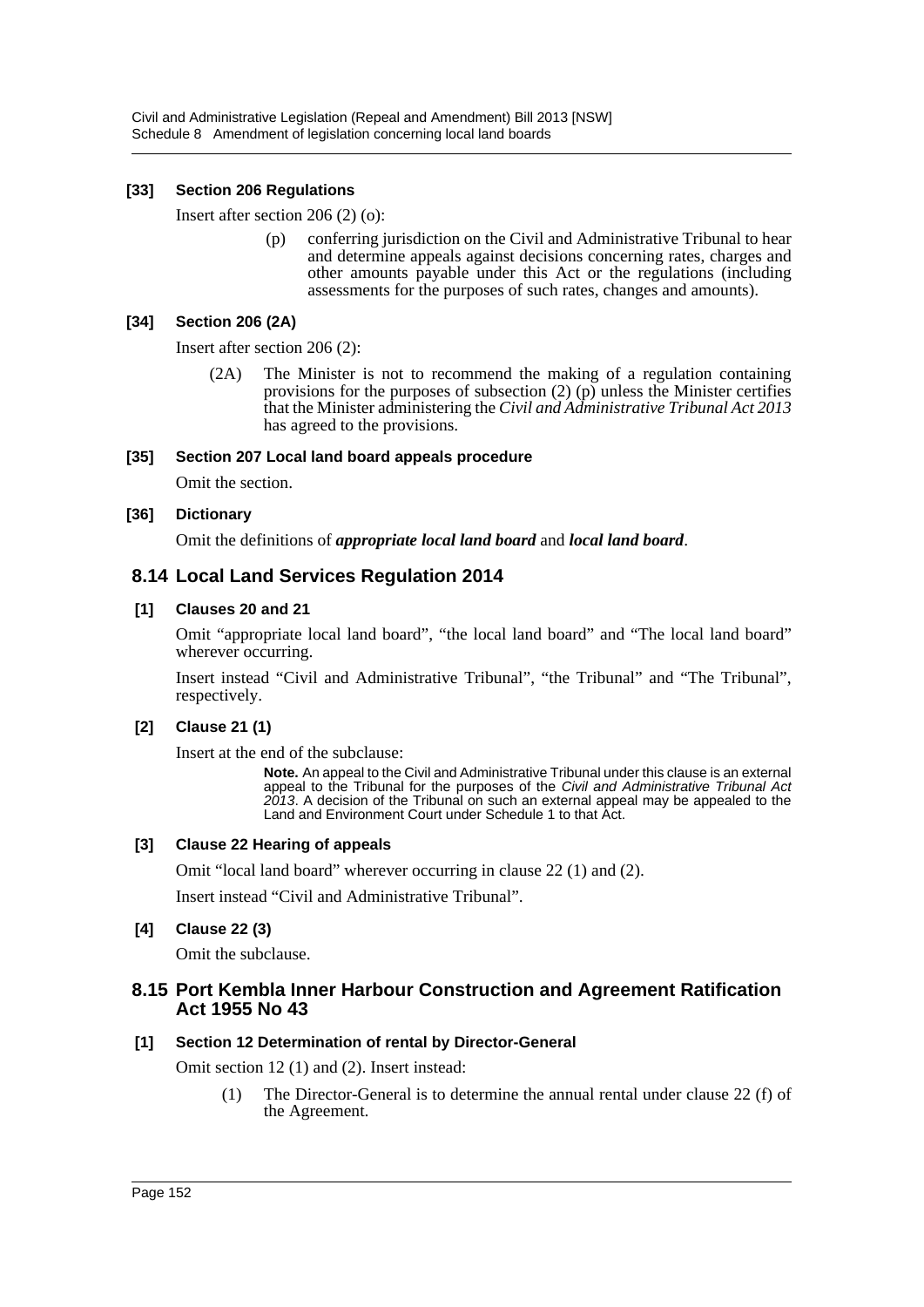- (2) In determining the annual rent:
	- (a) the Director-General has and may exercise all of the functions that a local land board could have exercised under this section and the Agreement immediately before the substitution of this section by the *Civil and Administrative Legislation (Repeal and Amendment) Act 2013*, and
	- (b) the Director-General's decision is taken to have the same effect for the purposes of the Agreement as a decision of a local land board would have had immediately before that substitution.
- (2A) For the avoidance of doubt, the substitution of this section (or a determination of annual rent as provided for by this section) does not constitute a breach of the Agreement.

#### **[2] Section 12 (3)**

Omit "said board". Insert instead "Director-General".

#### **[3] Section 12 (4)**

Omit the subsection. Insert instead:

(4) In this section: *Director-General* has the same meaning as in the *Crown Lands Act 1989*.

# **8.16 Roads Act 1993 No 33**

#### **[1] Section 260 Reference of certain matters to Director-General**

Omit "the appropriate local land board, or to the chairperson of that board sitting alone," from section  $260(1)$ .

Insert instead "the Director-General".

#### **[2] Section 260 (2)**

Omit "local land board or chairperson" and "its". Insert instead "Director-General" and "the Director-General's", respectively.

#### **[3] Section 260 (5)**

Insert after section 260 (4):

(5) In this section: *Director-General* has the same meaning as in the *Crown Lands Act 1989*.

#### **[4] Dictionary**

Omit the definition of *local land board*.

# **8.17 Soil Conservation Act 1938 No 10**

#### **Section 3 Definitions**

Omit the definition of *Local land board* from section 3 (1).

# **8.18 Statutory and Other Offices Remuneration Act 1975 (1976 No 4)**

#### **Schedule 2 Public offices**

Omit the matter relating to Chairperson, Local Land Boards from Part 2.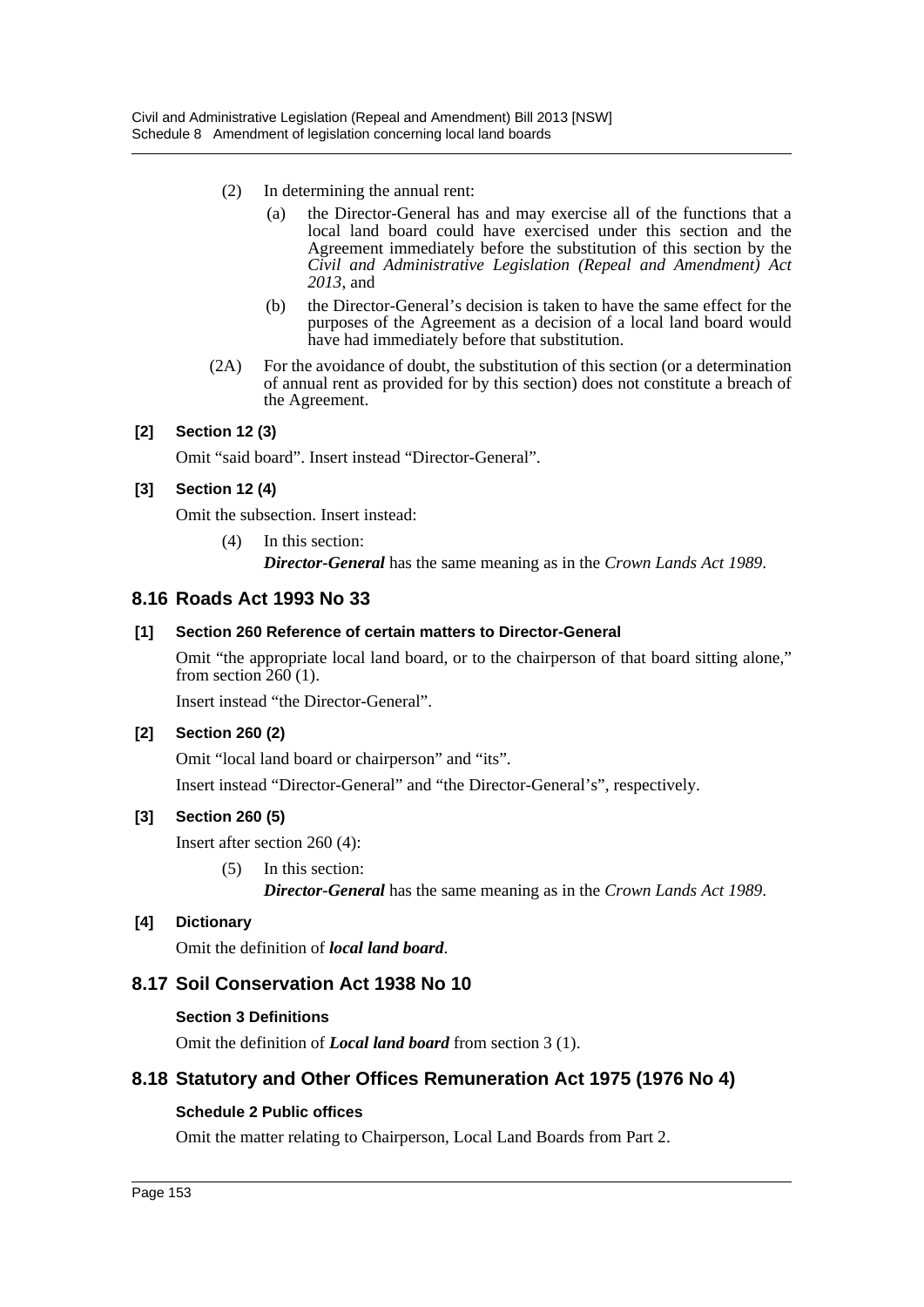# **8.19 Trees (Disputes Between Neighbours) Act 2006 No 126**

**Section 11 Trees on Crown land referred to local land board** Omit the section.

# **8.20 Water Act 1912 No 44**

#### **[1] Section 4 Definitions**

Insert in alphabetical order:

*Director-General* has the same meaning as in the *Crown Lands Act 1989*.

#### **[2] Section 4, definition of "Local land board"**

Omit the definition.

#### **[3] Section 4A Inquiries and appeals—requirement to take certain matters into account**

Omit "a local land board" from the definition of *judicial body* in section 4A (2).

Insert instead "the Civil and Administrative Tribunal".

#### **[4] Section 11 Notification of application for licence**

Omit section 11 (5) and (6). Insert instead:

- (5) The Ministerial Corporation must apply to the Civil and Administrative Tribunal for an inquiry into:
	- (a) if the Ministerial Corporation decides that an application for a licence should be granted but an objection has been lodged under subsection (2) or (2A)—the desirability of granting the application for a licence, or
	- (b) if the applicant for a licence is dissatisfied with the decision of the Ministerial Corporation as to the period, terms, limitations or conditions proposed to be applied to the licence and has, within 28 days after notice has been given to the applicant in accordance with subsection (3), lodged with the Ministerial Corporation a written objection—the period, terms, limitations and conditions proposed to be applied to the licence.
- (6) The application for the inquiry must be made within 28 days after the relevant objection is received by the Ministerial Corporation.
- (6A) An inquiry by the Civil and Administrative Tribunal is to be:
	- (a) notified by the Ministerial Corporation once in the Gazette and once in a newspaper published and circulating in the district where the work is or is proposed to be situated, and
	- (b) by way of a hearing that is open to the public.
- (6B) In addition to the Ministerial Corporation and the applicant, the Civil and Administrative Tribunal is to permit such other persons or bodies as it considers have interests that may be affected by any matter to which the inquiry relates to make submissions to the inquiry.
- (6C) In determining the inquiry, the Civil and Administrative Tribunal is to:
	- (a) in the case of an inquiry into the desirability of granting the application for a licence—determine whether the licence should be granted and, if so, the period, terms, limitations and conditions to be applied to the licence, or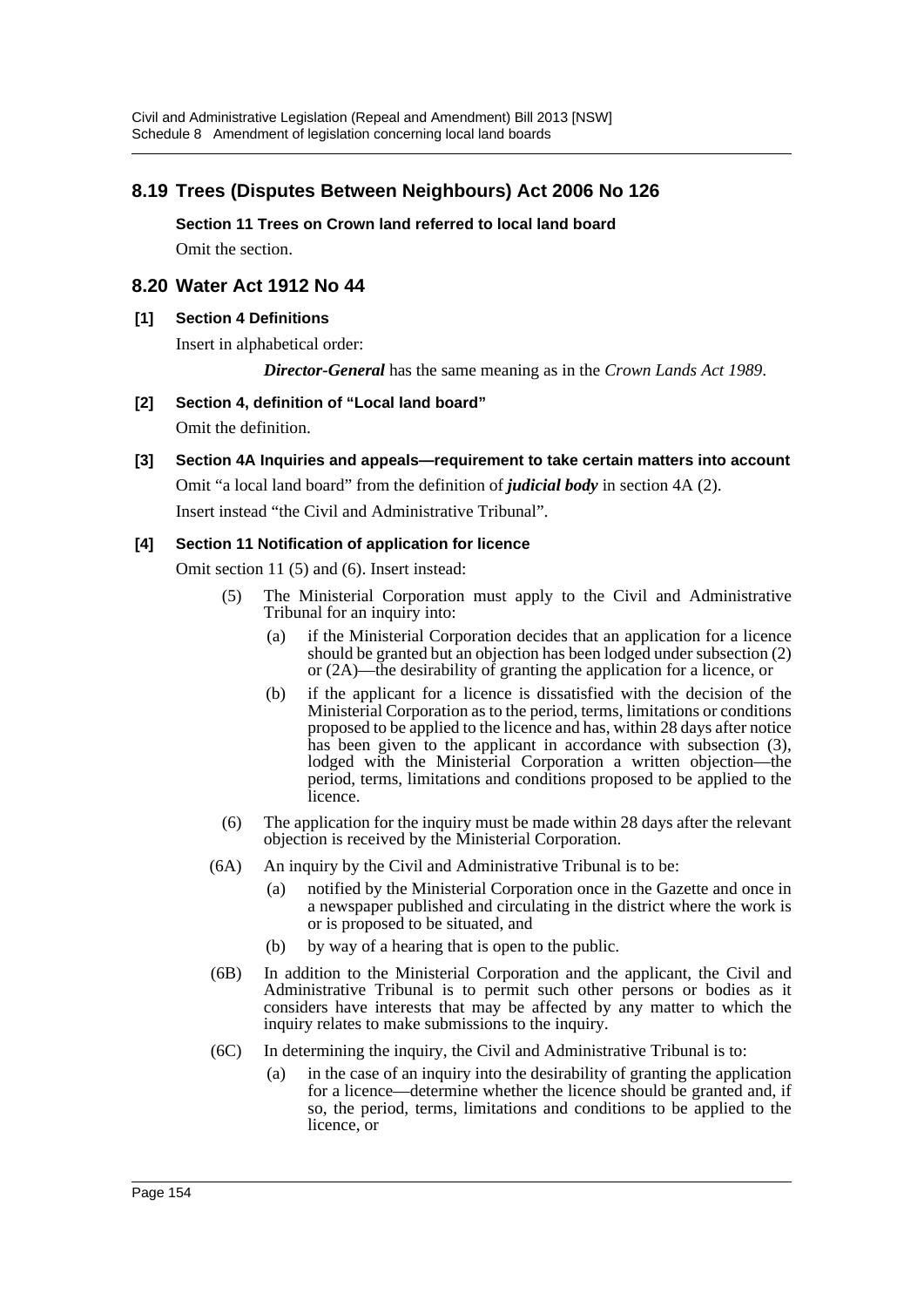- (b) in the case of an inquiry into the period, terms, limitations and conditions proposed to be applied to a licence—determine the period, terms, limitations and conditions to be applied to the licence.
- (6D) The Civil and Administrative Tribunal must ensure that a written statement of reasons (setting out the matters referred to in section 62 (3) of the *Civil and Administrative Tribunal Act 2013*) for its determination of an inquiry is:
	- (a) provided to both the Ministerial Corporation and the applicant for the licence even if they have not requested that statement under section 62 of that Act, and
	- (b) published on the website of the Tribunal.

#### **[5] Section 12 Licence**

Omit "local land board" wherever occurring in section 12 (1) and (2).

Insert instead "Director-General".

#### **[6] Section 13A Application for licence by person who does not occupy land on which works are to be constructed**

Omit "local land board" wherever occurring in section 13A (4)–(6).

Insert instead "Director-General".

#### **[7] Section 20A Notification of application and reference to Director-General or Magistrate**

Omit "local land board" and "board's" wherever occurring in section 20A (2).

Insert instead "Director-General" and "Director-General's", respectively.

#### **[8] Section 20B Authority**

Omit "local land board" from section 20B (1).

Insert instead "Director-General'.

#### **[9] Section 20CA Application for authority by persons who do not occupy land on which works are to be constructed**

Omit "local land board" and "board's" wherever occurring in section 20CA (4)–(6). Insert instead "Director-General" and "Director-General's", respectively.

#### **[10] Section 20CB Renewal of authorities under section 20CA**

Omit "local land board" wherever occurring in section 20CB (1) and (3). Insert instead "Director-General".

#### **[11] Section 20E Amended authorities**

Omit "local land board" wherever occurring in section 20E (2). Insert instead "Director-General".

# **[12] Section 20K Application for group licence**

Omit "local land board" from section 20K (3). Insert instead "Director-General".

#### **[13] Section 20L Issue of group licence**

Omit "local land board" from section 20L (1). Insert instead "Director-General".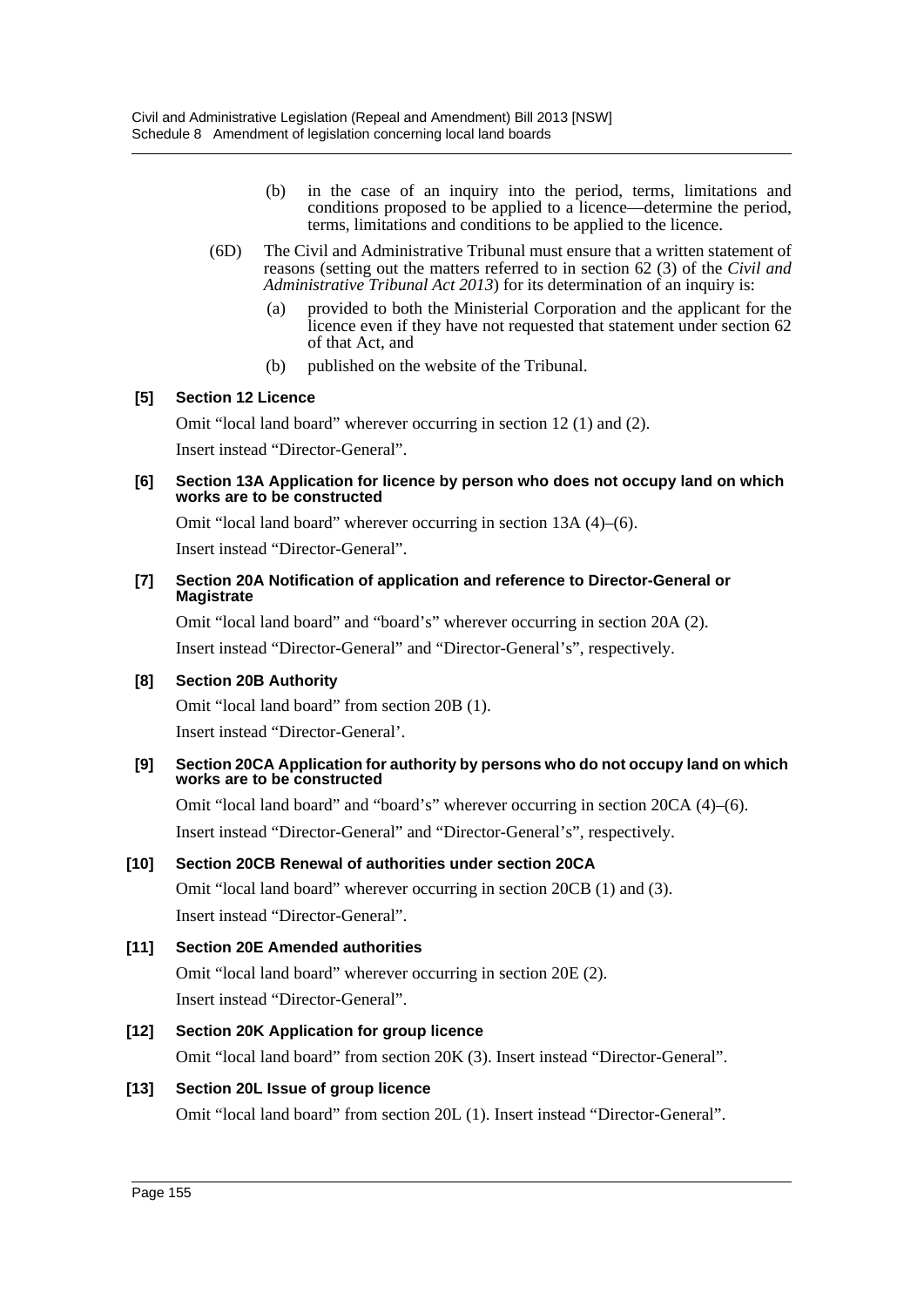#### **[14] Section 21B Offences with respect to construction, erection and use of work without licence etc**

Omit "local land board" wherever occurring in section 21B (3).

Insert instead "Civil and Administrative Tribunal".

#### **[15] Section 22 Power of entry**

Omit "local land board" wherever occurring in section 22 (5).

Insert instead "Civil and Administrative Tribunal".

#### **[16] Section 26B**

Omit the section. Insert instead:

#### **26B Powers to determine licence, group licence or authority**

- (1) The Ministerial Corporation may, at any time after giving reasonable notice, cancel a licence, group licence or an authority on payment of compensation to the person entitled to the benefit of the licence or authority or to the holder of the group licence (the *affected person*).
- (2) Subject to any order of the Civil and Administrative Tribunal, the right to the water which was vested in the affected person vests in the Ministerial Corporation on the expiry of the period of  $\hat{2}8$  days after the payment of the compensation.
- (3) The affected person may apply to the Civil and Administrative Tribunal for an administrative review under the *Administrative Decisions Review Act 1997* of the decision of the Ministerial Corporation concerning the amount of compensation to be paid.
- (4) The application for administrative review must be made within 28 days after the payment of the compensation.

#### **[17] Section 107 Notification of proposal etc**

Omit "the local land board" and "the board" wherever occurring in section 107 (2) and (4). Insert instead "the Director-General".

#### **[18] Section 107 (2)**

Omit "(or local land board for an adjacent land district)".

#### **[19] Section 108 Assessment of charges**

Omit "local land board" wherever occurring in section 108 (1) and (4). Insert instead "Director-General".

#### **[20] Section 110 Assessment of charges**

Omit "local land board" wherever occurring in section 110 (1) and (4). Insert instead "Director-General".

#### **[21] Section 114 Inquiry**

Omit "local land board" wherever occurring. Insert instead "Director-General".

#### **[22] Section 115 Issue of licence**

Omit "local land board" from section 115 (2) (a). Insert instead "Director-General".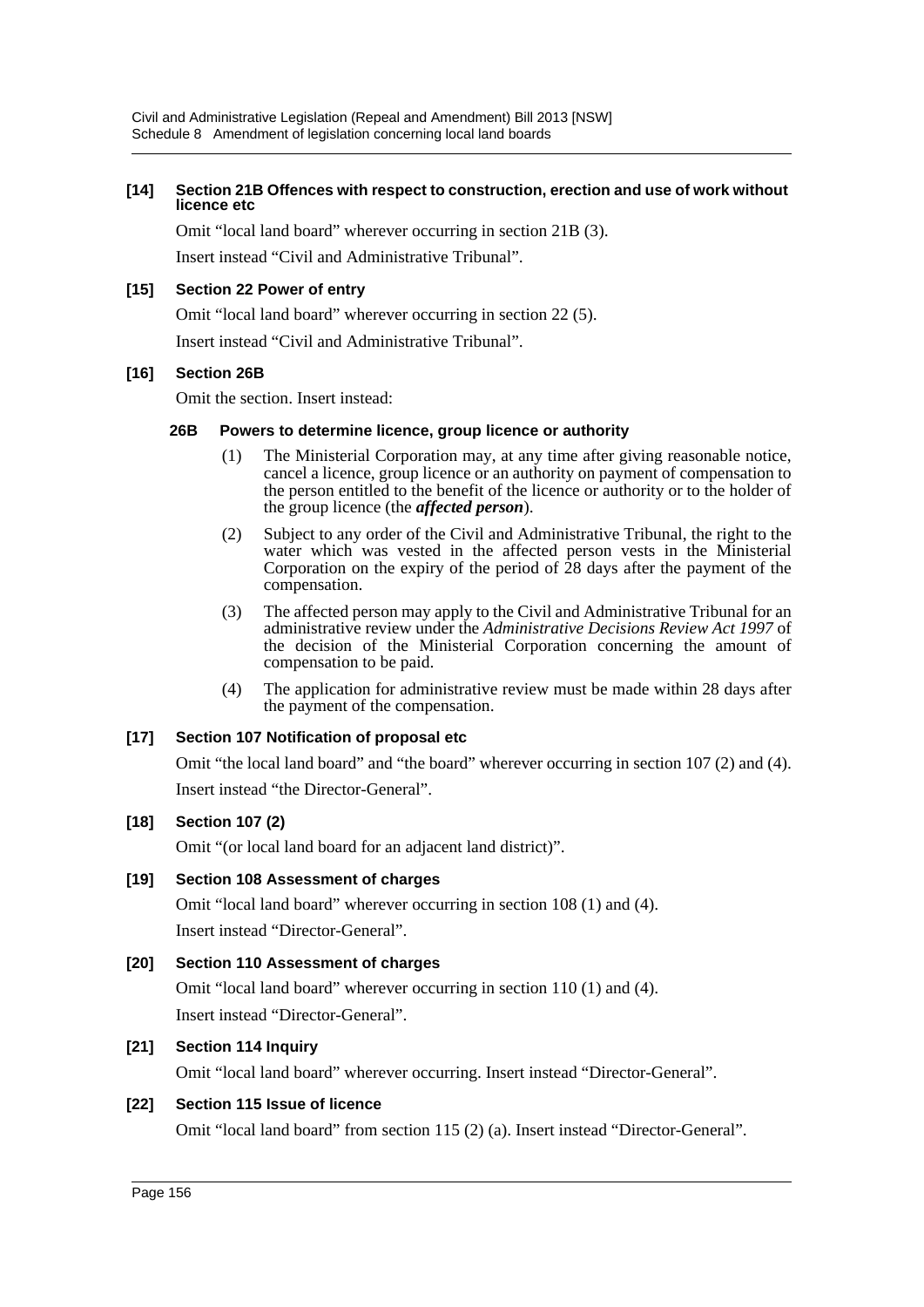#### **[23] Section 121C Apportionment of expenses**

Omit "local land board for the district in which the land or any part of it is situated". Insert instead "Civil and Administrative Tribunal".

# **[24] Section 126 Appeal**

Omit "a local land board". Insert instead "the Director-General".

# **8.21 Wentworth Irrigation Act 1890 No 7**

# **[1] Section 22C Purchase price of leased lands**

Omit "local land board (within the meaning of the *Crown Lands Act 1989*)" from section  $22C(5)$  (a).

Insert instead "Civil and Administrative Tribunal".

# **[2] Section 22C (6)**

Omit "local land board". Insert instead "Civil and Administrative Tribunal".

# **8.22 Western Lands Act 1901 No 70**

# **[1] Section 3 Definitions**

Insert in alphabetical order in section 3 (1):

*Director-General* has the same meaning as in the *Crown Lands Act 1989*.

# **[2] Section 3 (1), definition of "Local Land Board"**

Omit the definition.

#### **[3] Section 10C Minister may deal with matters by agreement**

Omit "a local land board" and "the local land board" wherever occurring. Insert instead "the Civil and Administrative Tribunal".

#### **[4] Section 18A Condition of fencing**

Omit section 18A (6) (including the note to the subsection). Insert instead:

(6) A person who is affected by an order made by the Commissioner under this section may appeal to the Civil and Administrative Tribunal against that order. **Note.** An appeal to the Civil and Administrative Tribunal under this section is an external appeal to the Tribunal for the purposes of the *Civil and Administrative Tribunal Act 2013*. A decision of the Tribunal on such an external appeal may be appealed to the Land and Environment Court under Schedule 1 to that Act.

#### **[5] Section 18E Subsisting leases: extension**

Omit "local land board" wherever occurring in section 18E (2) and (5).

Insert instead 'Director-General".

#### **[6] Section 26 Review of assessment by Civil and Administrative Tribunal**

Omit "local land board" wherever occurring.

Insert instead "Civil and Administrative Tribunal".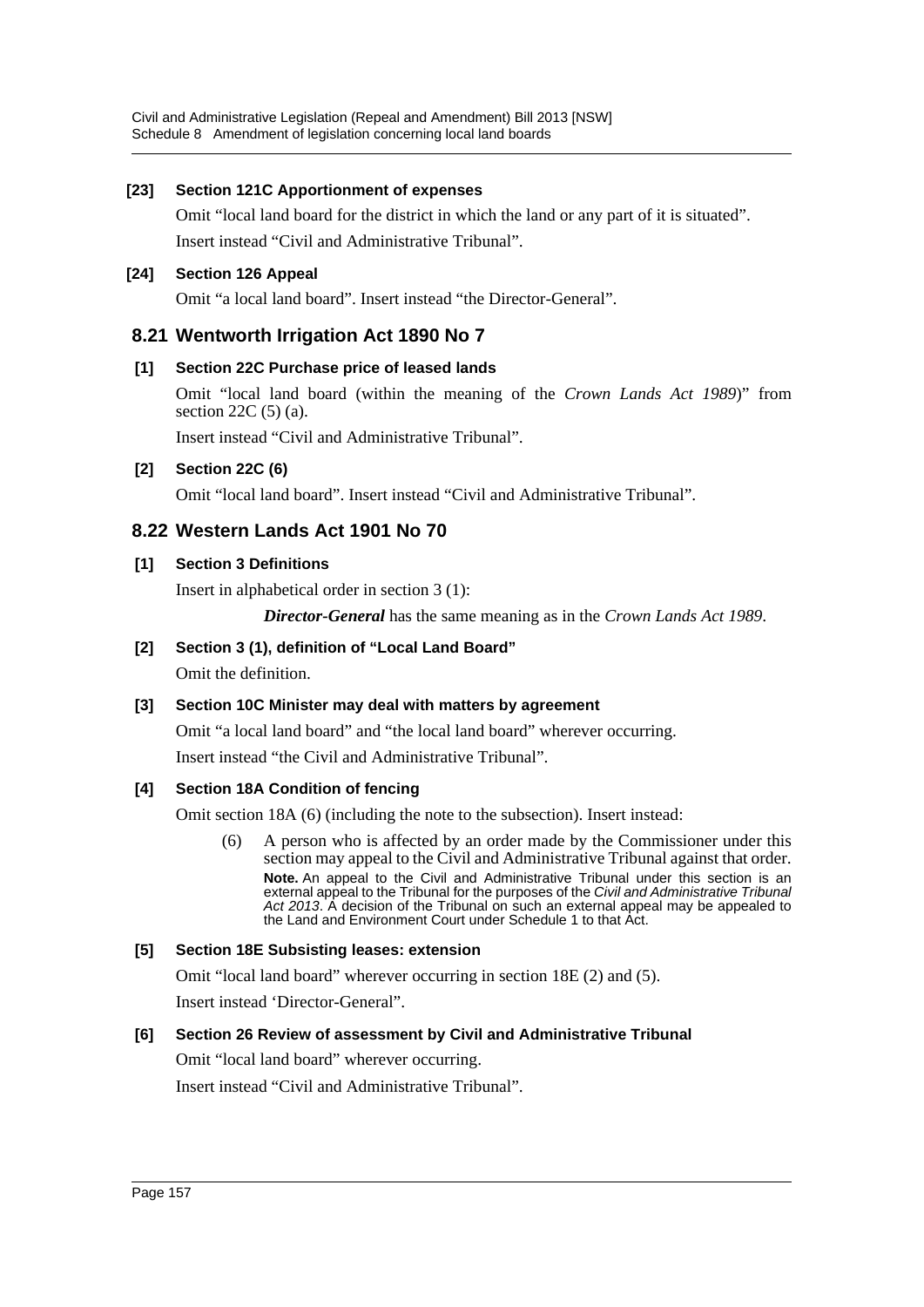# **[7] Section 27 Appeal to Land and Environment Court**

Omit the section.

- **[8] Section 35A Permission to enclose roads** Omit "local land board" and "it". Insert instead "Director-General" and "the Director-General", respectively.
- **[9] Section 35U Mediation of disputes as to easements** Omit the section.

# **[10] Section 36 Regulations**

Omit section 36 (1) (i).

# **[11] Schedule 2 Applicable provisions of the Crown Lands Act 1989**

Omit "(Local land boards)" from the matter relating to Division 2 of Part 2 of the *Crown Lands Act 1989*.

Insert instead "(Director-General)".

#### **[12] Schedule 4 Provisions relating to purchases of certain leased land**

Omit "local land board" from clause 2 (2) (b). Insert instead "Civil and Administrative Tribunal".

# **[13] Schedule 4, clause 4 (5)**

Omit "local land board" wherever occurring.

Insert instead "Civil and Administrative Tribunal".

#### **[14] Schedule 4, clause 4 (5)**

Insert at the end of the subclause:

**Note.** An appeal to the Civil and Administrative Tribunal under this section is an external appeal to the Tribunal for the purposes of the *Civil and Administrative Tribunal Act 2013*. A decision of the Tribunal on such an external appeal may be appealed to the Land and Environment Court under Schedule 1 to that Act.

#### **[15] Schedule 4, clause 4 (6)**

Omit the subclause. Insert instead:

(6) On hearing an appeal under subclause (5), the Civil and Administrative Tribunal may include in its order or decision an order or redetermination referred to in subclause (7), or both.

# **[16] Schedule 4, clause 4 (7)**

Omit "The local land board, or the Court, may".

Insert instead "The Civil and Administrative Tribunal may".

# **[17] Schedule 4, clause 11 (4) (a) and (5)**

Omit "local land board" wherever occurring. Insert instead "Civil and Administrative Tribunal".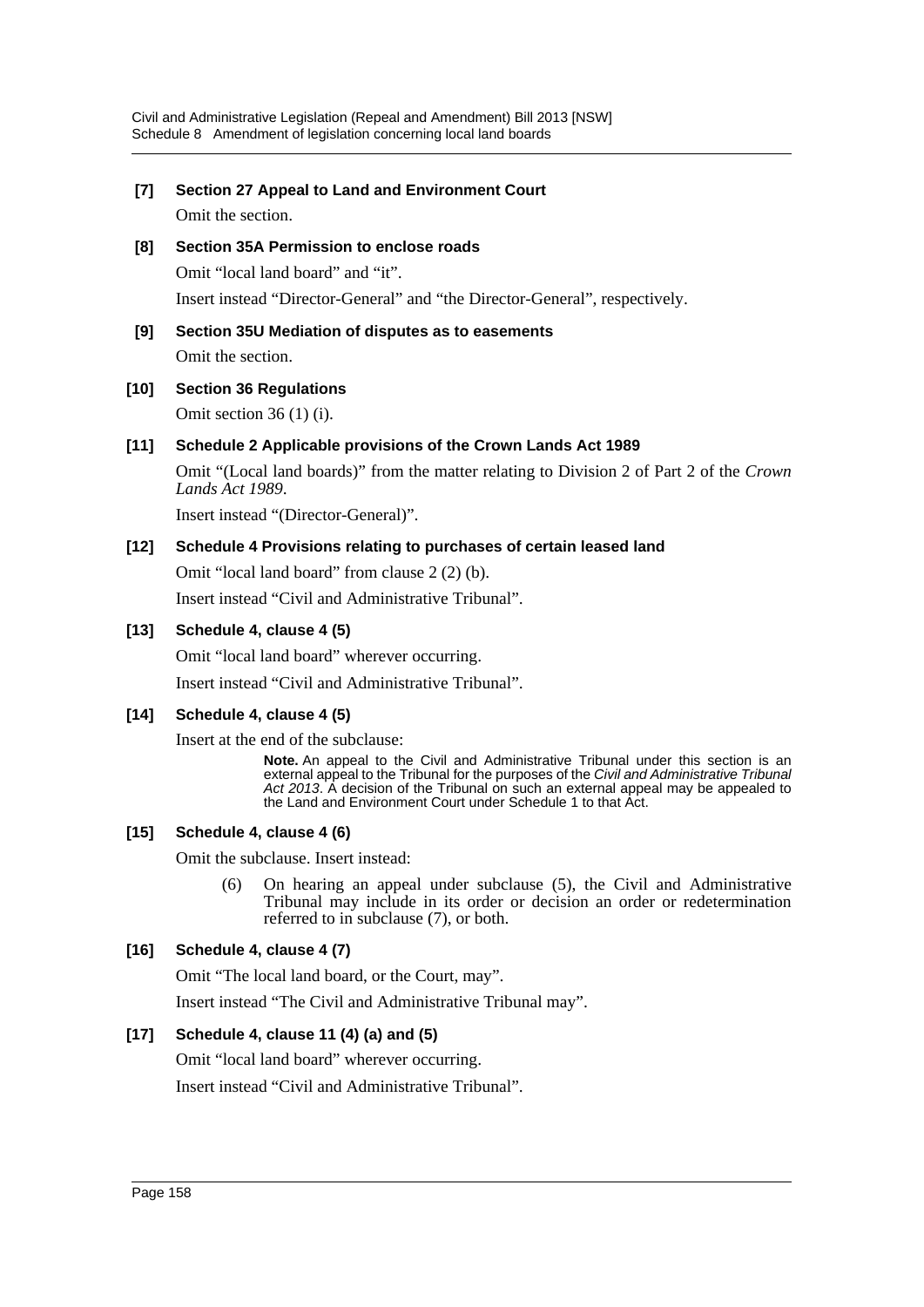#### **[18] Schedule 4, clause 11 (4)**

Insert at the end of the subclause:

**Note.** An appeal to the Civil and Administrative Tribunal under this section is an external appeal to the Tribunal for the purposes of the *Civil and Administrative Tribunal Act 2013*. A decision of the Tribunal on such an external appeal may be appealed to the Land and Environment Court under Schedule 1 to that Act.

# **8.23 Western Lands Regulation 2011**

#### **Clause 20 Local land board hearings—rural lands protection appeals**

Omit the clause.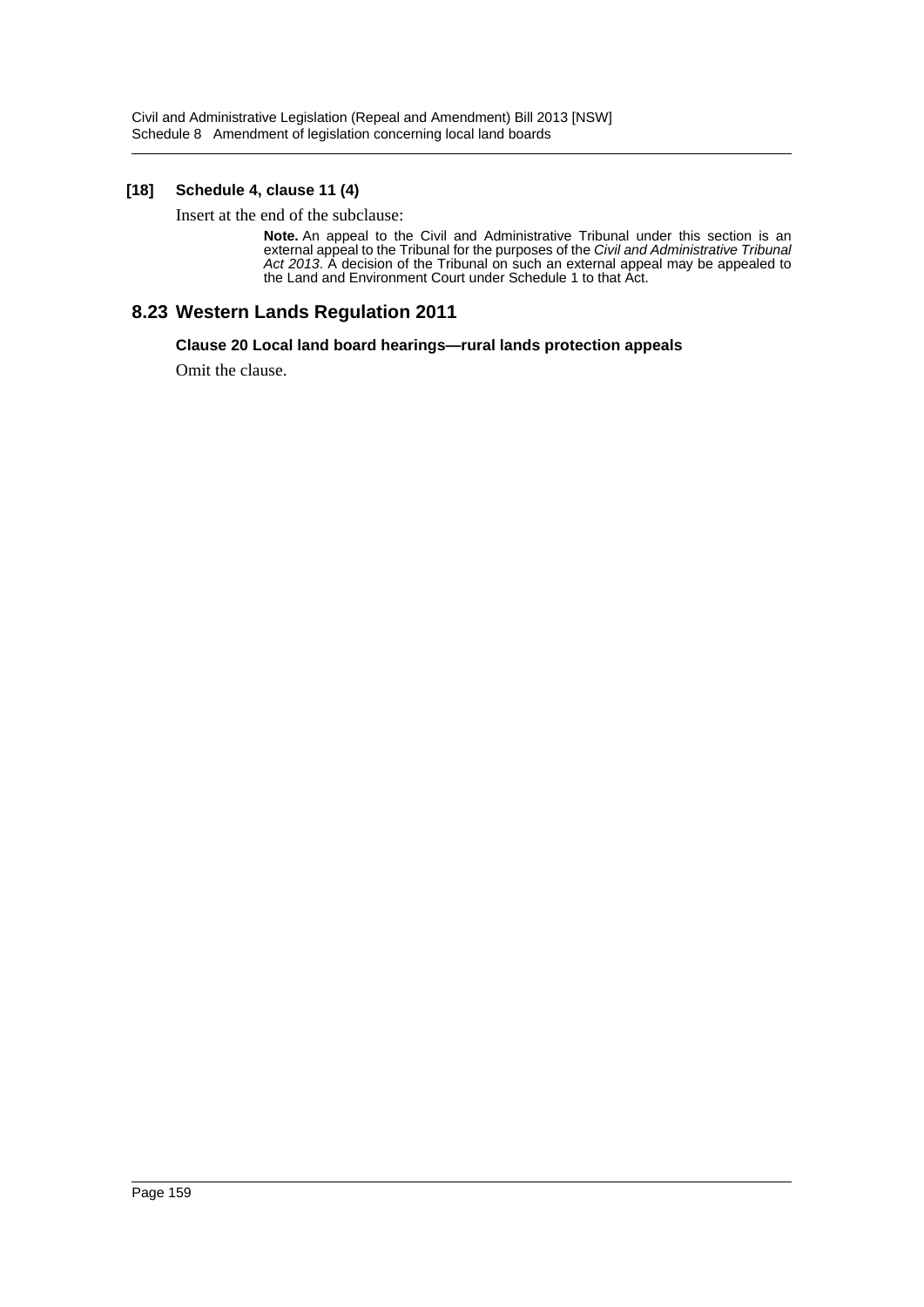# **Schedule 9 Amendment of legislation concerning Vocational Training Tribunal and Appeal Panel**

# **9.1 Apprenticeship and Traineeship Act 2001 No 80**

#### **[1] The whole Act (except Schedule 4 and except as otherwise amended by this Subschedule)**

Omit each term or expression specified in Column 1 of the following Table wherever occurring (including definitions, headings and notes) and regardless of capitalisation.

Insert instead the term or expression specified in Column 2 opposite the term specified in Column 1 with capitalisation that corresponds to that of the omitted term or expression:

**Table**

| Column 1                       | Column 2                           |
|--------------------------------|------------------------------------|
| "Vocational Training Tribunal" | "Vocational Training Review Panel" |
| "Tribunal"                     | "Review Panel"                     |
| "Tribunal's"                   | "Review Panel's"                   |

# **[2] Part 5**

Omit the Part. Insert instead:

# **Part 5 Reviews and appeals**

#### **54 Applications to Review Panel for reviews of decisions of Commissioner**

- (1) A person aggrieved by any of the following decisions of the Commissioner may, in accordance with the regulations (if any), apply to the Review Panel for a review of the decision:
	- (a) any decision by the Commissioner dismissing an application for establishment of an apprenticeship or traineeship,
	- (b) any vocational training direction made by the Commissioner,
	- (c) any decision by the Commissioner dismissing an application for approval to the transfer of an apprenticeship or traineeship,
	- (d) any decision by the Commissioner dismissing an application for variation of an apprenticeship or traineeship,
	- (e) any decision by the Commissioner under which an apprenticeship or traineeship has been varied,
	- (f) any decision by the Commissioner to refuse to register a person as an existing worker trainee,
	- (g) any decision by the Commissioner to refuse to register a person or body as a group training organisation or to suspend or cancel the registration of a person or body as a group training organisation,
	- (h) any refusal by the Commissioner to issue a certificate of proficiency, craft certificate or certificate of completion under Part 2 or 3,
	- (i) any decision by the Commissioner refusing to refer a complaint under Part 4 for determination by the Review Panel.
- (2) A review under this section is to be dealt with by way of a new hearing, and fresh evidence or fresh information may be given on the appeal.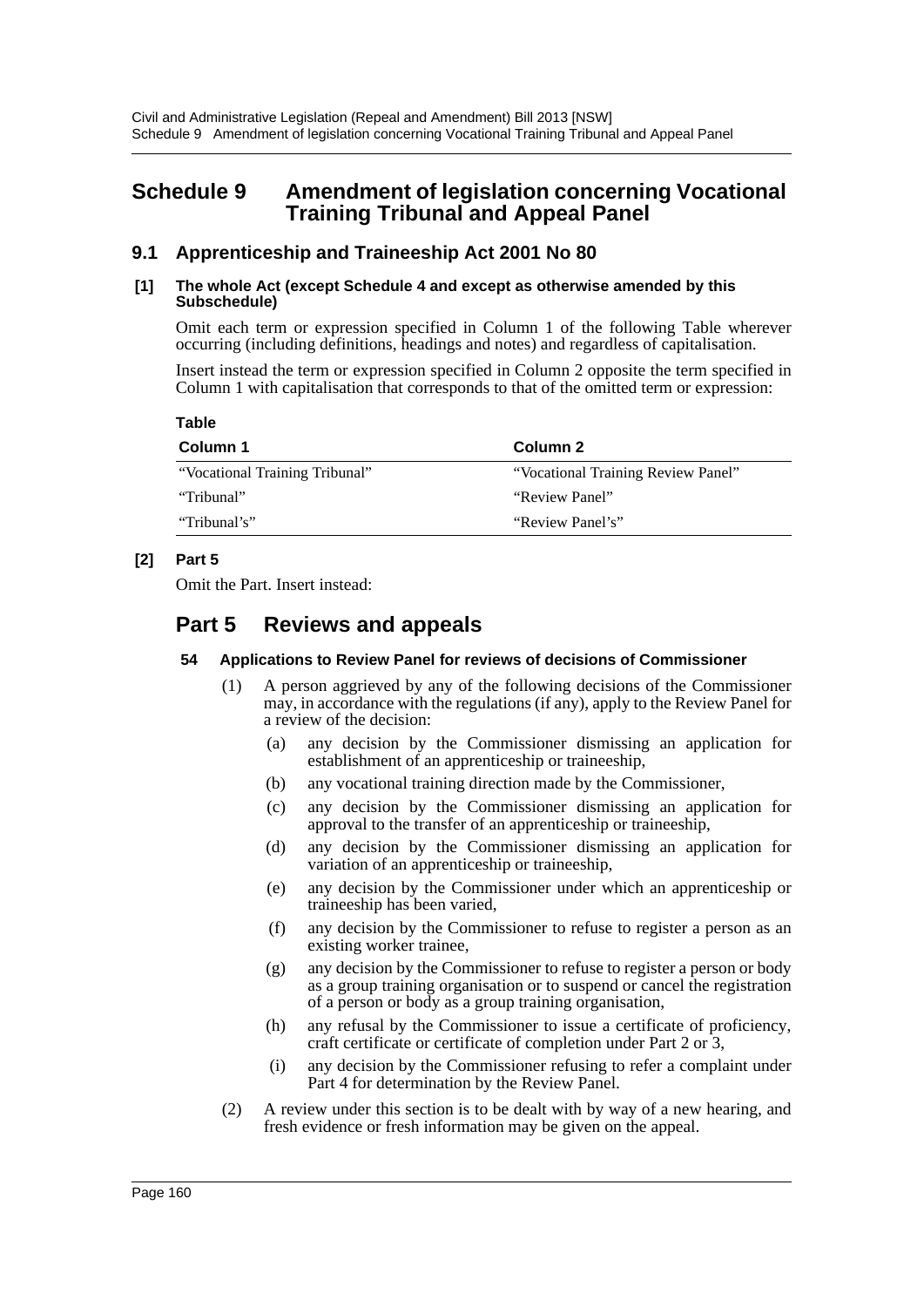(3) The decision of the Review Panel is to be given effect to as if it were the decision of the Commissioner under review.

#### **55 Appeals to NCAT against decisions of Review Panel**

- (1) A person aggrieved by any of the following decisions of the Review Panel may appeal to the Civil and Administrative Tribunal against the decision:
	- (a) any decision by the Review Panel dismissing an application for establishment of an apprenticeship or traineeship,
	- (b) any vocational training direction made by the Review Panel or by the Commissioner,
	- (c) any decision by the Review Panel dismissing an application for approval to the transfer of an apprenticeship or traineeship,
	- (d) any decision by the Review Panel dismissing an application for variation of an apprenticeship or traineeship,
	- (e) any decision by the Review Panel under which an apprenticeship or traineeship has been varied,
	- (f) any determination by the Review Panel under section 36 that denies recognition of a person's qualifications or experience in a particular recognised trade vocation,
	- (g) any determination by the Review Panel in respect of a complaint under Part 4, including any order of the kind referred to in section 53,
	- (h) a decision of the Review Panel determining an application for a review of a decision of the Commissioner made under section 54.

**Note** An appeal under this section is an external appeal to the Tribunal for the purposes of the *Civil and Administrative Tribunal Act 2013*.

- (2) An appeal is to be dealt with by way of a new hearing, and fresh evidence or fresh information may be given on the appeal.
- (3) The decision of the Civil and Administrative Tribunal is to be given effect to as if it were the decision of the person or body in respect of whose decision, determination, action or failure to act the appeal has been made.

#### **[3] Section 58**

Omit the section. Insert instead:

#### **58 Delegation by Commissioner**

Subject to section 60 (5), the Commissioner may delegate to any person, or to any person belonging to a specified class of persons, any of the Commissioner's functions (other than this power of delegation).

**Note.** Section 60 (5) provides that Commissioner may delegate the exercise of the Commissioner's functions as a member of the Review Panel to any public servant employed within the Department, and for that purpose any such delegate is taken to be a member of the Review Panel and is to preside at any sitting of the Review Panel in place of the Commissioner.

#### **[4] Part 6, Division 3 The Vocational Training Appeal Panel**

Omit the Division.

#### **[5] Section 74 Applications and notices**

Omit "the Commissioner, the Tribunal or the Appeal Panel" from section 74 (1).

Insert instead "the Commissioner or the Review Panel".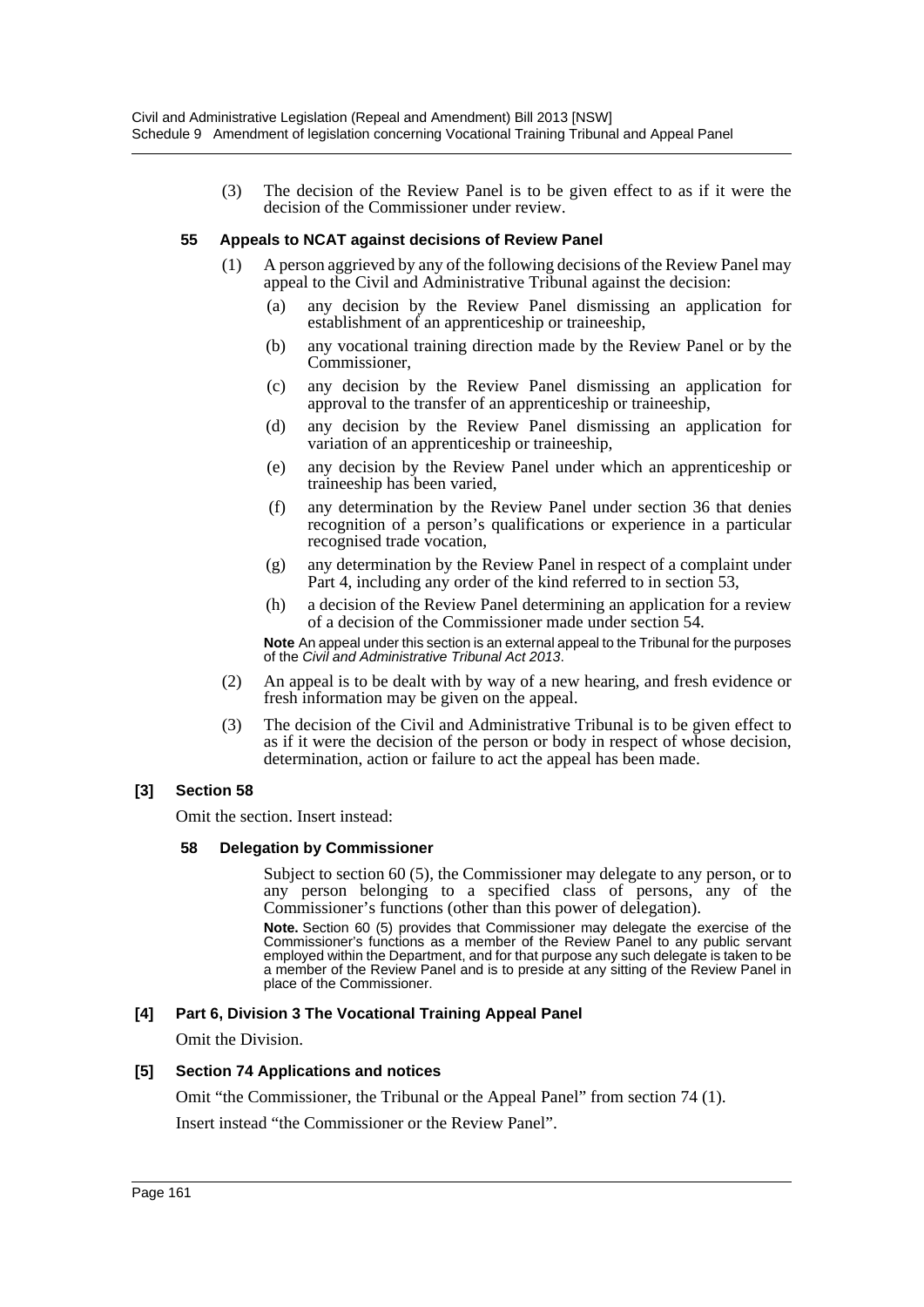#### **[6] Section 77 Liability**

Omit section 77 (b) and (c). Insert instead: (b) the Review Panel or a member of the Review Panel, or

#### **[7] Section 77 (e)**

Omit "Commissioner, the Tribunal or the Appeal Panel". Insert instead "Commissioner or Review Panel".

#### **[8] Section 77**

Omit "any member of the Tribunal or Appeal Panel". Insert instead "any member of the Review Panel".

- **[9] Schedule 2 The Vocational Training Appeal Panel** Omit the Schedule.
- **[10] Schedule 4 Savings, transitional and other provisions** Insert at the end of clause 1 (1):

any Act that amends this Act

#### **[11] Schedule 4, clauses 17–19**

Omit "Appeal Panel" wherever occurring. Insert instead "Vocational Training Appeal Panel".

#### **[12] Schedule 4**

Insert at the end of the Schedule with appropriate Part and clause numbering:

# **Part Provisions consequent on enactment of Civil and Administrative Legislation (Repeal and Amendment) Act 2013**

#### **Vocational Training Review Panel**

- (1) The Vocational Training Review Panel established by this Act is a continuation of the Vocational Training Tribunal established by this Act before the establishment day.
- (2) Each person who was a member of the Vocational Training Tribunal immediately before the establishment day continues in office on and from that day as a member of the Vocational Training Review Panel for the balance of his or her term of office as a member of the Tribunal.
- (3) The Vocational Training Review Panel may continue and complete anything begun by the Vocational Training Tribunal before the establishment day.
- (4) Any right to make or refer an application or complaint to the Vocational Training Tribunal becomes, on and from the establishment day, a right to make or refer the application or complaint to the Vocational Training Review Panel.
- (5) Subject to Part 2 of Schedule 1 to the *Civil and Administrative Tribunal Act 2013*, any matter determined by the Vocational Training Tribunal (including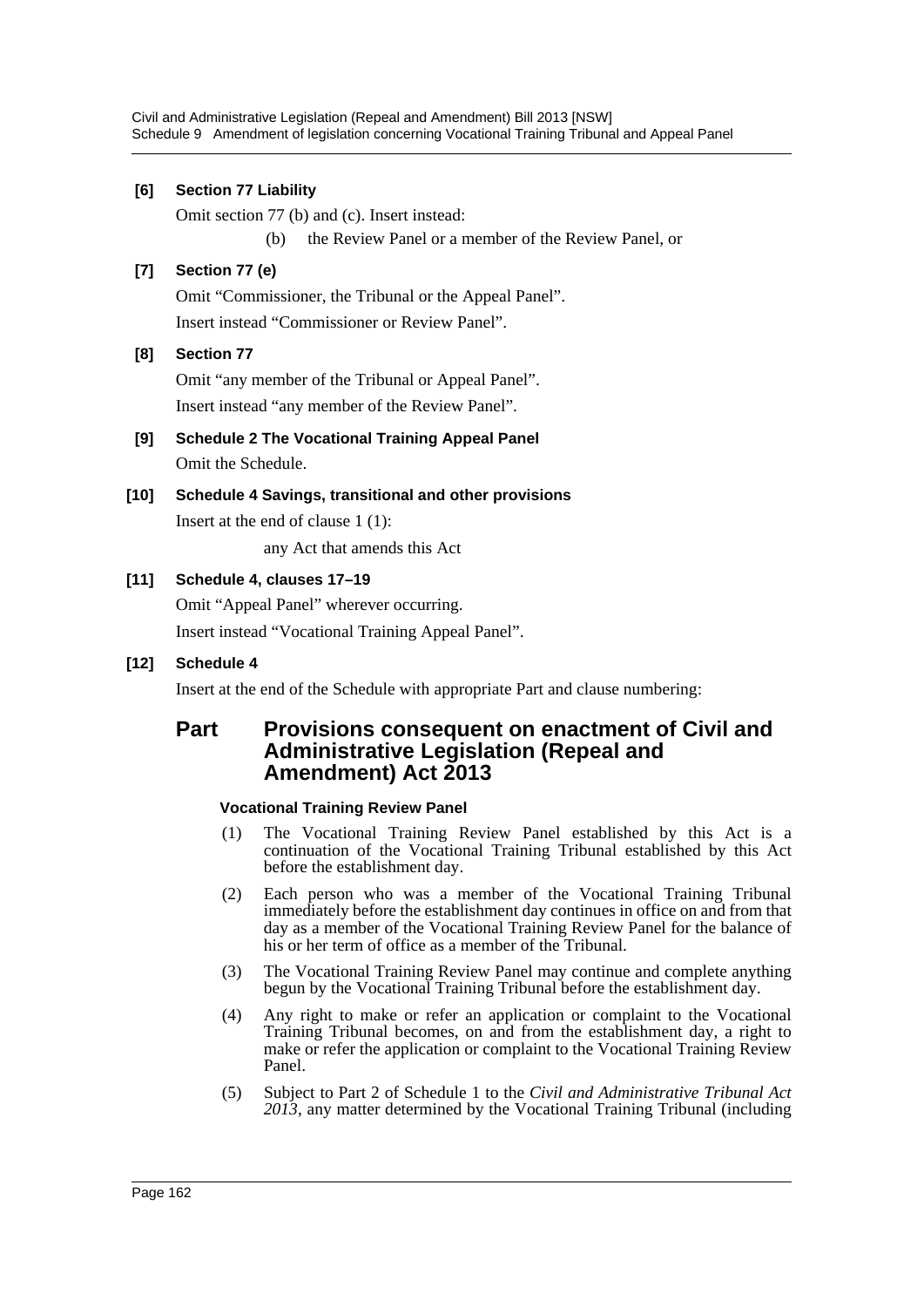under section 36 or 37) is taken, on and from the establishment day, to have been determined by the Vocational Training Review Panel.

**Note.** Part 2 of Schedule 1 to the *Civil and Administrative Tribunal Act 2013* abolished the Vocational Training Appeal Panel on the establishment day and contains savings and transitional provisions with respect to the Appeal Panel and appeals to the Panel.

#### (6) In this clause: *establishment day* has the same meaning as in the *Civil and Administrative Tribunal Act 2013*.

# **[13] Dictionary**

Omit the definitions of *Appeal Panel* and *Tribunal*. Insert in alphabetical order:

*Review Panel* means the Vocational Training Review Panel of New South Wales constituted by section 59.

# **9.2 Apprenticeship and Traineeship Regulation 2010**

# **[1] Clause 11 Nomination of members for Review Panel**

Omit "and clause 2 (a) (i) of Schedule 2" from clause 11 (1).

# **[2] Clause 11 (2)**

Omit "and clause 2 (b) (i) of Schedule 2".

# **[3] Clause 11 (3)**

Omit "and clause 2 (c) (i) of Schedule 2".

**[4] Clause 11 (4)** Omit "and clause 5 (2) of Schedule 2".

# **[5] Clause 11 (4)**

Omit "member of the Tribunal or the Appeal Panel". Insert instead "member of the Review Panel".

# **9.3 Government Information (Public Access) Regulation 2009**

# **Schedule 3 Agencies declared to be part of other agencies**

Omit "Vocational Training Tribunal". Insert instead "Vocational Training Review Panel".

# **9.4 Hairdressers Act 2003 No 62**

# **Section 4 When is an individual "qualified to act as a hairdresser"?**

Omit "Vocational Training Tribunal" whenever occurring in section 4 (1). Insert instead "Vocational Training Review Panel".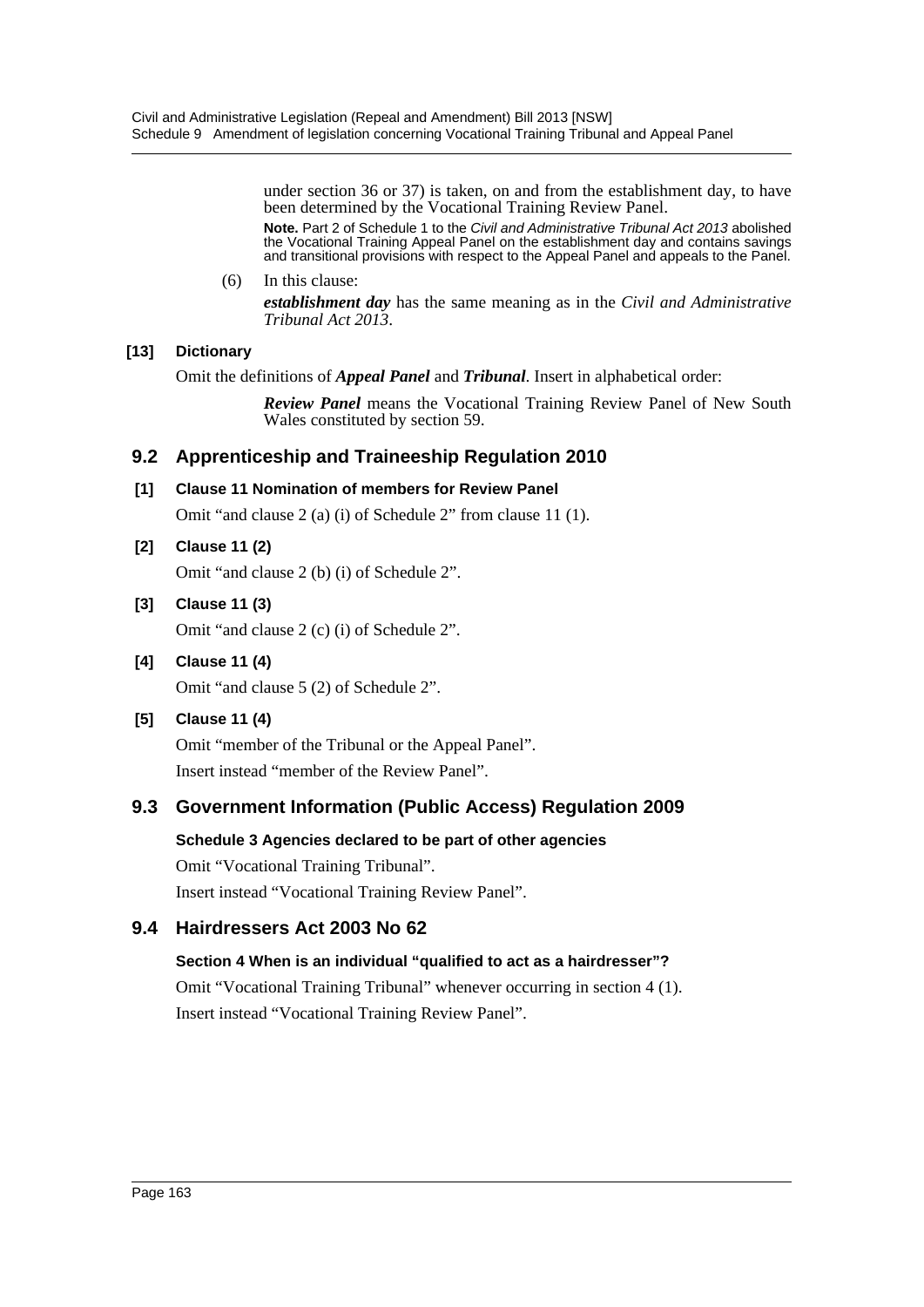# **Schedule 10 Other amendments to legislation**

# **10.1 Children and Young Persons (Care and Protection) Act 1998 No 157**

#### **Section 29 Protection of persons who make reports or provide certain information**

Omit "Victims Compensation Tribunal or the Guardianship Tribunal" from section 29 (1) (d) (iv).

Insert instead "Civil and Administrative Tribunal".

# **10.2 Children (Detention Centres) Act 1987 No 57**

# **Section 42 Attendance of persons subject to control before courts and court officers**

Omit "Victims Compensation Tribunal" from section 42 (5) (b).

Insert instead "Civil and Administrative Tribunal".

# **10.3 Crimes (Administration of Sentences) Act 1999 No 93**

# **Section 77 Attendance of inmates before courts and court officers**

Omit "Victims Compensation Tribunal" from paragraph (e) of the definition of *appropriate authority* in section 77 (5).

Insert instead "Civil and Administrative Tribunal".

# **10.4 Criminal Procedure Act 1986 No 209**

#### **[1] Section 306M Definitions**

Omit "Victims Compensation Tribunal" wherever occurring in the definitions of *court* and *courtroom* in section 306M (1).

Insert instead "Civil and Administrative Tribunal".

#### **[2] Section 306ZA Application of Division**

Omit section 306ZA (d). Insert instead:

(d) a proceeding before the Civil and Administrative Tribunal in respect of the hearing of a matter arising from the commission of a personal assault offence that is the subject of an application to it under the *Victims Rights and Support Act 2013*,

#### **[3] Section 306ZK Vulnerable persons have a right to presence of a supportive person while giving evidence**

Omit section 306ZK (1) (d). Insert instead:

(d) a proceeding before the Civil and Administrative Tribunal in respect of the hearing of a matter arising from the commission of a personal assault offence that is the subject of an application to it under the *Victims Rights and Support Act 2013*, and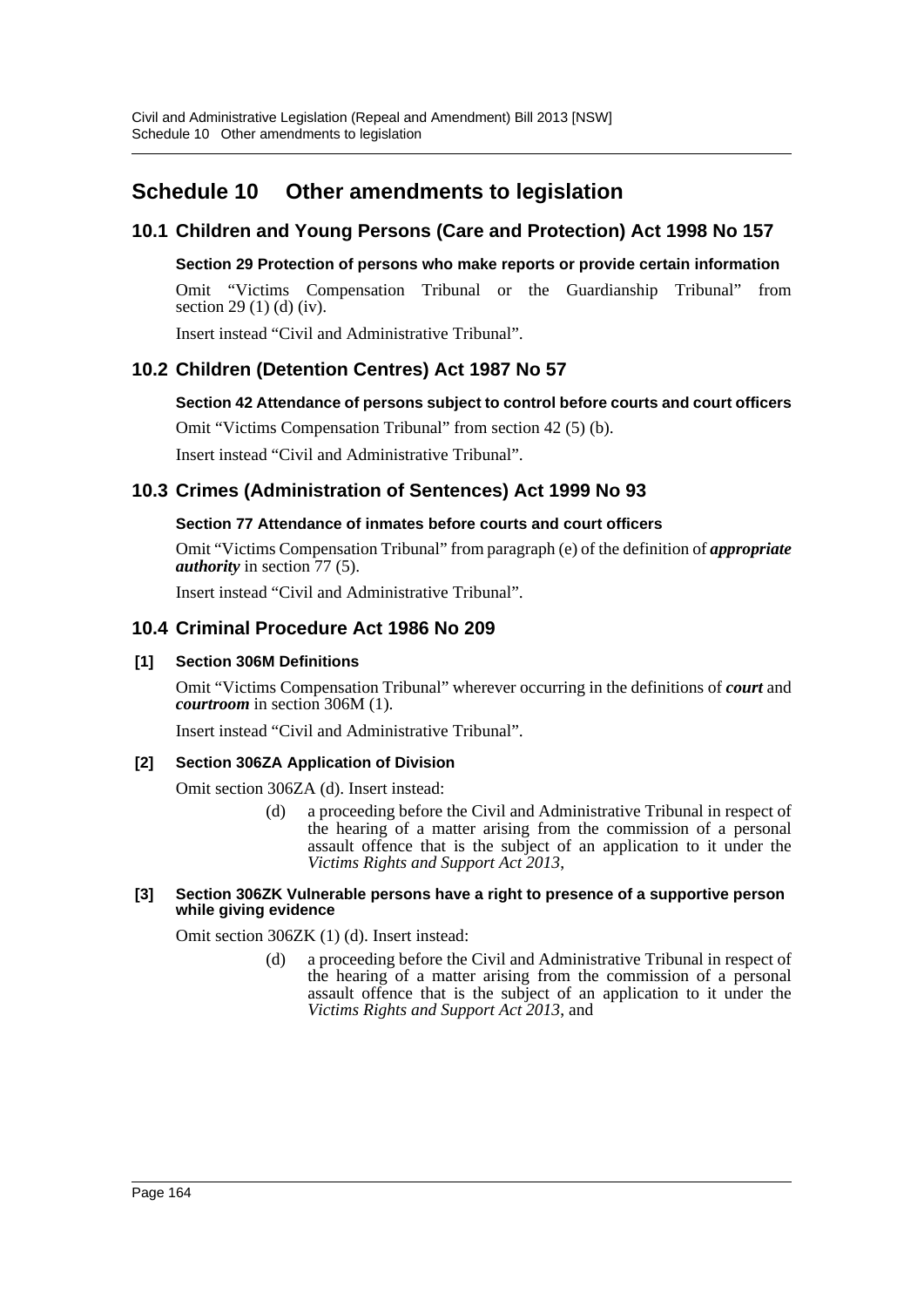Civil and Administrative Legislation (Repeal and Amendment) Bill 2013 [NSW] Schedule 10 Other amendments to legislation

# **10.5 Defamation Act 2005 No 77**

#### **[1] Schedule 1 Additional publications to which absolute privilege applies**

Insert after clause 32:

#### **33 Matters arising under Civil and Administrative Tribunal Act 2013**

Without limiting section 27 (2) (a)–(c), matter that is published to or by the Civil and Administrative Tribunal under the *Civil and Administrative Tribunal Act 2013* (including matter that is published by that Tribunal in an official report of a decision of that Tribunal or of the reasons of that Tribunal for a decision).

#### **[2] Schedule 2 Additional kinds of public documents**

Insert after clause 8:

#### **9 Documents relating to Civil and Administrative Tribunal**

Without limiting section 28 (4) (a)–(f), any document that consists of a decision (including reasons for a decision) made by the Civil and Administrative Tribunal.

#### **10 Documents relating to certain abolished tribunals**

Without limiting section 28 (4) (a)–(f), any document that consists of a decision (including reasons for a decision) made by an abolished tribunal (but only if such a document was included in this Schedule before the Tribunal's abolition).

#### **[3] Schedule 3 Additional proceedings of public concern**

Insert after clause 17:

#### **18 Proceedings relating to Civil and Administrative Tribunal**

Without limiting section 29 (4) (a)–(o), proceedings held in public of the Civil and Administrative Tribunal.

#### **19 Proceedings relating to certain abolished tribunals**

Without limiting section 29 (4) (a)–(o), proceedings of an abolished tribunal (but only if such proceedings were included in this Schedule before the Tribunal's abolition).

# **10.6 Government Information (Public Access) Regulation 2009**

#### **Schedule 3 Agencies declared to be part of other agencies**

Insert in alphabetical order of subsidiary agency:

Civil and Administrative Tribunal Department of Justice and Attorney General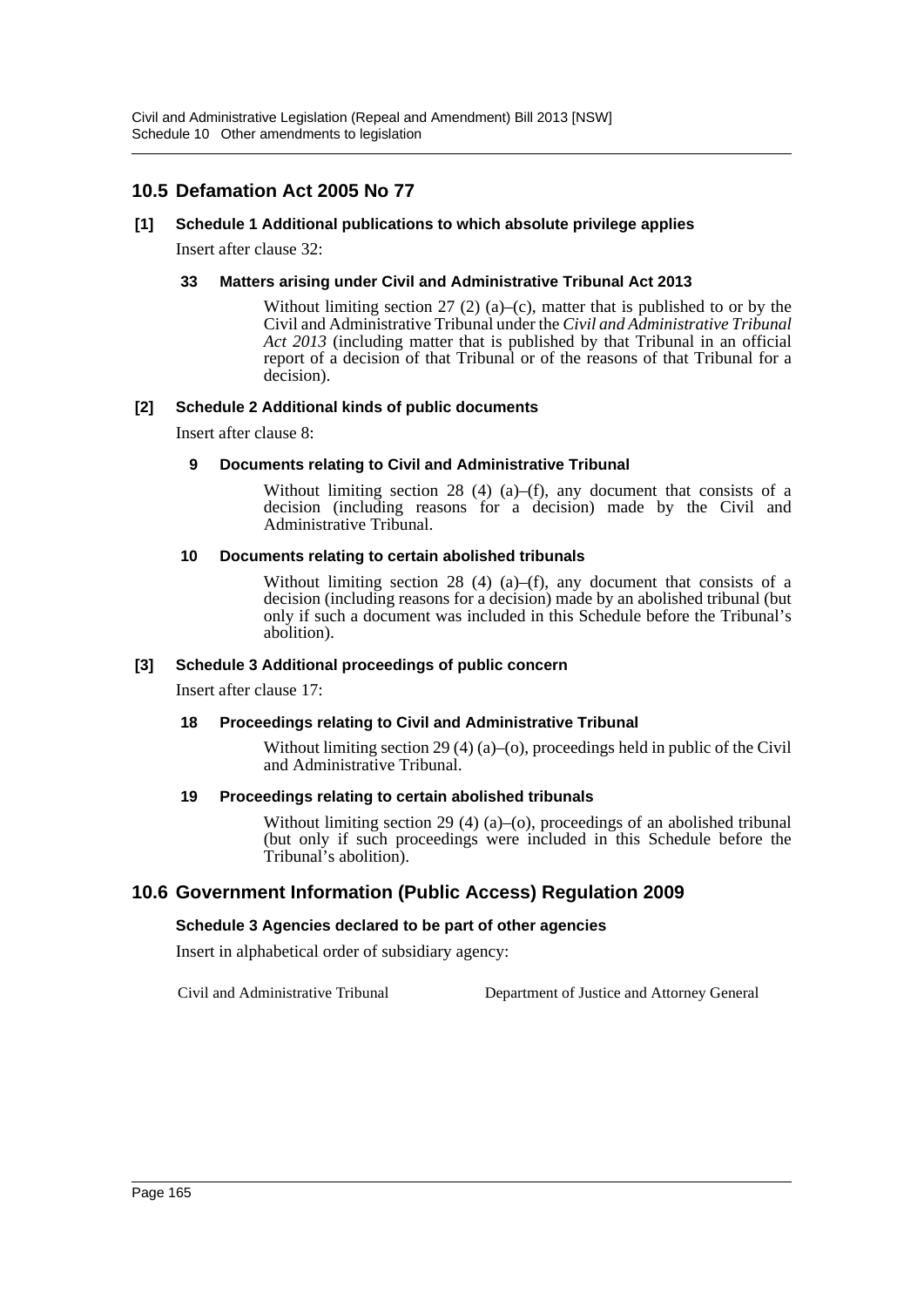# **10.7 Ombudsman Act 1974 No 68**

#### **Section 35D**

Insert after section 35C:

#### **35D Inter-relationship between Ombudsman and NCAT**

- (1) The Ombudsman and President of the Civil and Administrative Tribunal may enter into arrangements regarding any of the following:
	- (a) matters that the Tribunal will refer to the Ombudsman where it considers that the matter can be the subject of a complaint, inquiry, investigation or other action under the *Ombudsman Act 1974* and that it would be more appropriate for the Ombudsman to deal with the matter,
	- (b) matters that the Ombudsman will refer to the Tribunal where the Ombudsman considers that the matter can be the subject of an administrative review application and that it would be more appropriate for the Tribunal to deal with it,
	- (c) matters that are the subject of an administrative review application and that are also the subject of a complaint, inquiry, investigation or other action under the *Ombudsman Act 1974*,
	- (d) the co-operative exercise of the respective functions of the Ombudsman and the Tribunal.
- (2) The Ombudsman and President are jointly to cause notice of any arrangements entered into under this section to be published in the Gazette as soon as is practicable after they are entered into. However, a failure to publish any such arrangements does not affect their validity.
- (3) The Ombudsman and the Civil and Administrative Tribunal are empowered to exercise their functions in conformity with any relevant arrangements entered into under this section.
- (4) An administrative review application may be made to the Civil and Administrative Tribunal whether or not a complaint has been made to the Ombudsman in relation to the decision.
- (5) Without limiting subsection (3):
	- (a) the Ombudsman may (despite anything in this Act) decline, discontinue or defer a complaint made under this Act to give effect to an arrangement entered into under this section, and
	- (b) the Ombudsman may (despite any provision of this Act but in conformity with the *Civil and Administrative Tribunal Act 2013*) disclose any information to the Tribunal duly obtained by the Ombudsman in relation to any matter referred to the Civil and Administrative Tribunal to give effect to an arrangement entered into under this section, and
	- (c) the Tribunal may dismiss, adjourn or stay proceedings relating to an administrative review application to give effect to an arrangement entered into under this section, and